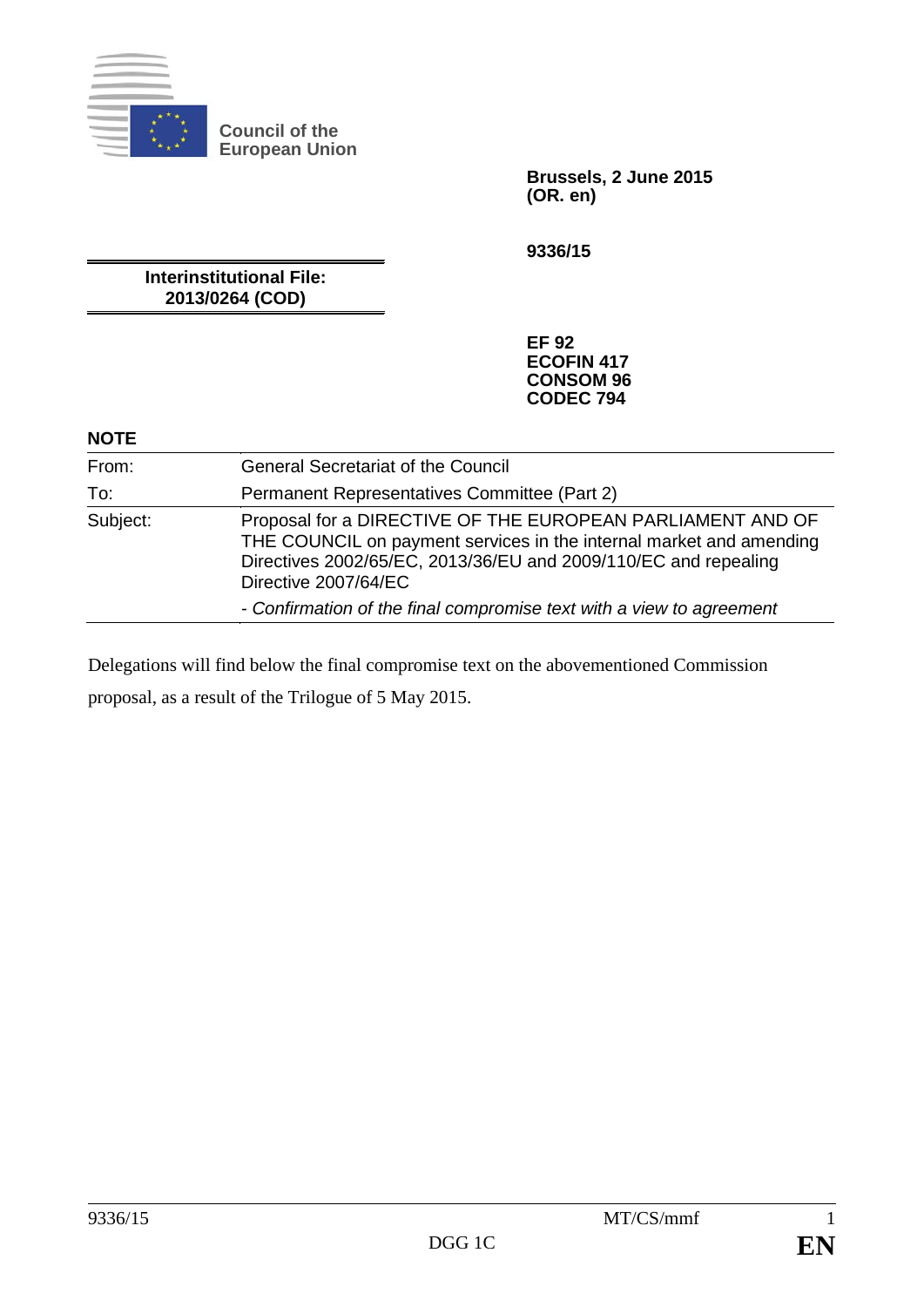#### 2013/0264 (COD)

### Proposal for a

# DIRECTIVE OF THE EUROPEAN PARLIAMENT AND OF THE COUNCIL

on payment services in the internal market and amending Directives 2002/65/EC, 2013/36/EU and 2009/110/EC and repealing Directive 2007/64/EC

(Text with EEA relevance)

## THE EUROPEAN PARLIAMENT AND THE COUNCIL OF THE EUROPEAN UNION,

Having regard to the Treaty on the Functioning of the European Union, and in particular Article 114 thereof,

Having regard to the proposal from the European Commission,

After transmission of the draft legislative act to the national Parliaments,

Having regard to the opinion of the European Economic and Social Committee ,

Having regard to the opinion of the European Central Bank

After consulting the European Data Protection Supervisor,

Acting in accordance with the ordinary legislative procedure,

Whereas: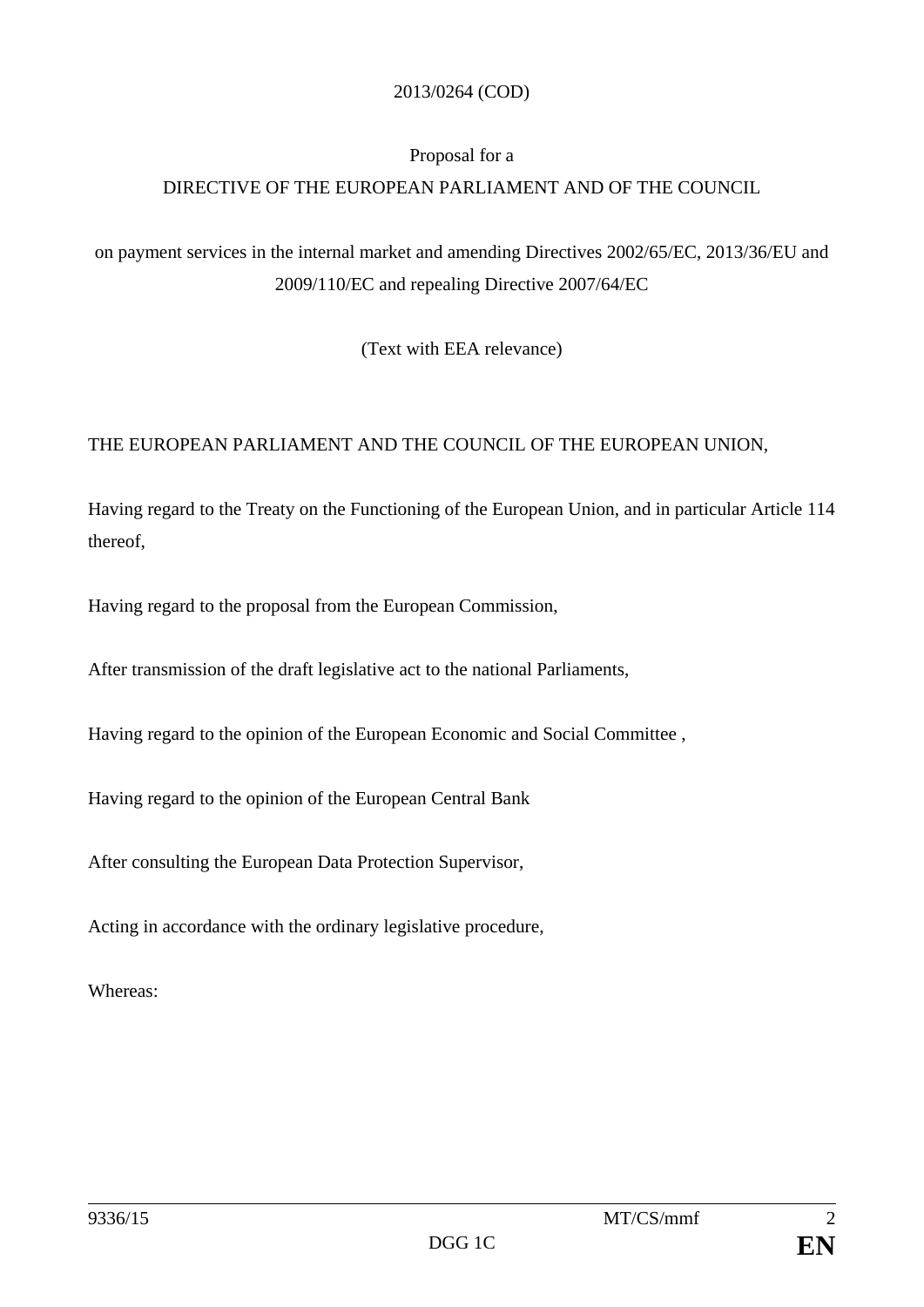- (1) In recent years, significant progress has been achieved integrating retail payments in the Union, in particular in the context of the Union acts on payments, notably Directive 2007/64/EC of the European Parliament and of the Council, Regulation (EC) No 924/2009 of the European Parliament and of the Council, Directive 2009/110/EC of the European Parliament and of the Council , and Regulation (EU) No 260/2012 of the European Parliament and of the Council . Directive 2011/83/EU of the European Parliament and of the Council has further complemented the legal framework for payment services by setting a specific limit on the possibility for retailers to surcharge their customers for the use of a certain means of payment.
- (1a) The revised regulatory framework for payment services is complemented by Regulation (EU) [XX/XX/XX] of the European Parliament and of the Council. That Regulation introduces in particular rules with regard to the charging of interchange fees for card based transactions. That Regulation aims at further accelerating the achievement of an effective integrated market for card based payments.
- (2) Directive 2007/64/EC was adopted in December 2007 on the basis of a Commission proposal of December 2005. Since then, the retail payments market has experienced significant technical innovations with the rapid growth in the number of electronic and mobile payments and the emergence of new types of payments services in the market place, challenging the current framework.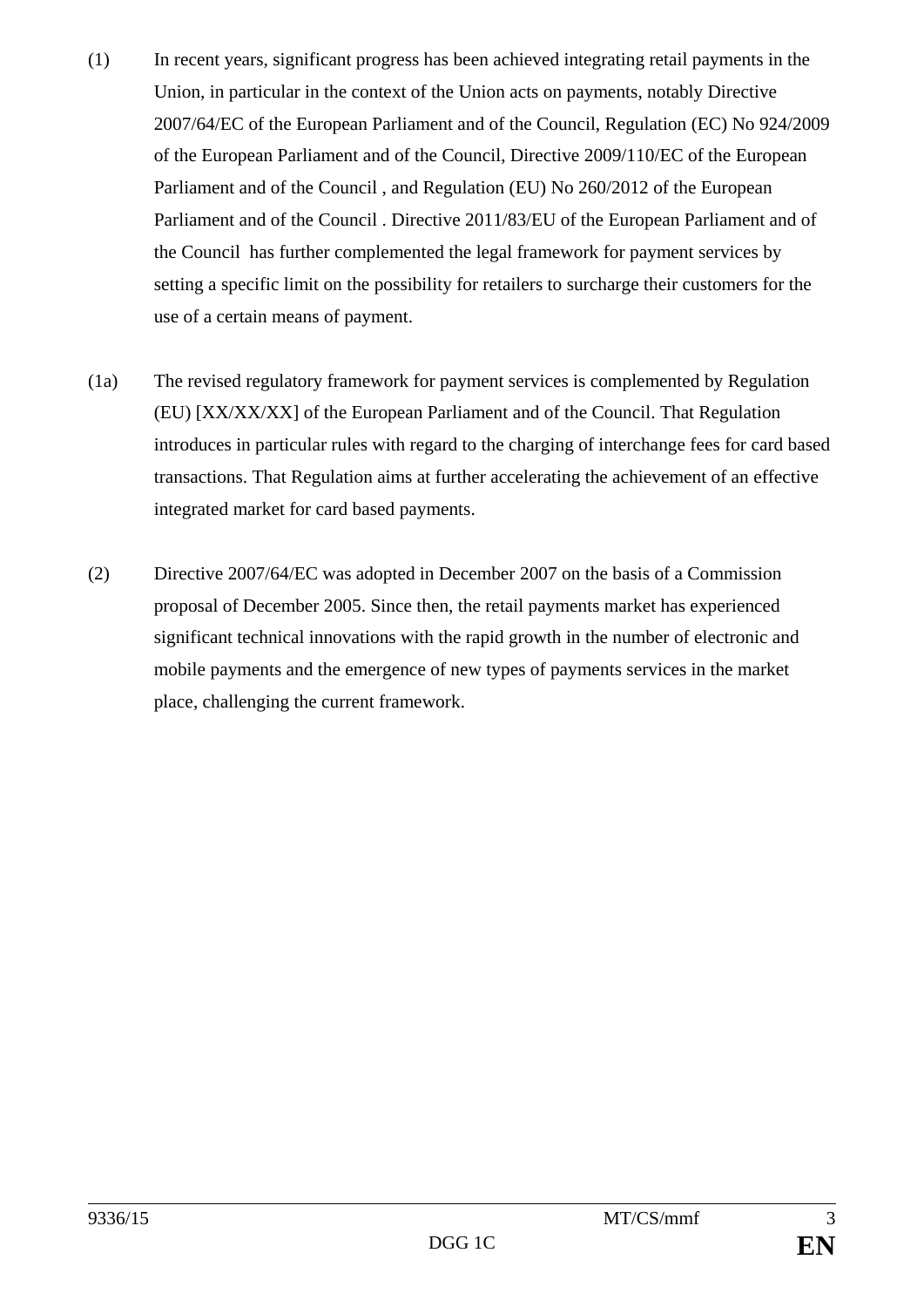- (3) The review of the Union legal framework on payment services and notably the analysis of the impact of Directive 2007/64/EC and the consultation on the Commission Green Paper "Towards an integrated European market for card, internet and mobile payments" have shown that developments have given rise to important challenges from a regulatory perspective. Important areas of the payments market, in particular card payments, internet and mobile payments are still fragmented along national borders. Many innovative payment products or services do not fall, entirely or in large parts, under the scope of Directive 2007/64/EC. Furthermore, the scope of Directive 2007/64/EC and in particular, the elements excluded therefrom, as certain payment-related activities, proved in a few cases too ambiguous, too general or simply outdated, taking into account the market developments. This has resulted in legal uncertainty, potential security risks in the payment chain and a lack of consumer protection in certain areas. For innovative*, safe* and easy-touse digital payment services it has proven to be difficult to take off and provide consumers and retailers with effective, convenient and secure payment methods in the Union. There is a large positive potential in this which needs to be more consistently explored.
- (4) Further developing an integrated single market for safe electronic payments is crucial in order to support the growth of the Union economy and to ensure that consumers, merchants and companies enjoy choice and transparency of payment services to fully benefit from the internal market.
- (5) New rules should be provided in order to close the regulatory gaps while at the same time providing for more legal clarity and ensuring a consistent application of the legislative framework across the Union. Equivalent operating conditions should be guaranteed to both existing and new players on the market, facilitating new means of payment to reach a broader market and ensuring a high level of consumer protection in the use of these payment services across the whole of the Union. This should generate efficiencies in the payment system as a whole and should lead to more choice and transparency of payment services, while strengthening the trust of consumers in a harmonised payments market.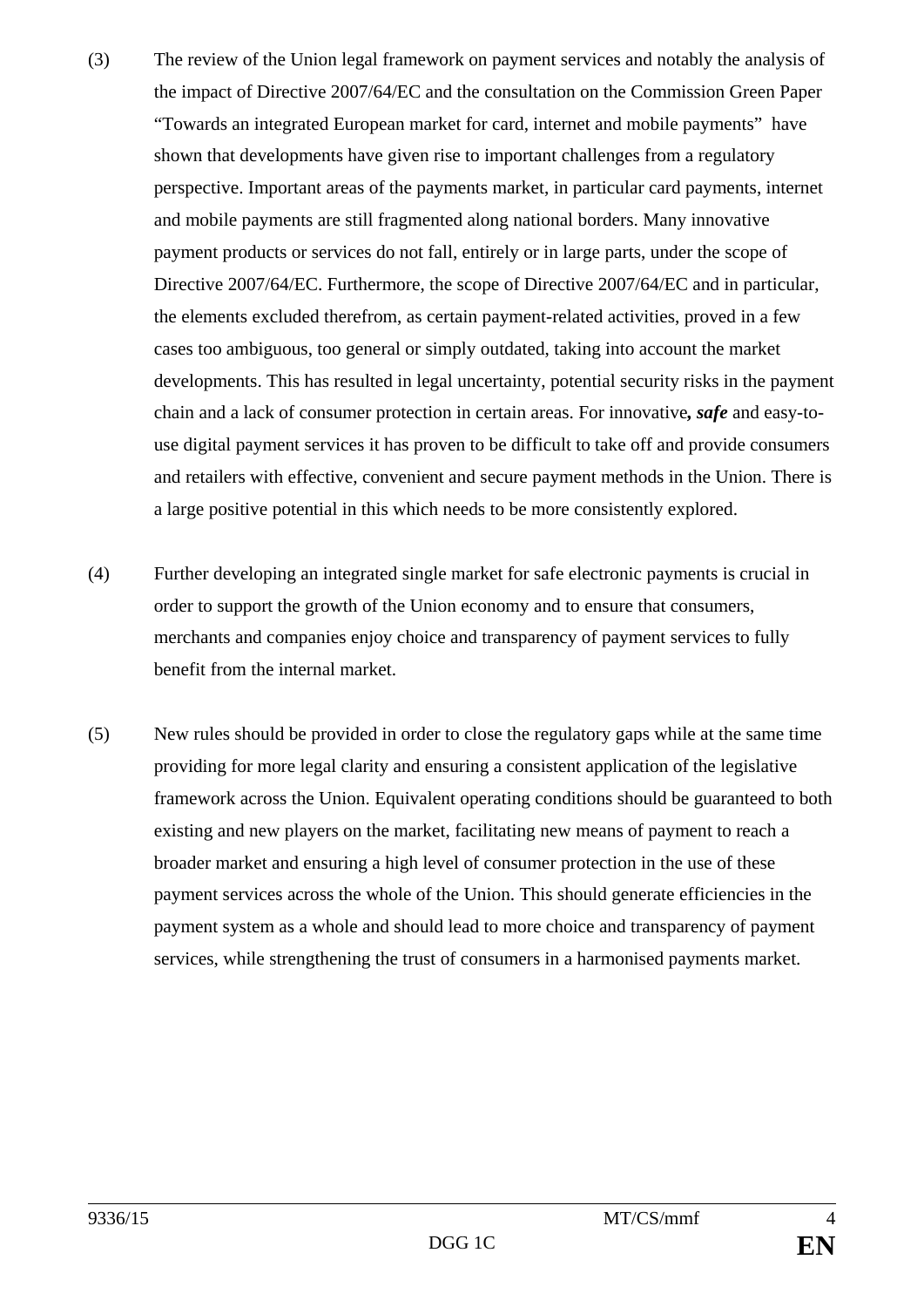- (6) In recent years, the security risks related electronic payments have increased, which is due to the greater technical complexity of electronic payments, the continuously growing volumes of electronic payments worldwide and the emerging types of payment services. As safe and secure payment services constitute a vital condition for a well-functioning payment services market, users of payment services should be adequately protected against such risks. Payment services are essential for the maintenance of vital economic and societal activities.
- (7) Payment service providers are responsible for the security measures and these measures need to be proportionate to the security risks concerned. Payment service providers should establish a framework to mitigate risks and maintain effective incident management procedures. A regular reporting mechanism should be established, so as to ensure payment service providers provide the competent authorities on a regular basis with an updated assessment of their security risks and the measures that they have taken in response to these risks. Furthermore, in order to ensure that damages to other payment service providers and payment systems, such as a substantial disruption of a payment system, and to users is kept to a minimum, it is essential that payment service providers have the obligation to report without undue delay major security incidents to the competent authorities under this Directive. A coordination role by EBA should be envisaged.
- (9) The provisions on transparency and information requirements for payment service providers and on rights and obligations in relation to the provision and use of payment services of this Directive should also apply where appropriate to transactions where one of the payment service providers is located outside the European Economic Area (hereinafter 'EEA') in order to avoid divergent approaches across Member States to the detriment of consumers. Where appropriate, the above-mentioned provisions should be extended to transactions in all official currencies between payment service providers that are located within the EEA.
- (10) The definition of payment services should be technologically neutral and allow for the further development of new types of payment services, while ensuring equivalent operating conditions for both existing and new payment service providers.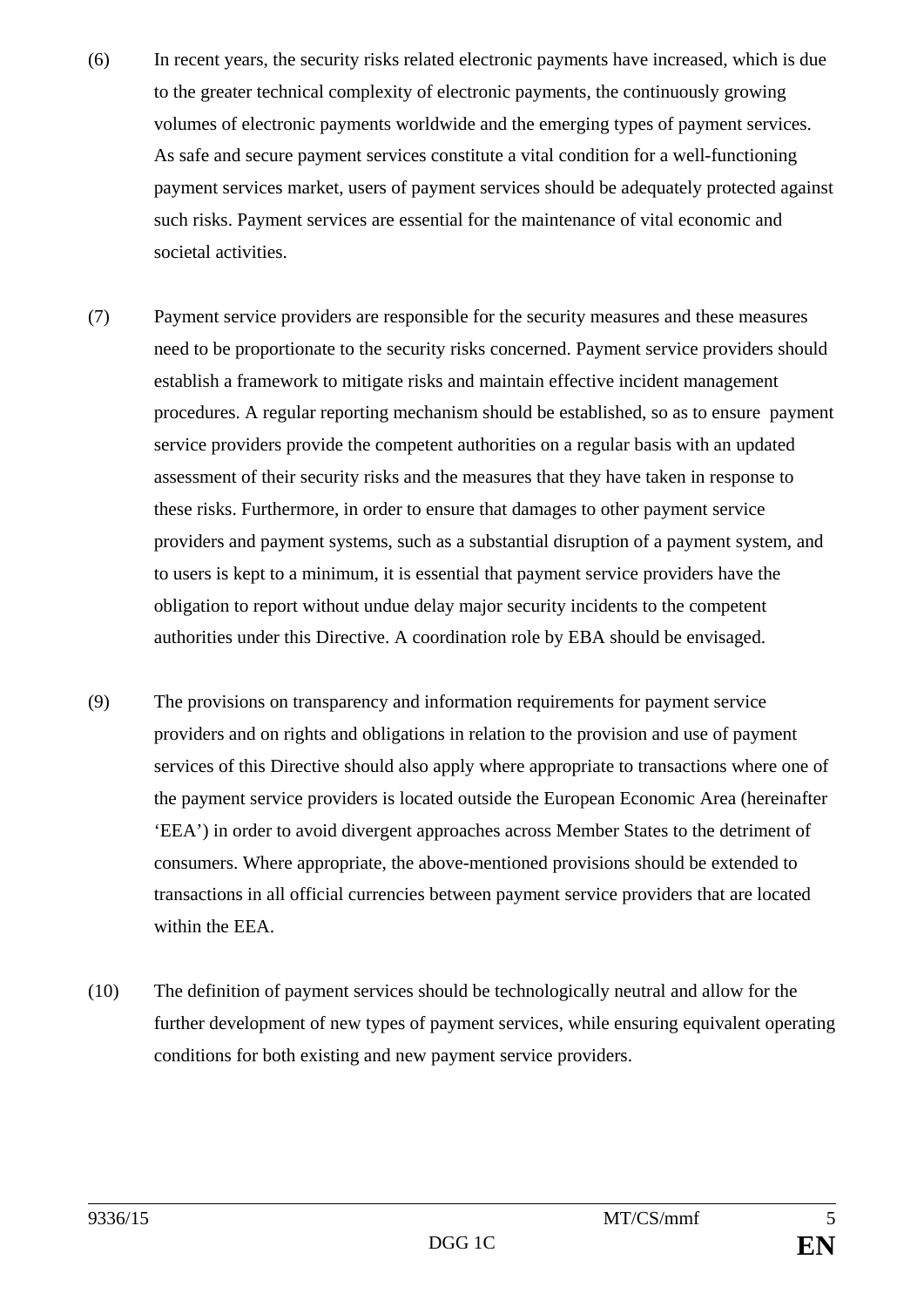- (11) The exemption of payment transactions through a commercial agent on behalf of the payer or the payee, as established in Directive 2007/64/EC is being applied very differently in the Member States. Certain Member States allow the use of the exemption by e-commerce platforms that act as an intermediary on behalf of both individual buyers and sellers without a real margin to negotiate or conclude the sale or purchase of goods or services. That goes beyond the intended scope of the exemption and may increase risks for the consumers, as these providers remain outside the protection of the legal framework. Different application practices also distort competition in the payment market. Therefore, to address these concerns, it is clarified that the exemption applies when agents act on behalf of only the payer or only the payee, regardless whether being in the possession of clients' funds or not. Where agents act on behalf of both the payer and the payee (such as some e-commerce platforms), they might be exempted only if they do not enter at any time in possession or control of clients' funds.
- (11a) This Directive should not apply to the activities of Cash-in-Transit companies (CIT) and Cash Management Companies (CMCs) where the activities concerned are limited to the physical transport of banknotes and coins.
- (12) Feedback from the market shows that the payment activities covered by the limited network exception often comprise significant payment volumes and values and offer to consumers hundreds or thousands of different products and services, which does not fit the purpose of the limited network exemption as provided for in Directive 2007/64/EC. That implies greater risks and no legal protection for payment service users, in particular for consumers, and clear disadvantages for regulated market actors. To help limit these risks, the same instrument cannot be used to make payment transactions to acquire goods and services within more than one limited network or to acquire an unlimited range of goods and services. A payment instrument should be considered to be used within such a limited network if it can be used only: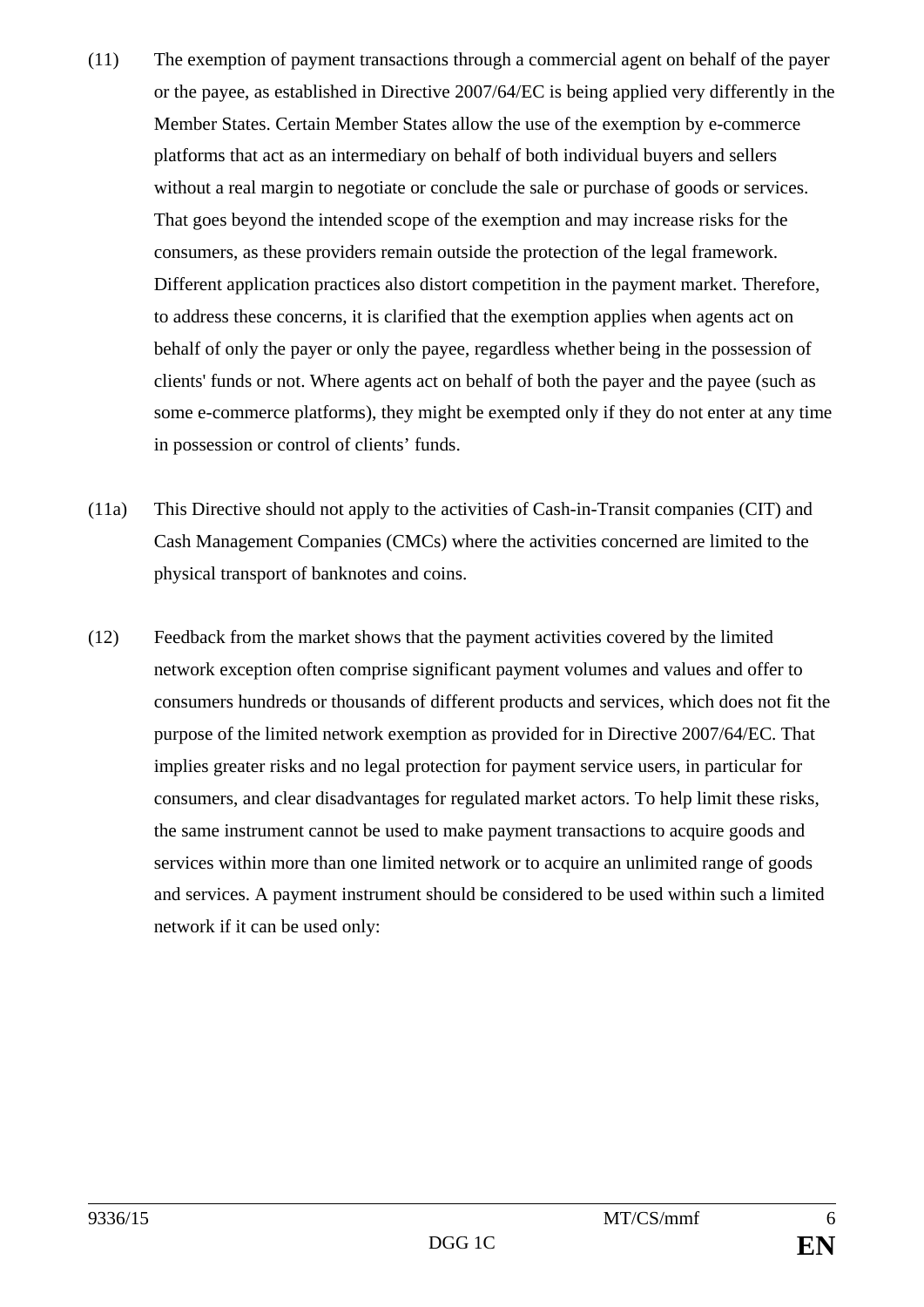- (i) for the purchase of goods and services in a specific retailer or retail chain; if the entities involved are directly linked by a commercial agreement such as providing for the use of a single brand and that brand is used at the points of sale and appears – where feasible - on the payment instrument that can be used there;
- (ii) or for a very limited range of goods or services, such as where the scope of use is effectively limited to a closed number of functionally connected goods or services regardless of the geographical location of the point of sale; or iii) if it is regulated by a national or regional public authority for specific social or tax purposes to acquire specific goods or services.

Such instruments could include store cards, fuel cards, membership cards, public transport cards, parking ticketing, meal vouchers or vouchers for specific services, which are sometimes subject to a specific tax or labour legal framework designed to promote the use of such instruments to meet the objectives laid down in social legislation. Where such a specific-purpose instrument develops into a general purpose instrument, the exemption from the scope of this Directive should no longer apply. Instruments which can be used for purchases in stores of listed merchants should not be exempted from the scope of this Directive as such instruments are typically designed for a network of service providers which is continuously growing. The exemption should apply in combination with the obligation of potential payment service providers to notify activities falling within the scope of the definition of a limited network.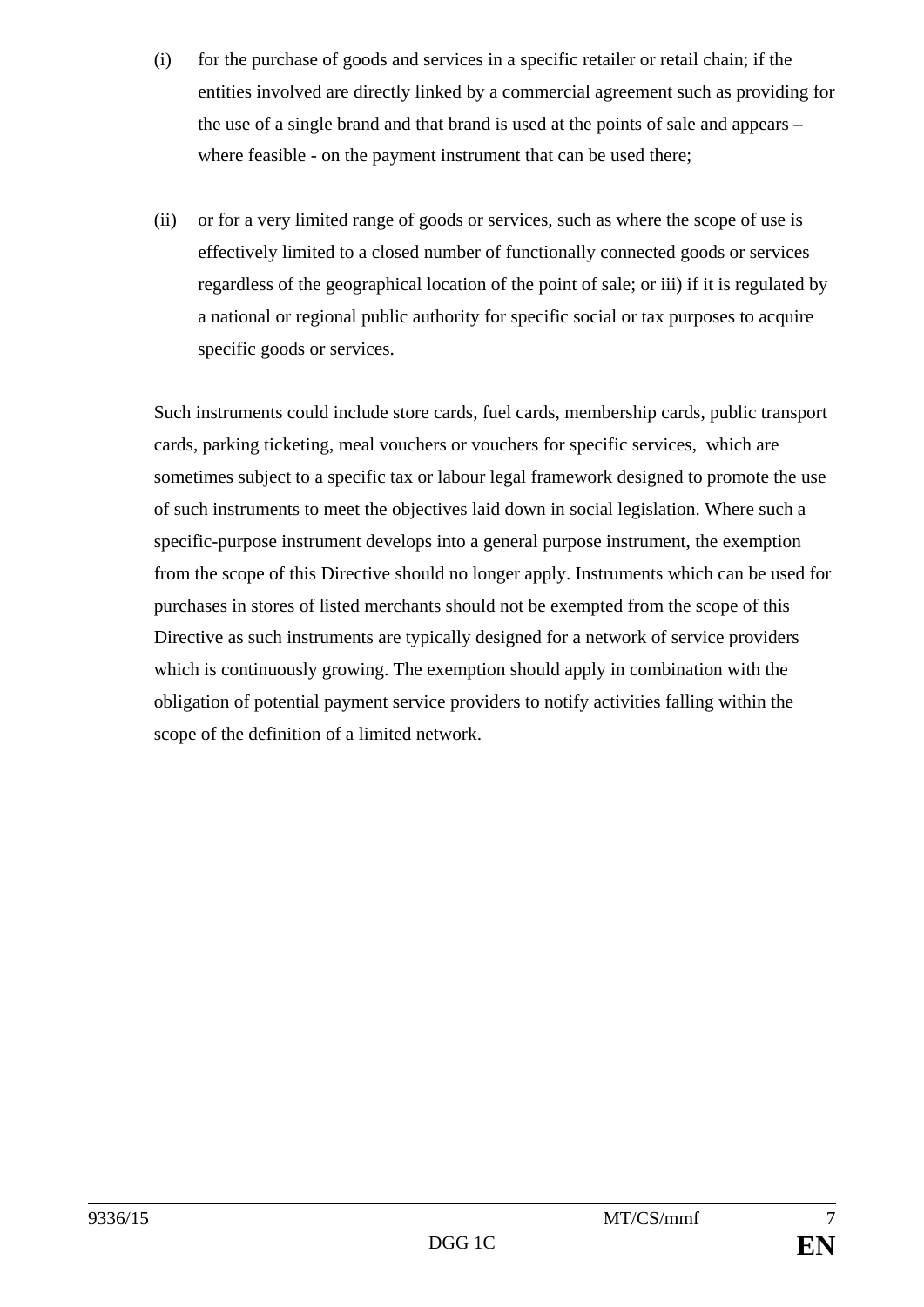(13) Directive 2007/64/EC exempts from its scope certain payment transactions by means of telecom or information technology devices where the network operator not only acts as an intermediary for the delivery of digital goods and services through the device in question, but also adds value to these goods or services. In particular, this exemption allows for so called operator billing or direct to phone-bill purchases which, starting with ringing tones and premium SMS-services, contributes to the development of new business models based on low-value sale of digital content and voice-based services. These services include entertainment (chat, downloads such as video, music, games), information (on weather, news, sports updates, stocks), directory enquiries, TV and radio participation (voting, competition entry, provision of live feedback). Feedback from the market shows no evidence that this payment method, trusted by consumers as convenient for low threshold payments, has developed into a general payment intermediation service. However, due to the ambiguous wording of the current exemption, this rule has been implemented differently in Member States. This translates into lack of legal certainty for operators and consumers and has occasionally allowed payment intermediation services to claim eligibility for an unlimited exemption from the application of Directive 2007/64/EC. It is therefore appropriate to better clarify and narrow the scope of eligibility for that exemption for such service providers by enumerating the types of payment transactions the exemption should apply to. Firstly, the exemption should focus specifically on micro-payments for digital content and voice-based services. In addition, a clear reference to payment transactions for the purchase of electronic tickets has been introduced in order to take into account the development in payments where, in particular, customers can order, pay for, obtain and validate electronic tickets from any location and at any time using mobile phones or other devices. Electronic tickets allow and facilitate the delivery of services that consumers could otherwise purchase in paper ticket form and include transport, entertainment, car parking, and entry to venues, but exclude physical goods, thus reducing the production and distribution costs connected with traditional paper-based ticketing channels and increasing customer convenience by providing new and simple ways to purchase tickets. In order to ease the burden on entities that collect charitable donations, a further clearly set type of payment transactions has been introduced related to donations in favour of charitable organisations.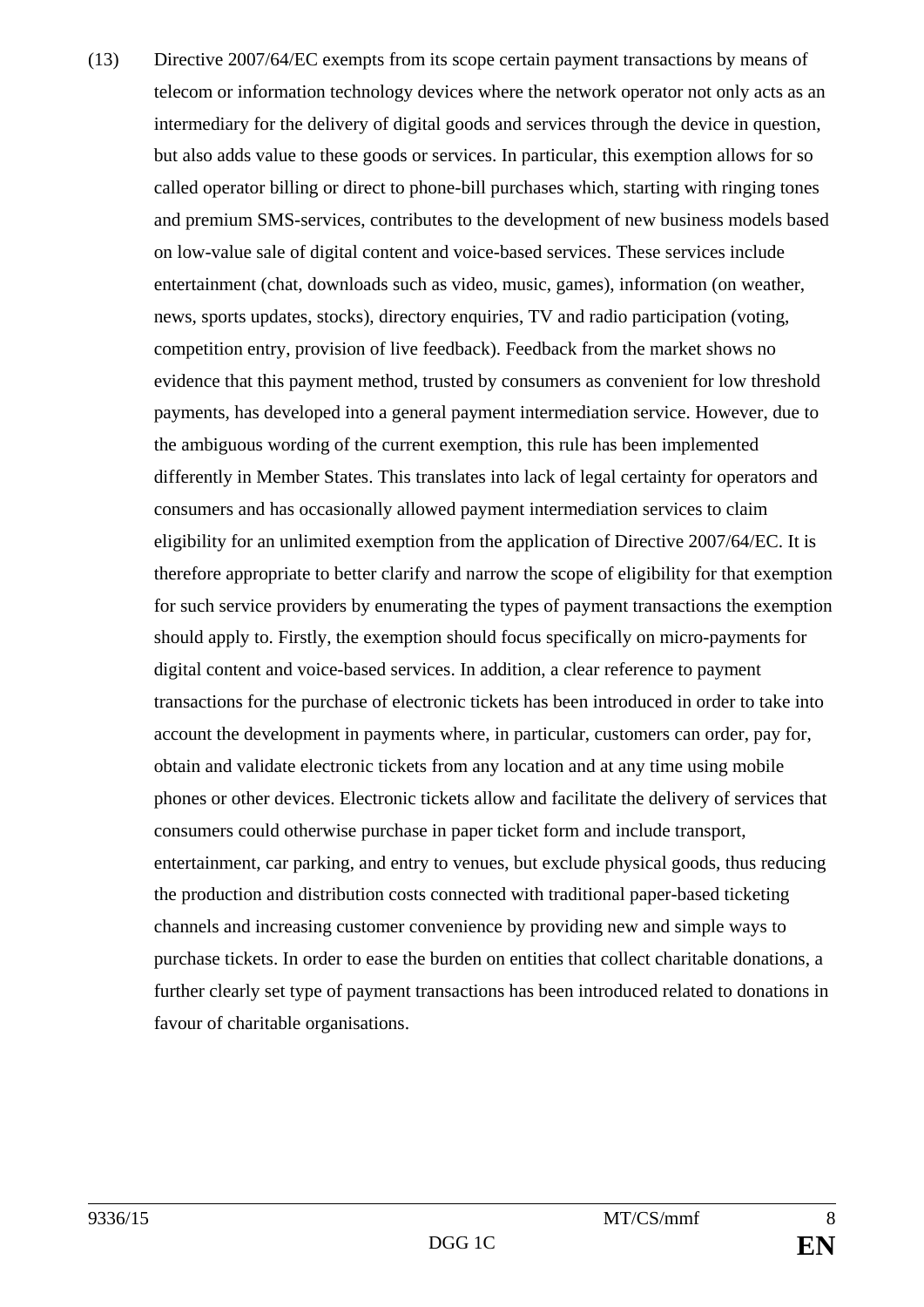Moreover, in accordance with national law, Member States will be free to limit the exemption to donations collected in favour of registered charitable organizations. The exemption on the whole should only apply to the mentioned types of payment transactions when the value of the transaction is below a specified threshold, in order to clearly limit the exemption to payments with a low risk profile.

- (13a) SEPA has facilitated the creation of pan-European "payment factories" and "collection factories", allowing for the centralisation of payment transactions of the same group. In this respect it is appropriate to provide that payment transactions between a parent undertaking and its subsidiary or between subsidiaries of the same parent undertaking provided by a payment service provider belonging to the same group should be exempted from the application of this Directive. The collection of payment orders on behalf of the group by a parent undertaking or its subsidiary for onward transmission to a payment service provider shall not be considered a payment service.
- (14) Similarly, Directive 2007/64/EC exempted from its scope payment services offered by deployers of automated teller machines (hereinafter "ATMs") independent from banks or other payment service providers. The provision stimulated the growth of independent ATM services in many Member States, in particular in less populated areas. Exempting this fast growing part of the ATM market fully from the scope of the Directive would however lead to confusion about withdrawal charges. In cross-border situations, this could lead to cases of double charging (by the account servicing PSP and by the ATM deployer) for the same withdrawal. Consequently, in order to maintain the provision of ATM services while ensuring clarity about withdrawal charges, it is appropriate to maintain the exemption but to require ATM operators to comply with specific transparency provisions of this Directive. Charges applied by ATM operators should be without prejudice to Regulation (EC) No 924/2009.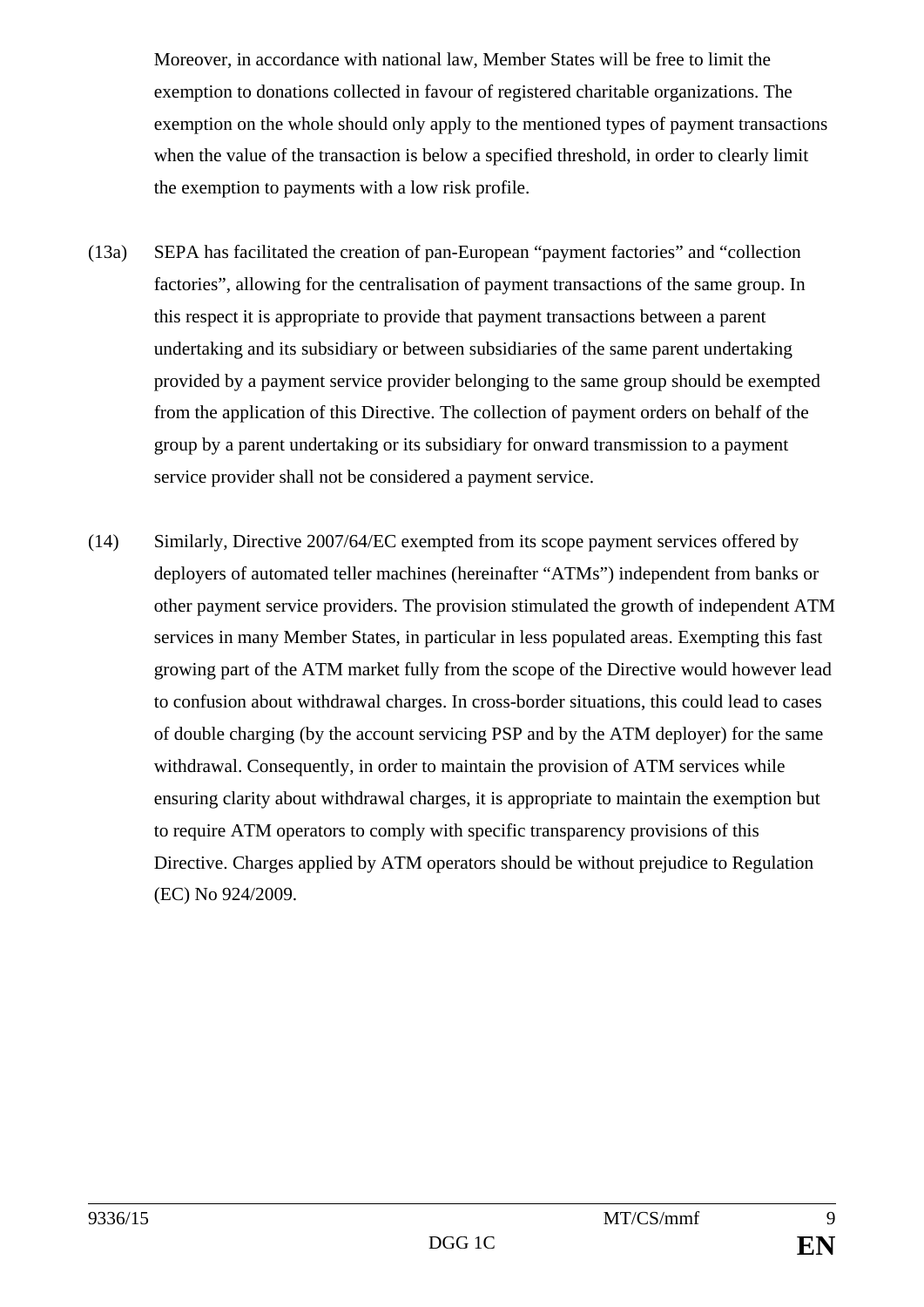- (15) Service providers seeking to benefit from an exemption under Directive 2007/64/EC often did not consult authorities on whether their activities are covered or exempted under that Directive but relied on their own assessments. This led to a different application of certain exemptions across Member States. It also appears that some exemptions may have been used by payment service providers to redesign business models so that the payment activities offered would be outside the scope of that Directive. This may result in increased risks for payment service users and diverging conditions for payment service providers in the internal market. Service providers should therefore be obliged to notify relevant activities to competent authorities, so that the competent authorities can assess whether the requirements set out in the relevant provisions are fulfilled and to ensure a homogenous interpretation of the rules throughout the internal market. In particular, for all those exemptions based on the respect of a threshold, a notification procedure should be provided in order to ensure compliance with the specific requirements.
- (16) Moreover, it is important to include a requirement for potential payment service providers to notify to competent authorities the activities they provide in the framework of a limited network on the basis of the criteria set out in this Directive if the value of payment transactions exceeds a certain threshold. Competent authorities should assess whether the activities notified can be considered activities provided in the framework of a limited network.
- (17) The new rules should follow the approach taken in Directive 2007/64/EC, covering all types of electronic payment services. It is therefore still not appropriate that the new rules apply to services where the transfer of funds from the payer to the payee or their transport is executed solely in bank notes and coins or where the transfer is based on a paper cheque, paper-based bill of exchange, promissory note or other instrument, paper-based vouchers or cards drawn upon a payment service provider or other party with a view to placing funds at the disposal of the payee.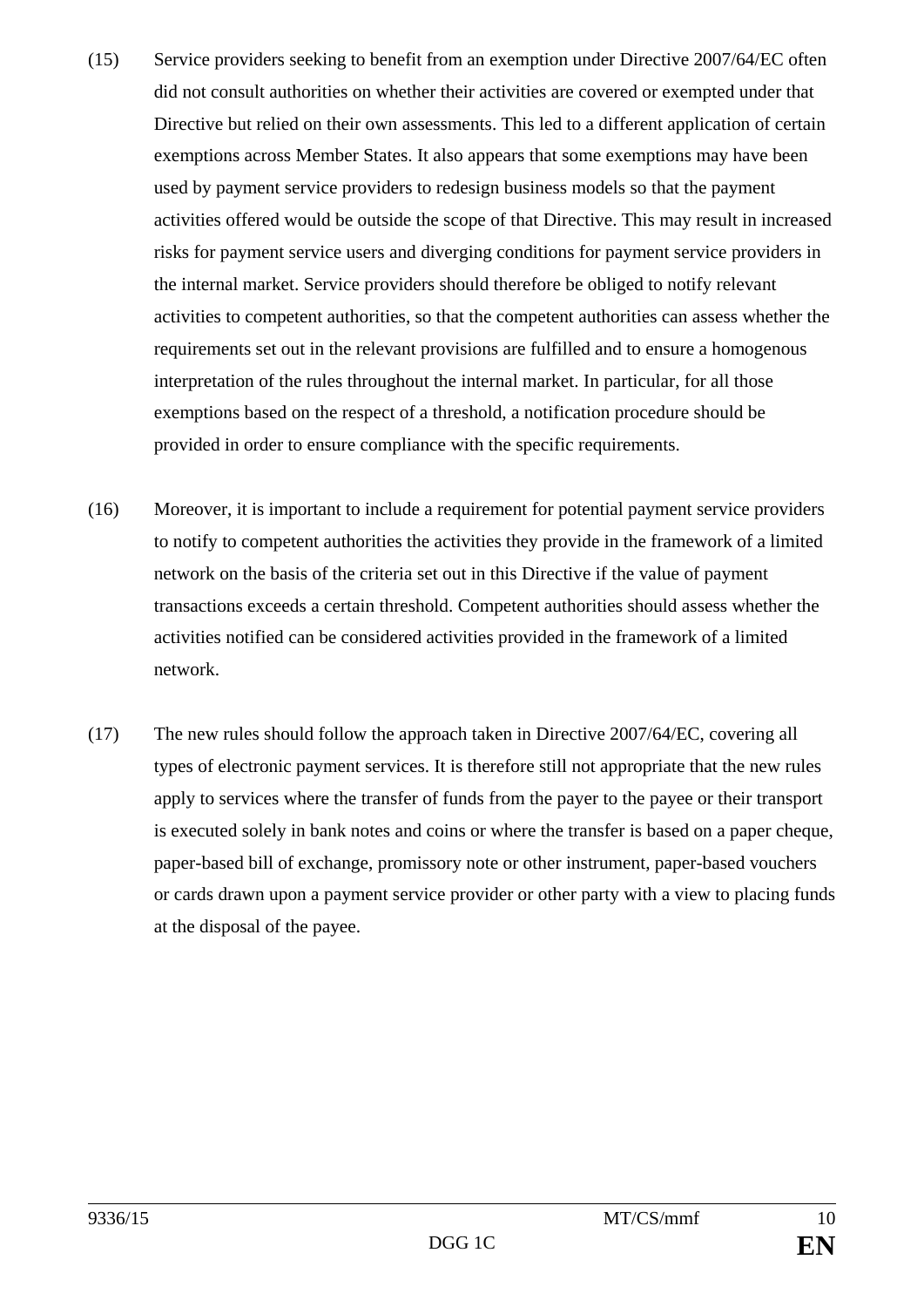(18) Since the adoption of Directive 2007/64/EC new types of payment services have emerged, especially in the area of internet payments. In particular, payment initiation services in the field of e-commerce have evolved. These services play a part in e-commerce payments by establishing a software bridge between the website of the merchant and the online banking platform of the payer's bank in order to initiate internet payments on the basis of a credit transfer. The payment initiation service provider, when providing exclusively payment initiation service, does not in any stage of the payment chain hold user's funds. When a payment initiation service provider wants to provide other payment services, where holding user's funds in relation to those services is essential, it should acquire full authorisation for these respective services. These payment initiation services are based on either direct or indirect access for the payment initiation service providers to the payers' accounts. An account servicing payment service provider, who provides mechanism for indirect access, should also allow direct access for the payment initiation service providers. These services enable the payment initiation service provider to provide comfort to a payee that the payment has been initiated. This aims at incentivising the payee to release the good or deliver the service without undue delay. These services offer a low-cost solution for both merchants and consumers and provide consumers with a possibility to shop online even if they do not possess payment cards. The personalised security credentials used for secure customer authentication either directly by the payment service user or the payment initiation service provider are usually those issued by the account servicing payment service providers. The payment initiation service providers do not necessarily enter into contractual relation with the account servicing payment service providers and, regardless of business model used by the payment initiation service providers, the account servicing payment service providers shall make it possible for payment initiation service providers to rely on the authentication procedures provided by the account servicing payments service providers to initiate a specific payment on behalf of the payer. Payment initiation services are currently not subject to Directive 2007/64/EC, they are not necessarily supervised by a competent authority and do not follow the requirements of Directive 2007/64/EC. This raises a series of legal issues, such as consumer protection, security and liability as well as competition and data protection issues, especially regarding protection of the payment service user's data according to EU data protection rules. The new rules should therefore respond to those issues.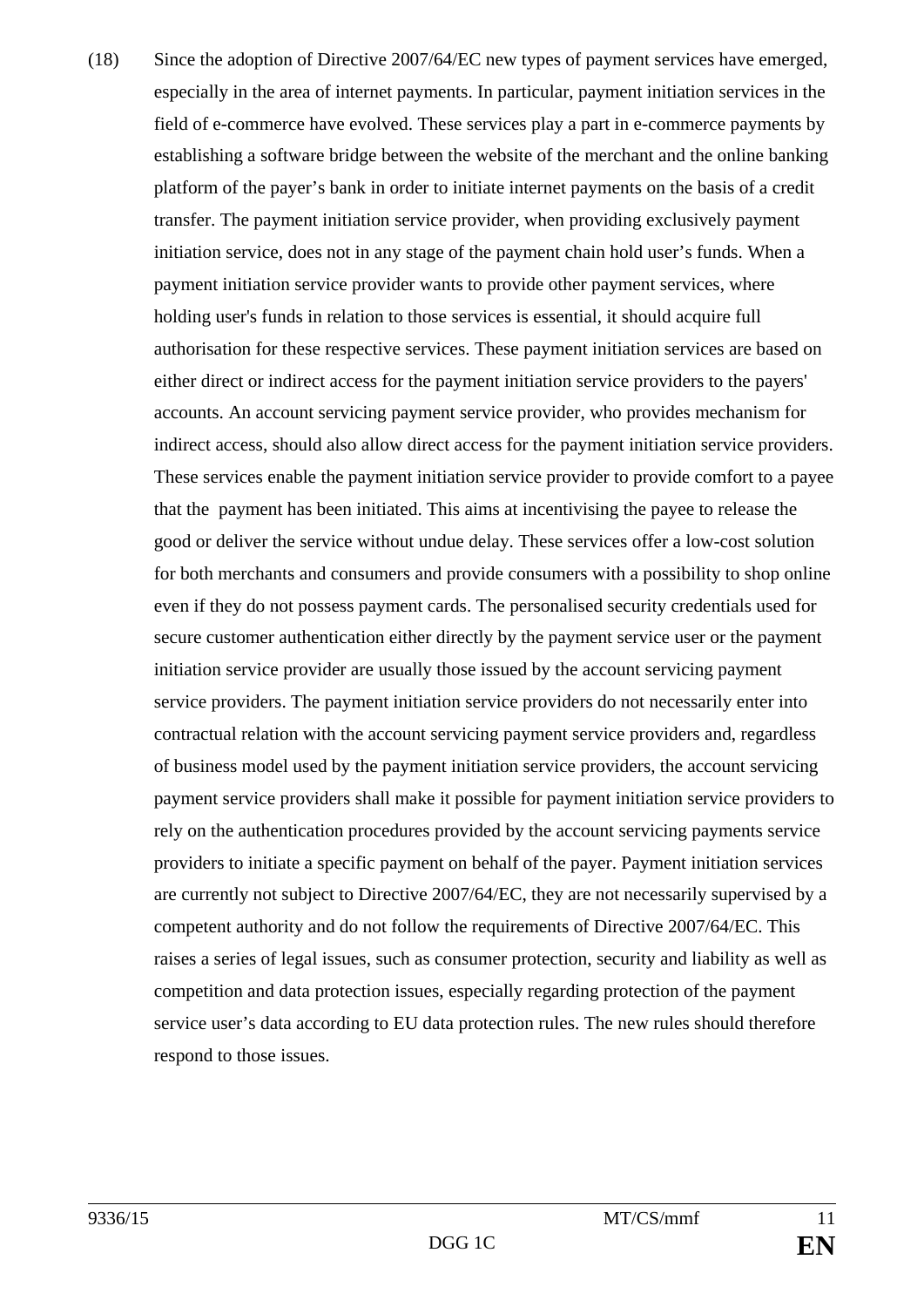These rules aim at guaranteeing continuity in the market, enabling existing and new service providers, regardless of the business model applied by these PSP, to offer their services under a clear and harmonized regulatory framework. Pending the application of these rules, without prejudice to the need to ensure the security of payment transactions and customer protection against demonstrable risk of fraud, Member States, the Commission, the European Central Bank and the European Banking Authority, should guarantee fair competition in this market avoiding unjustifiable discrimination against any existing player on the market. Any payment service provider, including the account servicing payment service provider of the payment service user, can offer payment initiation services.

- (18a) Moreover, with technological developments, a range of complementary services have also emerged in recent years, such as account information services. These services provide the payment service user with aggregated online information on one or more payment accounts held with one or more other payment service providers and accessed via online interfaces of the account servicing payment service provider, thus enabling the payment service user to have an overall view of his financial situation immediately at a given moment. These services should also be covered by this Directive in order to provide consumers with adequate protection for their payment and account data as well as legal certainty about their status.
- (18b) As payment initiation service providers, when providing exclusively payment initiation services, and account information service providers do not hold clients' funds, it would be disproportionate to impose own funds requirements on those new market players. Nevertheless it is important that they can meet their liabilities in relation to their activities. They should therefore be required to hold either professional indemnity insurance or a comparable guarantee. EBA should develop guidelines on the criteria for Member States to define the minimum monetary amount of professional indemnity insurance or a comparable guarantee. EBA should not differentiate between professional indemnity insurance and a comparable guarantee, as they should be interchangeable.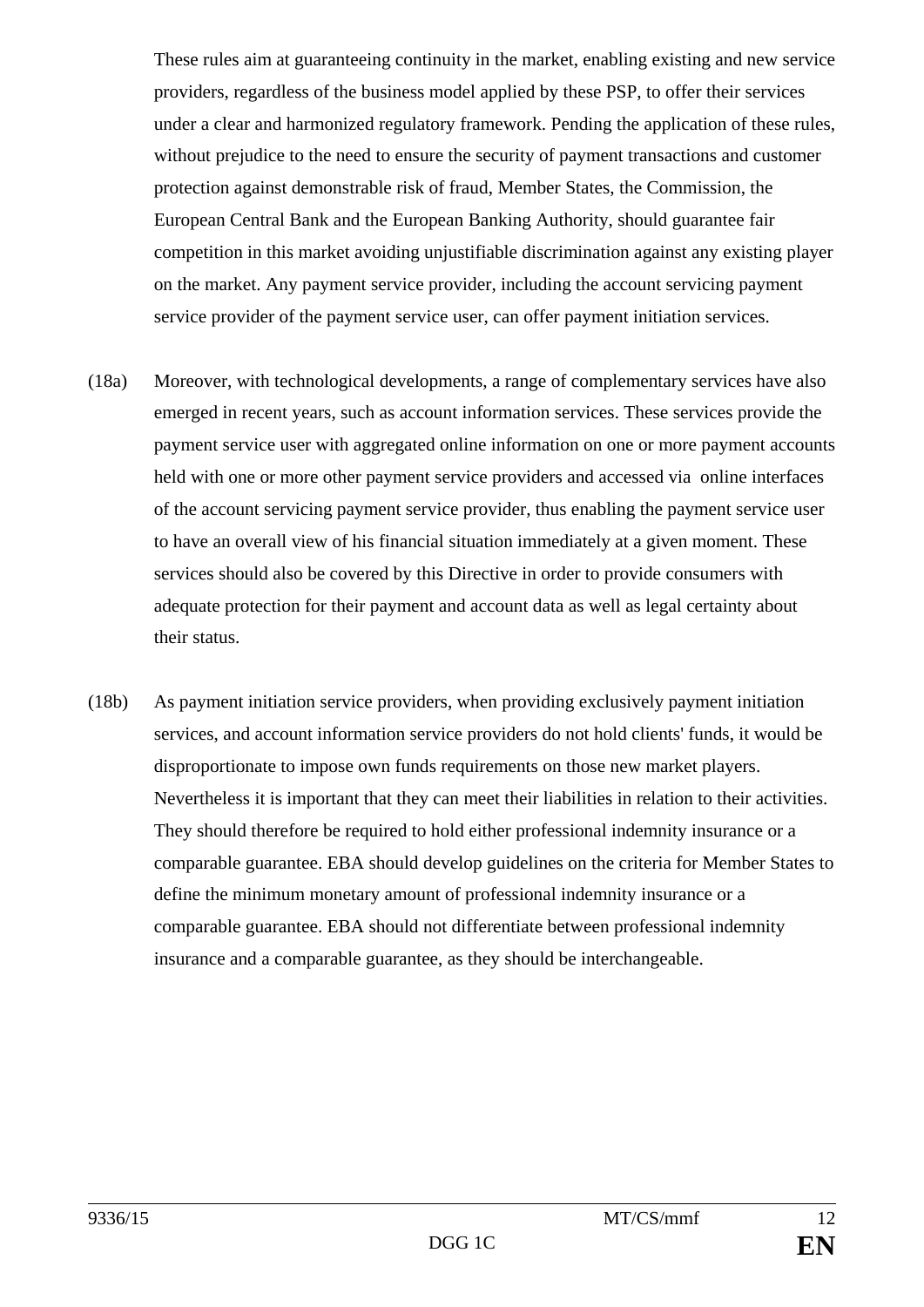- (19) Money remittance is a simple payment service that is usually based on cash provided by a payer to a payment service provider, which remits the corresponding amount, for example via communication network, to a payee or to another payment service provider acting on behalf of the payee. In some Member States, supermarkets, merchants and other retailers provide to the public a corresponding service enabling the payment of utility and other regular household bills. Those bill-paying services should be treated as money remittance, unless the competent authorities consider the activity to fall under another payment service.
- (19a) A neutral definition of acquiring of payment transactions is introduced in order to capture not only the traditional acquiring models structured around the use of payment cards but also different business models, including those where more than one acquirer is involved. This should ensure that merchants receive the same protections regardless of the instrument used to make the payment where the activity is the same as the acquiring of card transactions. Technical services provided to payment service providers, such as the mere processing and storage of data or the operation of terminals, shall not constitute acquiring. Moreover, it should be clear that some acquiring models do not provide for an actual transfer of funds by the acquirer to the payee, given that other forms of settlement may be agreed upon by the parties.
- (20) It is necessary to specify the categories of payment service providers which may legitimately provide payment services throughout the Union, namely, credit institutions which take deposits from users that can be used to fund payment transactions and which should continue to be subject to the prudential requirements under Directive 2013/36/EC of the European Parliament and of the Council, electronic money institutions which issue electronic money that can be used to fund payment transactions and which should continue to be subject to the prudential requirements under Directive 2009/110/EC, payment institutions and post office giro institutions which are so entitled under national law. The application of this legal framework should be confined to service providers who are providing payment services as a regular occupation or business activity in line with this Directive.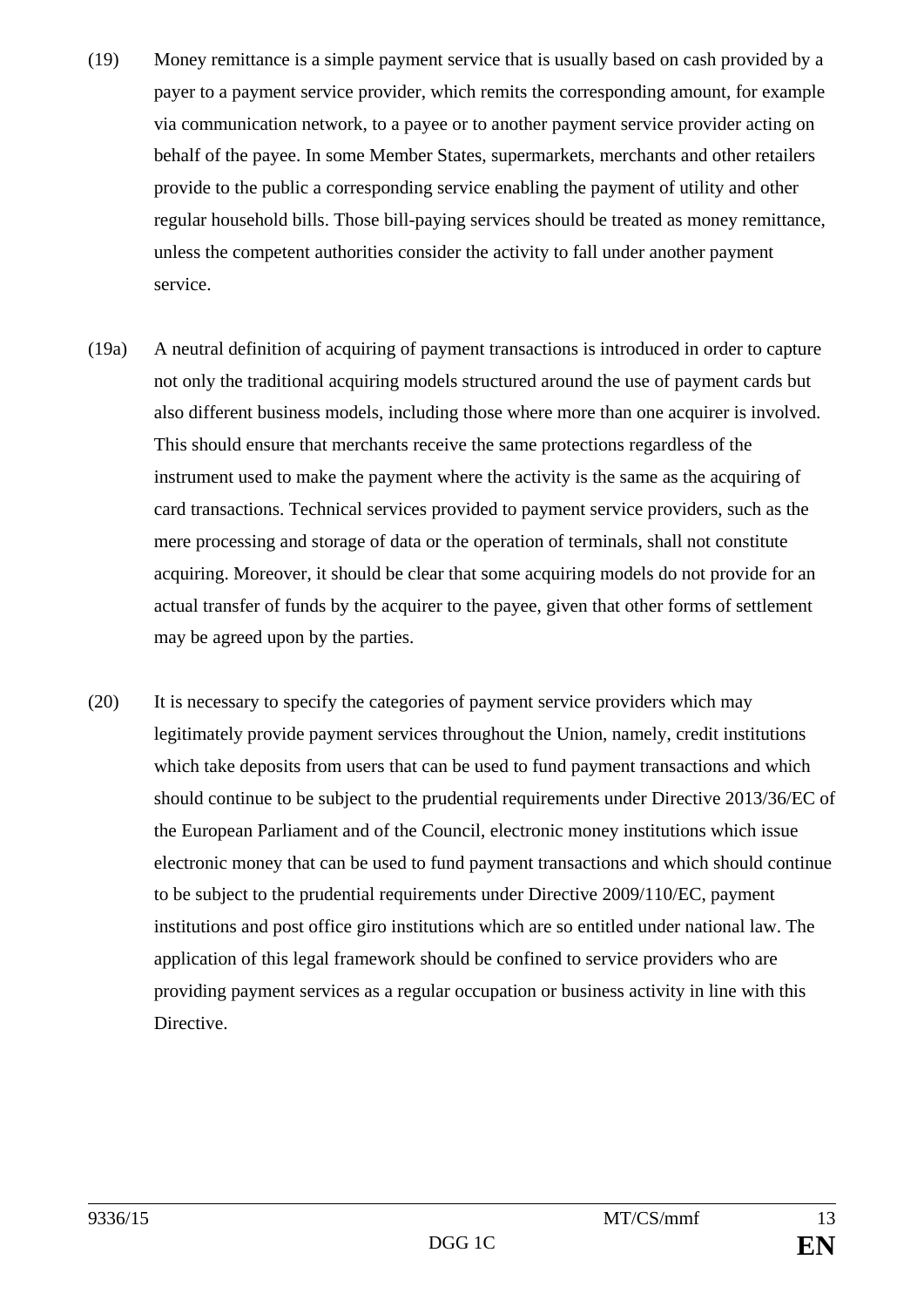- (21) This Directive should lay down rules on the execution of payment transactions where the funds are electronic money as provided for in Directive 2009/110/EC. This Directive should, however, neither regulate issuance of electronic money nor amend the prudential regulation of electronic money institutions as provided for in that Directive. Therefore, payment institutions should not be allowed to issue electronic money.
- (22) Directive 2007/64/EC has established a prudential regime, introducing a single license for all providers of payment services which are not connected to taking deposits or issuing electronic money. To that end, Directive 2007/64/EC introduced a new category of payment service providers, "payment institutions", by providing for the authorisation, subject to a set of strict and comprehensive conditions, of legal persons outside the existing categories to provide payment services throughout the Union. Thus, the same conditions should apply Union-wide to such services.
- (23) The conditions for granting and maintaining authorisation as payment institutions have not substantially changed. As in Directive 2007/64/EC, the conditions include prudential requirements proportionate to the operational and financial risks faced by such bodies in the course of their business. In this connection, there is a need for a sound regime of initial capital combined with on-going capital which could be elaborated in a more sophisticated way in due course depending on the needs of the market. Due to the range of variety in the payments services area, this Directive should allow various methods combined with a certain range of supervisory discretion to ensure that the same risks are treated the same way for all payment service providers. The requirements for the payment institutions should reflect the fact that payment institutions engage in more specialised and limited activities, thus generating risks that are narrower and easier to monitor and control than those that arise across the broader spectrum of activities of credit institutions. In particular, payment institutions should be prohibited from accepting deposits from users and permitted to use funds received from users only for rendering payment services. The required prudential rules including the initial capital should be appropriate to the risk related to the respective payment service provided by the payment institution. Providers solely of payment initiation services should be considered of a medium risk with regard to the initial capital.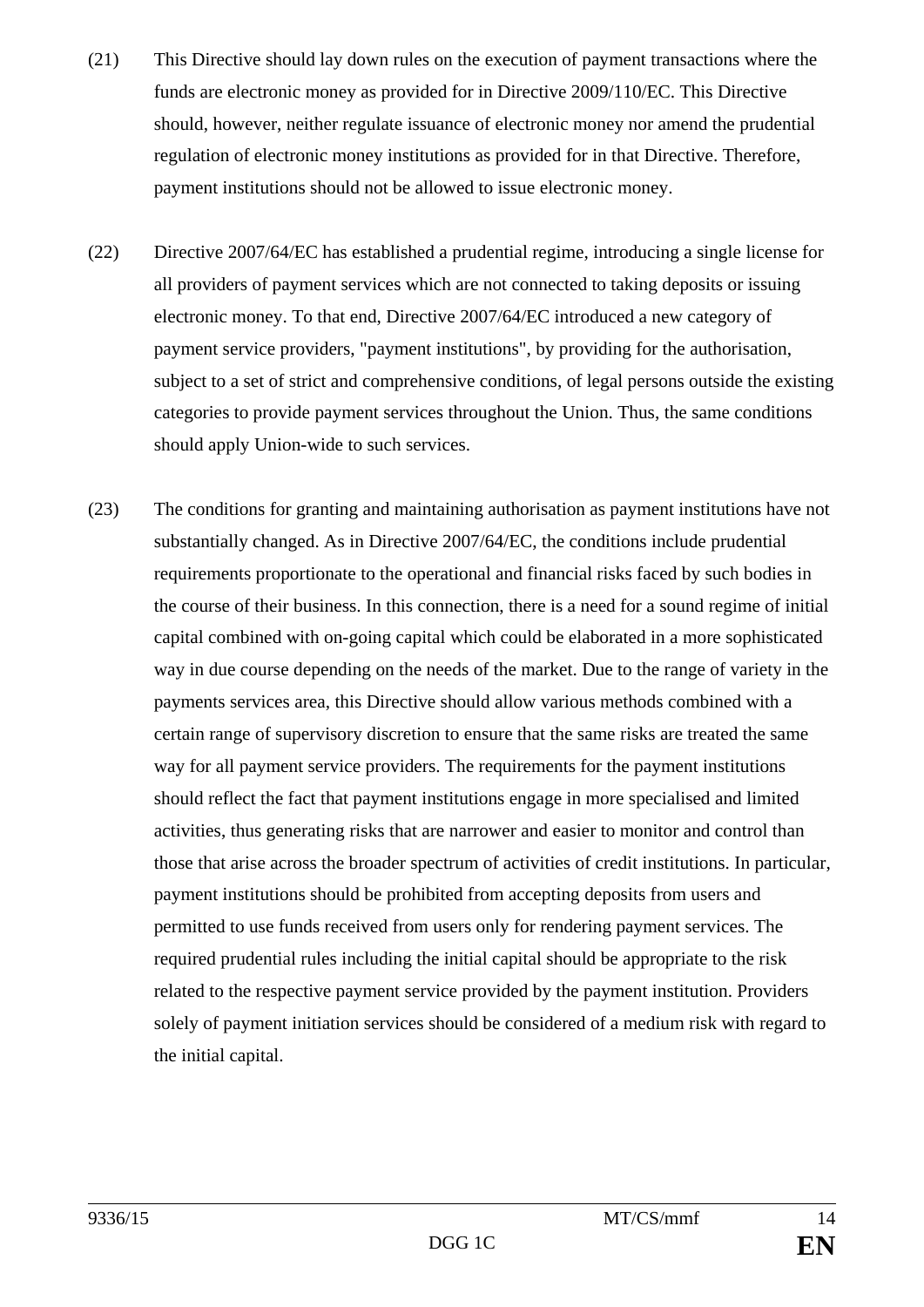- (23a) In order to avoid abuses of the right of establishment, it is necessary to require that the payment institution requesting authorisation in the Member State will provide at least part of its payment services business in that Member State.
- (24) Provision should be made for client funds to be kept separate from the payment institution's funds. Safeguarding requirements are necessary when a payment institution is in possession of the clients' funds. In the specific situation where the same payment institution executes a payment transaction for both the payer and the payee and a credit line is provided to the payer, it might be appropriate to safeguard the funds in favour of the payee once they represent the payee's claim towards the payment institution. Payment institutions should also be subject to effective anti-money laundering and anti-terrorist financing requirements.
- (25) This Directive should not introduce changes in the obligations of payment institutions with regard to their account reporting and the account audits on their annual and consolidated accounts. Payment institutions should draw up their annual and consolidated accounts in accordance with Council Directive 78/660/EEC and, where applicable, Council Directive 83/349/EEC and Council Directive 86/635/EEC. The annual accounts and consolidated accounts should be audited, unless the payment institution is exempted from this obligation under Directive 78/660/EEC and, where applicable, Directives 83/349/EEC and 86/635/EEC.
- (27) Payment service providers when engaging in the provision of one or more of the payment services covered by this Directive should always hold payment accounts used exclusively for payment transactions. For payment service providers to be able to provide payment services, it is indispensable that they have the possibility to open and maintain accounts with credit institutions. Member States should ensure that access to such accounts is provided in a non-discriminatory way and proportionately to the legitimate aim it intends to serve. While the access could be basic, it should always be extensive enough for the payment institution to be able to provide its services in an unobstructed and efficient way.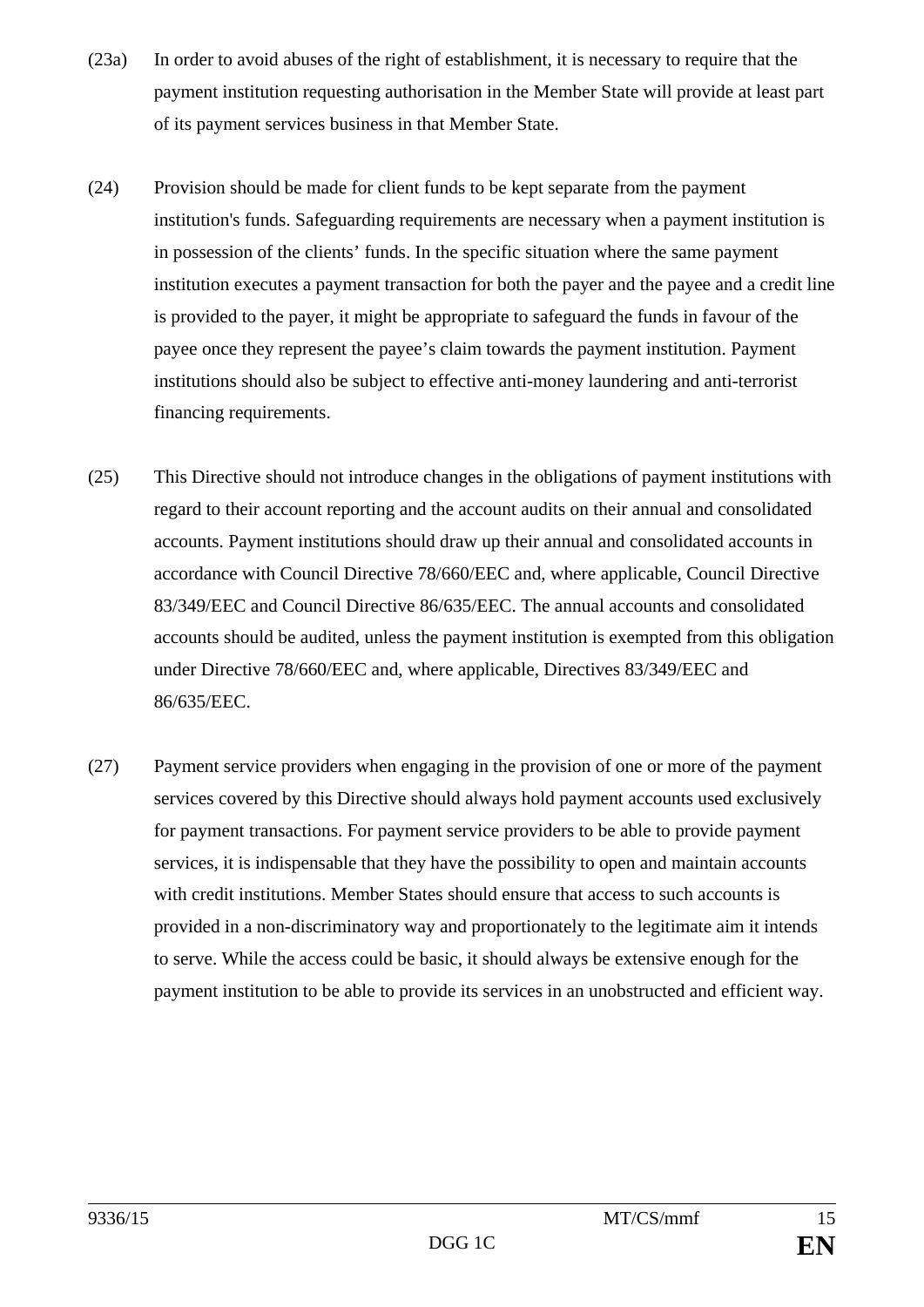- (28) This Directive should regulate the granting of credit by payment institutions, i.e. the granting of credit lines and the issuance of credit cards, only where it is closely linked to payment services. Only if credit is granted in order to facilitate payment services and such credit is of a short-term nature and is granted for a period not exceeding 12 months, including on a revolving basis, it is appropriate to allow payment institutions to grant such credit with regard to their cross-border activities, on condition that it is refinanced using mainly the payment institution's own funds, as well as other funds from the capital markets, but not the funds held on behalf of clients for payment services. Such rules should be without prejudice to Council Directive 2008/48/EC of the European Parliament and of the Council or other relevant Union or national legislation regarding conditions for granting credit to consumers not harmonised by this Directive.
- (29) Overall, the functioning of the cooperation between the competent national authorities responsible for granting authorisations to payment institutions, carrying out controls and deciding on the withdrawal of those authorisations, has proven to work satisfactorily. However, the cooperation between the competent authorities should be enhanced, both with regard to the information exchanged as well as a coherent application and interpretation of the Directive, in cases where the authorised payment institution would like to provide payment services also in a Member State other than its home Member State, in exercise of the right of establishment or the freedom to provide services, including through the internet ("passporting"). EBA should assist competent authorities to settle disagreements between each other in the context of cross-border cooperation. It should also prepare a set of draft regulatory technical standards on the cooperation and data exchange.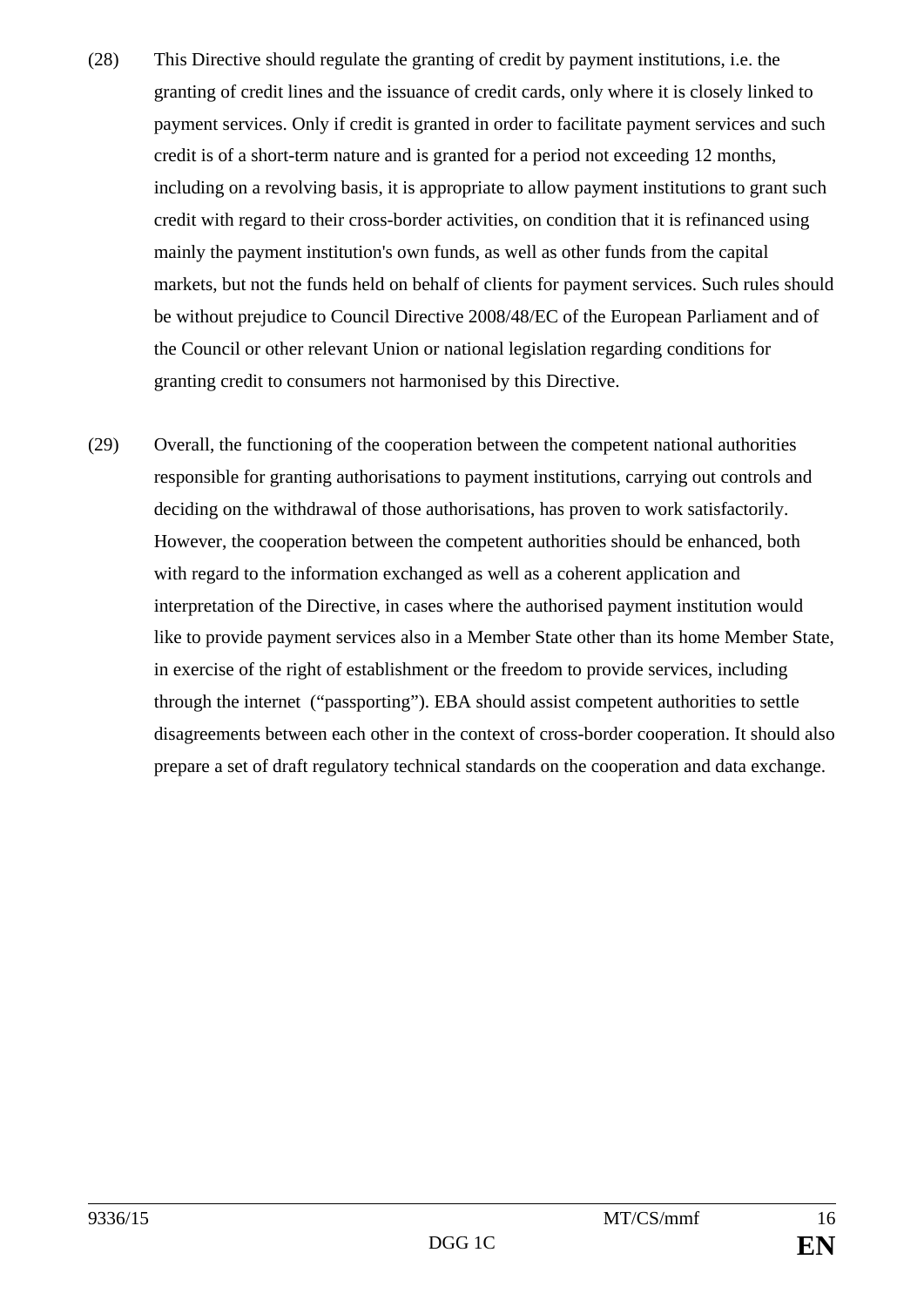- (30) In order to enhance transparency of the operation of payment institutions authorized by or registered with home competent authorities, including their agents, and to ensure a high level of consumer protection in the Union, it is necessary to ensure easy public access to the list of the entities providing payment services. Therefore, EBA should develop and operate a central register in which it publishes a list of the names of the entities providing payment services. Member States should ensure that the data that they provide is kept up to date. These measures should also contribute to the enhancement of the cooperation between the competent authorities.
- (31) The availability of accurate, updated information should be enhanced by requiring payment institutions to inform the competent authority of their home state without undue delay of any changes affecting the accuracy of the information and evidence provided with regard to the authorisation, including additional agents or entities to which activities are outsourced. The competent authorities should also verify, in case of doubts, that the information received is correct.
- (31a) Member States should be able to require that payment institutions operating on their territory, and whose head office is situated in another Member State, report to them periodically on their activities in their territories for information or statistical purposes. When these payment institutions are operating under the right of establishment, this information may also be used for monitoring compliance with Titles III and IV of this Directive, and Member States should be able to require these payment institutions to appoint a central contact point in their territory, in order to facilitate the supervision of networks of agents by competent authorities. The EBA will develop draft regulatory standards setting out the criteria to determine when the appointment of a central contact point is appropriate and what its functions should be. The requirement to appoint a central contact point should be proportionate to achieve the aim of adequate communication and information reporting on compliance with Title III and IV in the host Member State.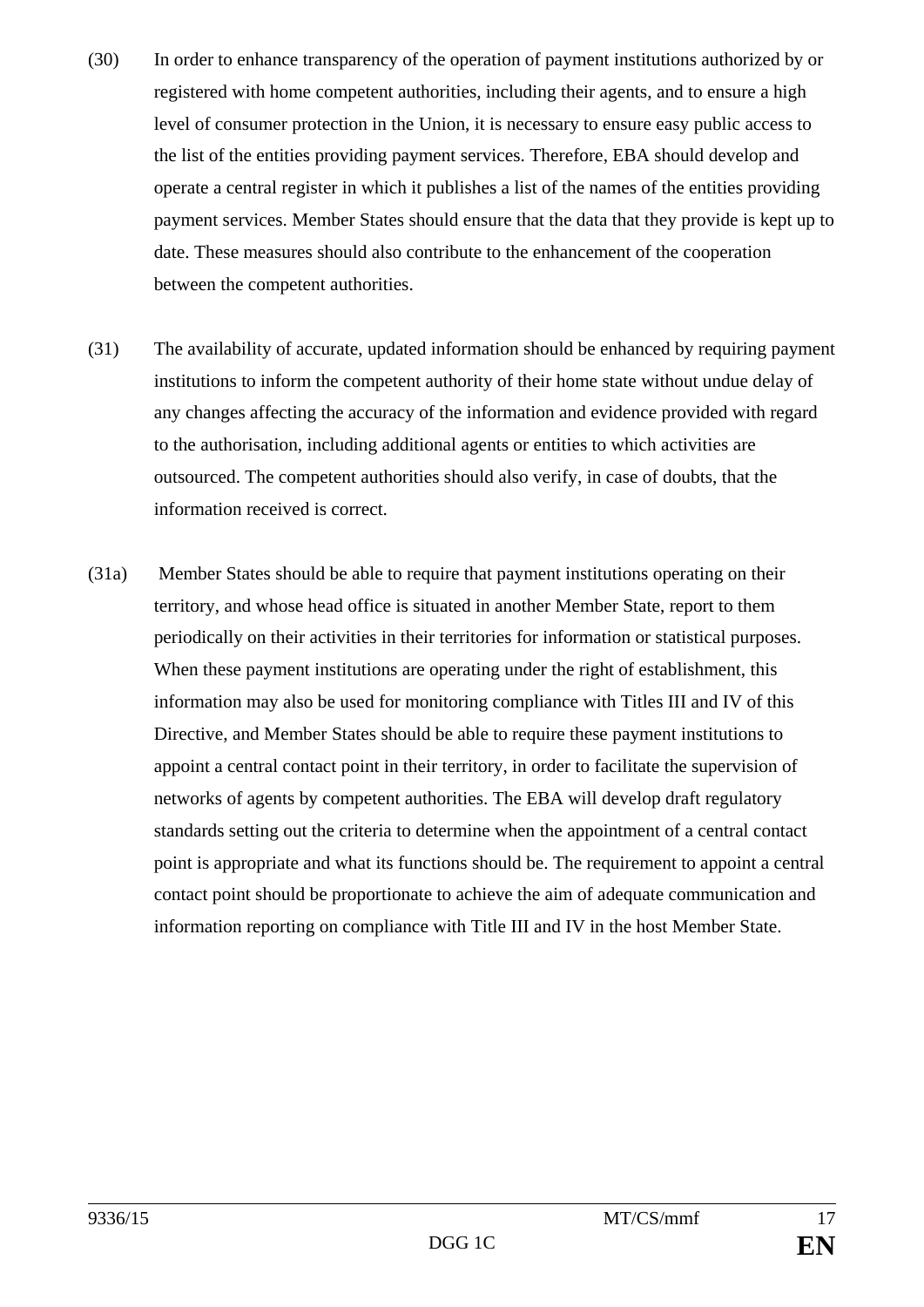- (31b) In emergency situations, where an immediate action is necessary to address a serious threat to the collective interest of the payment service users in the host Member State, such as large scale fraud, the competent authorities of the host Member State may, in parallel to the cross-border cooperation between competent authorities of the host and the home Member State and pending measures by the competent authority of the home Member State take precautionary measures. These should be appropriate, proportionate to its end, nondiscriminatory and temporary in nature. Any measures should be properly justified. Competent authorities of the home Member State of the payment institution concerned and other authorities concerned, such as the Commission and EBA should be informed in advance and, if not possible in view of the emergency situation, without undue delay.
- (32) While this Directive specifies the minimum set of powers competent authorities should have when supervising the compliance of payment institutions, these powers are to be exercised while respecting fundamental rights, including the right to privacy. Without prejudice to the control of an independent authority (national data protection authority) and in accordance with the Charter of Fundamental Rights of the European Union, Member States should have in place adequate and effective safeguards where the exercise of those powers may lead to any abuse or arbitrariness amounting to serious interference with such rights, for instance, where appropriate through prior authorisation from the judicial authority of the Member State concerned.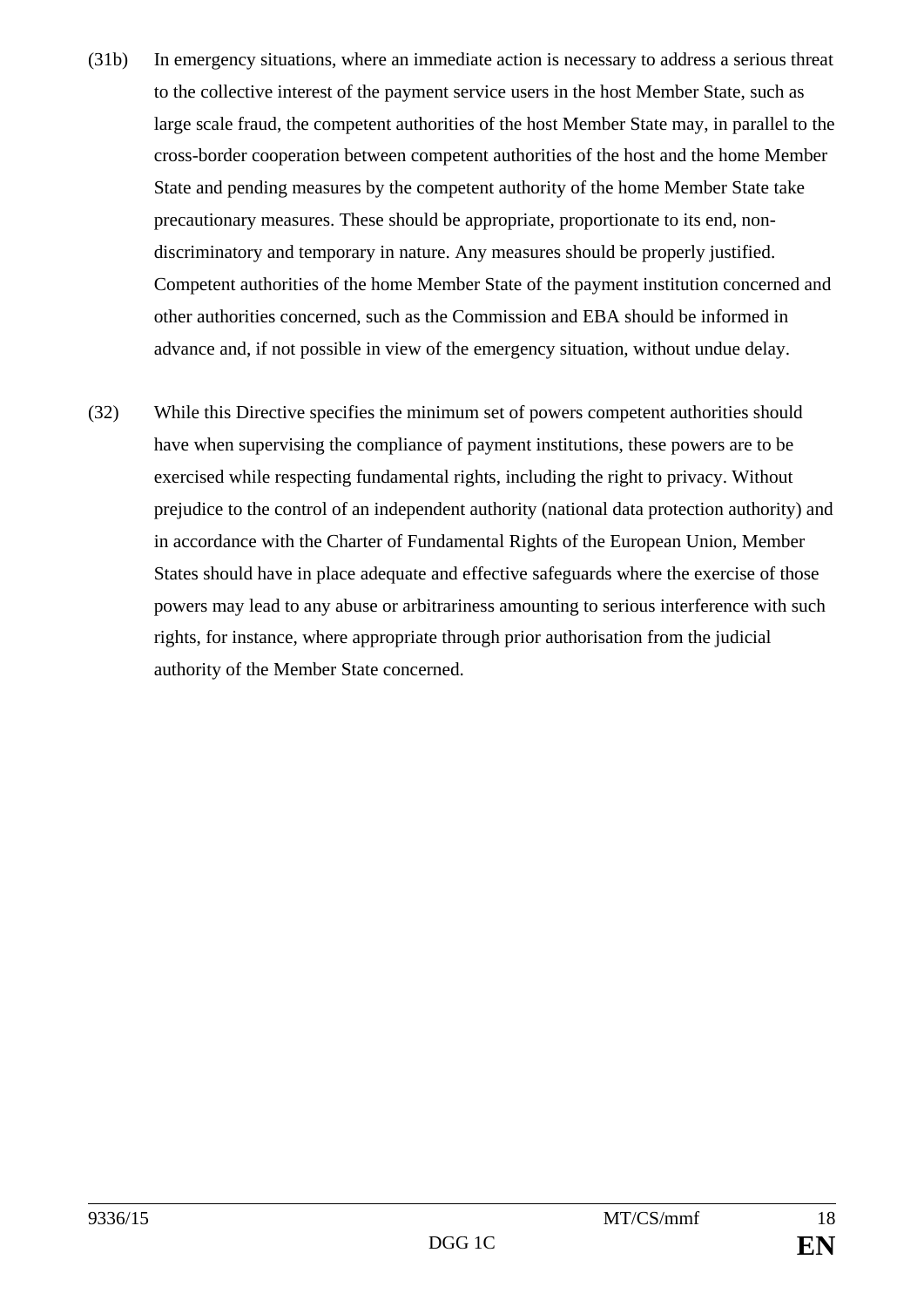- (33) It is important to ensure that all persons providing payment services are brought within the ambit of certain minimum legal and regulatory requirements. Thus, it is desirable to require the registration of the identity and whereabouts of all persons providing payment services, including of persons which are unable to meet the full range of conditions for authorisation as payment institutions. This approach is in line with the rationale of Special Recommendation VI of the Financial Action Task Force on Money Laundering which foresees the provision of a mechanism whereby payment service providers unable to meet all conditions set out in that Recommendation may nevertheless be treated as payment institutions. For those purposes, Member States should enter such persons in the register of payment institutions while not applying all or part of the conditions for authorisation. However, it is essential to make the possibility of waiver subject to strict requirements relating to the value of payment transactions. Payment institutions benefiting from a waiver should have neither the right of establishment nor the freedom to provide services, nor should they indirectly exercise those rights when being a member of a payment system.
- (33a) In view of the specific nature of the activity performed and the risks connected to the provision of account information services, it is appropriate to provide for a specific prudential regime for account information service providers; the latter will be allowed to provide services on a cross-border basis, benefiting from the "passporting" rules.
- (34) It is essential for any payment service provider to be able to access the services of technical infrastructures of payment systems. Such access should, however, be subject to appropriate requirements in order to ensure integrity and stability of those systems. Each payment service provider applying for a participation in a payment system should bear the risk of its own choice of system and furnish proof to the payment system that its internal arrangements are sufficiently robust against all kinds of risk. These payment systems typically include e.g. the four-party card schemes as well as major systems processing credit transfers and direct debits. In order to ensure equality of treatment throughout the Union as between the different categories of authorised payment service providers, according to the terms of their licence, it is necessary to clarify the rules concerning access to payment systems.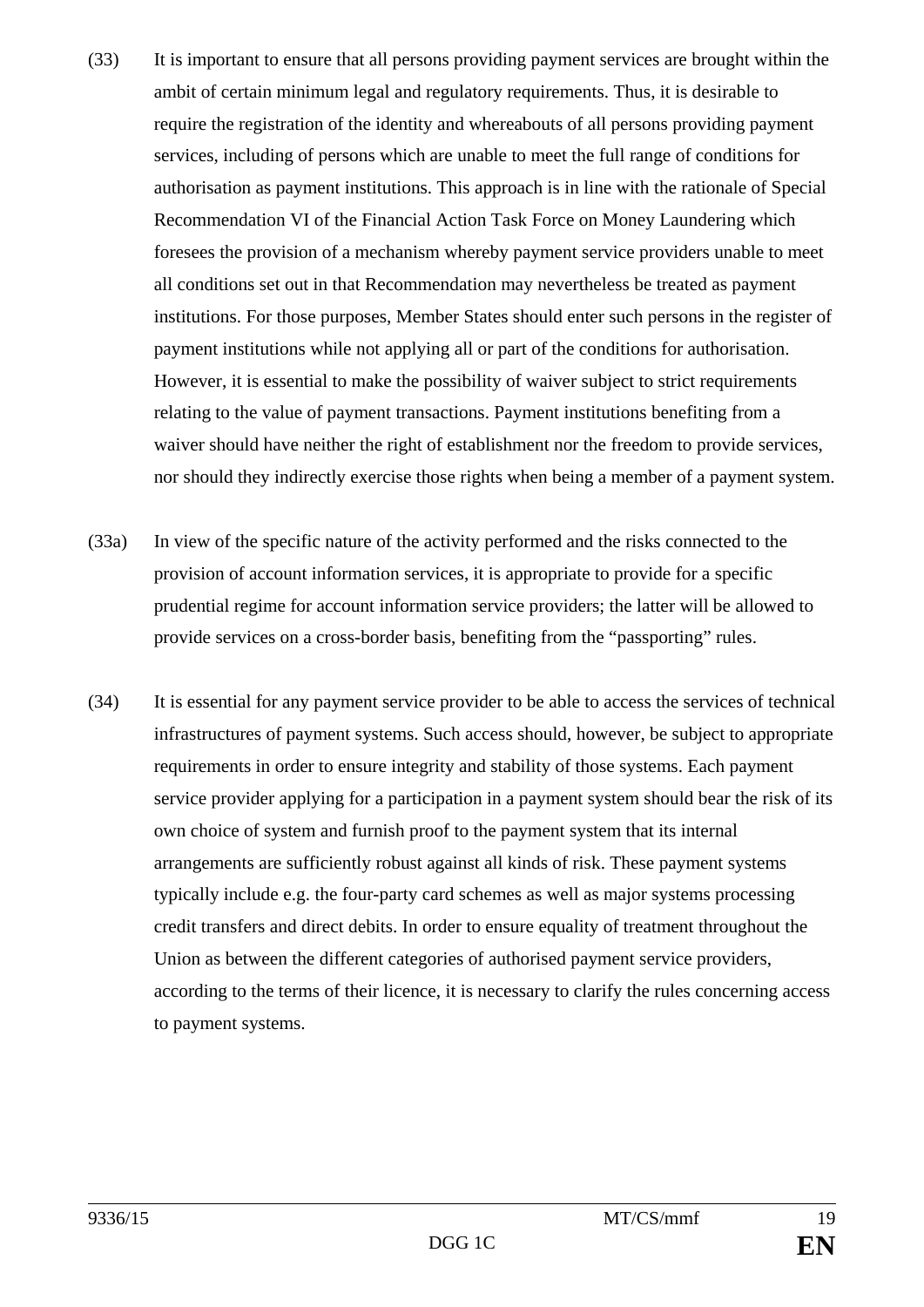- (35) Provision should be made for the non-discriminatory treatment of authorised payment institutions and credit institutions so that any payment service provider competing in the internal market is able to use the services of the technical infrastructures of these payment systems under the same conditions. It is appropriate to provide for different treatment for authorised payment service providers and for those benefiting from a waiver under this Directive as well as from the waiver under the Article 3 of Directive 2009/110/EC, due to the differences in their respective prudential framework. In any case, differences in price conditions should be allowed only where this is motivated by differences in costs incurred by the payment service providers. This should be without prejudice to Member States' right to limit access to systemically important systems in accordance with Directive 98/26/EC of the European Parliament and of the Council and without prejudice to the competence of the European Central Bank and the European System of Central Banks (ESCB) concerning access to payment systems.
- (35a) This Directive is without prejudice to the scope of application of Directive 98/26/EC: however, to ensure fair competition between payment service providers, this Directive should provide that where a participant to a designated payment system under the conditions of Directive 98/26/EC provides services in relation to such system to an authorised or registered payment service provider, it should also, when requested, give access to such services in an objective, proportionate and non-discriminatory manner to any authorised or registered payment service provider. Payment service providers that are granted access should however not be considered as participants as defined under Directive 98/26/EC, and hence should not benefit from the protection granted under that Directive.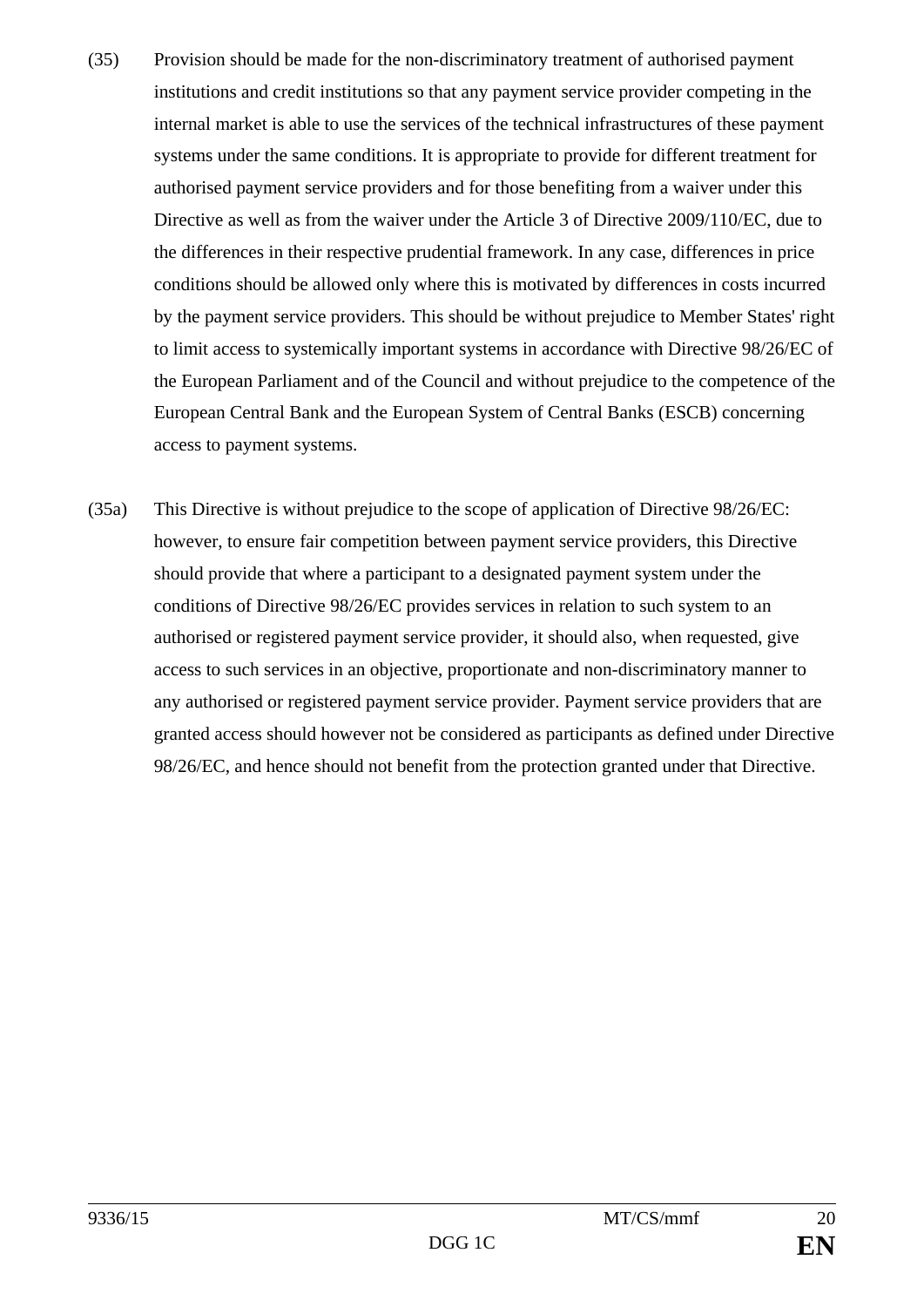- (36a) The provisions of the access to payment systems should not apply to systems set up and operated by a single payment service provider. Such payment systems can operate either in direct competition to payment systems, or, more typically, in a market niche not adequately covered by payment systems. Such systems include three-party schemes, such as three party card schemes, to the extent that they never operate as de facto four party card schemes, for example by relying upon licensees, agents or co-brand partners. Such systems also typically include payment services offered by telecommunication providers where the scheme operator is the payment service provider to both the payer and payee as well as internal systems of banking groups. In order to stimulate the competition that can be provided by such closed payment systems to established mainstream payment systems, it would not be appropriate to grant third parties access to these closed proprietary payment systems. However, such closed systems should always be subject to Union and national competition rules which may require that access be granted to the schemes in order to maintain effective competition in payments markets.
- (38a) It is important that consumers are informed in a clear and comprehensible way of their rights and obligations under this Directive. The Commission should therefore produce a leaflet about these rights and obligations.
- (39) This Directive should apply neither to payment transactions made in cash since a single payments market for cash already exists nor to payment transactions based on paper cheques since, by their nature, these cannot be processed as efficiently as other means of payment. Good practice in this area should, however, be based on the principles set out in this Directive.
- (40) As consumers and enterprises are not in the same position, they do not need the same level of protection. While it is important to guarantee consumers' rights by provisions which cannot be derogated from by contract, it is reasonable to let enterprises and organisations agree otherwise when they are not dealing with consumers. However, Member States should have the possibility to provide that micro-enterprises, as defined by Commission Recommendation 2003/361/EC, should be treated in the same way as consumers. In any case, certain core provisions of this Directive should always be applicable irrespective of the status of the user.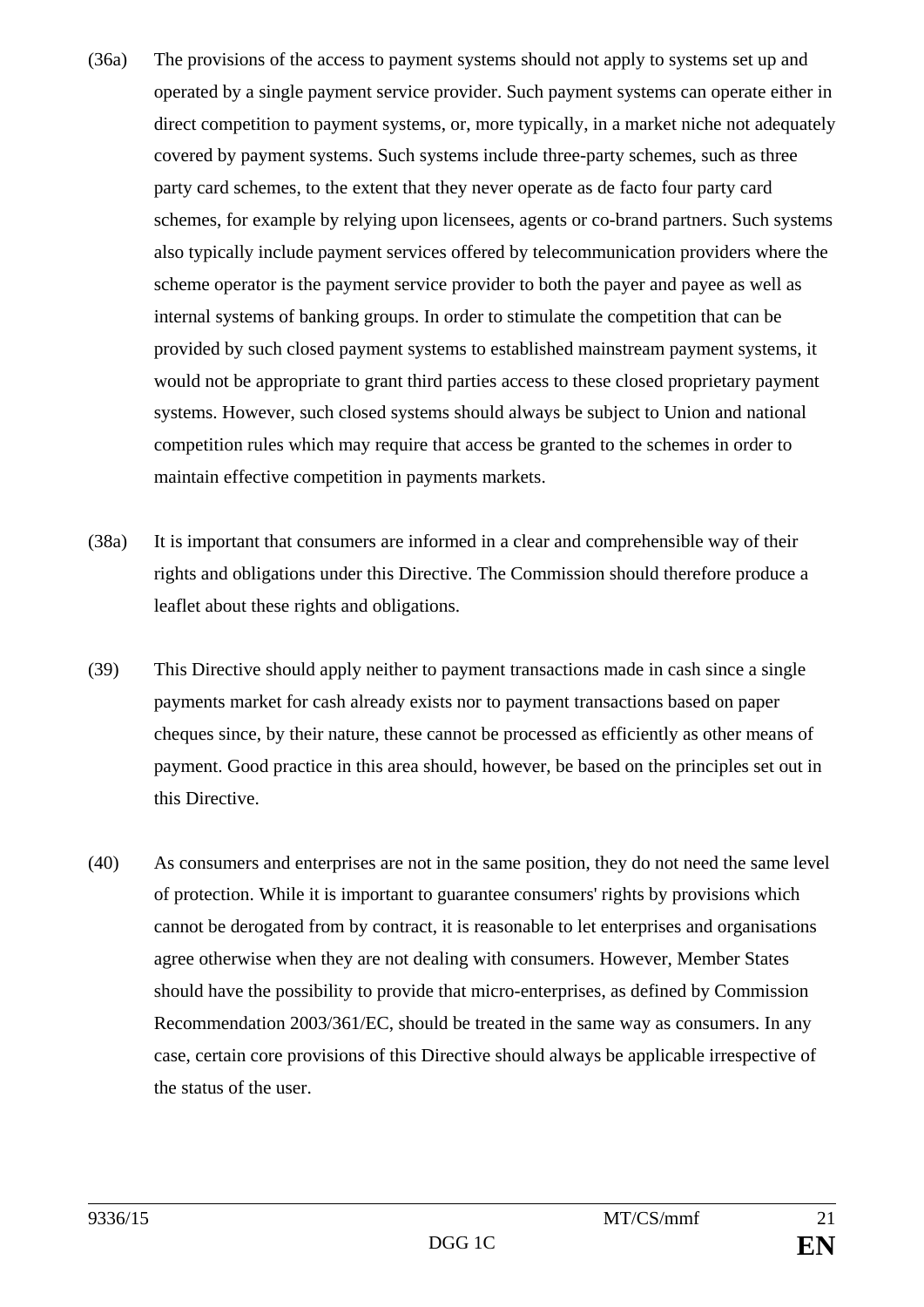- (41) This Directive should specify the obligations on payment service providers as regards the provision of information to the payment service users who should receive the same high level of clear information about payment services in order to make well-informed choices and be able to choose freely within the Union. In the interest of transparency this Directive should lay down the harmonised requirements needed to ensure that necessary, sufficient and comprehensive information is given to the payment service users with regard to the payment service contract and the payment transactions. In order to promote smooth functioning of the single market in payment services, Member States should be able to adopt only those information provisions laid down in this Directive.
- (42) Consumers should be protected against unfair and misleading practices in line with Directive 2005/29/EC of the European Parliament and the Council as well as Directive 2000/31/EC of the European Parliament and the Council and Directive 2002/65/EC of the European Parliament and the Council. The additional provisions in those Directives continue to be applicable. However, the relationship of the pre-contractual information requirements between this Directive and Directive 2002/65/EC should, in particular, be clarified.
- (43) The information required should be proportionate to the needs of users and communicated in a standard format, enhancing efficiency. However, the information requirements for a single payment transaction should be different from those of a framework contract which provides for the series of payment transactions.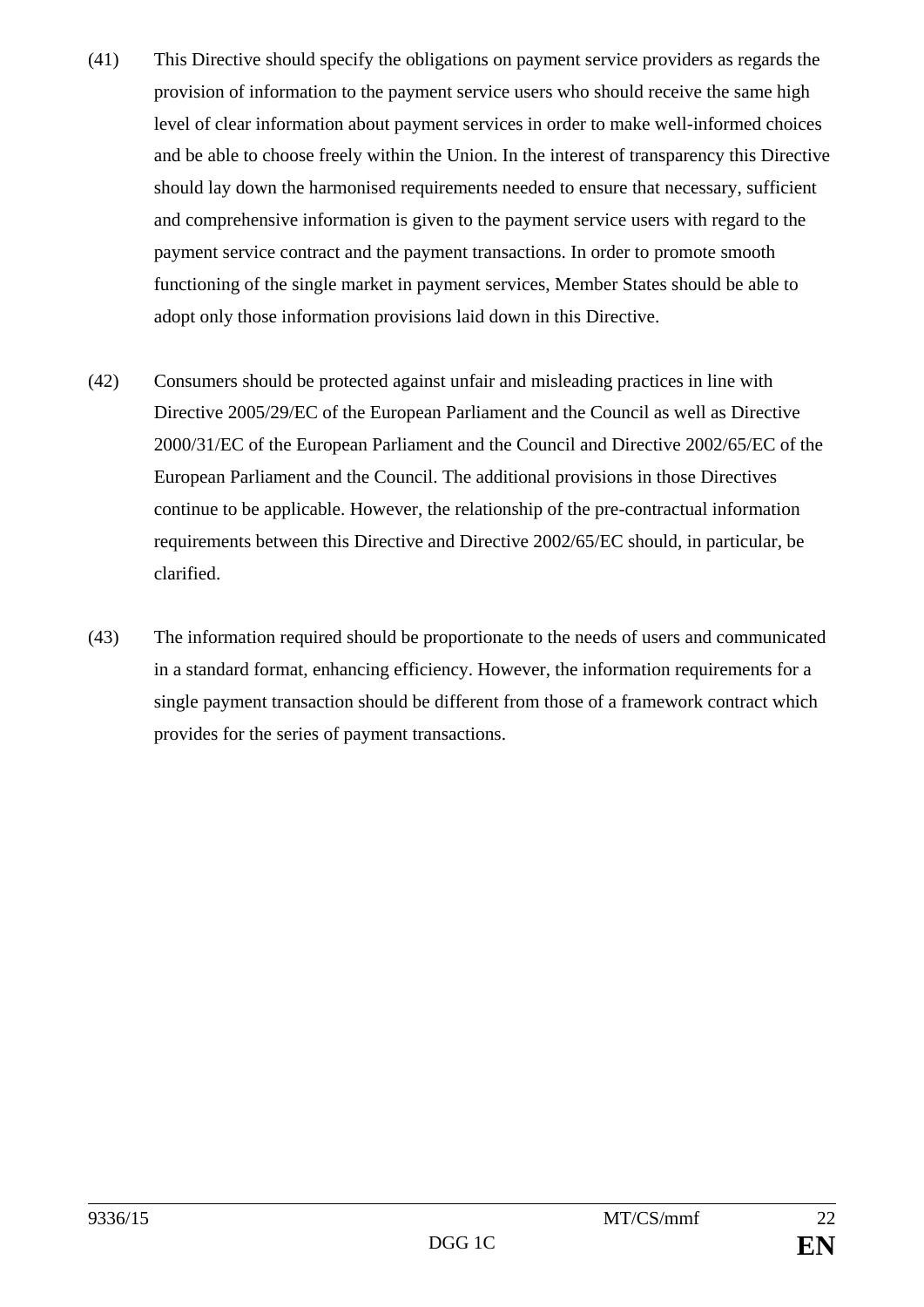- (44) In practice, framework contracts and the payment transactions covered by them are far more common and economically important than single payment transactions. If there is a payment account or a specific payment instrument, a framework contract is required. Therefore, the requirements for prior information on framework contracts should be quite comprehensive and information should always be provided on paper or on another durable medium, such as printouts by account printers, CD-ROMs, DVDs and hard drives of personal computers on which electronic mail can be stored, and Internet sites, as long as such sites are accessible for future reference for a period of time adequate for the purposes of information and allow the unchanged reproduction of the information stored. However, it should be possible for the payment service provider and the payment service user to agree in the framework contract on the manner in which subsequent information on executed payment transactions is given, for instance, that in Internet banking all information on the payment account is made available online.
- (45) In single payment transactions only the essential information should always be given on the payment service provider's own initiative. As the payer is usually present when he gives the payment order, it is not necessary to require that information should in every case be provided on paper or on another durable medium. The payment service provider may give information orally over the counter or make it otherwise easily accessible, for example by keeping the conditions on a notice board on the premises. Information should also be given on where other more detailed information is available (e.g. the address of the website). However, if the consumer so requests, the essential information should be given on paper or on another durable medium.
- (46) This Directive should provide for the consumer's right to receive relevant information free of charge before being bound by any payment service contract. The consumer should also be able to request prior information as well as the framework contract, on paper, free of charge at any time during the contractual relationship, so as to enable them to compare payment service providers' services and their conditions and in case of any dispute verify their contractual rights and obligations, therefore maintaining a high level of consumer protection. Those provisions should be compatible with Directive 2002/65/EC. The explicit provisions on free information in this Directive should not have the effect of allowing charges to be imposed for the provision of information to consumers under other applicable Directives.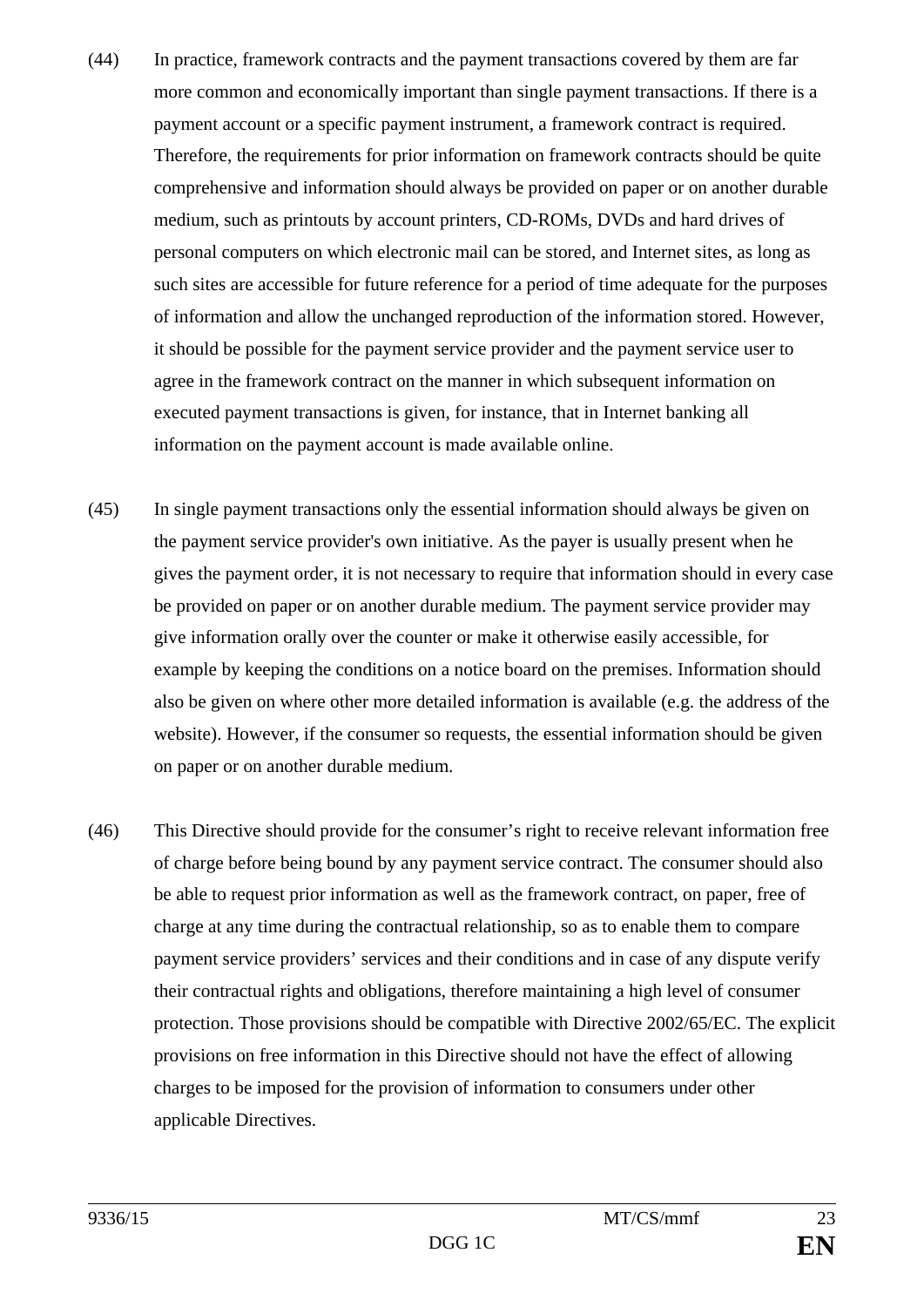- (47) The way in which the required information is to be given by the payment service provider to the payment service user should take into account the needs of the latter as well as practical technical aspects and cost-efficiency depending on the situation with regard to the agreement in the respective payment service contract. Thus, this Directive should distinguish between two ways in which information is to be given by the payment service provider: either the information should be provided, i.e. actively communicated by the payment service provider at the appropriate time as required by this Directive without further prompting by the payment service user, or the information should be made available to the payment service user, taking into account any request he may have for further information. In the latter case, the payment service user should take some active steps in order to obtain the information, such as requesting it explicitly from the payment service provider, logging into bank account mail box or inserting a bank card into printer for account statements. For such purposes the payment service provider should ensure that access to the information is possible and that the information is available to the payment service user.
- (48) The consumer should receive basic information on executed payment transactions for no additional charge. In the case of a single payment transaction the payment service provider should not charge separately for this information. Similarly, the subsequent monthly information on payment transactions under a framework contract should be given free of charge. However, taking into account the importance of transparency in pricing and differing customer needs, the parties should be able to agree on charges for more frequent or additional information. In order to take into account different national practices, Member States should be allowed to set rules requiring that monthly paper-based statements of payment accounts are always to be given free of charge.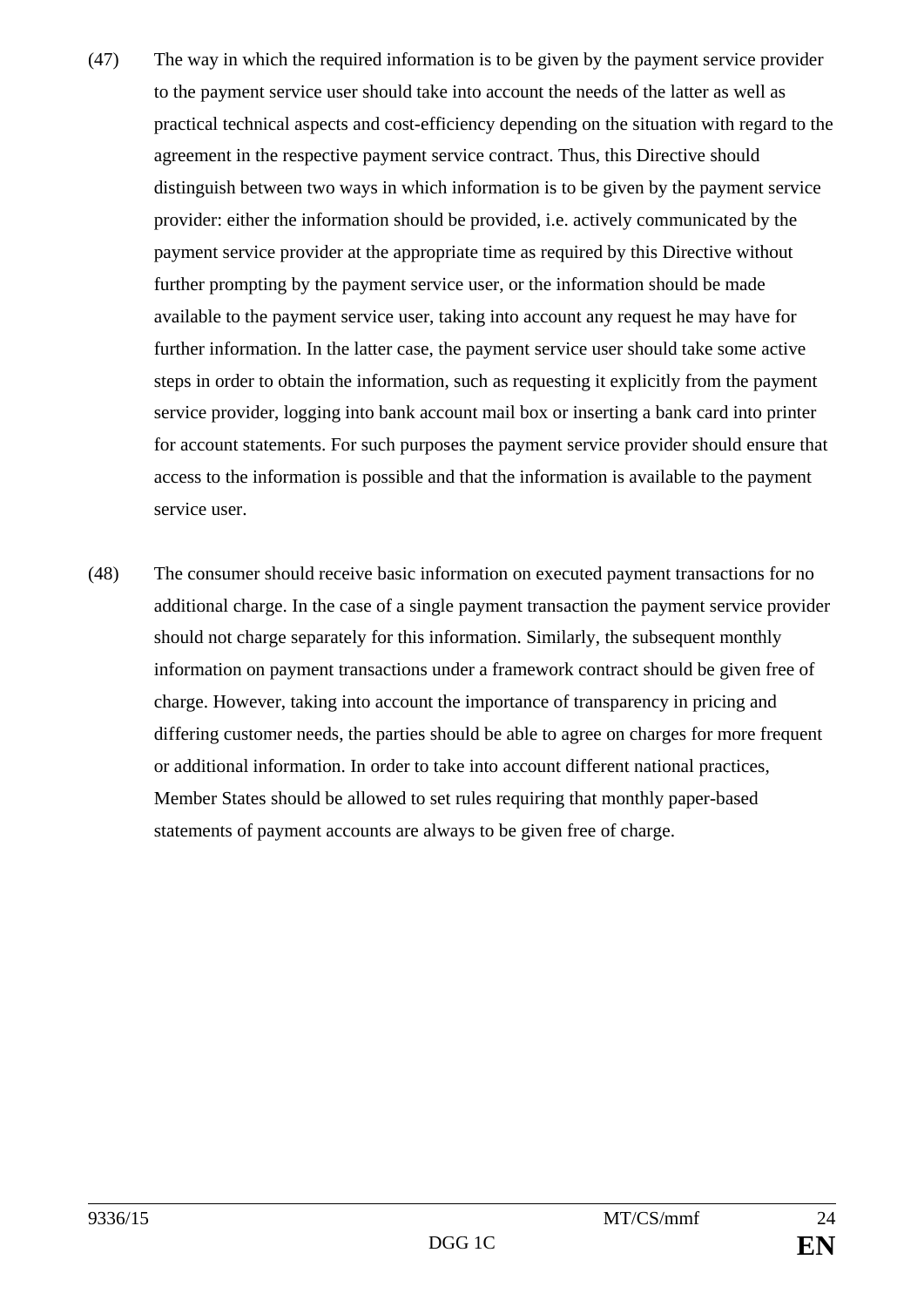- (49) In order to facilitate customer mobility, it should be possible for consumers to terminate a framework contract without incurring charges. However, for contracts terminated by the consumer less than 6 months after entry into force, payment service providers should be allowed to apply charges in line with the costs incurred due to the termination of the framework contract by the consumer. For consumers, the period of notice agreed should be no longer than a month, and for payment service providers no shorter than two months. This Directive should be without prejudice to the payment service provider's obligation to terminate the payment service contract in exceptional circumstances under other relevant Union or national legislation, such as legislation on money laundering and terrorist financing, any action targeting the freezing of funds, or any specific measure linked to the prevention and investigation of crimes.
- (49a) In order to ensure a high level of consumer protection, Member States should be able, in the interest of the consumer, to maintain or introduce restrictions or prohibitions on unilateral changes in the conditions of a framework contract, for instance if there is not a justified reason for such a change.
- (49b) Contractual provisions should not have as an object or effect the discrimination of consumers legally resident in the Union by reason of their nationality or place of residence. For example, where a framework contract foresees the right to block the payment instrument for objectively justified reasons, the payment service provider should not have the possibility to invoke such right merely because the payment service user has changed his place of residence within the Union.
- (50) Low value payment instruments should be a cheap and easy-to-use alternative in the case of low-priced goods and services and should not be overburdened by excessive requirements. The relevant information requirements and rules on their execution should therefore be limited to essential information, taking also into account technical capabilities that can justifiably be expected from instruments dedicated to low value payments. Despite the lighter regime payment service users should benefit from adequate protection considering the limited risks posed by those payment instruments, especially with regard to prepaid payment instruments.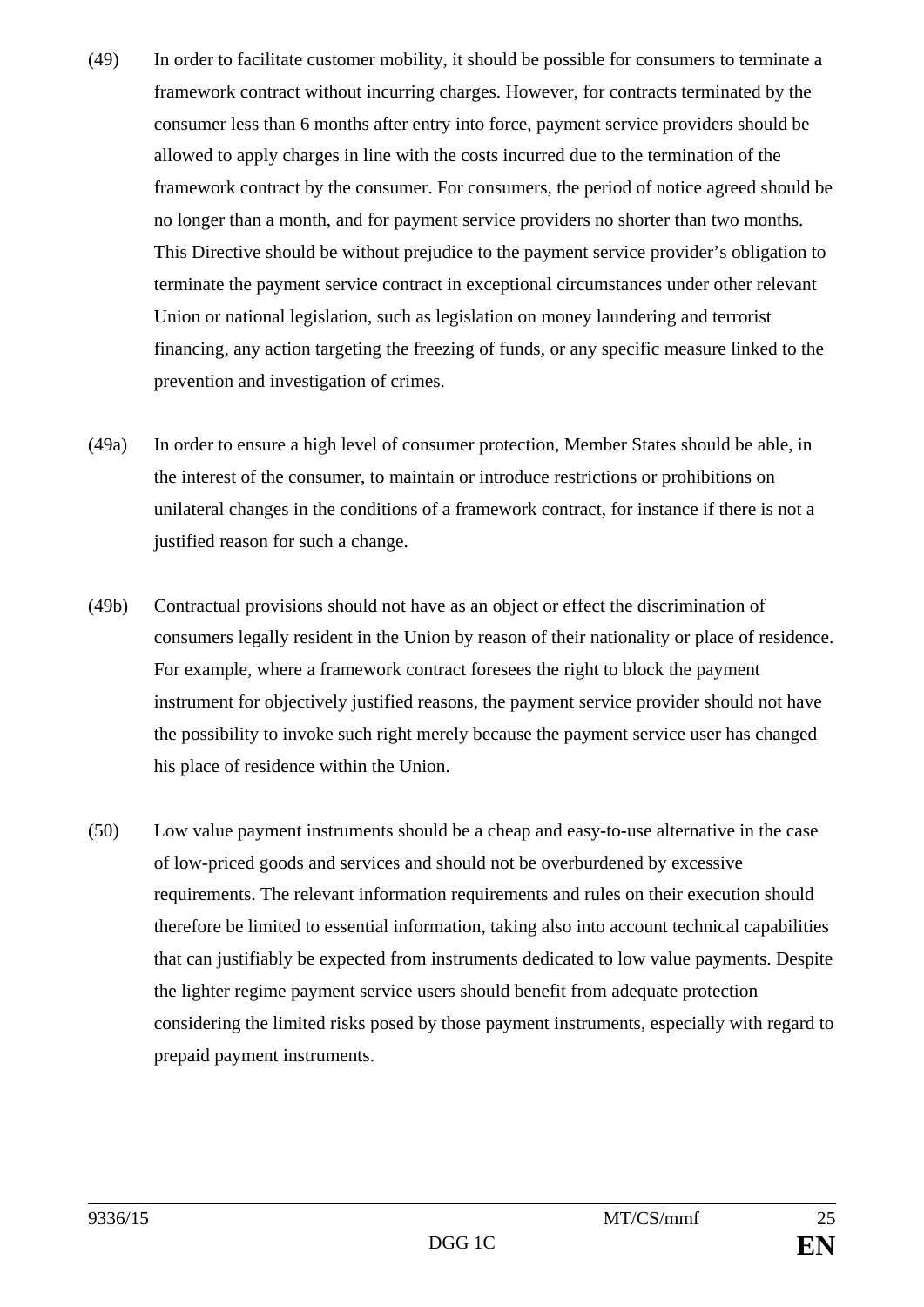(50a) While this Directive recognises the relevance of payment institutions, credit institutions remain the principal gateway for consumers to obtain payment instruments. The issuing of a card-based payment instrument by a payment service provider, either a credit institution or a payment institution, other than the one servicing the account of the customer, would provide for more competition in the market and thus for more and better choice for consumers. Whilst today, most payments at the point of sale are card-based, the current degree of innovation in the field of payments might lead to the rapid emergence of new payment channels in the forthcoming years. It is therefore appropriate that in the review of the Directive, particular consideration is given to those developments, including on the possible need to revise the scope of Article 57(a). For the payment service provider issuing the card based payment instrument, particularly debit cards, obtaining confirmation on availability of funds on the customer's account from the account servicing payment service provider, would enable the issuer to better manage and reduce its credit risk. At the same time the given confirmation shall not allow for the account servicing payment service provider to block funds on the payer's payment account. The use of a card or card-based payment instrument for making a payment will often trigger the generation of a message confirming availability of funds and two consequent payment transactions. The first transaction takes place between the issuer and the merchant's account servicing payment service provider, while the second, usually a direct debit, takes place between the payer's account servicing payment service provider and the issuer. Both transactions should be treated in the same way as any other equivalent transactions. Payment service providers issuing card-based payment instruments should enjoy the same rights and be subject to the same obligations under the directive, regardless of being or not the account servicing payment service provider of the payer, notably in terms of responsibility (e.g. authentication) and liability vis-à-vis the different actors in the payment chain. Since the payment service provider's request and the confirmation on the availability of the funds can be made through existing secure communication channels, technical procedures and infrastructures for communication between payment initiation service providers or account information service providers and account servicing payment service providers, while respecting the needed security measures, there should be no additional costs for payment services providers or cardholders.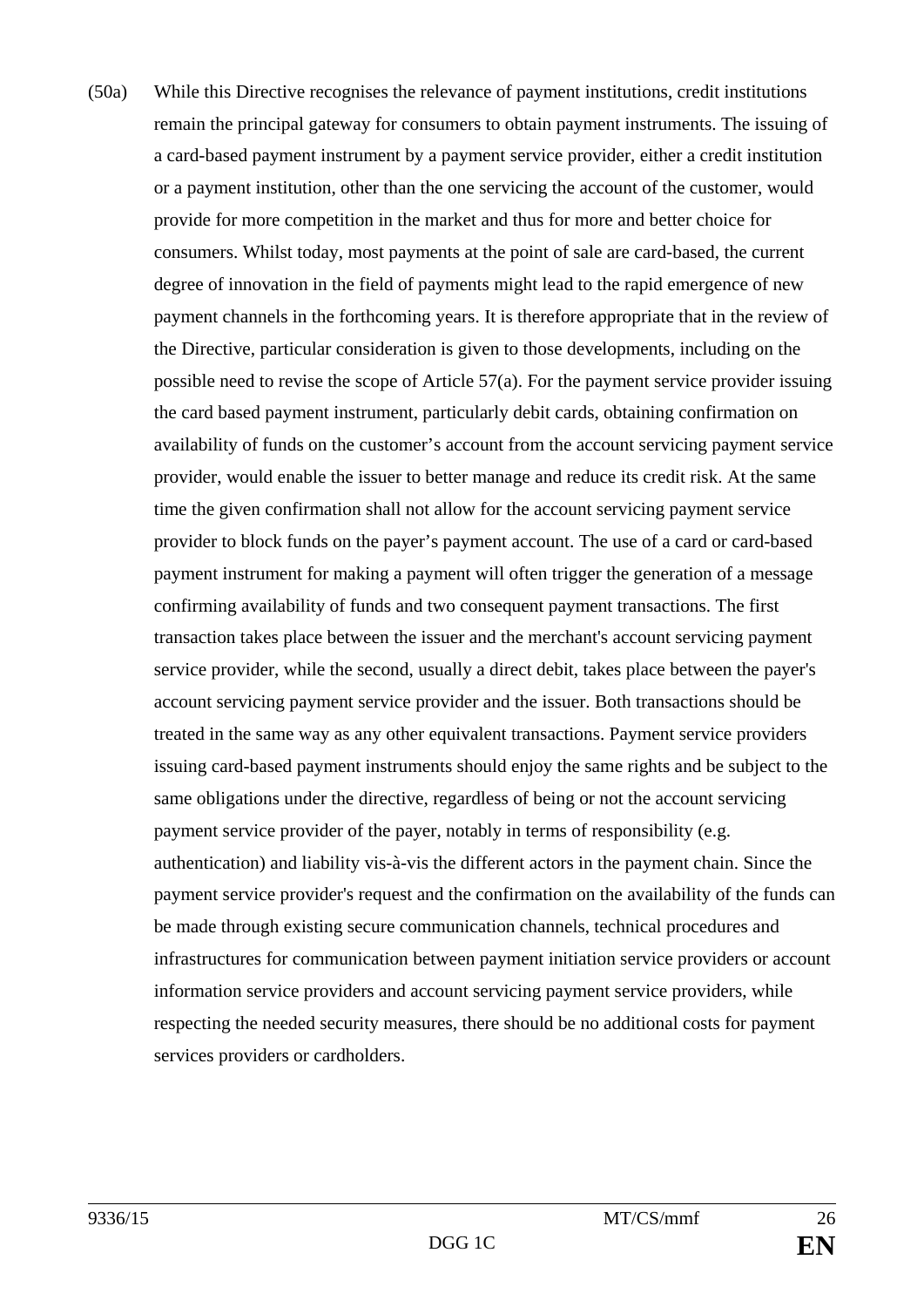Furthermore, whether the payment transaction is taking place in an internet environment, that is to say on a merchant's website, or in a brick-and-mortar one, i.e. retail shop, the account servicing payment service provider should only be obliged to provide the confirmation requested by the issuer where accounts held by the account servicing payment service providers are electronically accessible for that confirmation at least via online banking. Considering the specific nature of e-money, this mechanism can't be applied to card based payment transactions initiated through electronic money as defined by Directive 2009/110/EC.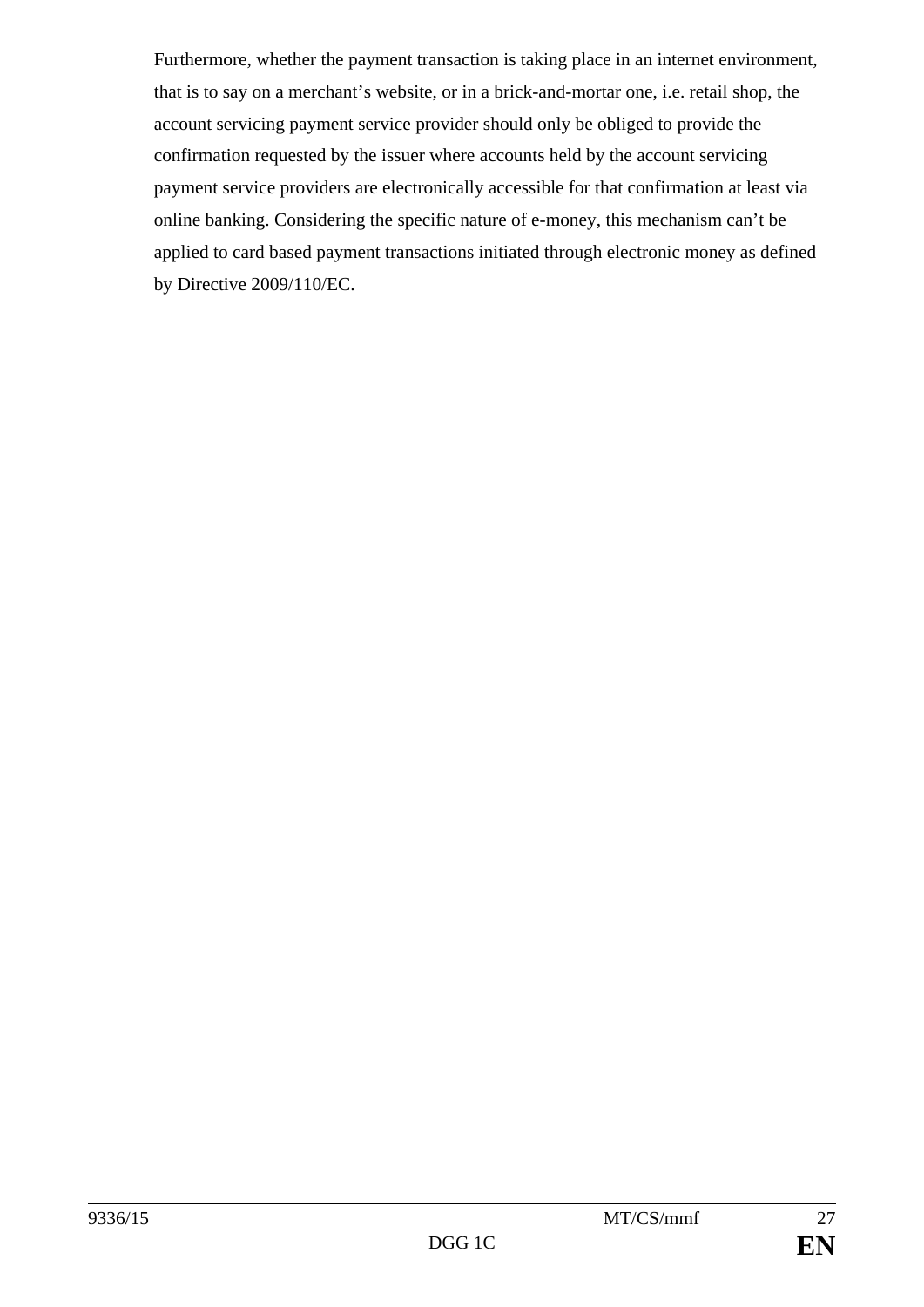- (51) It is necessary to set up a legal framework which sets clear criteria and conditions under which payment initiation service providers and the account information service providers can provide their services with the consent of the account holder without being required by the account servicing payment service provider to use a particular business model, whether based on direct or indirect access, for the provision of those types of services. The payment initiation service providers and the account information service providers on the one hand and, on the other, the account servicing payment service provider should observe the necessary data protection and security requirements set or referred to in this Directive or included in the EBA draft regulatory technical standards. These regulatory technical standards should be compatible with the different technological solutions available. In order to ensure secure communication between the relevant actors in the context of these services, EBA should also define the requirements of common and open standards of communication to be implemented by all account servicing payment service providers that allow for the provision of online payment services. This means that these open standards should ensure the interoperability of different technological communication solutions. These standards should also ensure that the account servicing payment service provider is aware of the fact that he is being contacted by a payment initiation service provider or an account information service provider and not by the client himself and that payment initiation service providers and account information service providers communicate with the account servicing payment service provider and with the involved customers in a secure manner. In developing these requirements, EBA should pay particular attention to the fact that the standards to be applied should allow for the use of all common types of devices (such as computers, tablets and mobile phones) for carrying out different payment services.
- (51a) When developing regulatory technical standards on authentication and communication, the EBA should systematically assess and take into account the privacy dimension, in order to identify the risks associated to each of the technical options available and the remedies that could be put in place to minimise data protection threats.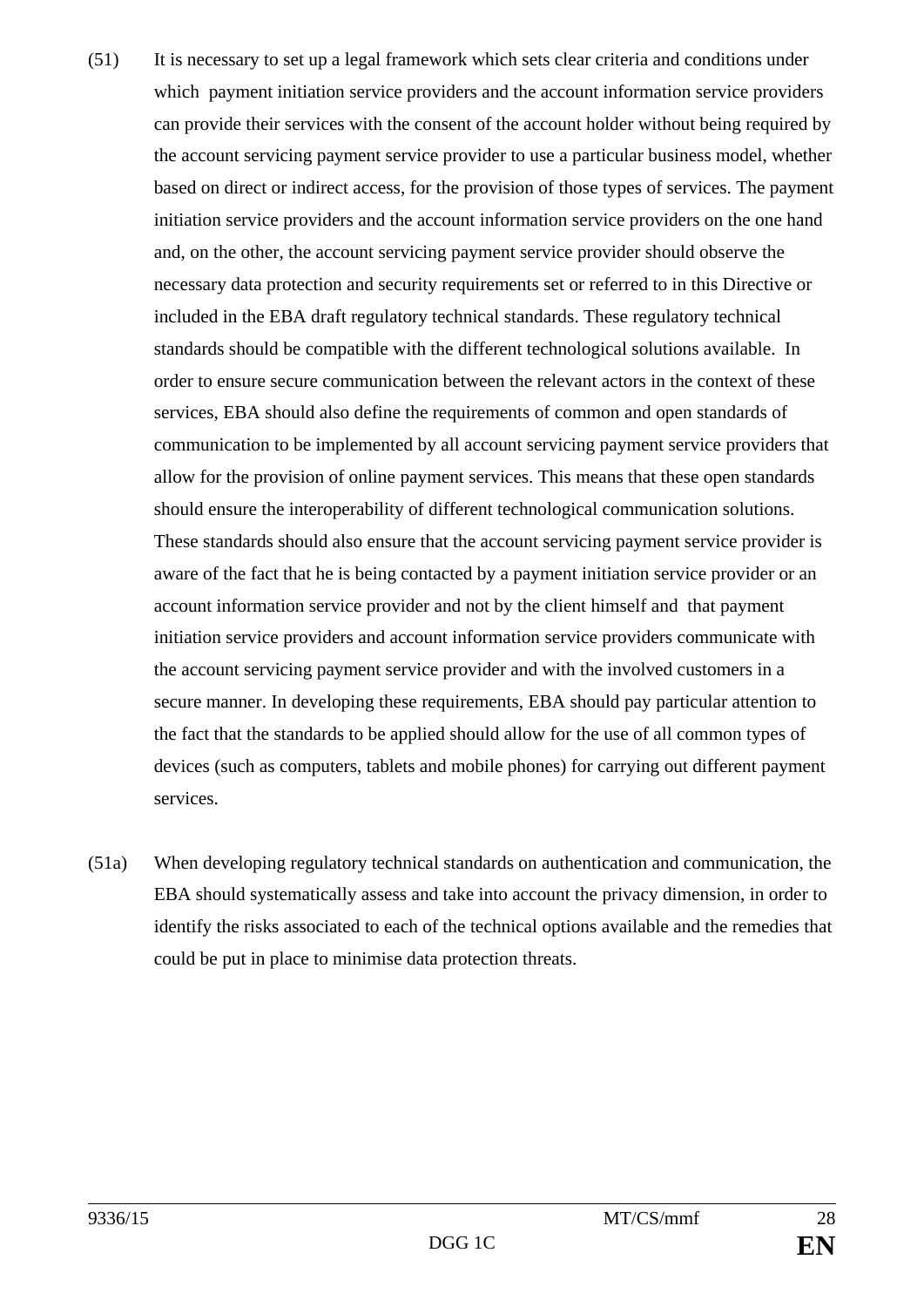(51aa) Security of electronic payments is fundamental in order to ensure the protection of users and the development of a sound environment for e-commerce. All payment services offered electronically shall be carried out in a secure manner, adopting technologies able to guarantee a safe authentication of the user and to reduce, to the maximum extent possible, the risk of fraud. There does not seem to be a need to guarantee the same level of protection to payment transactions initiated and executed with modalities other than the use of electronic platforms or devices, such as paper-based payment transactions, mail orders or telephone orders. A solid growth of internet payments and mobile payments shall be accompanied by a generalized enhancement of security measures, therefore payment services offered via internet or via other at-distance channels, the functioning of which does not depend on where the device used to initiate the payment transaction and the payment instrument used are physically located should include the authentication of transactions through dynamic codes, to make the user aware at all times of the amount and the payee of the transaction which he is authorizing. On the other hand, the security measures should be compatible with the level of risk involved in the payment service; therefore, in order to allow the development of user-friendly and accessible means of payment for low risk payments (e.g. low value payments as contactless payments at the point of sale whether based on mobile phone or not) the exemptions to the application of security requirements should be specified in EBA regulatory technical standards. Safe use of personalised security credentials is needed to limit the risks related to phishing and other fraudulent activities. In this respect, the user shall rely on the adoption of measures that protect the confidentiality and integrity of his personalised security credentials . These measures typically include encryption systems based on personal devices of the payer – including card readers or mobile phones – or provided to the payer by its account servicing payment service provider via a different channel (e.g. SMS or emails). The measures, including typically encryption systems, which may result in authentication codes such as one-time passwords are able to enhance the security of payment transactions; the use of such authentication codes by payment service users should be considered to be compatible with their obligations in relation to payment instruments and personalized security credentials also when payment initiation service providers or account information service providers are involved.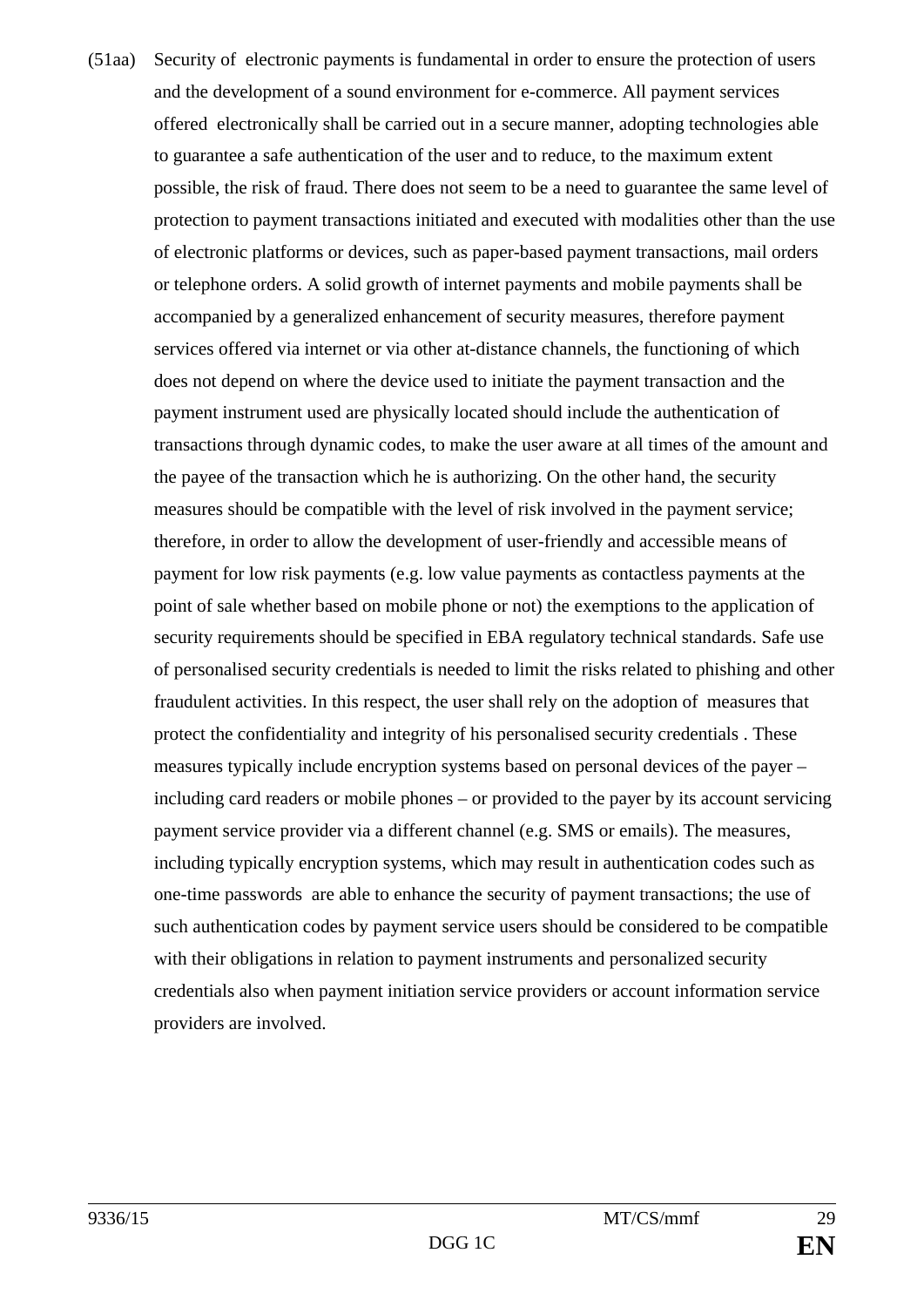- (51b) The obligation to keep personalised credentials safe is of the utmost importance to protect the funds of the payment service user and to limit the risks related to fraud and unauthorised access to the payment account. However, terms and conditions or other obligation imposed by payment service providers on the payment service users in relation to keeping personalised security credentials safe should not be drafted in a way that prevents payment service users from taking advantage of services offered by other payment service providers, including payment initiation services and account information services. Furthermore, the abovementioned terms and conditions should not contain any provisions that would make it more difficult in any way to use the payment services of other payment service providers authorised or registered under this Directive.
- (52) In case of payment initiation services, rights and obligations of the payment service users and of the involved payment service providers should be appropriate to the service being provided. Specifically, the allocation of liability between the payment service provider servicing the account and the payment initiation service provider involved in the transaction should compel them to take responsibility for the respective parts of the transaction that are under their control.
- (53) In order to reduce the risks and consequences of unauthorised or incorrectly executed payment transactions the payment service user should inform the payment service provider as soon as possible about any contestations concerning allegedly unauthorised or incorrectly executed payment transactions provided that the payment service provider has fulfilled its information obligations under this Directive. If the notification deadline is met by the payment service user, it should be able to pursue those claims within the prescription periods pursuant to national law. This Directive should not affect other claims between payment service users and payment service providers.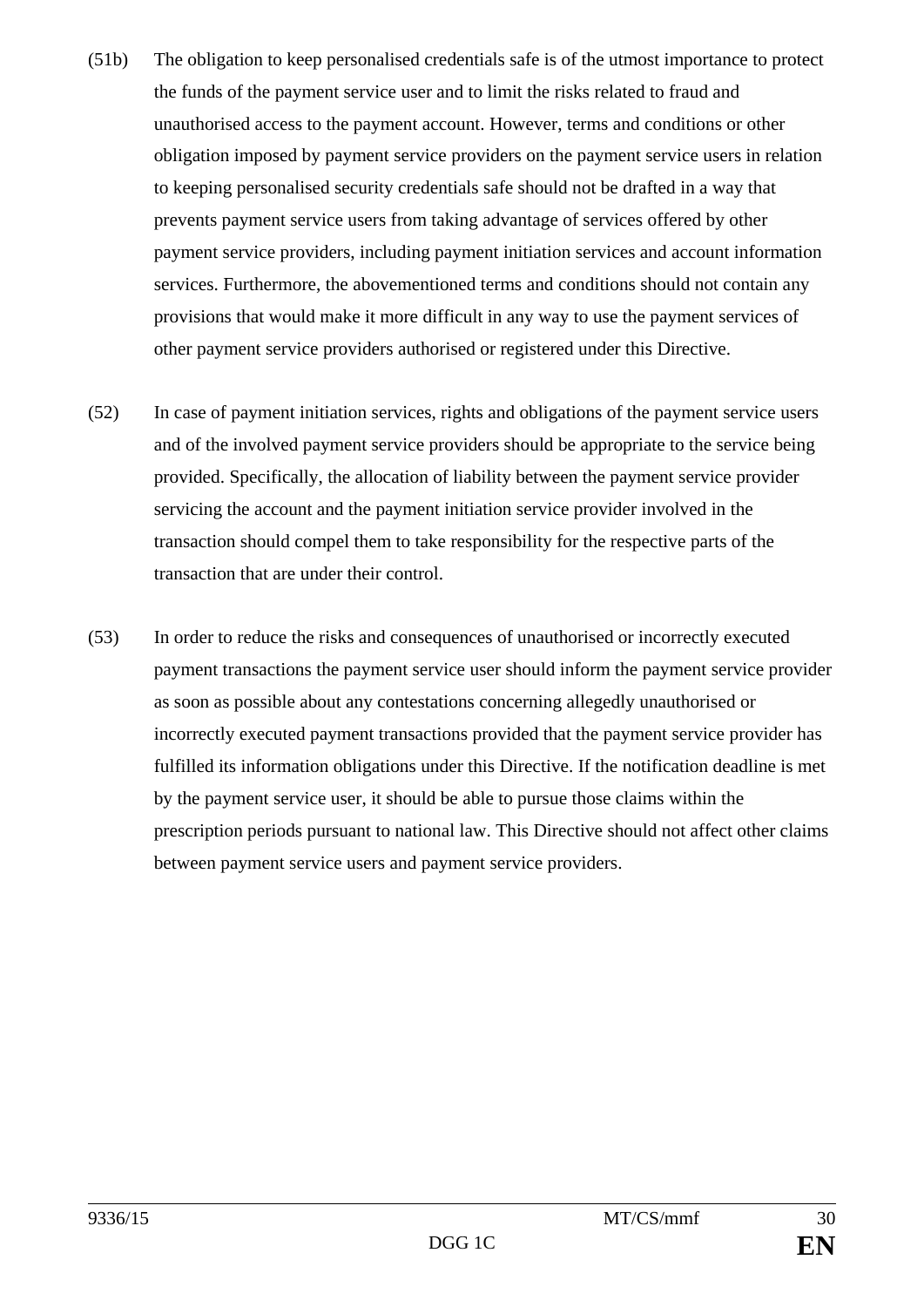(54) In the case of an unauthorized payment transaction, the payment service provider should immediately refund the amount of that transaction to the payer. However, where there is a high suspicion of an unauthorised transaction resulting from fraudulent behaviour of the payment service user and where suspicion is based on objective grounds communicated to the relevant national authority, the payment service provider should be able to conduct, within a reasonable time, an investigation before refunding the payer. In order to prevent the payer from any disadvantages, the credit value date of the refund should not be later than the date when the respective amount has been debited. In order to provide an incentive for the payment service user to notify, without undue delay, the provider of any theft or loss of a payment instrument and thus to reduce the risk of unauthorised payment transactions, the user should be liable only for a very limited amount, unless the payment service user has acted fraudulently or with gross negligence. In this context an amount of EUR 50 seems to be adequate in order to ensure a harmonized and high level user protection within the Union. There is no liability in case the payer was not in a position to become aware of the loss, theft or misappropriation of the payment instrument. Moreover, once users have notified a payment service provider that their payment instrument may have been compromised, the users should not be required to cover any further losses stemming from unauthorised use of that instrument. This Directive should be without prejudice to the payment service providers' responsibility for technical security of their own products.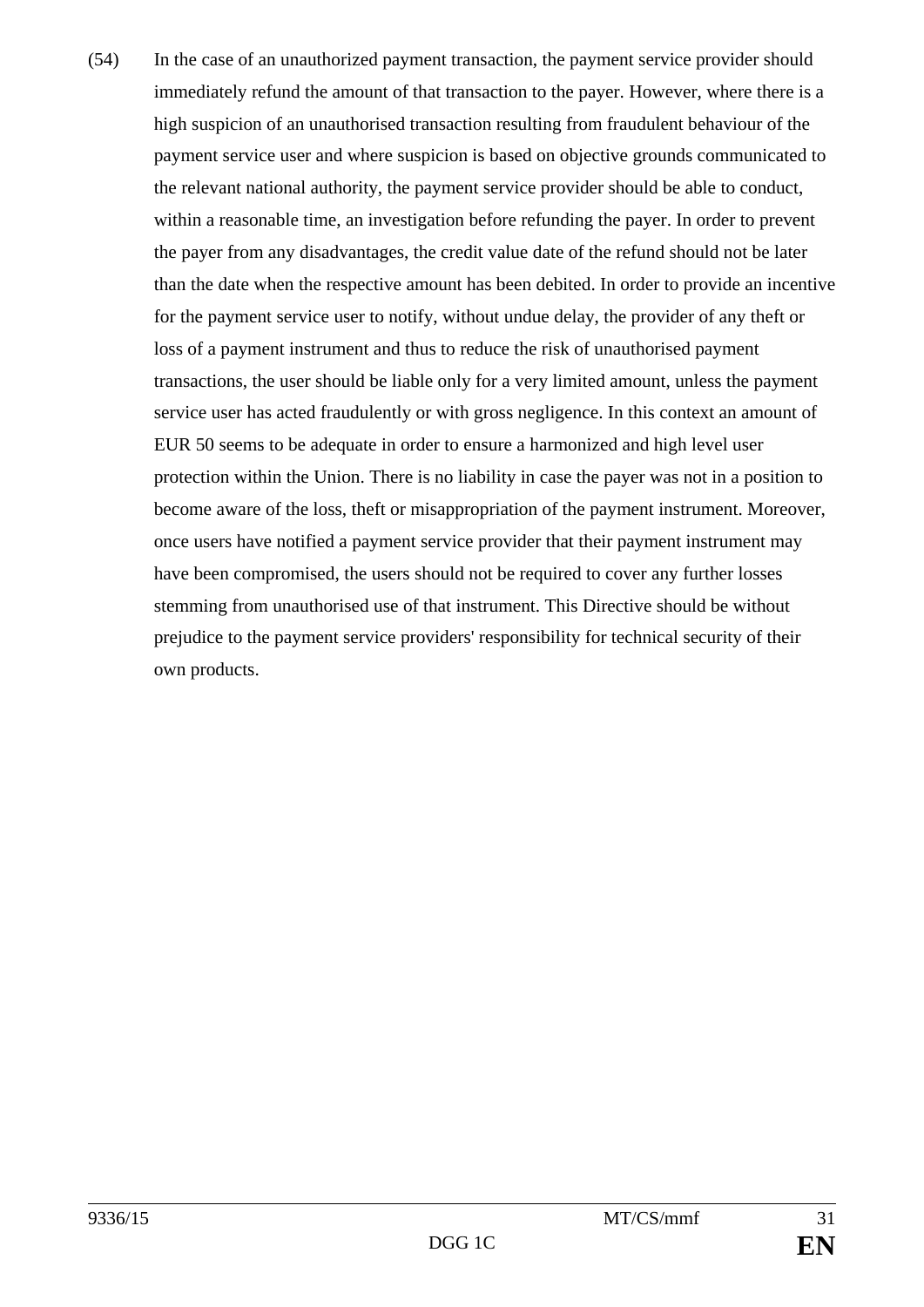- (55) In order to assess possible negligence or gross negligence by the payment service user, account should be taken of all the circumstances. The evidence and degree of alleged negligence should generally be evaluated according to national law. However, while the concept of negligence implies a breach of a duty of care, gross negligence must mean more than mere negligence, involving conduct exhibiting a significant degree of carelessness. An example would be to keep the credentials used to consent a payment transaction next to the payment instrument, in an open and easily detectable format for third parties. Contractual terms and conditions relating to the provision and use of a payment instrument, the effect of which would be to increase the burden of proof on the consumer or to reduce the burden of proof on the issuer should be considered null and void. Moreover, in specific situations and notably where the payment instrument is not present at the point of sale, such as in the case of online payments over the internet, it is appropriate that the payment service provider is required to provide evidence of alleged negligence since the payer's means are very limited to do so in such cases.
- (56) Provisions should be made for the allocation of losses in the case of unauthorised payment transactions. Different provisions may apply to payment service users who are not consumers, since such users are normally in a better position to assess the risk of fraud and take countervailing measures. In order to ensure a high level of consumer protection, the payer should always be entitled to address his claim to a refund to his account servicing payment service provider, even where a payment initiation service provider is involved in the payment transaction. This is without prejudice to the allocation of liability between the payment service providers.
- (56a) This Directive should aim to increase consumer protection in cases of card-based payment transactions where the exact transaction amount is not known at the moment of the purchase when the payer gives consent to execute the payment transaction, for example at automatic fuelling stations, car rental contracts or hotel reservations. The payer's payment service provider may block funds on the payer's payment account only if the payer has given consent to the exact amount of the funds to be blocked and these funds should be released without undue delay after the receipt of the information about the exact amount of the payment transaction and at the latest immediately after the receipt of the payment order.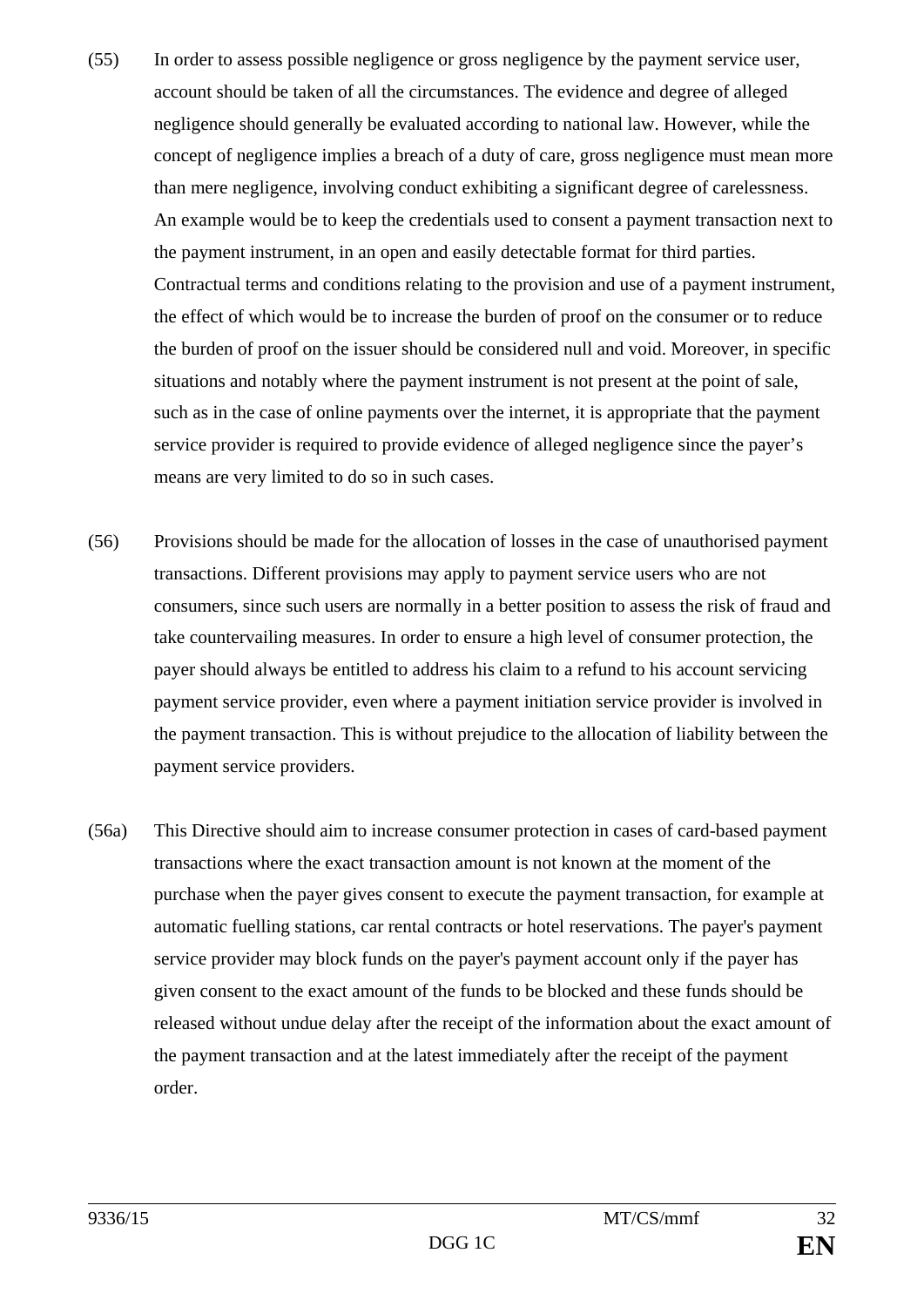(57) The Single Euro Payments Area (SEPA) project aims to further develop common Unionwide payment services to replace current national ones with regards the payments denominated in euro. With a view to ensure a complete migration to Union-wide credit transfers and direct debits, Regulation (EU) No 260/2012 (the SEPA Regulation) establishes technical and business requirements for credit transfers and direct debits in euro. With reference to direct debits, the same Regulation envisages that the payer gives consent both to the payee and to the payer's PSP (directly or indirectly via the payee), the mandates, together with later modifications or cancellation, are stored by the payee or by a third party on behalf of the payee. The current and, so far, only pan-European direct debit scheme for consumer payments in euro developed by the EPC is based on the principle that the mandate to execute a direct debit is given by the payer to the payee and, together with later modifications or cancellation, is stored by the payee . The mandate can also be stored by a third party on behalf of the payee. In order to ensure broad public support for SEPA and to ensure a high level of consumer protection within SEPA the existing pan-European direct debit scheme provides for an unconditional refund right for authorised payments. Reflecting this reality, this Directive aims at laying down the unconditional right to a refund, of any disputed payment transaction, as a general requirement for all euro denominated direct debit transactions in the Union. However, in parallel to SEPA, legacy non-euro direct debit schemes continue to exist in Member States whose currency is not the euro, proving to be efficient and ensuring the same high level of protection to the payer by other means of safeguard, not always based on an unconditional refund right. In that case the payer should be protected by the general rule for a refund when the executed payment transaction exceeds the amount which could reasonably have been expected. In addition Member States may lay down rules for refund rights that are more favourable to the payer. There is a genuine demand for specific Euro-denominated direct debit products within SEPA as illustrated by the continued existence of certain legacy payment services in euro in some Member States. It would be proportionate to allow that the payer and the payer's PSP agree in a framework contract that the payer has no right to a refund, when the payer is protected because he/she gives consent to execute a transaction directly to his/her PSP, including when the latter acts on behalf of the payee and, where applicable, information on the future payment transaction was provided or made available in an agreed manner to the payer for at least four weeks before the due date by the payment service provider or by the payee. In any case, the payer is always protected by the general refund rule in case of unauthorised or incorrectly executed payment transactions."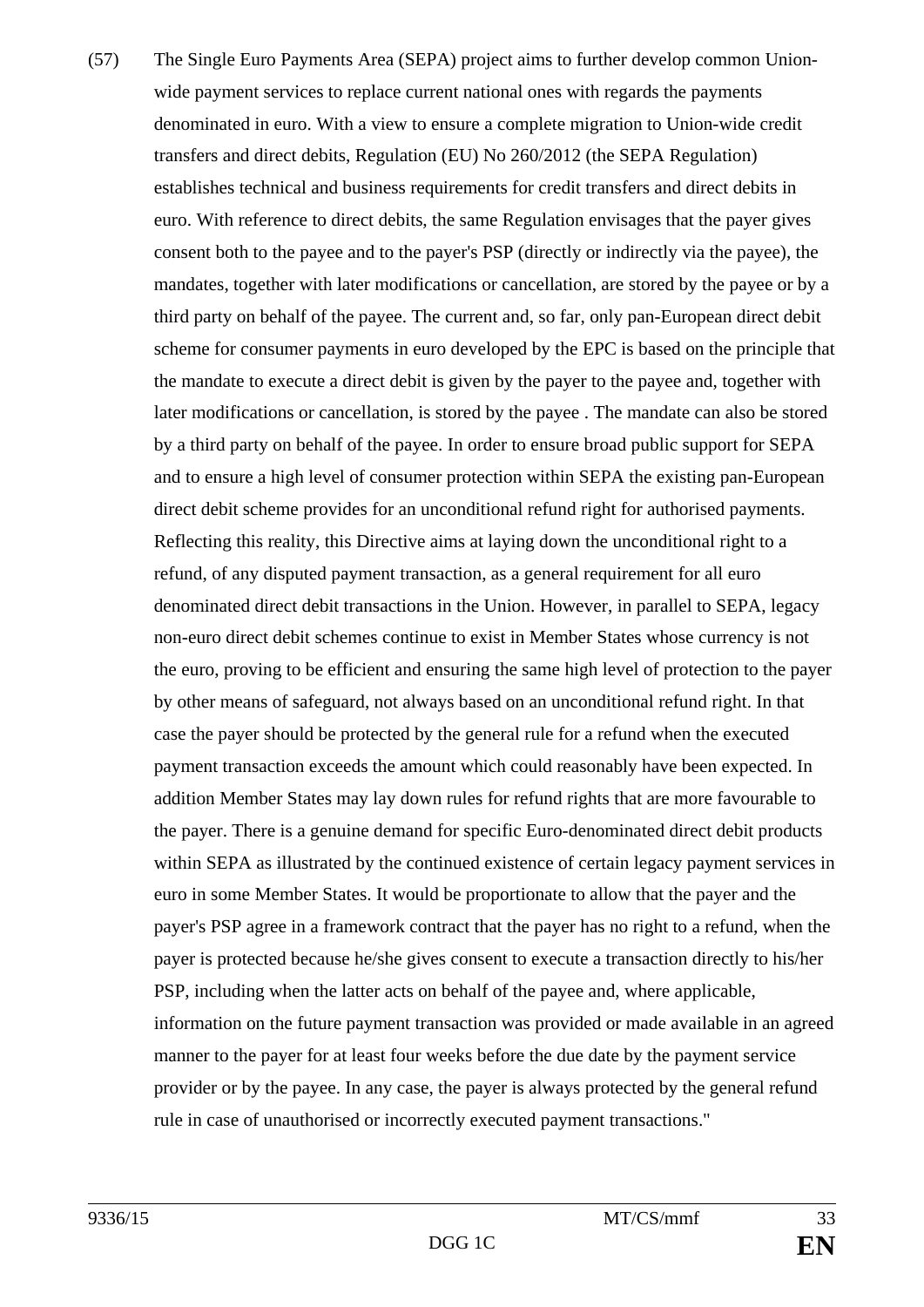(58) For financial planning and the fulfilment of payment obligations in due time, consumers and enterprises need to have certainty on the length of time that the execution of a payment order takes. Therefore, this Directive should introduce a point in time at which rights and obligations take effect, namely, when the payment service provider receives the payment order, including when he has had the opportunity to receive it through the means of communication agreed in the payment service contract, notwithstanding any prior involvement in the process leading up to the creation and transmission of the payment order, e.g. security and availability of funds checks, information on the use of the personal identity number or issuance of a payment promise. Furthermore, the receipt of a payment order should occur when the payer's payment service provider receives the payment order to be debited from the payer's account. The day or moment in time when a payee transmits to the service provider payment orders for the collection e.g. of card payment or of direct debits or when the payee is granted a pre-financing on the related amounts by the payment service provider (by way of a contingent credit to the account) should have no relevance in this respect. Users should be able to rely on the proper execution of a complete and valid payment order if the payment service provider has no contractual or statutory ground for refusal. If the payment service provider refuses a payment order, the refusal and the reason therefore should be communicated to the payment service user at the earliest opportunity subject to the requirements of Union and national law. In case the framework contract includes conditions that the payment service provider may charge a fee, such fee should be objectively justified and be kept as low as possible.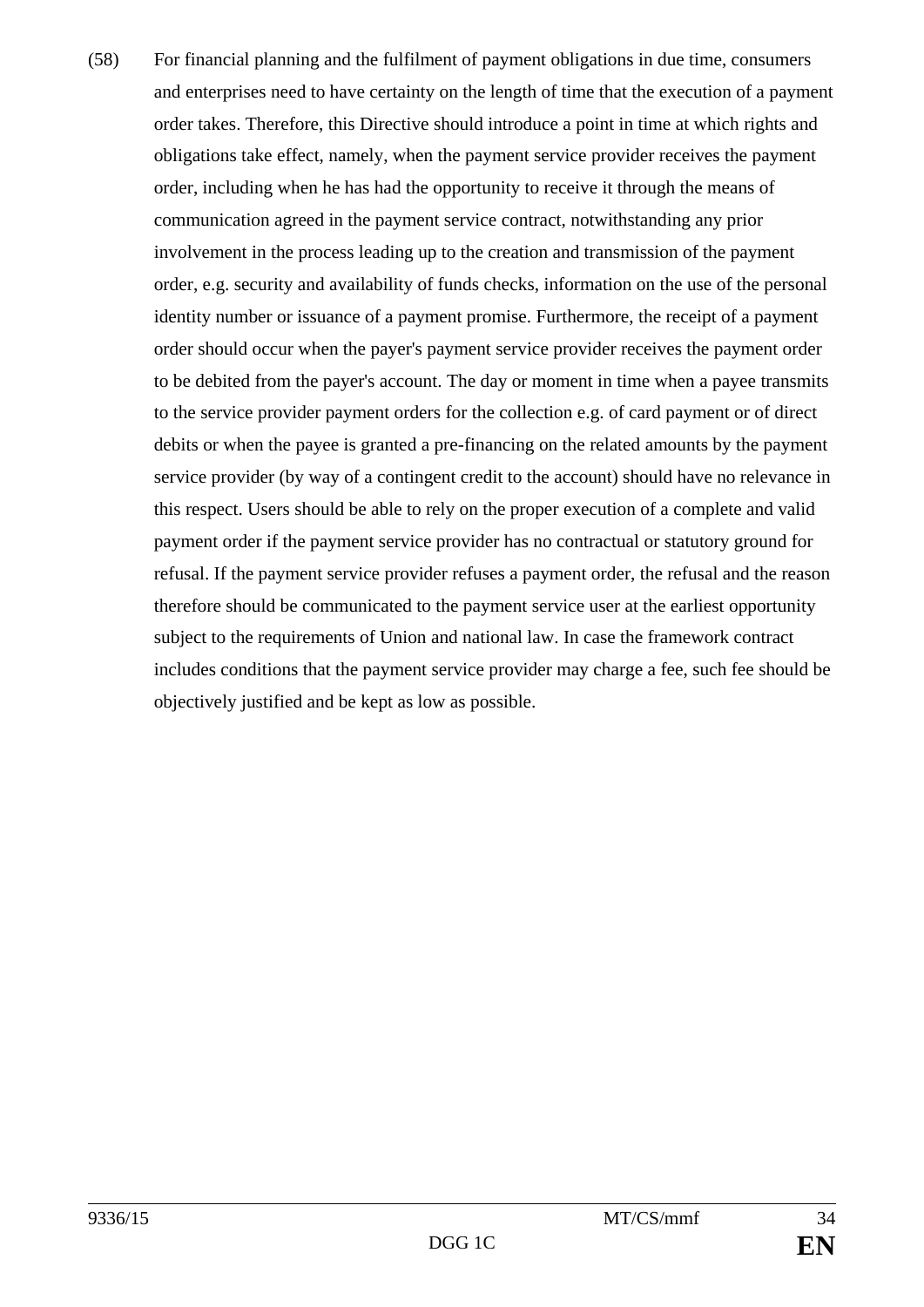- (59) In view of the speed with which modern fully automated payment systems process payment transactions, which means that after a certain point in time payment orders cannot be revoked without high manual intervention costs, it is necessary to specify a clear deadline for payment revocations. However, depending on the type of the payment service and the payment order, the point in time may be varied by agreement between the parties. Revocation, in this context, should be applicable only to the relationship between a payment service user and payment service provider, thus being without prejudice to the irrevocability and finality of payment transactions in payment systems.
- (60) Such irrevocability should not affect a payment service provider's right or obligation under the laws of some Member States, based on the payer's framework contract or national laws, regulations, administrative provisions or guidelines, to reimburse the payer with the amount of the executed payment transaction in the event of a dispute between the payer and the payee. Such reimbursement should be considered to be a new payment order. Except for those cases, legal disputes arising within the relationship underlying the payment order should be settled only between the payer and the payee.
- (61) It is essential, for the fully integrated straight-through processing of payments and for legal certainty with respect to the fulfilment of any underlying obligation between payment service users, that the full amount transferred by the payer should be credited to the account of the payee. Accordingly, it should not be possible for any of the intermediaries involved in the execution of payment transactions to make deductions from the amount transferred. However, it should be possible for payees to enter into an agreement with their payment service provider under which the latter may deduct own charges. Nevertheless, in order to enable the payee to verify that the amount due is correctly paid, subsequent information provided on the payment transaction should indicate not only the full amount of funds transferred but also the amount of any charges.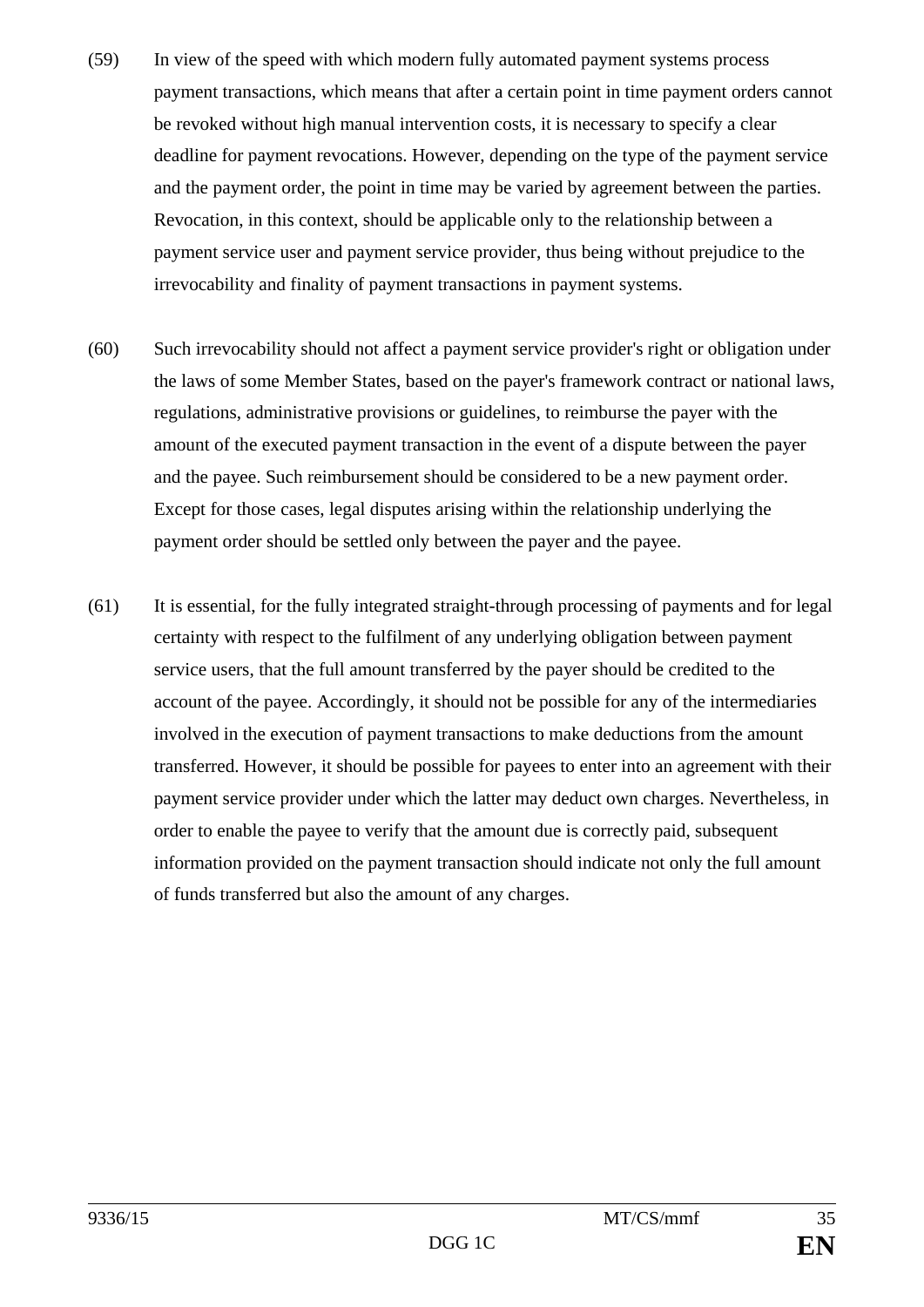- (62) With regard to charges, experience has shown that the sharing of charges between a payer and a payee is the most efficient system since it facilitates the straight-through processing of payments. Provision should therefore be made for charges to be levied, in the normal course, directly on the payer and the payee by their respective payment service providers. However, that should apply only where the payment transaction does not require currency exchange. The amount of any charges levied may also be zero as the provisions of this Directive should not affect the practice whereby the payment service provider does not charge consumers for crediting their accounts. Similarly, depending on the contract terms, a payment service provider may charge only the payee (merchant) for the use of the payment service, which has the effect that no charges are imposed on the payer. The charging by the payment systems may be in the form of a subscription fee. The provisions on the amount transferred or any charges levied have no direct impact on pricing between payment service providers or any intermediaries.
- (63) Different national practices concerning charging for the use of a given payment instrument (hereinafter 'surcharging') have led to extreme heterogeneity of the Union's payments market and become a source of confusion for consumers, in particular in the e-commerce and cross-border context. Merchants located in Member States where surcharging is allowed offer products and services in Member States where it is prohibited and in this case still surcharge the consumer. There are also many examples of merchants having surcharged consumers at levels much higher than the cost borne by the merchant for the use of a specific payment instrument. Moreover, a strong rationale for revision of surcharging practices is supported by the fact that Regulation (EU) No xxx/yyyy establishes rules for interchange fees for card-based payments. Interchange fees are the main constituting element of merchant charges for cards and card-based payments. Surcharging is the steering practice sometimes used by merchants to compensate for the additional costs of card-based payments. As according to the abovementioned regulation the interchange fees would be limited before the prohibition set in this directive, Member States should consider to prevent payees from requesting charges for the use of payment instruments for which interchange fees are regulated under chapter 2 of Regulation (EU) No xxxxxxx.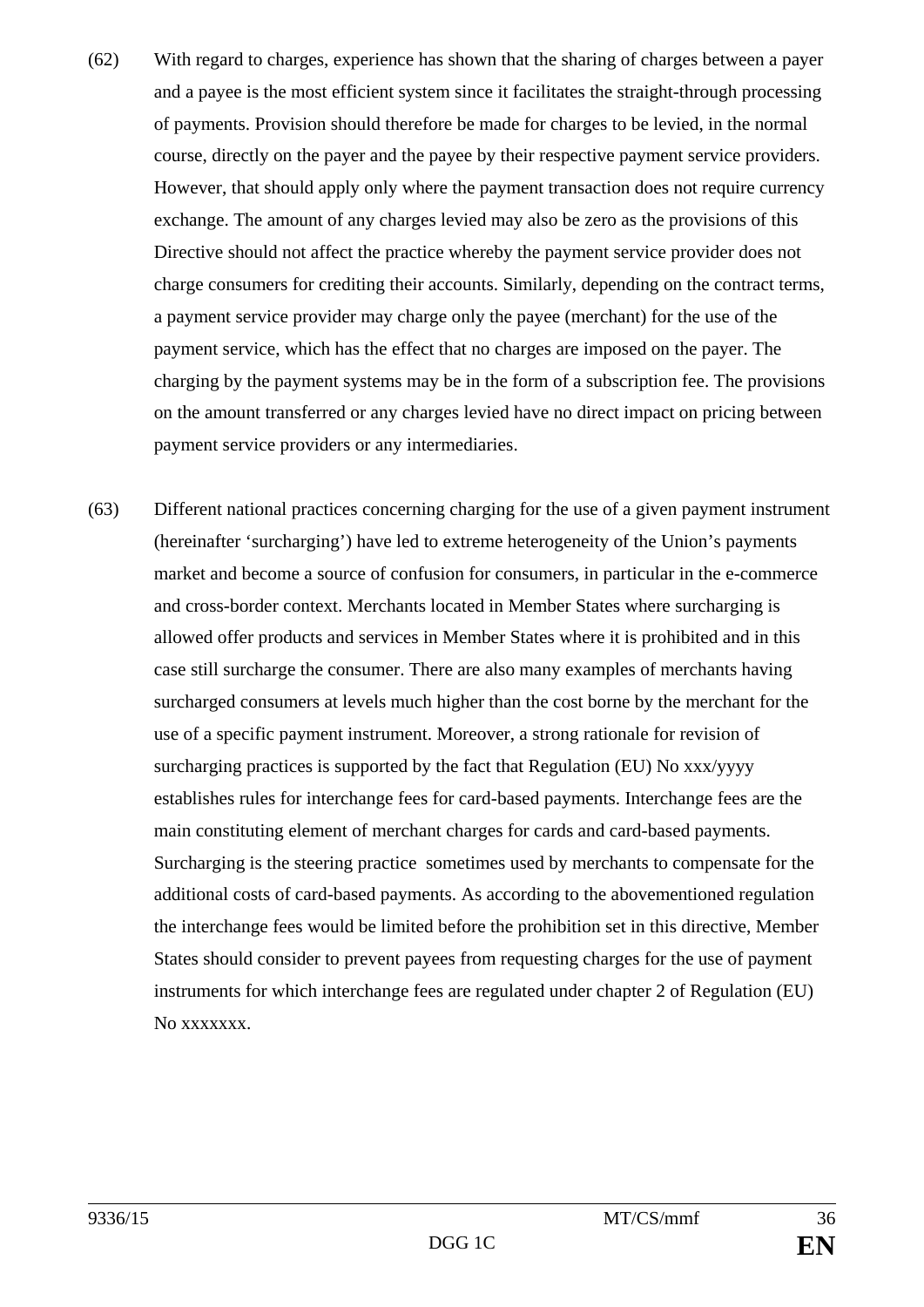- (64) In order to improve the efficiency of payments throughout the Union, all payment orders initiated by the payer and denominated in euro or the currency of a Member State outside the euro area, including credit transfers and money remittances, should be subject to a maximum one-day execution time. For all other payments, such as payments initiated by or through a payee, including direct debits and card payments, in the absence of an explicit agreement between the payment service provider and the payer setting a longer execution time, the same one-day execution time should apply. It should be possible to extend those periods by an additional business day, if a payment order is given on paper. This allows the continued provision of payment services for those consumers who are used to paper documents only. When a direct debit scheme is used the payee's payment service provider should transmit the collection order within the time limits agreed between the payee and the payment service provider, enabling settlement at the agreed due date. In view of the fact that payment infrastructures are often highly efficient and in order to prevent any deterioration in current service levels, Member States should be allowed to maintain or set rules specifying an execution time shorter than one business day, where appropriate.
- (65) The provisions on execution for the full amount and execution time should constitute good practice where one of the service providers is not located in the Union.
- (66) In order to strengthen the trust of consumers in a harmonised payment market, it is essential for payment service users to know the real costs and charges of payment services in order to make their choice. Accordingly, the use of non-transparent pricing methods should not be allowed, since it is commonly accepted that those methods make it extremely difficult for users to establish the real price of the payment service. Specifically, the use of value dating to the disadvantage of the user should not be permitted.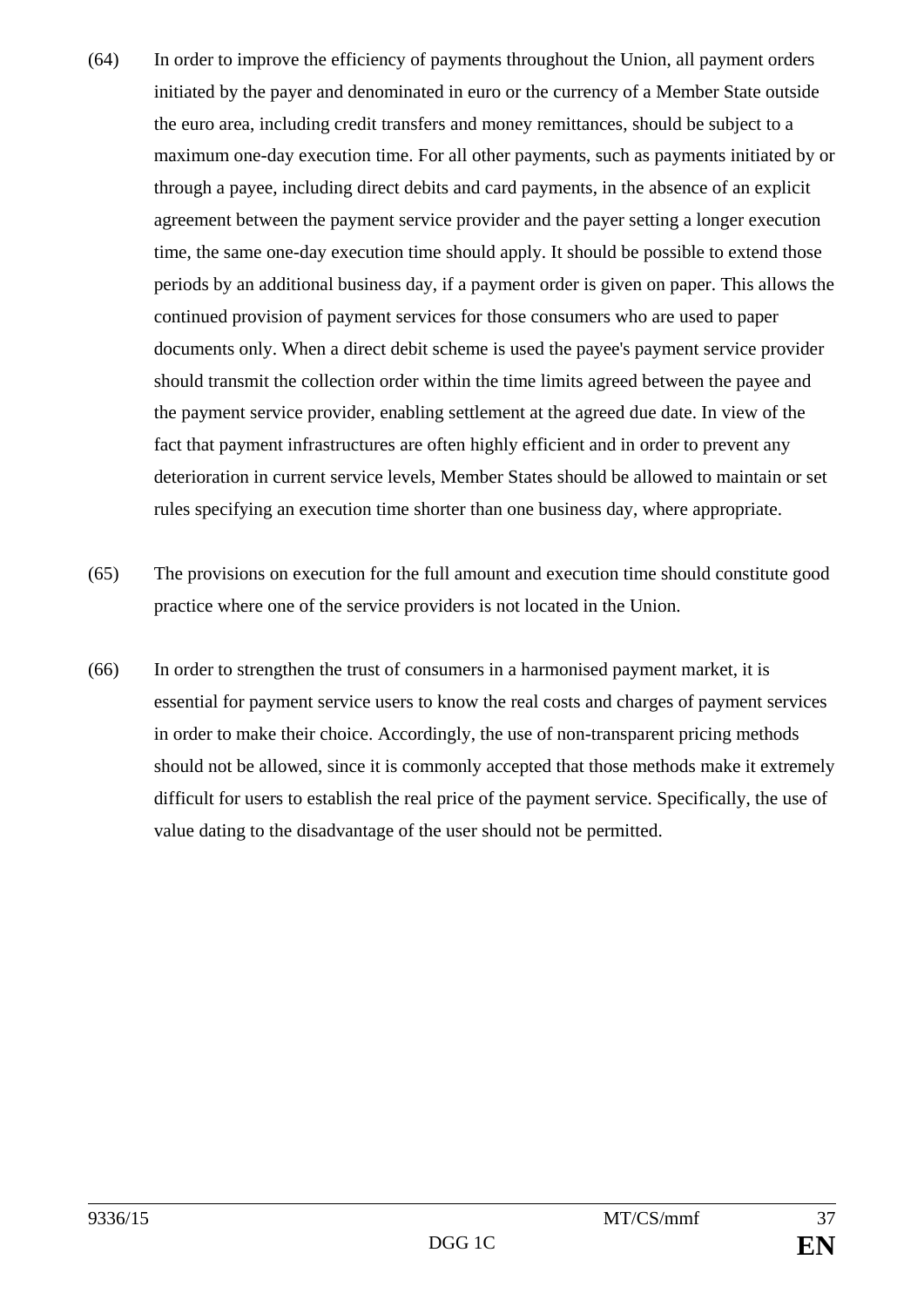(67) The smooth and efficient functioning of the payment system depends on the user being able to rely on the payment service provider executing the payment transaction correctly and within the agreed time. Usually, the payment service provider is in the position to assess the risks involved in the payment transaction. It is the payment service provider that provides the payments system, makes arrangements to recall misplaced or wrongly allocated funds and decides in most cases on the intermediaries involved in the execution of a payment transaction. In view of all those considerations, it is entirely appropriate, except under abnormal and unforeseeable circumstances, to impose liability on the payment service provider in respect of execution of a payment transaction accepted from the user, except for the payee's payment service provider's acts and omissions for whose selection solely the payee is responsible. However, in order not to leave the payer unprotected in unlikely constellations where it may remain open (non liquet) whether the payment amount was duly received by the payee's payment service provider or not, the corresponding burden of proof should lie upon the payer's payment service provider. As a rule, it can be expected that the intermediary institution, usually a "neutral" body like a central bank or a clearing house, transferring the payment amount from the sending to the receiving payment service provider will store the account data and be able to furnish the latter whenever this may be necessary. Whenever the payment amount has been credited to the receiving payment service provider's account, the payee should immediately have a claim against the payment service provider for credit to the account.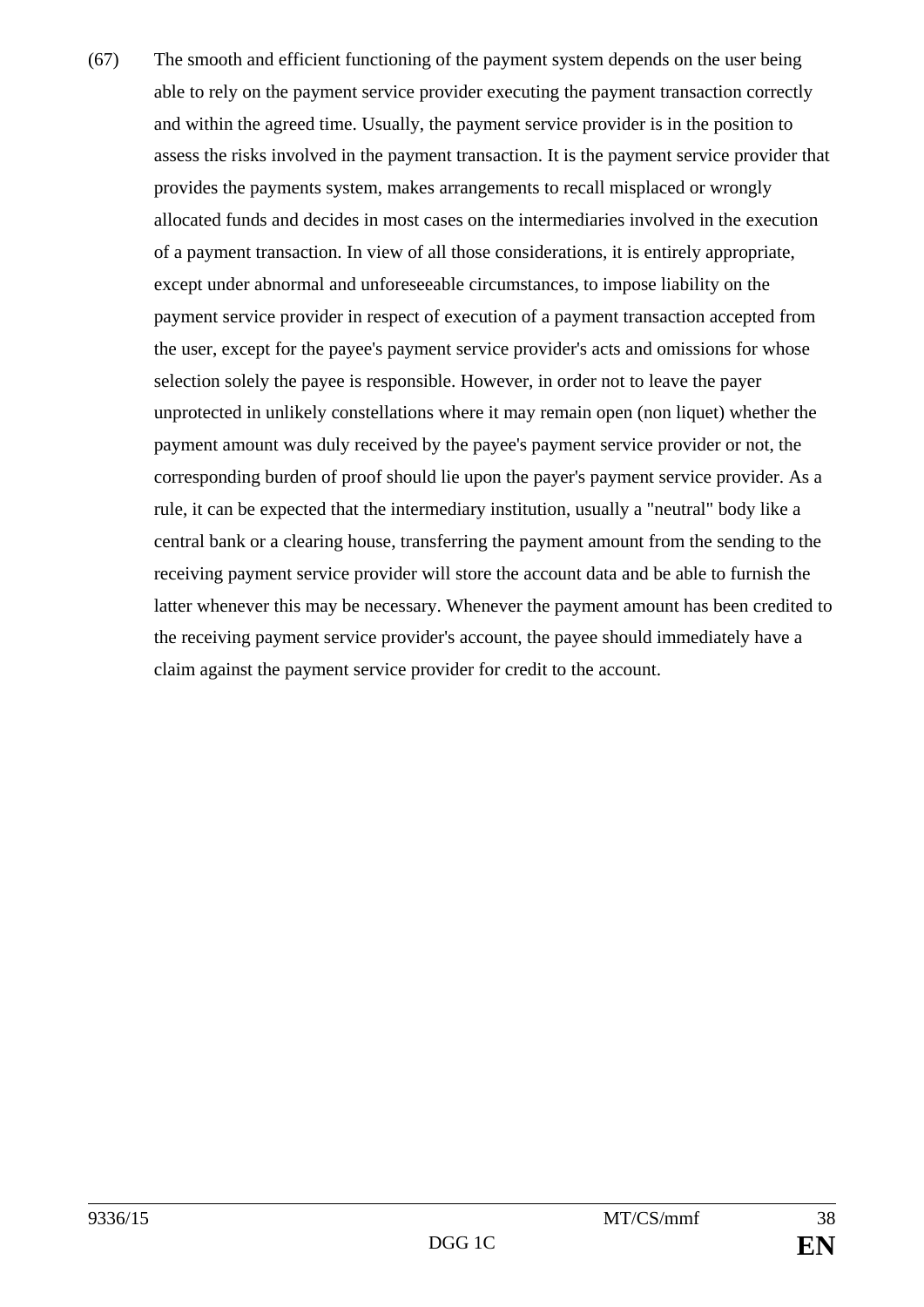- (68) The payer's payment service provider, being the account servicing payment service provider or, where appropriate, the payment initiation service provider, should assume liability for correct payment execution, including, in particular the full amount of the payment transaction and execution time, and full responsibility for any failure by other parties in the payment chain up to the account of the payee. As a result of that liability the payment service provider of the payer should, where the full amount is not or only late credited to the payee's payment service provider, correct the payment transaction or without undue delay refund to the payer the relevant amount of that transaction, without prejudice to any other claims which may be made in accordance with national law. Due to the payment service provider's liability, the payer or payee should not be burdened with any costs related to the incorrect payment. In case of non-execution, defective or late execution of payment transactions, Member States should ensure that the value date of corrective payments of payment service providers is always the same as the value date in case of correct execution.
- (69) This Directive should concern only contractual obligations and responsibilities between the payment service user and the payment service provider. However, the proper functioning of credit transfers and other payment services requires that payment service providers and their intermediaries, such as processors, have contracts where their mutual rights and obligations are agreed upon. Questions related to liabilities form an essential part of these uniform contracts. To ensure the reliability among payment service providers and intermediaries taking part in a payment transaction, legal certainty is necessary to the effect that a non-responsible payment service provider is compensated for losses incurred or sums paid under the provisions of this Directive relating to liability. Further rights and details of content of recourse and how to handle claims towards the payment service provider or intermediary attributable to a defective payment transaction should be left to be defined by contractual arrangements.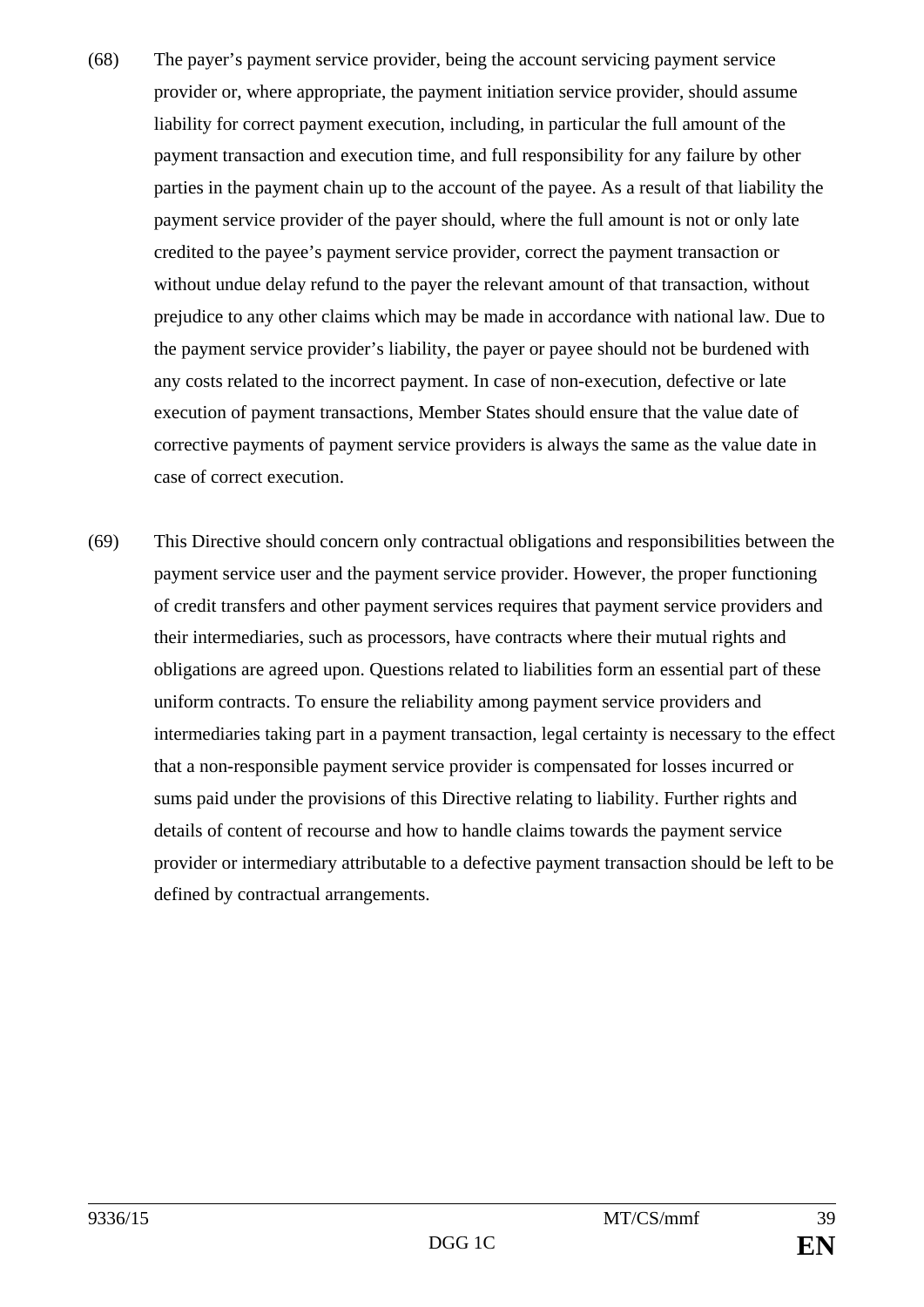- (70) It should be possible for the payment service provider to specify unambiguously the information required to execute a payment order correctly. On the other hand, however, in order to avoid fragmentation and jeopardising the setting-up of integrated payment systems in the Union, Member States should not be allowed to require a particular identifier to be used for payment transactions. However, this should not prevent Member States from requiring the payment service provider of the payer to act in due diligence and verify, where technically possible and without requiring manual intervention, the coherence of the unique identifier, and where the unique identifier is found to be incoherent, to refuse the payment order and inform the payer thereof. The liability of the payment service provider should be limited to the correct execution of the payment transaction in accordance with the payment order of the payment service user. Should the funds involved in a payment transaction reach a wrong recipient, due to an incorrect unique identifier provided by the payer, the payment service providers of both, the payer and the payee, shall not be liable but be obliged to cooperate in making reasonable efforts, also by communicating relevant information, in order to recover the funds.
- (71) Provision of payment services by the payment services providers may entail processing of personal data. Directive 95/46/EC of the European Parliament and of the Council<sup>37</sup>, the national rules which transpose Directive 95/46/EC and Regulation (EC) No 45/2001 of the European Parliament and of the Council<sup>38</sup> are applicable to the processing of personal data for the purposes of this Directive. In particular, where personal data is processed for the purposes of this Directive, the precise purpose should be specified, the relevant legal basis mentioned and the relevant security requirements laid down in Directive 95/46/EC complied with, and the principles of necessity, proportionality, purpose limitation and proportionate data retention period should be respected. Also, data protection by design and data protection by default should be embedded in all data processing systems developed and used within the framework of this Directive.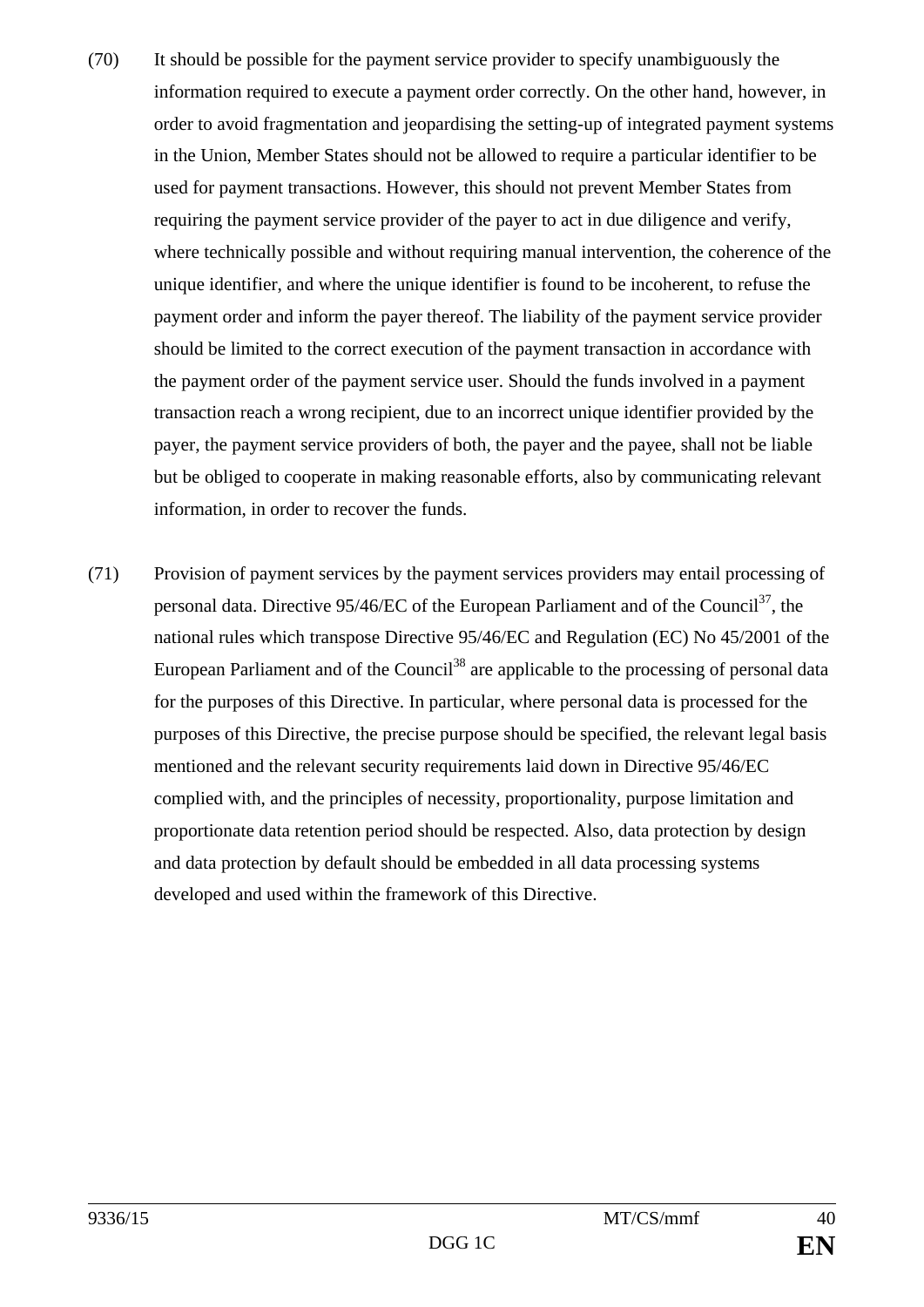- (72) This Directive respects the fundamental rights and observes the principles recognised by the Charter of Fundamental Rights of the European Union, including the right to respect for private and family life, the right to protection of personal data, the freedom to conduct a business, the right to an effective remedy and the right not to be tried or punished twice in criminal proceedings for the same offence. This Directive has to be implemented in accordance with these rights and principles.
- (72a) The security incidents reporting obligations are without prejudice to other incident reporting obligations laid down in other legal acts of the Union and any requirements under this Directive should be aligned to and proportionate to the reporting obligations imposed by other Union legislation.
- (73) It is necessary to ensure the effective enforcement of the provisions of national law adopted pursuant to this Directive. Appropriate procedures should therefore be established by means of which it will be possible to pursue complaints against payment service providers which do not comply with those provisions and to ensure that, where appropriate, effective, proportionate and dissuasive sanctions are imposed. In view of ensuring an effective compliance with this Directive, Member States should designate competent authorities which comply with the conditions under Regulation (EU) No 1093/2010 of the European Parliament and of the Council and which act independently from the payment service providers. For transparency reasons, Member States should notify the Commission which authorities have been designated, with a clear description of their duties under this Directive.
- (73a) Without prejudice to the right to bring action in the courts to ensure compliance with the Directive, Member States should ensure that also competent authorities are granted the necessary power, including sanctions, when the payment service provider does not comply with the rights and obligations set out in this Directive, especially if there is a risk of reoffending or another concern for collective consumer interests.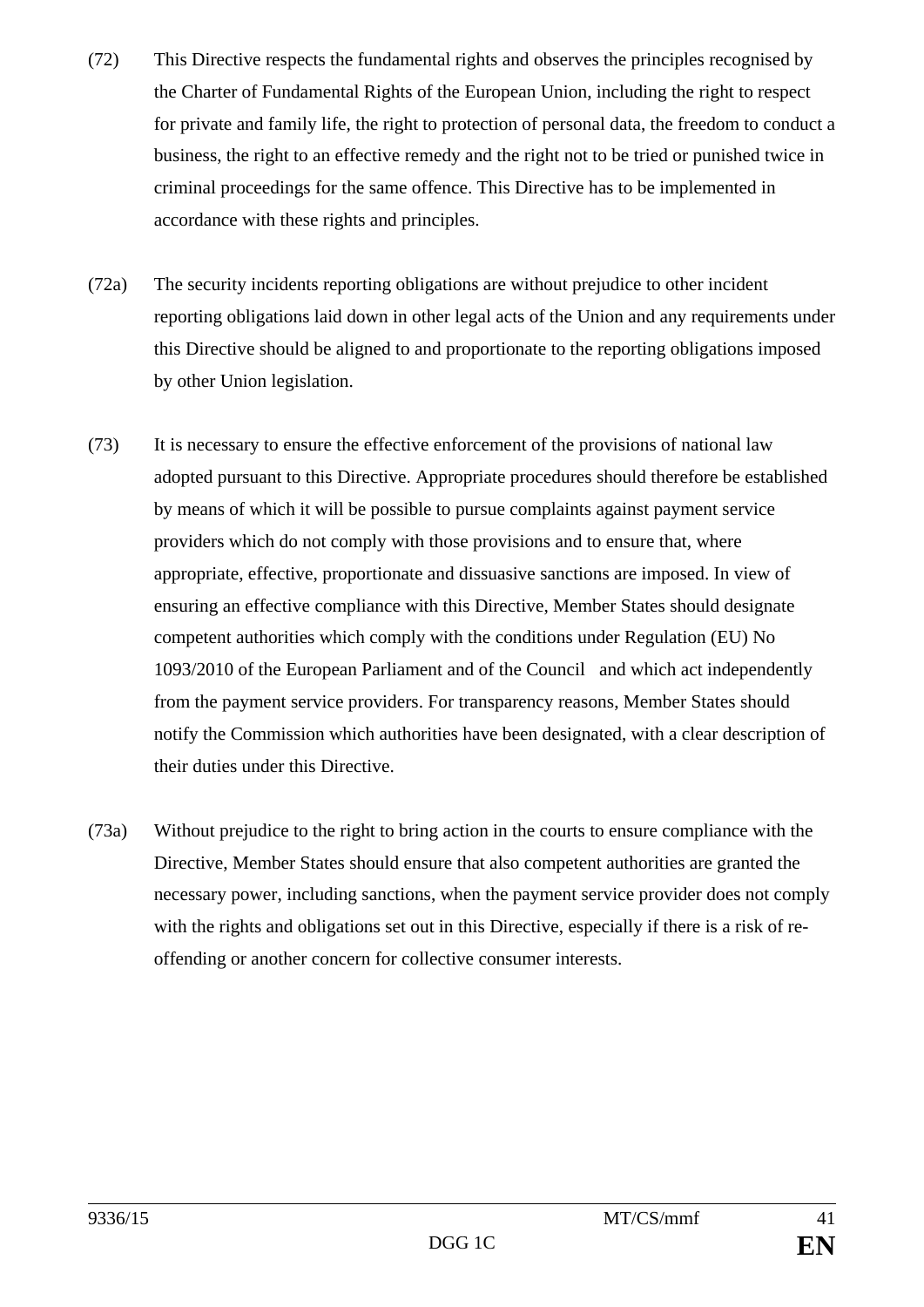- (74) Without prejudice to the right of customers to bring action in the courts, Member States should ensure easily accessible, adequate, independent, impartial, transparent and effective out-of-court resolution of disputes between payment service providers and payment service users arising from the rights and obligations set out in this Directive. Regulation (EC) No  $593/2008$  of the European Parliament and of the Council<sup>40</sup> provides that the protection afforded to consumers by the mandatory rules of the law of the country in which they have their habitual residence may not be undermined by any contractual terms on law applicable. With regard to establishing an efficient and effective dispute resolution procedure, Member States should ensure that payment service providers put in place an effective complaint procedure that can be followed by their payment service users before the dispute is referred to be resolved in an out-of-court procedure or before court. The complaints procedure should contain short and clearly defined timeframes within which the payment service provider should reply to a complaint. Member States should ensure that Alternative Dispute Resolution (ADR) bodies have sufficient capacity to engage in an adequate and efficient way in cross-border cooperation with regard to disputes concerning rights and obligations arising under this Directive.
- (75) Member States should determine whether the competent authorities designated for granting authorisation to payment institutions might also be the competent authorities with regard to out-of-court complaint and redress procedures.
- (76) This Directive should be without prejudice to provisions of national law relating to the consequences as regards liability of inaccuracy in the expression or transmission of a statement.
- (77) This Directive should be without prejudice to the provisions relating to the VAT treatment of payment services in Directive 2006/112/EC of the Council.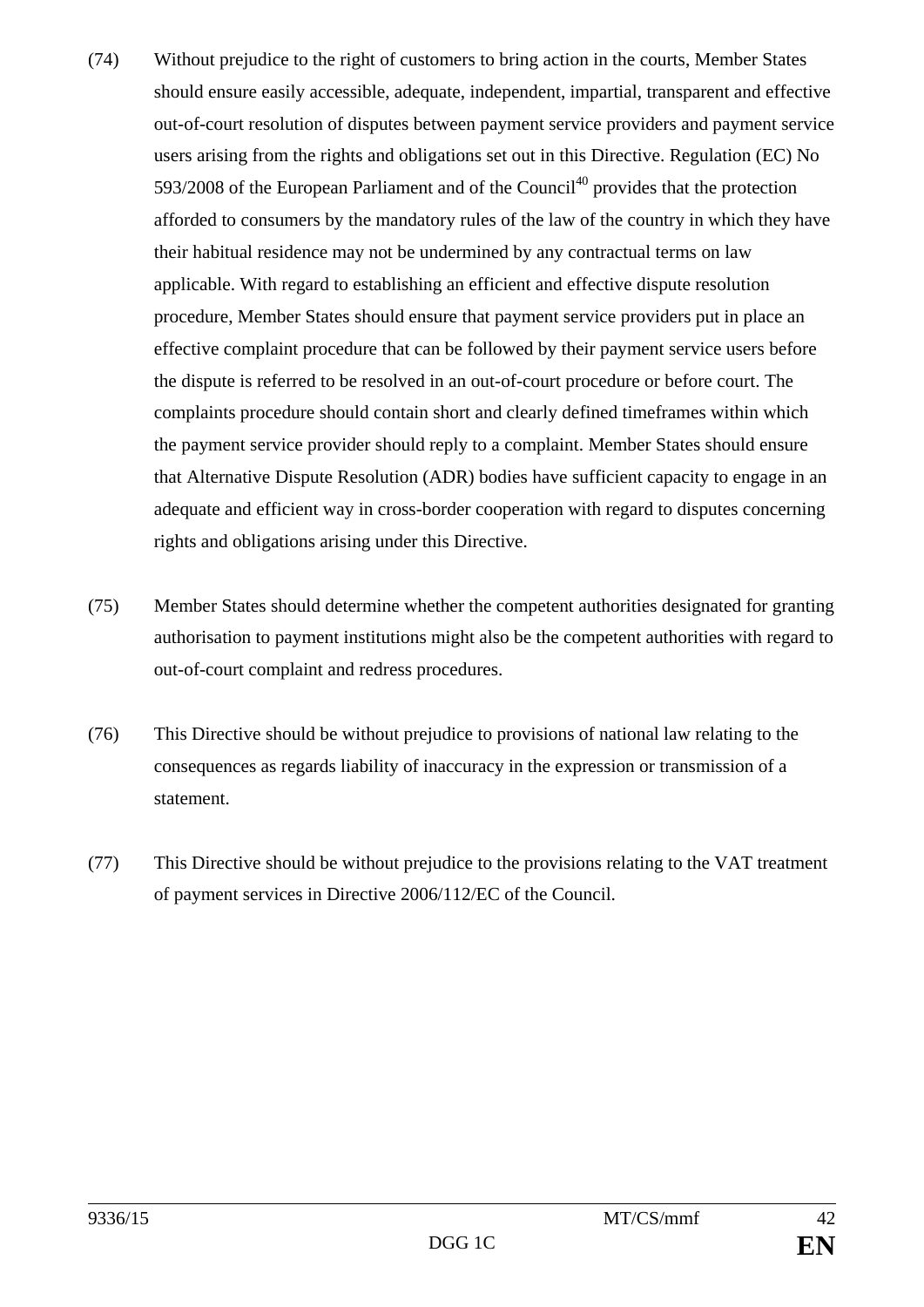- (77a) Where this Directive makes reference to amounts in Euro, these amounts have to be intended as the national currency equivalent as determined by each non-Euro Member State.
- (78) In the interests of legal certainty, it is appropriate to make transitional arrangements allowing persons who have commenced the activities of payment institutions in accordance with the national law transposing Directive 2007/64/EC before the entry into force of this Directive to continue those activities within the Member State concerned for a specified period.
- (79) The power to adopt acts in accordance with Article 290 of the Treaty on the Functioning of the European Union should be delegated to the Commission in respect of adapting the reference to Recommendation 2003/361/EC where that Recommendation is amended and in respect of updating, in case of inflation, the average amount of payment transactions executed by the payment service provider used as a threshold for Member States that apply the option to waive (parts) of the licencing requirements for smaller payment institutions. It is of particular importance that the Commission carries out appropriate consultations during its preparatory work, including at expert level. The Commission, when preparing and drawing up delegated acts, should ensure a simultaneous, timely and appropriate transmission of relevant documents to the European Parliament and to the Council.
- (80) In order to ensure consistent application of this Directive, the Commission should be able to rely on the expertise and support of EBA, which should have the task to elaborate guidelines and prepare draft regulatory technical standards on security aspects regarding payment services notably with regard to strong customer authentication, and on the cooperation between Member States in the context of the provision of services and establishment of authorised payment institutions in other Member States. The Commission should be empowered to adopt those draft regulatory technical standards. These specific tasks are fully in line with the role and responsibilities of EBA defined in Regulation (EU) No 1093/2010, under which the EBA has been set up.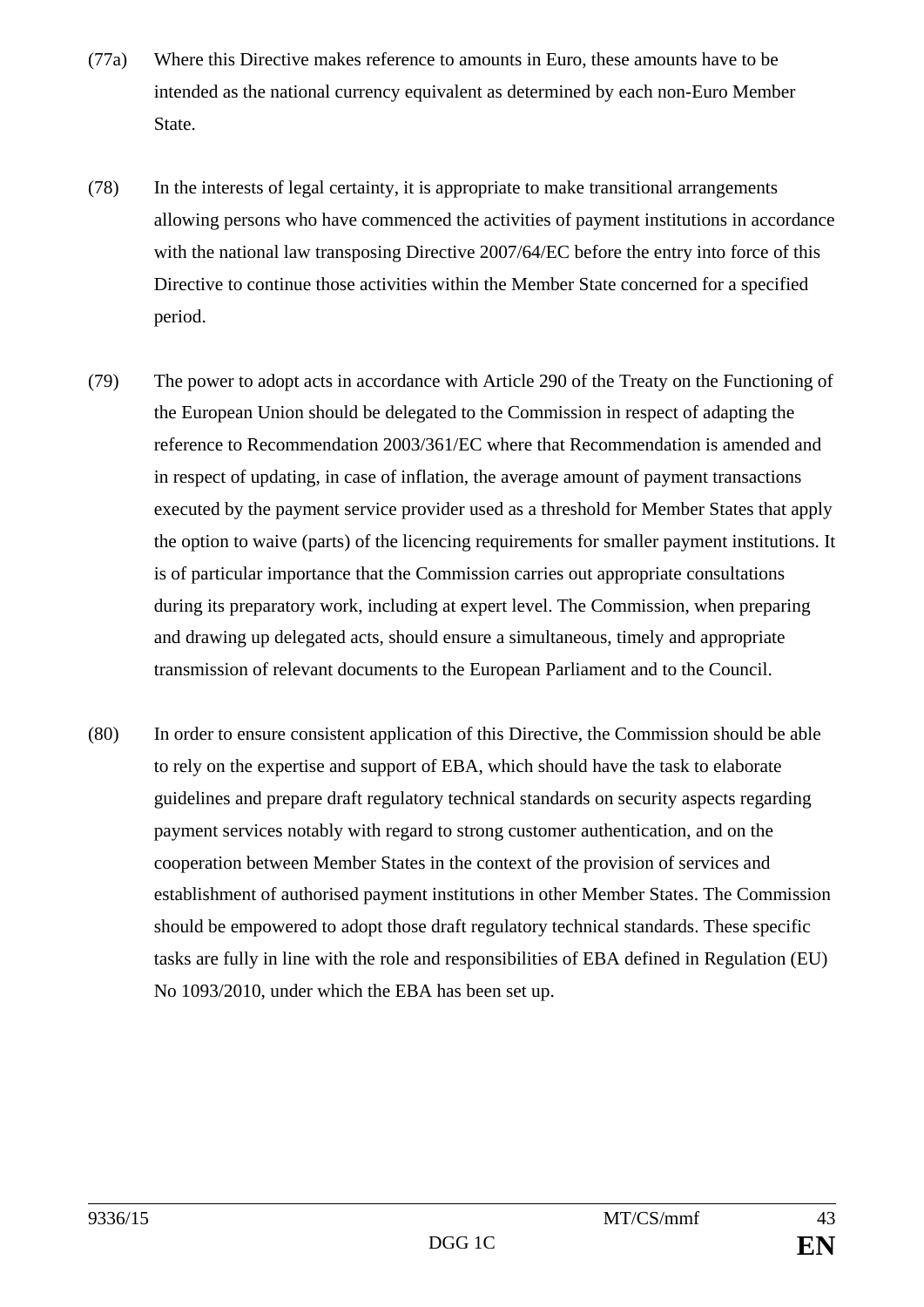- (80b) EBA should, when developing guidelines, draft regulatory technical standards and draft implementing technical standards under this Directive, in line with Regulation (EC) No 1093/2010, ensure that it consults all relevant stakeholders, including in the payment services market, reflecting all interests involved. If necessary for getting a proper balance of views, EBA should make particular efforts to obtain the views of relevant non-bank actors.
- (81) Since the objective of this Directive, namely, the further integration of a single market in payment services, cannot be sufficiently achieved by the Member States because it requires the harmonisation of a multitude of different rules currently existing in the legal systems of the various Member States and can therefore be better achieved at Union level, the Union may adopt measures, in accordance with the principle of subsidiarity as set out in Article 5 of the Treaty on European Union. In accordance with the principle of proportionality, as set out in that Article, this Directive does not go beyond what is necessary in order to achieve that objective.
- (82) In accordance with the Joint Political Declaration of Member States and the Commission of 28 September 2011 on explanatory documents, Member States have undertaken to accompany, in justified cases, the notification of their transposition measures with one or more documents explaining the relationship between the components of a Directive and the corresponding parts of national transposition instruments. With regard to this Directive, the legislator considers the transmission of such documents to be justified.
- (83) Given the number of changes that need to be made to Directive 2007/64/EC it is appropriate to repeal and replace it.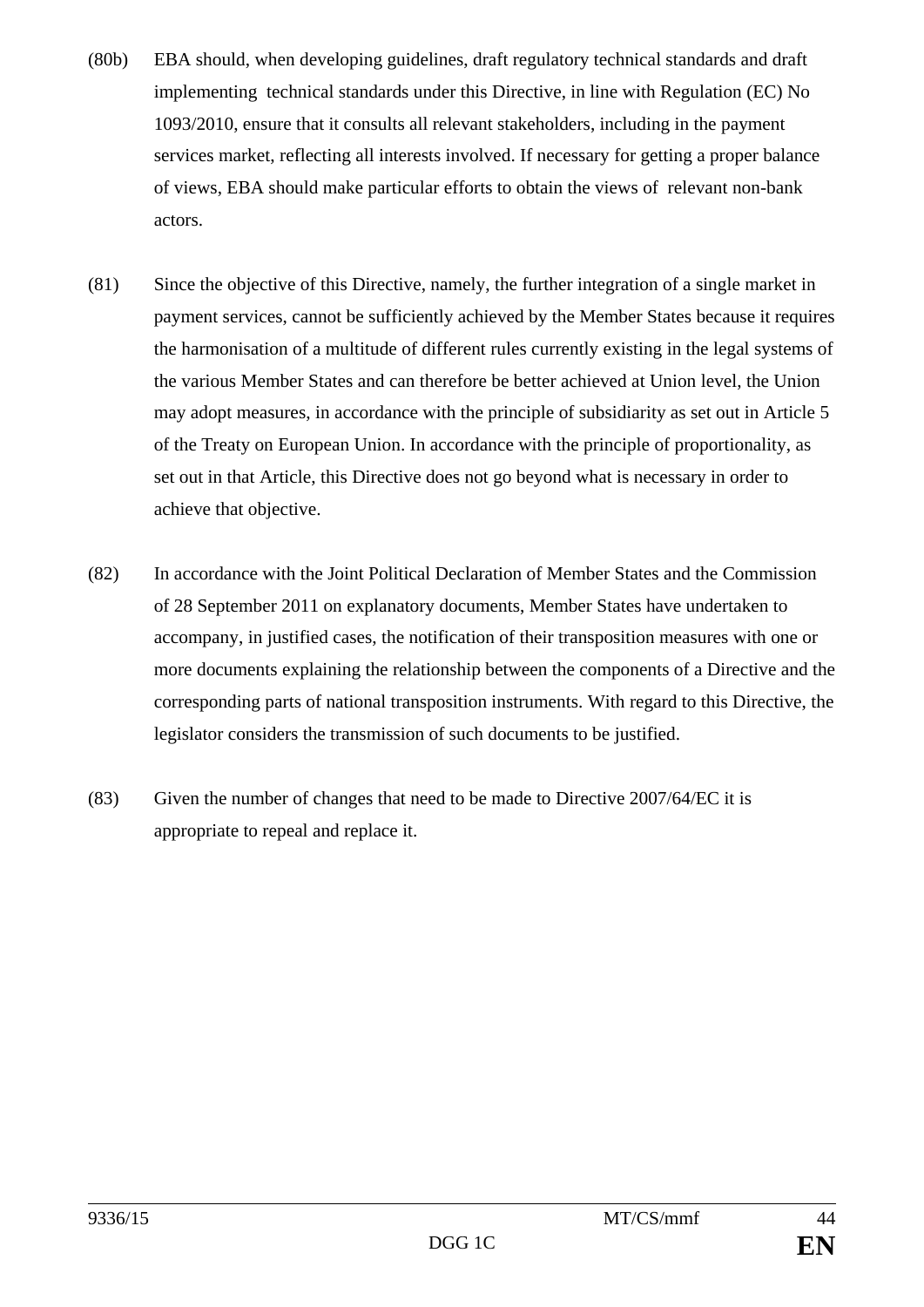# **TITLE I SUBJECT MATTER, SCOPE AND DEFINITIONS**

## *Article 1*

#### *Subject matter*

- 1. This Directive lays down the rules in accordance with which Member States shall distinguish the following six categories of payment service provider:
	- (a) credit institutions as defined in Article  $4(1)(1)$  of Regulation (EU) No 575/2013 of the European Parliament and of the Council, including branches thereof within the meaning of Article  $4(1)(17)$  of that Regulation which are located in the Union, whether these are branches of credit institutions having their head offices inside the Union or, in accordance with Article 47 of Directive 2013/36/EU and with national law, branches of credit institutions having their head offices outside the Union.
	- (b) electronic money institutions within the meaning of Article 2(1) of Directive 2009/110/EC, including, in accordance with Article 8 of that Directive and national law, a branch thereof, where such a branch is located within the Union and its head office is located outside the Union and only in as far as the payment services provided by this branch are linked to the issuance of electronic money;
	- (c) post office giro institutions which are entitled under national law to provide payment services;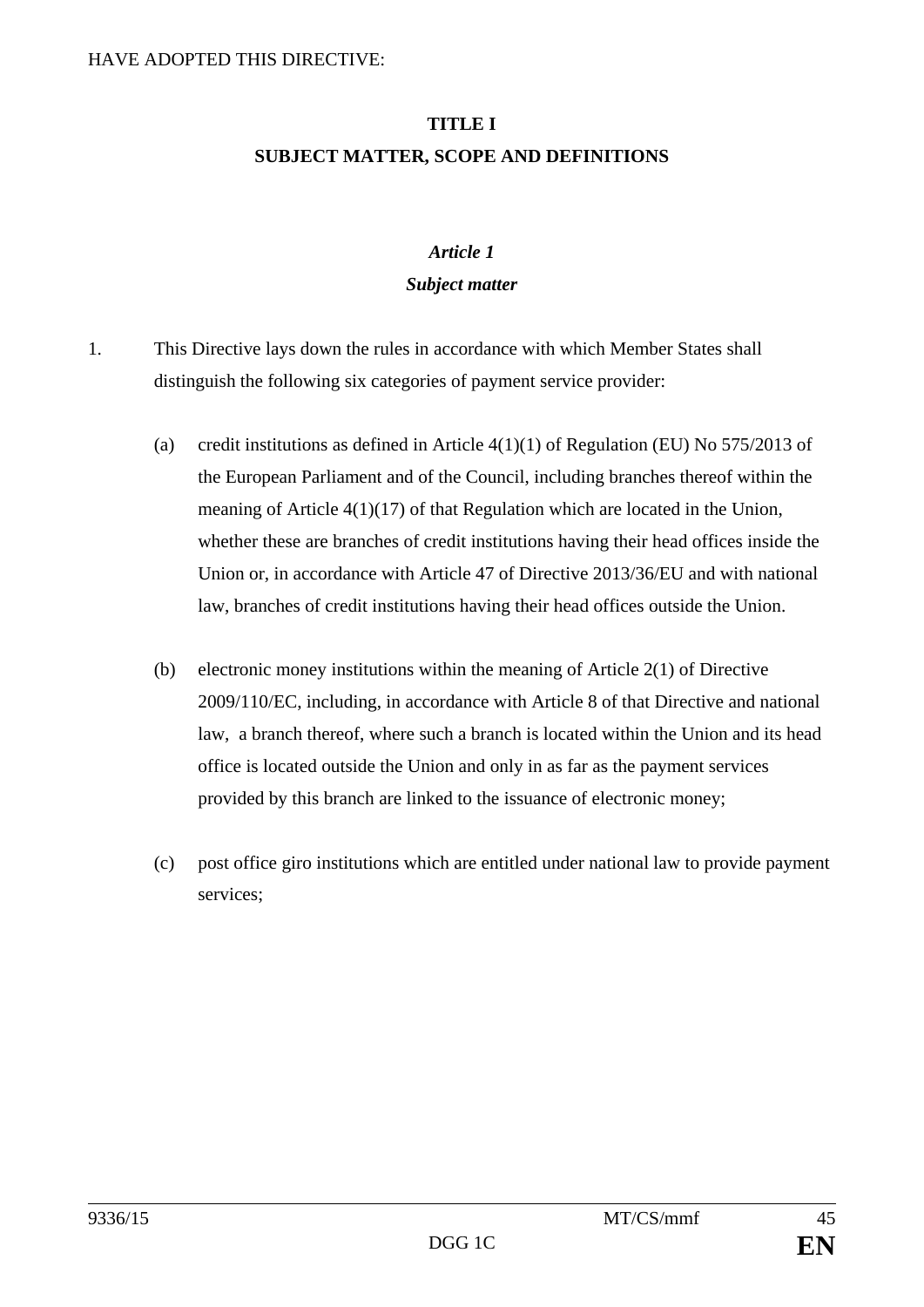- (d) payment institutions within the meaning of Article 4(4) of this Directive;
- (e) the European Central Bank and national central banks when not acting in their capacity as monetary authority or other public authorities;
- (f) Member States or their regional or local authorities when not acting in their capacity as public authorities.
- 2. This Directive also lays down rules concerning transparency of conditions and information requirements for payment services, and the respective rights and obligations of payment service users and payment service providers in relation to the provision of payment services as a regular occupation or business activity.

## *Article 2*

## *Scope*

- 1. This Directive shall apply to payment services provided within the Union.
- 1a. Title III and Title IV shall apply to payment transactions in the currency of a Member State where both the payer's payment service provider and the payee's payment service provider are, or the sole payment service provider in the payment transaction is, located within the Union.
- 1b. Title III except for articles 38(1)(b), 45 (2) (e) and 49(a), and Title IV, except for articles 72 to 77, shall also apply to payment transactions in a currency that is not the currency of a Member State where both the payer's payment service provider and the payee's payment service provider, or the sole payment service provider in the payment transaction, are located in the Union, in respect to those parts of the payments transaction which are carried out in the Union.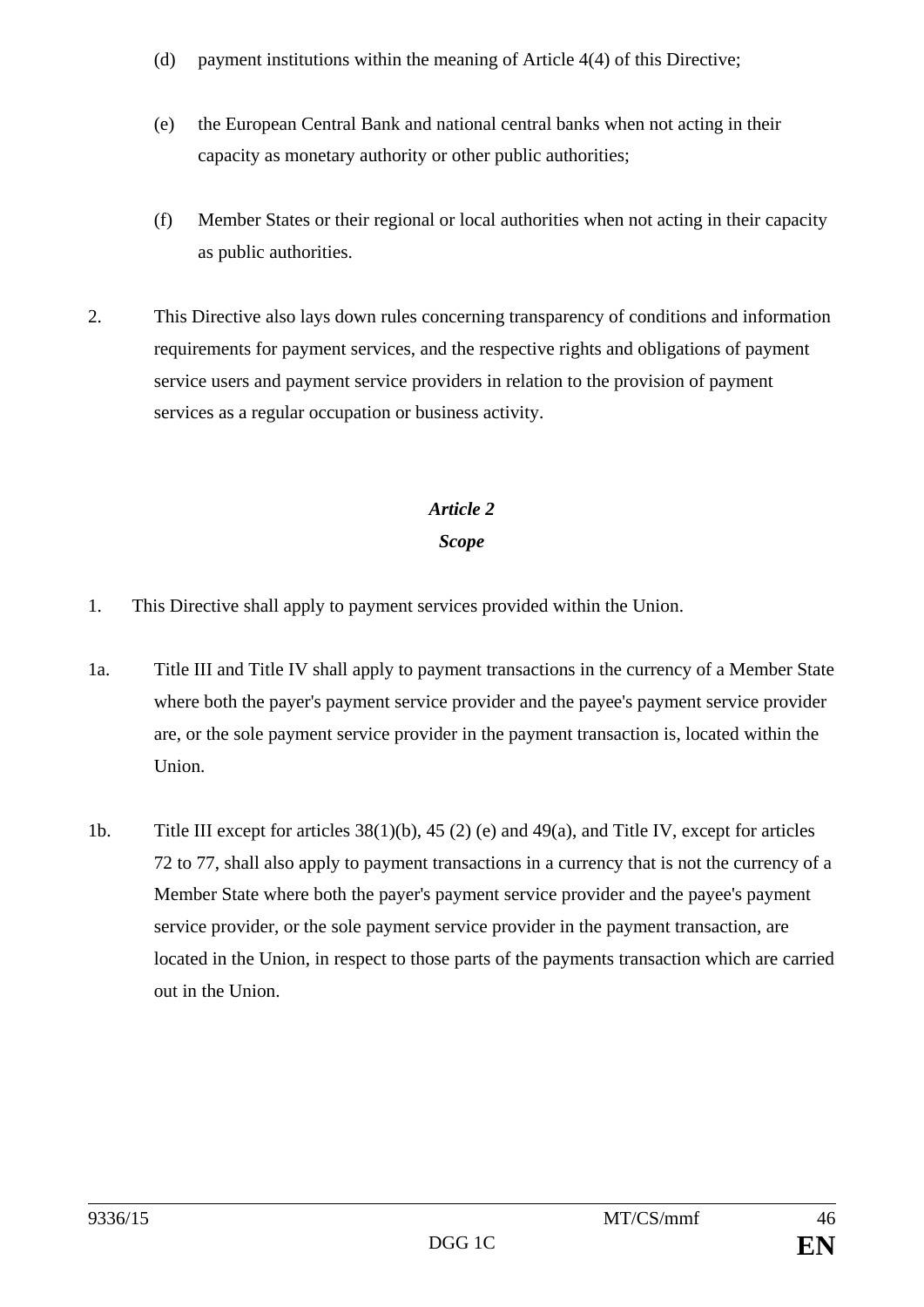- 1c. Title III, except for articles 38(1)(b), 45(2)(e), 45(5)(f) and 49(a), and Title IV, except for articles  $55(2)$  and  $(4)$ ,  $67$ ,  $68$ ,  $72$ ,  $74(1)$ ,  $80$ ,  $82$  shall also apply to payment transactions in all currencies where only one of the payment service providers is located within the Union, in respect to those parts of the payments transaction which are carried out in the Union.
- 2. Member States may waive the application of all or part of the provisions of this Directive to the institutions referred to in Article 2(5)(4)-(23) of Directive 2013/36/EU.

# *Article 3*

## *Negative scope*

This Directive shall not apply to any of the following:

- (a) payment transactions made exclusively in cash directly from the payer to the payee, without any intermediary intervention;
- (b) payment transactions from the payer to the payee through a commercial agent authorised via an agreement to negotiate or conclude the sale or purchase of goods or services on behalf of only the payer or only the payee;
- (c) professional physical transport of banknotes and coins, including their collection, processing and delivery;
- (d) payment transactions consisting of the non-professional cash collection and delivery within the framework of a non-profit or charitable activity ;
- (e) services where cash is provided by the payee to the payer as part of a payment transaction following an explicit request by the payment service user just before the execution of the payment transaction through a payment for the purchase of goods or services;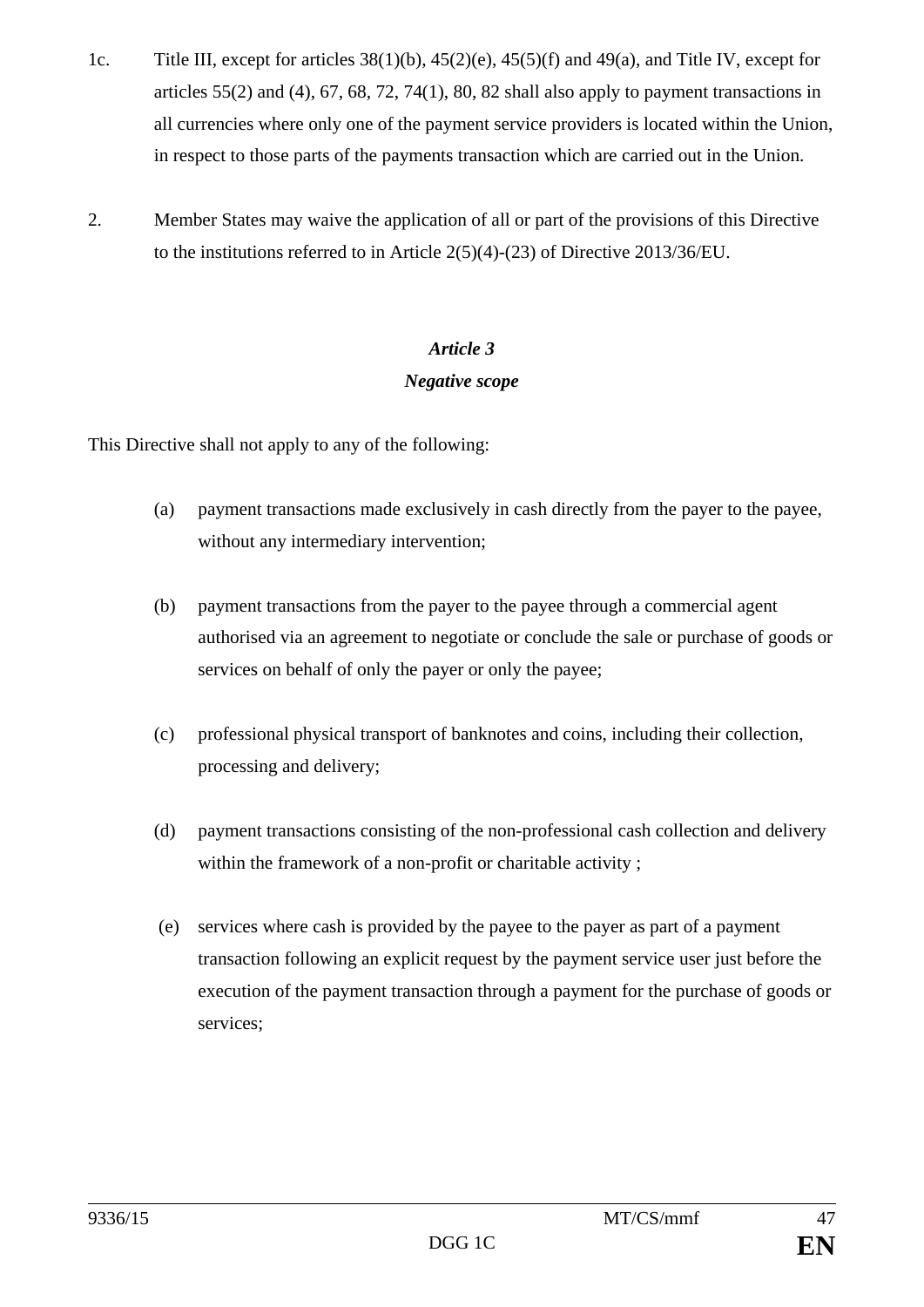- (f) cash-to-cash currency exchange operations where the funds are not held on a payment account;
- (g) payment transactions based on any of the following documents drawn on the payment service provider with a view to placing funds at the disposal of the payee:
	- i. paper cheques governed by the Geneva Convention of 19 March 1931 providing a uniform law for cheques;
	- ii. paper cheques similar to those referred to in point (i) and governed by the laws of Member States which are not party to the Geneva Convention of 19 March 1931 providing a uniform law for cheques;
	- iii. paper-based drafts in accordance with the Geneva Convention of 7 June 1930 providing a uniform law for bills of exchange and promissory notes;
	- iv. paper-based drafts similar to those referred to in point (iii) and governed by the laws of Member States which are not party to the Geneva Convention of 7 June 1930 providing a uniform law for bills of exchange and promissory notes;
	- v. paper-based vouchers;
	- vi. paper-based traveller's cheques;
	- vii. paper-based postal money orders as defined by the Universal Postal Union;
- (h) payment transactions carried out within a payment or securities settlement system between settlement agents, central counterparties, clearing houses and/or central banks and other participants of the system, and payment service providers, without prejudice to Article 29;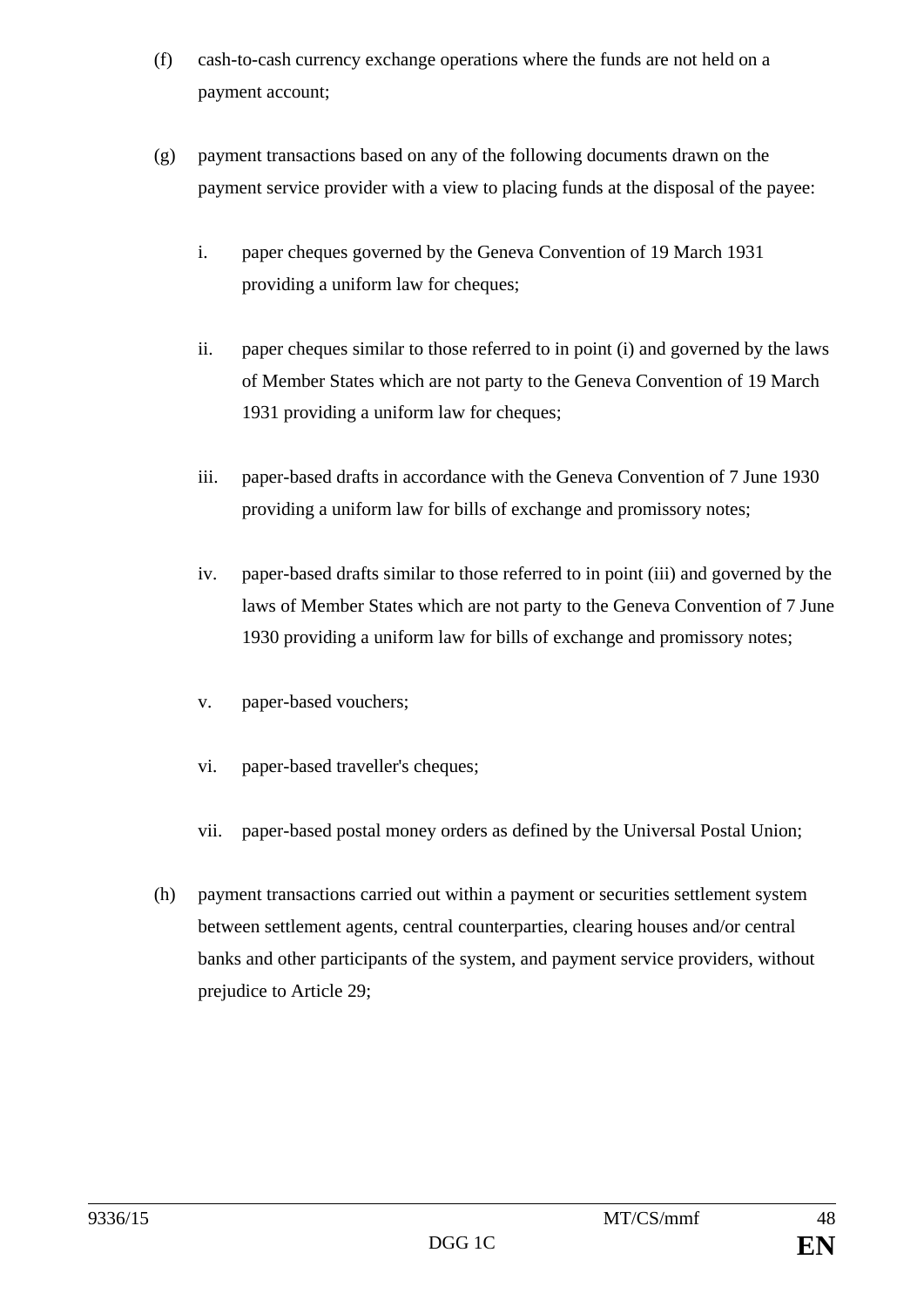- (i) payment transactions related to securities asset servicing, including dividends, income or other distributions, or redemption or sale, carried out by persons referred to in point (h) or by investment firms, credit institutions, collective investment undertakings or asset management companies providing investment services and any other entities allowed to have the custody of financial instruments;
- (j) services provided by technical service providers, which support the provision of payment services, without them entering at any time into possession of the funds to be transferred, including processing and storage of data, trust and privacy protection services, data and entity authentication, information technology (IT) and communication network provision, provision and maintenance of terminals and devices used for payment services, with the exclusion of payment initiation services and account information services;
- (k) services based on specific payment instruments that can be used only in a limited way, that meet one of the following conditions:
	- (i) instruments allowing the holder to acquire goods or services only in the premises of the issuer or within a limited network of service providers under direct commercial agreement with a professional issuer;
	- (ii) instruments which can be used only to acquire a very limited range of goods or services;
	- (iii) instruments valid only in a single Member State provided at the request of an undertaking or a public sector entity and regulated by a national or regional public authority for specific social or tax purposes to acquire specific goods or services from suppliers having a commercial agreement with the issuer;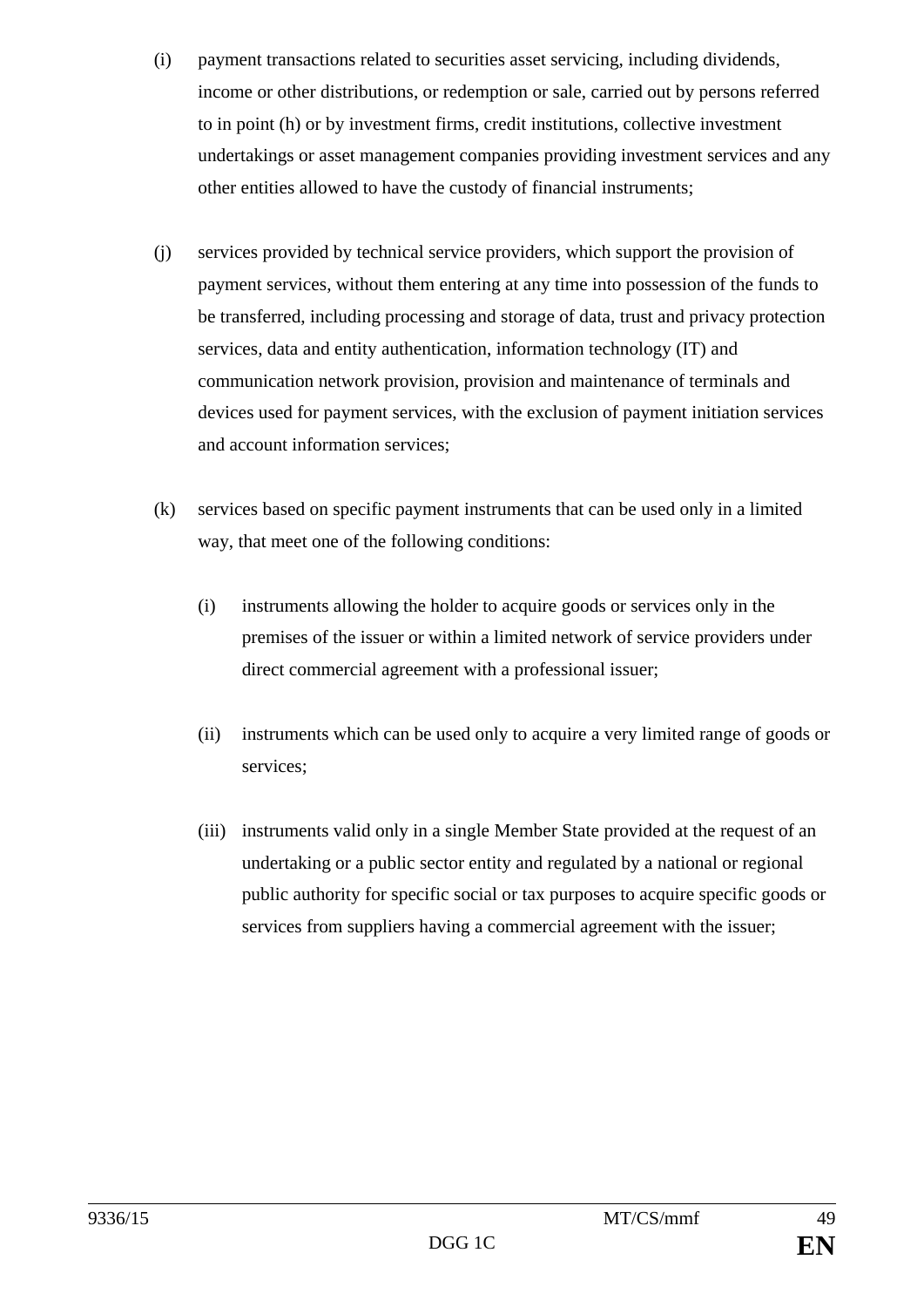- (l) payment transactions by a provider of electronic communication networks or services provided in addition to electronic communication services for a subscriber to the network or service:
	- (a) for purchase of digital content and voice-based services, regardless of the device used for the purchase or consumption of the digital content and charged to the related bill; or
	- (b) performed from or via an electronic device and charged to the related bill within the framework of a charitable activity or for the purchase of tickets;

provided that the value of any single payment transaction referred to in points (a) and (b) above does not exceed EUR 50 and either:

- (a) the cumulative value of payment transactions for one single subscriber does not exceed EUR 300 on a monthly basis for each subscriber; or
- (b) where a subscriber pre-funds his/her account with the provider of the electronic communication network or service, the cumulative value of payment transactions does not exceed EUR 300 in any calendar month.
- (m) payment transactions carried out between payment service providers, their agents or branches for their own account;
- (n) payment transactions and related services between a parent undertaking and its subsidiary or between subsidiaries of the same parent undertaking, without any intermediary intervention by a payment service provider other than an undertaking belonging to the same group.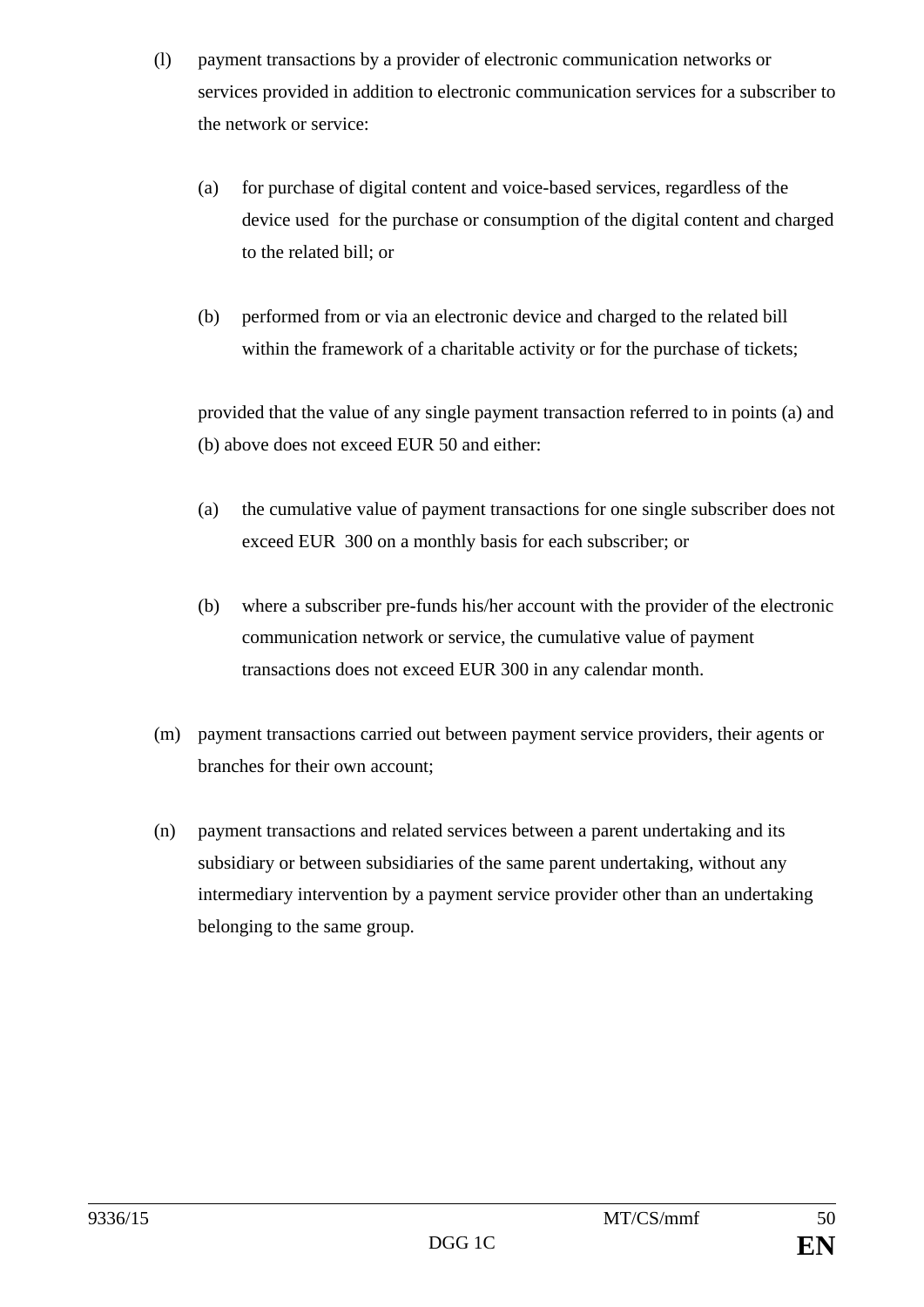(o) cash withdrawal services offered by means of automated teller machines by providers, acting on behalf of one or more card issuers, which are not a party to the framework contract with the customer withdrawing money from a payment account, on condition that these providers do not conduct other payment services as listed in Annex I. Nevertheless, with regard to point (o) of the first subparagraph, the customer shall be provided with the information on any withdrawal charges referred to in Articles 38, 41, 42 and 52 before carrying out the withdrawal as well as on receipt of the cash at the end of the transaction after withdrawal.

## *Article 4 Definitions*

For the purposes of this Directive, the following definitions shall apply:

- 1. 'home Member State' means either of the following:
	- i. the Member State in which the registered office of the payment service provider is situated; or
	- ii. if the payment service provider has, under its national law, no registered office, the Member State in which its head office is situated;
- 2. 'host Member State' means the Member State other than the home Member State in which a payment service provider has an agent or a branch or provides payment services;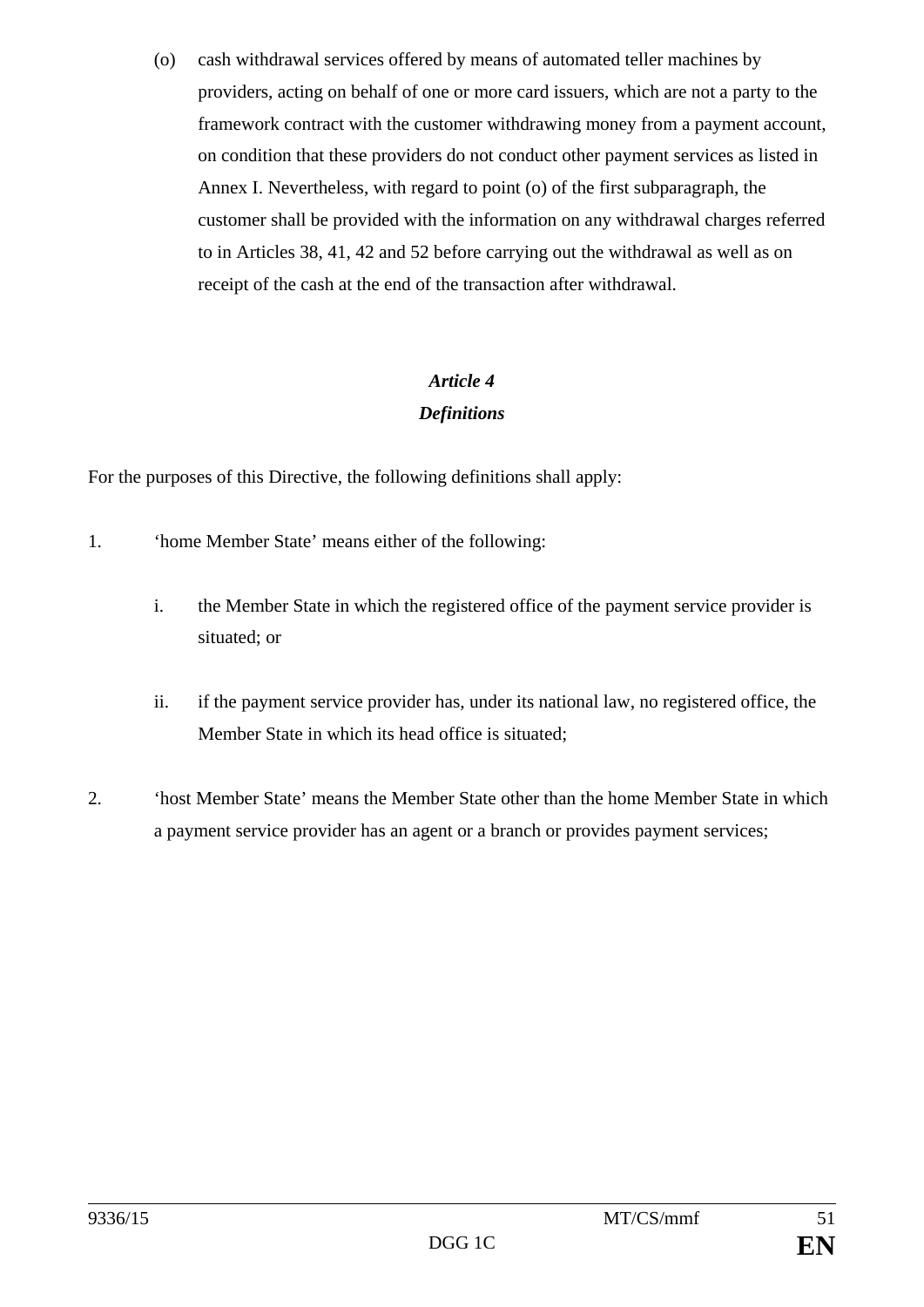- 3. 'payment service' means any business activity set out in Annex I;
- 4. 'payment institution' means a legal person that has been granted authorisation in accordance with Article 10 to provide and execute payment services throughout the Union;
- 5. 'payment transaction' means an act, initiated by the payer or on his behalf or by the payee, of placing, transferring or withdrawing funds, irrespective of any underlying obligations between the payer and the payee;
- 6. 'payment system' means a funds transfer system with formal and standardised arrangements and common rules for the processing, clearing and/or settlement of payment transactions;
- 7. 'payer' means a natural or legal person who holds a payment account and allows a payment order from that payment account, or, where there is no payment account, a natural or legal person who gives a payment order;
- 8. 'payee' means a natural or legal person who is the intended recipient of funds which have been the subject of a payment transaction;
- 9. 'payment service provider' means bodies referred to in Article 1(1) and legal and natural persons benefiting from the waiver under Article 27 and 27a;
- 10. 'account servicing payment service provider' means a payment service provider providing and maintaining payment accounts for a payer ;
- 11. 'payment initiation service provider' means a payment service provider pursuing business activities referred to in point 7 of Annex I;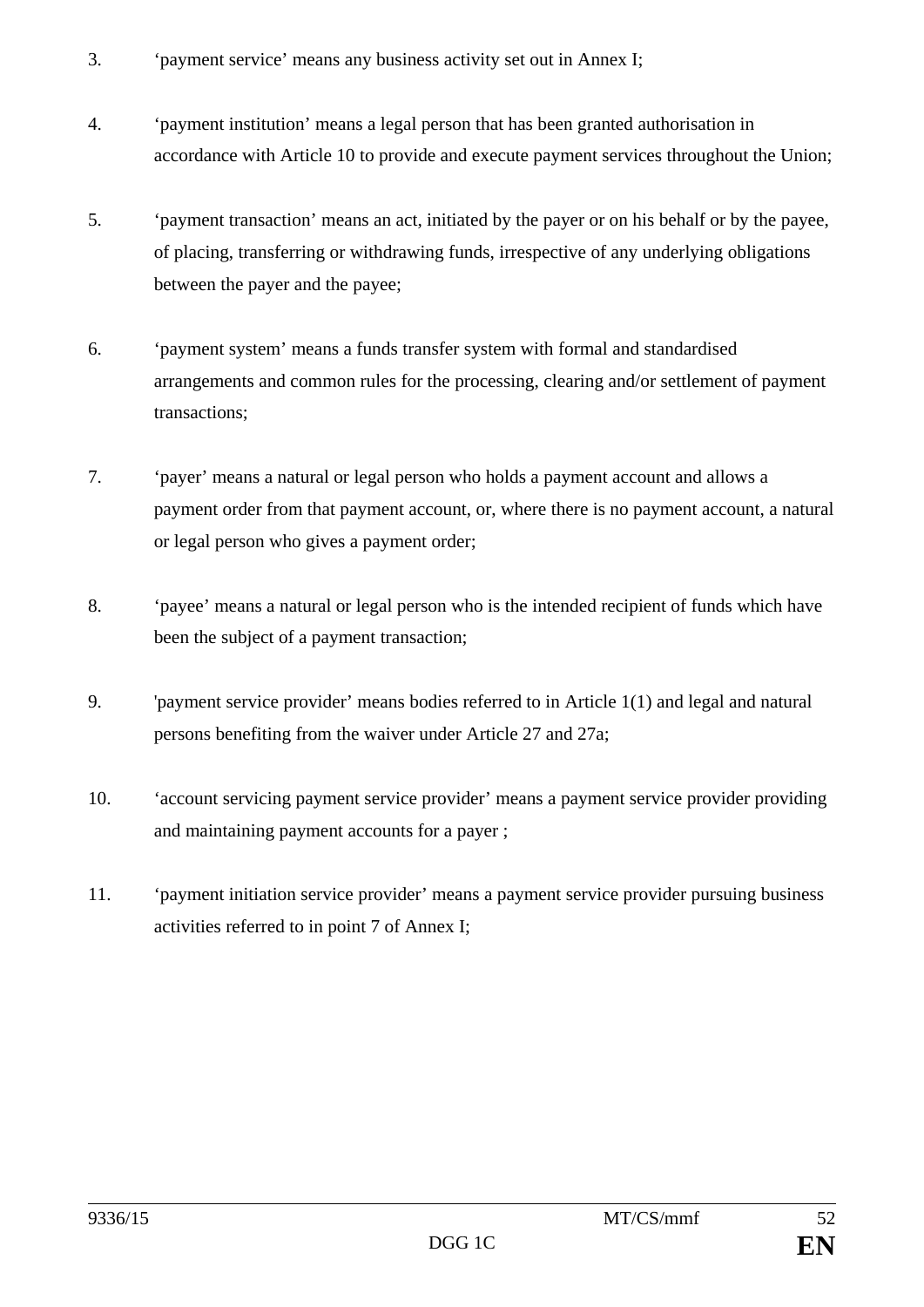- 11a. 'account information service provider' means a payment service provider pursuing business activities referred to in point 8 of Annex I;
- 12. 'payment service user' means a natural or legal person making use of a payment service in the capacity of either payer or payee, or both;
- 13. 'consumer' means a natural person who, in payment service contracts covered by this Directive, is acting for purposes other than the trade, business or profession of that person;
- 14. 'framework contract' means a payment service contract which governs the future execution of individual and successive payment transactions and which may contain the obligation and conditions for setting up a payment account;
- 15. 'money remittance' means a payment service where funds are received from a payer, without any payment accounts being created in the name of the payer or the payee, for the sole purpose of transferring a corresponding amount to a payee or to another payment service provider acting on behalf of the payee, and/or where such funds are received on behalf of and made available to the payee;
- 16. 'payment account' means an account held in the name of one or more payment service users which is used for the execution of payment transactions;
- 17. 'funds' means banknotes and coins, scriptural money and electronic money as defined in Article 2(2) of Directive 2009/110/EC;
- 18. 'payment order' means any instruction by a payer or payee to his payment service provider requesting the execution of a payment transaction;
- 19. 'value date' means a reference time used by a payment service provider for the calculation of interest on the funds debited from or credited to a payment account;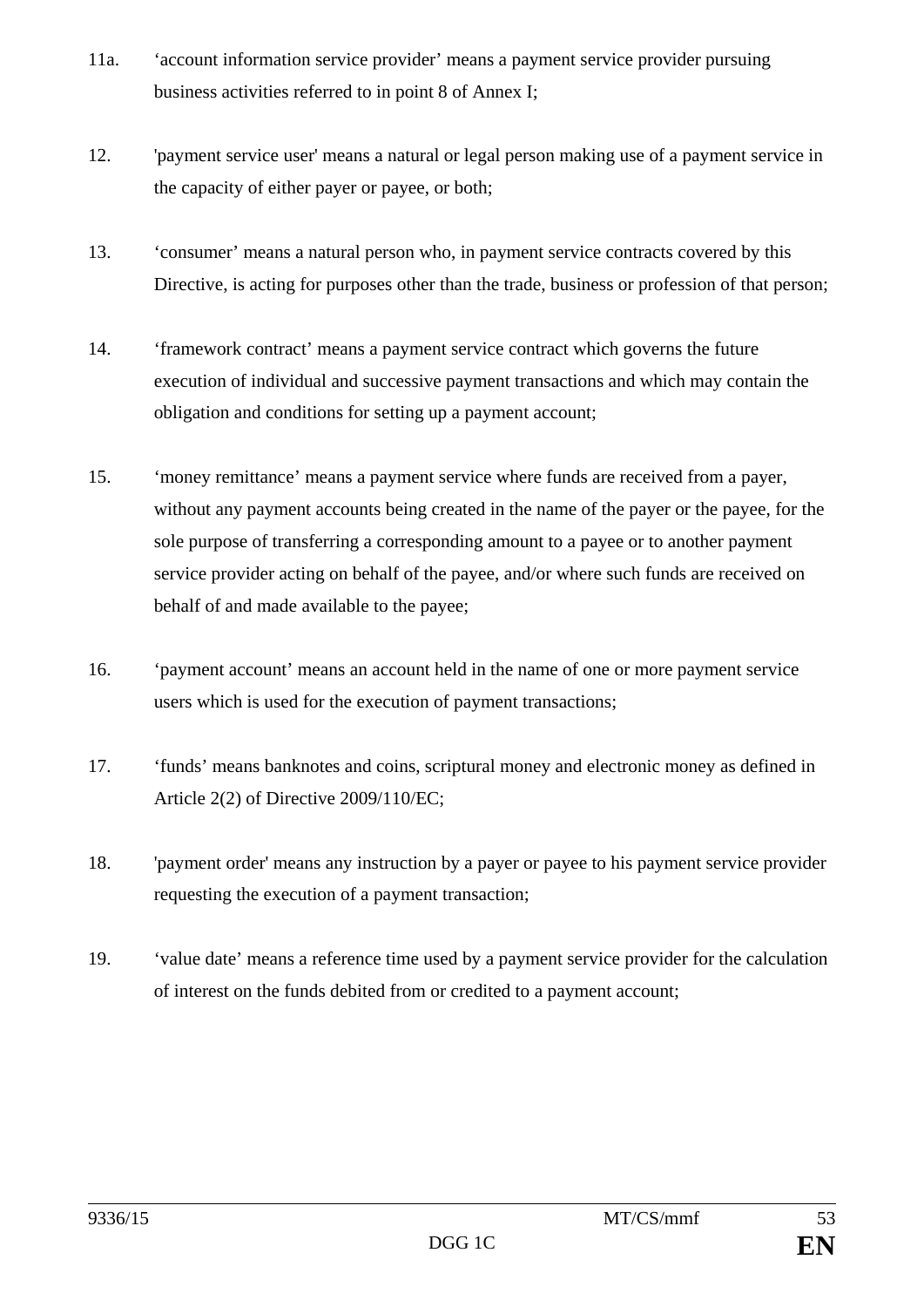- 20. 'reference exchange rate' means the exchange rate which is used as the basis to calculate any currency exchange and which is made available by the payment service provider or comes from a publicly available source;
- 21. 'authentication' means any procedure which allows the payment service provider to verify the identity of a payment service user or the validity of the use of a specific payment instrument, including the use of *the user's* personalised security credentials;
- 22. 'strong customer authentication' means an authentication based on the use of two or more elements categorised as knowledge (something only the user knows), possession (something only the user possesses) and inherence (something the user is) that are independent, in that the breach of one does not compromise the reliability of the others and is designed in such a way as to protect the confidentiality of the authentication data.
- 22a. 'personalised security credentials' means personalised features provided by the payment service provider to a payment service user for the purposes of authentication;
- 22b. 'remote payment transaction' means a payment transaction initiated via internet or through a device that can be used for distance communication;
- 22c. 'sensitive payment data' means data, including personalised security credentials which can be used to carry out fraud. For the activities of payment initiation service providers and account information service providers, the name of the account owner and the account number do not constitute sensitive payment data.
- 23. 'reference interest rate' means the interest rate which is used as the basis for calculating any interest to be applied and which comes from a publicly available source which can be verified by both parties to a payment service contract;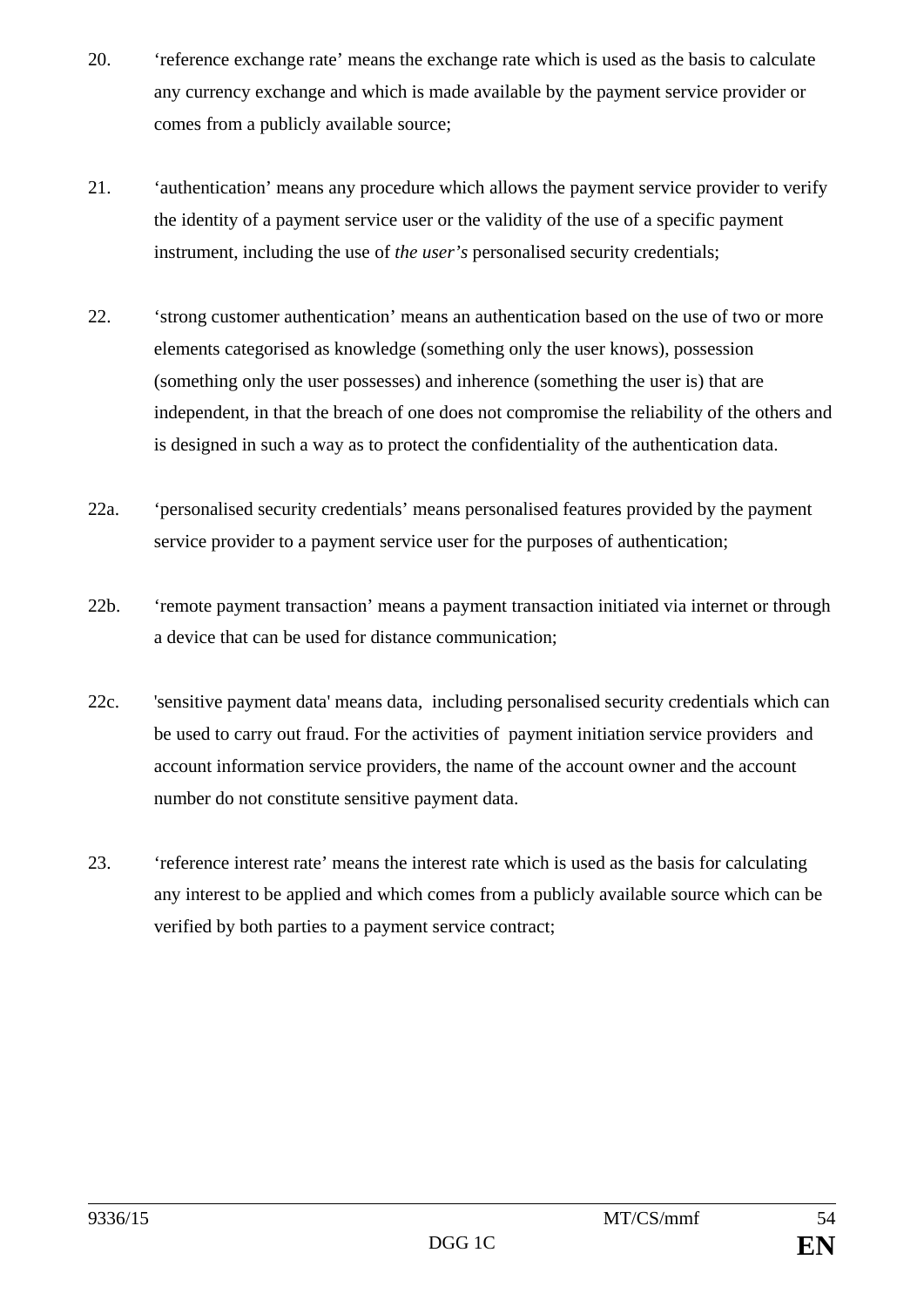- 24. 'unique identifier' means a combination of letters, numbers or symbols specified to the payment service user by the payment service provider and to be provided by the payment service user to identify unambiguously the other payment service user and/or the payment account of that other payment service user for a payment transaction;
- 25. 'agent' means a natural or legal person which acts on behalf of a payment institution in providing payment services;
- 26. 'payment instrument' means any personalised device(s) and/or set of procedures agreed between the payment service user and the payment service provider and used in order to initiate a payment order;
- 27. 'means of distance communication' refers to any means which, without the simultaneous physical presence of the payment service provider and the payment service user, may be used for the conclusion of a payment services contract;
- 28. 'durable medium' means any instrument which enables the payment service user to store information addressed personally to of that payment service user in a way accessible for future reference for a period of time adequate to the purposes of the information and which allows the unchanged reproduction of the information stored;
- 29. 'micro-enterprise' means an enterprise, which at the time of conclusion of the payment service contract, is an enterprise as defined in Article 1 and Article 2(1) and (3) of the Annex to Recommendation 2003/361/EC in the version of 6 May 2003;
- 30. 'business day' means a day on which the relevant payment service provider of the payer or the payment service provider of the payee involved in the execution of a payment transaction is open for business as required for the execution of a payment transaction;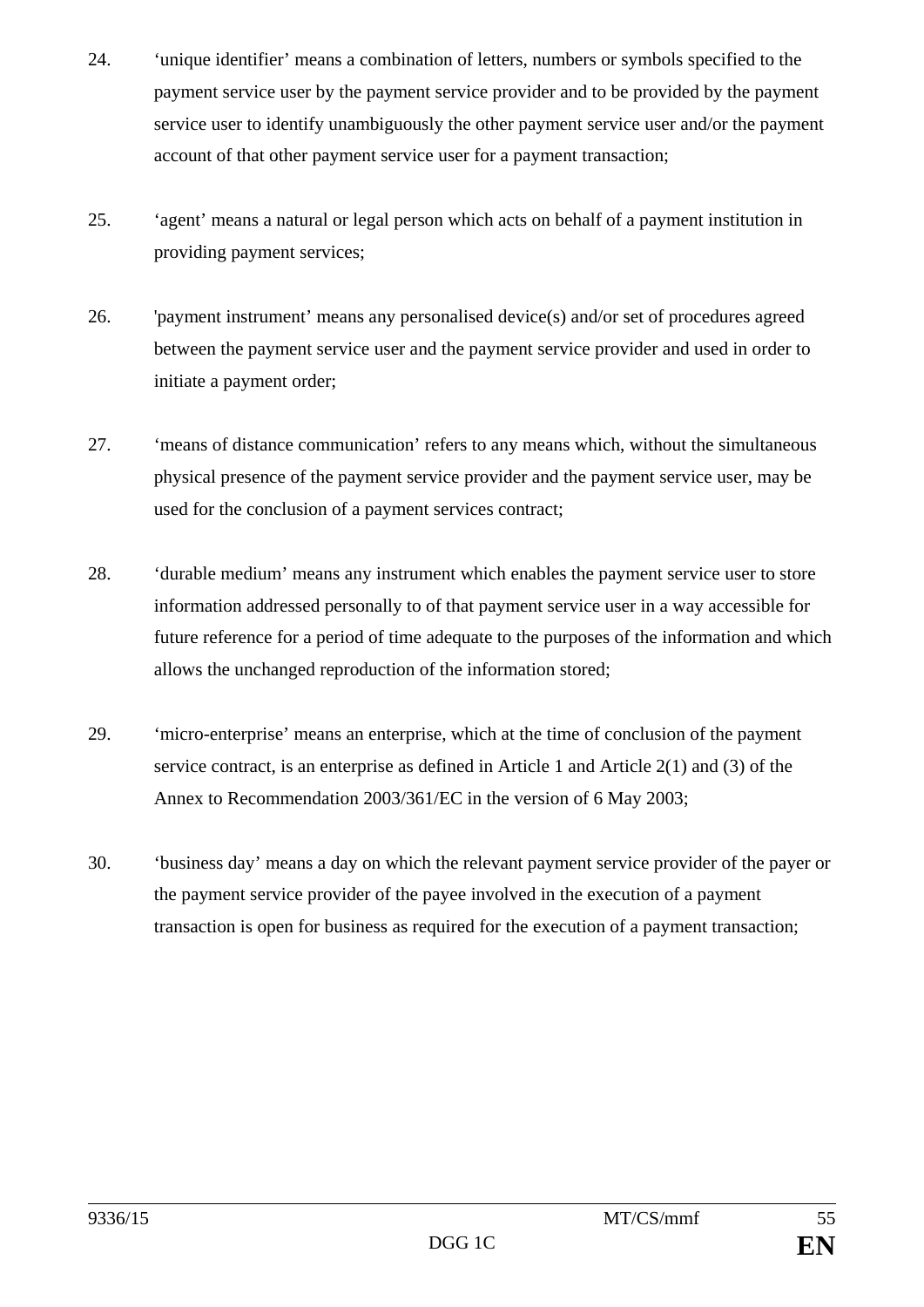- 31. 'direct debit' means a payment service for debiting a payer's payment account, where a payment transaction is initiated by the payee on the basis of the payer's consent given to the payee, to the payee's payment service provider or to the payer's own payment service provider;
- 32. 'payment initiation service' means a service to initiate a payment order at the request of the payment service user with respect to a payment account held at another payment service provider;
- 33. 'account information service' means an online service to provide consolidated information on one or more payment accounts held by the payment service user with either another payment service provider or with more than one payment service provider;
- 34. 'branch' means a place of business other than the head office which is a part of a payment institution, which has no legal personality and which carries out directly some or all of the transactions inherent in the business of a payment institution; all the places of business set up in the same Member State by a payment institution with a head office in another Member State shall be regarded as a single branch;
- 35. 'group' means a group of undertakings which are linked to each other by a relationship referred to in Article 22(1), Article 22(2) or Article 22(7) of Directive 2013/34/EU or undertakings defined under Articles 4, 5, 6 and 7 of Commission Delegated Regulation EU/241/2014 which are linked to each other by a relationship referred to in Article 10(1), Article 113(6) or Article 113(7) of Regulation EU/575/2013;
- 36. "electronic communication network" means a network as defined in Article 2(a) of Directive 2002/21/EC of the European Parliament and of the Council ;
- 37. "electronic communication service" means a service as defined in Article 2(c) of Directive 2002/21/EC;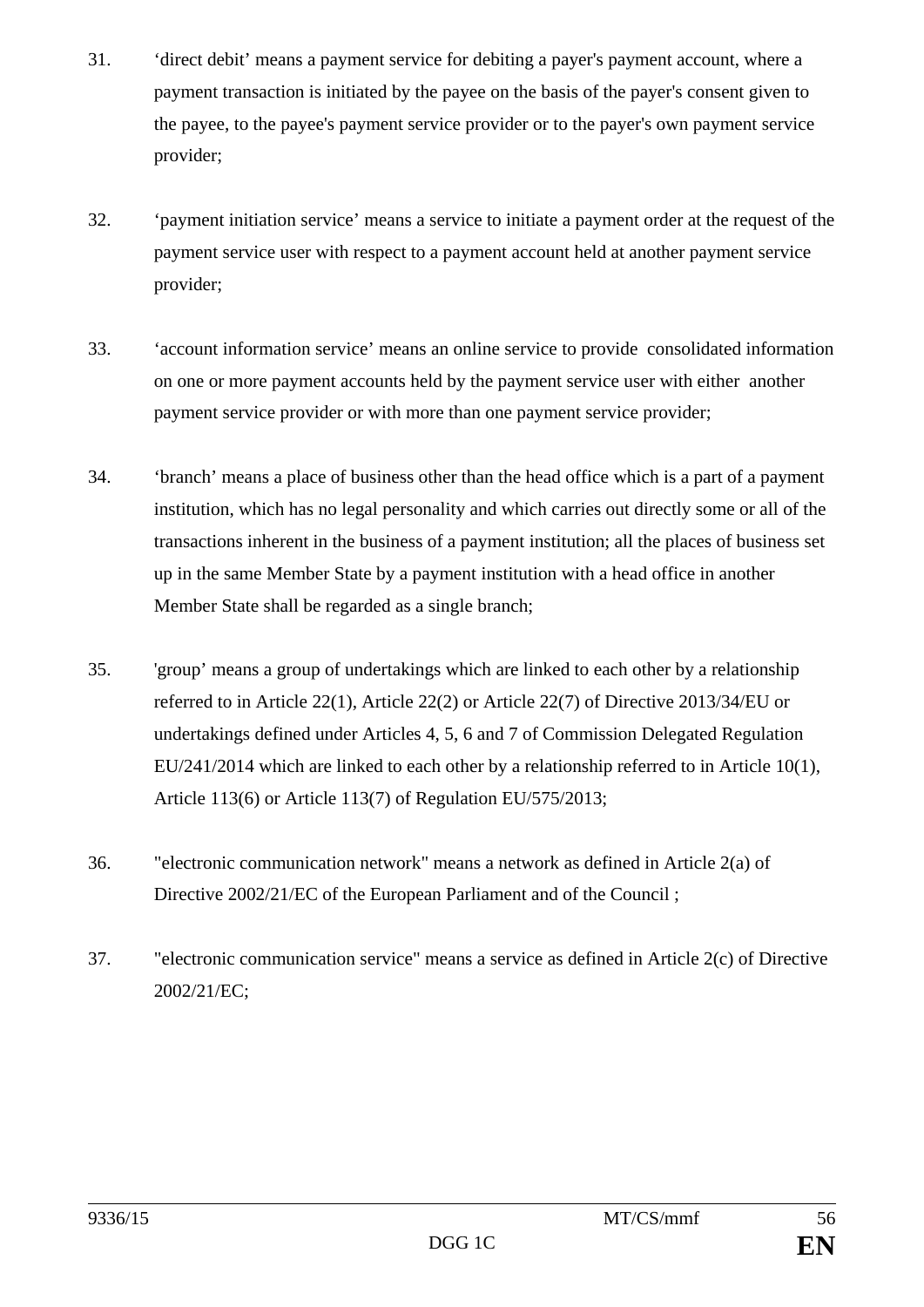- 38. "digital content" means goods or service which are produced and supplied in digital form whose use or consumption is restricted to a technical device and which do not include in any way the use or consumption of physical goods or services;
- 38c. 'credit transfer' means a payment service for crediting a payee's payment account with a payment transaction or a series of payment transactions from a payer's payment account by the payment service provider which holds the payer's payment account, based on an instruction given by the payer;
- 39. "acquiring of payment transactions" means a payment service provided by a payment service provider contracting with a payee to accept and process payment transactions, which results in a transfer of funds to the payee;
- 40. "issuing of payment instruments" means a payment service by a payment service provider contracting to provide a payer with a payment instrument to initiate and process the payer's payment transactions;
- 41. "own funds" means own funds as defined in point 118 of Article 4(1) of Regulation (EU) No 575/2013 where at least 75% of the Tier 1 capital shall be in the form of Common Equity Tier 1 capital as referred to in Article 50 of that Regulation and Tier 2 is equal to or less than one third of Tier 1 capital;
- 42b. "co-badging" means the inclusion of two or more payment brands or payment applications of the same brand on the same payment instrument
- 42c. 'brand' means any material or digital name, term, sign, symbol or combination of them, capable of denoting under which payment card scheme card-based payment transactions are carried out;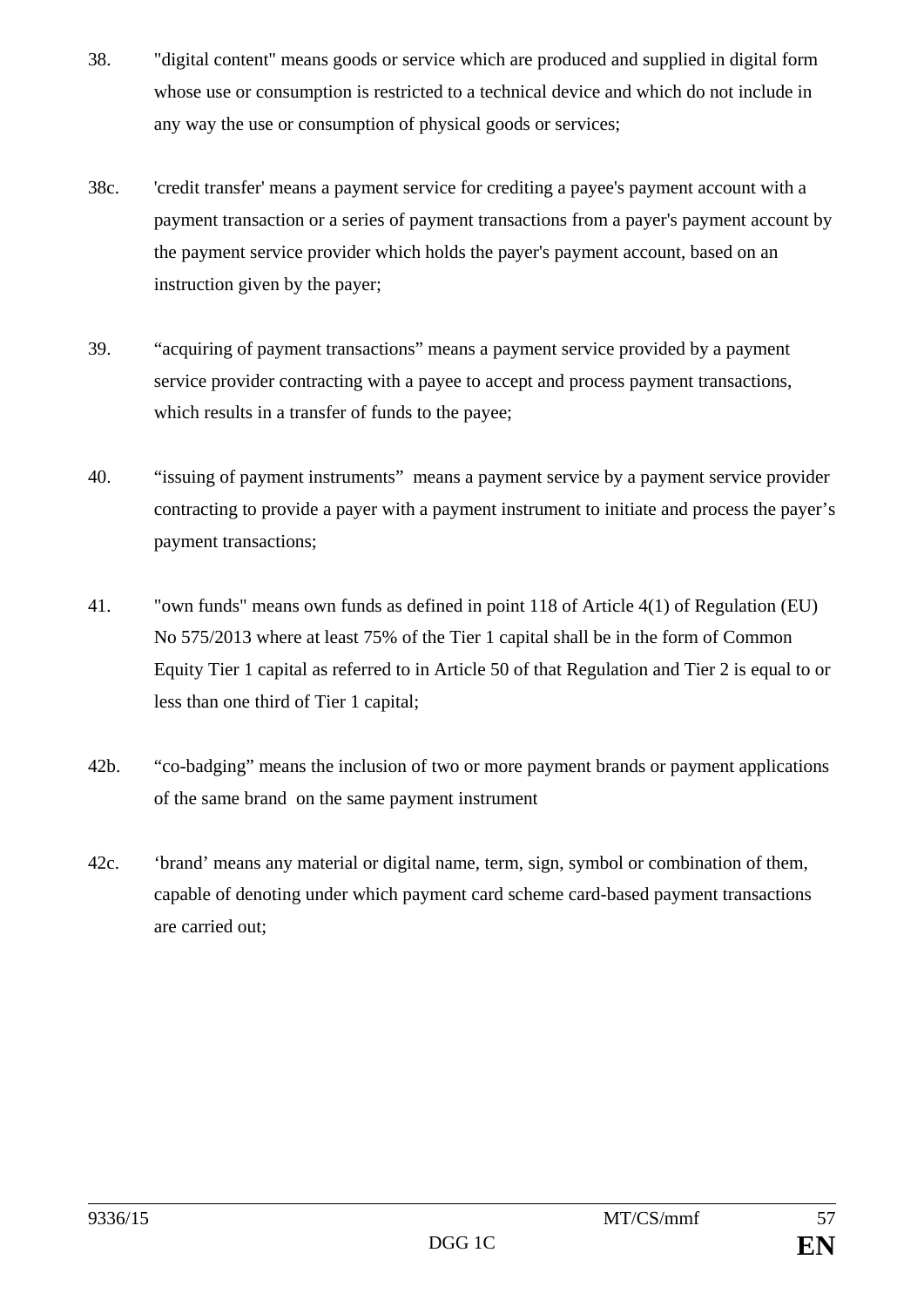#### **TITLE II**

#### **PAYMENT SERVICE PROVIDERS**

## **CHAPTER 1**

#### **Payment institutions**

#### **Section 1**

#### *General rules*

# *Article 5 Applications for authorisation*

- 1. For authorisation as a payment institution, an application shall be submitted to the competent authorities of the home Member State, together with the following:
	- (a) a programme of operations, setting out in particular the type of payment services envisaged;
	- (b) a business plan including a forecast budget calculation for the first three financial years which demonstrates that the applicant is able to employ the appropriate and proportionate systems, resources and procedures to operate soundly;
	- (c) evidence that the payment institution holds initial capital provided for in Article 6;
	- (d) for the payment institutions referred to in Article 9(1), a description of the measures taken for safeguarding payment service users' funds in accordance with Article 9;
	- (e) a description of the applicant's governance arrangements and internal control mechanisms, including administrative, risk management and accounting procedures, which demonstrates that these governance arrangements, control mechanisms and procedures are proportionate, appropriate, sound and adequate;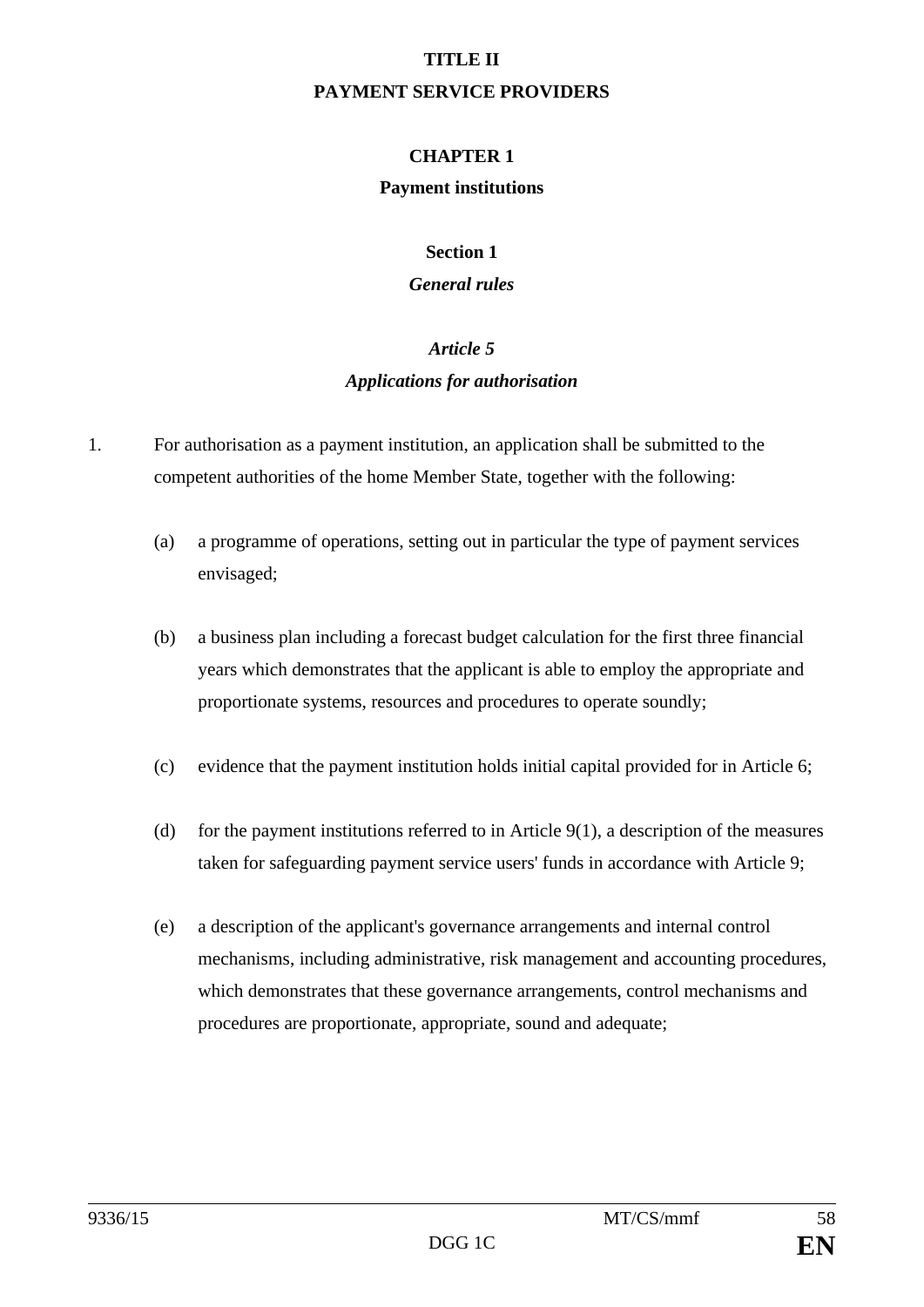- (f) a description of the procedure in place to monitor, handle and follow up a security incident and security related customer complaints, including an incidents reporting mechanism which takes account of the notification obligations of the payment institution laid down in Article 86;
- (g) a description of the process in place to file, monitor, track and restrict access to sensitive payment data;
- (h) a description of business continuity arrangements including a clear identification of the critical operations, effective contingency plans and a procedure to regularly test and review the adequacy and efficiency of such plans;
- (i) a description of the principles and definitions applied for the collection of the statistical data on performance, transactions and fraud;
- (j) a security policy document, including a detailed risk assessment in relation to its payment services and a description of security control and mitigation measures taken to adequately protect the payment services users against the risks identified, including fraud and illegal use of sensitive and personal data;
- (k) for payment institutions subject to the obligations in relation to money laundering and terrorist financing under Directive 2005/60/EC of the European Parliament and of the Council and Regulation (EC) No 1781/2006 of the European Parliament and of the Council a description of the internal control mechanisms which the applicant has established in order to comply with those obligations;
- (l) a description of the applicant's structural organisation, including, where applicable, a description of the intended use of agents and branches and of the off/on-site checks that the applicant commits to perform, at least annually, on them, as well as a description of outsourcing arrangements, and of its participation in a national or international payment system;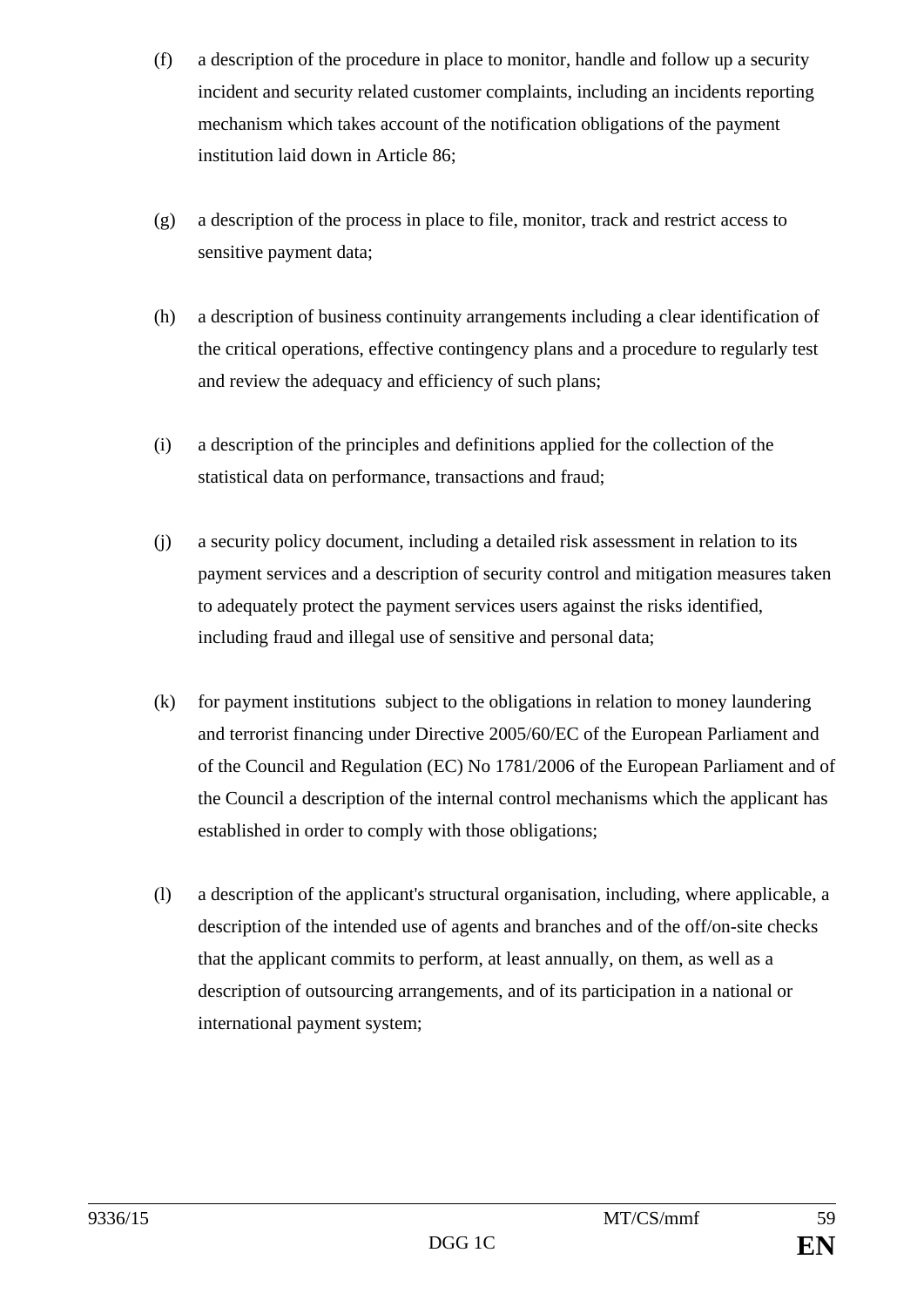- (m) the identity of persons holding in the applicant, directly or indirectly, qualifying holdings within the meaning of Article 3(1)(33) of Directive 2013/36/EU, the size of their holdings and evidence of their suitability taking into account the need to ensure the sound and prudent management of a payment institution;
- (n) the identity of directors and persons responsible for the management of the payment institution and, where relevant, persons responsible for the management of the payment services activities of the payment institution, as well as evidence that they are of good repute and possess appropriate knowledge and experience to perform payment services as determined by the home Member State of the payment institution;
- (o) where applicable, the identity of statutory auditors and audit firms as defined in Directive 2006/43/EC of the European Parliament and of the Council ;
- (p) the applicant's legal status and articles of association;
- (q) the address of the applicant's head office.

For the purposes of points (d), (e) (f) and (l), the applicant shall provide a description of its audit arrangements and the organisational arrangements it has set up with a view to taking all reasonable steps to protect the interests of its users and to ensure continuity and reliability in the performance of payment services.

The security control and mitigation measures referred to in point (j) shall indicate how they ensure a high level of technical security and data protection, including for the software and IT systems used by the applicant or the undertakings to which it outsources the whole or part of its operations. Those measures shall also include the security measures laid down in Article 86(1). Those measures shall take into account the guidelines on security measures of the European Banking Authority (EBA) referred to in Article 86(2) when in place.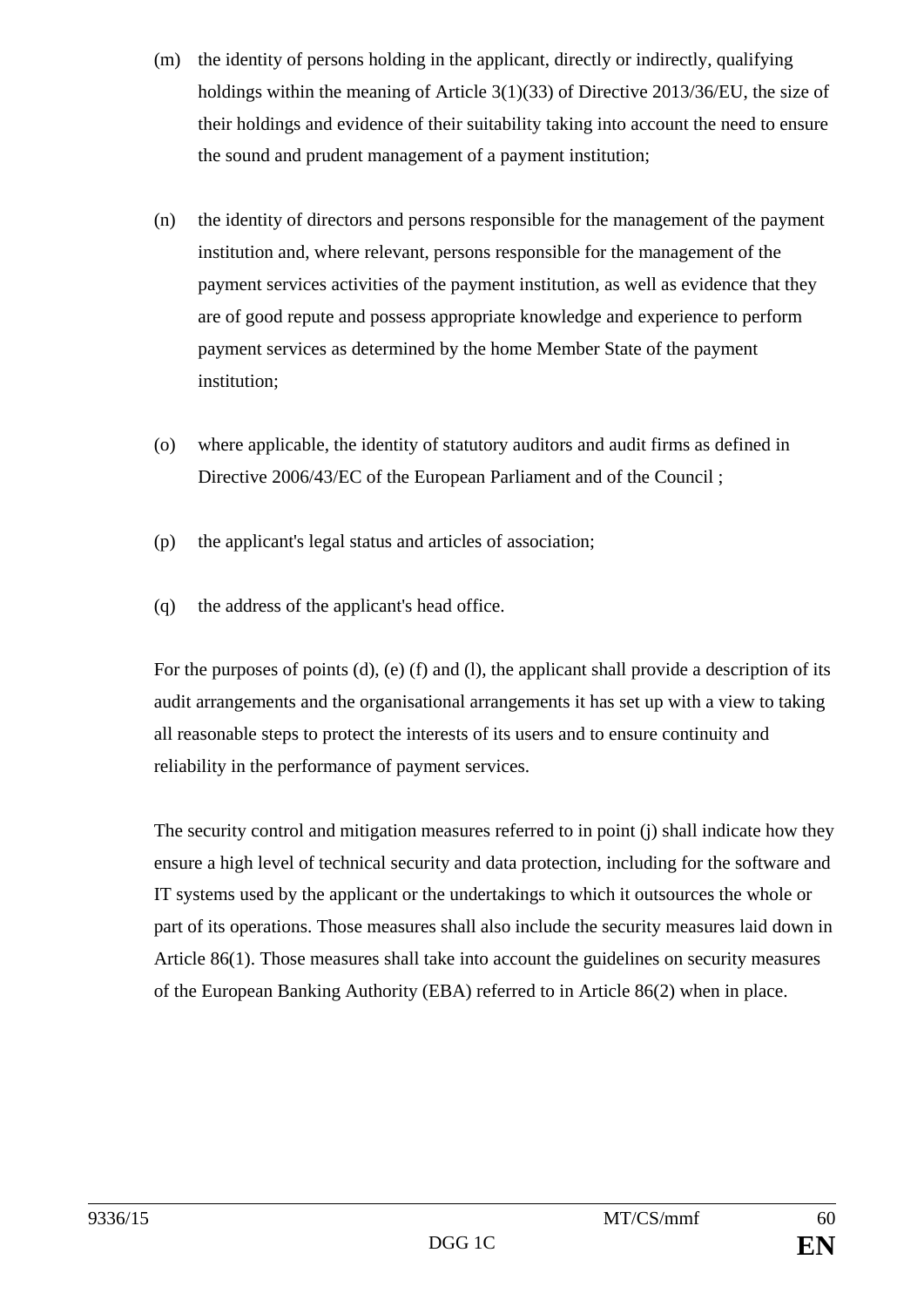- 2. Member States shall require that undertakings that apply for authorisation to provide payment services under point 7 of Annex I shall, as a condition of their authorisation, hold a professional indemnity insurance or equivalent covering the territories in which they offer services, or some other comparable guarantee against liability to ensure that they can cover their liabilities as specified under Articles 65, 80 and 82.
- 2a. Member States shall require that undertakings that apply for registration to provide payment services under point 8 of Annex I shall, as a condition of their registration, hold a professional indemnity insurance or equivalent covering the territories in which they offer services, or some other comparable guarantee against their liability vis-à-vis the account servicing payment service provider or payment service user resulting from non-authorised or fraudulent access to or non-authorised or fraudulent use of payment account information.
- 3. EBA shall, after consulting all relevant stakeholders, including in the payment services market, reflecting all interests involved, develop guidelines for the competent authorities under this Directive, on the criteria on how to stipulate the minimum monetary amount of the professional indemnity insurance or comparable guarantee referred to in paragraphs 2 and 2a, within one year of the date of entry into force of this Directive.

In developing the guidelines referred to in the first subparagraph, EBA shall consider:

- (a) the risk profile of the undertaking;
- (b) whether the undertaking provides other payment services listed in Annex I or is engaged in other business;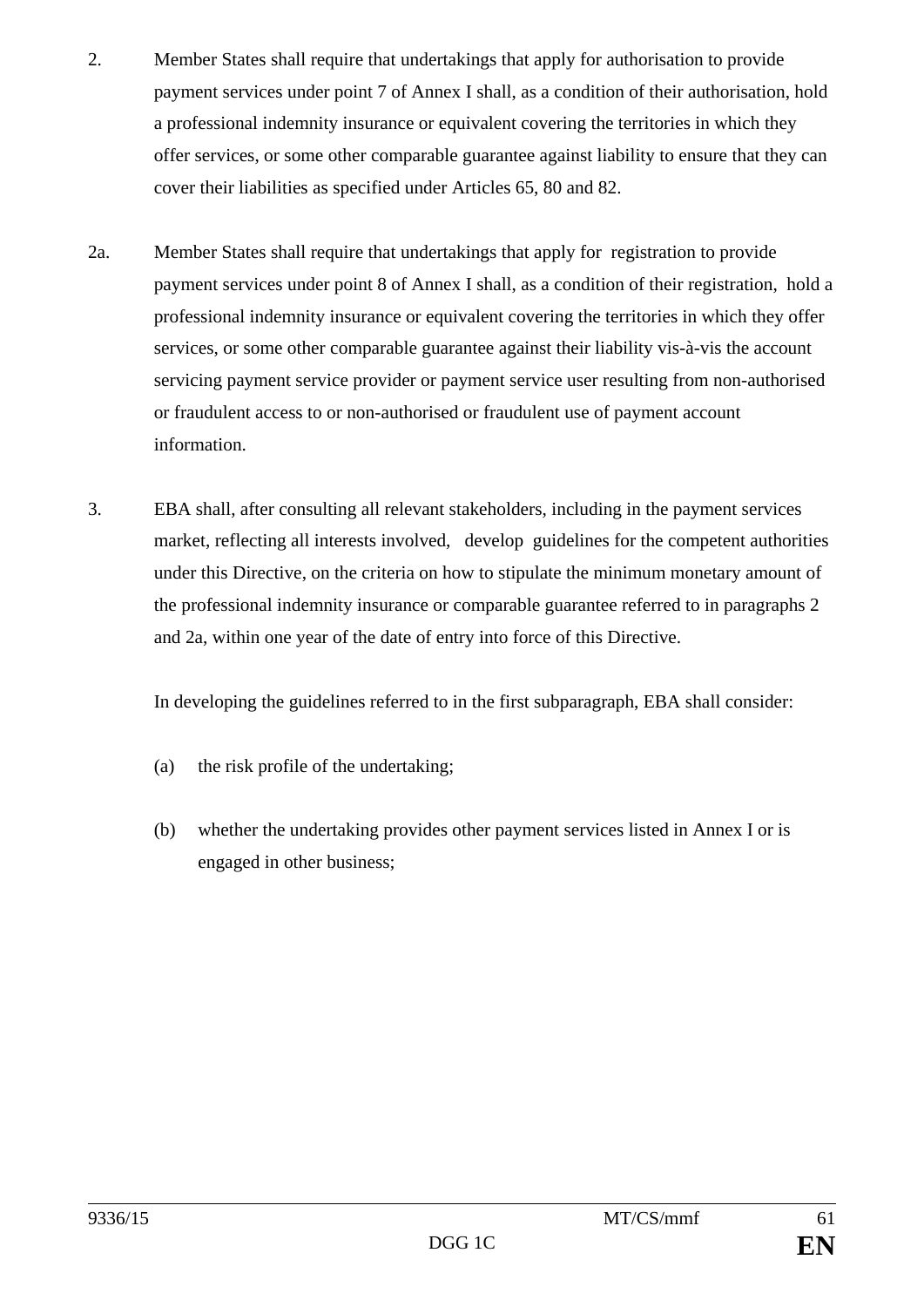- (c) the size of the activity:
	- (i) for undertakings that apply for authorisation to provide payment services under point 7 of Annex I, the value of the transactions initiated;
	- (ii) for undertakings that apply for registration to provide payment services under point 8 of Annex I, the number of clients that make use of the account information services;
- (d) the specific characteristics of comparable guarantees and the criteria for their implementation.

EBA shall review the guidelines on a regular basis.

3a. EBA shall, after consulting all relevant stakeholders, including in the payment services market, reflecting all interests involved, develop guidelines concerning the information to be provided to the competent authorities in the application for the authorisation of payment institutions, including the requirements laid down in points  $(a)$ ,  $(b)$ ,  $(c)$ ,  $(e)$ ,  $(e)$ ,  $(h)$ ,  $(i)$  and (j) of paragraph 1.

EBA shall issue those guidelines at the latest six months before the date of transposition of this Directive.

EBA shall review those guidelines on a regular basis, but at least every three years.

Taking into account, where appropriate, experience acquired in the application of the guidelines, EBA may develop draft regulatory technical standards specifying the information to be provided to the competent authorities in the application for the authorisation of payment institutions, including the requirements laid down in points (a), (b), (c), (e), (g), (h), (i) and (j) of paragraph 1.

4. The information referred to in paragraph 3 shall be notified to competent authorities in accordance to paragraph 1.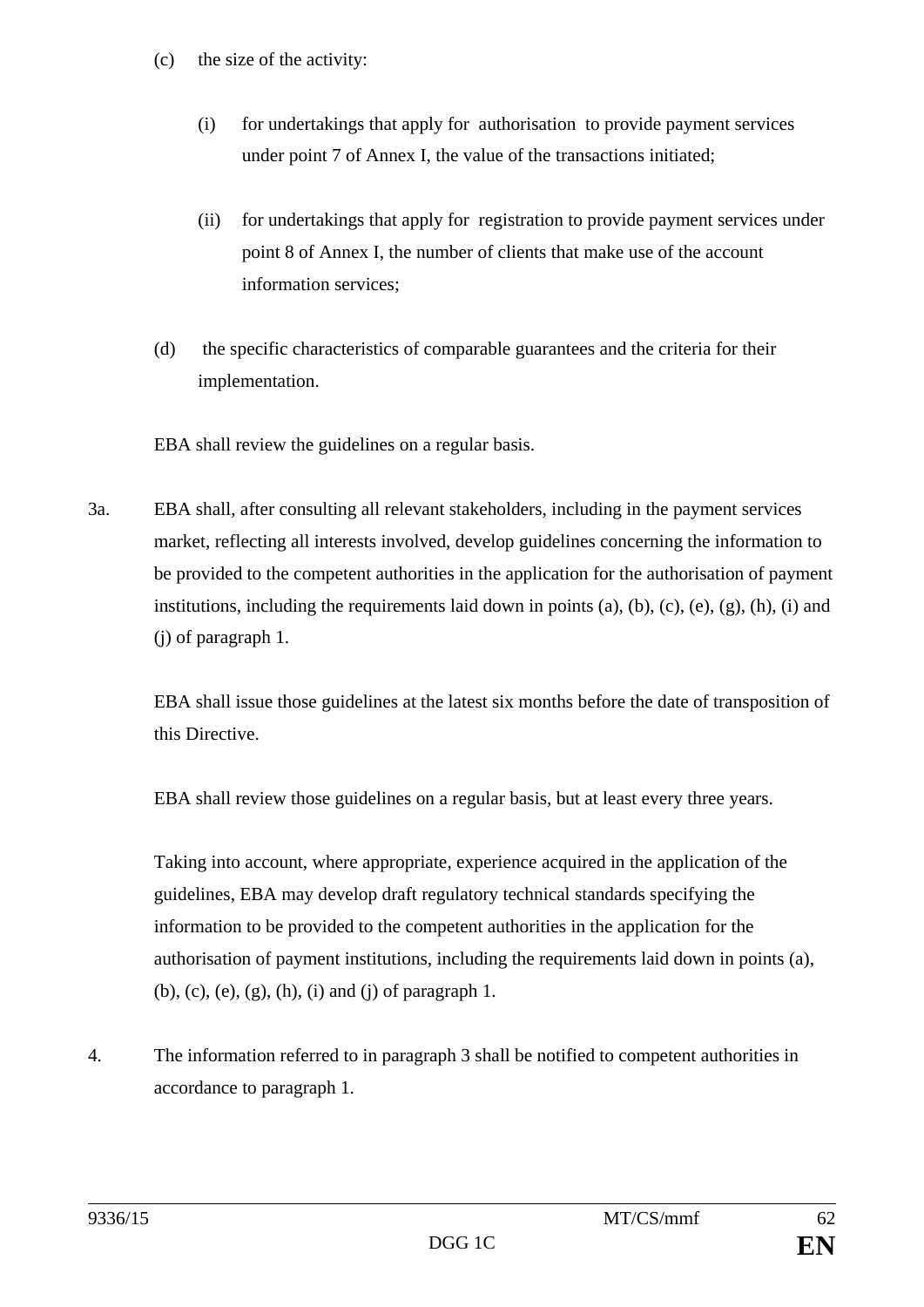# *Article 5a Control of the shareholding*

- 1. Any natural or legal person who has taken a decision to acquire or to further increase, directly or indirectly, a qualifying holding within the meaning of Article 4, paragraph 1, point 36), of Regulation (EU) n° 575/2013 in a payment institution, as a result of which the proportion of the capital or of the voting rights held would reach, exceed 20 %, 30 % or 50 %, or so that the payment institution would become its subsidiary, shall inform the competent authorities of that payment institution in writing of their intention in advance. The same applies to any natural or legal person who has taken a decision to dispose, directly or indirectly, of a qualifying holding, or to reduce its qualifying holding so that the proportion of the capital or of the voting rights held would fall below 20 %, 30 % or 50 %, or so that the payment institution would cease to be its subsidiary.
- 2. The proposed acquirer of a qualifying holding shall supply to the competent authority information indicating the size of the intended holding and relevant information referred to in Article 23, paragraph 4 of Directive 2013/36/EU.
- 3. Member States shall require that, where the influence exercised by the persons referred to in the second paragraph is likely to operate to the detriment of the prudent and sound management of the institution, the competent authorities shall express their opposition or take other appropriate measures to bring that situation to an end. Such measures may include injunctions, sanctions against directors or managers, or the suspension of the exercise of the voting rights attached to the shares held by the shareholders or members of the payment institution in question.
- 4. Similar measures shall apply to natural or legal persons who fail to comply with the obligation to provide prior information, as laid down in this article.
- 5. If a holding is acquired despite the opposition of the competent authorities, Member States shall, regardless of any other sanction to be adopted, provide for the exercise of the corresponding voting rights to be suspended, the nullity of votes cast or the possibility of annulling those votes.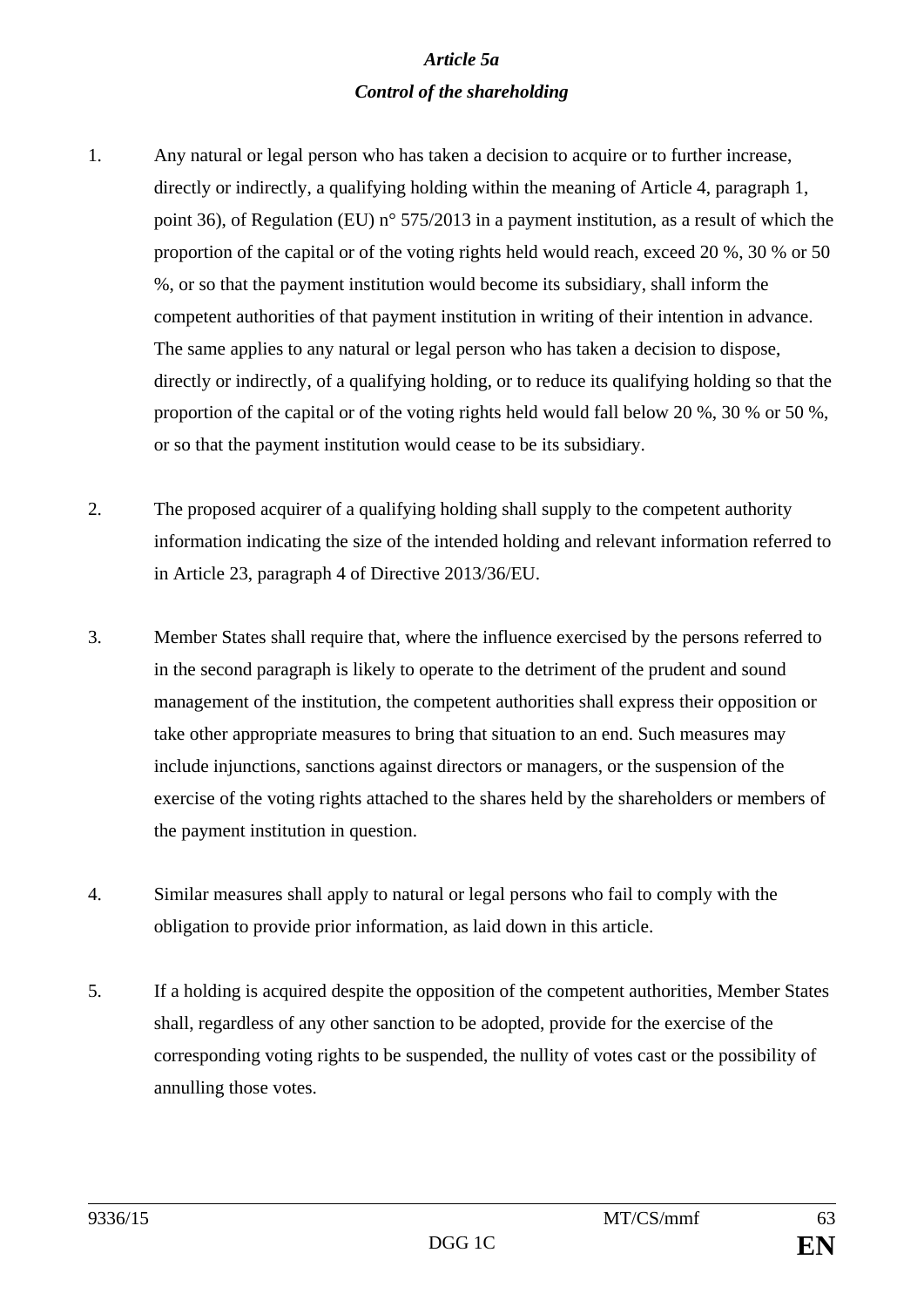# *Article 6*

## *Initial capital*

Member States shall require payment institutions to hold, at the time of authorisation, initial capital, comprised of the items as referred to in Article 12(2) of Directive 2013/36/EU as follows:

- (a) where the payment institution provides only the payment service as referred to in point 6 of Annex I, its capital shall at no time be less than EUR 20000;
- (b) where the payment institution provides the payment service as referred to in point 7 of Annex I, its capital shall at no time be less than EUR 50000;
- (c) where the payment institution provides any of the payment services as referred to in points 1 to 5 of Annex I, its capital shall at no time be less than EUR 125000.

# *Article 7 Own funds*

- 1. The payment institution's own funds, as defined in Article 4(41), may not fall below the amount required under Articles 6 or 8 of this Directive, whichever is the higher.
- 2. Member States shall take the necessary measures to prevent the multiple use of elements eligible for own funds where the payment institution belongs to the same group as another payment institution, credit institution, investment firm, asset management company or insurance undertaking. This paragraph shall also apply where a payment institution has a hybrid character and carries out activities other than providing payment services.
- 3. If the conditions laid down in Article 7 of Regulation (EU) No 575/2013 are met, Member States or their competent authorities may choose not to apply Article 8 of this Directive to payment institutions which are included in the consolidated supervision of the parent credit institution pursuant to Directive 2013/36/EU.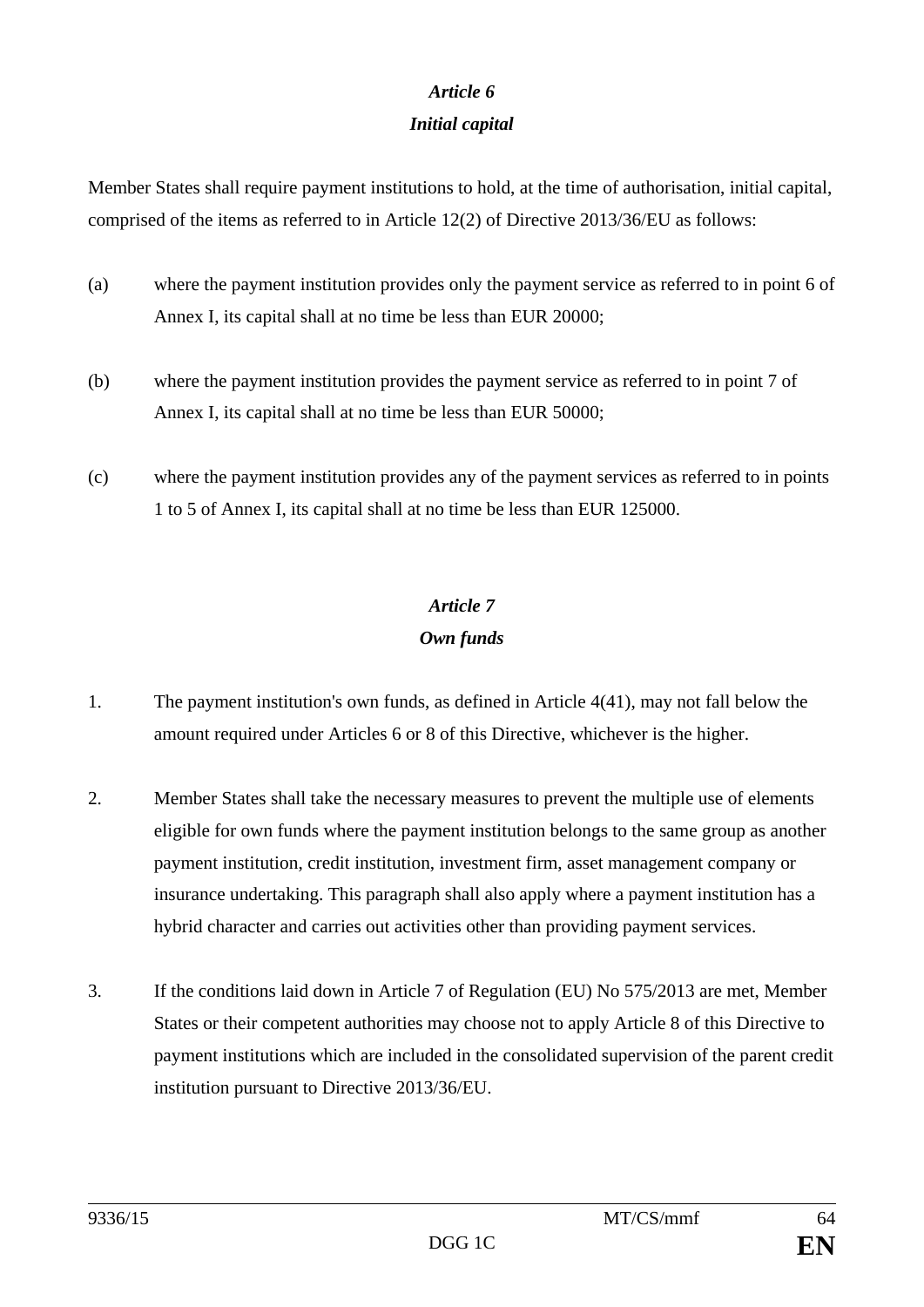## *Article 8 Calculation of own funds*

1. Notwithstanding the initial capital requirements set out in Article 6, Member States shall require payment institutions, except those only offering services referred in point 7 or 8 of Annex I, to hold, at all times, own funds calculated in accordance with one of the following three methods, as determined by the competent authorities in accordance with national legislation:

#### Method A

The payment institution's own funds shall amount to at least 10 % of its fixed overheads of the preceding year. The competent authorities may adjust that requirement in the event of a material change in a payment institution's business since the preceding year. Where a payment institution has not completed a full year's business at the date of the calculation, the requirement shall be that its own funds amount to at least 10 % of the corresponding fixed overheads as projected in its business plan, unless an adjustment to that plan is required by the competent authorities.

#### Method B

The payment institution's own funds shall amount to at least the sum of the following elements multiplied by the scaling factor k defined in paragraph 2, where payment volume (PV) represents one twelfth of the total amount of payment transactions executed by the payment institution in the preceding year:

(a) 4,0 % of the slice of PV up to EUR 5 million,

plus

(b) 2,5 % of the slice of PV above EUR 5 million up to EUR 10 million,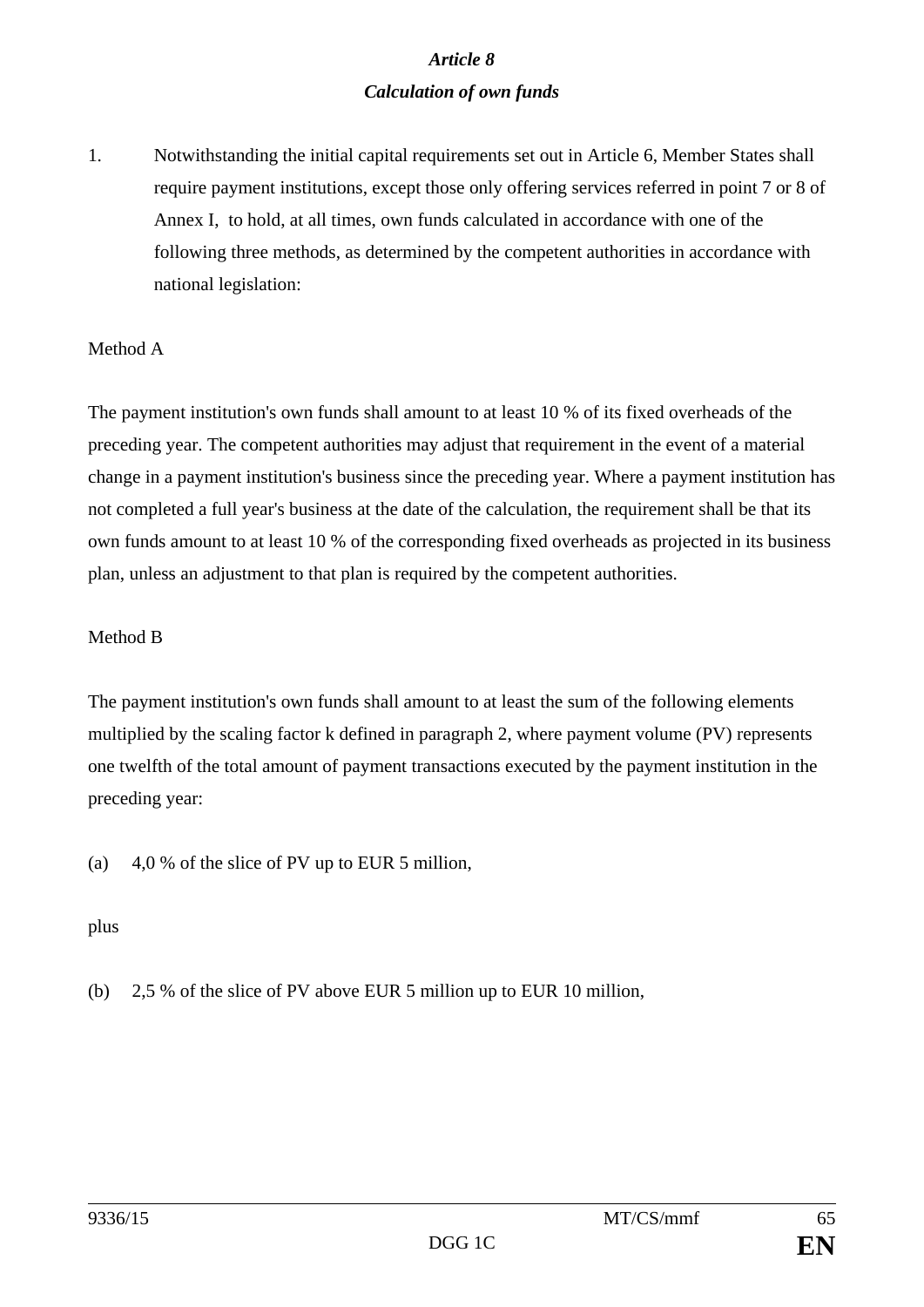(c) 1 % of the slice of PV above EUR 10 million up to EUR 100 million,

## plus

(d) 0,5 % of the slice of PV above EUR 100 million up to EUR 250 million,

## plus

(e) 0,25 % of the slice of PV above EUR 250 million.

## Method C

The payment institution's own funds shall amount to at least the relevant indicator defined in point (a), multiplied by the multiplication factor defined in point (b) and by the scaling factor k defined in paragraph 2.

- (a) The relevant indicator is the sum of the following:
	- i. interest income,
	- ii. interest expenses,
	- iii.commissions and fees received, and
	- iv. other operating income.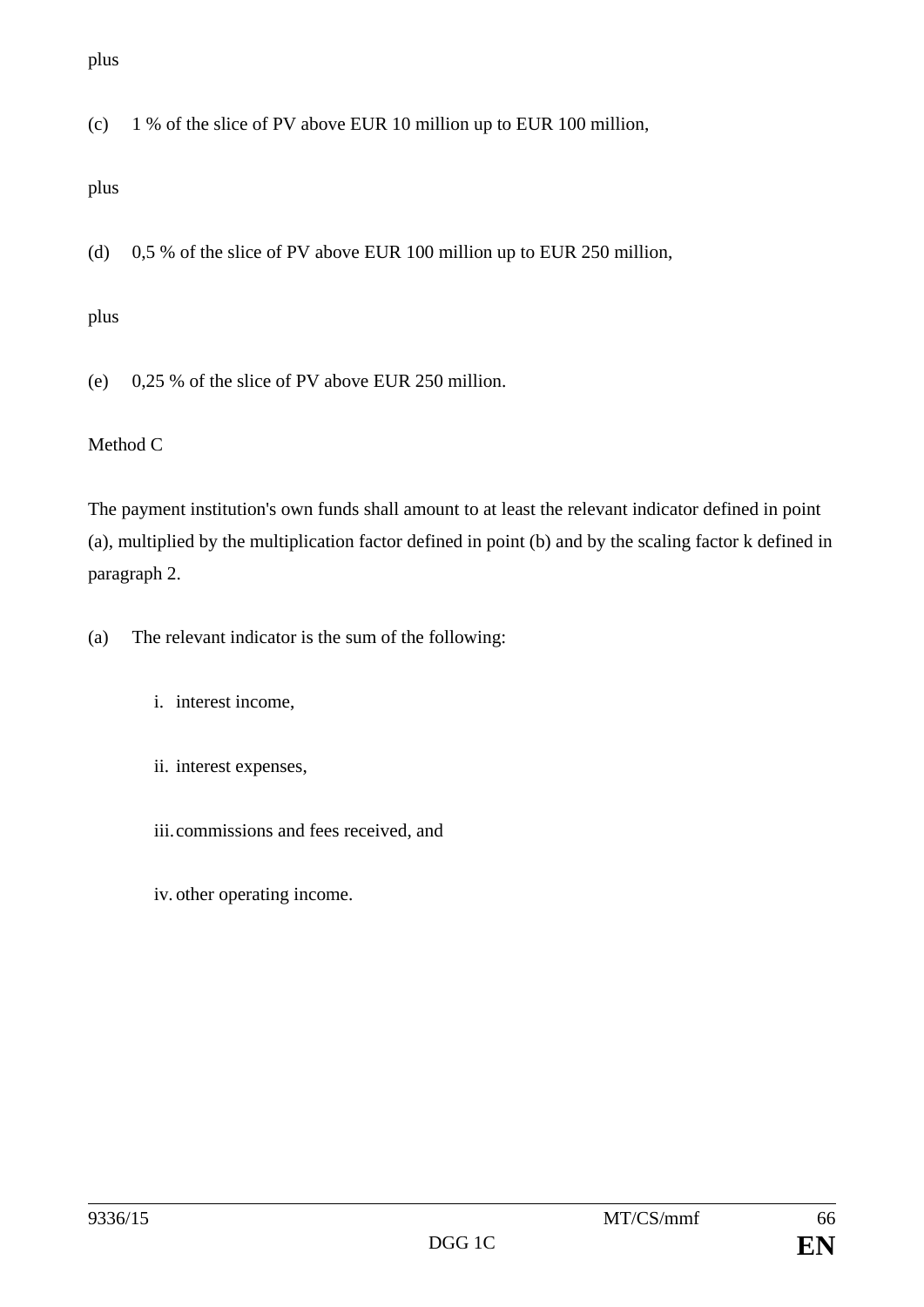Each element shall be included in the sum with its positive or negative sign. Income from extraordinary or irregular items may not be used in the calculation of the relevant indicator. Expenditure on the outsourcing of services rendered by third parties may reduce the relevant indicator if the expenditure is incurred from an undertaking subject to supervision under this Directive. The relevant indicator is calculated on the basis of the twelve-monthly observation at the end of the previous financial year. The relevant indicator shall be calculated over the previous financial year. Nevertheless own funds calculated according to Method C shall not fall below 80 % of the average of the previous three financial years for the relevant indicator. When audited figures are not available, business estimates may be used.

- (b) The multiplication factor shall be:
	- i. 10 % of the slice of the relevant indicator up to EUR 2,5 million;
	- ii. 8 % of the slice of the relevant indicator from EUR 2,5 million up to EUR 5 million;
	- iii. 6 % of the slice of the relevant indicator from EUR 5 million up to EUR 25 million;
	- iv. 3 % of the slice of the relevant indicator from EUR 25 million up to 50 million;
	- v. 1,5 % above EUR 50 million.
- 2. The scaling factor k to be used in Methods B and C shall be:
	- (a) 0,5 where the payment institution provides only the payment service listed in point 6 of -Annex I;
	- (b) 1 where the payment institution provides any of the payment services listed in points 1 to 5 or 7 of Annex I.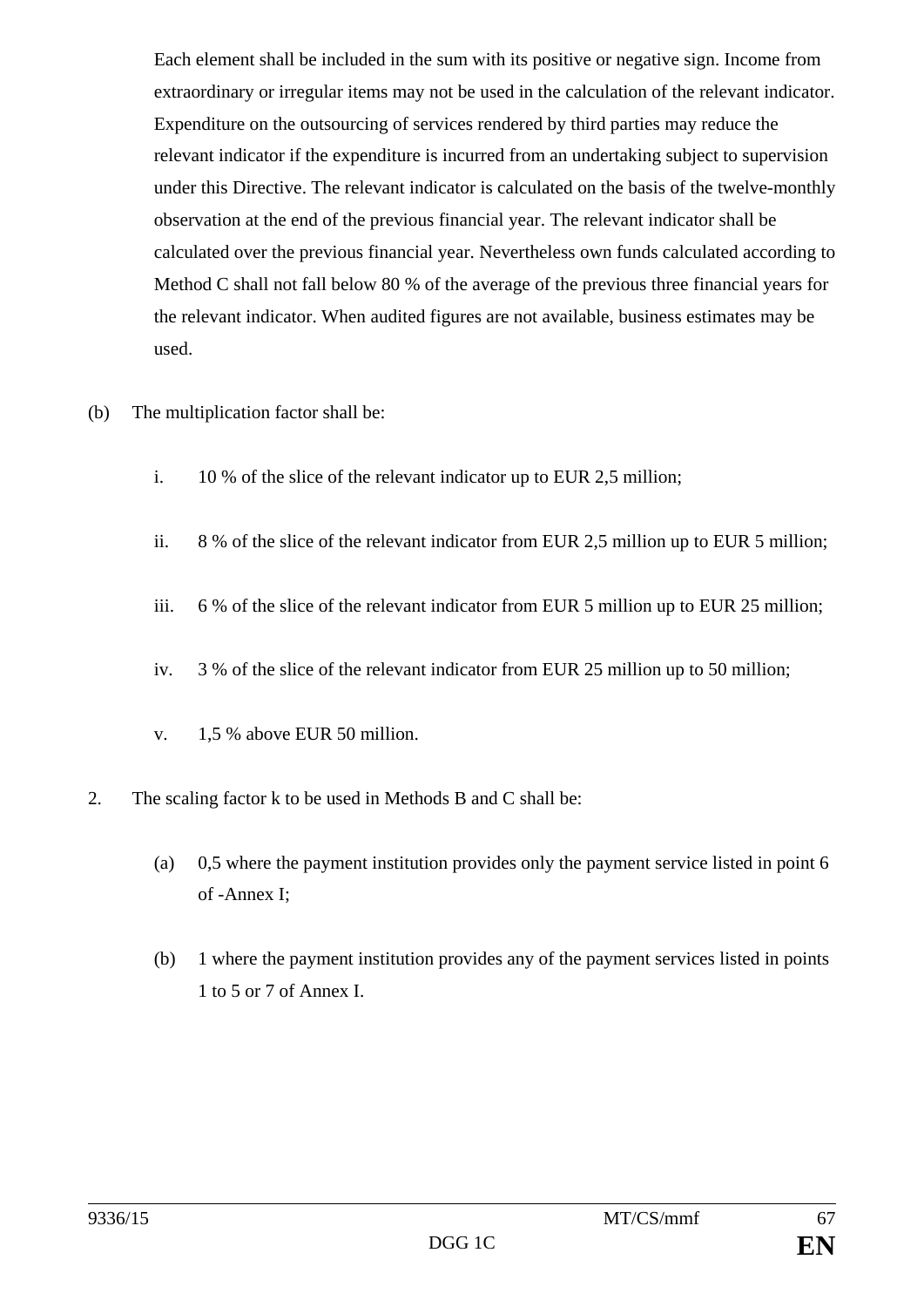3. The competent authorities may, based on an evaluation of the risk-management processes, risk loss data base and internal control mechanisms of the payment institution, require the payment institution to hold an amount of own funds which is up to 20 % higher than the amount which would result from the application of the method chosen in accordance with paragraph 1, or permit the payment institution to hold an amount of own funds which is up to 20 % lower than the amount which would result from the application of the method chosen in accordance with paragraph 1.

# *Article 9 Safeguarding requirements*

- 1. The Member States or competent authorities shall require a payment institution which provides payment services referred to in points (1) to (6) of Annex I to safeguard all funds which have been received from the payment service users or through another payment service provider for the execution of payment transactions, in either of the following ways:
	- (a) funds shall not be commingled at any time with the funds of any natural or legal person other than payment service users on whose behalf the funds are held and, where they are still held by the payment institution and not yet delivered to the payee or transferred to another payment service provider by the end of the business day following the day when the funds have been received, they shall be deposited in a separate account in a credit institution or invested in secure, liquid low-risk assets as defined by the competent authorities of the home Member State; and they shall be insulated in accordance with national law in the interest of the payment service users against the claims of other creditors of the payment institution, in particular in the event of insolvency;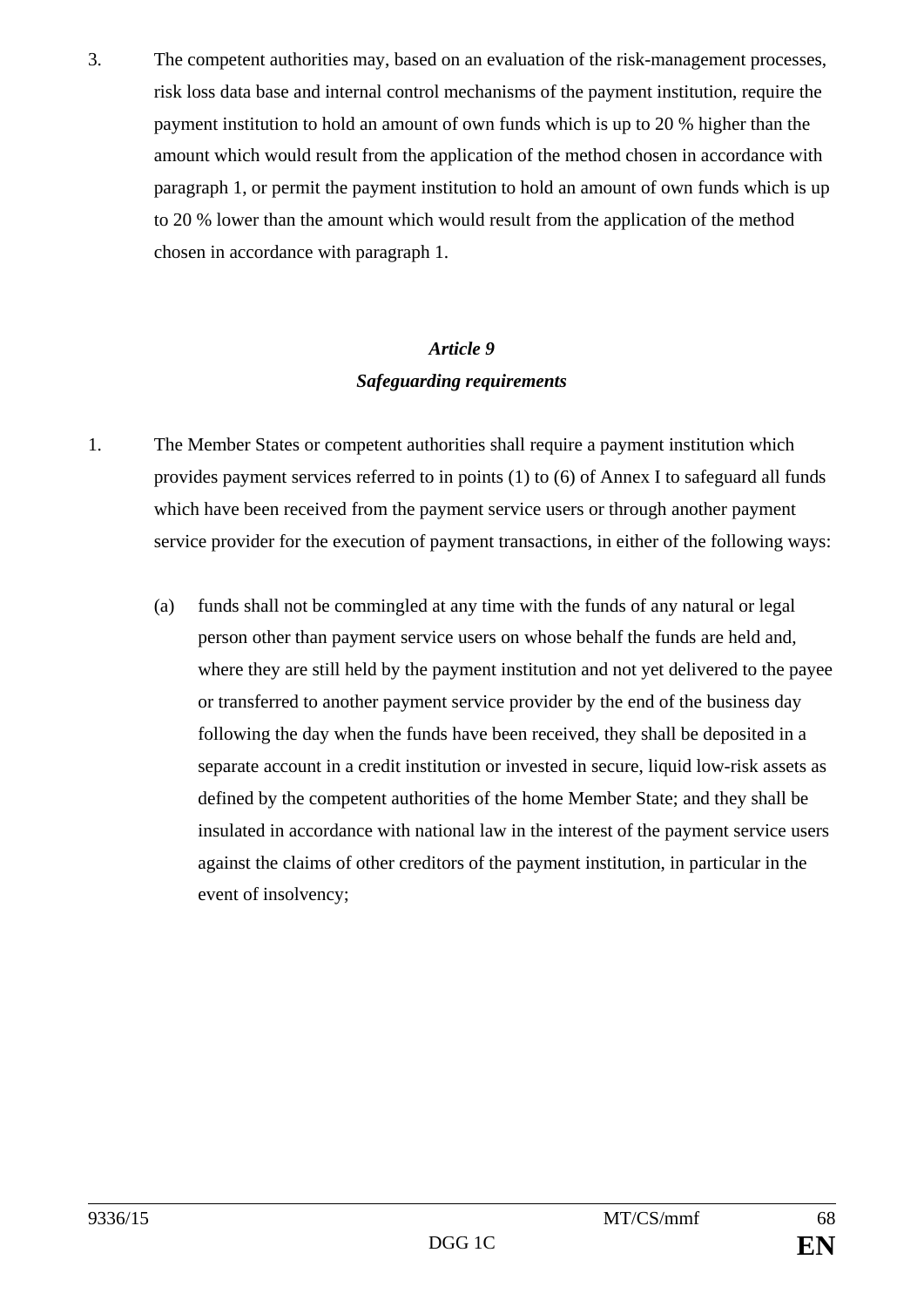- (b) funds shall be covered by an insurance policy or some other comparable guarantee from an insurance company or a credit institution, which does not belong to the same group as the payment institution itself, for an amount equivalent to that which would have been segregated in the absence of the insurance policy or other comparable guarantee, payable in the event that the payment institution is unable to meet its financial obligations.
- 2. Where a payment institution is required to safeguard funds under paragraph 1 and a portion of those funds is to be used for future payment transactions with the remaining amount to be used for non-payment services, that portion of the funds to be used for future payment transactions shall also be subject to the requirements under paragraph 1. Where that portion is variable or unknown in advance, Member States shall allow payment institutions to apply this paragraph on the basis of a representative portion assumed to be used for payment services provided such a representative portion can be reasonably estimated on the basis of historical data to the satisfaction of the competent authorities.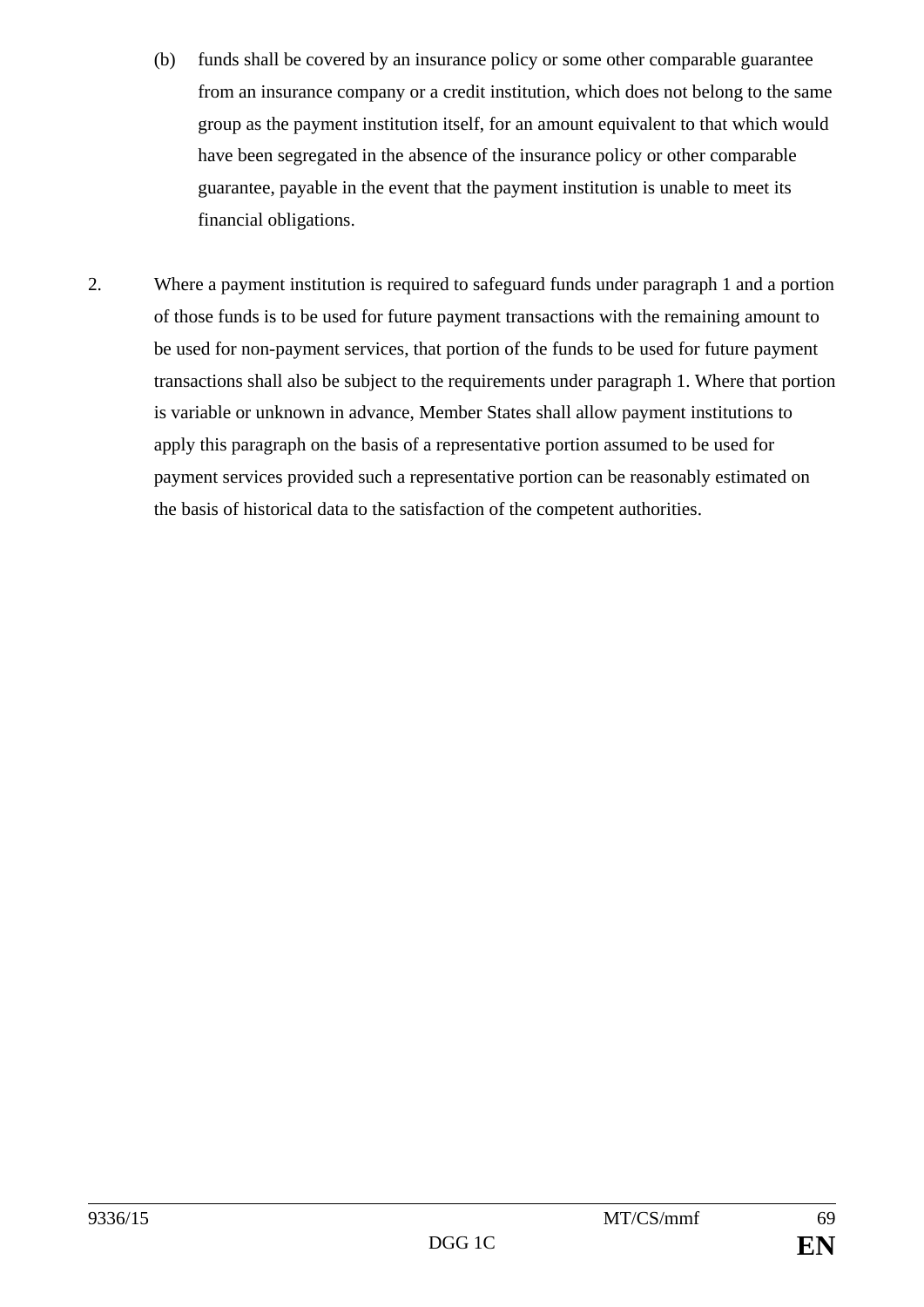# *Article 10 Granting of authorisation*

- 1. Member States shall require undertakings other than those referred to in Article 1(1)(a), (b), (c), (e) and (f) and other than legal or natural persons benefiting from a waiver under Article 27 and 27a, who intend to provide payment services, to obtain authorisation as a payment institution before commencing the provision of payment services. An authorisation shall only be granted to a legal person established in a Member State.
- 2. An authorisation shall be granted if the information and evidence accompanying the application complies with all the requirements under Article 5 and if the competent authorities' overall assessment, having scrutinised the application, is favourable. Before an authorisation is granted, the competent authorities may, where relevant, consult the national central bank or other relevant public authorities.
- 3. A payment institution which under the national law of its home Member State is required to have a registered office, shall have its head office in the same Member State as its registered office and shall carry out at least part of its payment service business there.
- 4. The competent authorities shall grant an authorisation only if, taking into account the need to ensure the sound and prudent management of a payment institution, the payment institution has robust governance arrangements for its payment services business, which include a clear organisational structure with well-defined, transparent and consistent lines of responsibility, effective procedures to identify, manage, monitor and report the risks to which it is or might be exposed, and adequate internal control mechanisms, including sound administrative and accounting procedures; those arrangements, procedures and mechanisms shall be comprehensive and proportionate to the nature, scale and complexity of the payment services provided by the payment institution.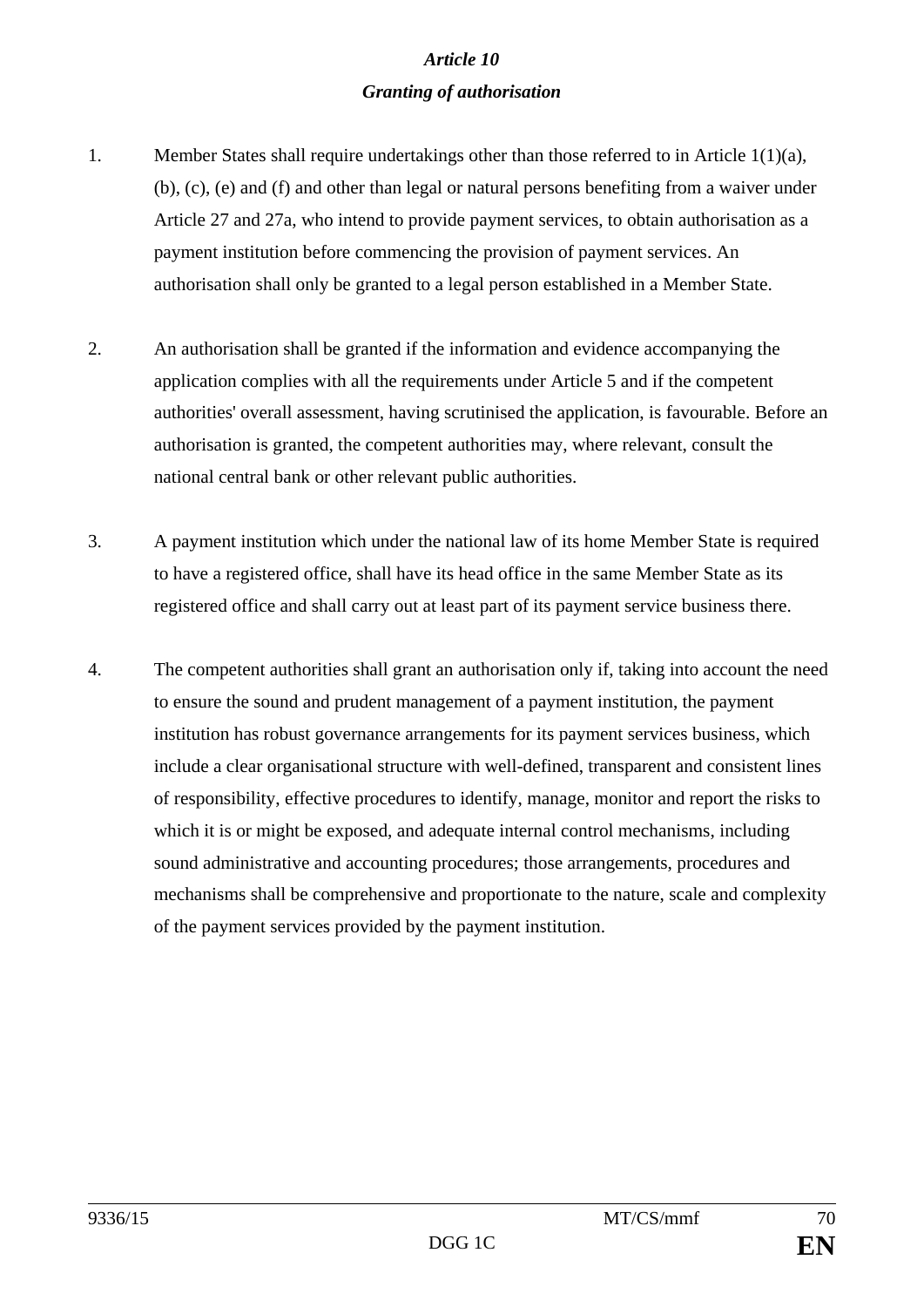- 5. Where a payment institution provides any of the payment services listed in numbers 1 to 7 of Annex I and, at the same time, is engaged in other business activities, the competent authorities may require the establishment of a separate entity for the payment services business, where the non-payment services activities of the payment institution impair or are likely to impair either the financial soundness of the payment institution or the ability of the competent authorities to monitor the payment institution's compliance with all obligations laid down by this Directive.
- 6. The competent authorities shall refuse to grant an authorisation if, taking into account the need to ensure the sound and prudent management of a payment institution, they are not satisfied as to the suitability of the shareholders or members that have qualifying holdings.
- 7. Where close links as defined in Article 4(1)(38) of Regulation (EU) No 575/2013 exist between the payment institution and other natural or legal persons, the competent authorities shall grant an authorisation only if those links do not prevent the effective exercise of their supervisory functions.
- 8. The competent authorities shall grant an authorisation only if the laws, regulations or administrative provisions of a third country governing one or more natural or legal persons with which the payment institution has close links, or difficulties involved in the enforcement of those laws, regulations or administrative provisions, do not prevent the effective exercise of their supervisory functions.
- 9. An authorisation shall be valid in all Member States and shall allow the payment institution concerned to provide payment services throughout the Union, either under the freedom to provide services or the freedom of establishment, provided that such services are covered by the authorisation.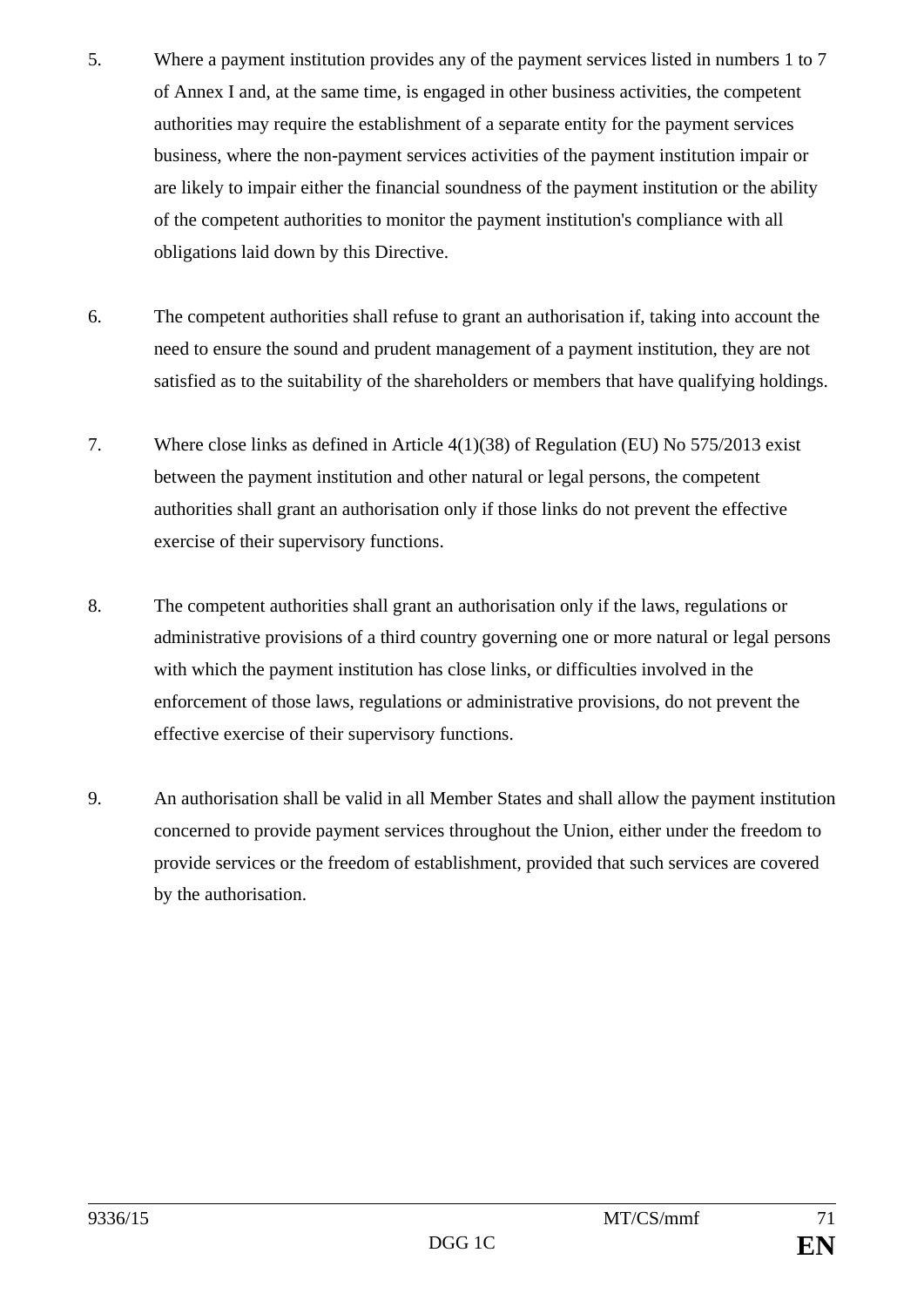# *Article 11 Communication of the decision*

Within three months of receipt of an application or, should the application be incomplete, of all the information required for the decision, the competent authorities shall inform the applicant whether the authorisation has been granted or refused. Reasons shall be given whenever an authorisation is refused.

# *Article 12 Withdrawal of authorisation*

- 1. The competent authorities may withdraw an authorisation issued to a payment institution only where the institution falls within any of the following cases:
	- (a) does not make use of the authorisation within 12 months, expressly renounces the authorisation or has ceased to engage in business for more than six months, if the Member State concerned has made no provision for the authorisation to lapse in such cases;
	- (b) has obtained the authorisation through false statements or any other irregular means;
	- (c) no longer fulfils the conditions for granting the authorisation or fails to inform the competent authority on major developments in this respect;
	- (d) would constitute a threat to the stability of or the trust in the payment system by continuing its payment services business; or
	- (e) falls within one of the other cases where national law provides for withdrawal of an authorisation.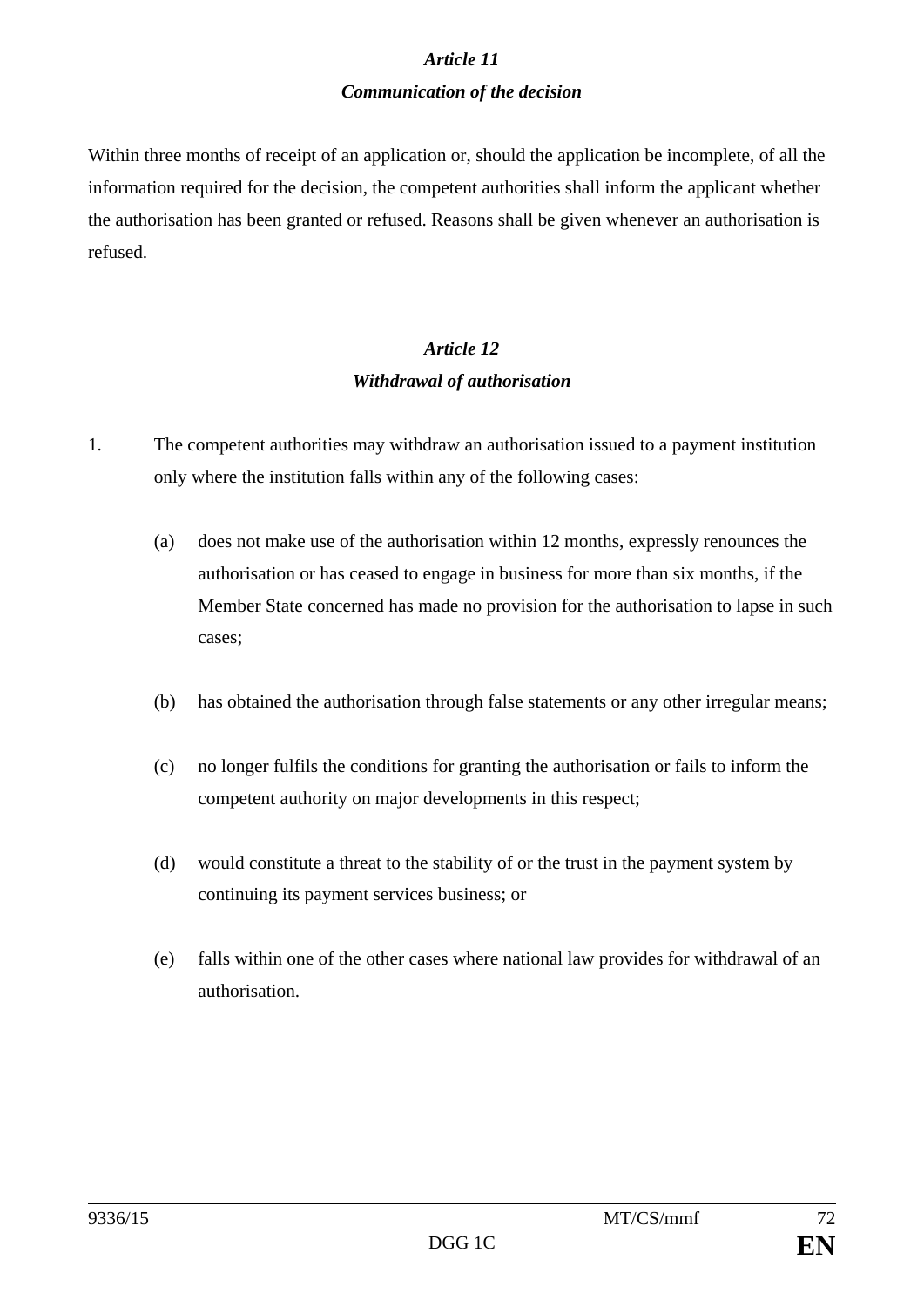- 2. Reasons shall be given for any withdrawal of an authorisation and those concerned shall be informed accordingly.
- 3. The withdrawal of an authorisation shall be made public, including in the registers referred to in Articles 13 and 14.

## *Article 13 Registration in the home Member State*

Member States shall establish a public register in which authorised payment institutions and their agents, natural and legal persons benefiting from a waiver under Article 27 and 27a, and, where relevant, their agents, and the institutions referred to in Article 2(3) that are entitled under national law to provide payment services, are entered. Branches of payment institutions shall be entered in the register of the home Member State if they provide services in a Member State other than their home Member State.

That register shall identify the payment services for which the payment institution is authorised or for which the natural or legal person has been registered. Authorised payment institutions shall be listed in the register separately from natural and legal persons that have been registered in accordance with Article 27 and 27a. The register shall be publicly available for consultation, accessible online, and updated without delay.

- 4. Any withdrawal of authorisation and any withdrawal of a waiver under Article 27 or 27a shall be entered in the public register by competent authorities.
- 5. Competent authorities shall notify EBA of the reasons for any withdrawal of authorisation and for any withdrawal of a waiver under Article 27 or 27a .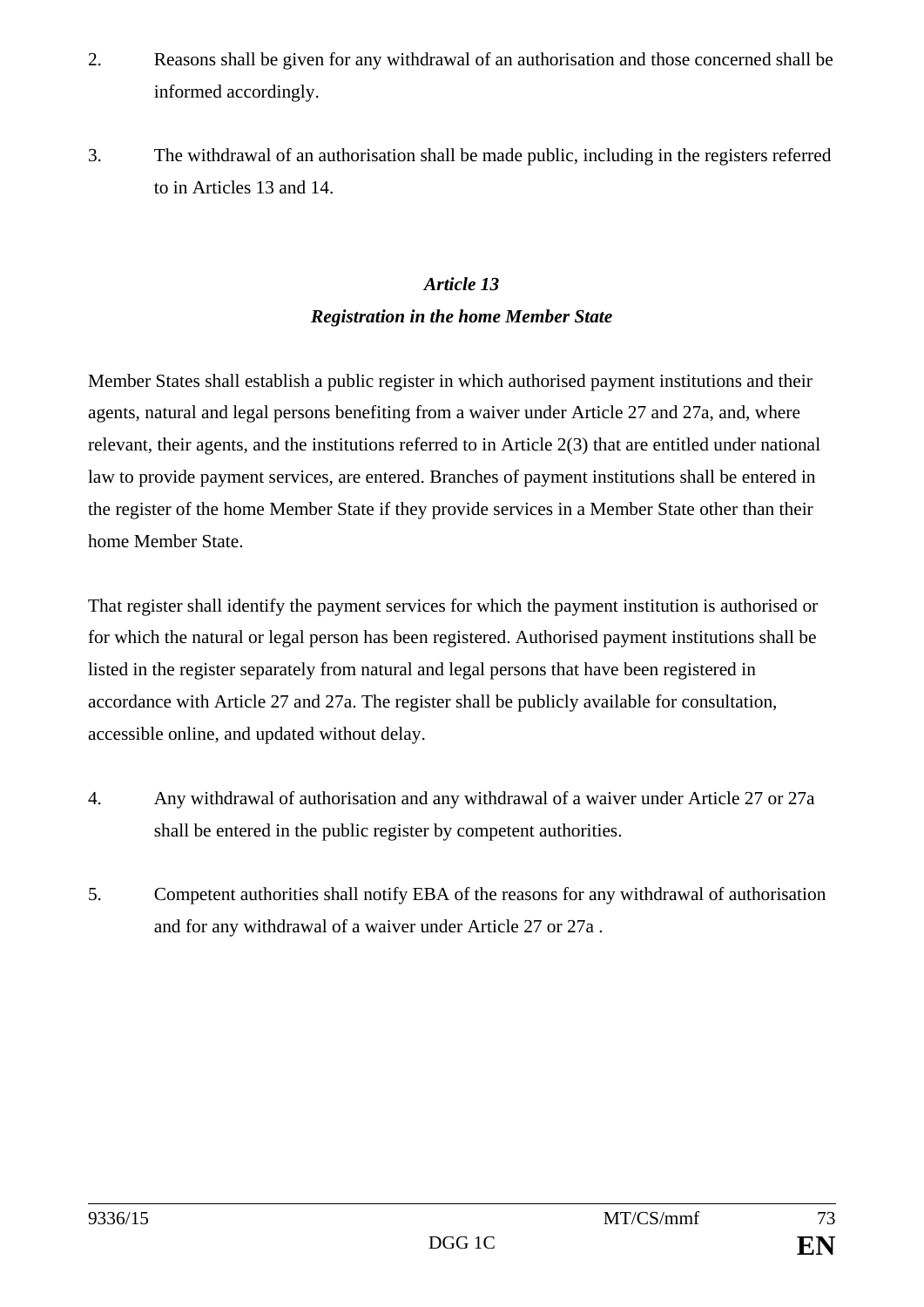# *Article 14 EBA register*

1. EBA shall develop, operate and maintain an electronic central register that contains the information as notified by the competent authorities in accordance with paragraph 2. EBA shall be responsible for the accurate presentation of that information.

EBA shall make the register publicly available and free of charge on its website, and shall allow for easy access and easy search to the information listed.

- 2. Competent authorities shall, without delay, notify EBA of the information entered in their public registers as referred to in Article 13(1)-(4) in a language customary in the field of finance.
- 3. Competent authorities shall be responsible for the accuracy of the information specified in paragraph 2 and for keeping this information up-to-date.
- 4. EBA shall develop draft regulatory technical standards setting technical requirements on development, operation and maintenance of the central register and on access to the information contained therein. The technical requirements shall ensure that modification of the information is only possible by the competent authority and EBA.

EBA shall submit those draft regulatory technical standards to the Commission by […within two years of the date of entry into force of this Directive].

EBA shall develop draft implementing technical standards on the details and structure of the information to be notified under paragraph 1, including the common format and model in which this information shall be provided.

EBA shall submit those draft implementing technical standards to the Commission by […within 18 months of the date of entry into force of this Directive].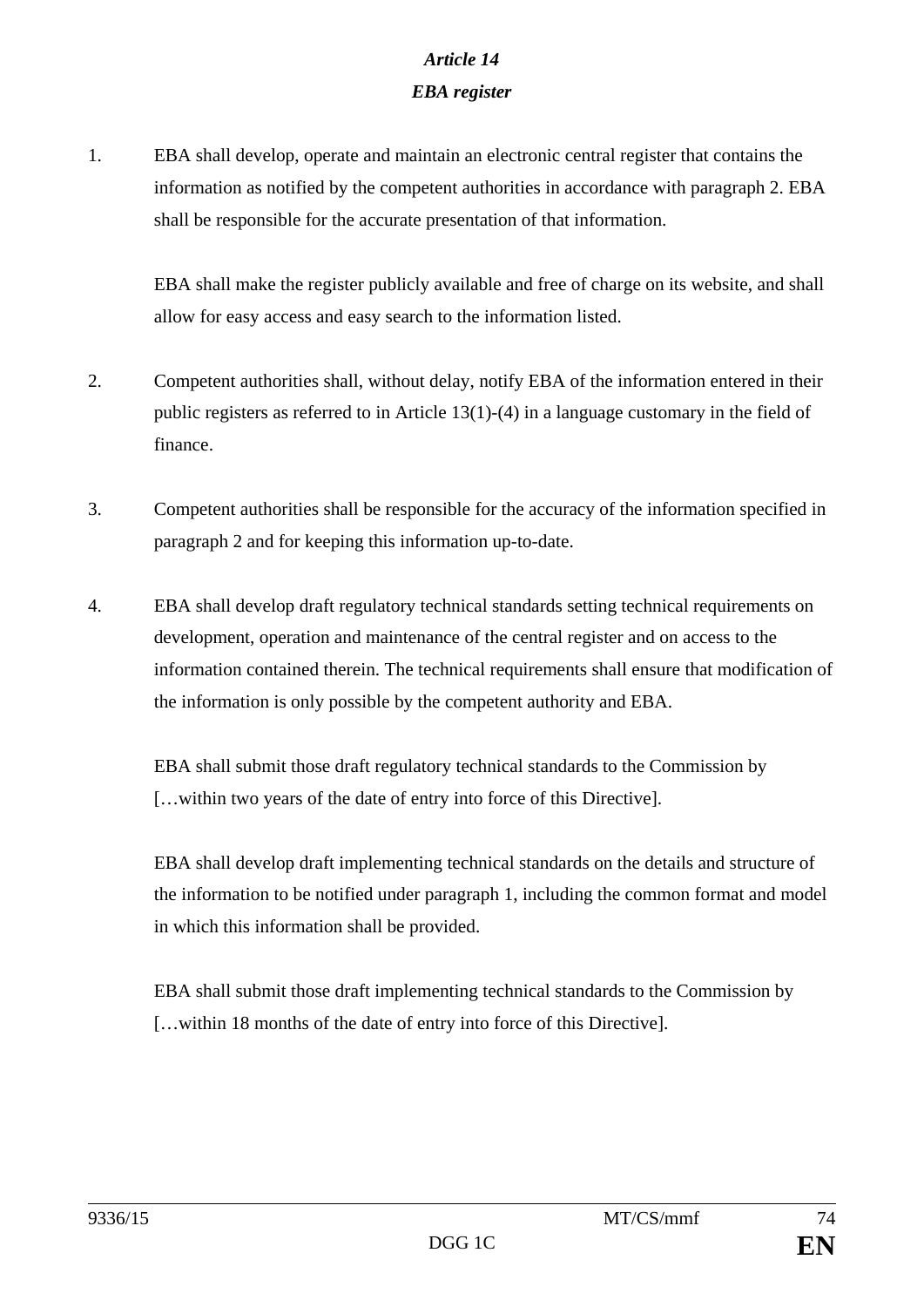Power is conferred on the Commission to adopt the regulatory technical standards referred to in the paragraph 4 accordance with the procedure laid down in Articles  $10 - 14$  of Regulation (EU) No 1093/2010.

Power is conferred on the Commission to adopt the implementing technical standards referred to in the paragraph 4 accordance with the procedure laid down in Article 15 of Regulation (EU) No 1093/2010.

## *Article 15 Maintenance of authorisation*

Where any change affects the accuracy of information and evidence provided in accordance with Article 5, the payment institution shall without undue delay inform the competent authorities of its home Member State accordingly.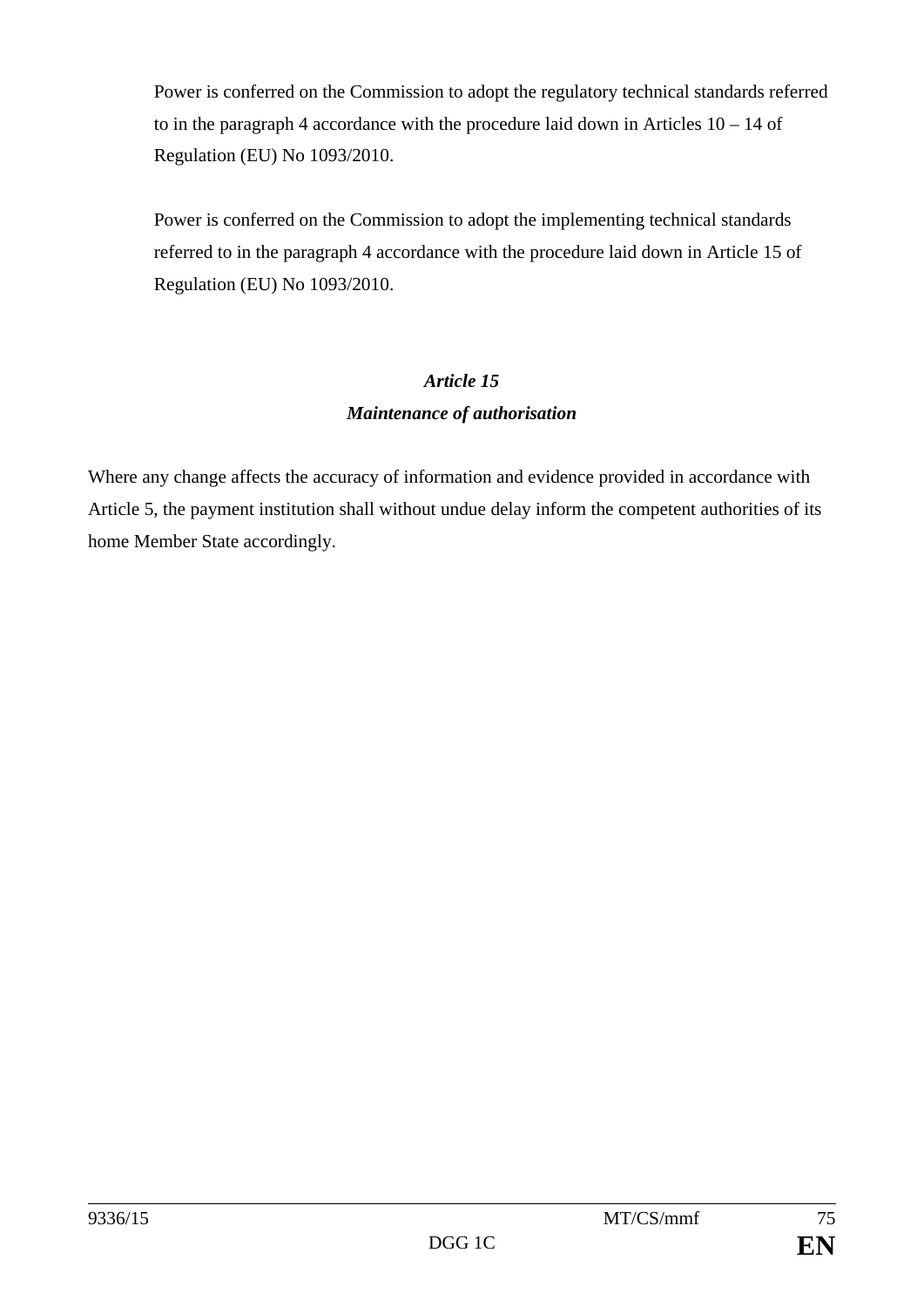## *Accounting and statutory audit*

- 1. Directive 78/660/EEC and, where applicable, Directives 83/349/EEC and 86/635/EEC and Regulation (EC) 1606/2002 of the European Parliament and of the Council shall apply to payment institutions mutatis mutandis.
- 2. Unless exempted under Directive 78/660/EEC and, where applicable, Directives 83/349/EEC and 86/635/EEC, the annual accounts and consolidated accounts of payment institutions shall be audited by statutory auditors or audit firms within the meaning of Directive 2006/43/EC.
- 3. For supervisory purposes, Member States shall require that payment institutions provide separate accounting information for payment services and activities referred to in Article 17(1), which shall be subject to an auditor's report. That report shall be prepared, where applicable, by the statutory auditors or an audit firm.
- 4. The obligations established in Article 63 of Directive 2013/36/EU shall apply mutatis mutandis to the statutory auditors or audit firms of payment institutions in respect of payment services activities.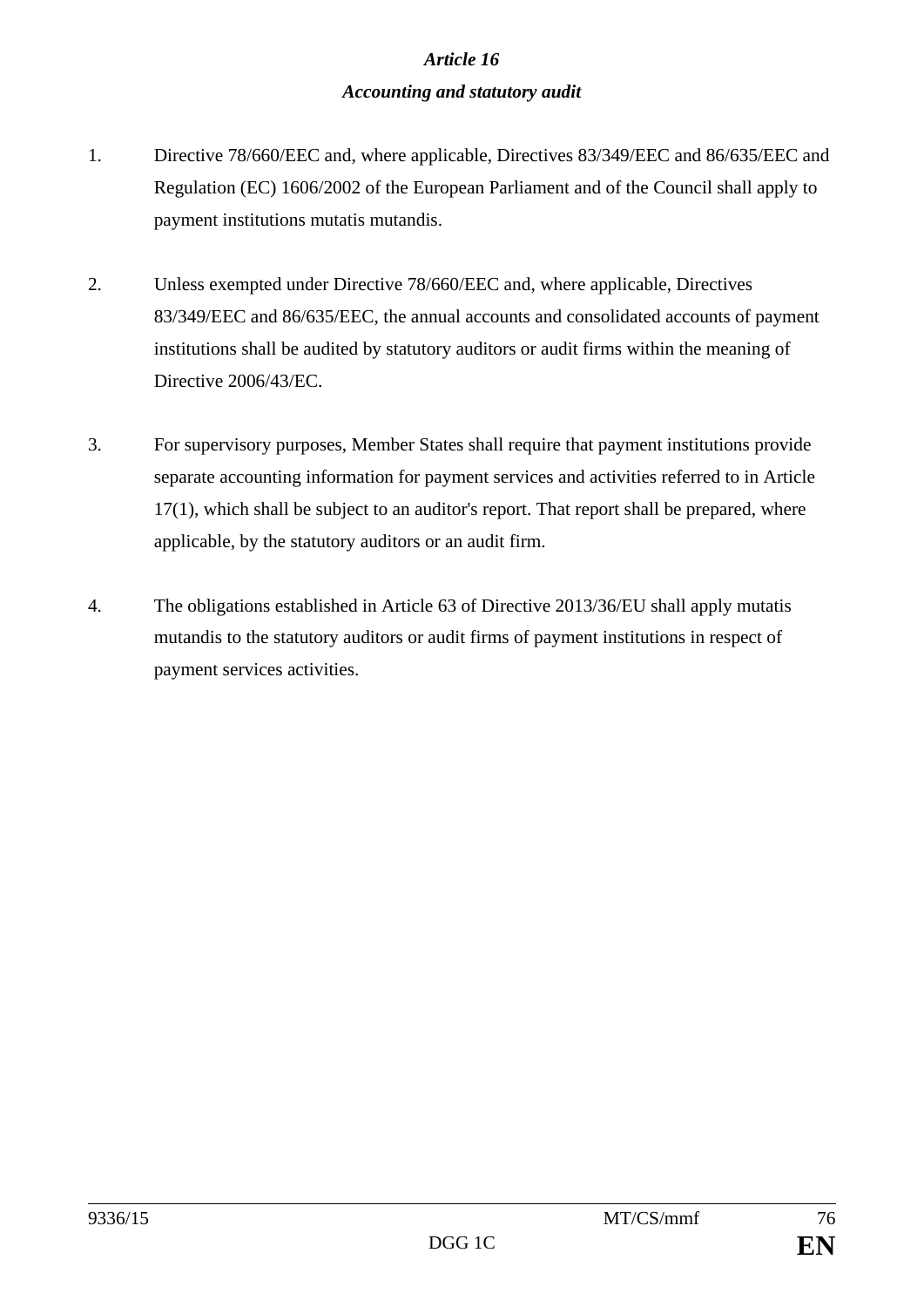## *Activities*

- 1. Apart from the provision of payment services, payment institutions shall be entitled to engage in the following activities:
	- (a) the provision of operational and closely related ancillary services such as ensuring the execution of payment transactions, foreign exchange services, safekeeping activities, and the storage and processing of data;
	- (b) the operation of payment systems, without prejudice to Article 29;
	- (c) business activities other than the provision of payment services, having regard to applicable Union and national law.
- 2. When payment institutions engage in the provision of one or more of the payment services, they may hold only payment accounts used exclusively for payment transactions.
- 3. Any funds received by payment institutions from payment service users with a view to the provision of payment services shall not constitute a deposit or other repayable funds within the meaning of Article 9 of Directive 2013/36/EU, or electronic money within the meaning of Article 2(2) of Directive 2009/110/EC.
- 4. Payment institutions may grant credit related to payment services referred to in points 4 or 5 of Annex I only if all of the following conditions are met:
	- (a) the credit shall be ancillary and granted exclusively in connection with the execution of a payment transaction;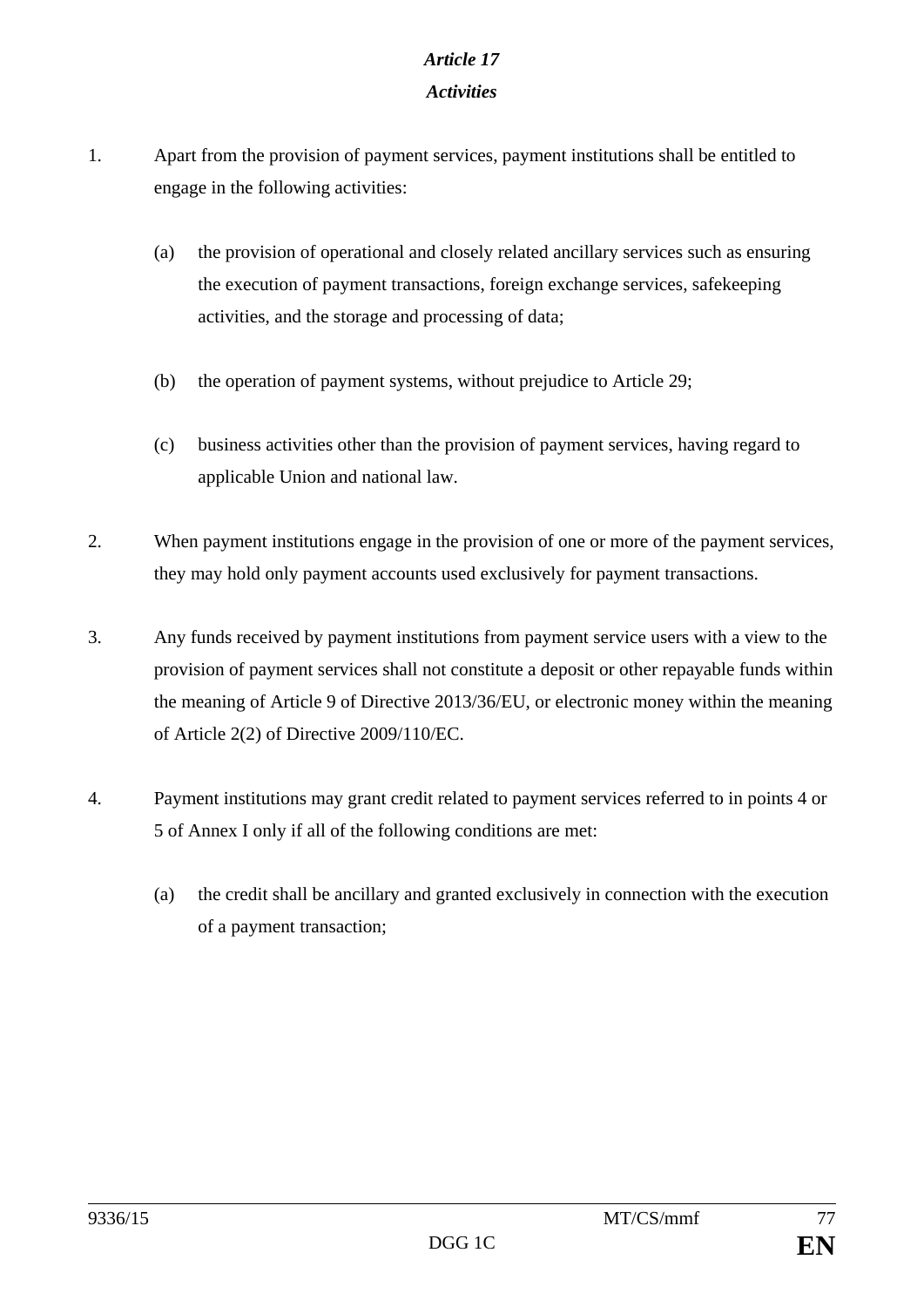- (b) notwithstanding national rules on providing credit by credit cards, the credit granted in connection with a payment and executed in accordance with Article 10(9) and Article 26 shall be repaid within a short period which shall in no case exceed 12 months;
- (c) such credit shall not be granted from the funds received or held for the purpose of executing a payment transaction;
- (d) the own funds of the payment institution shall at all times and to the satisfaction of the supervisory authorities be appropriate in view of the overall amount of credit granted.
- 5. Payment institutions shall not conduct the business of taking deposits or other repayable funds within the meaning of Article 9 of Directive 2013/36/EU.
- 6. This Directive shall be without prejudice to Directive 2008/48/EC of the European Parliament and of the Council or other relevant Union law or national measures regarding conditions for granting credit to consumers not harmonised by this Directive that is in conformity with Union law.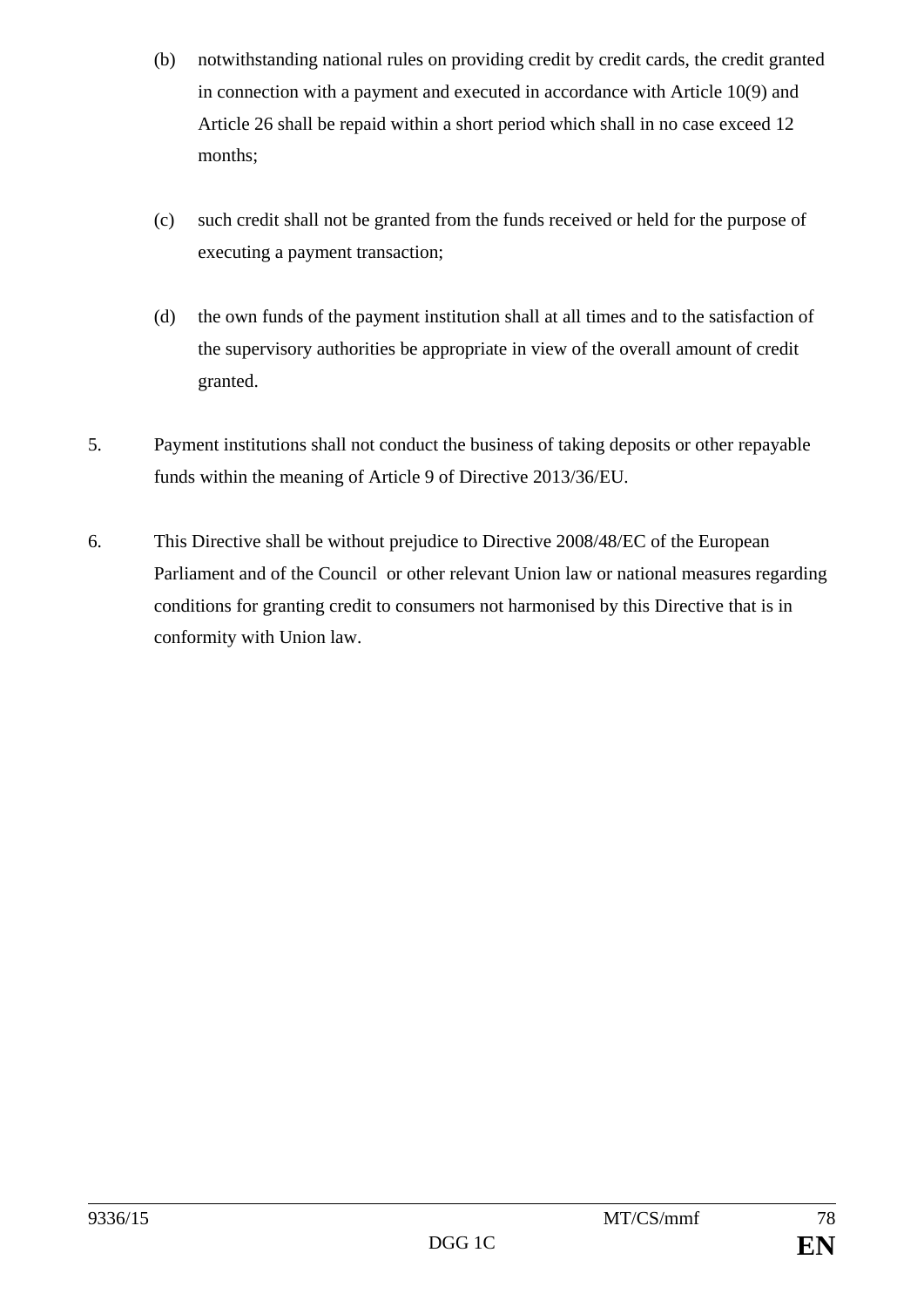#### **Section 2**

#### *Other requirements*

## *Article 18*

## *Use of agents or entities to which activities are outsourced*

- 1. When a payment institution intends to provide payment services through an agent it shall communicate the following information to the competent authorities in its home Member State:
	- (a) the name and address of the agent;
	- (b) a description of the internal control mechanisms that will be used by the agent in order to comply with the obligations in relation to money laundering and terrorist financing under Directive 2005/60/EC, to be updated without delay whenever material changes to the particulars communicated at the initial notification are introduced;
	- (c) the identity of directors and persons responsible for the management of the agent to be used in the provision of payment services and, for agents other than payment service providers, evidence that they are fit and proper persons;
	- (d) the payment services of the payment institution for which the agent shall be mandated and
	- (e) the unique identification code or number of the agent, if applicable.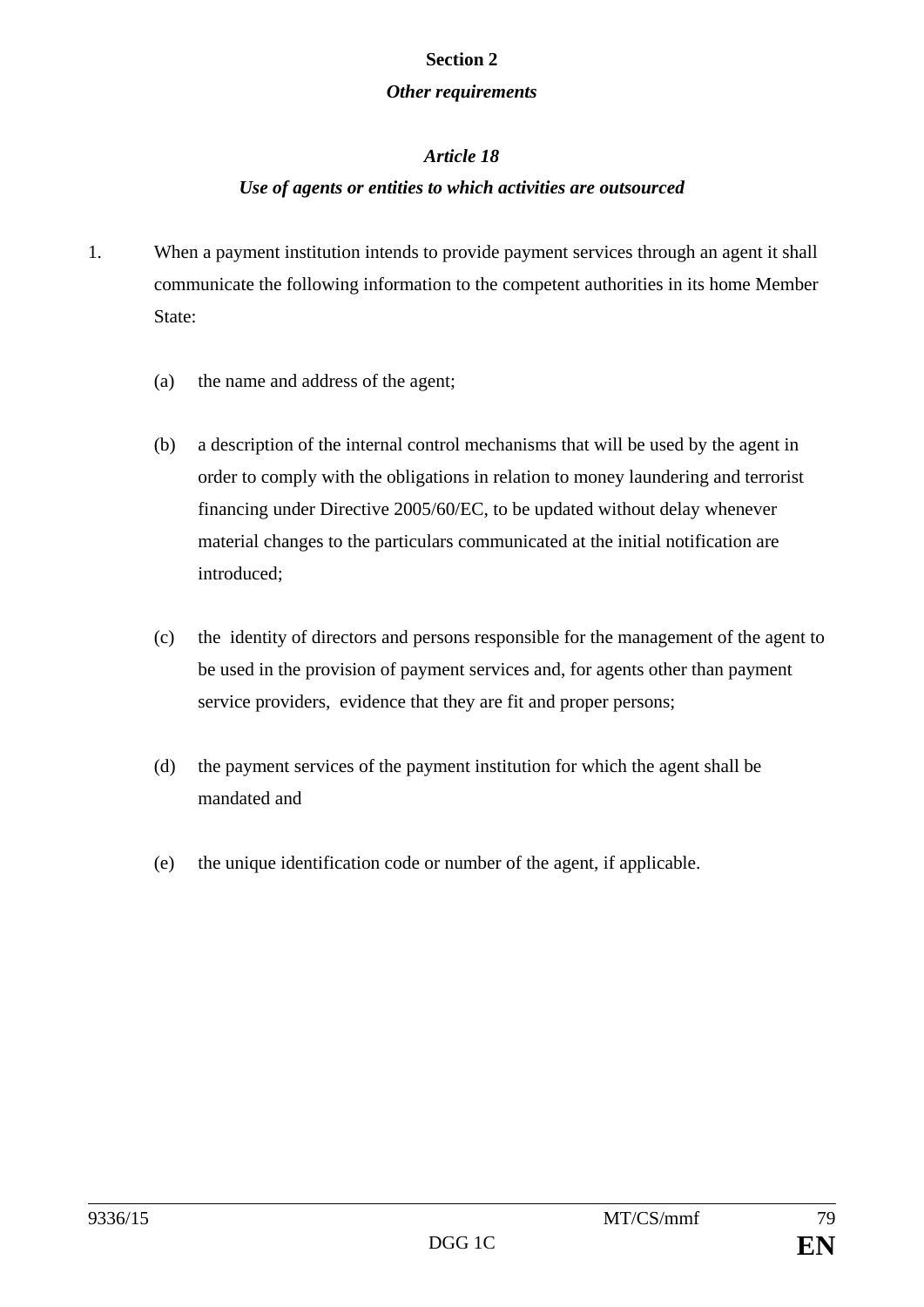- 2. Within two months of receipt of the information referred to under paragraph 1(a) to (e), the competent authority shall communicate to the payment institution whether or not the agent has been entered in the register provided for in Article 13. Upon their entry in the register provided for in article 13, the agents may commence providing payment services.
- 3. Before listing the agent in the register, the competent authorities shall, if they consider that the information provided to them is incorrect, take further action to verify the information.
- 4. If, after taking action to verify the information, the competent authorities are not satisfied that the information provided to them pursuant to paragraph 1 is correct, they shall refuse to list the agent in the register provided for in Article 13 *and shall inform the payment institution without undue delay.*
- 5. If the payment institution wishes to provide payment services in another Member State by engaging an agent or establishing a branch it shall follow the procedures set out in Article 26.
- 7. Where a payment institution intends to outsource operational functions of payment services, it shall inform the competent authorities of its home Member State accordingly.

Outsourcing of important operational functions, including IT systems, may not be undertaken in such way as to impair materially the quality of the payment institution's internal control and the ability of the competent authorities to monitor and retrace the payment institution's compliance with all obligations laid down in this Directive.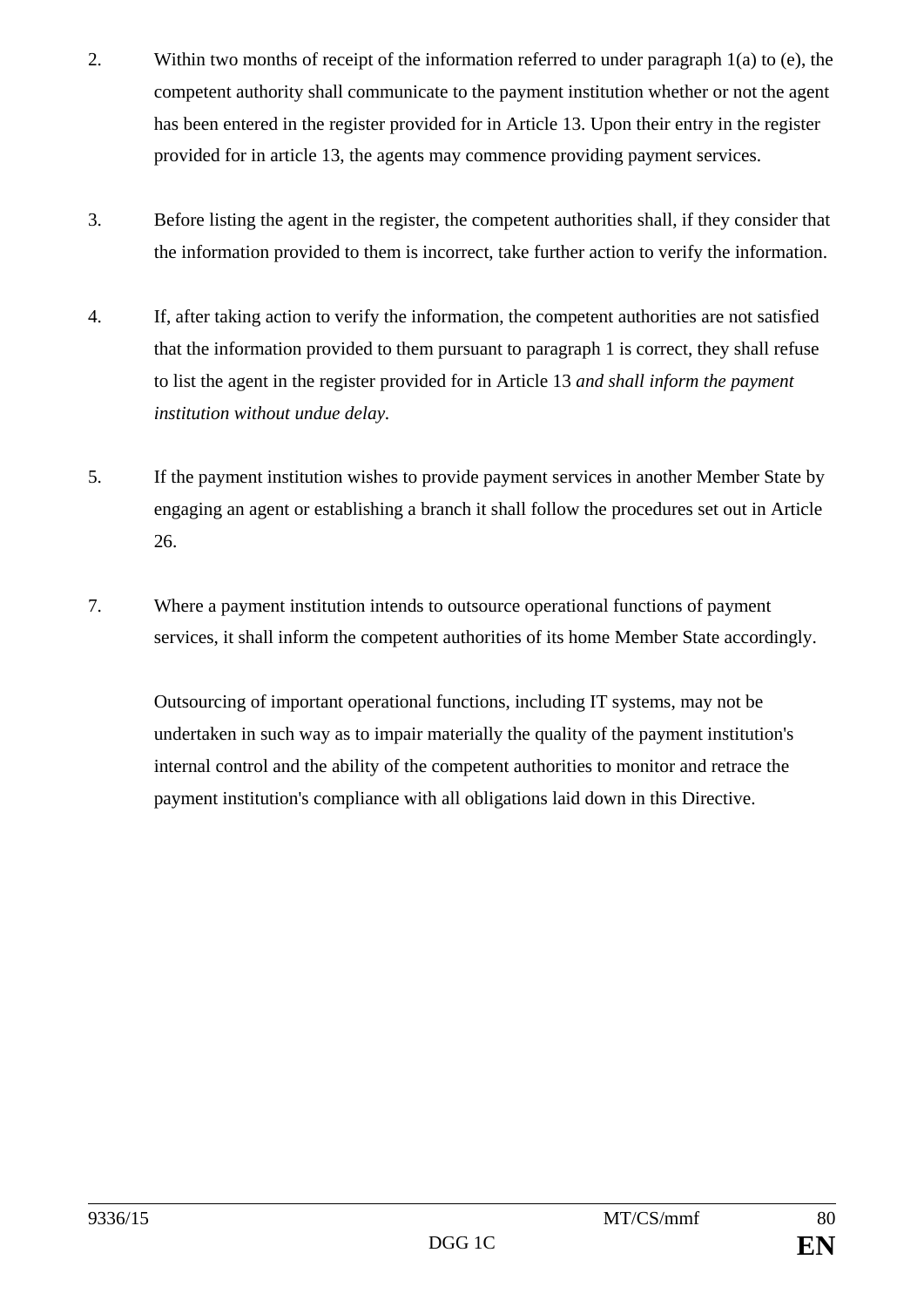For the purposes of the second subparagraph, an operational function shall be regarded as important if a defect or failure in its performance would materially impair the continuing compliance of a payment institution with the requirements of its authorisation requested under this Title or its other obligations under this Directive, or its financial performance, or the soundness or the continuity of its payment services. Member States shall ensure that when payment institutions outsource important operational functions, the payment institutions comply with the following conditions:

- (a) the outsourcing shall not result in the delegation by senior management of its responsibility;
- (b) the relationship and obligations of the payment institution towards its payment service users under this Directive shall not be altered;
- (c) the conditions with which the payment institution is to comply in order to be authorised and remain so in accordance with this Title shall not be undermined;
- (d) none of the other conditions subject to which the payment institution's authorisation was granted shall be removed or modified.
- 8. Payment institutions shall ensure that agents or branches acting on their behalf inform payment service users of this fact.
- 9. Payment institutions shall communicate to the competent authorities of their home Member State without undue delay any change regarding the use of agents, including additional agents, or entities to which activities are outsourced. The procedure provided for under paragraphs 2 to 4 shall apply.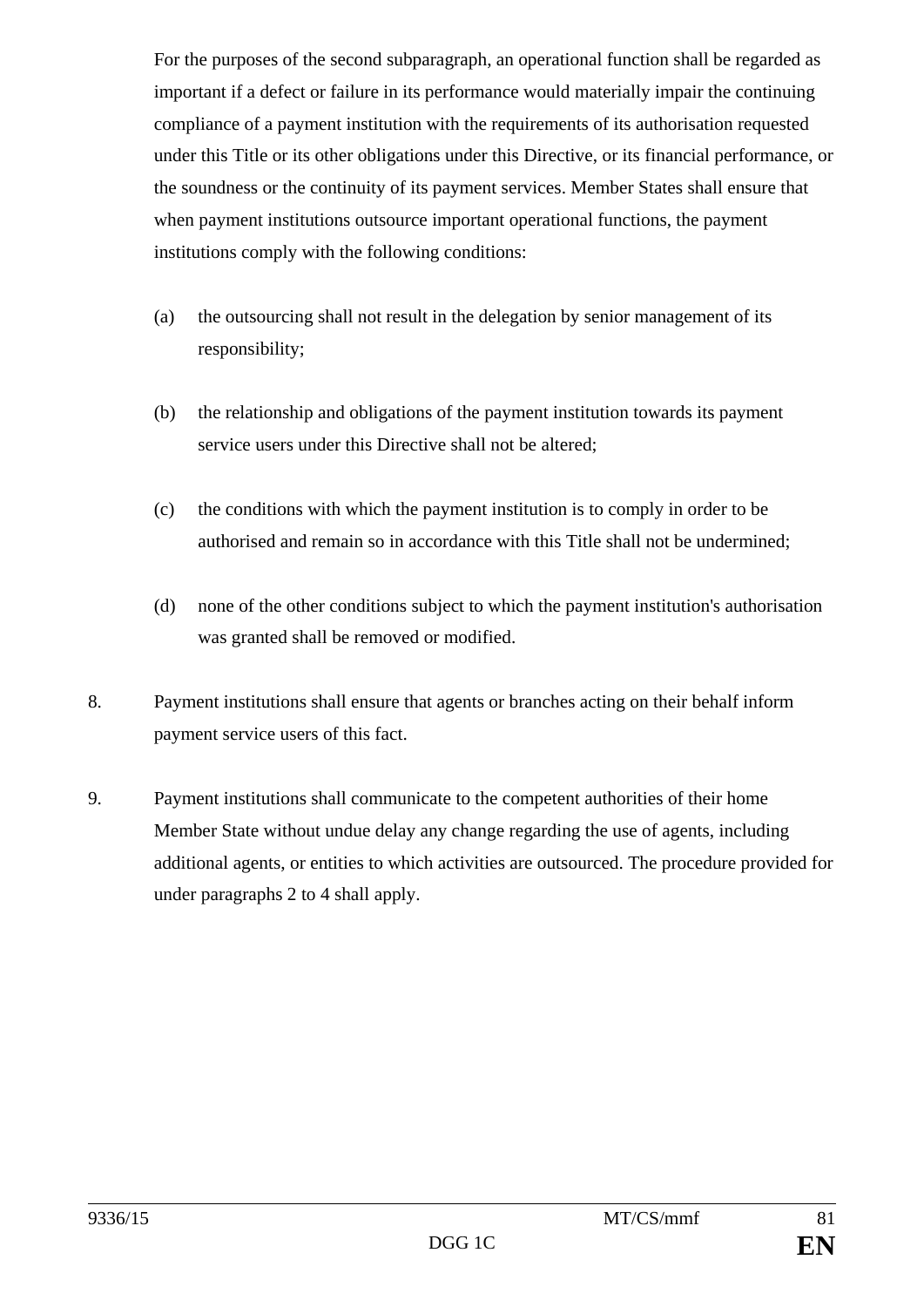# *Article 19 Liability*

- 1. Member States shall ensure that, where payment institutions rely on third parties for the performance of operational functions, those payment institutions take reasonable steps to ensure that the requirements of this Directive are complied with.
- 2. Member States shall require that payment institutions remain fully liable for any acts of their employees, or any agent, branch or entity to which activities are outsourced.

# *Article 20*

## *Record-keeping*

Member States shall require payment institutions to keep all appropriate records for the purpose of this Title for at least five years, without prejudice to Directive 2005/60/EC or other relevant Union legislation.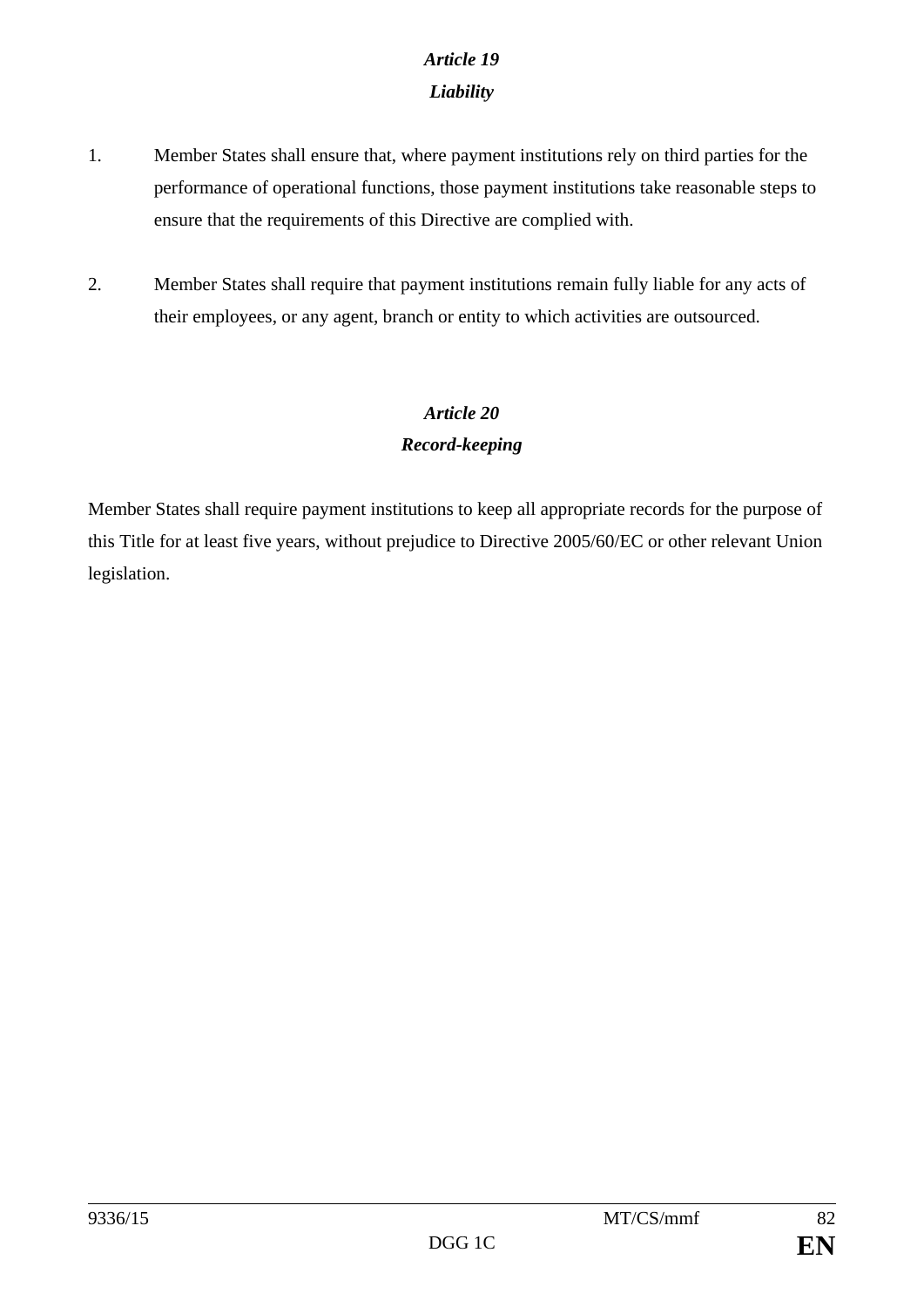#### **Section 3**

#### *Competent authorities and supervision*

# *Article 21 Designation of competent authorities*

1. Member States shall designate as the competent authorities responsible for the authorisation and prudential supervision of payment institutions which are to carry out the duties provided for under this Title either public authorities, or bodies recognised by national law or by public authorities expressly empowered for that purpose by national law, including national central banks.

The competent authorities shall guarantee independence from economic bodies and avoid conflicts of interest. Without prejudice to the first subparagraph, payment institutions, credit institutions, electronic money institutions, or post office giro institutions shall not be designated as competent authorities.

The Member States shall inform the Commission accordingly.

- 2. Member States shall ensure that the competent authorities designated under paragraph 1 possess all the powers necessary for the performance of their duties.
- 3. Where there is more than one competent authority for matters covered by this Title on its territory, Member States shall ensure that those authorities cooperate closely so that they can discharge their respective duties effectively. The same applies in cases where the authorities competent for matters covered by this Title are not the competent authorities responsible for the supervision of credit institutions.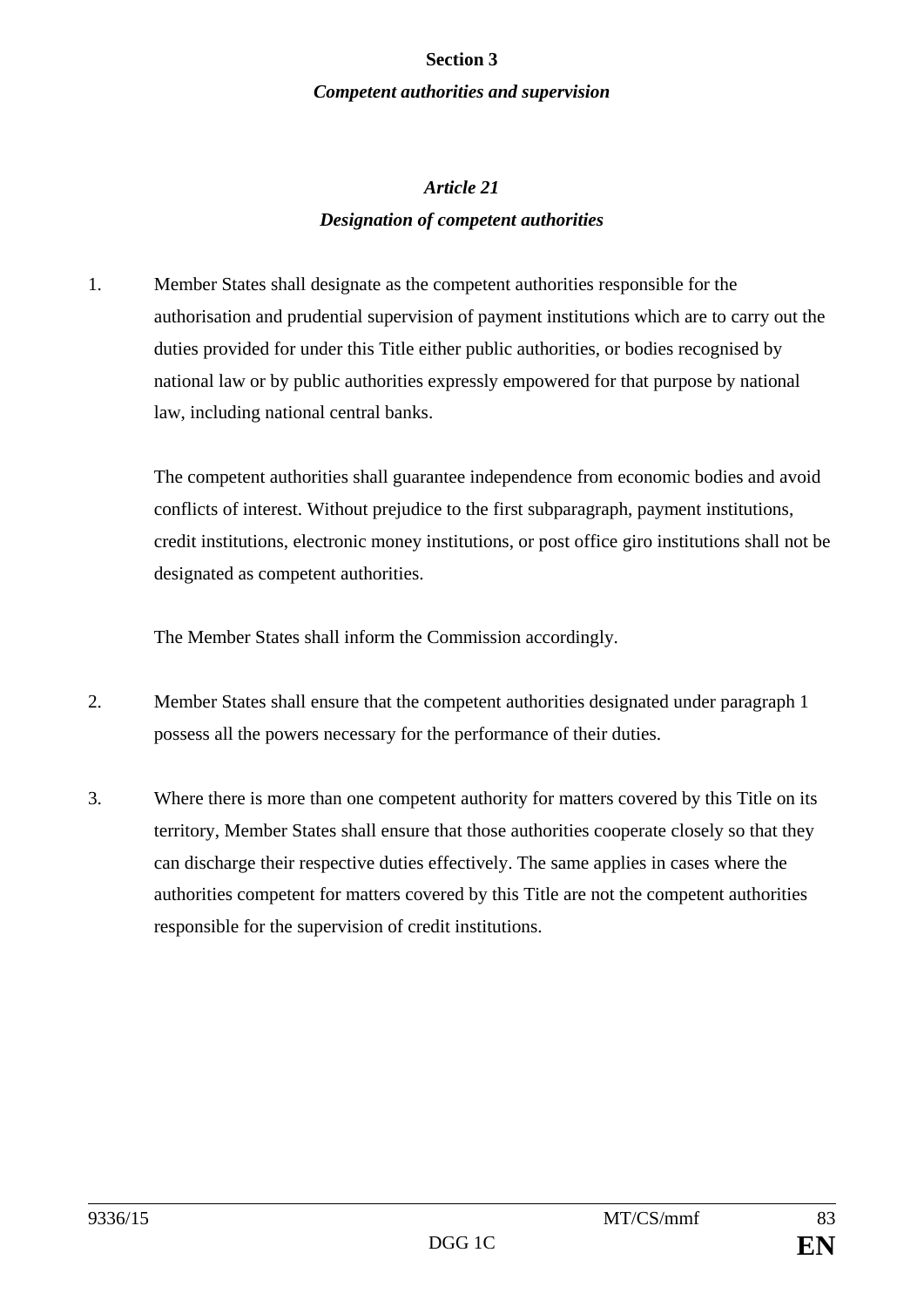- 4. The tasks of the competent authorities designated under paragraph 1 shall be the responsibility of the competent authorities of the home Member State.
- 5. Paragraph 1 shall not imply that the competent authorities are required to supervise business activities of the payment institutions other than the provision of payment services and the activities referred to in Article 17(1)(a).

## *Article 22 Supervision*

1. Member States shall ensure that the controls exercised by the competent authorities for checking continued compliance with this Title are proportionate, adequate and responsive to the risks to which payment institutions are exposed.

In order to check compliance with this Title, the competent authorities shall be entitled to take the following steps, in particular:

- (a) to require the payment institution to provide any information needed to monitor compliance specifying the purpose of the request, as appropriate, and the time limit by which the information should be provided;
- (b) to carry out on-site inspections at the payment institution, at any agent or branch providing payment services under the responsibility of the payment institution, or at any entity to which activities are outsourced;
- (c) to issue recommendations, guidelines and, if applicable, binding administrative provisions;
- (d) to suspend*,* or to withdraw authorisation in cases referred to in Article 12.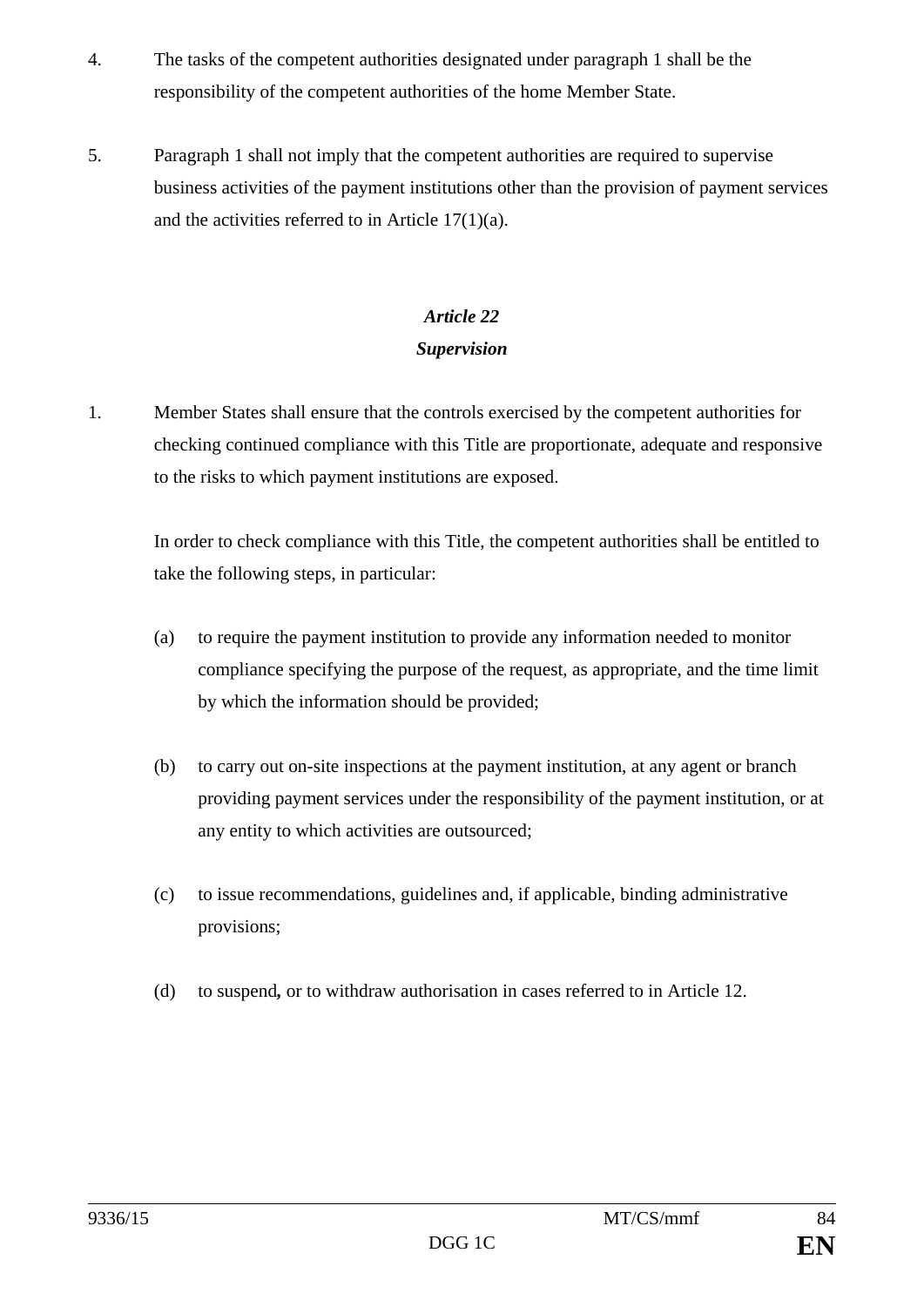- 2. Without prejudice to the procedures for the withdrawal of authorisations and the provisions of criminal law, the Member States shall provide that their respective competent authorities, may, as against payment institutions or those who effectively control the business of payment institutions which breach laws, regulations or administrative provisions concerning the supervision or pursuit of their payment service business, adopt or impose in respect of them penalties or measures aimed specifically at ending observed breaches or the causes of such breaches.
- 3. Notwithstanding the requirements of Article 6, Article 7(1) and (2) and Article 8, Member States shall ensure that the competent authorities are entitled to take steps described under paragraph 1 of this Article to ensure sufficient capital for payment services, in particular where the non-payment services activities of the payment institution impair or are likely to impair the financial soundness of the payment institution.

# *Article 23 Professional secrecy*

- 1. Member States shall ensure that all persons working or who have worked for the competent authorities, as well as experts acting on behalf of the competent authorities, are bound by the obligation of professional secrecy, without prejudice to cases covered by criminal law.
- 2. In the exchange of information in accordance with Article 25, professional secrecy shall be strictly applied to ensure the protection of individual and business rights.
- 3. Member States may apply this Article taking into account, mutatis mutandis, Articles 53 to 61 of Directive 2013/36/EU.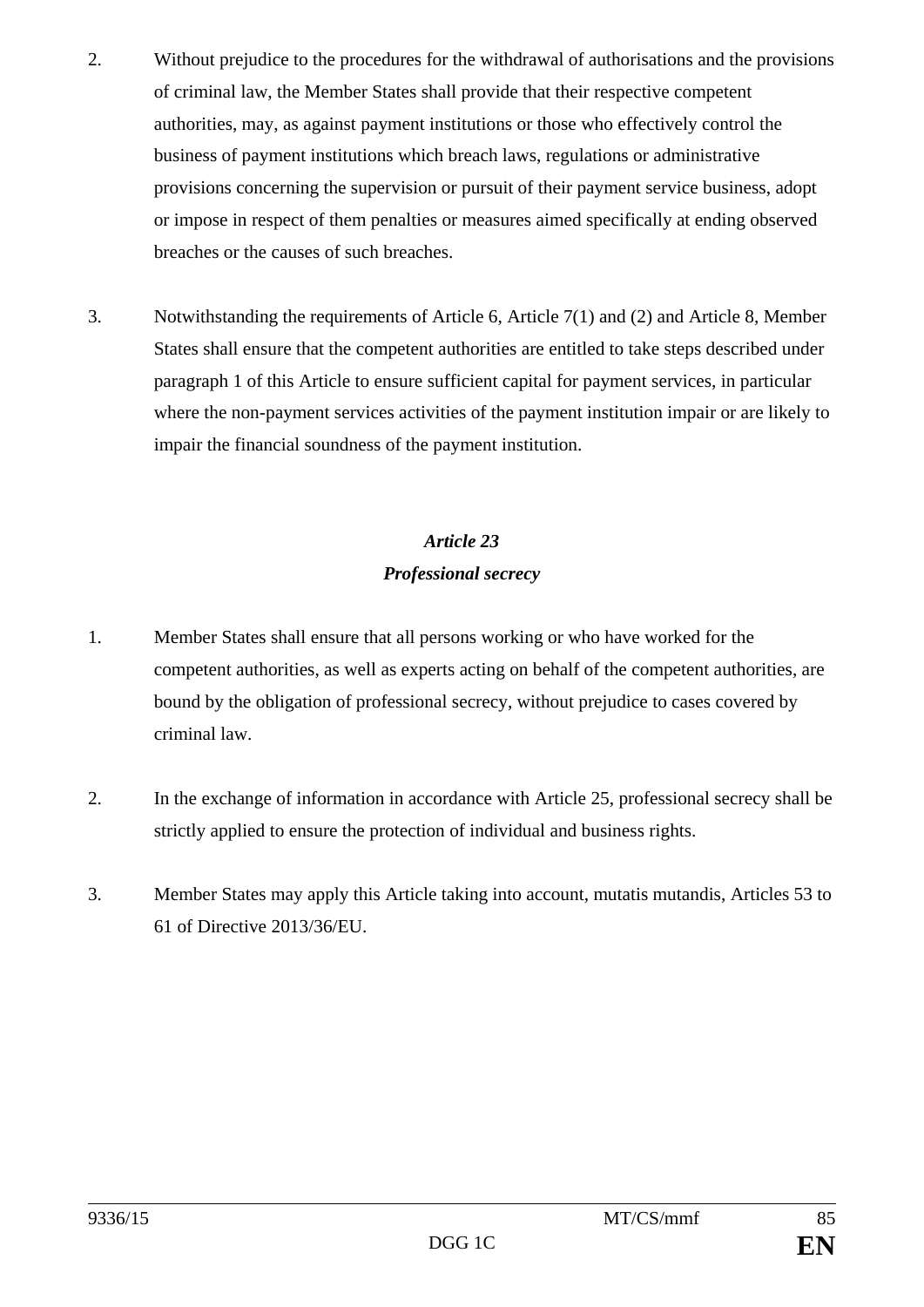# *Article 24 Right to apply to the courts*

- 1. Member States shall ensure that decisions taken by the competent authorities in respect of a payment institution pursuant to the laws, regulations and administrative provisions adopted in accordance with this Directive may be contested before the courts.
- 2. Paragraph 1 shall apply also in respect of failure to act.

## *Article 25 Exchange of information*

- 1. The competent authorities of the different Member States shall cooperate with each other and, where appropriate, with the European Central Bank and the national central banks of the Member States, EBA and other relevant competent authorities designated under Union or national legislation applicable to payment service providers.
- 2. Member States shall, in addition, allow the exchange of information between their competent authorities and the following:
	- (a) the competent authorities of other Member States responsible for the authorisation and supervision of payment institutions;
	- (b) the European Central Bank and the national central banks of Member States, in their capacity as monetary and oversight authorities, and, where appropriate, other public authorities responsible for overseeing payment and settlement systems;
	- (c) other relevant authorities designated under this Directive, Directive 2005/60/EC and other Union legislation applicable to payment service providers, such as legislation applicable to money laundering and terrorist financing;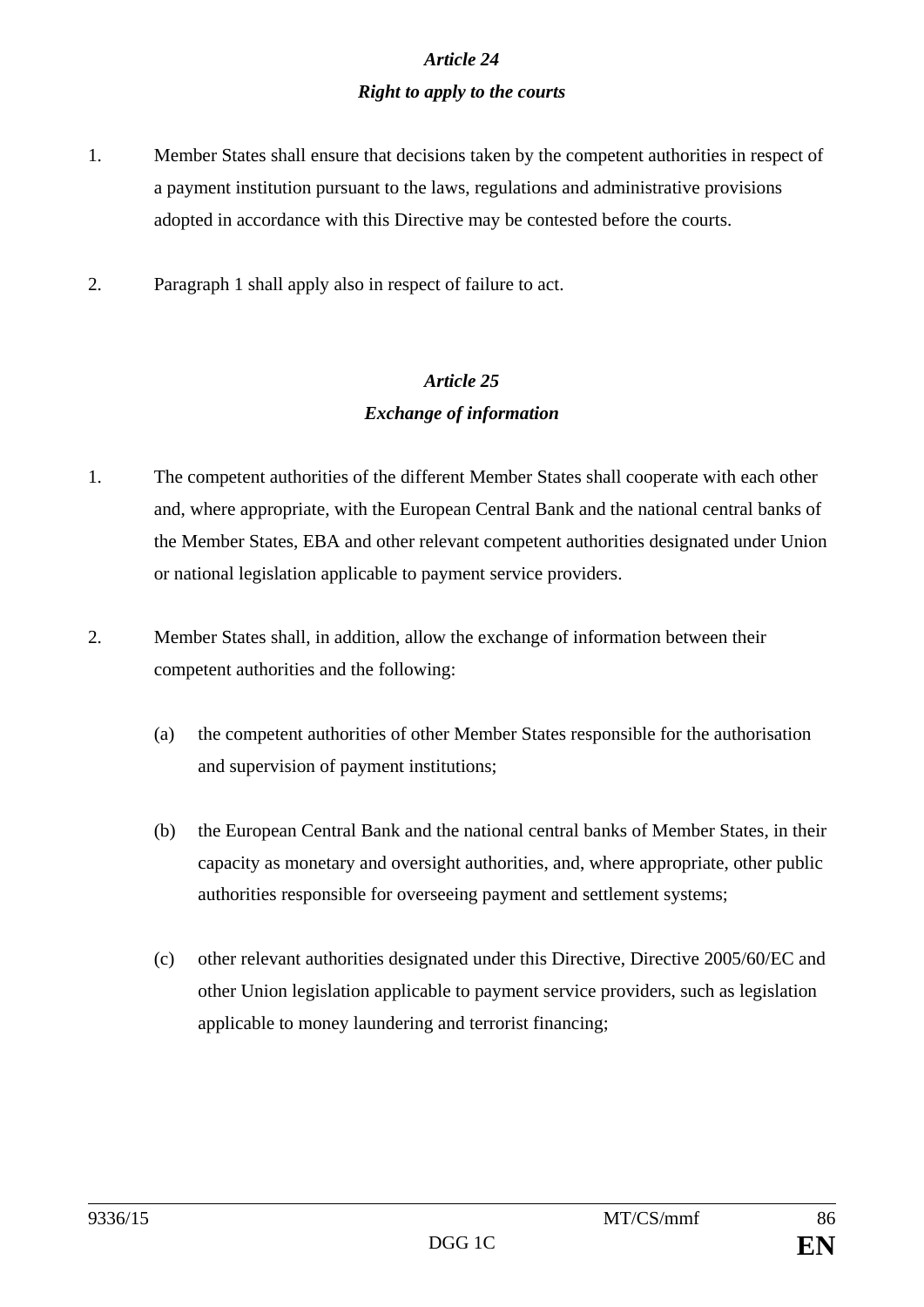(d) EBA, in its capacity of contributing to the consistent and coherent functioning of supervising mechanisms as referred to in Article 1(5)(a) of Regulation (EU) 1093/2010.

#### *Article 25a*

### *Settlement of disagreements between competent authorities of different Member States*

- 1. Where a competent authority of a Member State considers that on a particular matter crossborder cooperation with competent authorities of another Member State referred to in Articles 25, 26, 26a, 26b and 26c, has not been in compliance with the relevant conditions set out there, it may refer the matter to EBA and request its assistance in accordance with Article 19 of Regulation (EU) No 1093/2010.
- 2. Where, pursuant to a request under paragraph 1 of this Article, EBA acts in accordance with Article 19 of Regulation (EU) No 1093/2010, it shall take any decision under Article 19(3) without undue delay. EBA may also assist the competent authorities in reaching an agreement on its own initiative in accordance with the second subparagraph of Article 19(1) of that Regulation. In either case, the competent authorities involved shall defer their decisions pending a resolution under Article 19 of that Regulation.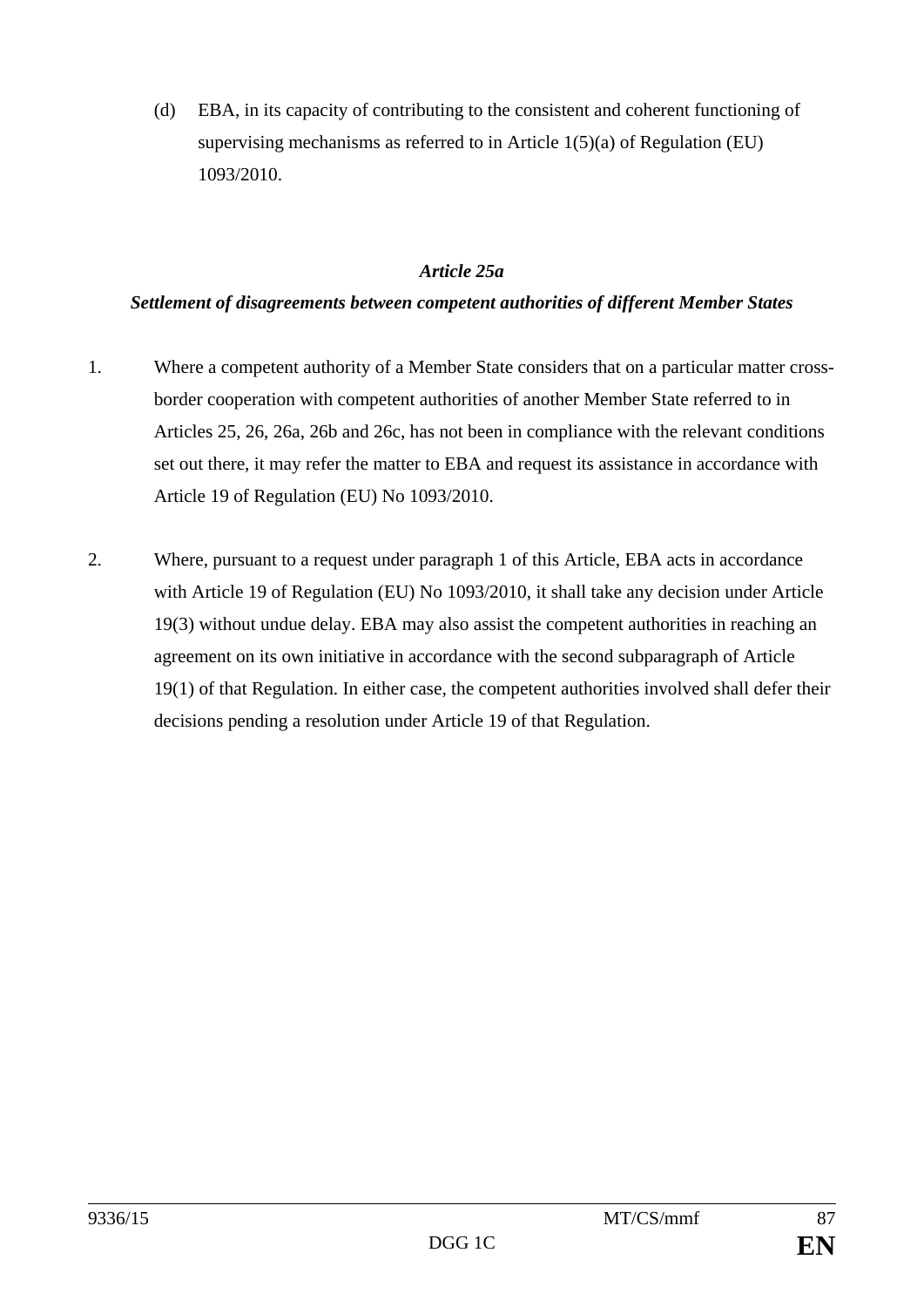#### *Application to exercise the right of establishment and freedom to provide services*

- 1. Any authorised payment institution wishing to provide payment services for the first time in a Member State other than its home Member State, in exercise of the right of establishment or the freedom to provide services, shall communicate the following information to the competent authorities in its home Member State:
	- (a) name, address and authorisation number, if applicable, of the payment institution;
	- (b) Member State(s) in which it intends to operate;
	- (c) payment service(s) to be provided;
	- (d) in case the payment institution intends to make use of an agent, the information listed in Article 18(1) (a-e);
	- (e) in case the payment institution intends to make use of a branch, the information listed in Article 5(1) (b) and (e) with regard to the payment service business in the host Member State territory, a description of the organisational structure of the branch and the identity of those responsible for the management of the branch;

In case the payment institution intends to outsource operational functions of payment services to other entities in the host Member State territory, it shall inform the competent authorities in its home Member State accordingly.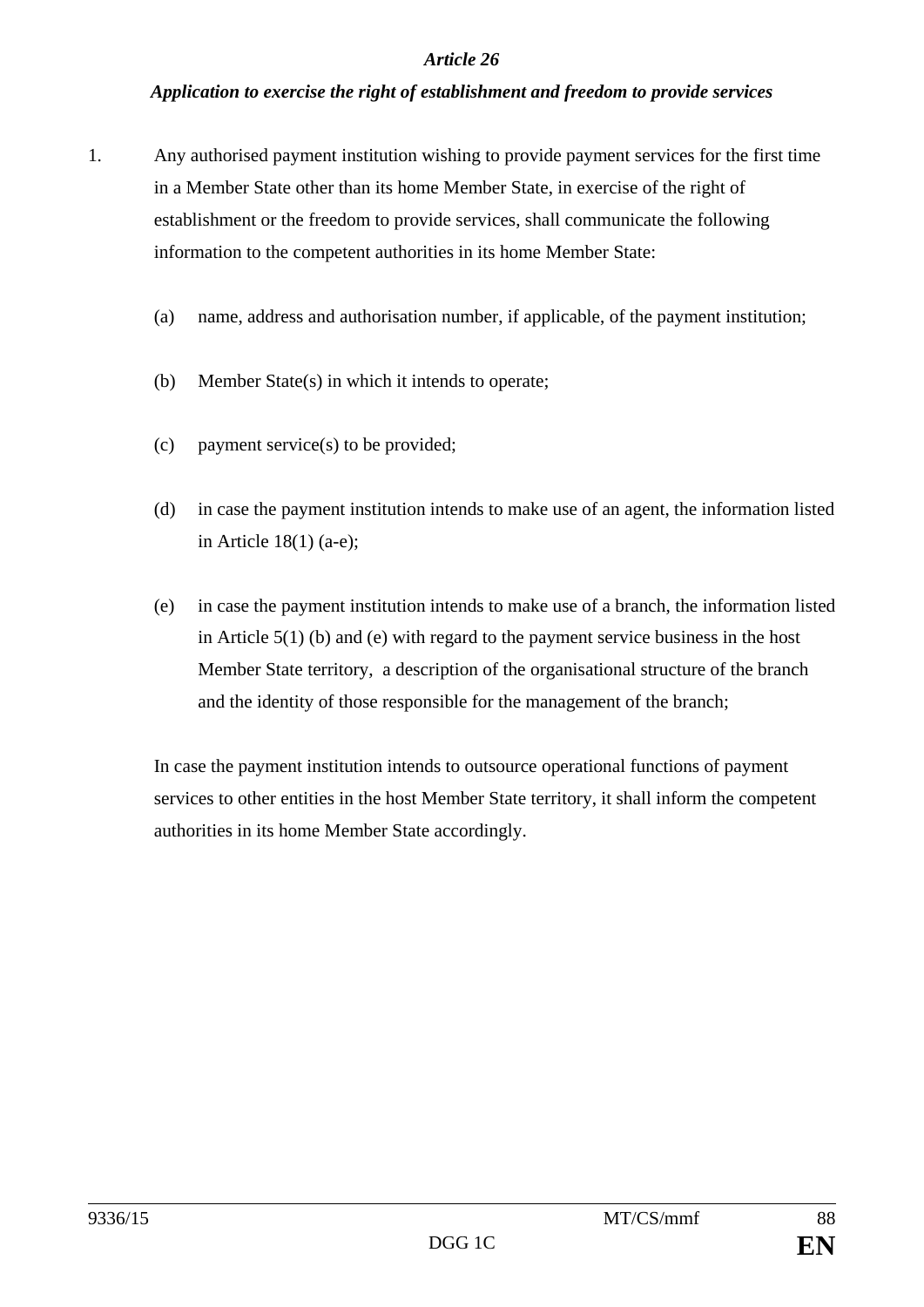1a. Within one month of receiving all the information under paragraph 1 the competent authorities of the home Member State shall communicate it to the competent authorities of the host Member State.

Within one month of receiving the information from the competent authorities of the home Member State, the competent authorities of the host Member State shall assess it and provide those of the home Member State with relevant information in connection with the intended provision of payment services by the relevant payment institution in exercise of the freedom of establishment or the freedom to provide services. The competent authorities of the host Member State shall inform those of the home Member State notably of any reasonable grounds for concerns, in connection with the intended engagement of an agent or establishment of a branch, with regards to money laundering or terrorist financing within the meaning of Directive 2005/60/EC.

Should the competent authorities of the home Member State not follow the assessment of the competent authorities of the host Member State, they shall provide the latter with the reasons underlying their decision.

If the assessment of the competent authorities of the home Member State, notably in light of the information received from the competent authorities of the host Member State, is not favourable, it shall refuse to register the agent or branch, or shall withdraw the registration, if already made.

1b. Within three months upon receipt of the information referred to in the first subparagraph the competent authorities of the home Member State shall communicate their decision to the competent authorities of the host Member State and to the payment institution.

Upon their entry in the register provided for in article 13, the agent or branch may commence its activities in the relevant host Member State(s).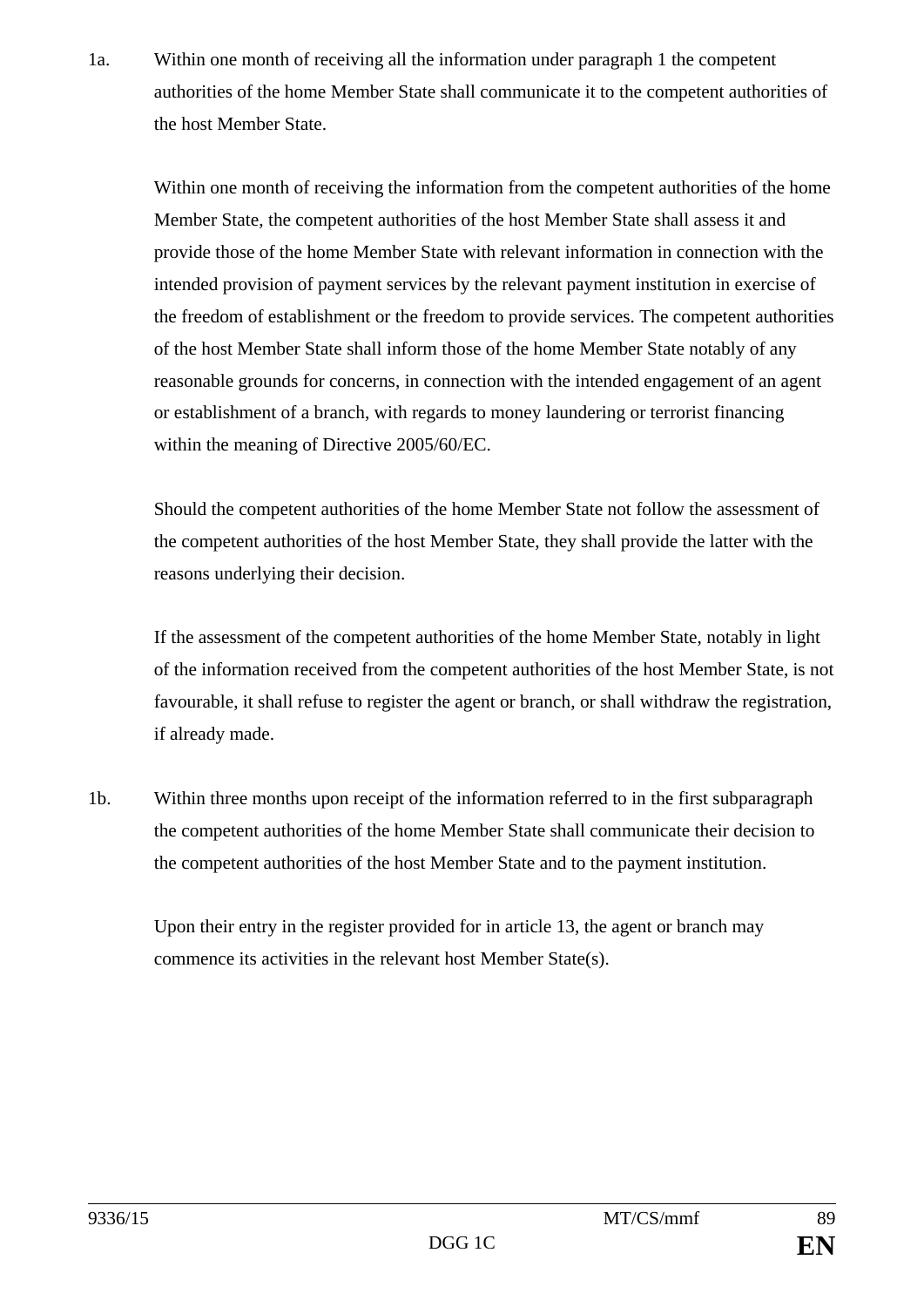The payment institution shall notify to the competent authorities of the home Member State the date from which it commences its activities through the agent or branch in the relevant host Member State(s). The competent authorities of the home Member State shall inform the competent authorities of the host Member State accordingly.

- 1c. Payment institutions shall communicate to the competent authorities of the home Member State without undue delay any relevant change regarding the information communicated in accordance with paragraph 1, including additional agents, branches or entities to which activities are outsourced in the Member States in which it operates. The procedure provided for under paragraphs 1a and 1b shall apply.
- 6. EBA shall develop draft regulatory technical standards specifying the framework for the co-operation and exchange of information of competent authorities of the home Member State referred to in paragraph 1 of this Article with those of the host Member State in accordance with this Article. The draft regulatory technical standards shall specify the method, means and details of cooperation in the notification of payment institutions operating on a cross border basis and notably the scope and treatment of information to be submitted, including a common terminology and standard notification templates to ensure a consistent and efficient notification process.

EBA shall submit those draft regulatory technical standards to the Commission by (insert date) [… within two years of the date of entry into force of this Directive].

8. Power is conferred on the Commission to adopt the regulatory technical standards referred to in paragraph 6 in accordance with the procedure laid down in Articles 10 to 14 of Regulation (EU) No 1093/2010.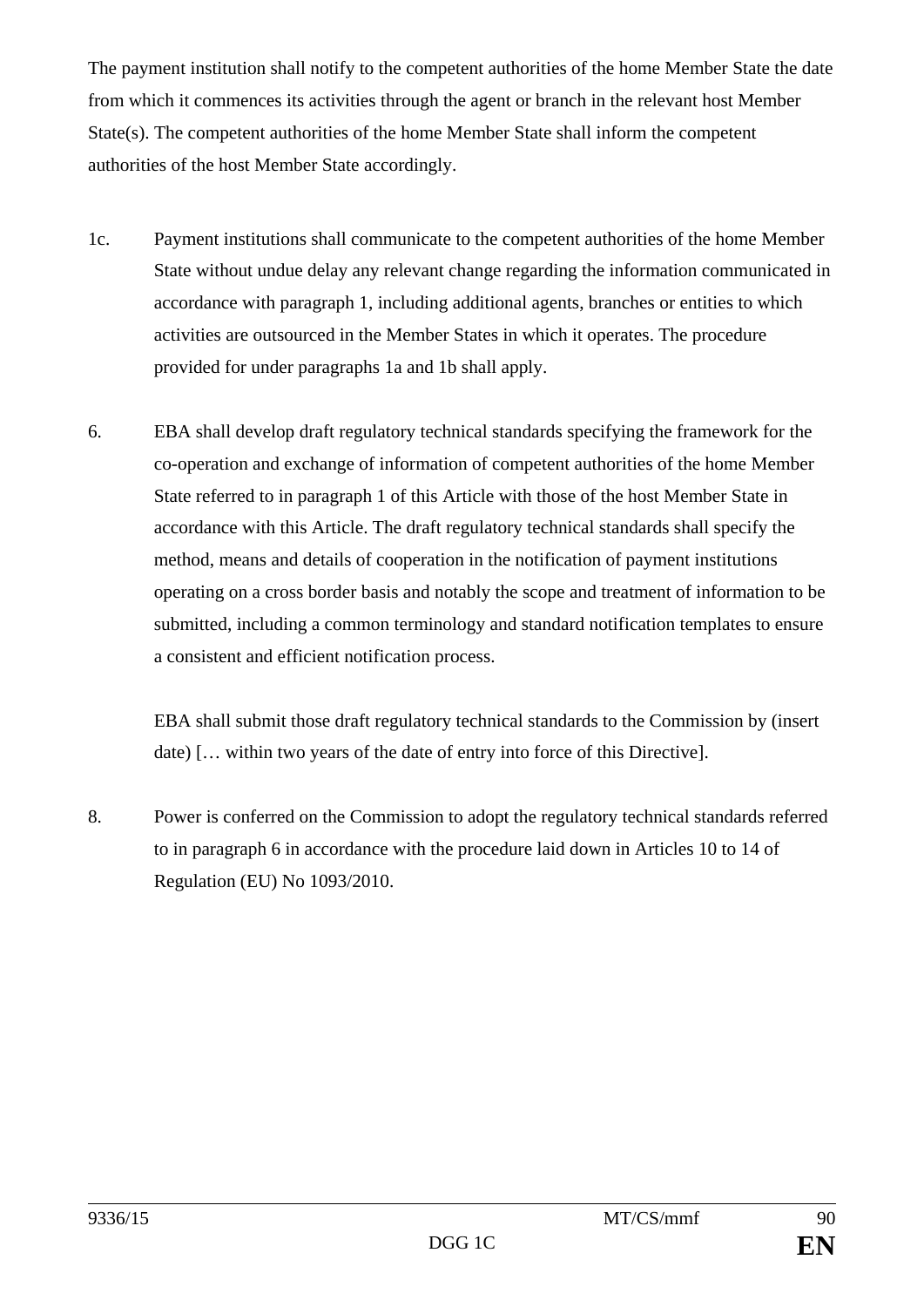#### *Article 26a*

# *Supervision of payment institutions exercising the right of establishment and freedom to provide services*

1. In order to carry out the controls and take the necessary steps provided for in this Title and in the provisions of national law adopted pursuant to Titles III and IV, in accordance with Article 89, paragraph 3, in respect of the agent or branch of a payment institution located in the territory of another Member State, the competent authorities of the home Member State shall cooperate with the competent authorities of the host Member State.

By way of cooperation in accordance with the first subparagraph, the competent authorities of the home Member State shall notify the competent authorities of the host Member State whenever they intend to carry out an on-site inspection in the territory of the latter.

However, the competent authorities of the home Member State may delegate to the competent authorities of the host Member State the task of carrying out on-site inspections of the institution concerned.

2. The competent authorities of the host Member States may require that payment institutions having agents or branches within their territories shall report to them periodically on the activities carried out in their territories.

Such reports shall be required for information or statistical purposes and, as far as the agents and branches conduct the payment service business under the right of establishment, to monitor compliance with the provisions of national law adopted pursuant to Titles III and IV. They shall be subject to professional secrecy requirements at least equivalent to those referred to in Article 23.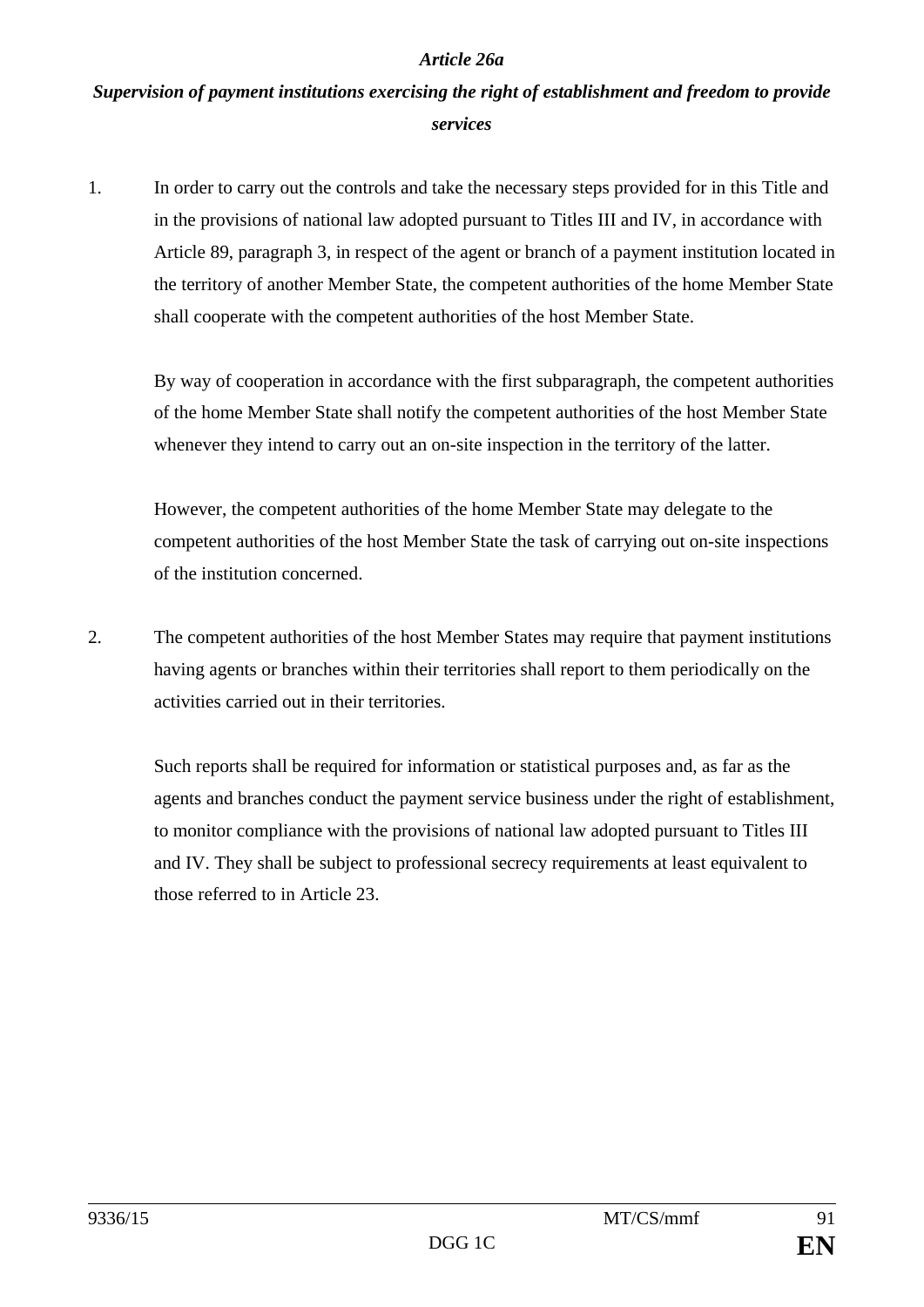- 3. The competent authorities shall provide each other with all essential and/or relevant information, in particular in the case of infringements or suspected infringements by an agent or a branch, also if occurred in the context of the exercise of the freedom to provide services. In this regard, the competent authorities shall communicate, upon request, all relevant information and, on their own initiative, all essential information, including on the compliance of the payment institution with the conditions under Article 10 paragraph 3.
- 5. Member States may require payment institutions operating on their territory through agents under the right of establishment, and whose head office is situated in another Member State, to appoint a central contact point in their territory to ensure adequate communication and information reporting on compliance with Titles III and IV, without prejudice to any provisions on anti-money laundering and countering terrorist financing provisions and to facilitate supervision by home and host competent authorities, including by providing competent authorities with documents and information on request.
- 6. EBA shall develop draft regulatory technical standards for determining, in accordance with the principle of proportionality, the circumstances when the appointment of a central contact point is appropriate, and the functions of those contact points, pursuant to paragraph 5.

Those draft regulatory technical standards shall, in particular, take account of:

- (a) the total volume and value of transactions carried out by the payment institution in host Member States;
- (b) the type of payment services provided; and
- (c) the total number of agents established in the host Member State.

EBA shall submit these draft regulatory technical standards to the Commission within one year of the date of entry into force of this Directive.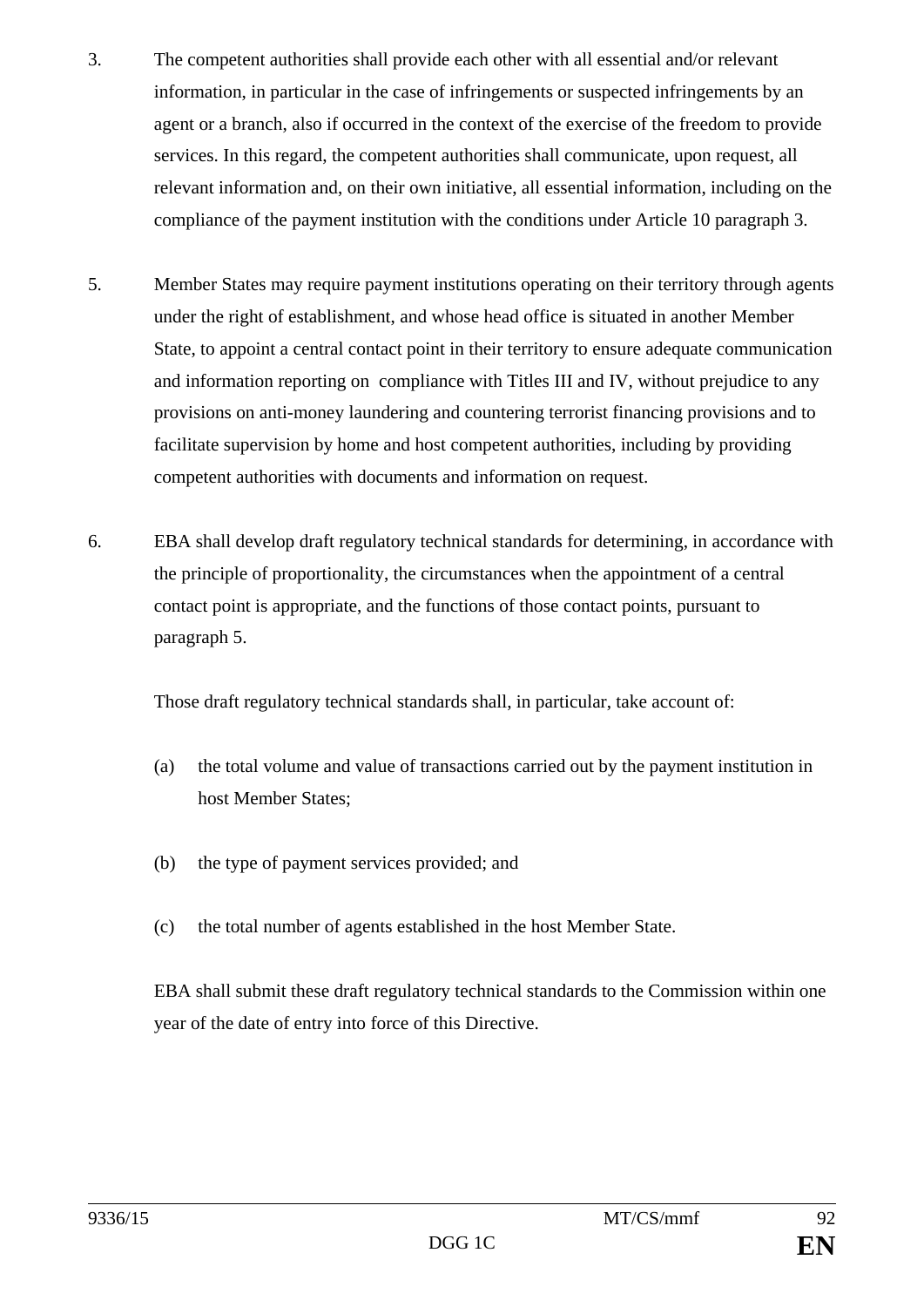- 7. Power is delegated to the Commission to adopt the regulatory technical standards referred to in paragraph 6 in accordance with the procedure laid down in Articles 10 to 14 of Regulation (EU) No 1093/2010.
- 8. EBA shall develop draft regulatory technical standards specifying the framework for the cooperation and exchange of information of the competent authorities of the home Member State with those of the host Member State in accordance with this Title and to monitor compliance with the provisions of national law adopted pursuant to Titles III and IV. The draft regulatory technical standards shall specify the method, means and details of cooperation in the supervision of payment institutions operating on a cross border basis and notably the scope and treatment of information to be exchanged, to ensure consistent and efficient supervision of payment institutions exercising cross-border provision of payment services.

The draft regulatory technical standards shall also specify the means and details of any reporting requested by host Member States from payment institutions on the payment business activities carried out in their territories in accordance with paragraph 2, including the frequency of such reporting.

EBA shall submit those draft regulatory technical standards to the Commission by (insert date) […within two years of the date of entry into force of this Directive].

Power is delegated to the Commission to adopt the regulatory technical standards referred to in paragraph 8 in accordance with the procedure laid down in Articles 10 to 14 of Regulation (EU) No 1093/2010.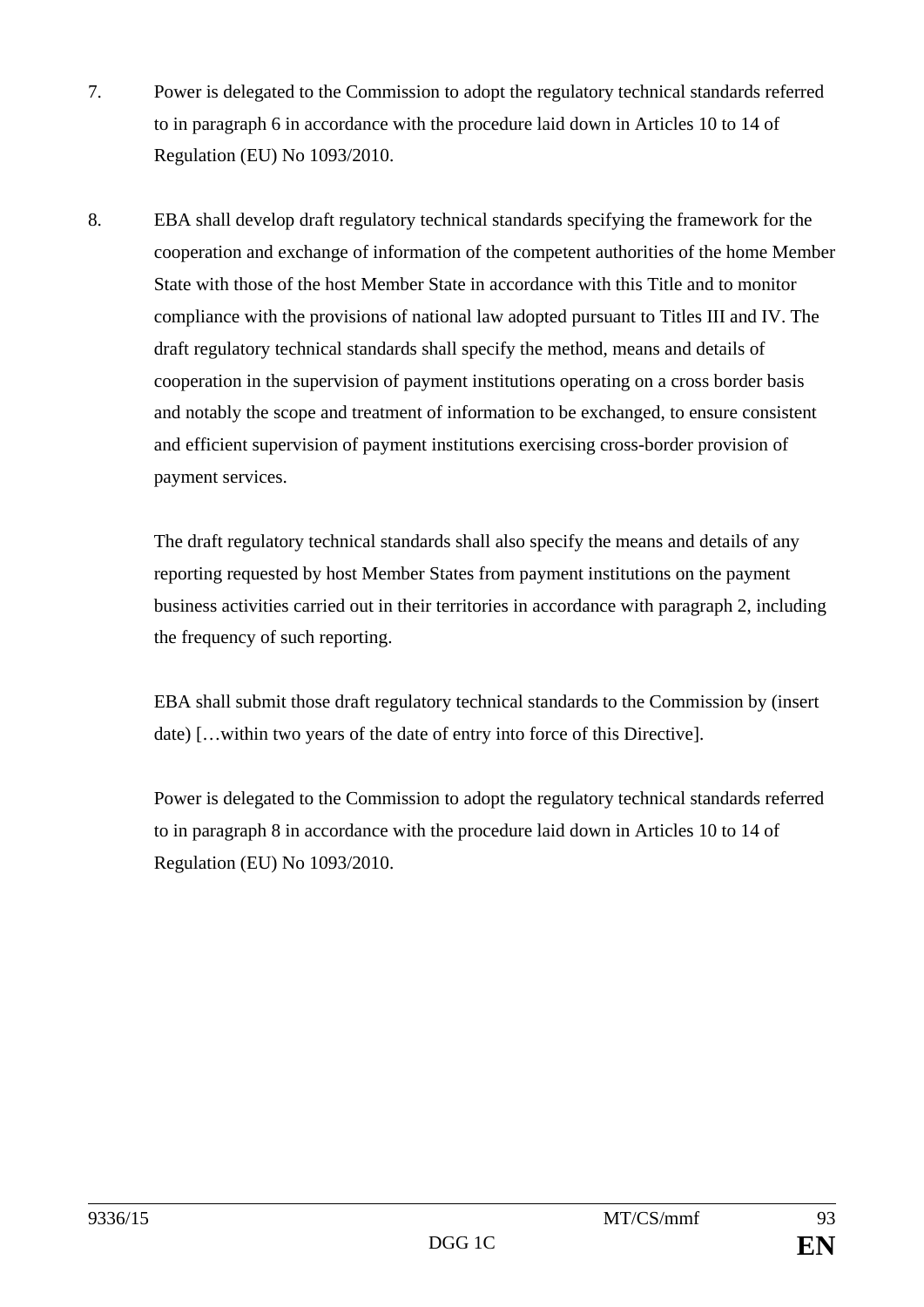#### *Article 26b*

#### *Measures in case of non-compliance, including precautionary measures*

1. Without prejudice to the responsibility of the competent authorities of the home Member State, where the competent authority of the host Member State ascertains that a payment institution having agents or branches in its territory does not comply with the provisions of this Title and with the provisions of national law adopted pursuant to Title III or Title IV, it shall inform the competent authority of the home Member State without delay.

The competent authority of the home Member State, after having evaluated the information received, shall, without undue delay, take all appropriate measures to ensure that the payment institution concerned puts an end to its irregular situation. The competent authority of the home Member State shall communicate those measures without delay to the competent authority of the host Member State and to those of any other Member State concerned.

- 1a. In emergency situations, where an immediate action is necessary to address a serious threat to the collective interests of the payment service users in the host Member State, the competent authorities of the host Member State may, in parallel to the cross-border cooperation between competent authorities and pending measures by the competent authorities of the home Member State as set out in Article 26a, take precautionary measures.
- 2. Any precautionary measures under paragraph 1a shall be appropriate and proportionate to their purpose to protect against a serious threat to the collective interests of the payment service users in the host Member State. They shall not result in a preference for payment service users of the payment institution in the host Member State over payment service users of the payment institution in other Member States.

These measures shall be temporary and shall be terminated when the serious threats identified are addressed, including, with the assistance of or in cooperation with the home Member State's competent authorities or with EBA as foreseen in Article 25a paragraph 1.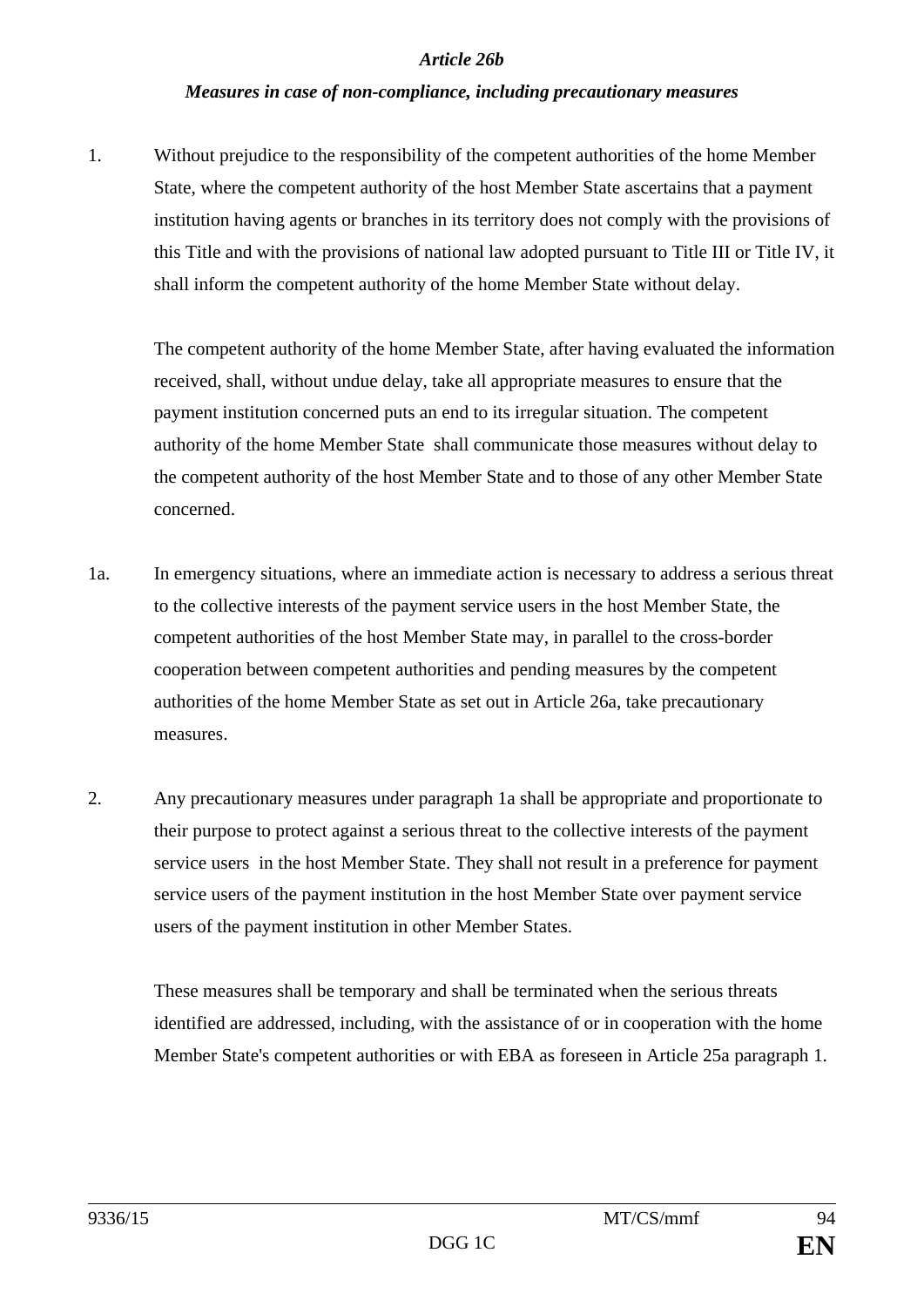3. The competent authorities of the home Member State and those of any other Member State concerned, the Commission and EBA shall be informed in advance, where compatible with the emergency situation that the competent authorities of the host Member State have to address, and in any case without undue delay, of the precautionary measures taken under paragraph 1a and of their justification.

# *Article 26c Reasons and communication*

- 1. Any measure taken pursuant to Article 22, Article 26, Article 26a or Article 26b involving penalties or restrictions on the exercise of the freedom to provide services or the freedom of establishment shall be properly justified and communicated to the payment institution concerned.
- 2. Articles 26 to 26b shall be without prejudice to the obligation of competent authorities under Directive 2005/60/EC and Regulation (EC) No 1781/2006, in particular under Article 37(1) of Directive 2005/60/EC and Article 15(3) of Regulation (EC) No 1781/2006 to supervise or monitor the compliance with the requirements laid down in those instruments.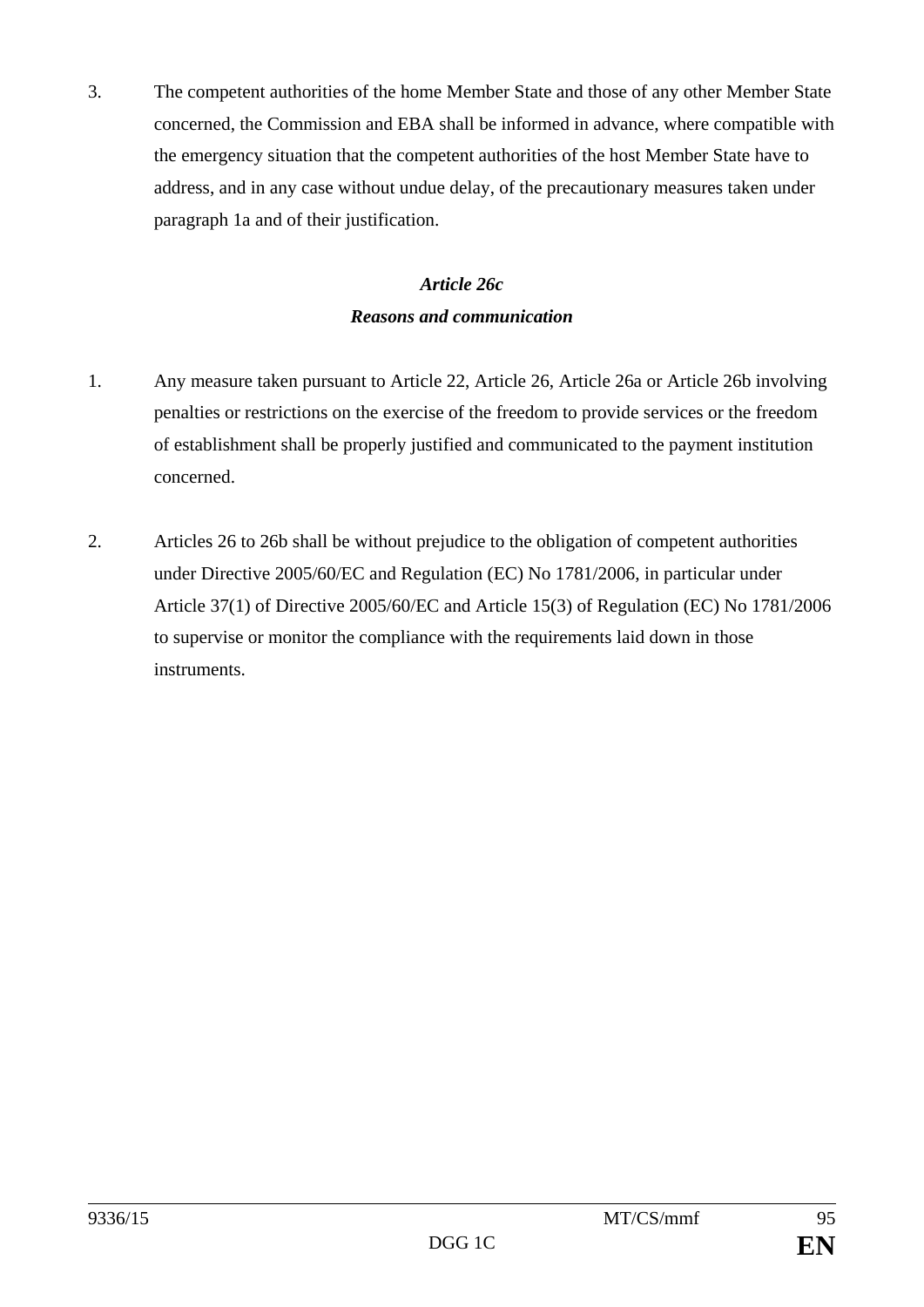# **Section 4**

## *Waiver*

# *Article 27 Conditions*

- 1. Member States may waive or allow their competent authorities to waive the application of all or part of the procedure and conditions set out in Sections 1 to 3, with the exception of Articles 13, 14, 21, 23, 24 and 25, for natural or legal persons providing payment services listed in points 1 to 6 of Annex I where:
	- (a) the average of the preceding 12 months' total value of payment transactions executed by the person concerned, including any agent for which it assumes full responsibility, does not exceed a limit set by the Member State but that, in any event, amounts to no more than EUR 3 million per month. That requirement shall be assessed on the projected total amount of payment transactions in its business plan, unless an adjustment to that plan is required by the competent authorities and
	- (b) none of the natural persons responsible for the management or operation of the business has been convicted of offences relating to money laundering or terrorist financing or other financial crimes.
- 2. Any natural or legal person registered in accordance with paragraph 1 shall be required to have its head office or place of residence in the Member State in which it actually carries on its business.
- 3. The persons referred to in paragraph 1 of this Article shall be treated as payment institutions, save that Articles 10(9)*,* Article 26, 26a and 26b shall not apply to them.
- 4. Member States may also provide that any natural or legal person registered in accordance with paragraph 1 of this Article may engage only in certain activities listed in Article 17.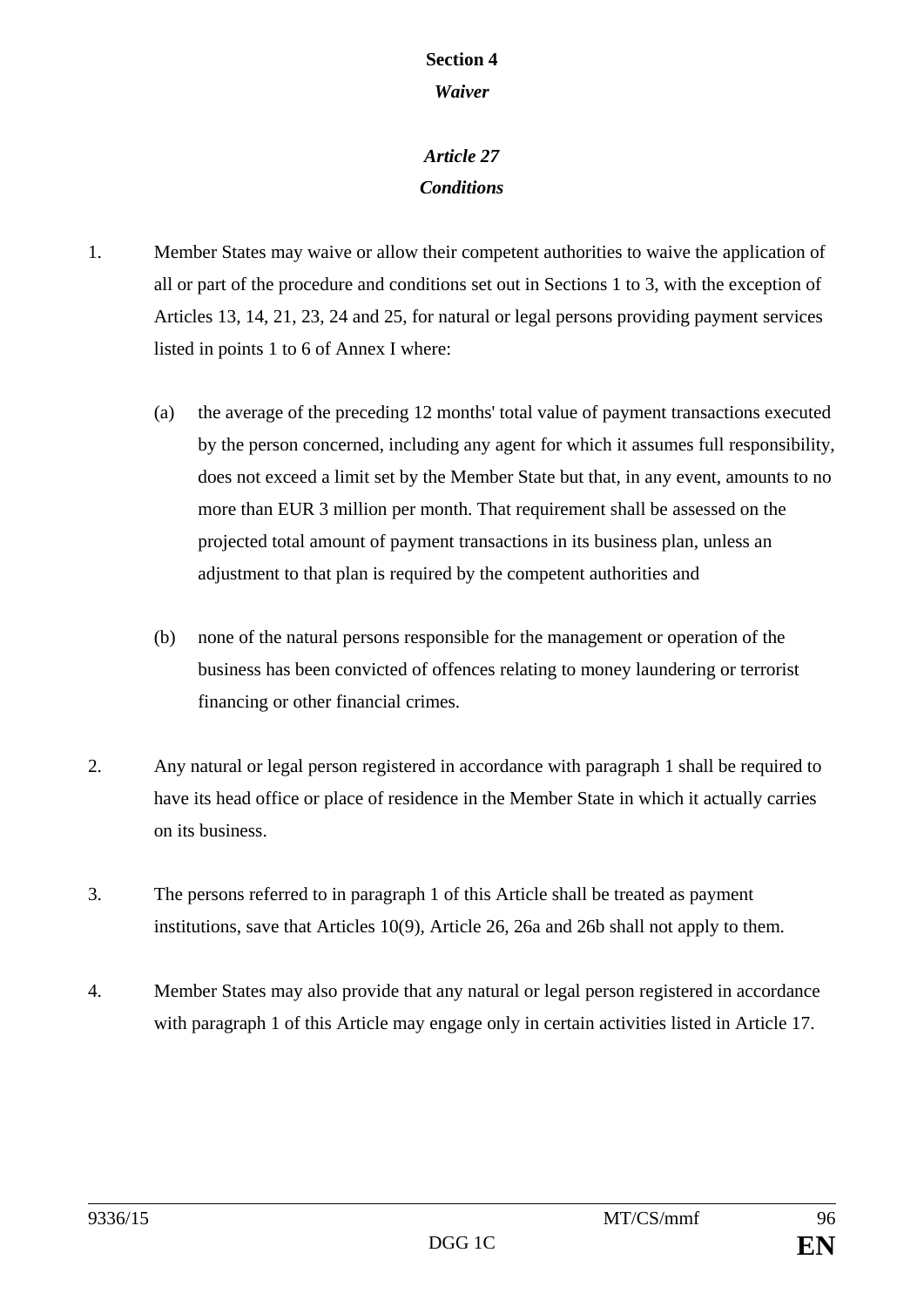- 5. The persons referred to in paragraph 1 of this Article shall notify the competent authorities of any change in their situation which is relevant to the conditions specified in that paragraph. Member States shall take the necessary steps to ensure that where the conditions set out in paragraphs 1, 2 or 4 are no longer fulfilled, the persons concerned shall seek authorisation within 30 calendar days in accordance with the procedure laid down in Article 10.
- 6. Paragraphs 1 to 5 of this Article shall not be applied in respect of provisions of Directive 2005/60/EC or national anti-money-laundering provisions.

#### *Article 27a*

## *Account information service providers*

- 1. Natural or legal persons providing only the payment service listed in point 8 of Annex I shall be exempted from the application of the procedure and conditions set out in Sections 1 and 2, with the exception of Article 5 paragraph 1, (a), (b), (e-h), (j), (l), (n), (p) and (q), and paragraph 2a, Article 13 and Article 14. Section 3 shall apply, with the exception of Article 22, paragraph 3.
- 2. The persons referred to in paragraph 1 of this Article shall be treated as payment institutions, save that Titles III and IV, shall not apply to them, with the exception of Articles 38, 45 where applicable, 59, 61 and 85 to 87a.

# *Article 28 Notification and information*

If a Member State avails itself of the waiver provided for in Article 27 , it shall notify the Commission accordingly by [insert date (the final date of transposition)]of its decision and it shall notify the Commission forthwith of any subsequent change. In addition, the Member State shall inform the Commission of the number of natural and legal persons concerned and, on an annual basis, of the total value of payment transactions executed as of 31 December of each calendar year, as referred to in Article  $27(1)(a)$ .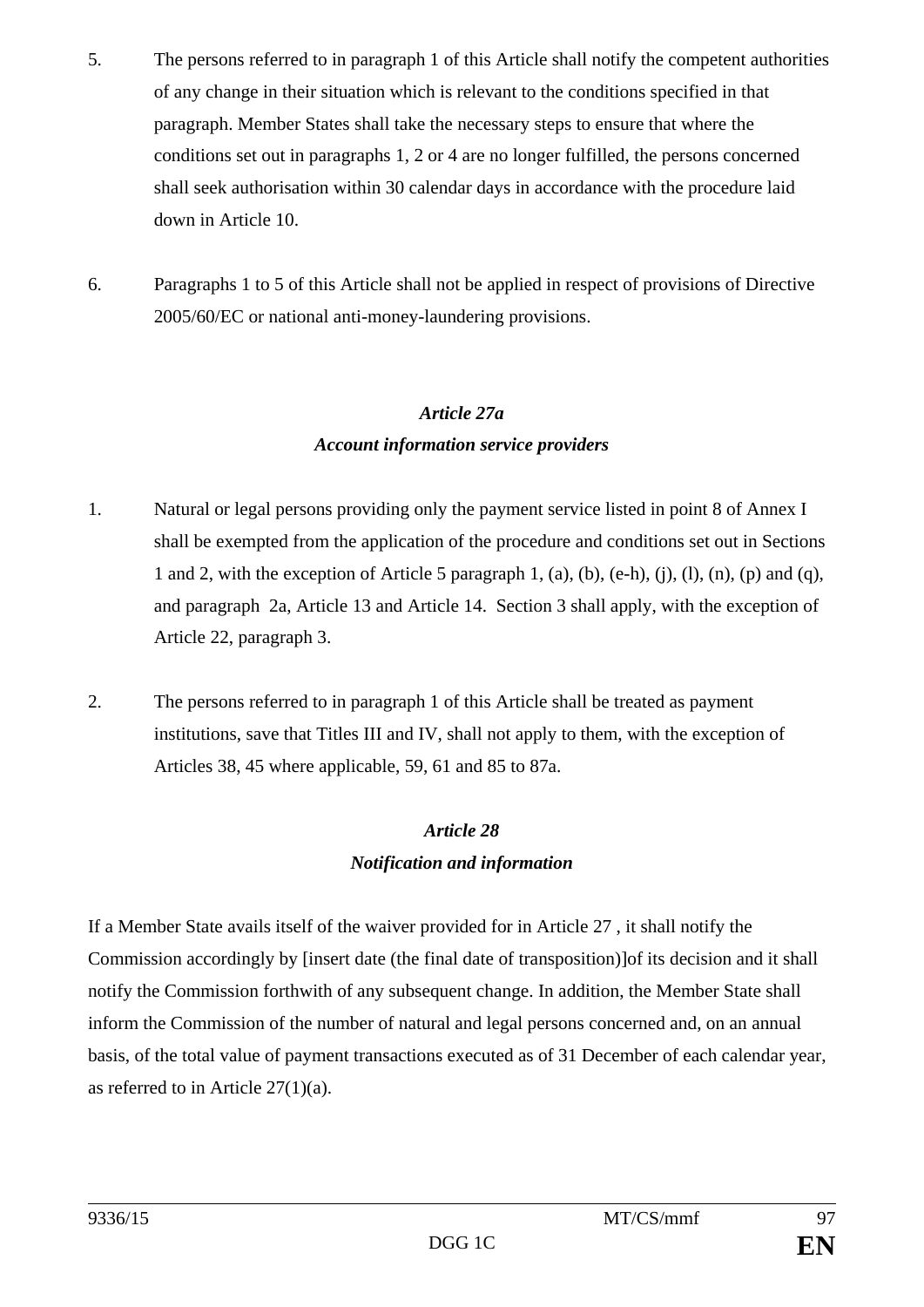#### **CHAPTER 2**

#### **Common provisions**

### *Article 29*

### *Access to payment systems*

1. Member States shall ensure that the rules on access of authorised or registered payment service providers that are legal persons to payment systems shall be objective, nondiscriminatory and proportionate and that those rules do not inhibit access more than is necessary to safeguard against specific risks such as settlement risk, operational risk and business risk and to protect the financial and operational stability of the payment system.

Payment systems shall not impose on payment service providers, on payment service users or on other payment systems any of the following requirements:

- (a) any restrictive rule on effective participation in other payment systems;
- (b) any rule which discriminates between authorised payment service providers or between registered payment service providers in relation to the rights, obligations and entitlements of participants;
- (c) any restriction on the basis of institutional status.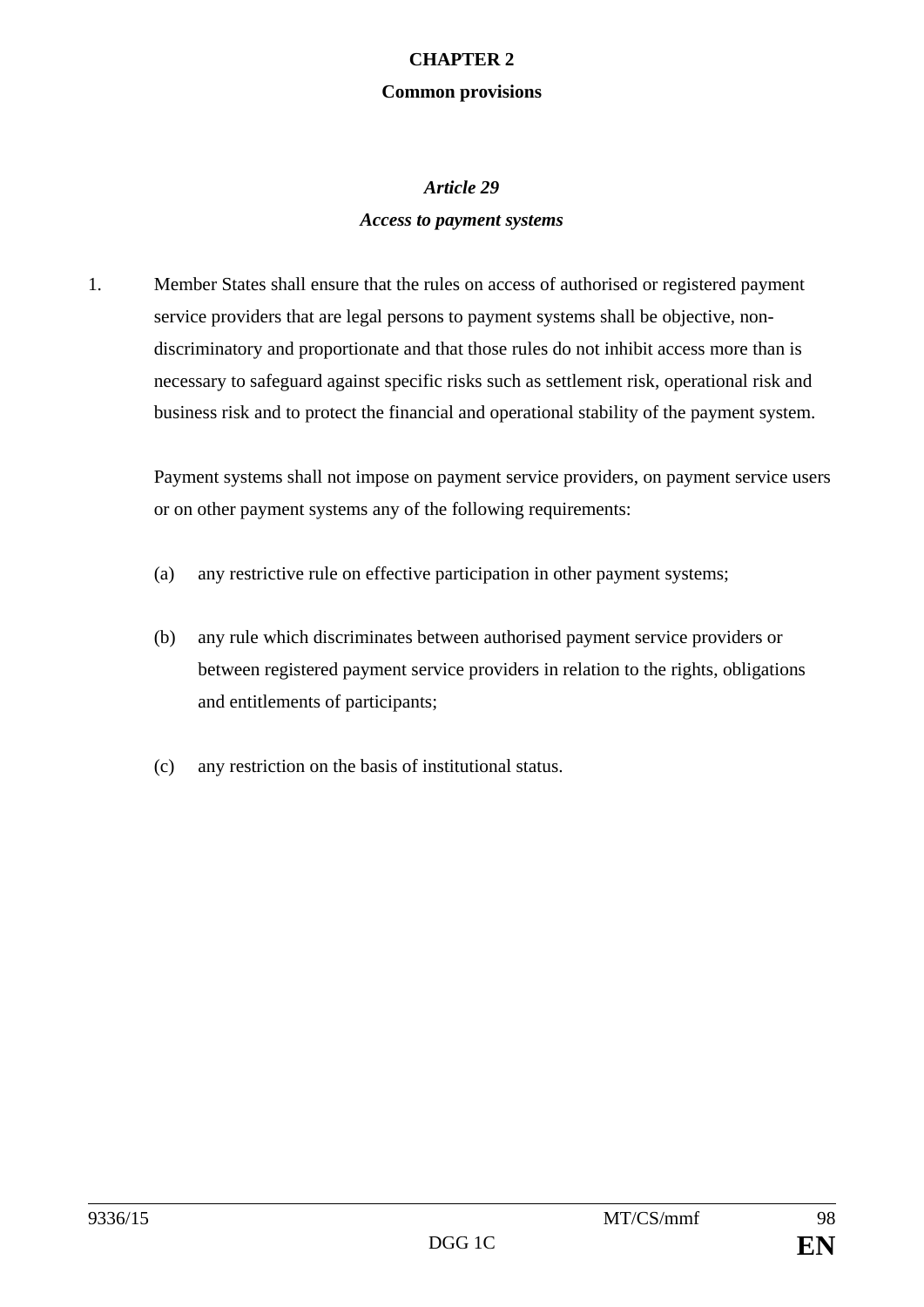- (a) payment systems designated under Directive 98/26/EC;
- (b) payment systems composed exclusively of payment service providers belonging to a group.

For the purposes of point (a) of paragraph 2, Member States shall ensure that where a participant in a designated system allows an authorised or registered payment service provider that is not a participant in the system to pass transfer orders through the system that participant shall, when requested, give this opportunity in an objective, proportionate and non-discriminatory manner to other authorised or registered payment service providers in line with paragraph 1.

The participant shall provide the requesting payment service provider with full reasons for any rejection.

#### *Article 29a*

#### *Access to accounts maintained with a credit institution*

Member States shall ensure that payment institutions have access to credit institutions' payment accounts services on an objective, non-discriminatory and proportionate basis. Such access shall be extensive enough to allow payment institutions to provide payment services in an unhindered and efficient manner.

The credit institution shall provide the competent authority with duly motivated reasons for any rejection.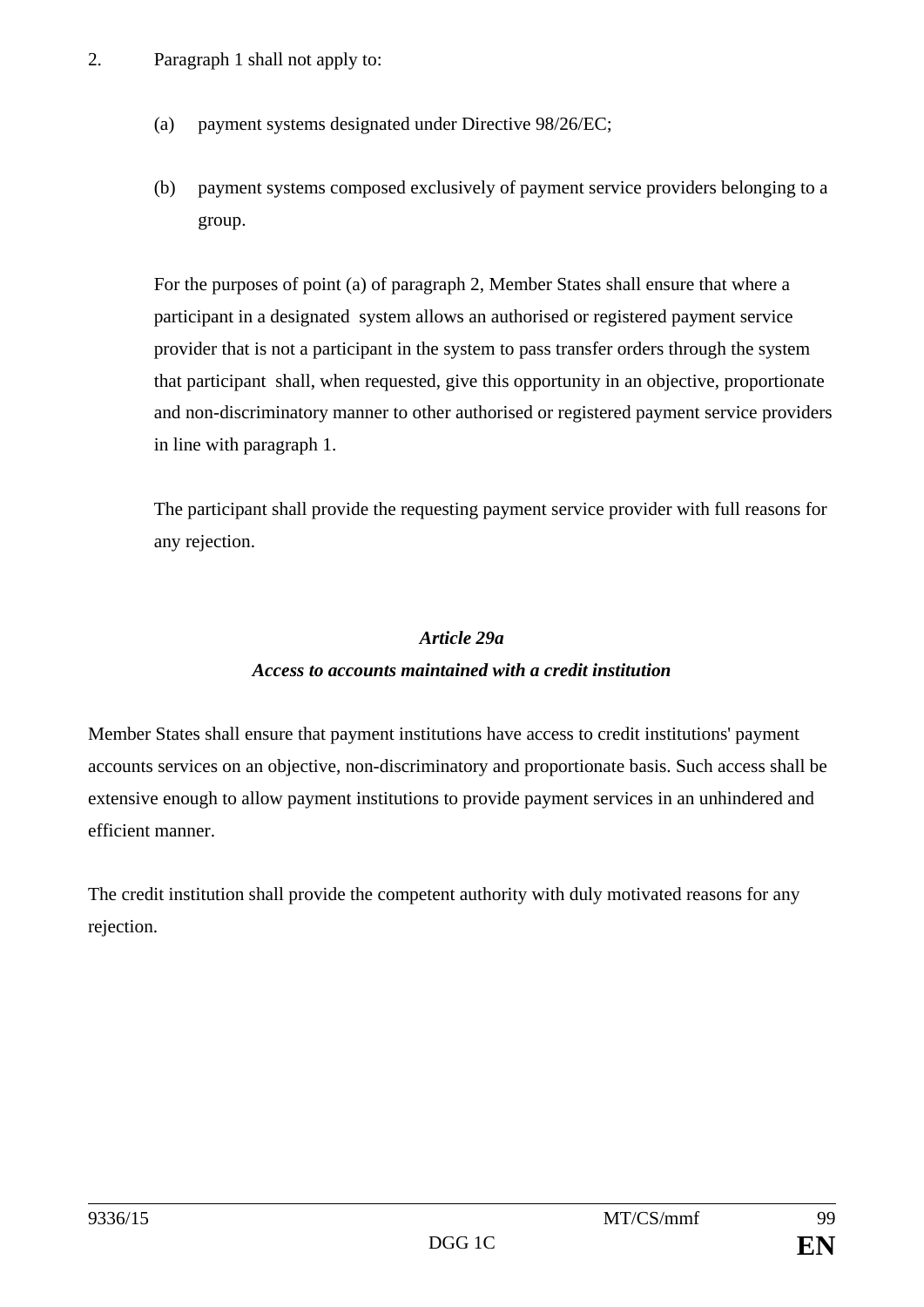# *Prohibition for persons other than payment service providers to provide payment services and duty of notification*

- 1. Member States shall prohibit natural or legal persons that are neither payment service providers nor explicitly excluded from the scope of this Directive from providing the payment services.
- 2. Member States shall require that service providers carrying out an activity referred to in Article  $3(k)$  i) or ii) or both for which the average of the preceding 12 months' total value of payment transactions executed exceeds the amount of EUR 1 million, send a notification to competent authorities containing a description of the services offered, specifying under which exemption referred to in Article 3 (k) i) and ii) the activity is considered to be carried out.

On the basis of this notification, the competent authority shall take a motivated decision on the basis of criteria referred to in Article 3(k) in case the activity does not qualify as a limited network and inform the service provider accordingly.

- 3. Member States shall require that service providers carrying out an activity referred to in Article 3(l) send a notification to competent authorities. and that these service providers provide competent authorities an annual audit opinion, testifying that the activity complies with the limits set out in Article 3 (1).
- 3a. Notwithstanding paragraph 1, competent authorities shall inform EBA of the services notified pursuant to paragraphs 2 and 3, stating under which exemption the services are being carried out.
- 4. The description of the services notified under paragraphs 2 and 3 shall be made publicly available in the register provided for in Article 13 and on EBA's website, in accordance with Article 14.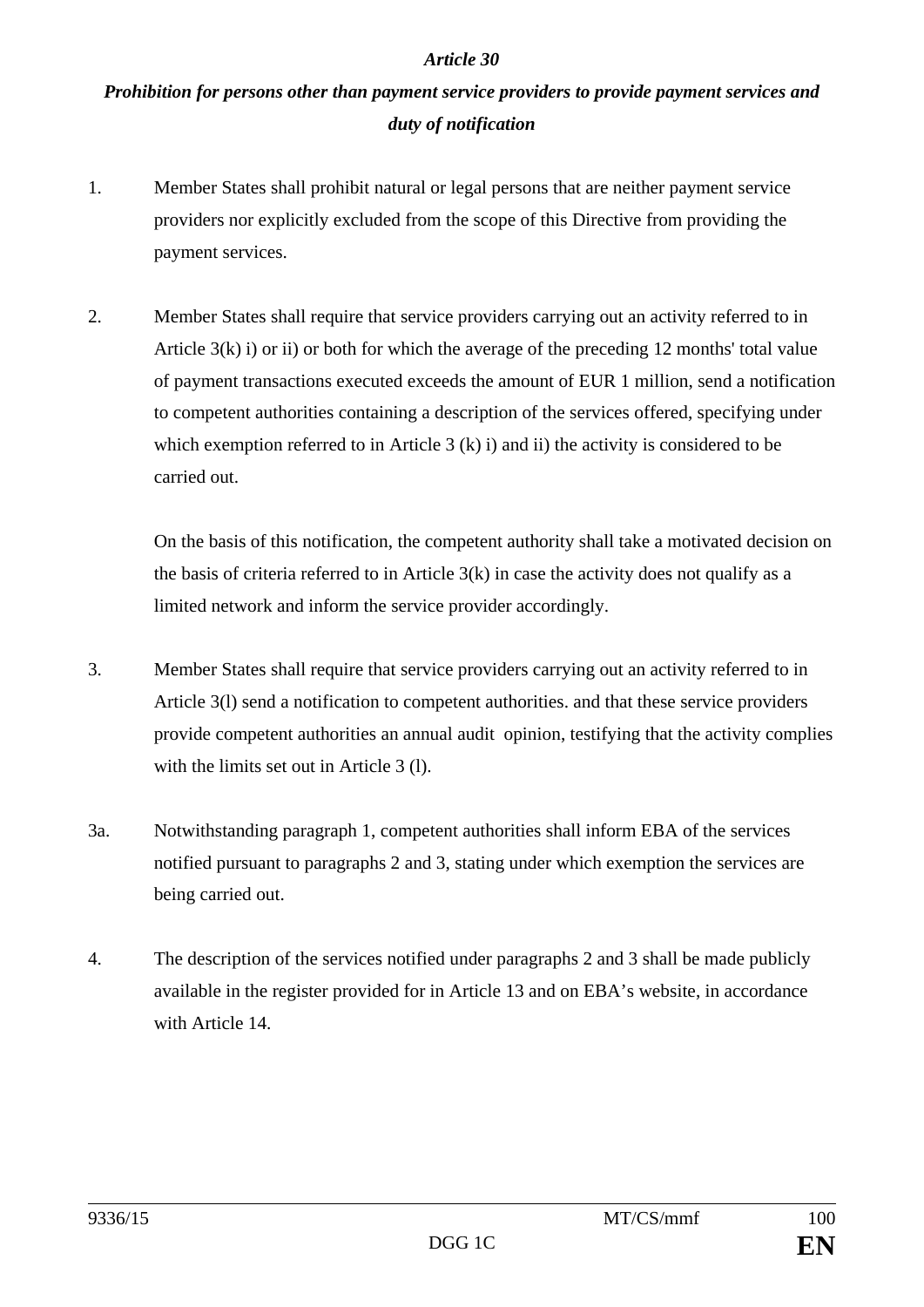#### **TITLE III**

# **TRANSPARENCY OF CONDITIONS AND INFORMATION REQUIREMENTS FOR PAYMENT SERVICES**

# **CHAPTER 1**

#### **General rules**

# *Article 31*

## *Scope*

- 1. This Title shall apply to single payment transactions, framework contracts and payment transactions covered by them. The parties may agree that it shall not apply in whole or in part when the payment service user is not a consumer.
- 2. Member States may provide that the provisions in this Title shall be applied to micro enterprises in the same way as to consumers.
- 3. This Directive shall be without prejudice to Directive 2008/48/EC or other relevant Union law or to national measures regarding conditions for granting credit to consumers not harmonised by this Directive that is in conformity with Union law.

# *Article 32 Other provisions in Union legislation*

The provisions of this Title are without prejudice to any Union legislation containing additional requirements on prior information.

However, where Directive 2002/65/EC is also applicable, the information requirements set out in Article 3(1) of that Directive, with the exception of points  $(2)(c)$  to  $(g)$ ,  $(3)(a)$ ,  $(d)$  and  $(e)$ , and  $(4)(b)$ of that paragraph shall be replaced by Articles 37, 38, 44 and 45 of this Directive.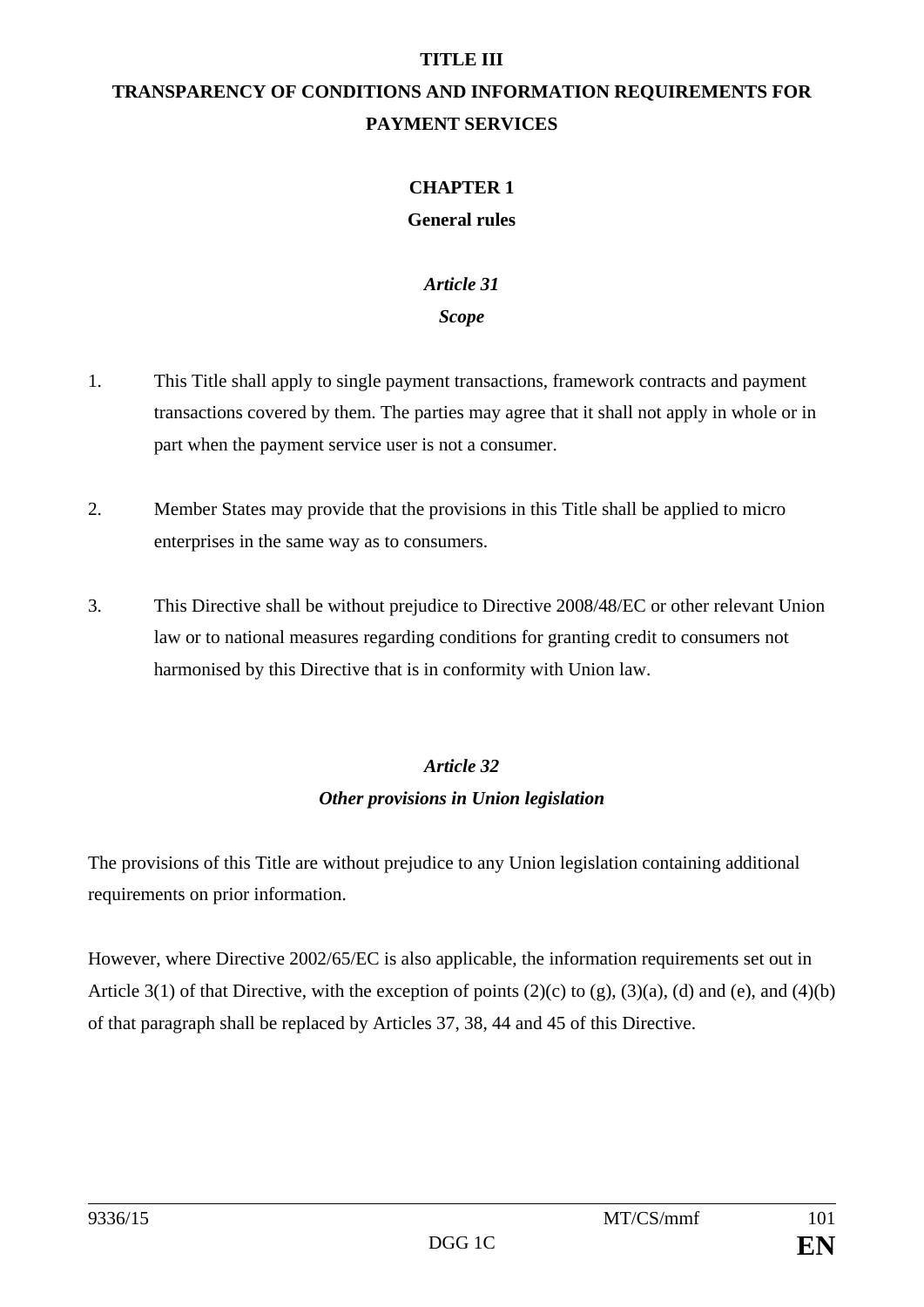# *Article 33 Charges for information*

- 1. The payment service provider shall not charge the payment service user for providing information under this Title.
- 2. The payment service provider and the payment service user may agree on charges for additional or more frequent information, or transmission by means of communication other than those specified in the framework contract, provided at the payment service user's request.
- 3. Where the payment service provider may impose charges for information in accordance with paragraph 2, they shall be reasonable and in line with the payment service provider's actual costs.

# *Article 34 Burden of proof on information requirements*

Member States shall stipulate that the burden of proof shall lie with the payment service provider to prove that it has complied with the information requirements set out in this Title.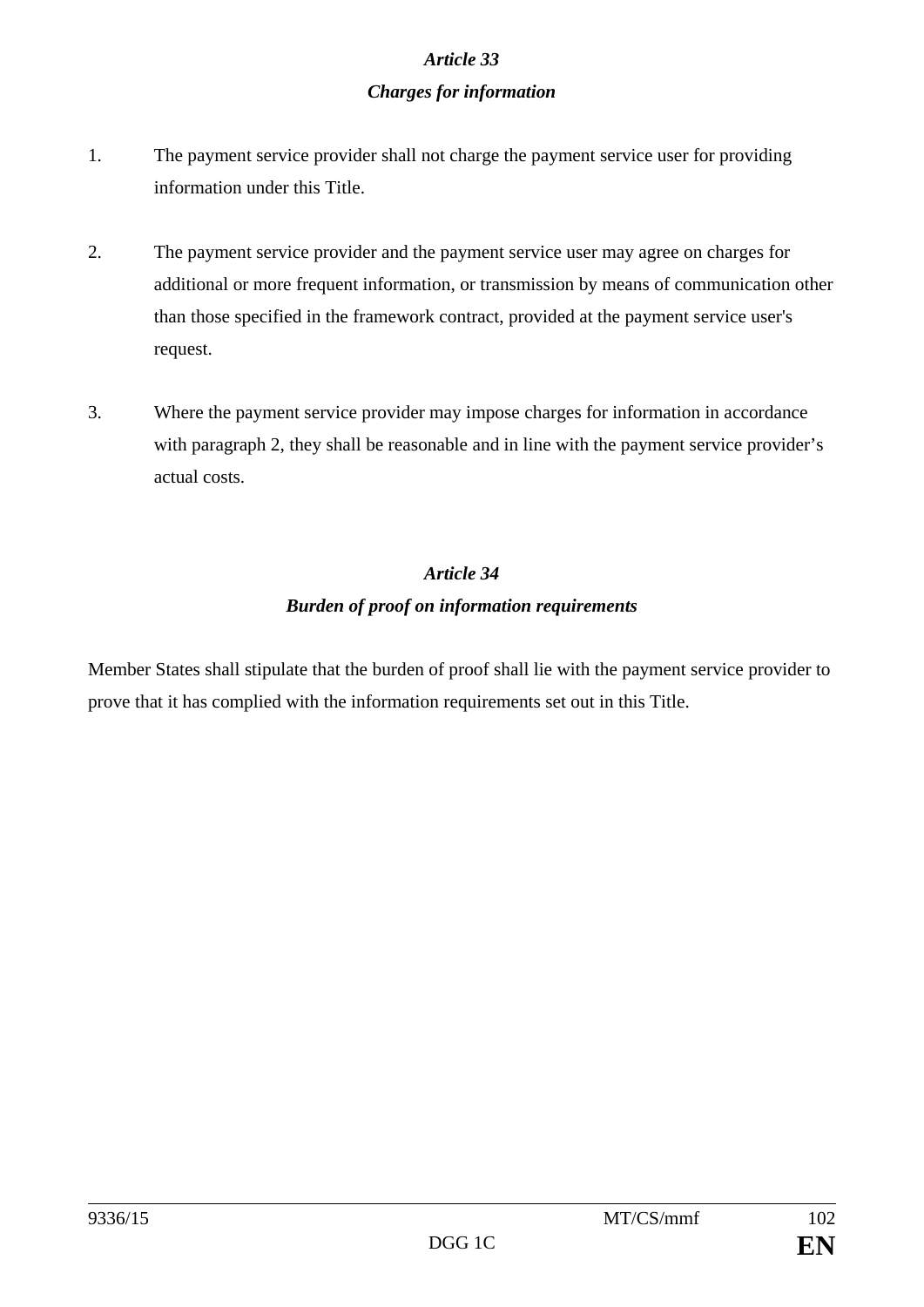# *Derogation from information requirements for low-value payment instruments and electronic money*

- 1. In cases of payment instruments which, according to the framework contract, concern only individual payment transactions that do not exceed EUR 30 or that either have a spending limit of EUR 150 or store funds that do not exceed EUR 150 at any time:
	- (a) by way of derogation from Articles 44, 45 and 49, the payment service provider shall provide the payer only with information on the main characteristics of the payment service, including the way in which the payment instrument can be used, liability, charges levied and other material information needed to take an informed decision as well as an indication of where any other information and conditions specified in Article 45 are made available in an easily accessible manner;
	- (b) it may be agreed that, by way of derogation from Article 47, the payment service provider shall not be required to propose changes in the conditions of the framework contract in the same way as provided for in Article 44(1);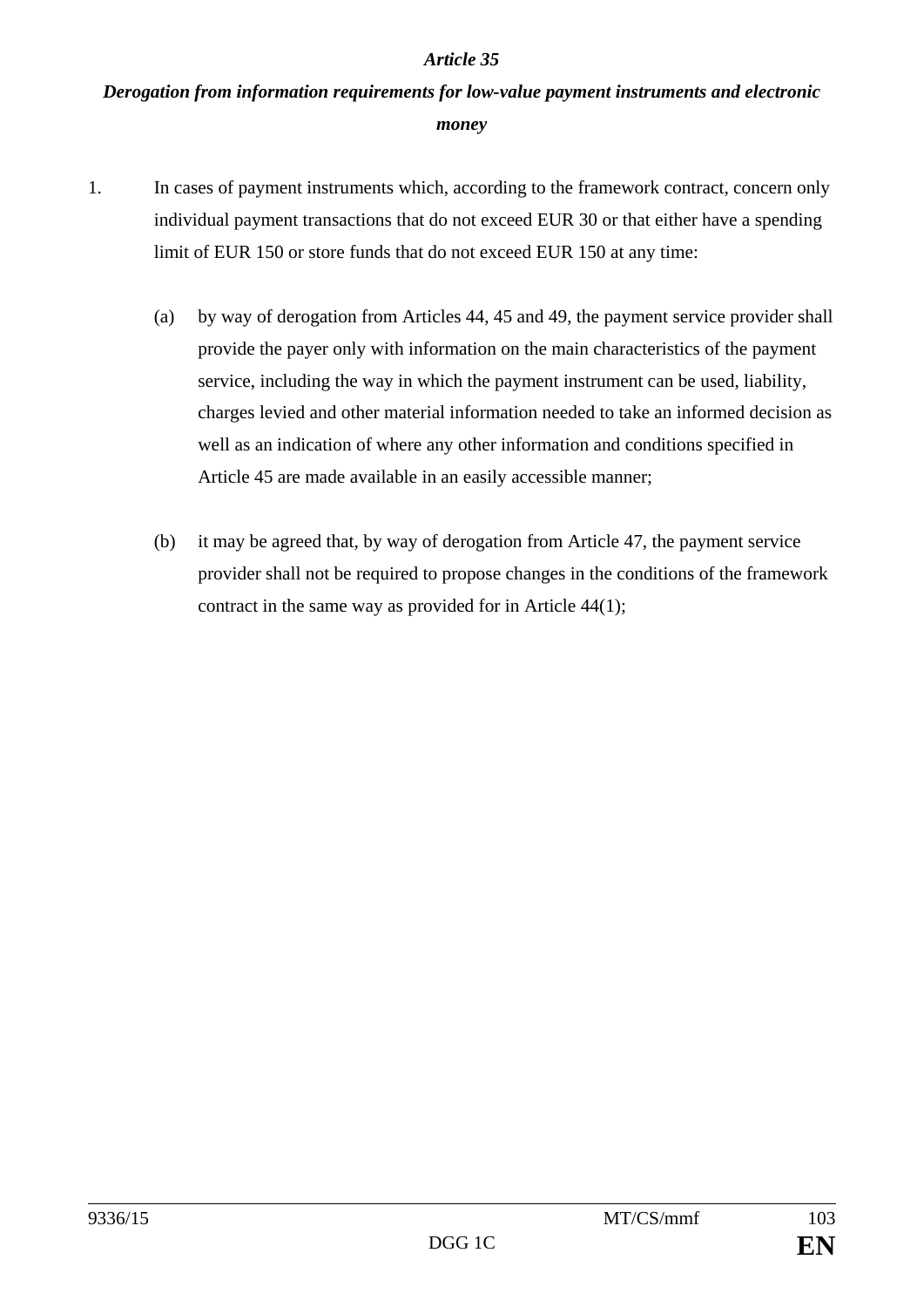- (c) it may be agreed that, by way of derogation from Articles 50 and 51, after the execution of a payment transaction:
	- (i) the payment service provider shall provide or make available only a reference enabling the payment service user to identify the payment transaction, the amount of the payment transaction, any charges and/or, in the case of several payment transactions of the same kind made to the same payee, information on the total amount and charges for those payment transactions;
	- (ii) the payment service provider shall not be required to provide or make available information referred to in point (i) if the payment instrument is used anonymously or if the payment service provider is not otherwise technically in a position to provide it. However, the payment service provider shall provide the payer with a possibility to verify the amount of funds stored.
- 2. For national payment transactions, Member States or their competent authorities may reduce or double the amounts referred to in paragraph 1. For prepaid payment instruments, Member States may increase those amounts up to EUR 500.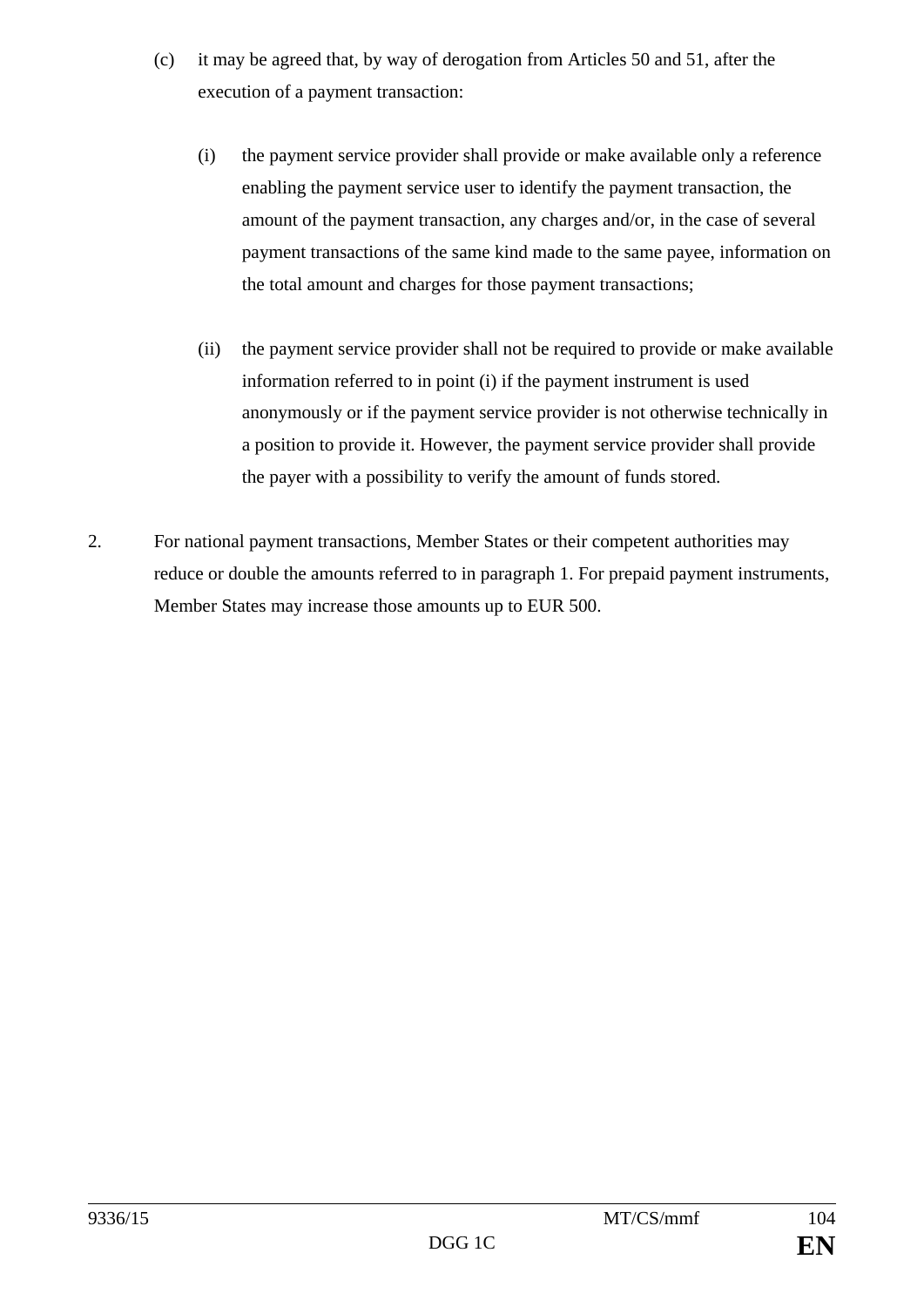#### **CHAPTER 2**

#### **Single payment transactions**

#### *Article 36*

#### *Scope*

- 1. This Chapter shall apply to single payment transactions not covered by a framework contract.
- 2. When a payment order for a single payment transaction is transmitted by a payment instrument covered by a framework contract, the payment service provider shall not be obliged to provide or make available information which is already given to the payment service user on the basis of a framework contract with another payment service provider or which will be given to him according to that framework contract.

# *Article 37 Prior general information*

1. Member States shall require that before the payment service user is bound by any single payment service contract or offer, the payment service provider, in an easily accessible manner, makes available to the payment service user the information and conditions specified in Article 38 with regard to its own services. At the payment service user's request, the payment service provider shall provide the information and conditions on paper or on another durable medium. The information and conditions shall be given in easily understandable words and in a clear and comprehensible form, in an official language of the Member State where the payment service is offered or in any other language agreed between the parties.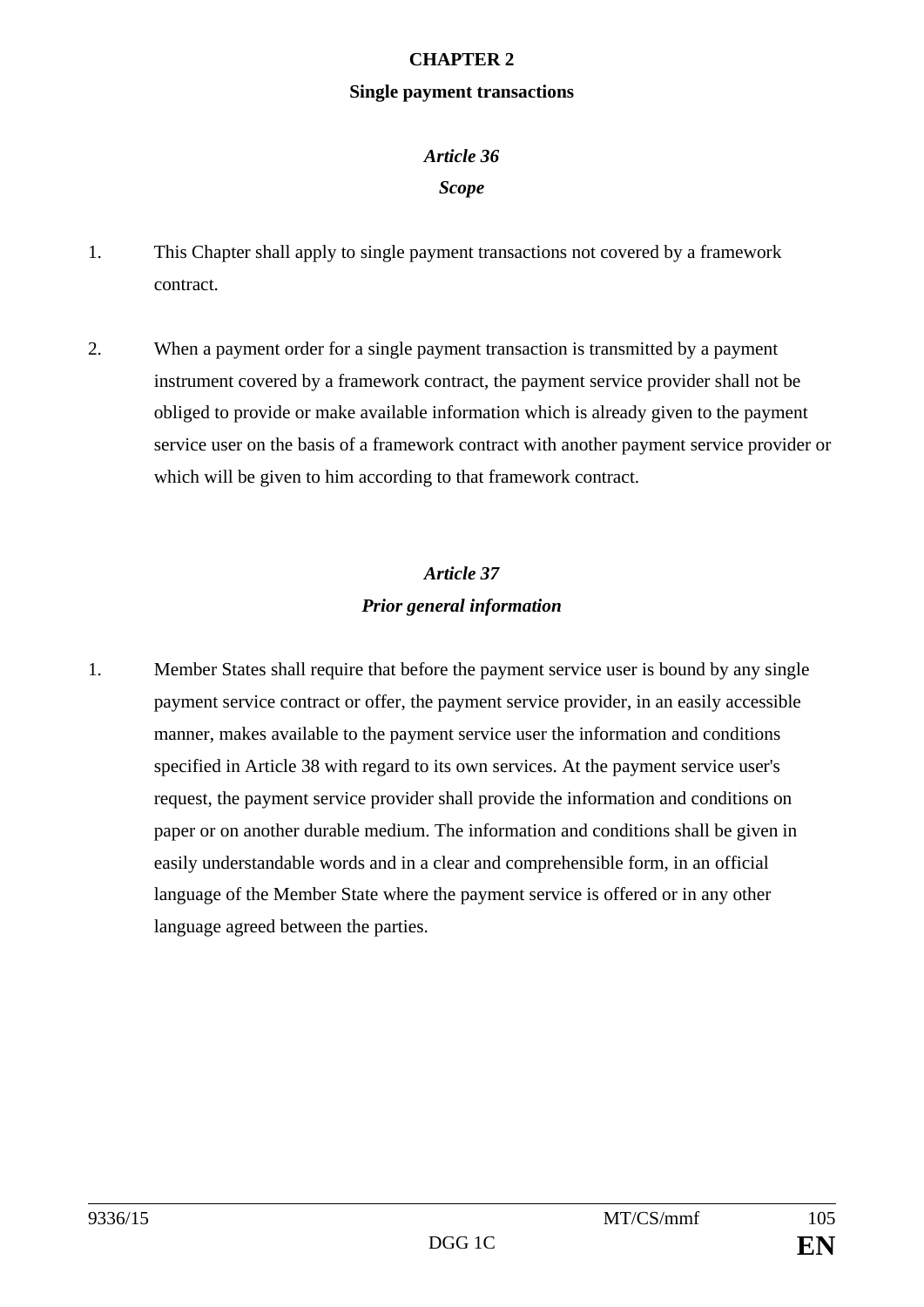- 2. If the single payment service contract has been concluded at the request of the payment service user using a means of distance communication which does not enable the payment service provider to comply with paragraph 1, the payment service provider shall fulfil its obligations under that paragraph immediately after the execution of the payment transaction.
- 3. The obligations under paragraph 1 of this Article may also be discharged by supplying a copy of the draft single payment service contract or the draft payment order including the information and conditions specified in Article 38.

## *Information and conditions*

- 1. Member States shall ensure that the following information and conditions are provided or made available by the payment service provider to the payment service user:
	- (a) a specification of the information or unique identifier that has to be provided by the payment service user in order for a payment order to be properly initiated or executed;
	- (b) the maximum execution time for the payment service to be provided;
	- (c) all charges payable by the payment service user to his payment service provider and, where applicable, the breakdown of the amounts of any charges;
	- (d) where applicable, the actual or reference exchange rate to be applied to the payment transaction.
- 2. In addition, Member States shall ensure that payment initiation service providers shall, prior to initiation, provide or make available to the payer with the following clear and comprehensive information: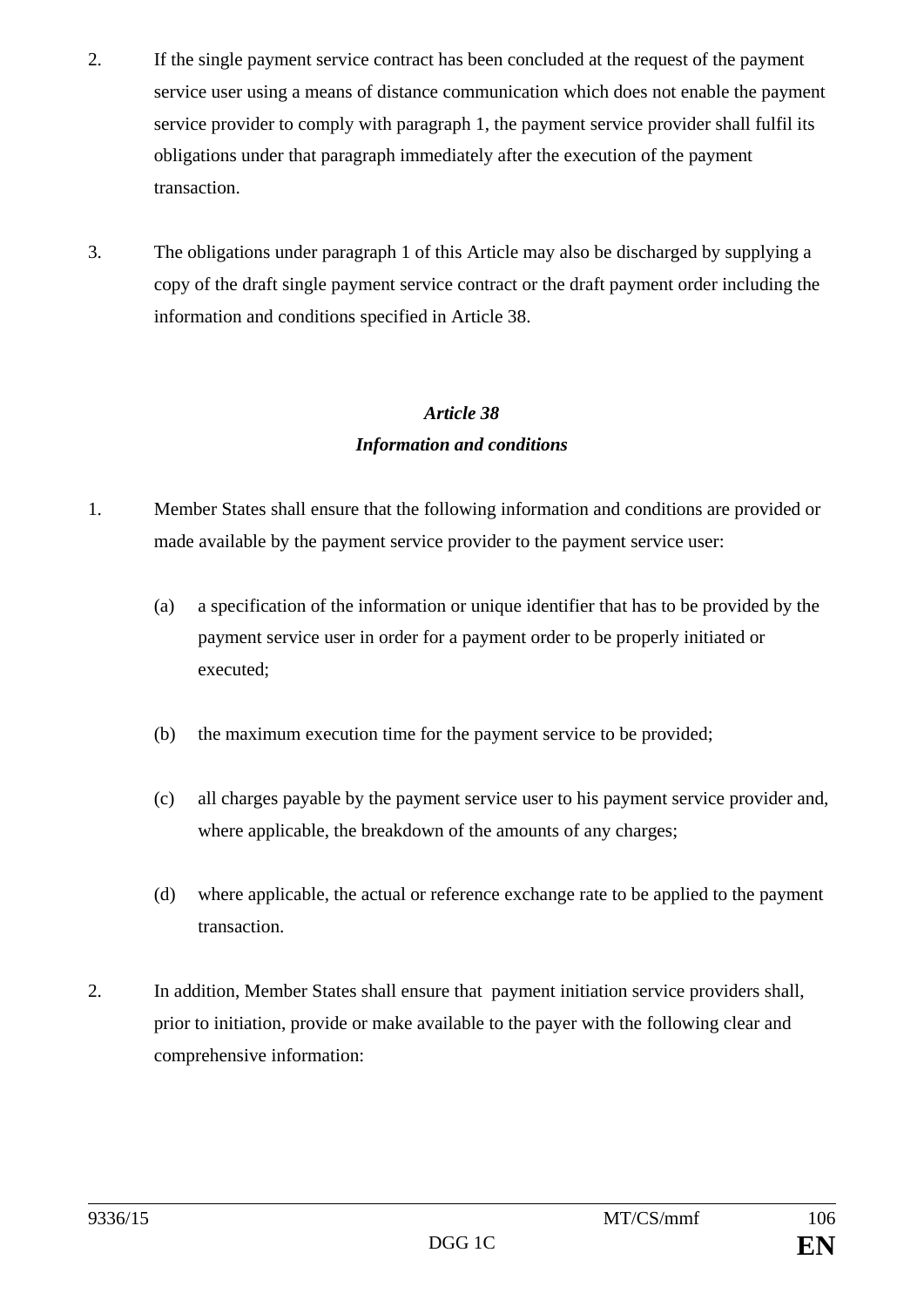- (a) the name of the payment initiation service provider, the geographical address of its head office and, where applicable, the geographical address of its agent or branch established in the Member State where the payment service is offered, and any other contact details, including electronic mail address, relevant for communication with the payment initiation service provider;
- (b) and the competent authority under this Directive.
- 3. Where applicable, any other relevant information and conditions specified in Article 45 shall be made available to the payment service user in an easily accessible manner.

## *Information for the payer and payee after the initiation of a payment order*

In addition to the information and conditions specified in Art. 38 , where a payment order is initiated through a payment initiation service provider, this payment service provider shall provide or make available to the payer and, where applicable, the payee, immediately after initiation, the following data.

- (a) a confirmation of the successful initiation of the payment order with the payer's account servicing payment service provider;
- (b) a reference enabling the payer and the payee to identify the payment transaction and the payee to identify the payer, where appropriate, and any information transferred with the payment transaction;
- (c) the amount of the payment transaction;
- (d) where applicable, the amount of any charges payable to the payment initiation service provider for the [...] transaction, and where applicable a breakdown of those charges.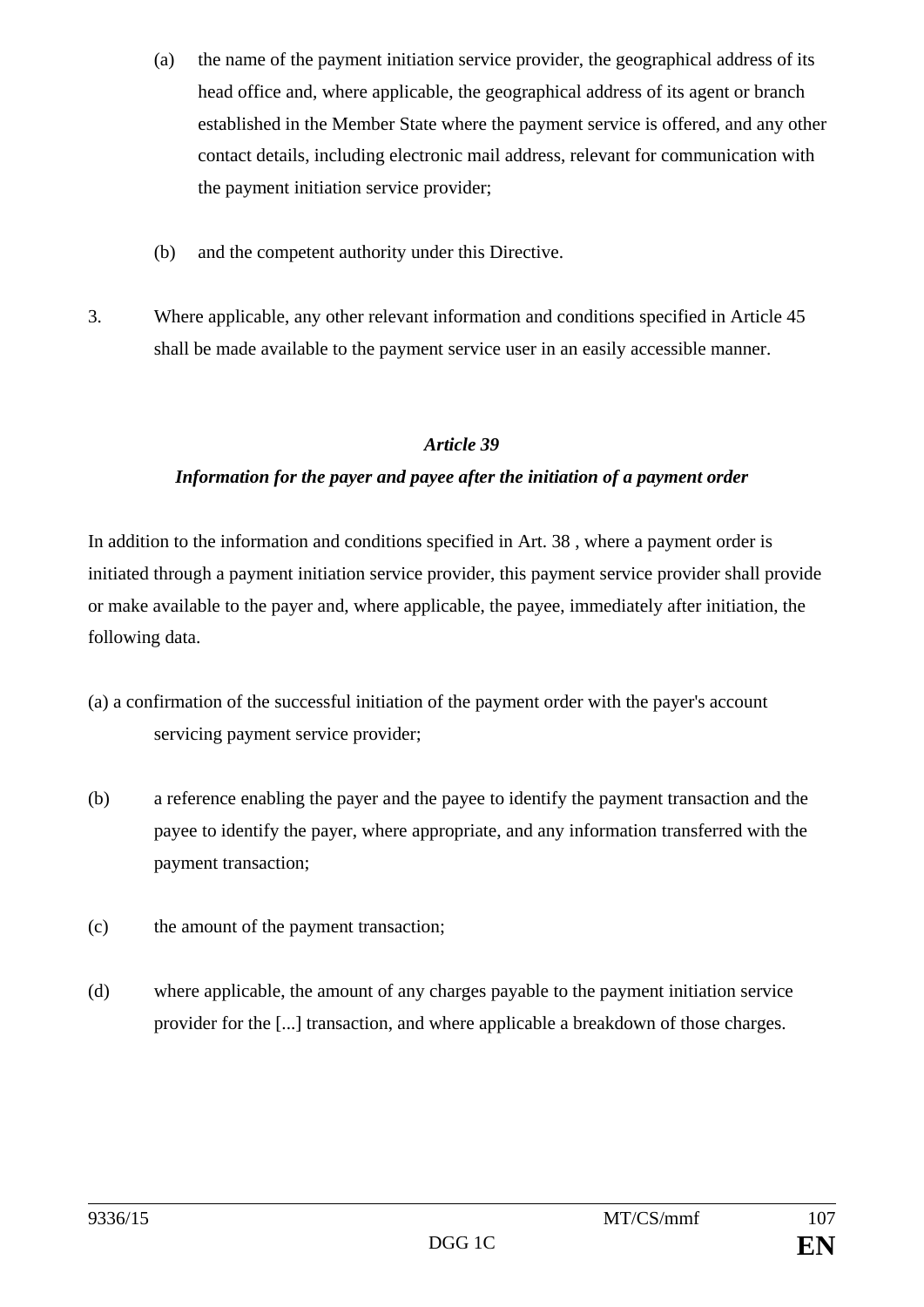# *Information for the payer and the payer's account servicing payment service provider in case of a payment initiation service*

Where a payment order is initiated through the payment initiation service provider, it shall make available to the payer and the account servicing payment service provider the reference of the transaction.

#### *Article 41*

#### *Information for the payer after receipt of the payment order*

Immediately after receipt of the payment order, the payer's payment service provider shall provide or make available to the payer, in the same way as provided for in Article 37(1), the following data with regard to its own services:

- (a) a reference enabling the payer to identify the payment transaction and, where appropriate, information relating to the payee;
- (b) the amount of the payment transaction in the currency used in the payment order;
- (c) the amount of any charges for the payment transaction payable by the payer and, where applicable, a breakdown of the amounts of such charges;
- (d) where applicable, the exchange rate used in the payment transaction by the payer's payment service provider or a reference thereto, when different from the rate provided in accordance with Article 38(1)(d), and the amount of the payment transaction after that currency conversion;
- (e) the date of receipt of the payment order.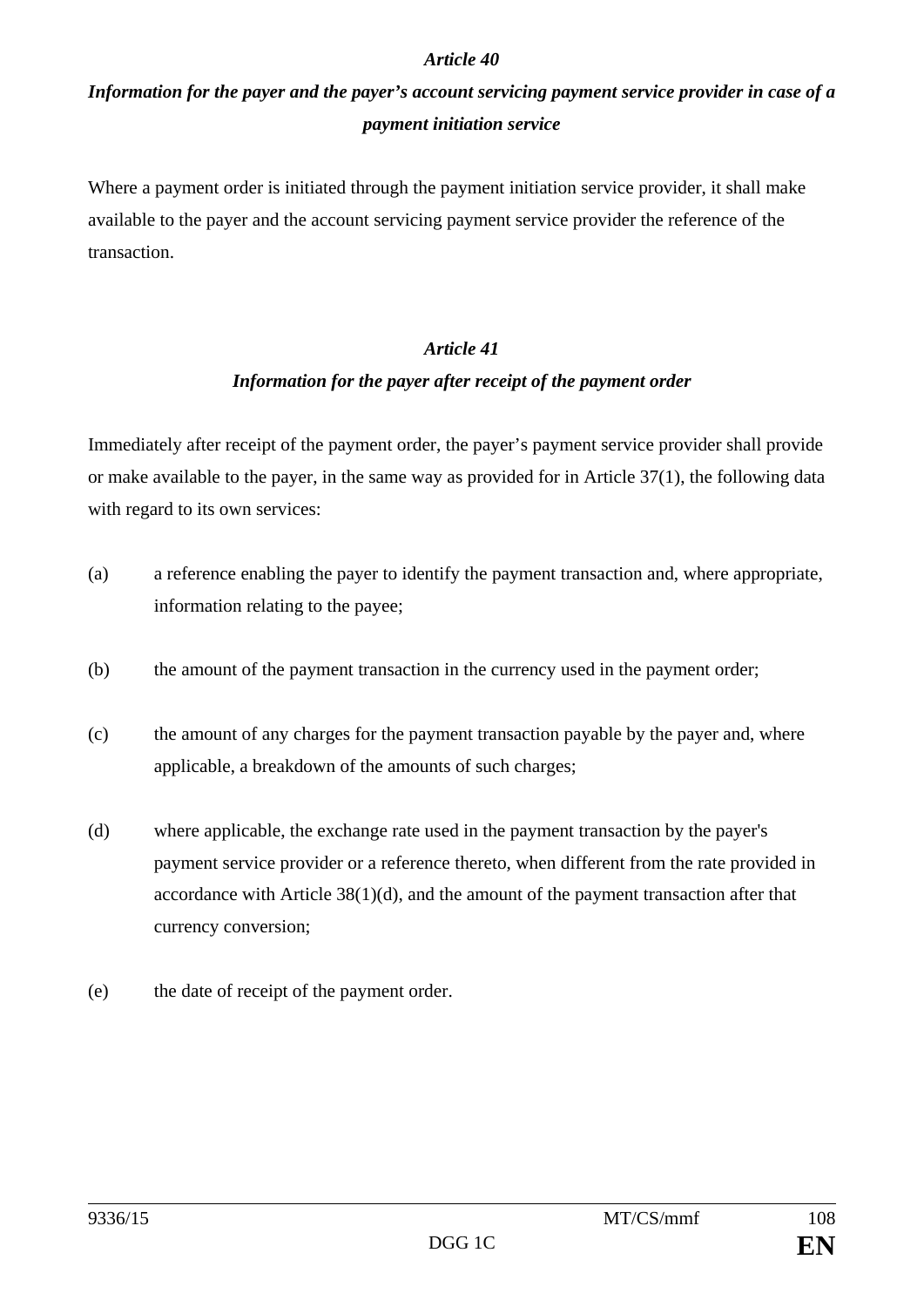## *Information for the payee after execution*

Immediately after the execution of the payment transaction, the payee's payment service provider shall provide or make available to the payee, in the same way as provided for in Article 37(1), all of the following data with regard to its own services:

- (a) the reference enabling the payee to identify the payment transaction and, where appropriate, the payer and any information transferred with the payment transaction;
- (b) the amount of the payment transaction in the currency in which the funds are at the payee's disposal;
- (c) the amount of any charges for the payment transaction payable by the payee and, where applicable, a breakdown of the amount of such charges;
- (d) where applicable, the exchange rate used in the payment transaction by the payee's payment service provider, and the amount of the payment transaction before that currency conversion;
- (e) the credit value date.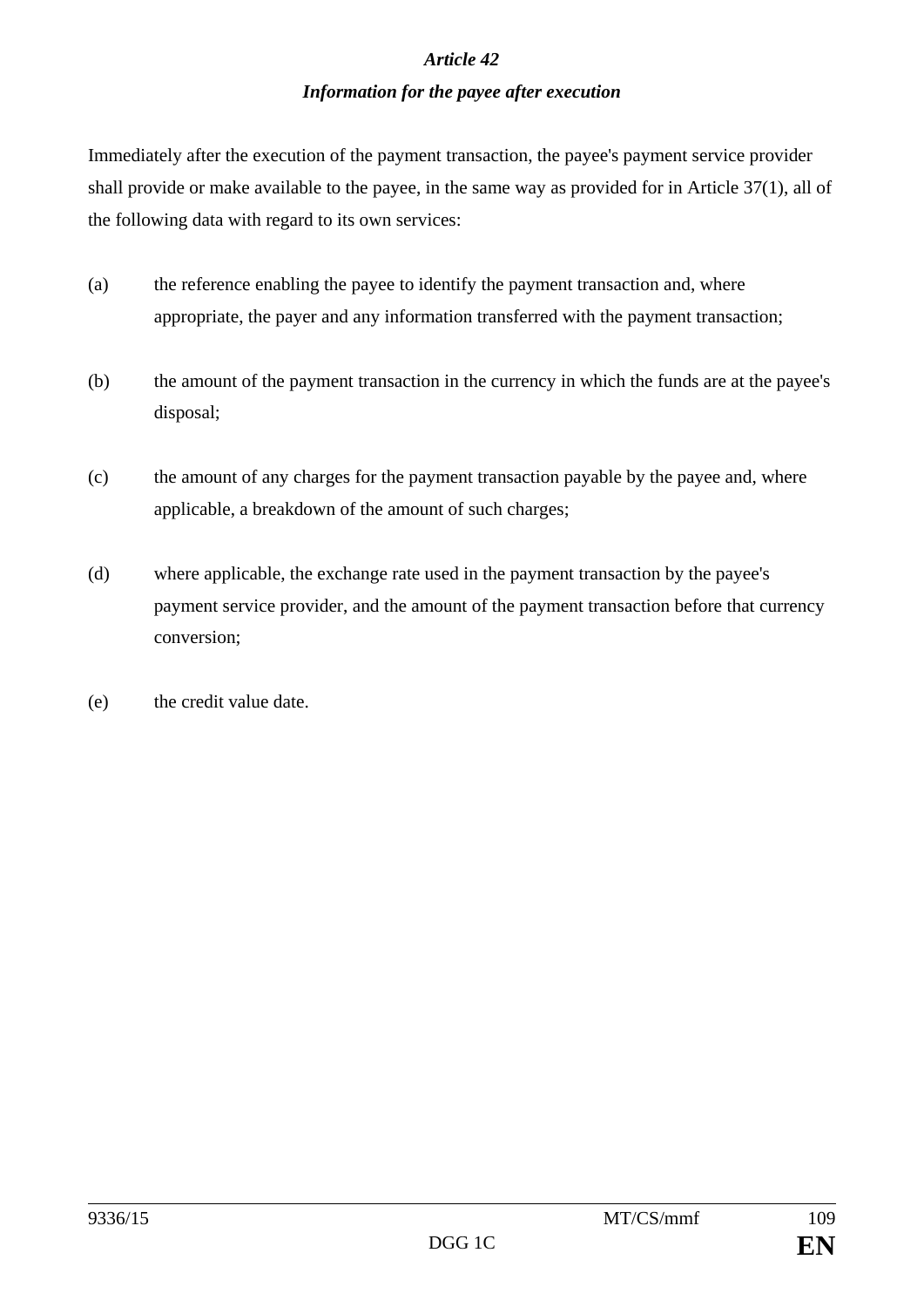## **CHAPTER 3**

#### **Framework contracts**

## *Article 43*

## *Scope*

This Chapter applies to payment transactions covered by a framework contract.

## *Article 44 Prior general information*

- 1. Member States shall require that, in good time before the payment service user is bound by any framework contract or offer, the payment service provider provide the payment service user on paper or on another durable medium with the information and conditions specified in Article 45. The information and conditions shall be given in easily understandable words and in a clear and comprehensible form, in an official language of the Member State where the payment service is offered or in any other language agreed between the parties.
- 2. If the framework contract has been concluded at the request of the payment service user using a means of distance communication which does not enable the payment service provider to comply with paragraph 1, the payment service provider shall fulfil its obligations under that paragraph immediately after the conclusion of the framework contract.
- 3. The obligations under paragraph 1 may also be discharged by supplying a copy of the draft framework contract including the information and conditions specified in Article 45.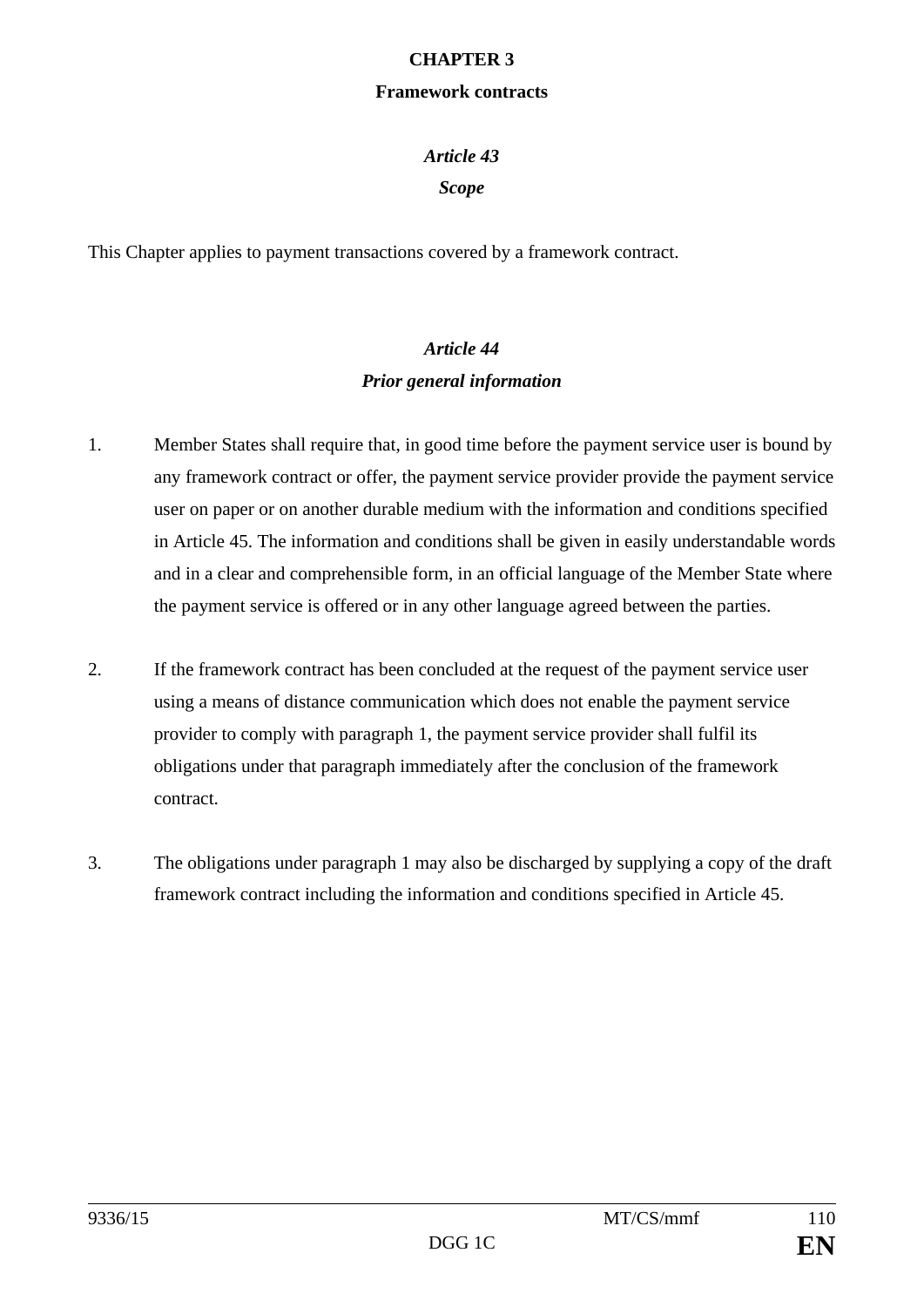## *Information and conditions*

Member States shall ensure that the following information and conditions are provided to the payment service user:

- 1. on the payment service provider:
	- (a) the name of the payment service provider, the geographical address of its head office and, where applicable, the geographical address of its agent or branch established in the Member State where the payment service is offered, and any other address, including electronic mail address, relevant for communication with the payment service provider;
	- (b) the particulars of the relevant supervisory authorities and of the register provided for in Article 13 or of any other relevant public register of authorisation of the payment service provider and the registration number, or equivalent means of identification in that register;
- 2. on use of the payment service:
	- (а) a description of the main characteristics of the payment service to be provided;
	- (b) a specification of the information or unique identifier that has to be provided by the payment service user in order for a payment order to be properly initiated or executed;
	- (c) the form of and procedure for giving consent to initiate a payment order or execute a payment transaction and withdrawal of such consent in accordance with Articles 57 and 71;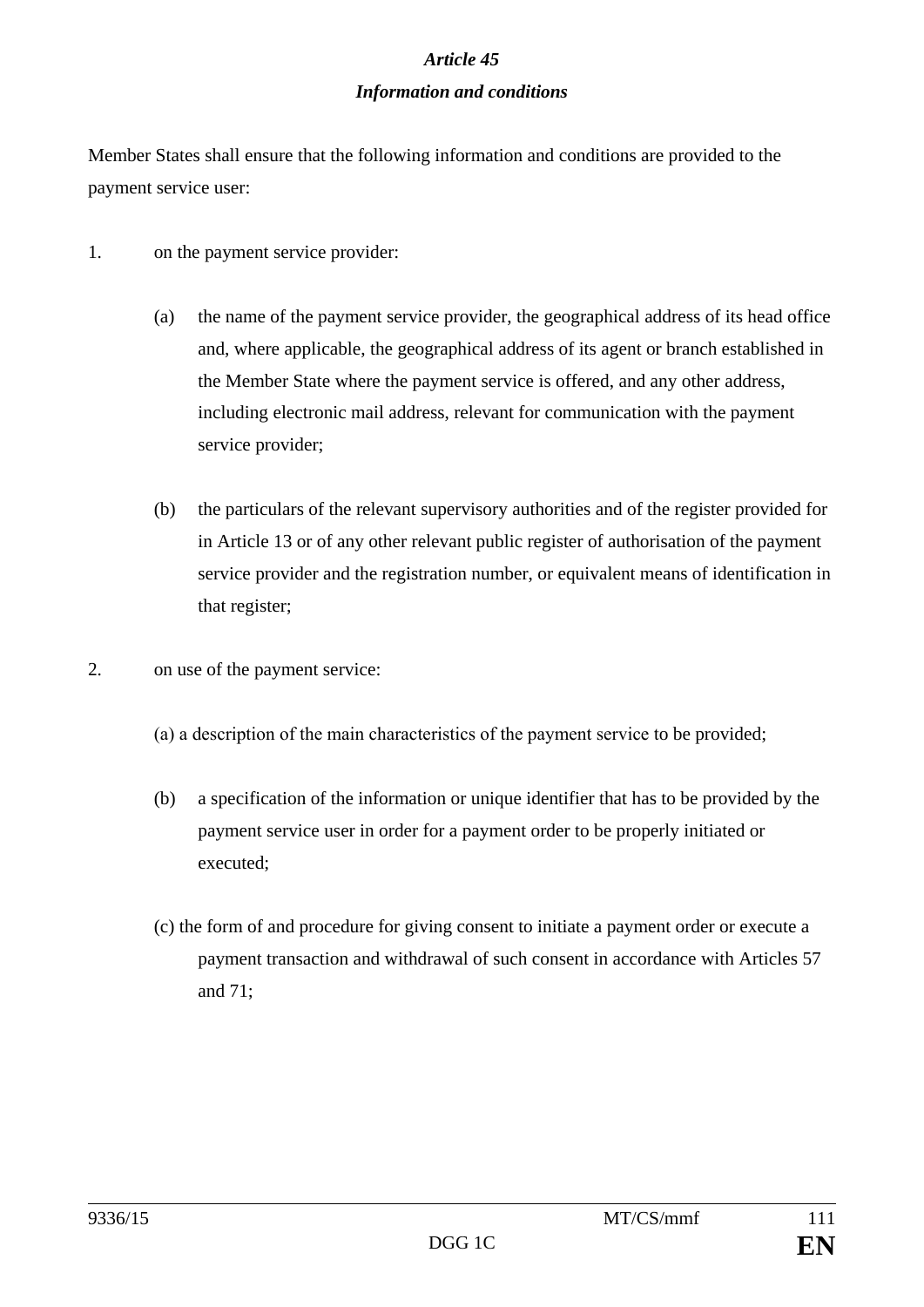- (d) a reference to the point in time of receipt of a payment order as defined in Article 69 and the cut-off time, if any, established by the payment service provider;
- (e) the maximum execution time for the payment services to be provided;
- (f) whether there is a possibility to agree on spending limits for the use of the payment instrument in accordance with Article 60(1);
- (g) in case of co-badged card-based payment instruments, his rights under Article 8 of Regulation [MIF].
- 3. on charges, interest and exchange rates:
	- (a) all charges payable by the payment service user to the payment service provider, including those connected to the manner in and frequency with which information under this Directive is provided or made available, and, where applicable, the breakdown of the amounts of any charges;
	- (b) where applicable, the interest and exchange rates to be applied or, if reference interest and exchange rates are to be used, the method of calculating the actual interest, and the relevant date and index or base for determining such reference interest or exchange rate;
	- (c) if agreed, the immediate application of changes in reference interest or exchange rate and information requirements related to the changes in accordance with Article 47(2);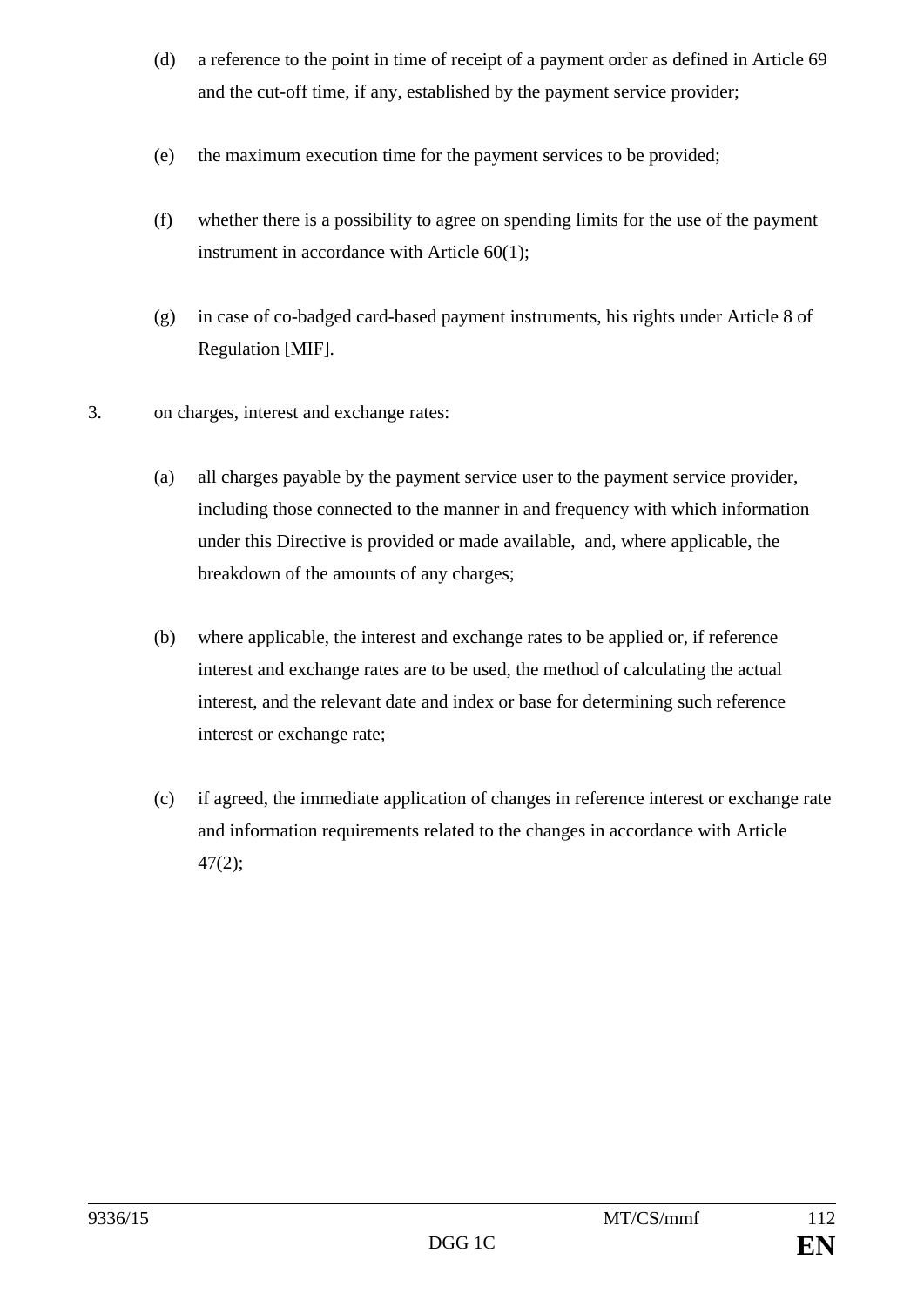- (a) where applicable, the means of communication, including the technical requirements for the payment service user's equipment and software, agreed between the parties for the transmission of information or notifications under this Directive;
- (b) the manner in and frequency with which information under this Directive is to be provided or made available;
- (c) the language or languages in which the framework contract will be concluded and communication during this contractual relationship undertaken;
- (d) the payment service user's right to receive the contractual terms of the framework contract and information and conditions in accordance with Article 46;
- 5. on safeguards and corrective measures:
	- (a) where applicable, a description of steps that the payment service user is to take in order to keep safe a payment instrument and how to notify the payment service provider for the purposes of Article 61(1)(b);
	- (aa) the secure procedure for notification of the customer by the payment service provider in case of suspected or actual fraud or security threats;
	- (b) if agreed, the conditions under which the payment service provider reserves the right to block a payment instrument in accordance with Article 60;
	- (c) the liability of the payer in accordance with Article 66, including information on the relevant amount;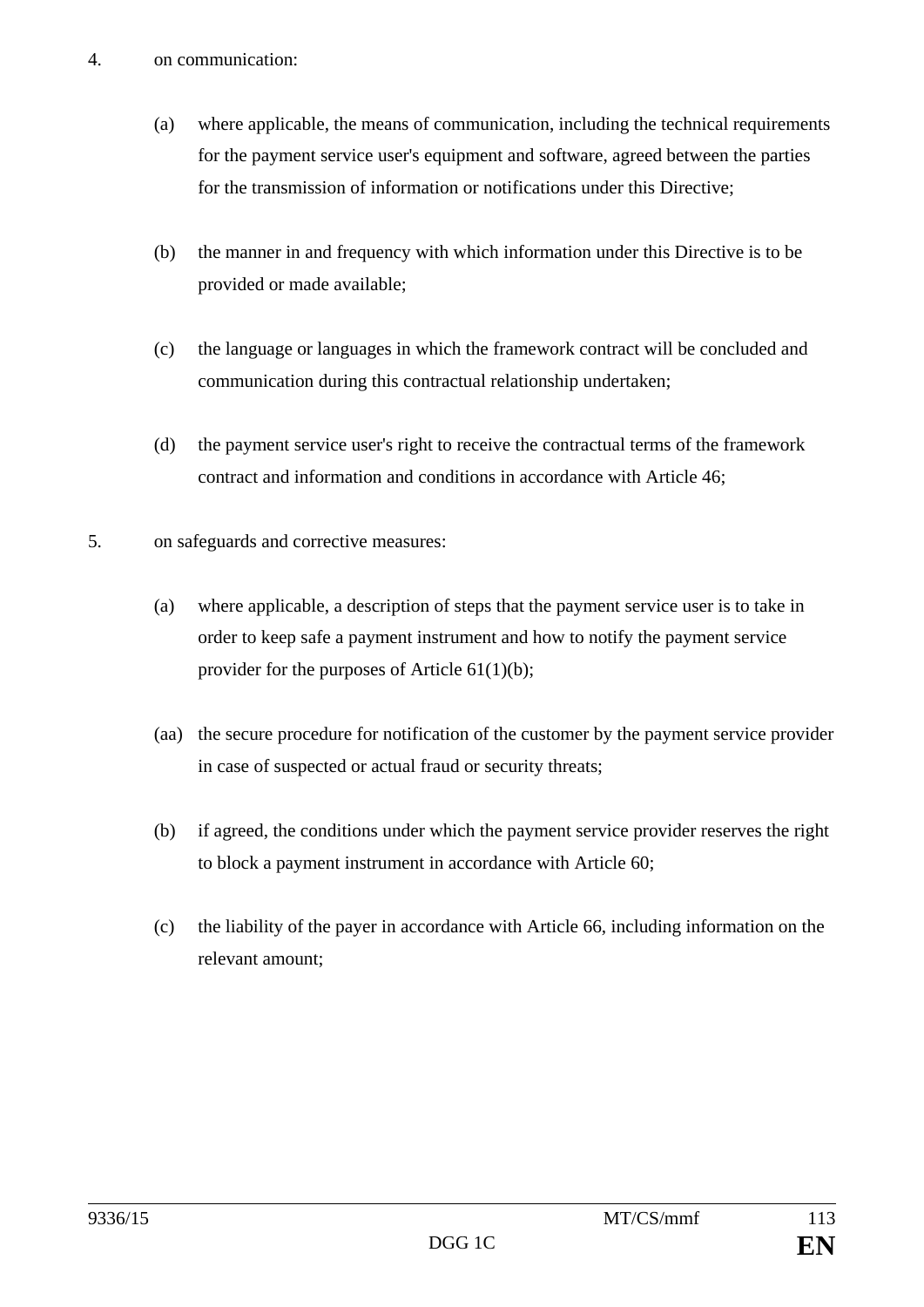- (d) how and within what period of time the payment service user is to notify the payment service provider of any unauthorised or incorrectly initiated or executed payment transaction in accordance with Article 63 as well as the payment service provider's liability for unauthorised payment transactions in accordance with Article 65;
- (e) the liability of the payment service provider for the initiation or execution of payment transactions in accordance with Article 80;
- (f) the conditions for refund in accordance with Articles 67 and 68;
- 6. on changes in and termination of framework contract:
	- (a) if agreed, information that the payment service user will be deemed to have accepted changes in the conditions in accordance with Article 47, unless he notifies the payment service provider that he does not accept them before the date of their proposed date of entry into force;
	- (b) the duration of the contract;
	- (c) the right of the payment service user to terminate the framework contract and any agreements relating to termination in accordance with Article 47(1) and Article 48;
- 7. on redress:
	- (a) any contractual clause on the law applicable to the framework contract and/or the competent courts;
	- (b) the out-of-court complaint and redress procedures available to the payment service user in accordance with Articles 88 to 91.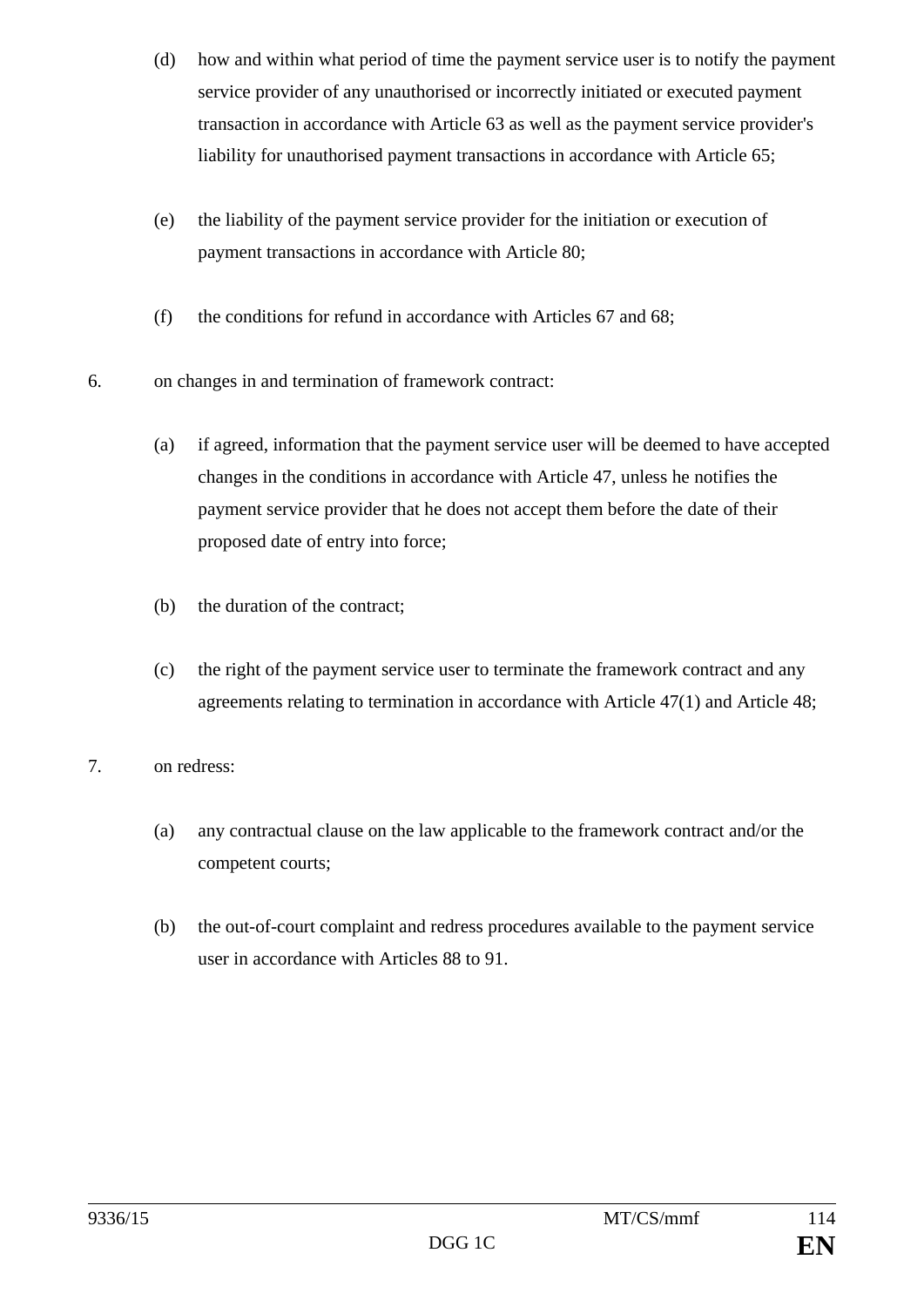## *Accessibility of information and conditions of the framework contract*

At any time during the contractual relationship the payment service user shall have a right to receive, on request, the contractual terms of the framework contract as well as the information and conditions specified in Article 45 on paper or on another durable medium.

# *Article 47 Changes in conditions of the framework contract*

1. Any changes in the framework contract as well as the information and conditions specified in Article 45, shall be proposed by the payment service provider in the same way as provided for in Article 44(1) and no later than two months before their proposed date of application. The payment service user can either accept or reject the changes before the date of their proposed date of entry into force.

Where applicable in accordance with point (a) of Article 45(6), the payment service provider shall inform the payment service user that he is to be deemed to have accepted these changes if he does not notify the payment service provider that he does not accept them before the proposed date of their entry into force. The payment service provider shall also inform the payment service user that, in case the user rejects these changes, the user has the right to terminate the framework contract free of charge and with effect at any time until the date when the change would have been applied.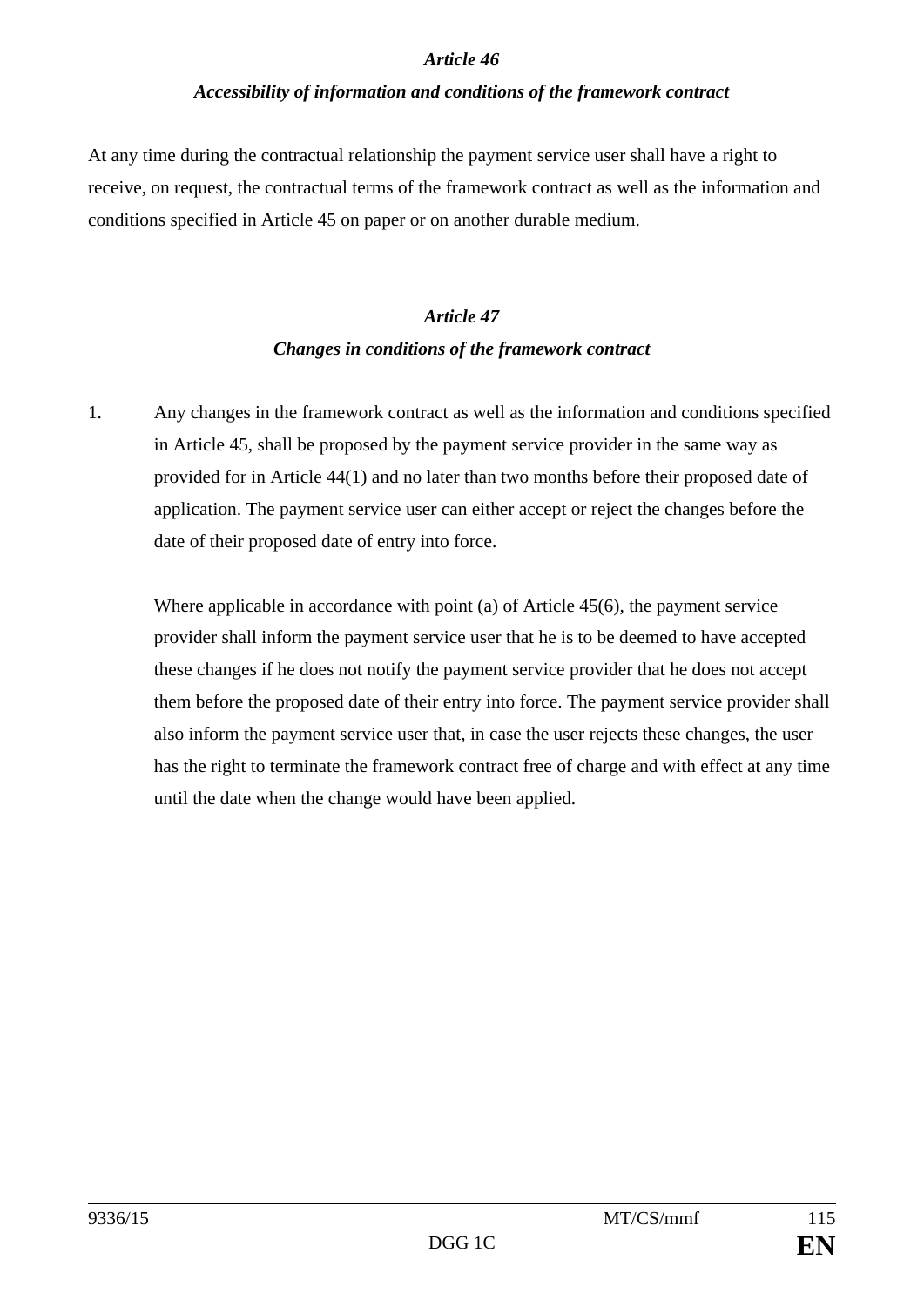- 2. Changes in the interest or exchange rates may be applied immediately and without notice, provided that such a right is agreed upon in the framework contract and that the changes in the interest or exchange rates are based on the reference interest or exchange rates agreed on in accordance with points (b) and (c) of Article 45(3). The payment service user shall be informed of any change in the interest rate at the earliest opportunity in the same way as provided for in Article 44(1), unless the parties have agreed on a specific frequency or manner in which the information is to be provided or made available. However, changes in interest or exchange rates which are more favourable to the payment service users, may be applied without notice.
- 3. Changes in the interest or exchange rate used in payment transactions shall be implemented and calculated in a neutral manner that does not discriminate against payment service users.

# *Article 48 Termination*

- 1. The payment service user may terminate the framework contract at any time, unless the parties have agreed on a period of notice. Such a period may not exceed one month.
- 2. Termination of a framework contract shall be free of charge for the payment service user, except where the contract has been in force for less than 6 months. In any case, the charges for termination of the framework contract shall be appropriate and in line with costs.
- 3. If agreed in the framework contract, the payment service provider may terminate a framework contract concluded for an indefinite period by giving at least two months' notice in the same way as provided for in Article 44(1).
- 4. Charges for payment services levied on a regular basis shall be payable by the payment service user only proportionally up to the termination of the contract. If such charges are paid in advance, they shall be reimbursed proportionally.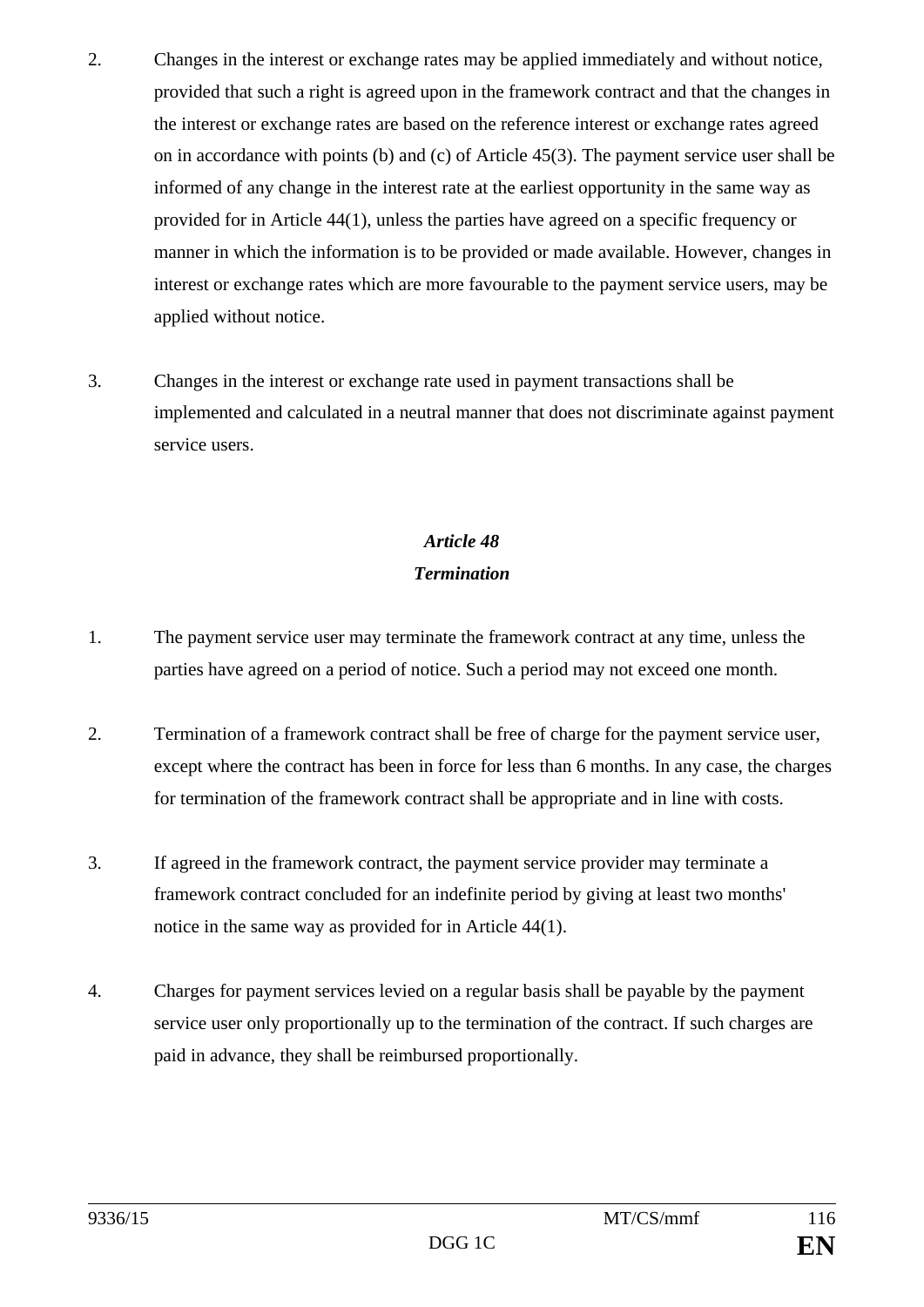- 5. The provisions of this Article are without prejudice to the Member States' laws and regulations governing the rights of the parties to declare the framework contract unenforceable or void.
- 6. Member States may provide more favourable provisions for payment service users.

## *Information before execution of individual payment transactions*

In the case of an individual payment transaction under a framework contract initiated by the payer, a payment service provider shall, at the payer's request for this specific payment transaction, provide explicit information on :

- (a) the maximum execution time and
- (b) the charges payable by the payer and,
- (c) where applicable, a breakdown of the amounts of any charges.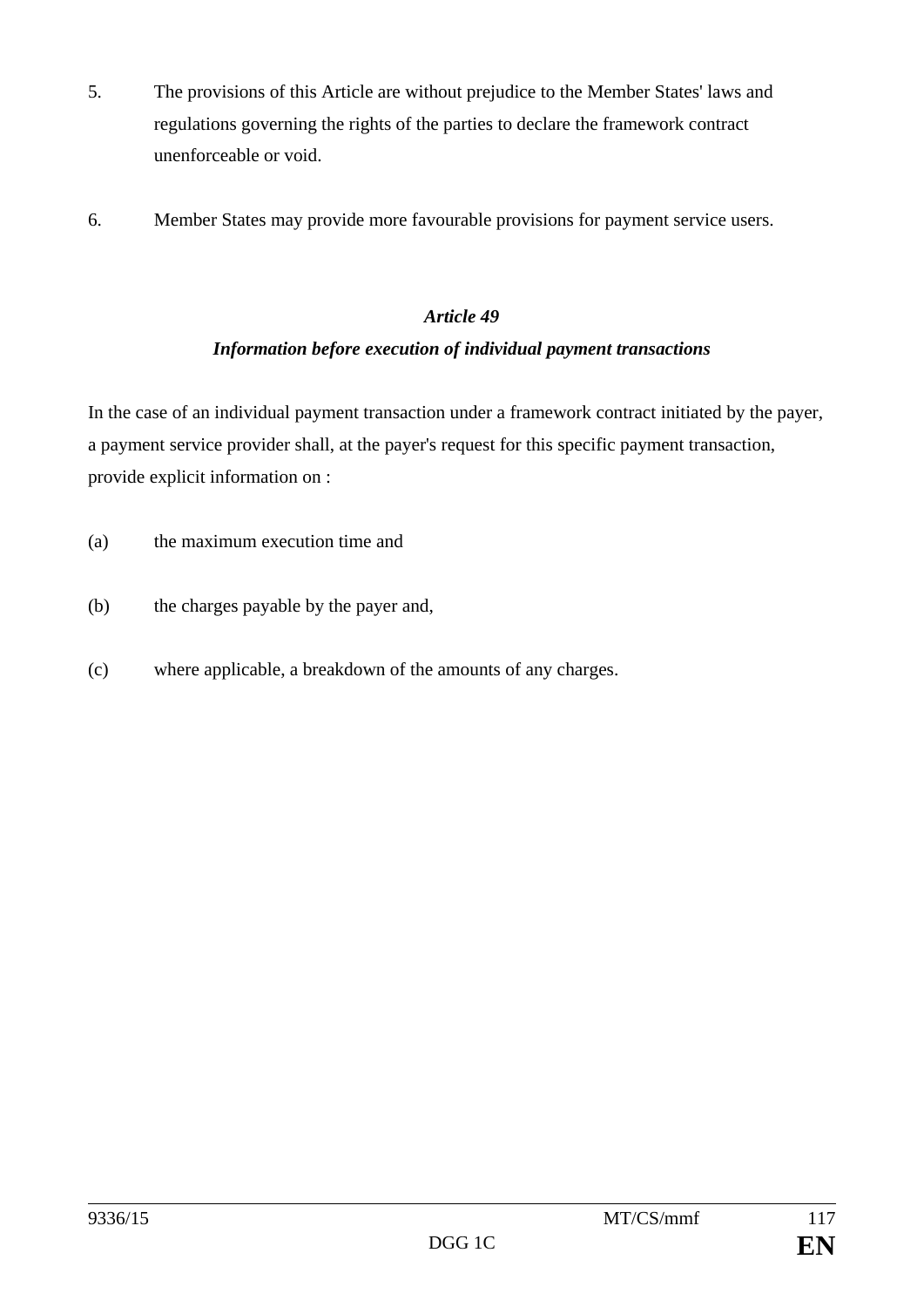## *Information for the payer on individual payment transactions*

- 1. After the amount of an individual payment transaction is debited from the payer's account or, where the payer does not use a payment account, after the receipt of the payment order, the payer's payment service provider shall provide the payer without undue delay in the same way as laid down in Article 44(1) with the following information:
	- (a) a reference enabling the payer to identify each payment transaction and, where appropriate, information relating to the payee;
	- (b) the amount of the payment transaction in the currency in which the payer's payment account is debited or in the currency used for the payment order;
	- (c) the amount of any charges for the payment transaction and, where applicable, a breakdown thereof, or the interest payable by the payer;
	- (d) where applicable, the exchange rate used in the payment transaction by the payer's payment service provider, and the amount of the payment transaction after that currency conversion;
	- (e) the debit value date or the date of receipt of the payment order.
- 2. A framework contract shall include a condition that the payer may require the information referred to in paragraph 1 to be provided or made available periodically at least once a month, free of charge and in an agreed manner which allows the payer to store and reproduce information unchanged.
- 3. However, Member States may require payment service providers to provide information on paper or another durable medium at least once a month and free of charge.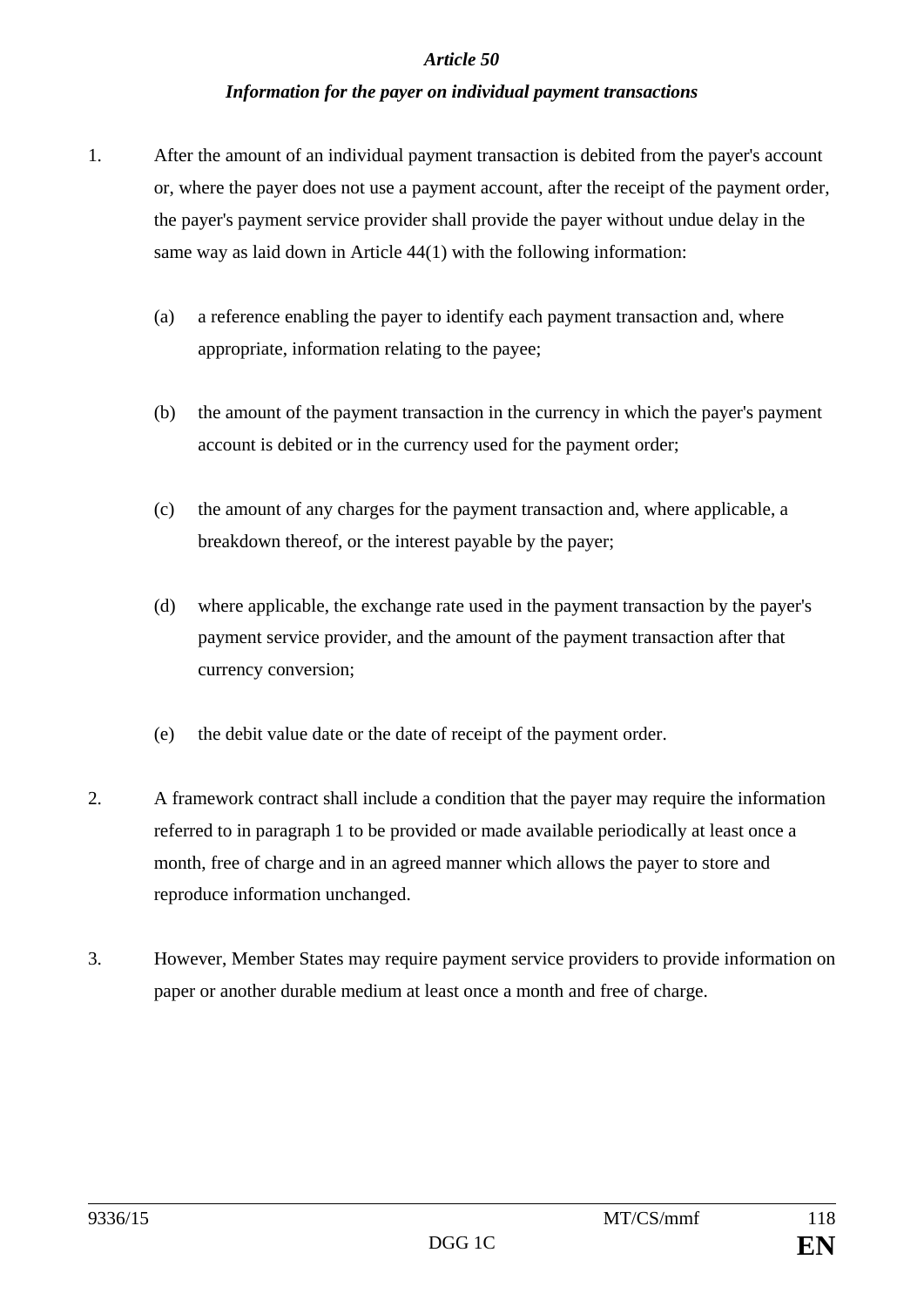## *Information for the payee on individual payment transactions*

- 1. After the execution of an individual payment transaction, the payee's payment service provider shall provide the payee without undue delay in the same way as laid down in Article 44(1) with the following information:
	- (a) the reference enabling the payee to identify the payment transaction and the payer, and any information transferred with the payment transaction;
	- (b) the amount of the payment transaction in the currency in which the payee's payment account is credited;
	- (c) the amount of any charges for the payment transaction and, where applicable, a breakdown thereof, or the interest payable by the payee;
	- (d) where applicable, the exchange rate used in the payment transaction by the payee's payment service provider, and the amount of the payment transaction before that currency conversion;
	- (e) the credit value date.
- 2. A framework contract may include a condition that the information referred to in paragraph 1 is to be provided or made available periodically at least once a month and in an agreed manner which allows the payee to store and reproduce information unchanged.
- 3. However, Member States may require payment service providers to provide information on paper or another durable medium at least once a month and free of charge.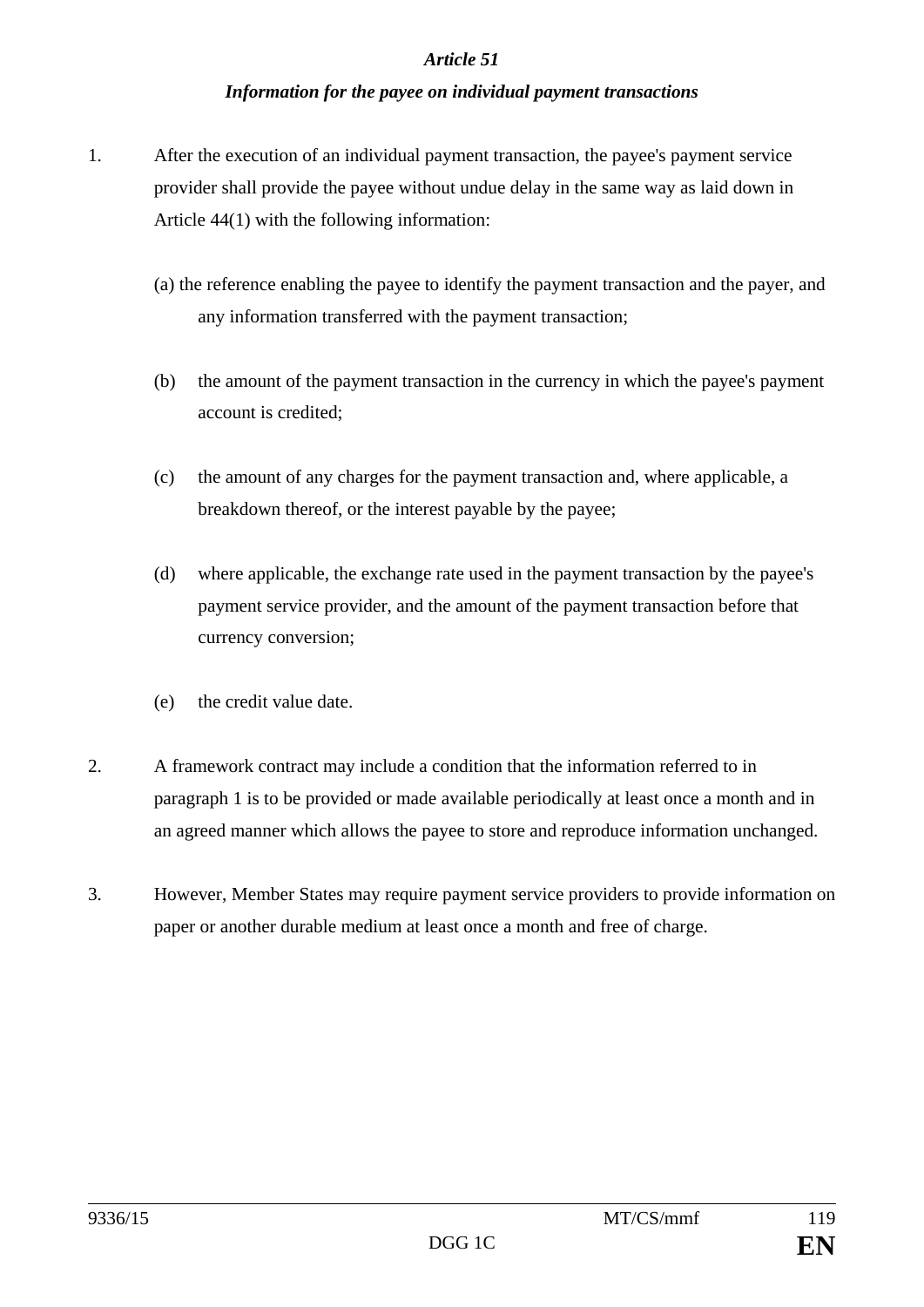## **CHAPTER 4**

### **Common provisions**

## *Article 52*

## *Currency and currency conversion*

- 1. Payments shall be made in the currency agreed between the parties.
- 2. Where a currency conversion service is offered prior to the initiation of the payment transaction and where that currency conversion service is offered at an ATM, the point of sale or by the payee, the party offering the currency conversion service to the payer shall disclose to the payer all charges as well as the exchange rate to be used for converting the payment transaction.

The payer shall agree to the currency conversion service on that basis.

## *Article 53 Information on additional charges or reductions*

- 1. Where, for the use of a given payment instrument, the payee requests a charge or offers a reduction, the payee shall inform the payer thereof prior to the initiation of the payment transaction.
- 2. Where, for the use of a given payment instrument, the payment service provider or another party involved in the transaction request a charge, he shall inform the payment service user thereof prior to the initiation of the payment transaction.
- 2a. The payer is only obliged to pay for the charges referred to in paragraph 1 and 2 if their full amount was made known prior to the initiation of the payment transaction.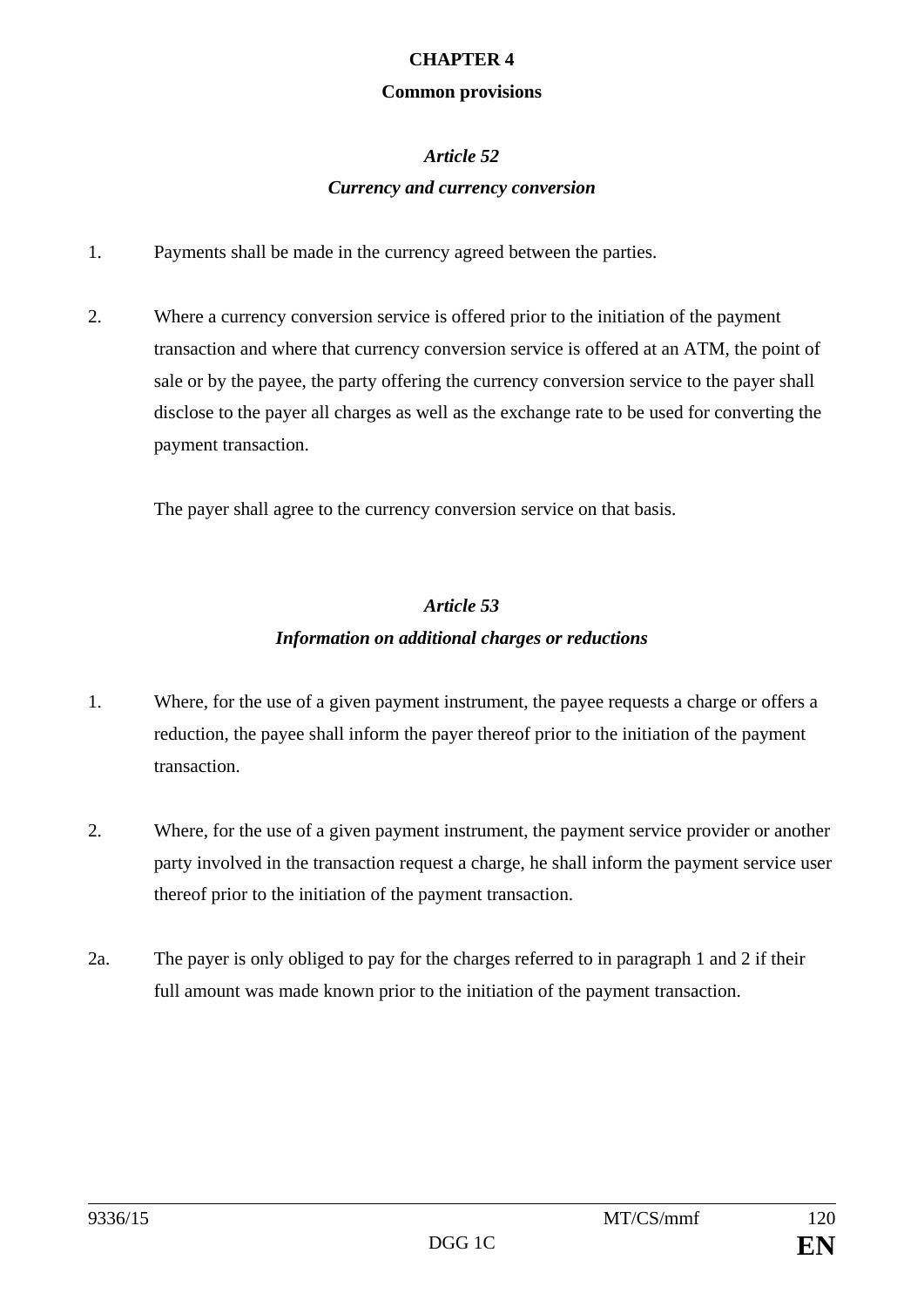## **TITLE IV**

## **RIGHTS AND OBLIGATIONS IN RELATION TO THE PROVISION AND USE OF PAYMENT SERVICES**

## **CHAPTER 1**

#### **Common provisions**

## *Article 54*

## *Scope*

- 1. Where the payment service user is not a consumer, the payment service user and the payment service provider may agree that Article 55(1), Article 57(3), and Articles 64, 66, 67, 68, 71 and 80 shall not apply in whole or in part. The payment service user and the payment service provider may also agree on a time period different from that laid down in Article 63.
- 2. Member States may provide that Article 91 does not apply where the payment service user is not a consumer.
- 3. Member States may provide that provisions in this Title are applied to micro enterprises in the same way as to consumers.
- 4. This Directive shall be without prejudice Directive 2008/48/EC or other relevant Union law or national legislation regarding conditions for granting credit to consumers not harmonised by this Directive that are in conformity with Union law.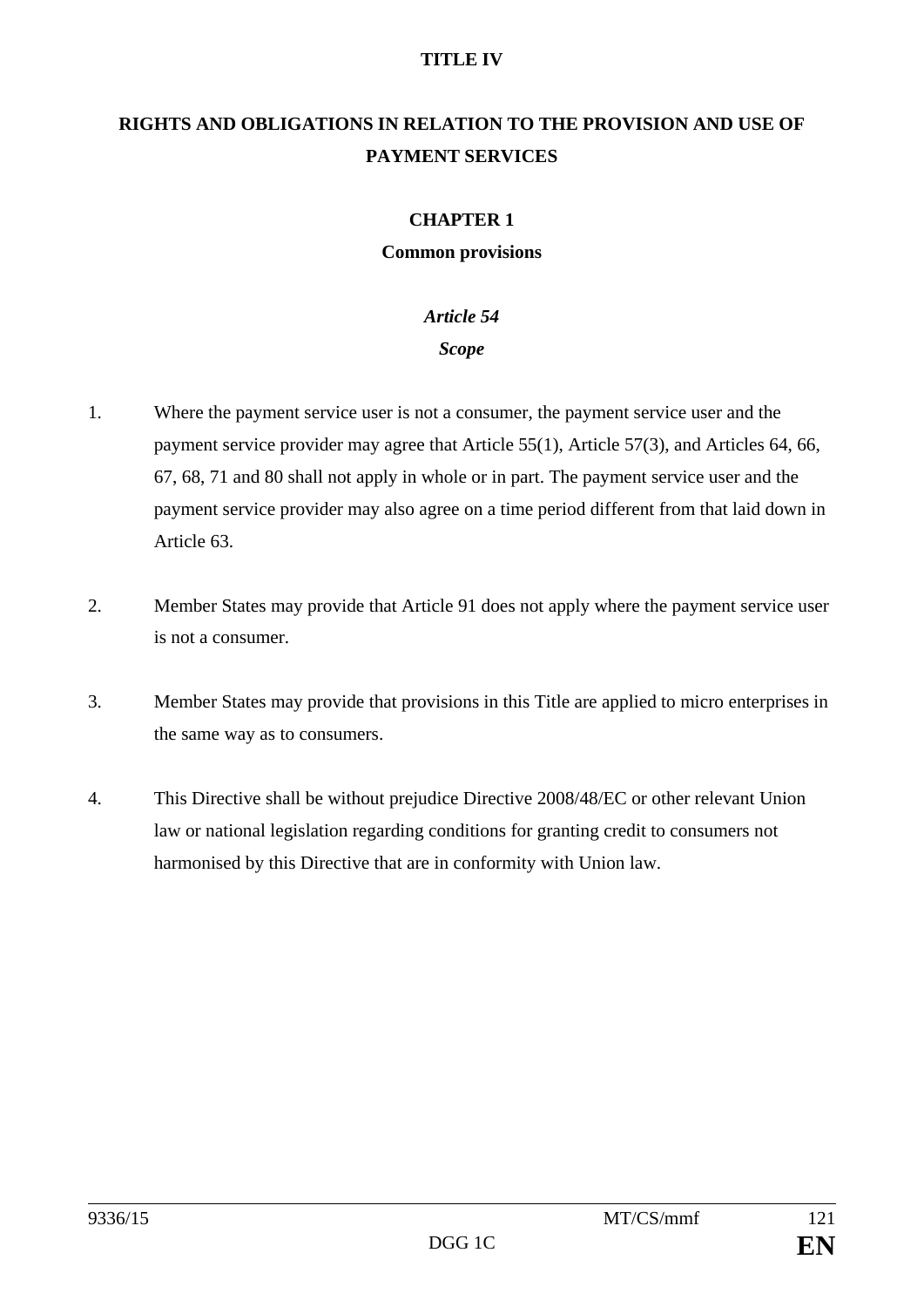## *Article 55 Charges applicable*

- 1. The payment service provider shall not charge the payment service user for fulfilment of its information obligations or corrective and preventive measures under this Title, unless otherwise specified in Articles 70(1), 71(5) and 79(2). Those charges shall be agreed between the payment service user and the payment service provider and shall be appropriate and in line with the payment service provider's actual costs.
- 2. Member States shall require that for payment transactions provided within the Union, where both the payer's and the payee's service providers are, or the sole payment service provider in the payment transaction is, located therein, the payee pays the charges levied by his payment service provider, and the payer pays the charges levied by his payment service provider.
- 3. The payment service provider shall not prevent the payee from requesting from the payer a charge, offering him a reduction or otherwise steering him towards the use of a given payment instrument. Any charges applied shall not exceed the direct costs borne by the payee for the use of the specific payment instrument.
- 4. In any case, Member States shall ensure that the payee shall not request charges for the use of payment instruments for which interchange fees are regulated under Chapter 2 of Regulation (EU) No [XX/XX/XX/] [OP please insert number of Regulation once adopted] and for those payment services to which Regulation (EU) No 260/2012 applies.
- 4a. Notwithstanding paragraph 4, Member States may forbid or limit the right of the payee to request charges taking into account the need to encourage competition and promote the use of efficient payment instruments.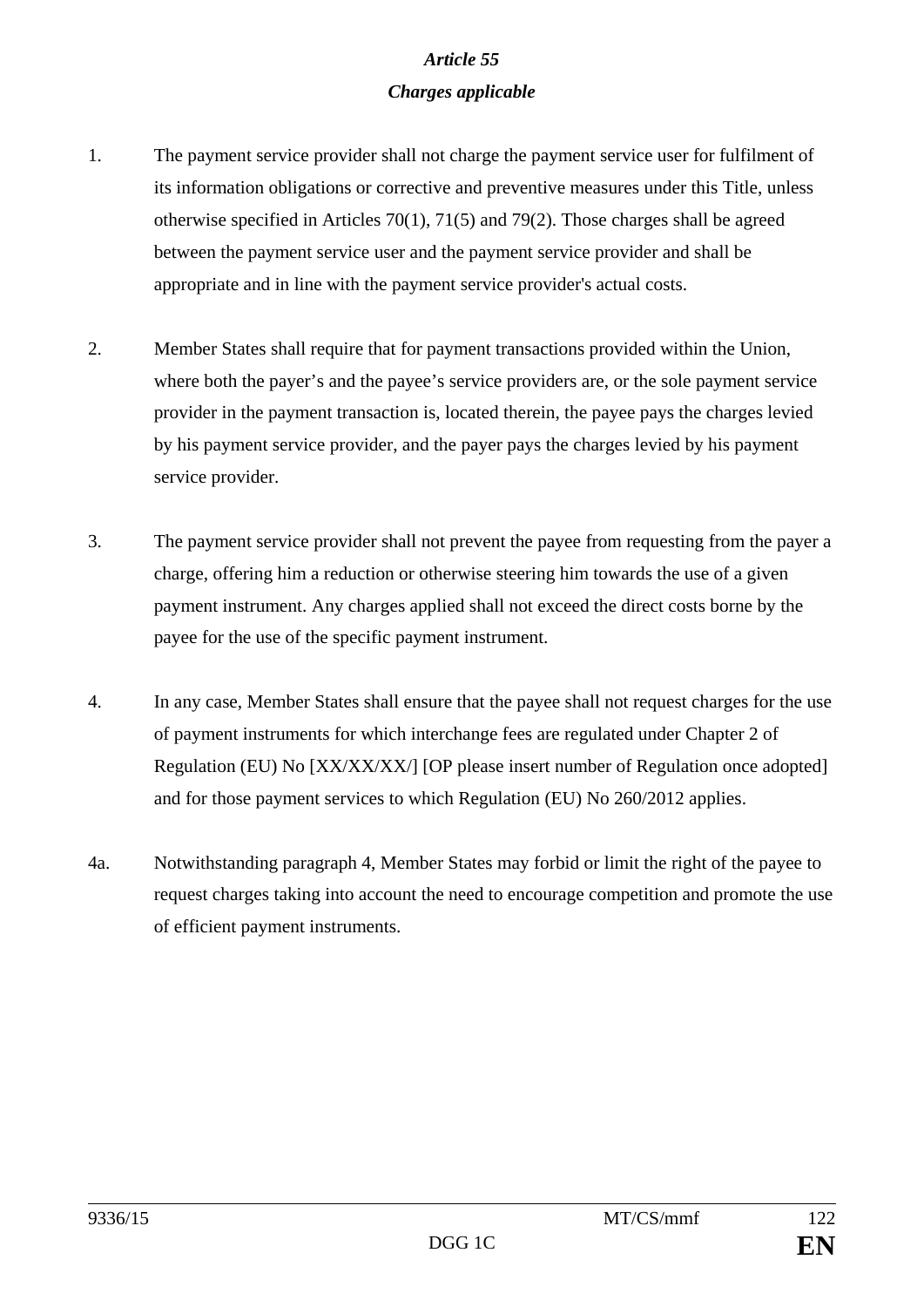### *Derogation for low value payment instruments and electronic money*

- 1. In the case of payment instruments which according to the framework contract, solely concern individual payment transactions not exceeding EUR 30 or which either have a spending limit of EUR 150 or store funds which do not exceed EUR 150 at any time payment service providers may agree with their payment service users that:
	- (a) Article  $61(1)(b)$  and Article  $62(1)(c)$  and (d) as well as Article  $66(2)$  do not apply if the payment instrument does not allow its blocking or prevention of its further use;
	- (b) Articles 64, 65 and Article 66(1) and (2) do not apply if the payment instrument is used anonymously or the payment service provider is not in a position for other reasons which are intrinsic to the payment instrument to prove that a payment transaction was authorised;
	- (c) by way of derogation from Article 70(1), the payment service provider is not required to notify the payment service user of the refusal of a payment order, if the non-execution is apparent from the context;
	- (d) by way of derogation from Article 71, the payer may not revoke the payment order after transmitting the payment order or giving consent to execute the payment transaction to the payee;
	- (e) by way of derogation from Articles 74 and 75, other execution periods apply.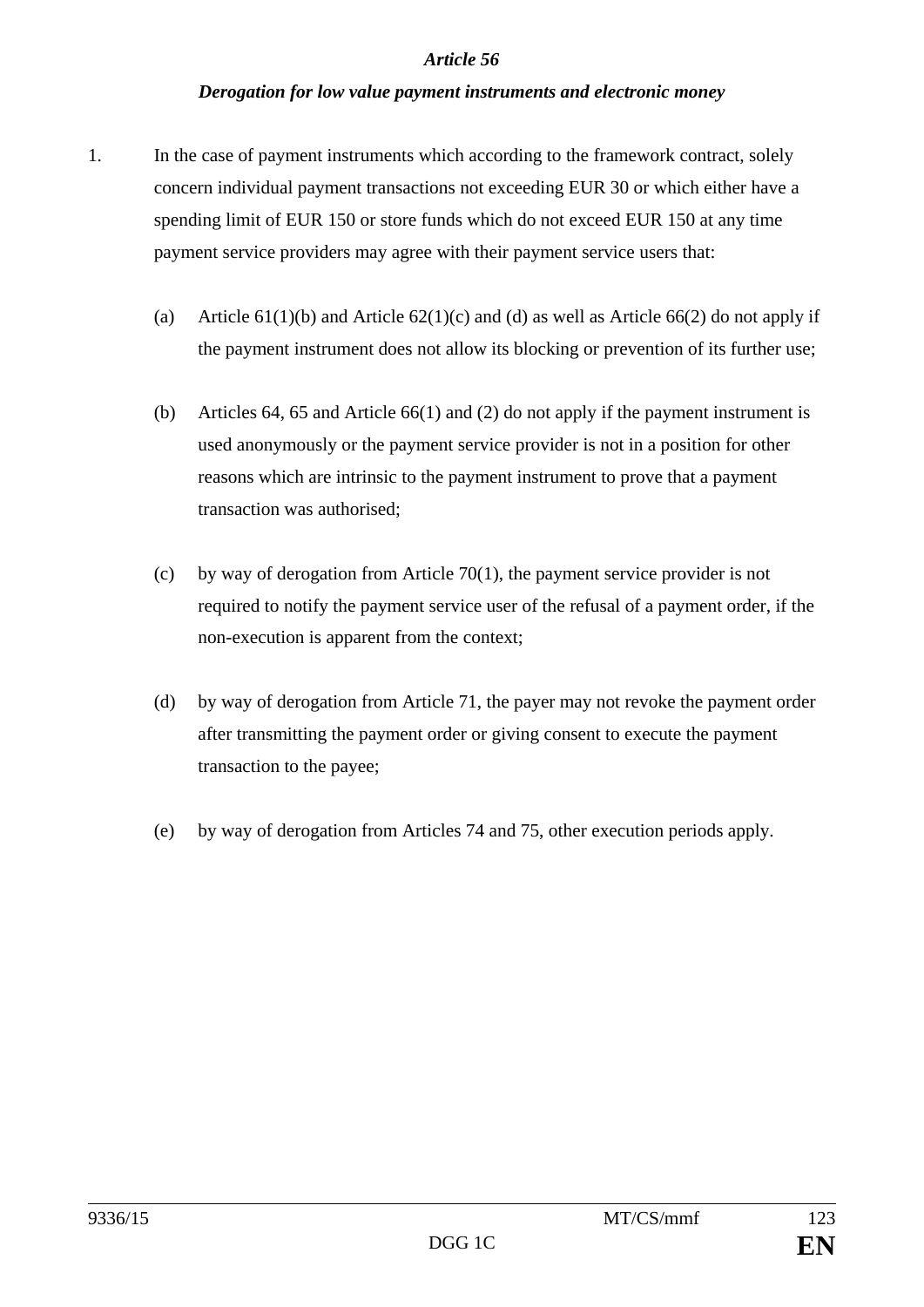- 2. For national payment transactions, Member States or their competent authorities may reduce or double the amounts referred to in paragraph 1. They may increase them for prepaid payment instruments up to EUR 500.
- 3. Articles 65 and 66 of this Directive shall apply also to electronic money within the meaning of Article 2(2) of Directive 2009/110/EC, except where the payer's payment service provider does not have the ability to freeze the payment account on which the electronic money is stored or block the payment instrument. Member States may limit that derogation to payment accounts on which the electronic money is stored or payment instruments of a certain value.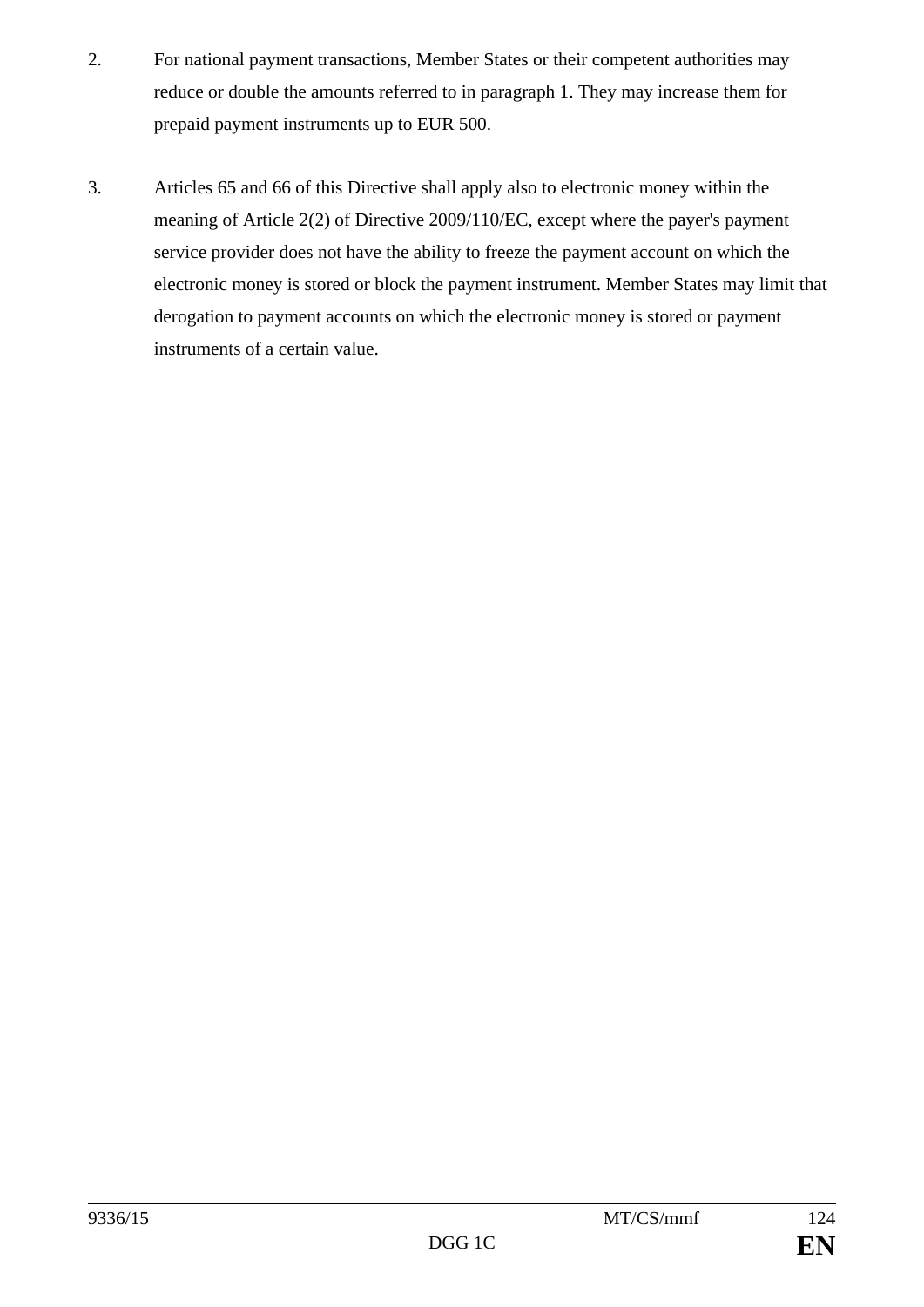## **CHAPTER 2**

### **Authorisation of payment transactions**

# *Article 57 Consent and withdrawal of consent*

- 1. Member States shall ensure that a payment transaction is considered to be authorised only if the payer has given consent to execute the payment transaction. A payment transaction may be authorised by the payer prior to or, if agreed between the payer and the payment service provider, after the execution of the payment transaction.
- 2. Consent to execute a payment transaction or a series of payment transactions shall be given in the form agreed between the payer and the payment service provider. Consent to execute a payment transaction may also be given via the payee or the payment initiation service provider.

In the absence of consent, a payment transaction shall be considered to be unauthorised.

- 3. Consent may be withdrawn by the payer at any time, but no later than the point in time of irrevocability under Article 71. Consent to execute a series of payment transactions may also be withdrawn with the effect that any future payment transaction is to be considered as unauthorised.
- 4. The procedure for giving consent shall be agreed between the payer and the relevant payment service provider(s).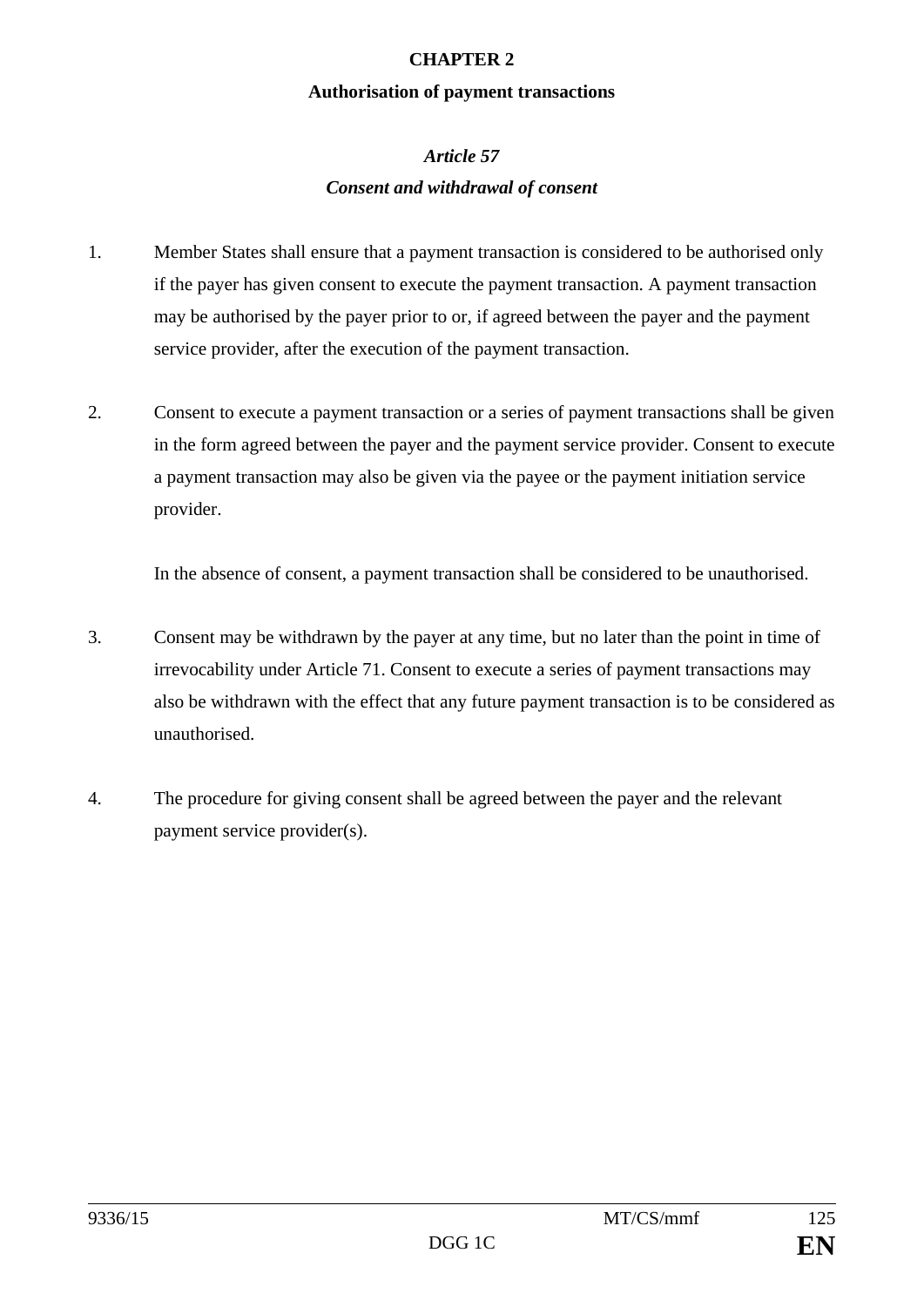### *Article 57a*

## *Confirmation on the availability of funds*

1. Member States shall ensure that an account servicing payment service provider (ASPSP) shall, upon request from a payment service provider (PSP) issuing card based payment instruments, immediately confirm whether an amount necessary for the execution of a card based payment transaction is available on the payment account of the payer, provided that all the following conditions are met:

(a) the payment account of the payer is accessible via online banking at the time of the request;

- (b) the payer has given explicit consent to the ASPSP to respond to requests from a specific PSP to provide confirmation that the amount corresponding to a certain card based payment transaction is available on the payer's payment account;
- (c) the consent referred to in sub paragraph (b) needs to be given before the first request for confirmation is made.
- 2. The PSP may request the confirmation referred to in paragraph 1 where all the following conditions are met:
	- (a) the payer has given explicit consent to the PSP to request the confirmation referred to in paragraph 1;
	- (b) the payer has initiated the card based payment transaction for the amount in question using a card based payment instrument issued by the PSP.
	- (c) the PSP authenticates itself towards the account servicing payment service provider before each confirmation request, and securely communicates with the account servicing payment service provider in accordance with Article 87a, paragraph 1(d).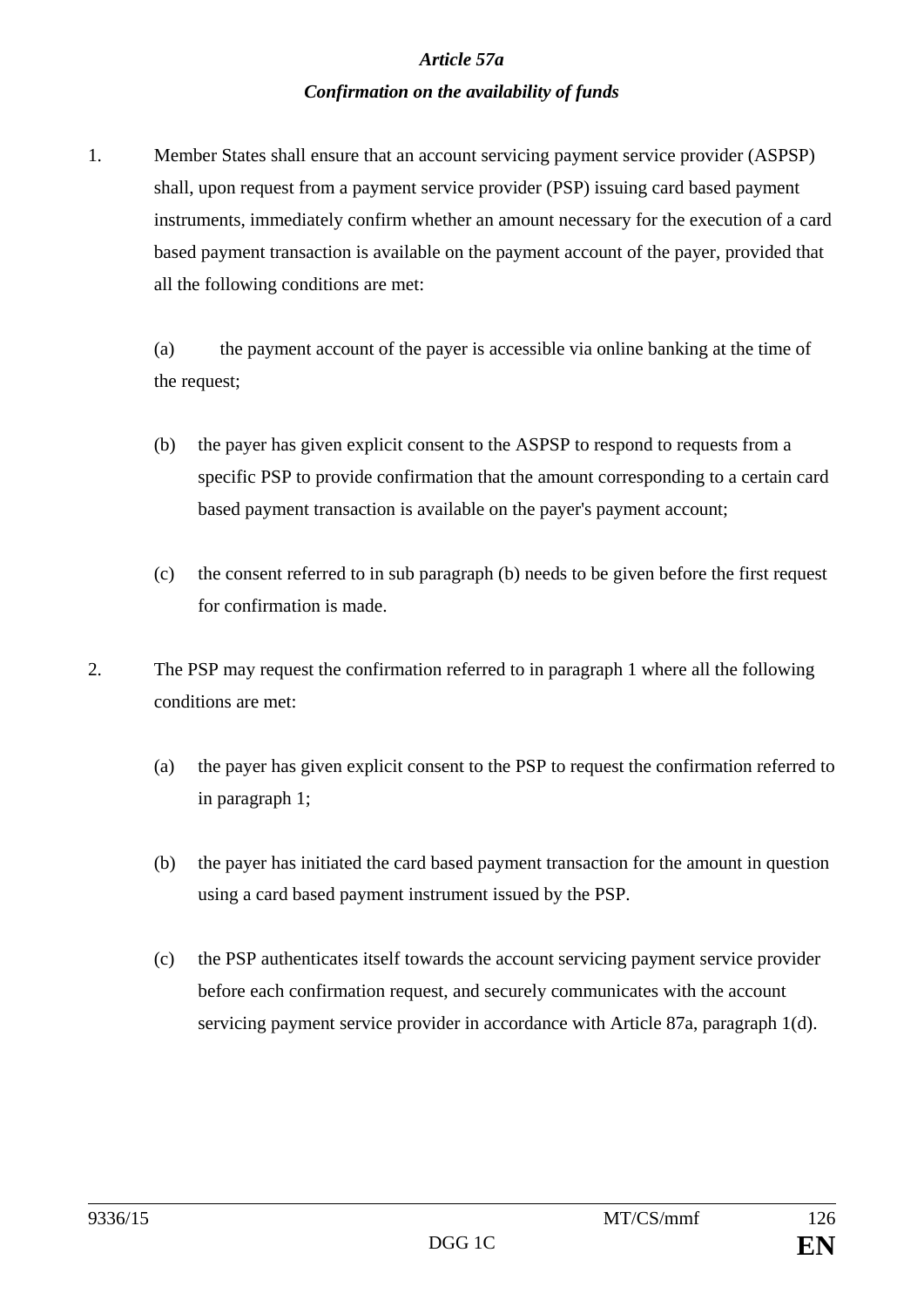- 3. The confirmation referred to in paragraph 1 shall consist only in a simple 'yes' or 'no' answer and not in a statement of the account balance, in accordance with Directive 95/46/EC. This answer shall not be stored or used for purposes other than for the execution of the card based payment transaction.
- 4. The given confirmation shall not allow for the ASPSP to block funds on the payer's payment account.
- 5. The payer may request the ASPSP to communicate to the payer the identification of the PSP and the answer provided.
- 6. This Article shall not apply to payment transactions initiated through card based payment instruments on which electronic money as defined by Directive 2009/110/EC is stored.

## *Rules on access to payment account in case of payment initiation services*

- 1. Member States shall ensure that a payer has the right to make use of a payment initiation service provider to obtain payment services as referred to in point (7) of Annex I. The right to make use of a payment initiation service provider shall not apply where the payment account is not accessible online.
- 1a. When the payer gives its explicit consent for a payment to be executed in accordance with article 57, the account servicing payment service provider shall perform actions specified in paragraph 2 in order to ensure the payer's right to use the payment initiation service.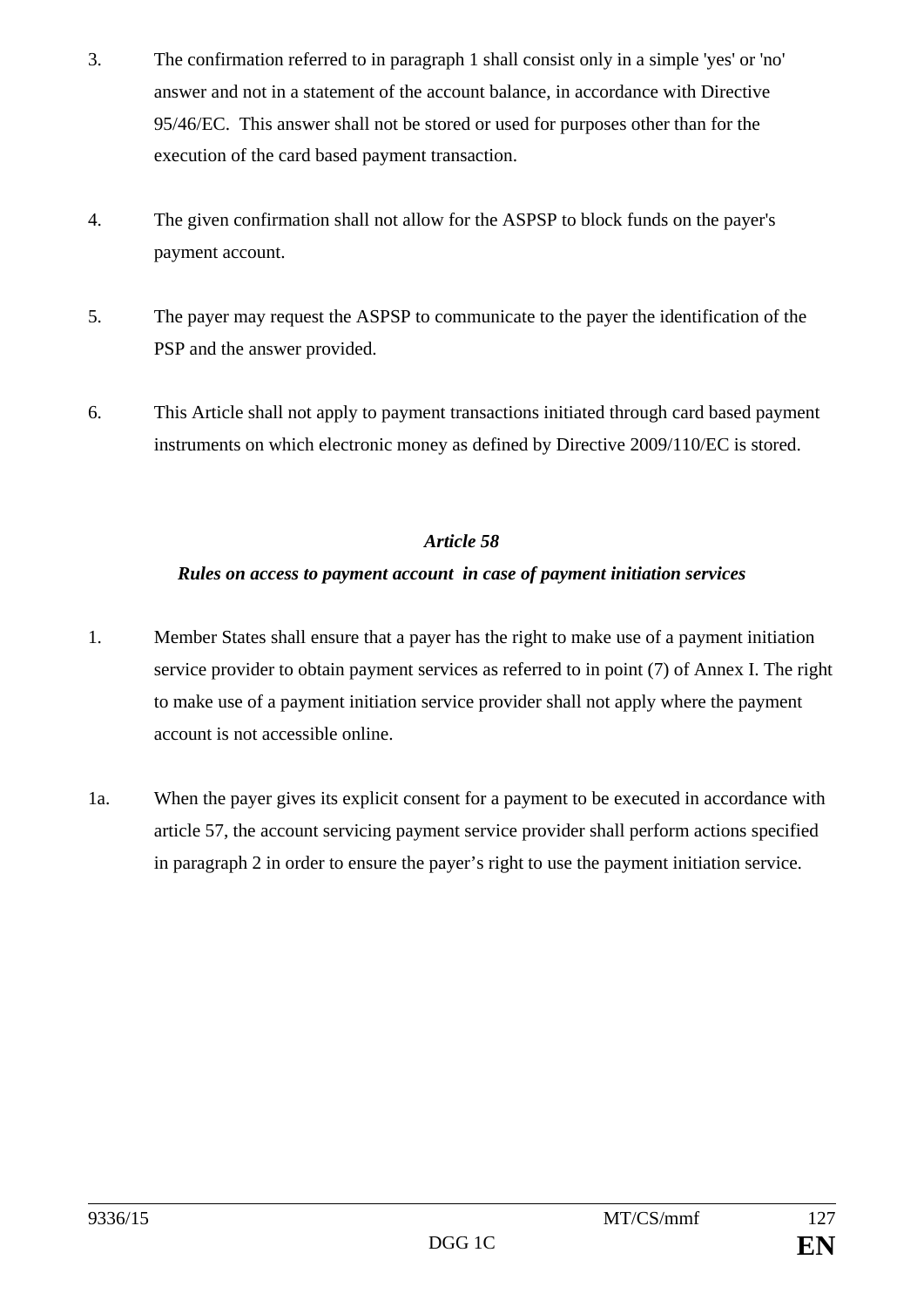- 1b. The payment initiation service provider shall have the following obligations:
	- (-a) not to hold at any time the payer's funds in connection with the provision of the payment initiation service;
	- (a) to ensure that the personalised security credentials of the payment service user, are not, with the exception of the user and the issuer of the personalized credentials, accessible to other parties and that they are transmitted by the payment initiation service provider through safe and efficient channels;
	- (aa) to ensure that any other information about the payment service user, obtained when providing payment initiation services, is only provided to the payee and only with the payment service user's explicit consent;
	- (b) every time a payment is initiated, to identify itself towards the account servicing payment service provider of the account owner and communicate with the account servicing payment service provider, the payer and the payee in a secure way, in accordance with Article 87a, paragraph 1(d);
	- (d) not to store sensitive payment data of the payment service user
	- (da) not to request from the payment service user any data other than those necessary to provide the payment initiation service ;
	- (e) not to use, access and store any data for purposes other than for the provision of the payment initiation service as explicitly requested by the payer;
	- (f) not to modify the amount, the recipient or any other feature of the transaction.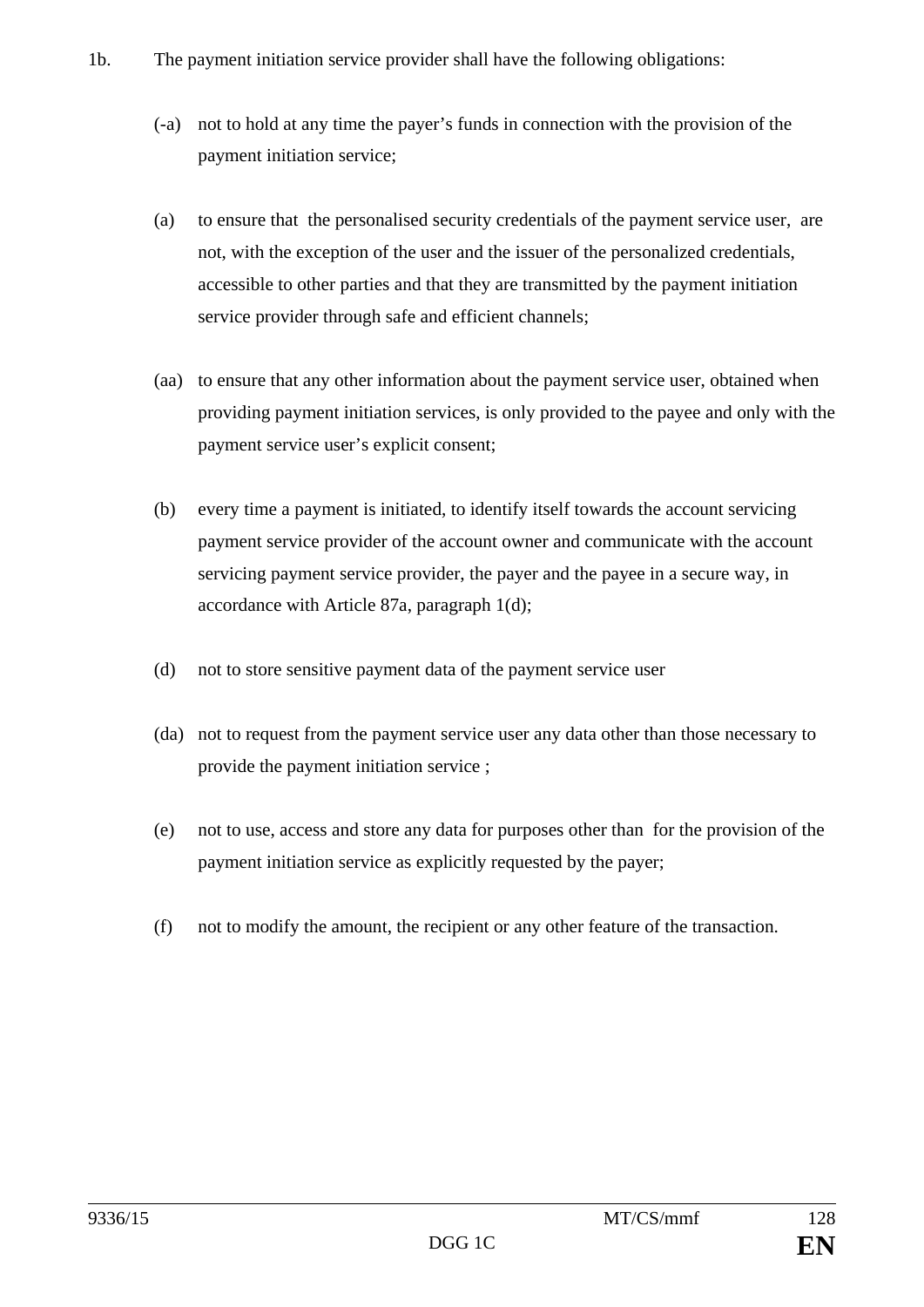- 2. The account servicing payment service provider shall:
	- (a) securely communicate with payment initiation service providers in accordance with Article 87a, paragraph 1(d);
	- (b) immediately after the receipt of the payment order from a payment initiation service provider provide or make available all information on the initiation of the payment transaction and all information accessible to the account servicing payment service provider regarding the execution of the payment transaction to the payment initiation service provider;
	- (c) treat payment orders transmitted through the services of a payment initiation service provider without any discrimination for other than objective reasons, in particular in terms of timing, priority or charges vis-à-vis payment orders transmitted directly by the payer himself
- 4a. The provision of payment initiation services shall not be made dependent on the existence of a contractual relationship between the payment initiation service providers and the account servicing payment service providers for that purpose.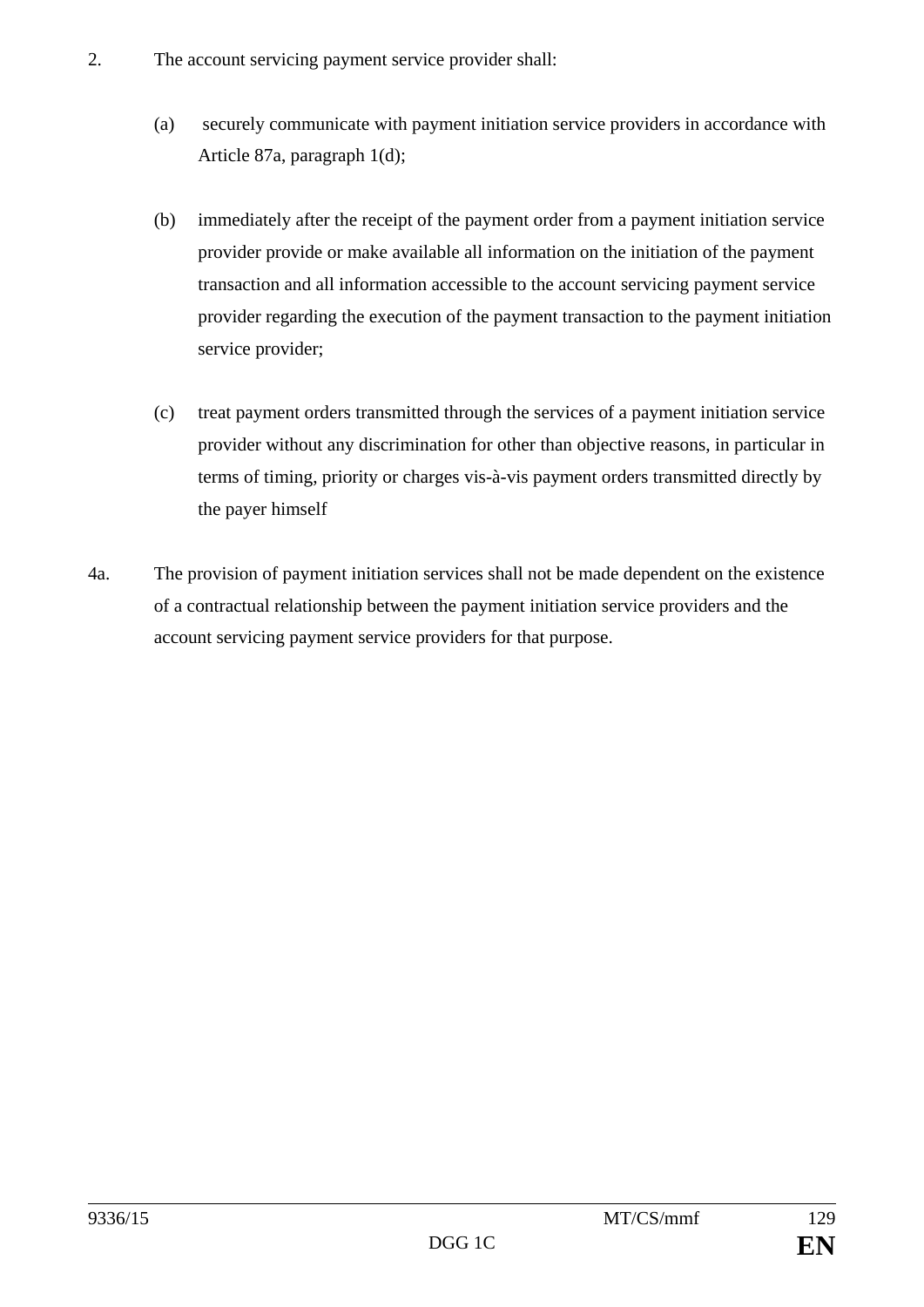## *Rules on access to and use of payment account information in case of account information services*

- 1. Member States shall ensure that a payment service user has the right to make use of services enabling access to payment account information as referred to in point 8 of Annex I. The right shall not apply where the payment account is not accessible online;
- 2. The account information service provider shall have the following obligations:
	- (a) to provide services only based on the payment service user's explicit consent;
	- (aa) to ensure that the personalised security credentials of the payment service user, are not, with the exception of the user and the issuer of the personalized credentials, accessible to other parties and that when they are transmitted by the account information service provider, this is done through safe and efficient channels;
	- (b) for each communication session, identify itself towards the account servicing payment service provider(s) of the payment service user and securely communicate with the account servicing payment service provider(s) and the payment service user, in accordance with Article 87a, paragraph 1(d);
	- (d) to access only the information from designated payment accounts and associated payment transactions;
	- (e) not to request sensitive payment data linked to the payment accounts;
	- (f) not to use, access and store any data for purposes other than for performing the account information service explicitly requested by the payment service user, in accordance with data protection rules.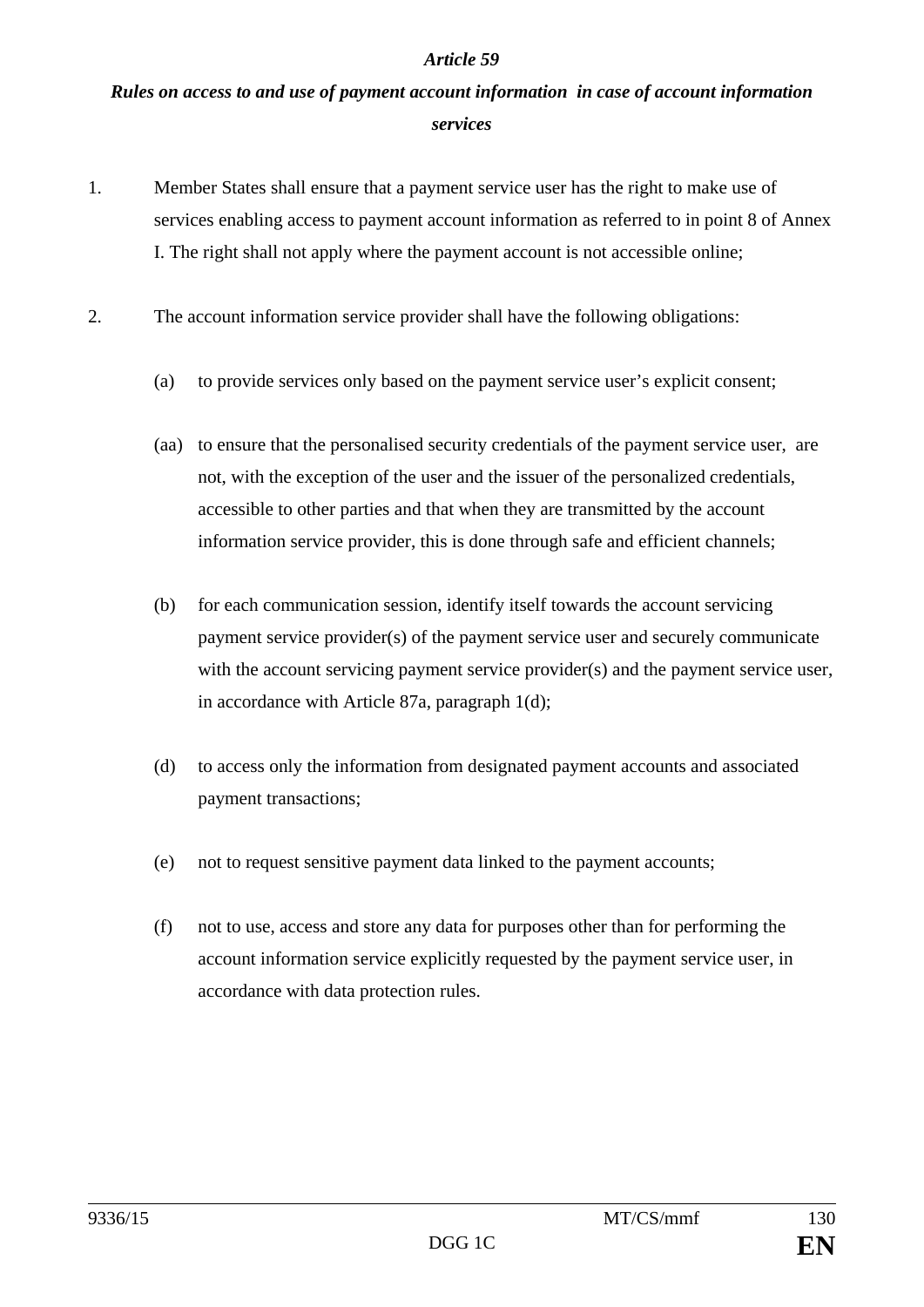- 3. The account servicing payment service provider, in relation to payment accounts, shall:
	- (a) securely communicate with the account information service providers, in accordance with Article 87a, paragraph 1(d) and
	- (b) treat data requests transmitted through the services of an account information service provider without any discrimination for other than objective reasons .
- 3a. The provision of account information services shall not be made dependent on the existence of a contractual relationship between the account information service providers and the account servicing payment service providers for that purpose.

# *Limits of the use of the payment instrument and of the access to payment accounts by payment service providers*

- 1. Where a specific payment instrument is used for the purposes of giving consent, the payer and the payer's payment service provider may agree on spending limits for payment transactions executed through that payment instrument.
- 2. If agreed in the framework contract, the payment service provider may reserve the right to block the payment instrument for objectively justified reasons related to the security of the payment instrument, the suspicion of unauthorised or fraudulent use of the payment instrument or, in the case of a payment instrument with a credit line, a significantly increased risk that the payer may be unable to fulfil its liability to pay.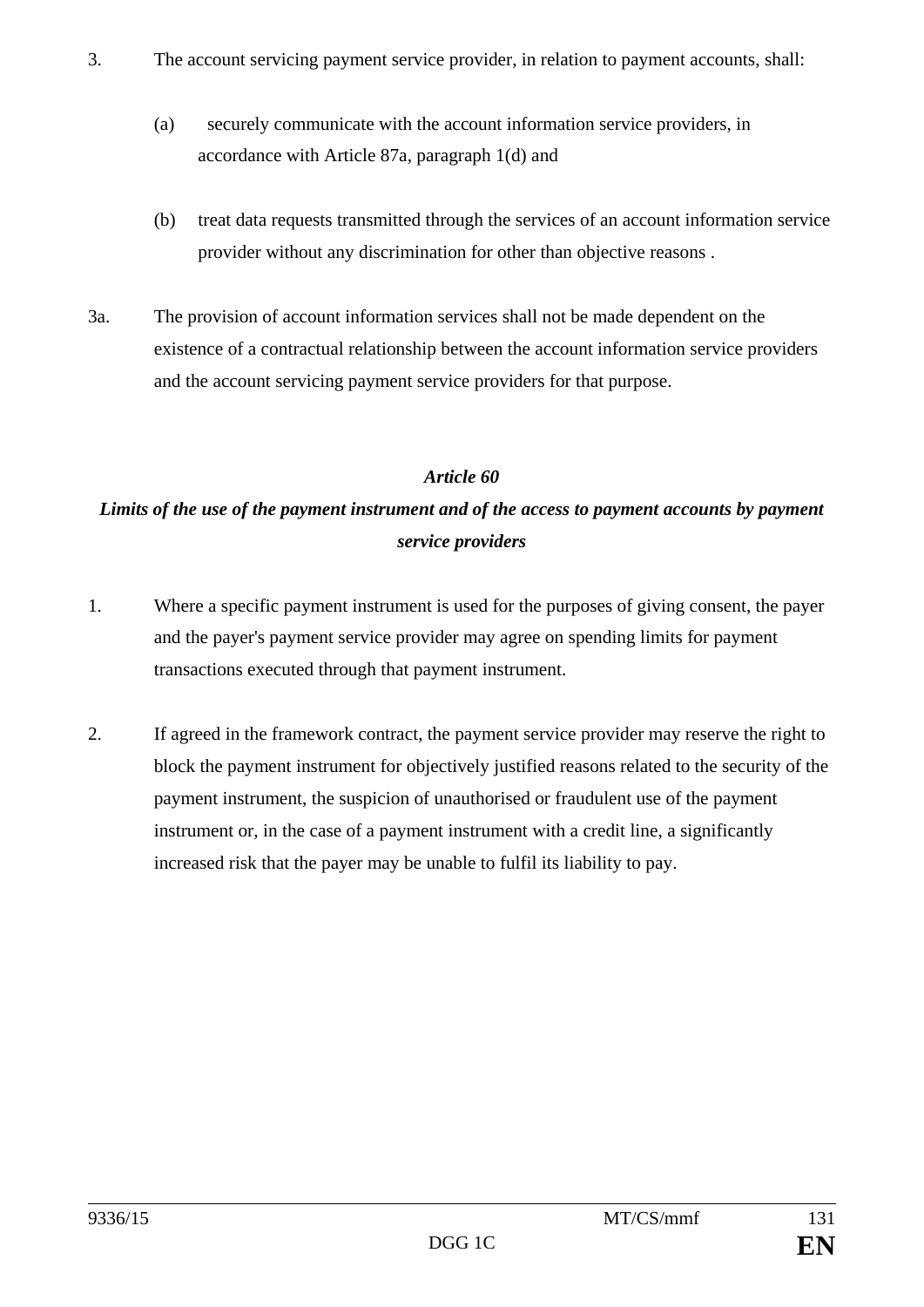- 3. In such cases the payment service provider shall inform the payer of the blocking of the payment instrument and the reasons for it in an agreed manner, where possible, before the payment instrument is blocked and at the latest immediately thereafter, unless giving such information would compromise objectively justified security reasons or is prohibited by other relevant Union or national legislation.
- 4. The payment service provider shall unblock the payment instrument or replace it with a new payment instrument once the reasons for blocking no longer exist.
- 5. An account servicing payment service provider may deny access to a payment account for an account information service provider or a payment initiation service provider for objectively justified and duly evidenced reasons related to unauthorised or fraudulent access to the payment account by the account information service provider or the payment initiation service provider, including the unauthorised or fraudulent initiation of a payment transaction. In such cases the account servicing payment service provider shall inform the payer of the denying access to the payment account and the reasons for it in an agreed manner, where possible, before the access is denied and at the latest immediately thereafter, unless giving such information would compromise objectively justified security reasons or is prohibited by other relevant Union or national legislation.

The account servicing payment service provider shall allow access to the payment account once the reasons for denying access no longer exist*.*

6. In the cases referred to in paragraph 5, the account servicing payment service provider shall immediately report the incident relating to the account information service provider or the payment initiation service provider to the competent authority. The information shall include the relevant details of the case and the reasons for taking action. The competent authority shall assess the case and shall, if needed, take appropriate measures.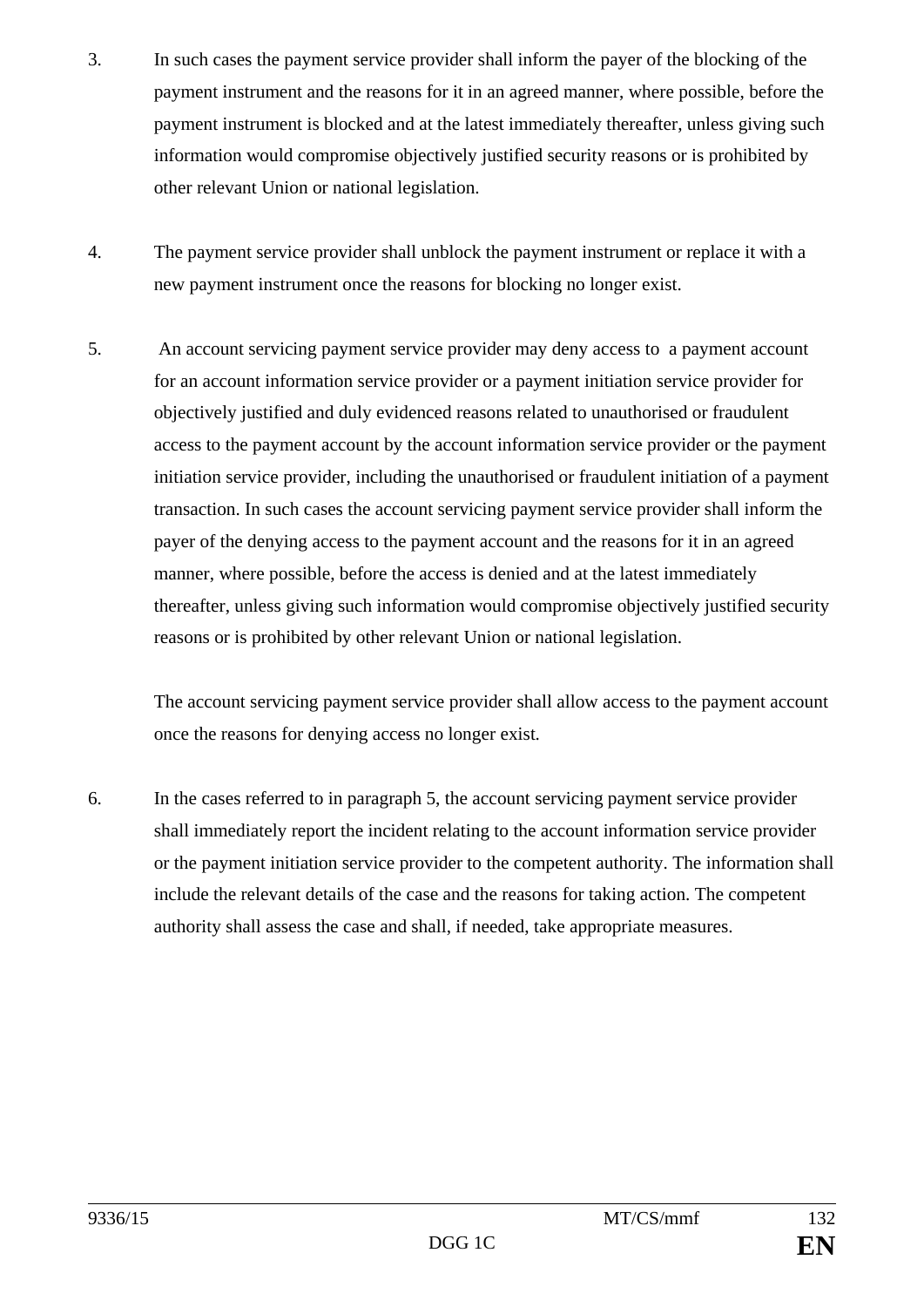## *Obligations of the payment service user in relation to payment instruments and personalised security credentials*

- 1. The payment service user entitled to use a payment instrument shall have the following obligations:
	- (a) to use the payment instrument in accordance with the terms governing the issue and use of the payment instrument. The terms must be objective, non-discriminatory and proportionate;
	- (b) to notify the payment service provider, or the entity specified by the latter, without undue delay on becoming aware of loss, theft or misappropriation of the payment instrument or of its unauthorised use.
- 2. For the purposes of point (a) of paragraph 1, the payment service user shall, in particular, as soon as he in receipt of a payment instrument, take all reasonable steps to keep its personalised security credentials safe.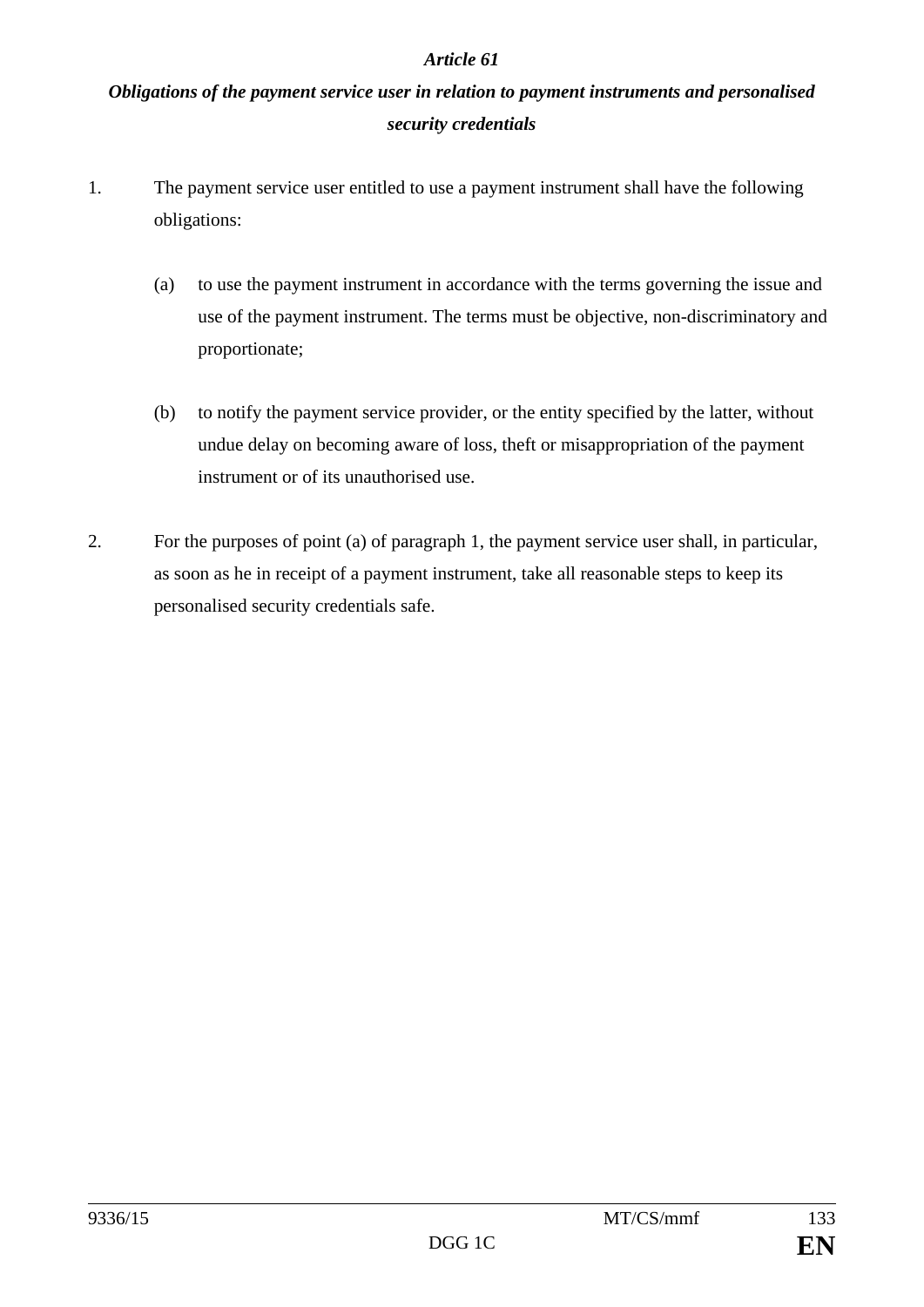### *Obligations of the payment service provider in relation to payment instruments*

- 1. The payment service provider issuing a payment instrument shall have the following obligations:
	- (a) to make sure that the personalised security credentials of the payment instrument are not accessible to parties other than the payment service user entitled to use the payment instrument, without prejudice to the obligations on the payment service user set out in Article 61;
	- (b) to refrain from sending an unsolicited payment instrument, except where a payment instrument already given to the payment service user is to be replaced;
	- (c) to ensure that appropriate means are available at all times to enable the payment service user to make a notification pursuant to Article 61(1)(b) or request unblocking pursuant to Article 60(4); on request, the payment service provider shall provide the payment service user with the means to prove, for 18 months after notification, that he made such notification;
	- (d) to provide the payer with an option to make a notification pursuant to Article 61(1)(b) free of charge and to charge, if at all, only replacement costs directly attributed to the payment instrument;
	- (e) to prevent all use of the payment instrument once notification pursuant to Article  $61(1)(b)$  has been made.
- 2. The payment service provider shall bear the risk of sending a payment instrument to the payer or of sending any personalised security credentials of it.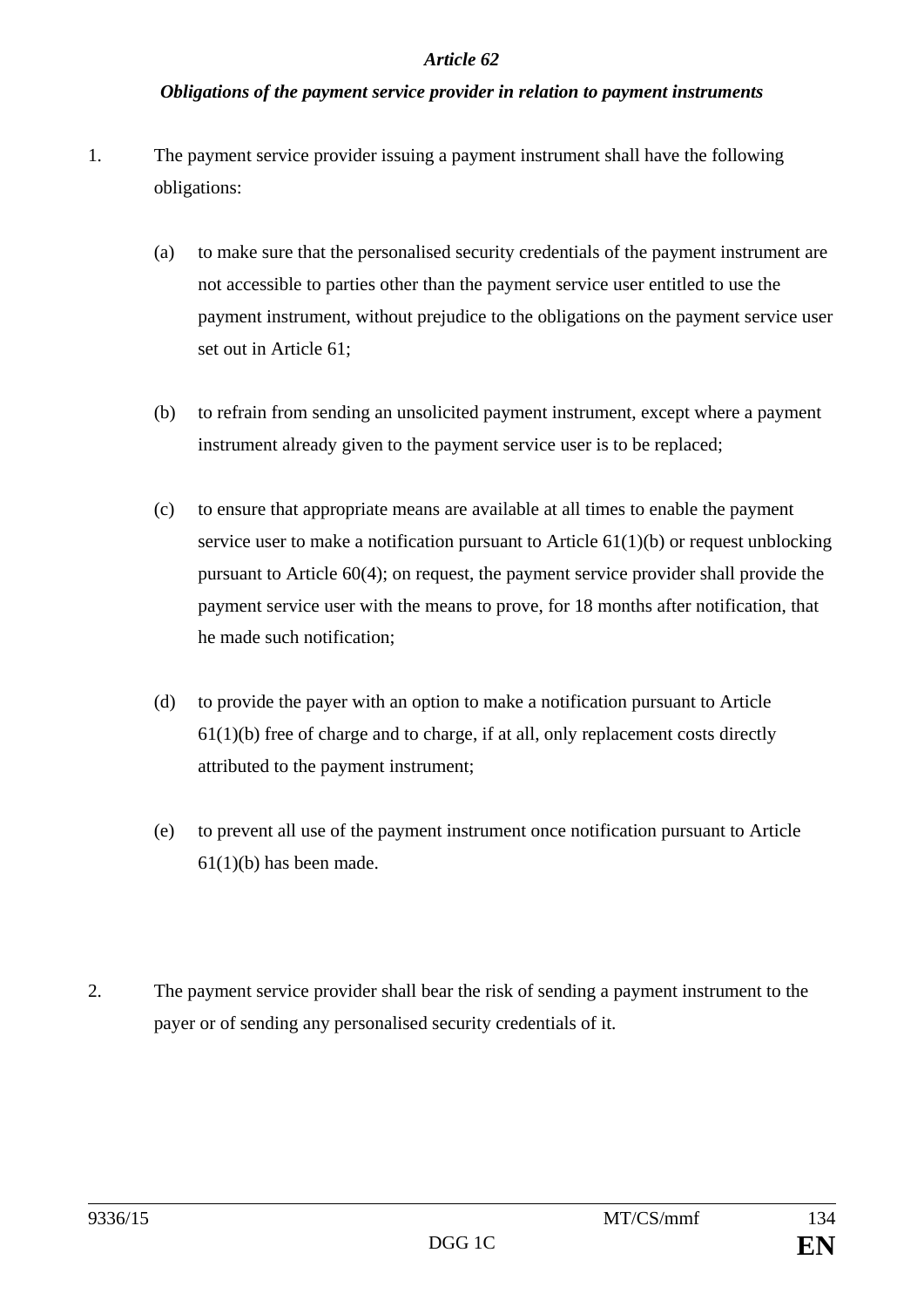## *Notification and rectification of unauthorised or incorrectly executed payment transactions*

- 1. The payment service user shall obtain rectification from the payment service provider only if he notifies the payment service provider without undue delay on becoming aware of any unauthorised or incorrectly executed payment transactions giving rise to a claim, including that under Article 80, and no later than 13 months after the debit date, unless, where applicable, the payment service provider has failed to provide or make available the information on that payment transaction in accordance with Title III.
- 2. Where a payment initiation service provider is involved, the payment service user shall obtain rectification from the account servicing payment service provider pursuant to paragraph 1 of this Article, without prejudice to Articles 65(2) and 80(1).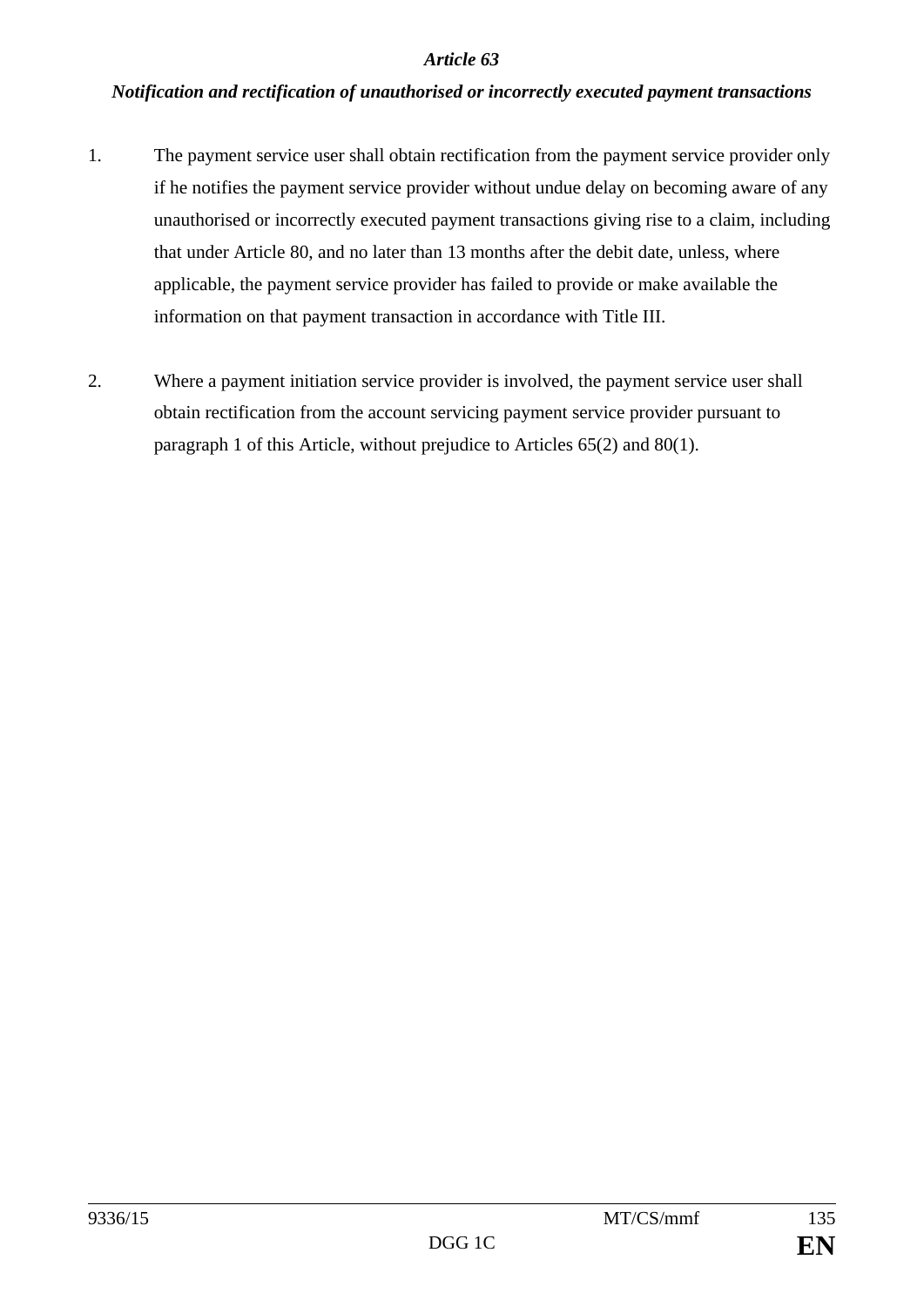## *Evidence on authentication and execution of payment transactions*

1. Member States shall require that, where a payment service user denies having authorised an executed payment transaction or claims that the payment transaction was not correctly executed, it is for the payment service provider to prove that the payment transaction was authenticated, accurately recorded, entered in the accounts and not affected by a technical breakdown or some other deficiency of the service provided by the payment service provider.

If the payment service user initiates the payment transaction through a payment initiation service provider, the burden shall be on the latter to prove that within its sphere of competence, the payment transaction was authenticated, accurately recorded and not affected by a technical breakdown or other deficiencies linked to the payment service it is in charge of.

2. Where a payment service user denies having authorised an executed payment transaction, the use of a payment instrument recorded by the payment service provider, including the payment initiation service provider as appropriate, shall in itself not necessarily be sufficient to prove either that the payment transaction was authorised by the payer or that the payer acted fraudulently or failed with intent or gross negligence to fulfil one or more of the obligations under Article 61. The payment service provider, including the payment initiation service provider as appropriate, shall give supporting evidence to prove fraud or gross negligence on part of the payment service user.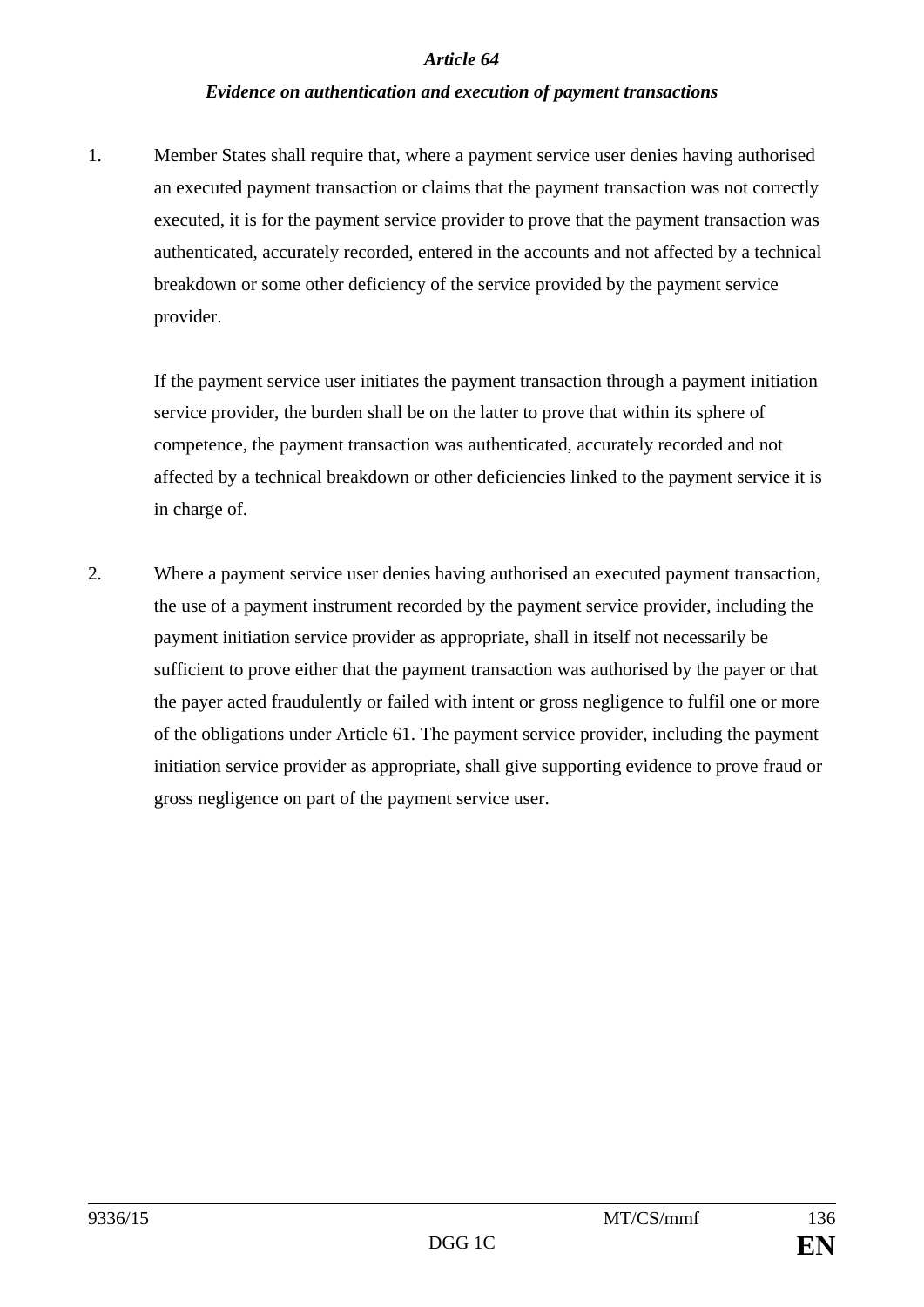#### *Payment service provider's liability for unauthorised payment transactions*

- 1. Member States shall ensure that, without prejudice to Article 63, in the case of an unauthorised payment transaction, the payer's payment service provider refunds to the payer the amount of the unauthorised payment transaction immediately, and in any event no later than by the end of the next business day, after having noted or having been notified about the transaction, except where the payer's payment service provider has reasonable grounds for suspecting fraud and communicates those grounds to the relevant national authority in writing. Where applicable, the payer's payment service provider shall restore the debited payment account to the state in which it would have been had the unauthorised payment transaction not taken place. This shall also ensure that the credit value date for the payer's payment account shall be no later than the date the amount had been debited.
- 2. Where the payment transaction is initiated through a payment initiation service provider, the account servicing payment service provider shall refund immediately, and in any case no later than by the end of the next business day the amount of the unauthorised payment transaction and, where applicable, restore the debited payment account to the state in which it would have been had the unauthorised payment transaction not taken place.

If the payment initiation service provider is liable for the unauthorised payment transaction, it shall immediately compensate the account servicing payment service provider at its request for the losses incurred or sums paid as a result of the refund to the payer, including the amount of the unauthorised payment transaction. In accordance with Article 64, paragraph 1, the burden shall be on the payment initiation service provider to prove that, within its sphere of competence, the payment transaction was authenticated, accurately recorded and not affected by a technical breakdown or other deficiencies linked to the payment service it is in charge of.

3. Further financial compensation may be determined in accordance with the law applicable to the contract concluded between the payer and the payment service provider or the contract concluded between the payer and the payment initiation service provider if applicable.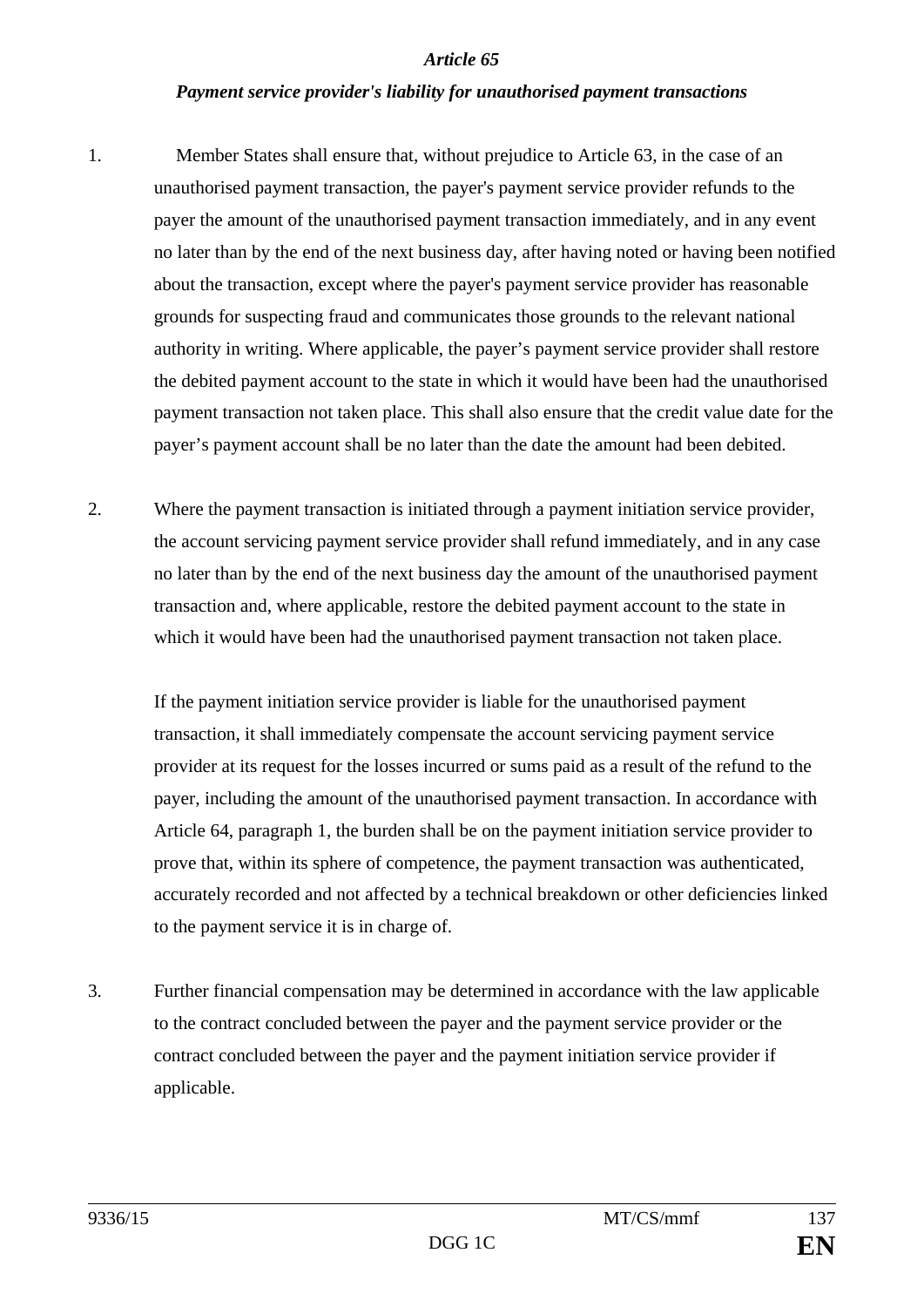## *Payer's liability for unauthorised payment transactions*

1. By way of derogation from Article 65 the payer may be obliged to bear the losses relating to any unauthorised payment transactions, up to a maximum of EUR 50, resulting from the use of a lost or stolen payment instrument or from the misappropriation of a payment instrument. This shall not apply if the loss, theft or misappropriation of a payment instrument was not detectable to the payer prior to a payment, except where the payer himself has acted fraudulently. The payer shall neither be held liable if the loss was caused by acts or lack of action of employees, or any agent, branch or entity of a payment service provider to which activities were outsourced.

In cases where the payer has neither acted fraudulently nor with intent failed to fulfil his obligations under Article 61, Member States may reduce the liability referred to in paragraph 1, taking into account, in particular, the nature of the personalised security credentials of the payment instrument and the specific circumstances under which the payment instrument was lost, stolen or misappropriated.

The payer shall bear all the losses relating to any unauthorised payment transactions if he incurred them by acting fraudulently or by failing to fulfil one or more of the obligations set out in Article 61 with intent or gross negligence.

In such cases, the maximum amount referred to in paragraph 1 of this Article shall not apply.

1c. Where the payer's payment service provider does not require strong customer authentication, the payer shall only bear any financial consequences where having acted fraudulently. Should the payee or the payment service provider of the payee fail to accept strong customer authentication, they shall refund the financial damage caused to the payer's payment service provider.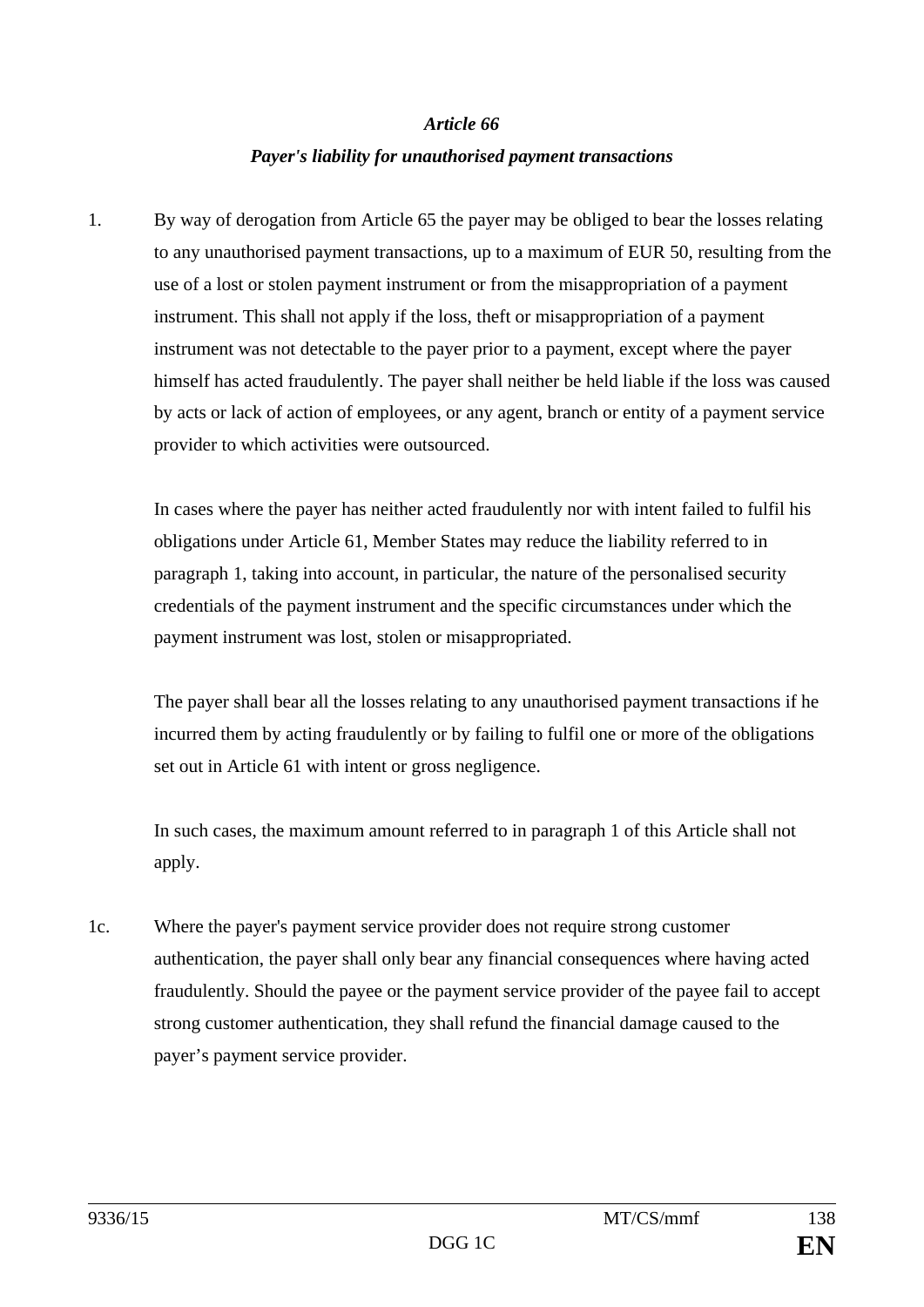2. The payer shall not bear any financial consequences resulting from use of the lost, stolen or misappropriated payment instrument after notification in accordance with Article 61(1)(b), except where having acted fraudulently. If the payment service provider does not provide appropriate means for the notification at all times of a lost, stolen or misappropriated payment instrument, as required under Article 62(1)(c), the payer shall not be liable for the financial consequences resulting from use of that payment instrument, except where having acted fraudulently.

#### *Article 66a*

## *Payment transactions where the transaction amount is not known in advance*

- 1. Where a payment transaction is initiated by or through the payee in the context of a cardbased payment transaction and its exact amount is not known when the payer gives consent to execute the payment transaction, the payer's payment service provider may block funds on the payer's payment account only if the payer has given consent to the exact amount of the funds to be blocked.
- 2. The payer's payment service provider shall release the funds blocked on the payer's payment account under paragraph 1 without undue delay after the receipt of the information about the exact amount of the payment transaction and at the latest immediately after the receipt of the payment order.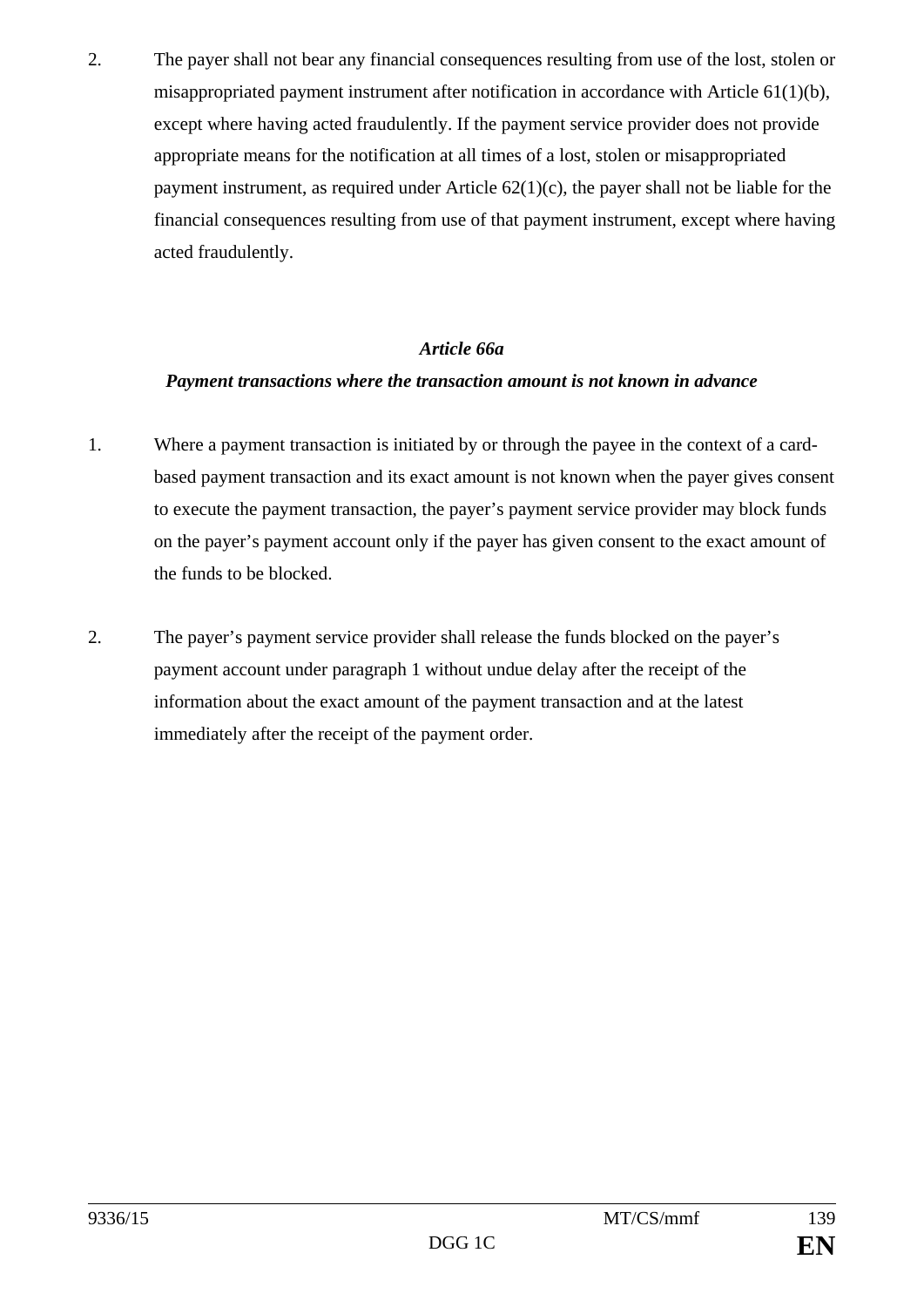## *Refunds for payment transactions initiated by or through a payee*

- 1. Member States shall ensure that a payer is entitled to a refund from the payment service provider of an authorised payment transaction initiated by or through a payee which has already been executed, if the following conditions are met:
	- (a) the authorisation did not specify the exact amount of the payment transaction when the authorisation was made and
	- (b) the amount of the payment transaction exceeded the amount the payer could reasonably have expected taking into account the previous spending pattern, the conditions in the framework contract and relevant circumstances of the case.

At the payment service provider's request, the payer shall bear the burden to prove such conditions are met.

The refund shall consist of the full amount of the executed payment transaction. This includes that the credit value date for the payer's payment account is no later than the date the amount had been debited.

Without prejudice to paragraph 3, Member States shall ensure that, in addition to the right referred to in paragraph 1, for direct debits as referred to in Article 1 of Regulation EU No 260/2012, the payer has an unconditional right for refund within the time limits set in Article 68.

2. However, for the purposes of point (b) of the first subparagraph of paragraph 1, the payer may not rely on currency exchange reasons if the reference exchange rate agreed with his payment service provider in accordance with Articles 38(1)(d) and 45(3)(b) was applied.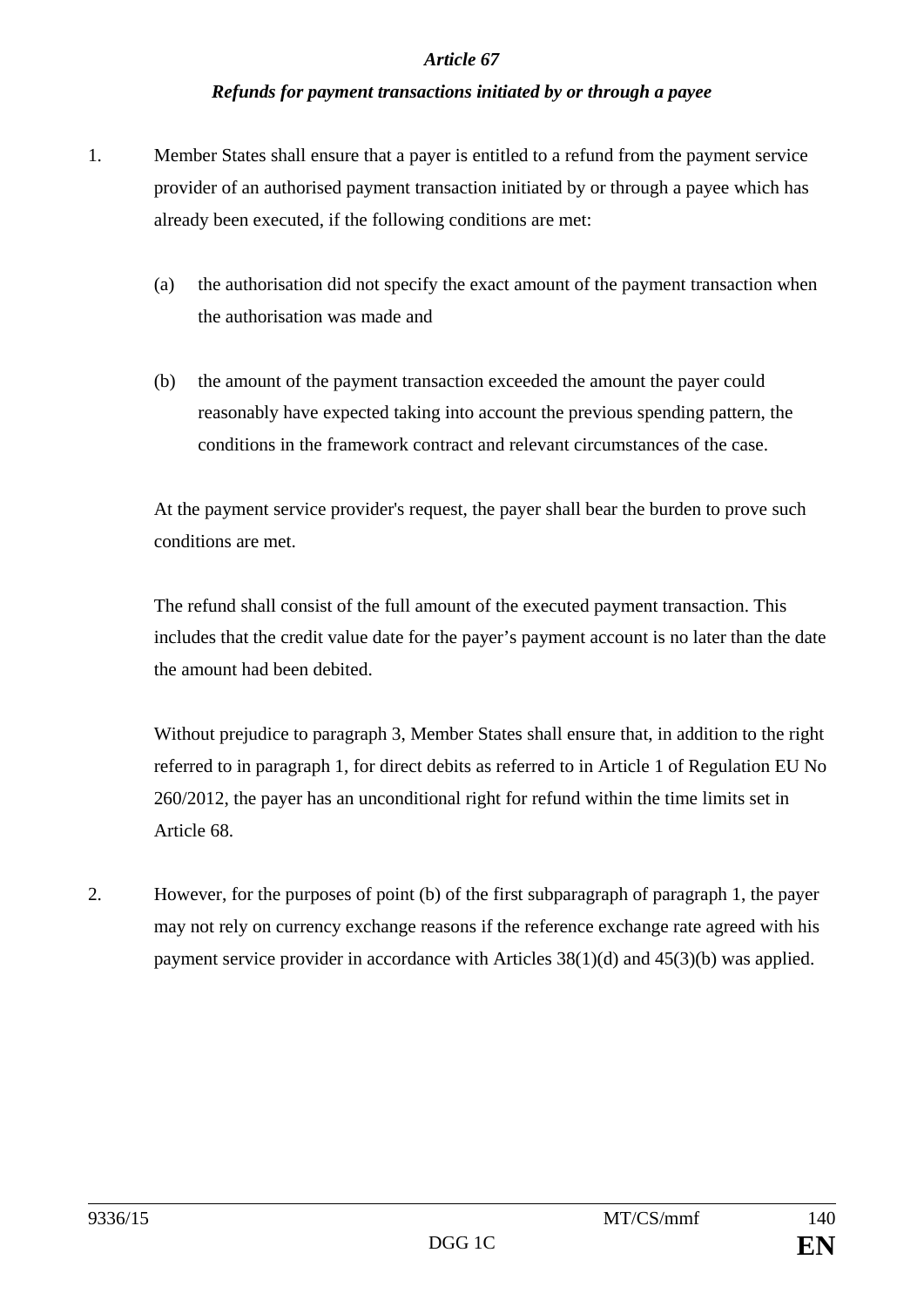- 3. It may be agreed in a framework contract between the payer and the payment service provider that the payer has no right to a refund where having given consent to execute the payment transaction directly to the payment service provider and, where applicable, information on the future payment transaction was provided or made available in an agreed manner to the payer for at least four weeks before the due date by the payment service provider or by the payee.
- 3b. For direct debits in currencies other than euro, Member States may allow their payment service providers to offer more favourable refund rights in accordance with their direct debit schemes providing that they are more advantageous to the payer.

## *Requests for refunds for payment transactions initiated by or through a payee*

- 1. Member States shall ensure that the payer can request the refund referred to in Article 67 of an authorised payment transaction initiated by or through a payee for a period of eight weeks from the date on which the funds were debited.
- 2. Within 10 business days of receiving a request for a refund, the payment service provider shall either refund the full amount of the payment transaction or provide justification for refusing the refund, indicating the bodies to which the payer may refer the matter in accordance with Articles 88 to 91 if not accepting the justification provided.

The payment service provider's right under the first subparagraph to refuse the refund shall not apply in the case set out in the fourth subparagraph of Article 67(1).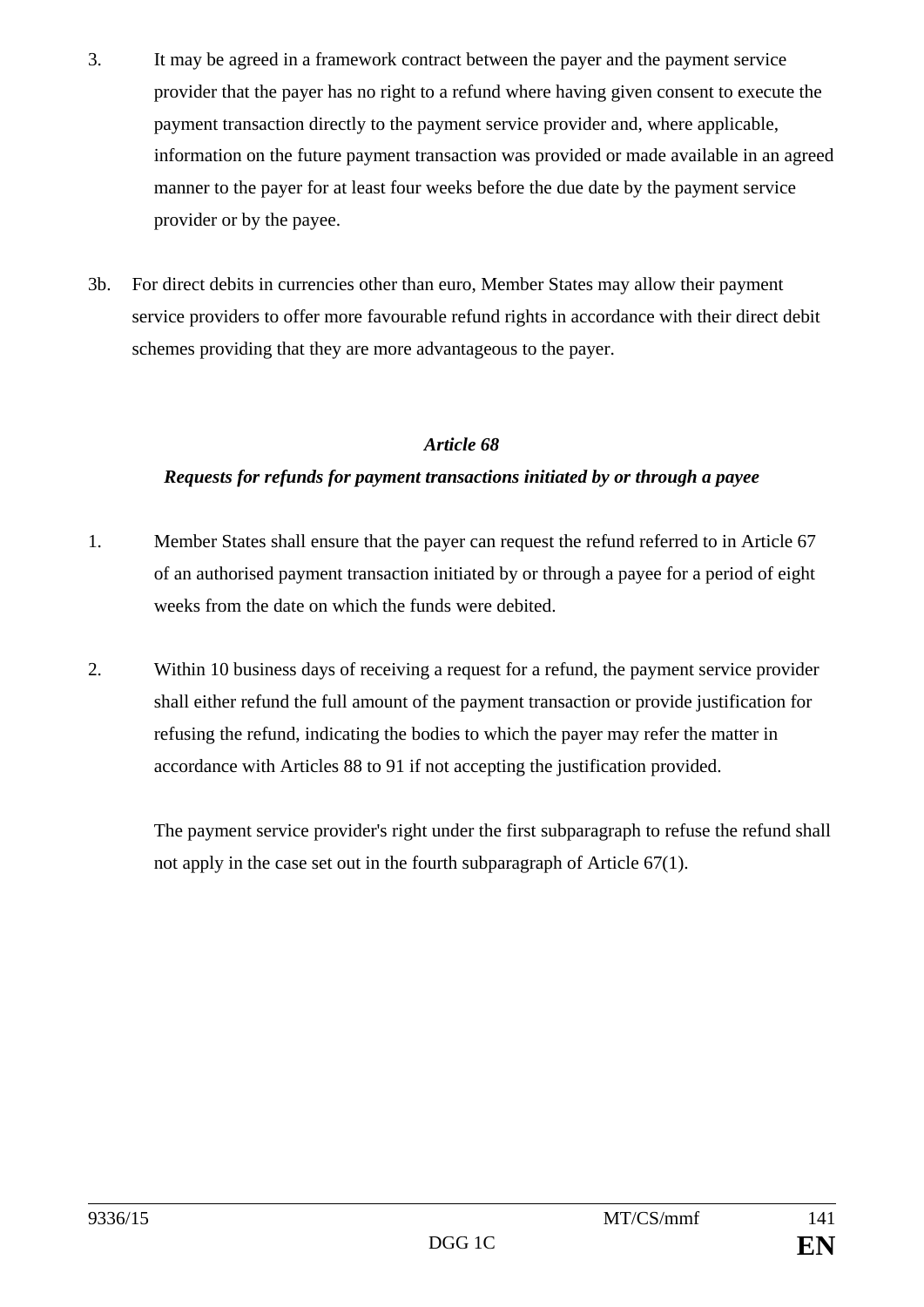### **CHAPTER 3**

#### **Execution of payment transactions**

## **SECTION 1 PAYMENT ORDERS AND AMOUNTS TRANSFERRED**

## *Article 69*

## *Receipt of payment orders*

1. Member States shall ensure that the point in time of receipt is the time when the payment order is received by the payer's payment service provider.

The payer's account shall not be debited before receipt of the payment order. If the point in time of receipt is not on a business day for the payer's payment service provider, the payment order shall be deemed to have been received on the following business day. The payment service provider may establish a cut-off time near the end of a business day beyond which any payment order received shall be deemed to have been received on the following business day.

2. If the payment service user initiating a payment order and the payment service provider agree that execution of the payment order shall start on a specific day or at the end of a certain period or on the day on which the payer has set funds at the payment service provider's disposal, the point in time of receipt for the purposes of Article 74 is deemed to be the agreed day. If the agreed day is not a business day for the payment service provider, the payment order received shall be deemed to have been received on the following business day.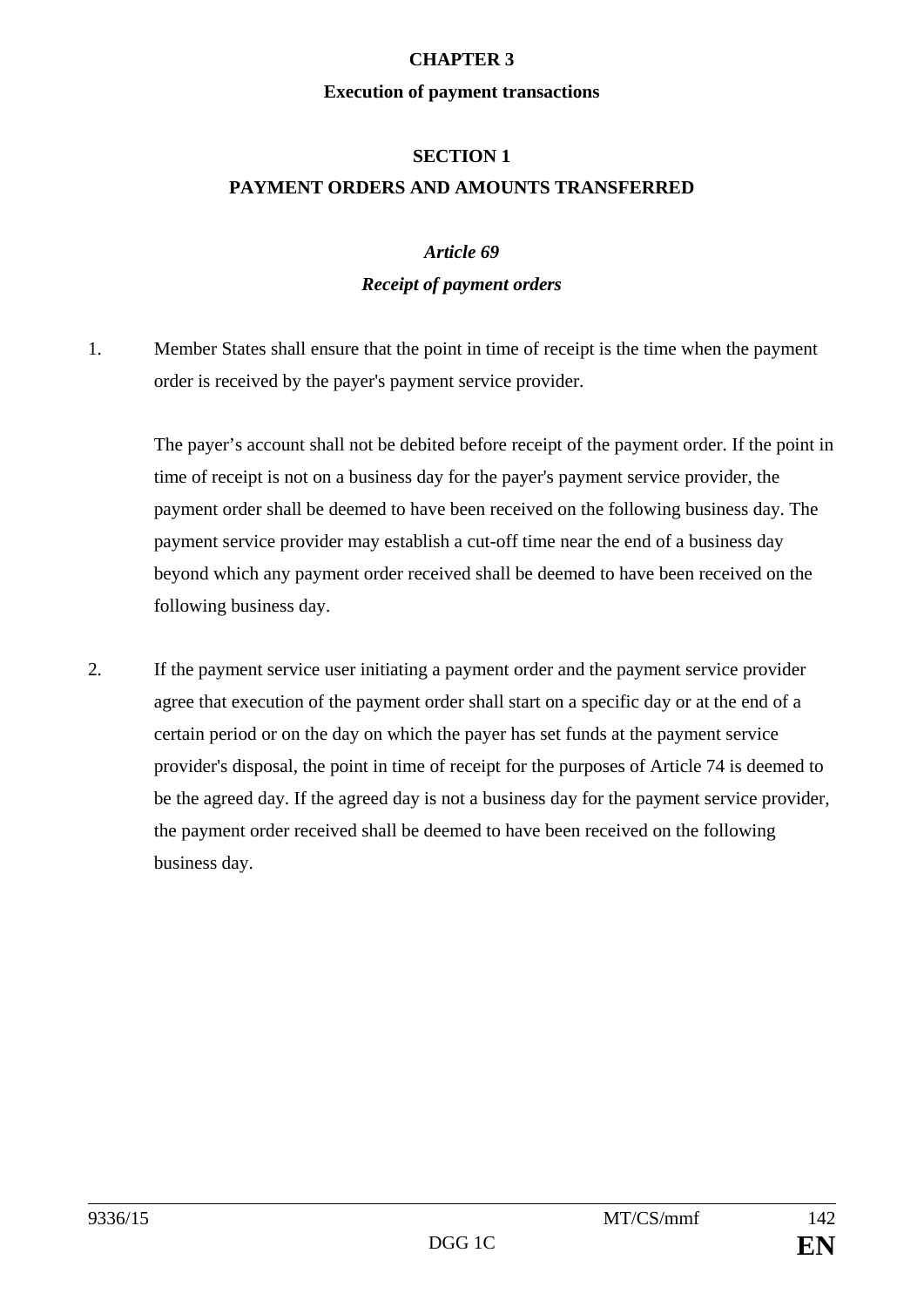## *Article 70 Refusal of payment orders*

1. Where the payment service provider refuses to execute a payment order or to initiate a payment transaction, the refusal and, if possible, the reasons for it and the procedure for correcting any factual mistakes that led to the refusal shall be notified to the payment service user, unless prohibited by other relevant Union or national legislation.

The payment service provider shall provide or make available the notification in an agreed manner at the earliest opportunity, and in any case, within the periods specified in Article 74.

The framework contract may include a condition that the payment service provider may charge a reasonable fee for such a refusal if the refusal is objectively justified.

- 2. Where all the conditions set out in the payer's framework contract are met, the payer's account servicing payment service provider shall not refuse to execute an authorised payment order irrespective of whether the payment order is initiated by a payer, on his behalf by a payment initiation service provider or by or through a payee, unless prohibited by other relevant Union or national legislation.
- 3. For the purposes of Articles 74 and 80 a payment order of which execution has been refused shall be deemed not to have been received.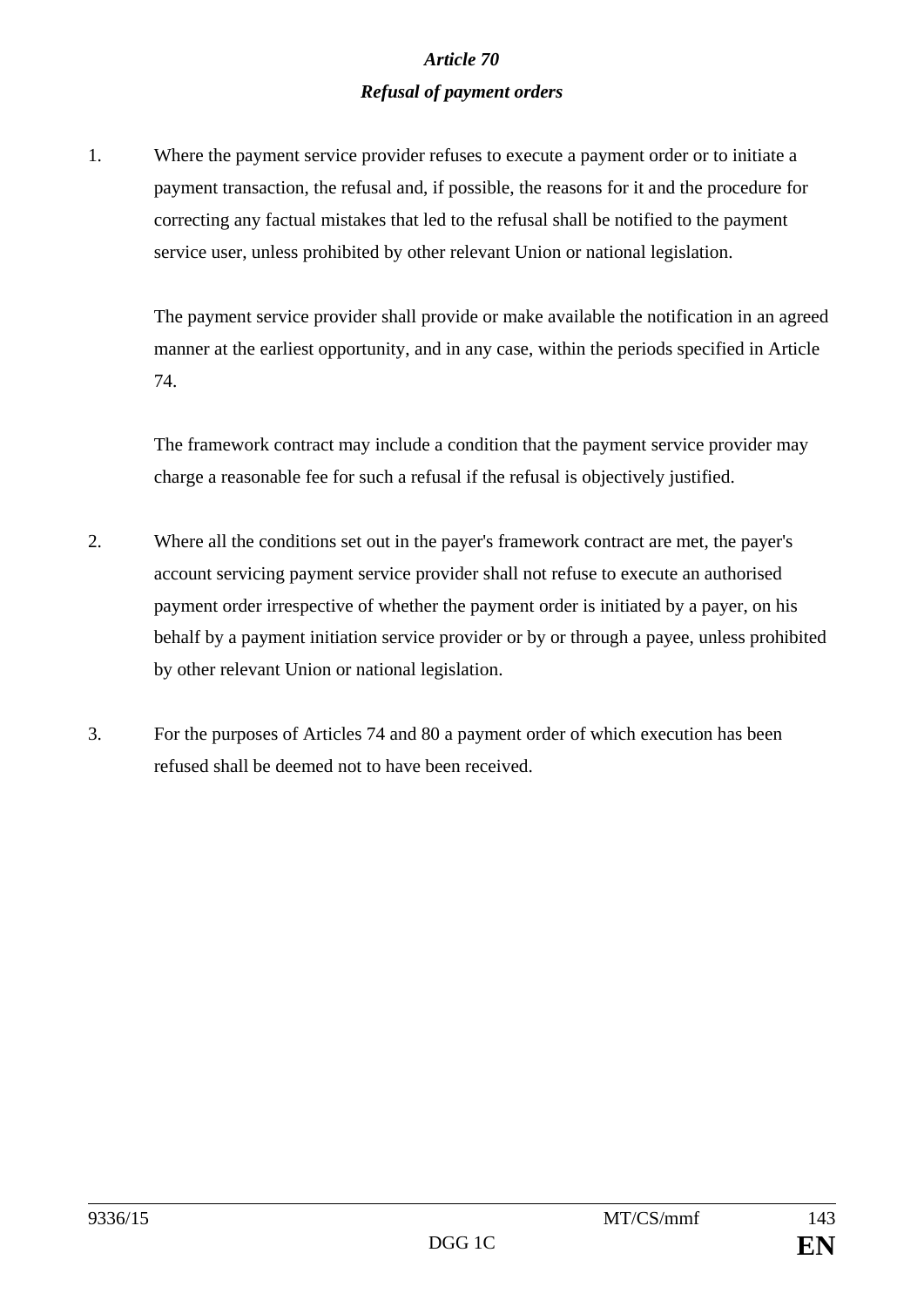# *Article 71 Irrevocability of a payment order*

- 1. Member States shall ensure that the payment service user may not revoke a payment order once it has been received by the payer's payment service provider, unless otherwise specified in this Article.
- 2. Where the payment transaction is initiated by a payment initiation service provider or by or through the payee, the payer shall not revoke the payment order after giving consent to the payment initiation service provider to initiate the payment transaction or after giving consent to execute the payment transaction to the payee.
- 3. However, in the case of a direct debit and without prejudice to refund rights the payer may revoke the payment order at the latest by the end of the business day preceding the day agreed for debiting the funds.
- 4. In the case referred to in Article 69(2) the payment service user may revoke a payment order at the latest by the end of the business day preceding the agreed day.
- 5. After the time limits specified in paragraphs 1 to 4, the payment order may be revoked only if and in so far as agreed between the payment service user and the relevant payment service providers. In the case referred to in paragraphs 2 and 3, the payee's agreement shall also be required. If agreed in the framework contract, the relevant payment service provider may charge for revocation.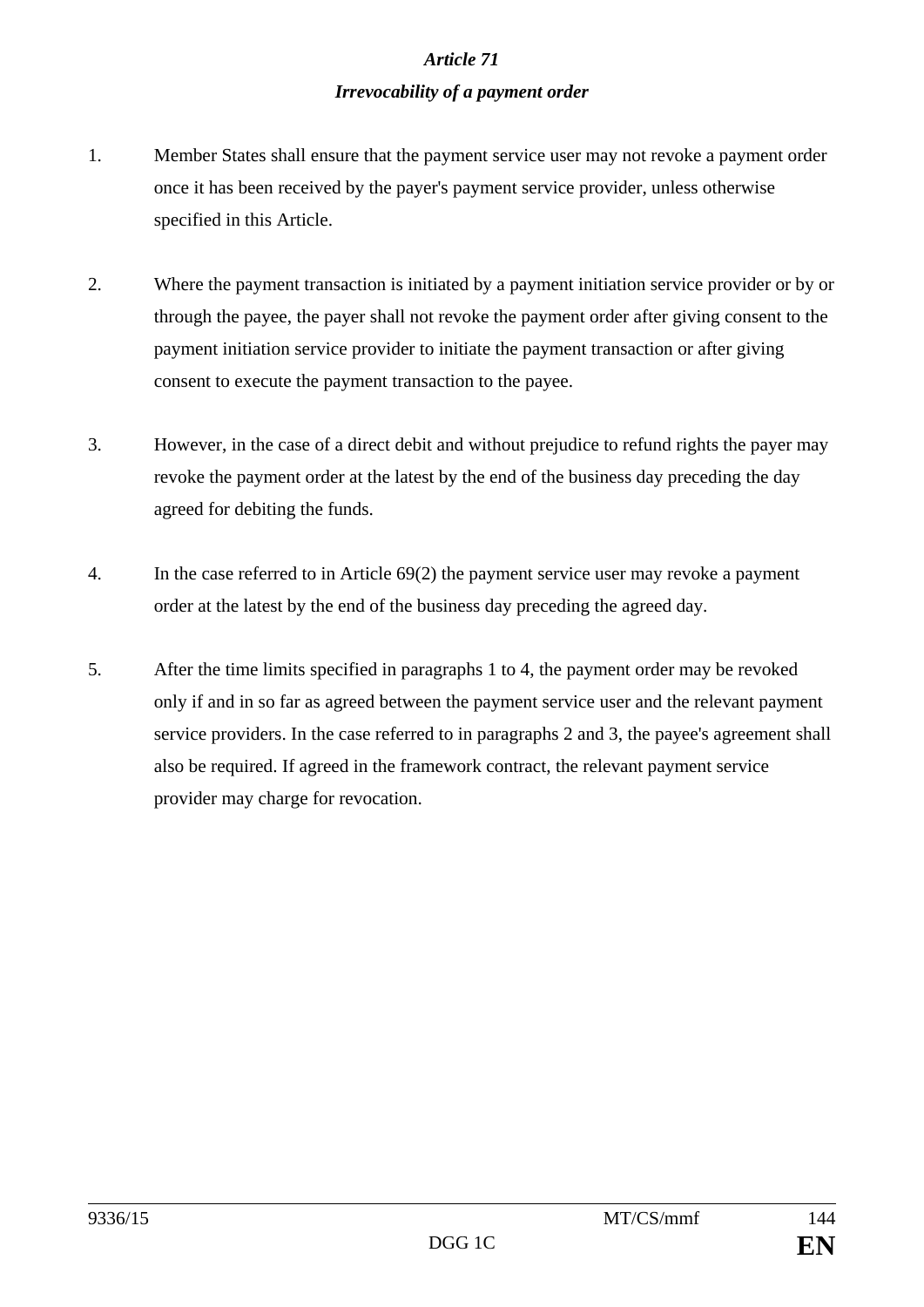#### *Article 72*

### *Amounts transferred and amounts received*

- 1. Member States shall require the payment service provider(s) of the payer, the payment service provider(s) of the payee and any intermediaries of the payment service providers to transfer the full amount of the payment transaction and refrain from deducting charges from the amount transferred.
- 2. However, the payee and the payment service provider may agree that the relevant payment service provider deduct its charges from the amount transferred before crediting it to the payee. In such a case, the full amount of the payment transaction and charges shall be separated in the information given to the payee.
- 3. If any charges other than those referred to in paragraph 2 are deducted from the amount transferred, the payment service provider of the payer shall ensure that the payee receives the full amount of the payment transaction initiated by the payer. In cases where the payment transaction is initiated by or through the payee, the payment service provider shall ensure that the full amount of the payment transaction is received by the payee.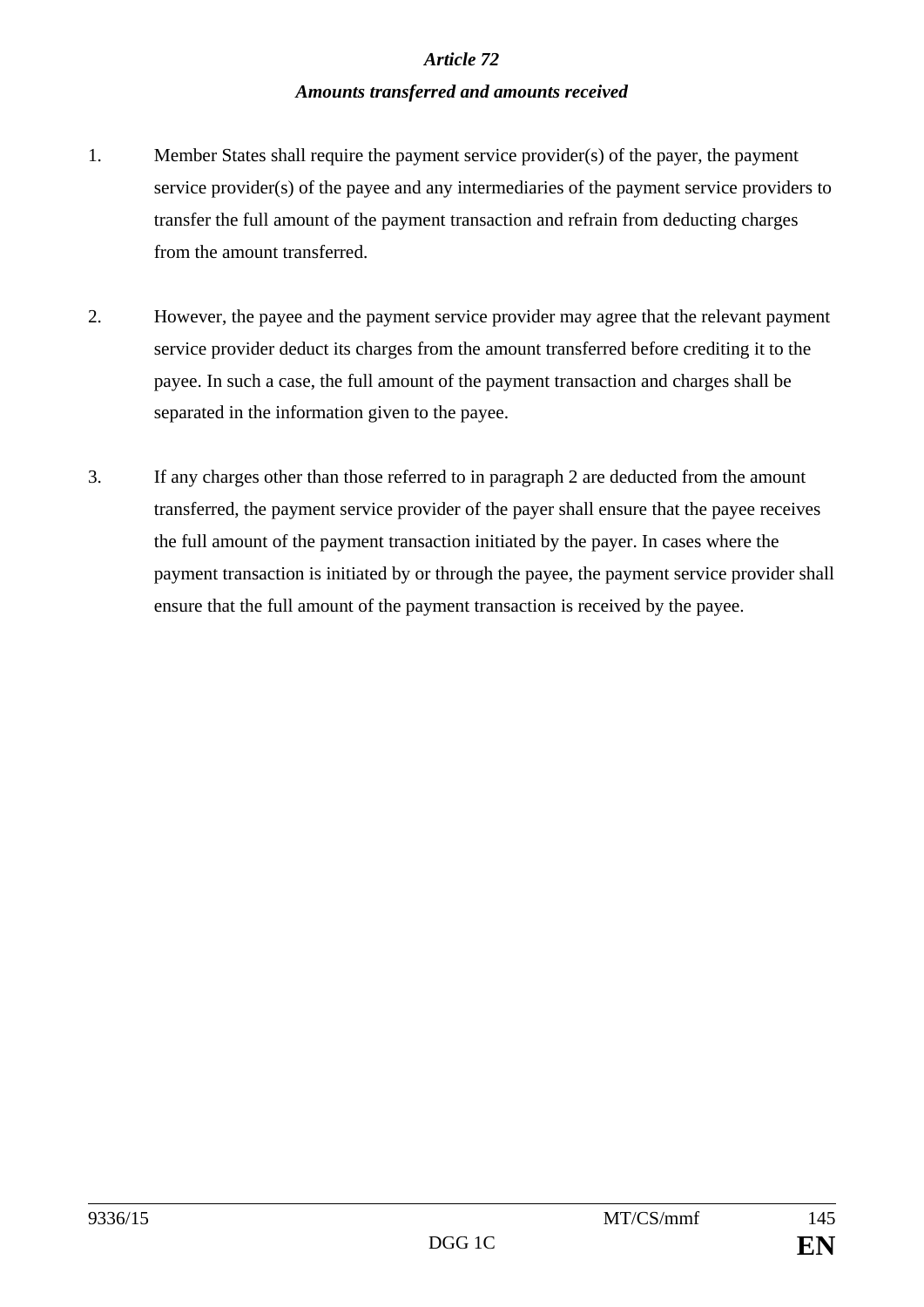#### **SECTION 2**

### **EXECUTION TIME AND VALUE DATE**

## *Article 73*

### *Scope*

- 1. This Section shall apply to:
	- (a) payment transactions in euro;
	- (b) national payment transactions in the currency of the Member State outside the euro area;
	- (c) payment transactions involving only one currency conversion between the euro and the currency of a Member State outside the euro area, provided that the required currency conversion is carried out in the Member State outside the euro area concerned and, in the case of cross-border payment transactions, the cross-border transfer takes place in euro.
- 2. This Section shall apply to other payment transactions, unless otherwise agreed between the payment service user and the payment service provider, with the exception of Article 78, which is not at the disposal of the parties. However, when the payment service user and the payment service provider agree on a longer period than those laid down in Article 74, for intra-Union payment transactions such period shall not exceed 4 business days following the point in time of receipt in accordance with Article 69.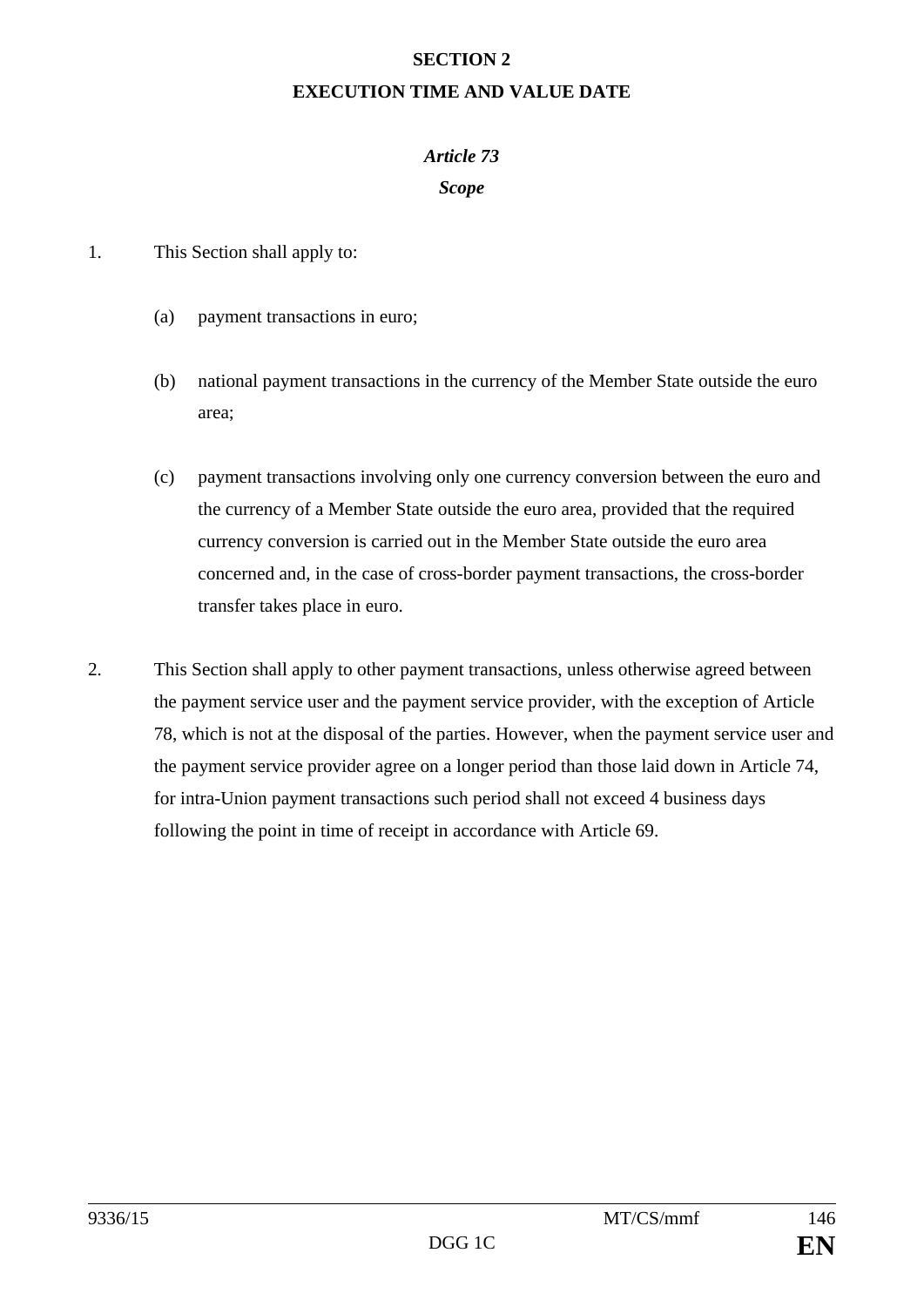#### *Article 74*

#### *Payment transactions to a payment account*

- 1. Member States shall require the payer's payment service provider to ensure that, after the point in time of receipt in accordance with Article 69, the amount of the payment transaction is credited to the payee's payment service provider's account at the latest by the end of the next business day. This period may be extended by a further business day for paper-initiated payment transactions.
- 2. Member States shall require the payment service provider of the payee to value date and make available the amount of the payment transaction to the payee's payment account after the payment service provider has received the funds in accordance with Article 78.
- 3. Member States shall require the payee's payment service provider to transmit a payment order initiated by or through the payee to the payer's payment service provider within the time limits agreed between the payee and the payment service provider, enabling settlement, as far as direct debit is concerned, on the agreed due date.

## *Article 75*

## *Absence of payee's payment account with the payment service provider*

Where the payee does not have a payment account with the payment service provider, the funds shall be made available to the payee by the payment service provider who receives the funds for the payee within the period specified in Article 74.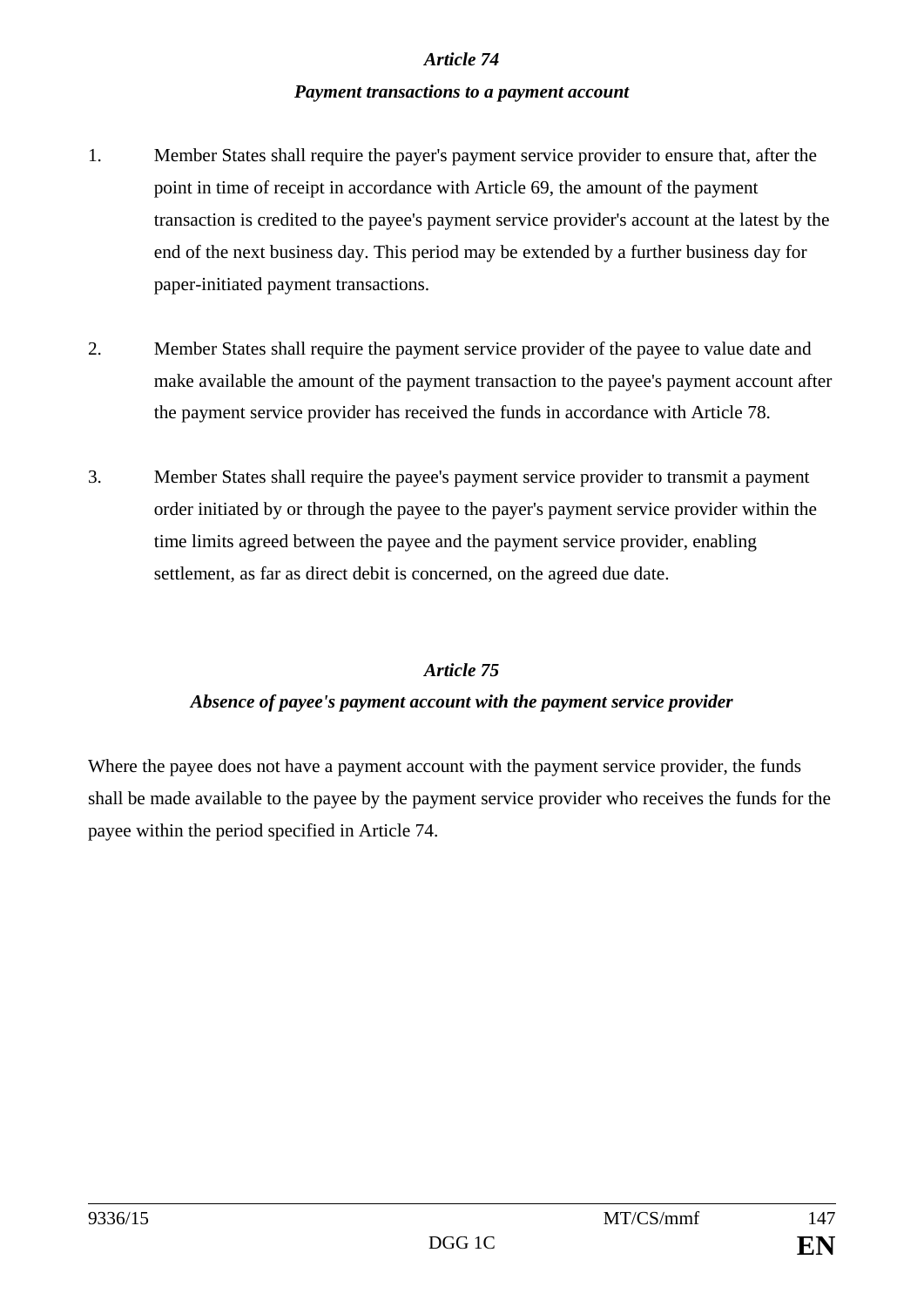## *Article 76 Cash placed on a payment account*

Where a consumer places cash on a payment account with that payment service provider in the currency of that payment account, the payment service provider shall ensure that the amount is made available and value dated immediately after the point of time of the receipt of the funds. Where the payment service user is not a consumer, the amount shall be made available and value dated at the latest on the next business day after the receipt of the funds.

## *Article 77 National payment transactions*

For national payment transactions, Member States may provide for shorter maximum execution times than those provided for in this Section.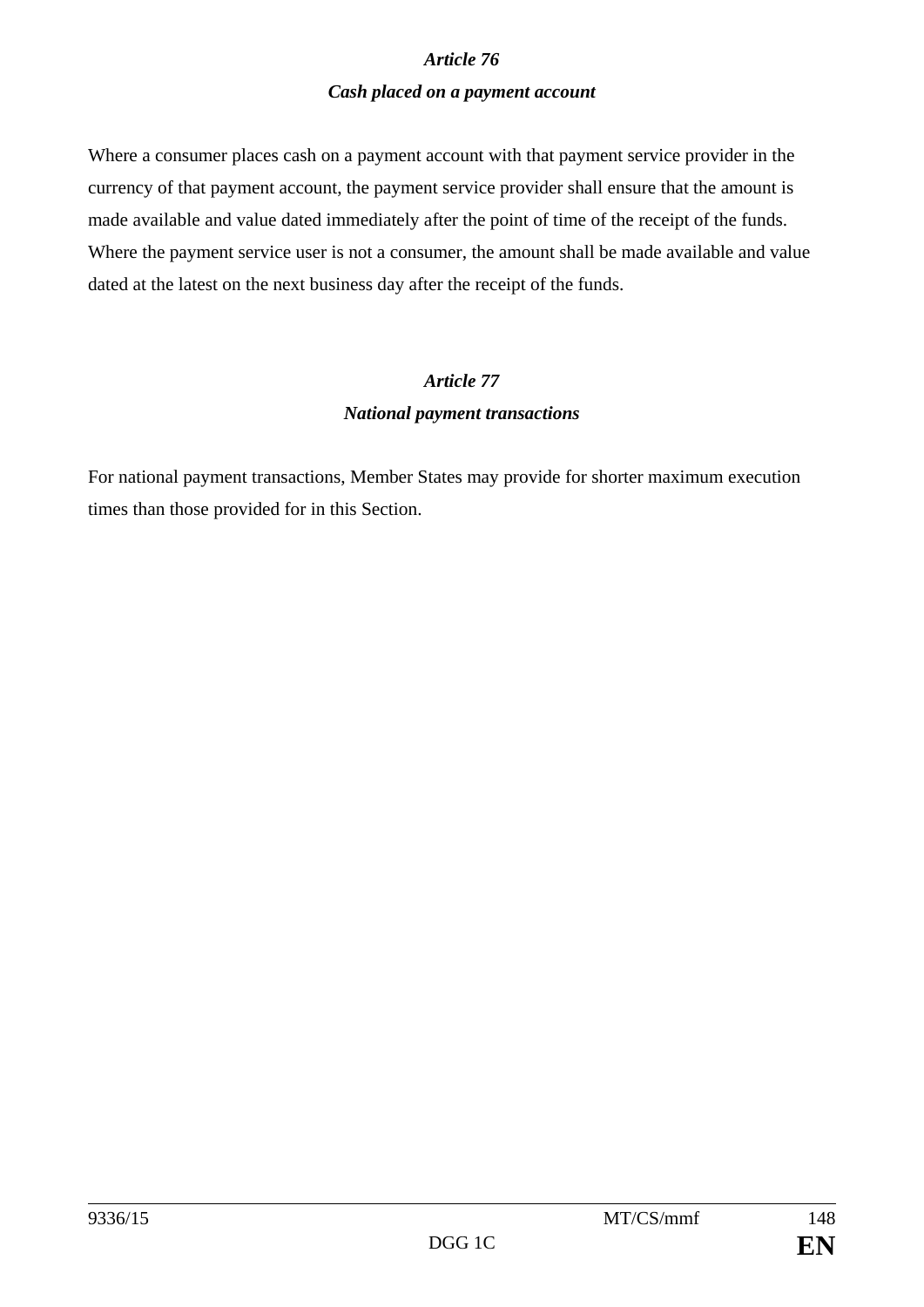# *Article 78 Value date and availability of funds*

1. Member States shall ensure that the credit value date for the payee's payment account is no later than the business day on which the amount of the payment transaction is credited to the payee's payment service provider's account.

The payment service provider of the payee shall ensure that the amount of the payment transaction is at the payee's disposal immediately after that amount is credited to the payee's payment service provider's account, where, on the part of the payee's payment service provider:

- (a) there is no currency conversion; or
- (b) there is a currency conversion between the euro and a Member State currency or between two Member State currencies.

The obligation laid down in this paragraph shall also apply to payments within one payment service provider.

2. Member States shall ensure that the debit value date for the payer's payment account is no earlier than the point in time at which the amount of the payment transaction is debited to that payment account.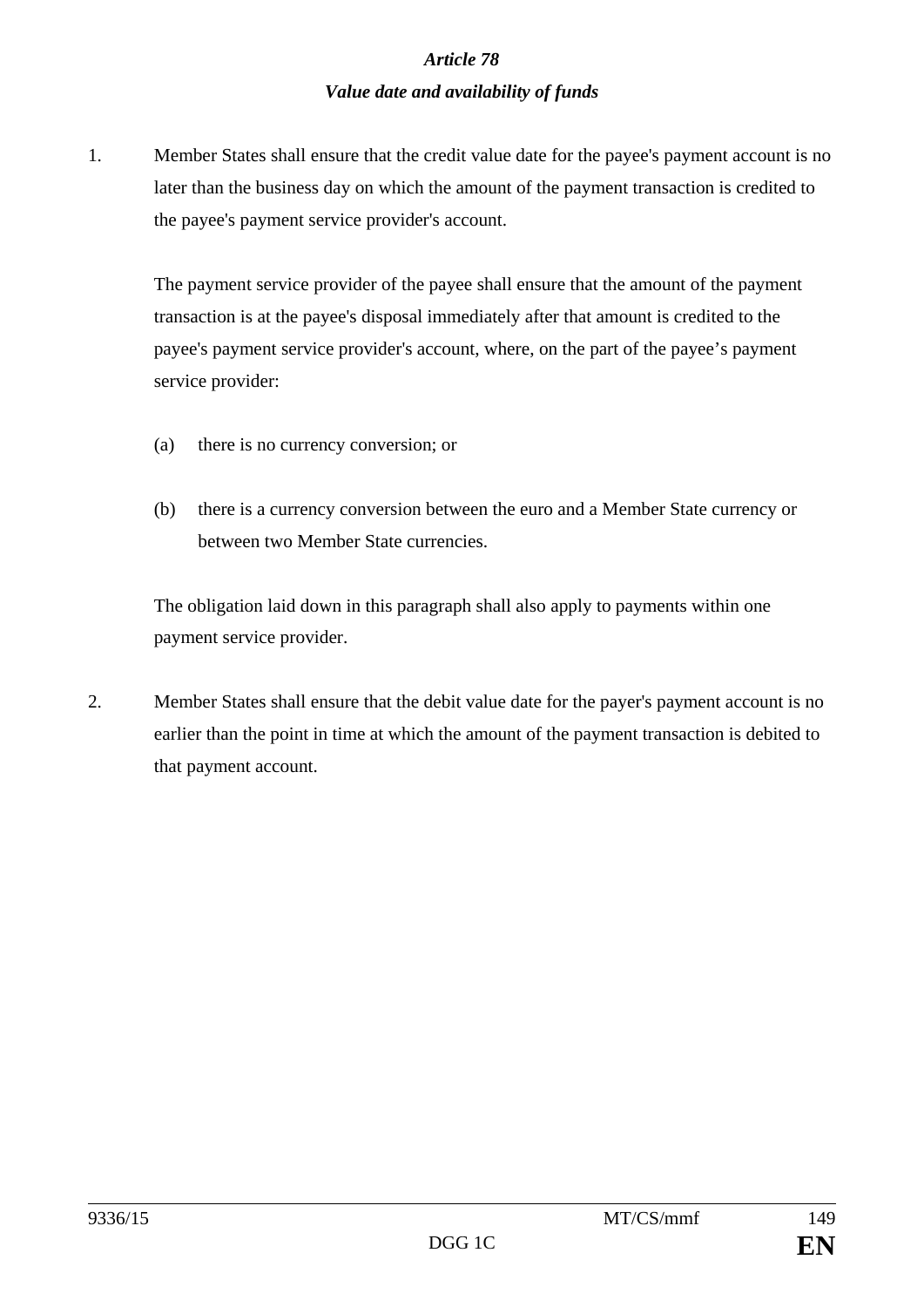## **SECTION 3 LIABILITY**

## *Article 79 Incorrect unique identifiers*

- 1. If a payment order is executed in accordance with the unique identifier, the payment order shall be deemed to have been executed correctly with regard to the payee specified by the unique identifier.
- 2. If the unique identifier provided by the payment service user is incorrect, the payment service provider shall not be liable under Article 80 for non-execution or defective execution of the payment transaction.
- 3. However the payer's payment service provider shall make reasonable efforts to recover the funds involved in the payment transaction. The payee´s payment service provider shall cooperate in these efforts also by communicating to the payer's payment service provider all relevant information for the due collection of funds.

In the event the collection of funds under the previous subparagraph is not possible, the payer's payment service provider shall provide to the payer, upon written request, all information available to the payer's payment service and relevant to the payer in order for the payer to file a legal claim to re-collect the funds.

- 4. If agreed in the framework contract, the payment service provider may charge the payment service user for recovery.
- 5. If the payment service user provides information additional to that specified in Articles  $38(1)(a)$  or  $45(2)(b)$ , the payment service provider shall be liable only for the execution of payment transactions in accordance with the unique identifier provided by the payment service user.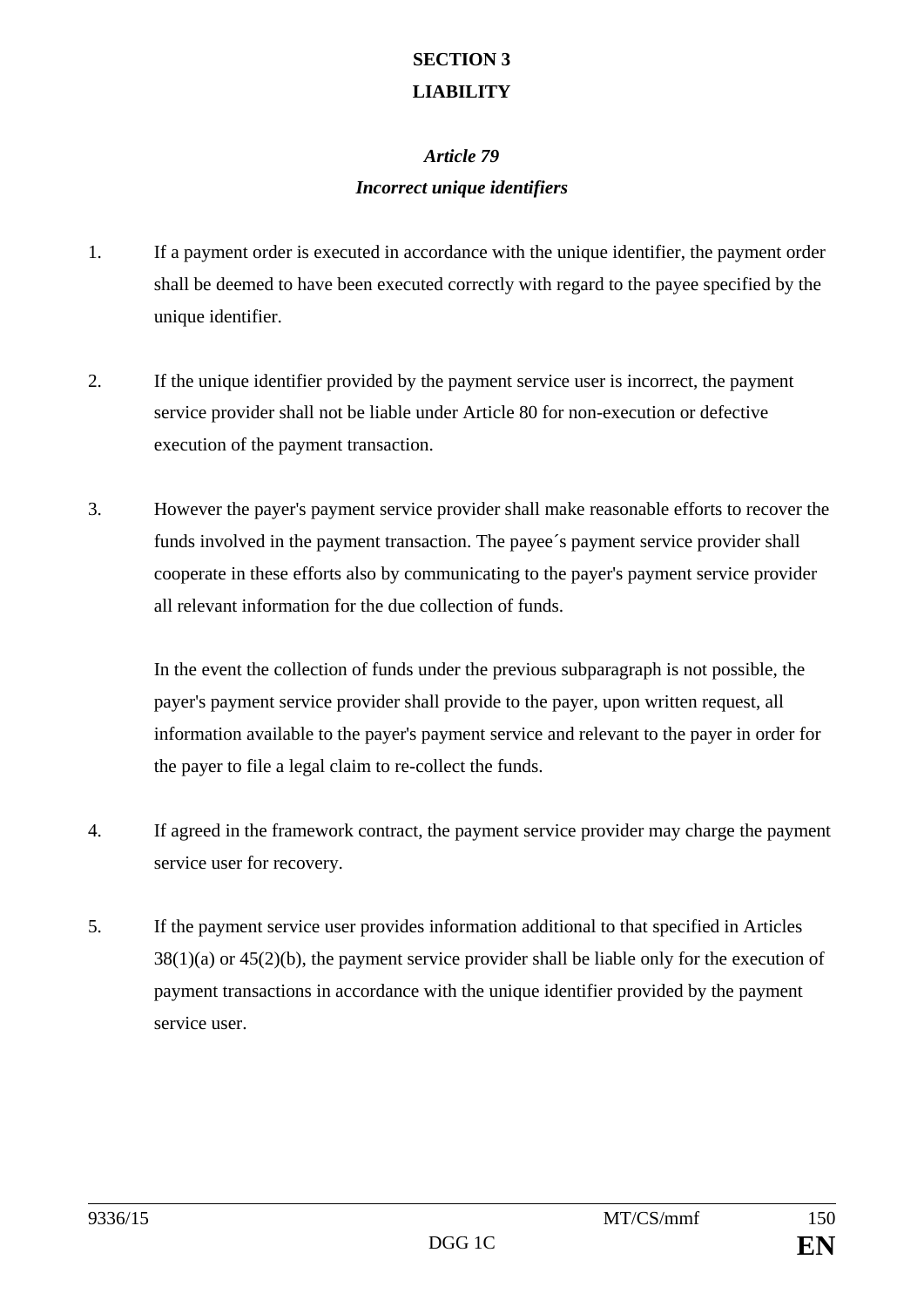#### *Article 80*

# *Payment service providers' liability for non-execution, defective or late execution of payment transactions*

1. Where a payment order is directly initiated by the payer, the payment service provider shall, without prejudice to Article 63, Article 79(2) and (3), and Article 83, be liable to the payer for correct execution of the payment transaction, unless it can prove to the payer and, where relevant, to the payee's payment service provider that the payee's payment service provider received the amount of the payment transaction in accordance with Article 74(1). In that case, the payee's payment service provider shall be liable to the payee for the correct execution of the payment transaction.

Where the payer's payment service provider is liable under the first subparagraph, it shall without undue delay refund to the payer the amount of the non-executed or defective payment transaction, and, where applicable, restore the debited payment account to the state in which it would have been had the defective payment transaction not taken place.

The credit value date for the payer's payment account shall be no later than the date the amount had been debited.

Where the payee's payment service provider is liable under the first subparagraph, it shall immediately place the amount of the payment transaction at the payee's disposal and, where applicable, credit the corresponding amount to the payee's payment account.

The credit value date for the payee's payment account shall be no later than the date the amount should have been value dated in case of correct execution, in accordance with Article 73.

Where a payment transaction is executed late, the payee's payment service provider shall ensure, upon the request of the payer's payment service provider acting on behalf of the payer, that the credit value date for the payee's payment account is no later than the date the amount should have been value dated in case of correct execution.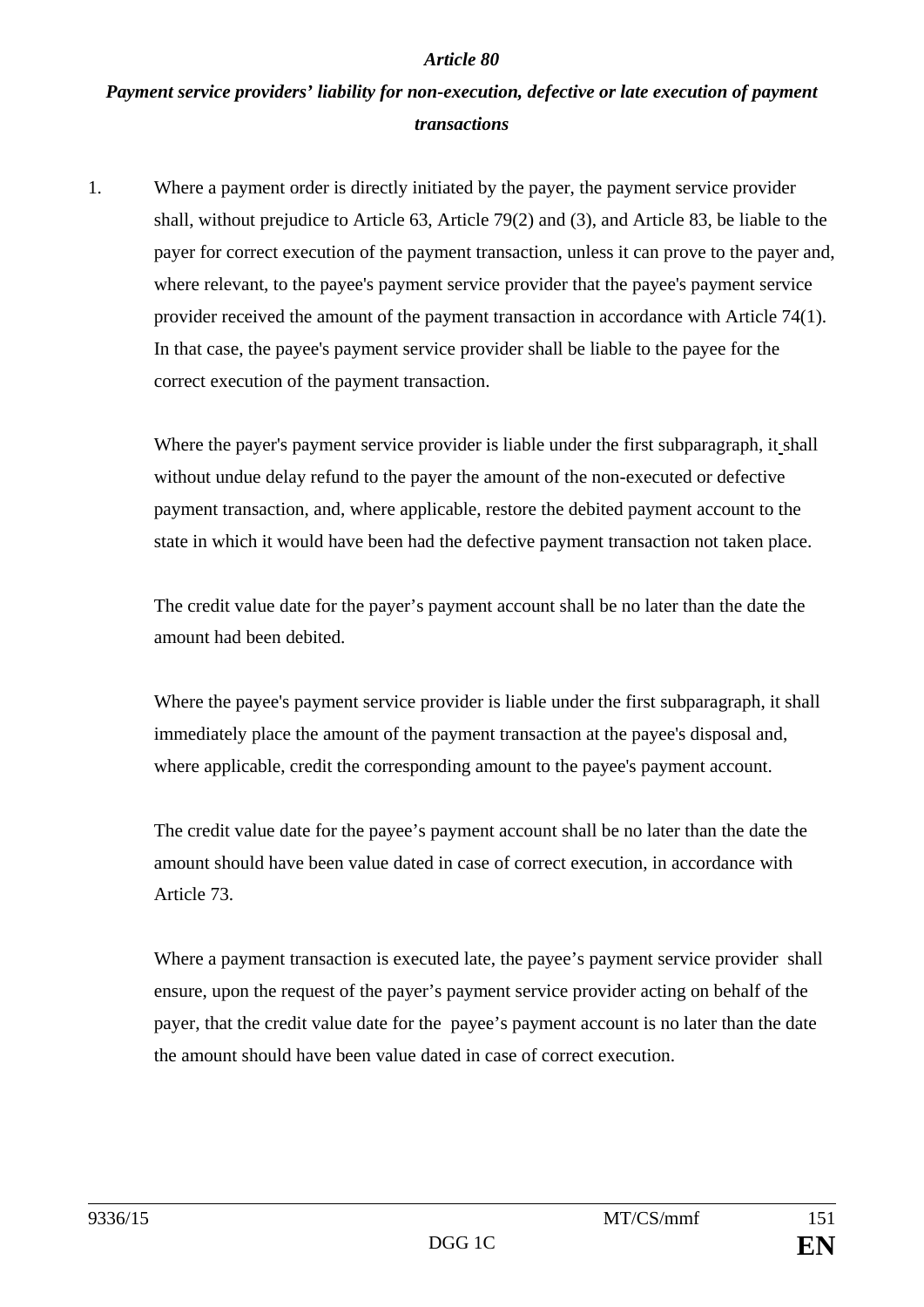In the case of a non-executed or defectively executed payment transaction where the payment order is initiated by the payer, the payer's payment service provider shall regardless of liability under this paragraph, on request, make immediate efforts to trace the payment transaction and notify the payer of the outcome. This shall be free of charge for the payer.

2. Where a payment order is initiated by or through the payee, the payee's payment service provider shall, without prejudice to Article 63, Article 79(2) and (3), and Article 83, be liable to the payee for correct transmission of the payment order to the payment service provider of the payer in accordance with Article 74(3). Where the payee's payment service provider is liable under this subparagraph, he shall immediately re-transmit the payment order in question to the payment service provider of the payer.

In the case of a late transmission of the payment order, the amount shall be value dated on the payee's payment account no later than the date the amount should have been value dated in case of correct execution.

In addition, the payment service provider of the payee shall, without prejudice to Article 63, Article 79(2) and (3), and Article 83, be liable to the payee for handling the payment transaction in accordance with its obligations under Article 78. Where the payee's payment service provider is liable under this subparagraph, it shall ensure that the amount of the payment transaction is at the payee's disposal immediately after that amount is credited to the payee's payment service provider's account. The amount shall be value dated on the payee's payment account no later than the date the amount should have been value dated in case of correct execution.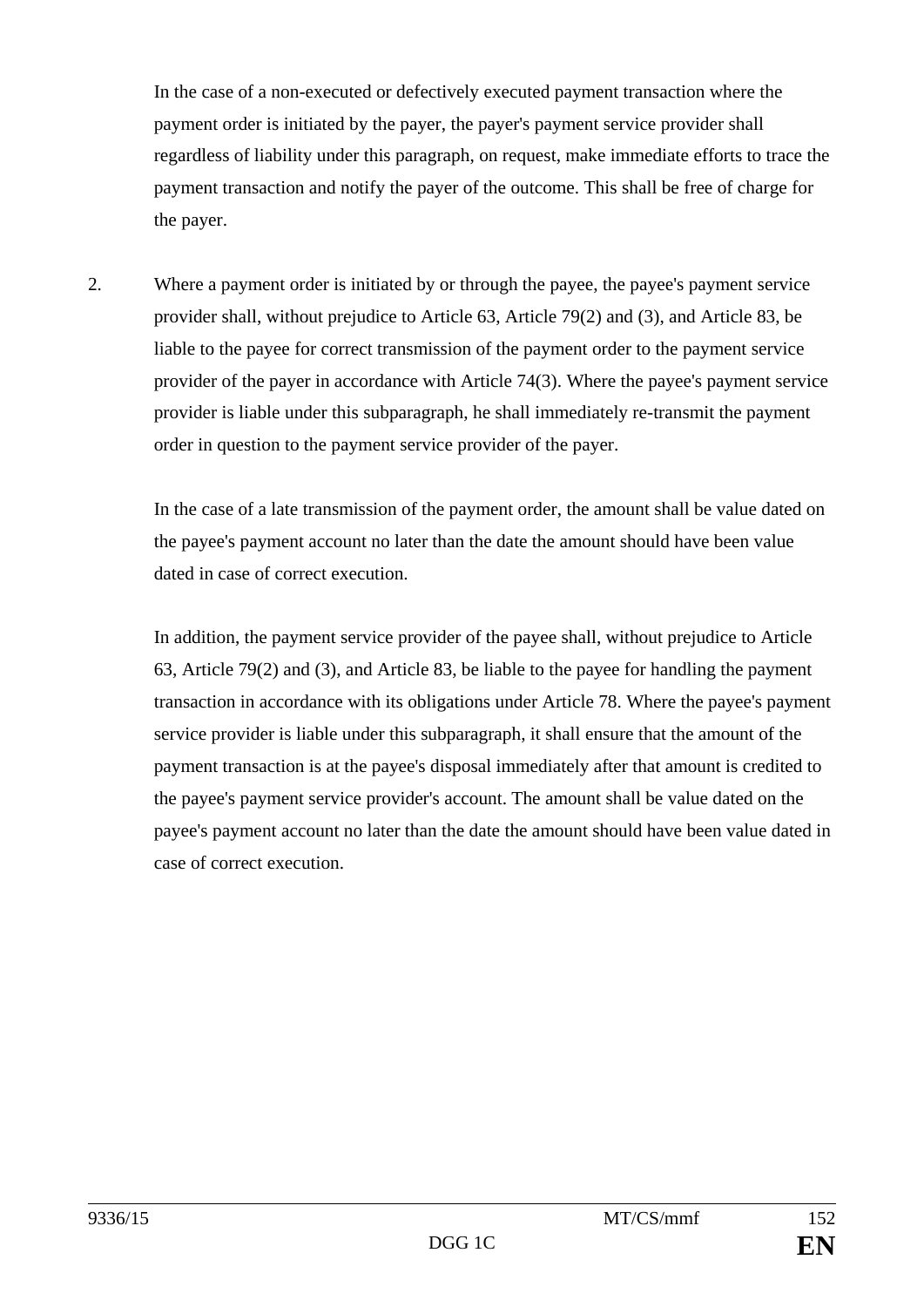In the case of a non-executed or defectively executed payment transaction for which the payee's payment service provider is not liable under the first and second subparagraphs, the payer's payment service provider shall be liable to the payer. Where the payer's payment service provider is so liable he shall, as appropriate and without undue delay, refund to the payer the amount of the non-executed or defective payment transaction and restore the debited payment account to the state in which it would have been had the defective payment transaction not taken place. The credit value date for the payer's payment account shall be no later than the date the amount had been debited.

The payer's payment service provider is not under such an obligation where the payer's payment service provider can prove that the payee's payment service provider has received the amount of the payment transaction, regardless of a mere delay in the execution.

In this case, the payee's payment service provider shall value date the amount on the payee's payment account no later than the date the amount should have been value dated in case of correct execution.

In the case of a non-executed or defectively executed payment transaction where the payment order is initiated by or through the payee, the payee's payment service provider shall, regardless of liability under this paragraph, on request, make immediate efforts to trace the payment transaction and notify the payee of the outcome. This shall be free of charge for the payee.

3. In addition, payment service providers shall be liable to their respective payment service users for any charges for which they are responsible, and for any interest to which the payment service user is subject as a consequence of non-execution or defective, including late, execution of the payment transaction.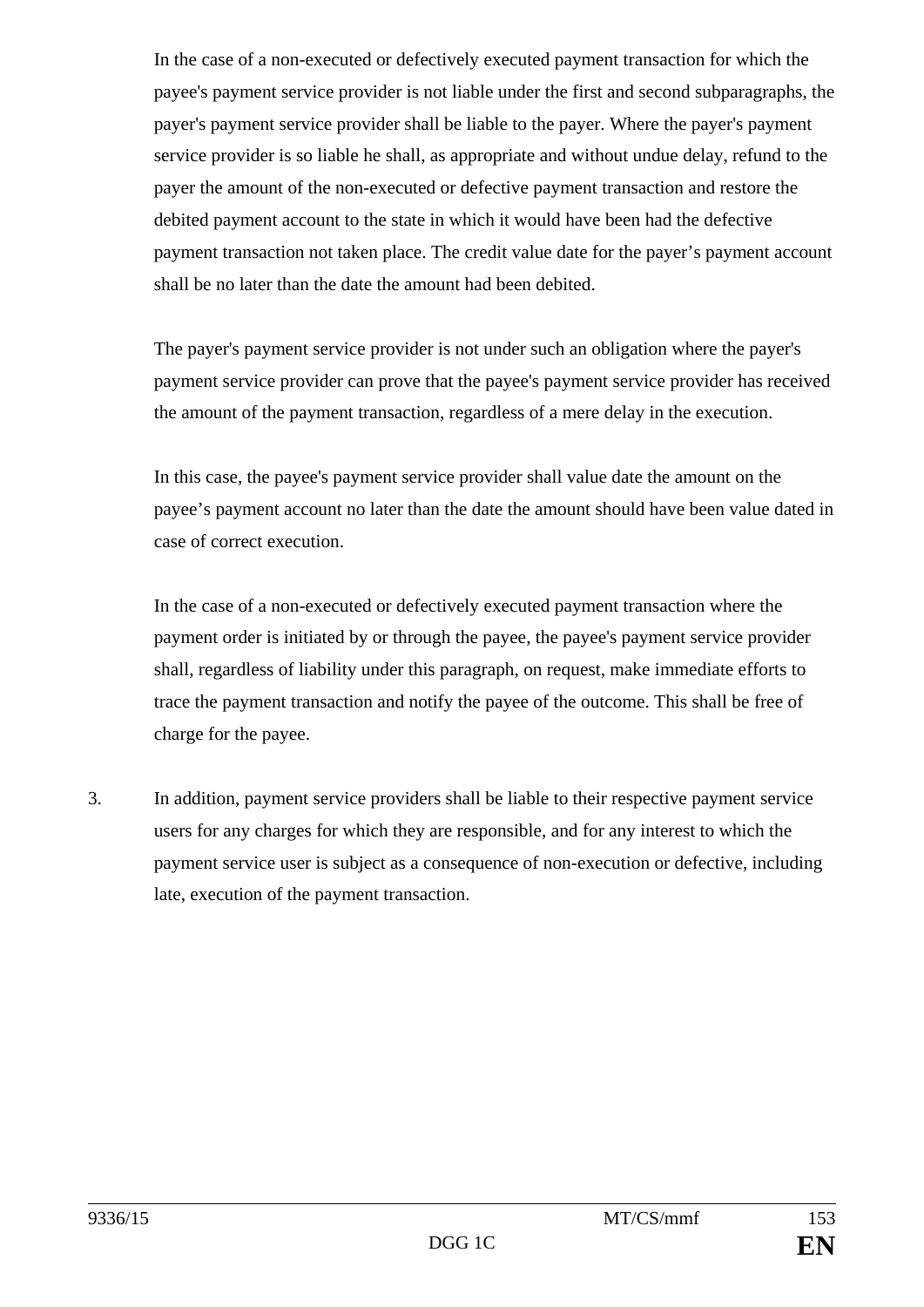#### *Article 80a*

# *Liability in the case of payment initiation services for non-execution, defective or late execution of payment transactions*

1. Where a payment order is initiated by the payer through a payment initiation service provider, the account servicing payment service provider shall, without prejudice to Article 63, Article 79 (2) and (3), refund to the payer the amount of the non- executed or defective payment transaction and, where applicable, restore the debited payment account to the state in which it would have been had the defective payment transaction not taken place.

The burden shall be on the payment initiation service provider to prove that the payment order was received by the payer's account servicing payment service provider in accordance with Article 69 and that within its sphere of competence the payment transaction was authenticated, accurately recorded and not affected by a technical breakdown or other deficiencies linked to the incorrect, defective or late execution of the transaction.

2. If the payment initiation service provider is liable for the incorrect, defective or late execution of the payment transaction, it shall immediately compensate the account servicing payment service provider at its request for the losses incurred or sums paid as a result of the refund to the payer.

# *Article 81 Additional financial compensation*

Any financial compensation additional to that provided for under this Section may be determined in accordance with the law applicable to the contract concluded between the payment service user and the payment service provider.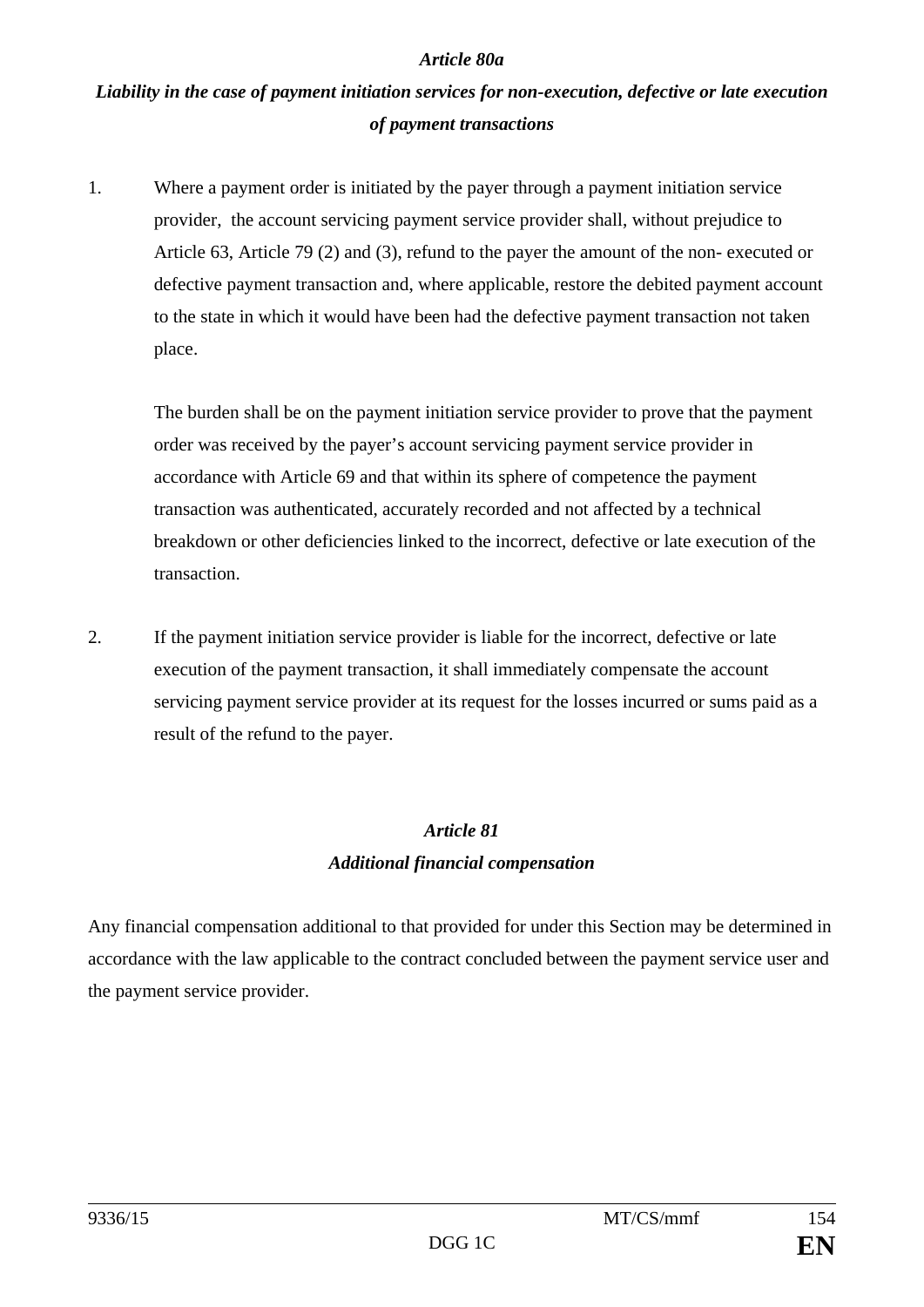## *Article 82 Right of recourse*

- 1. Where the liability of a payment service provider under Articles 65 and 80 is attributable to another payment service provider or to an intermediary, that payment service provider or intermediary shall compensate the first payment service provider for any losses incurred or sums paid under Articles 65 and 80. This shall include compensation where any of the payment service providers fail to use strong customer authentication.
- 2. Further financial compensation may be determined in accordance with agreements between payment service providers and/or intermediaries and the law applicable to the agreement concluded between them.

# *Article 83 No liability*

Liability under Chapters 2 and 3 shall not apply in cases of abnormal and unforeseeable circumstances beyond the control of the party pleading for the application of those circumstances, the consequences of which would have been unavoidable despite all efforts to the contrary, or where a payment service provider is bound by other legal obligations covered by national or Union legislation.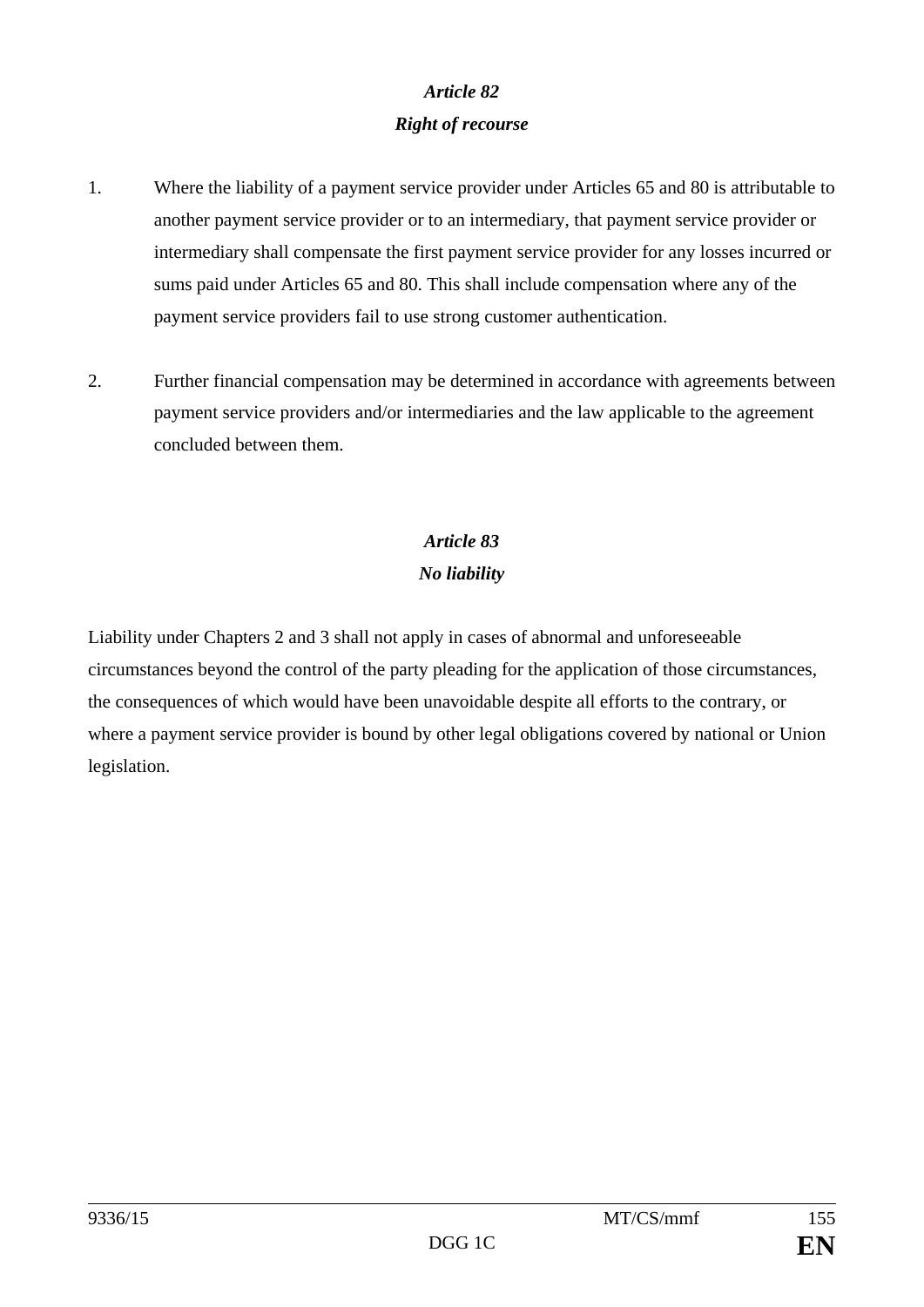# **CHAPTER 4 DATA PROTECTION**

# *Article 84 Data protection*

- 1. Member States shall permit processing of personal data by payment systems and payment service providers when this is necessary to safeguard the prevention, investigation and detection of payment fraud. The provision of information to individuals about the processing of personal data and the processing of such personal data and any other processing of personal data for the purposes of this Directive shall be carried out in accordance with Directive 95/46/EC, the national rules which transpose Directive 95/46/EC, Regulation (EC) No 45/2001.
- 1b. Payment service providers shall only access, process and retain personal data necessary for the provision of their payment services, with the explicit consent of the payment service user.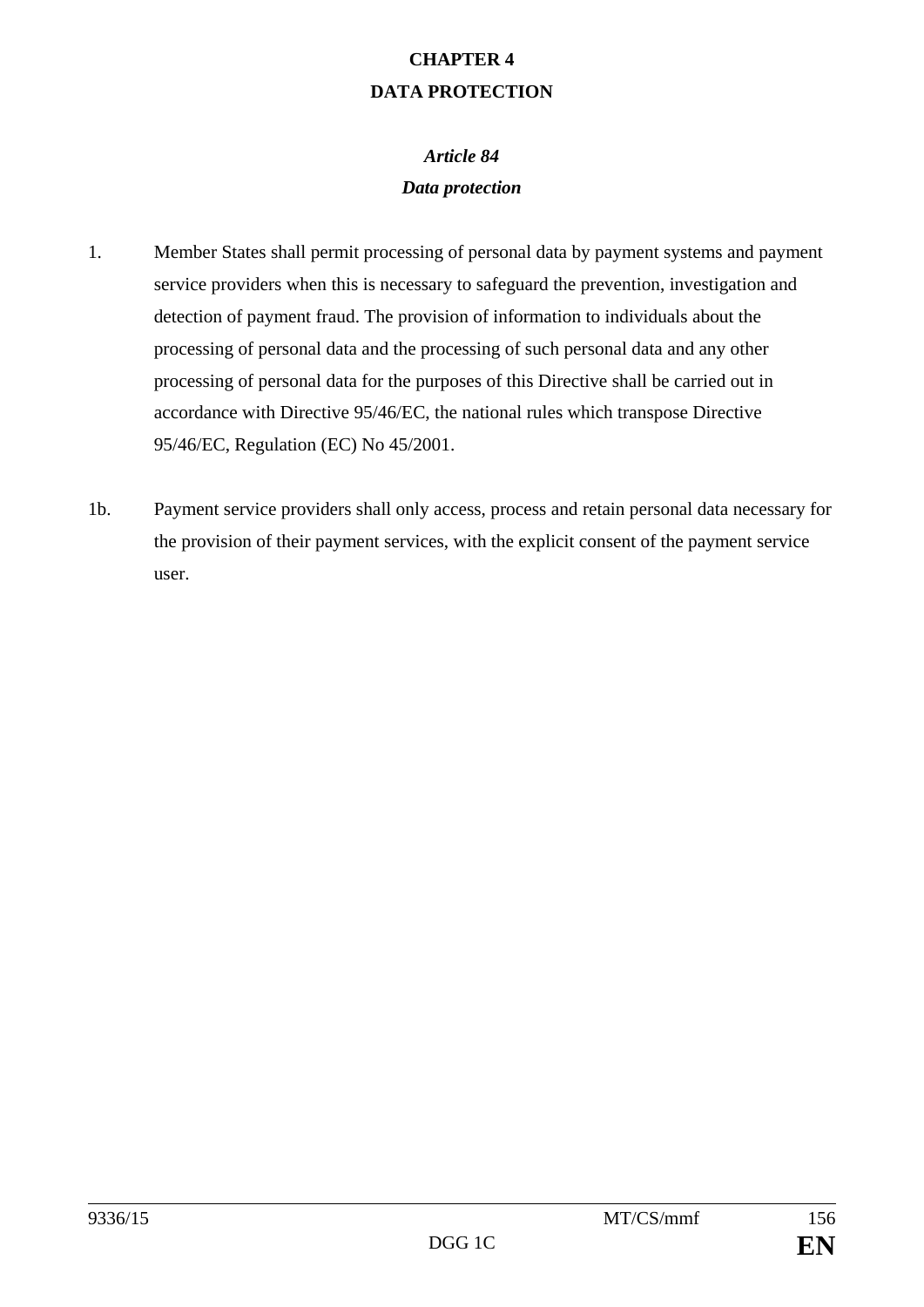#### **CHAPTER 5**

#### **OPERATIONAL AND SECURITY RISKS AND AUTHENTICATION**

#### *Article 85*

### *Management of operational and security risks*

- 1. Payment service providers shall establish a framework with appropriate mitigation measures and control mechanisms to manage the operational risks, including security risks, related to the payment services they provide. As part of that framework payment service providers shall establish and maintain effective incident management procedures, including for the detection and classification of major operational and security incidents.
- 2. Member States shall ensure that payment service providers provide to the competent authority under this Directive on a yearly basis, or at shorter intervals as determined by the competent authority, an updated and comprehensive assessment of the operational and security risks associated with the payment services they provide and on the adequacy of the mitigation measures and control mechanisms implemented in response to these risks.
- -3. By [18 months of entry into force of this directive], EBA shall, in close cooperation with the ECB and after consulting all relevant stakeholders, including in the payment services market, reflecting all interests involved, develop guidelines with regard to the establishment, implementation and monitoring of the security measures, including certification processes when relevant.
- 3. EBA shall, in close cooperation with the ECB, review the guidelines on a regular basis, but at least every two years.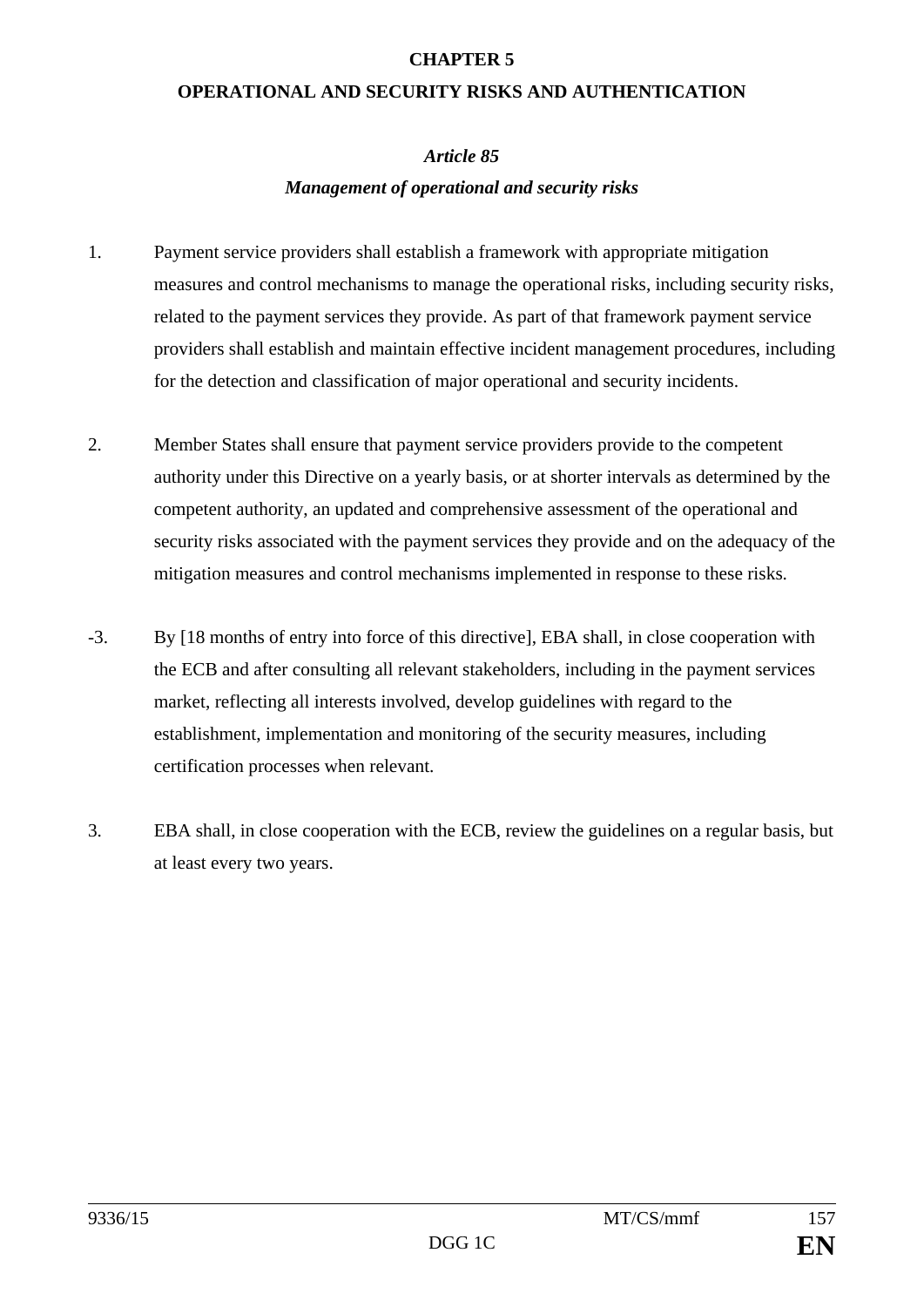3a. Taking into account experience acquired in the application of the guidelines referred to in paragraph 3, EBA shall, where requested by the Commission as appropriate, develop draft regulatory technical standards on the criteria and on the conditions for establishment, and monitoring, of security measures.

Power is conferred on the Commission to adopt the regulatory technical standards referred to in the first subparagraph in accordance with the procedure laid down in Articles 10 to 14 of Regulation (EU) No 1093/2010.

4. EBA shall promote the cooperation, including the sharing of information, in the area of operational and security risks associated with payment services among the competent authorities and the ECB and, where relevant, the European Union Agency for Network and Information Security.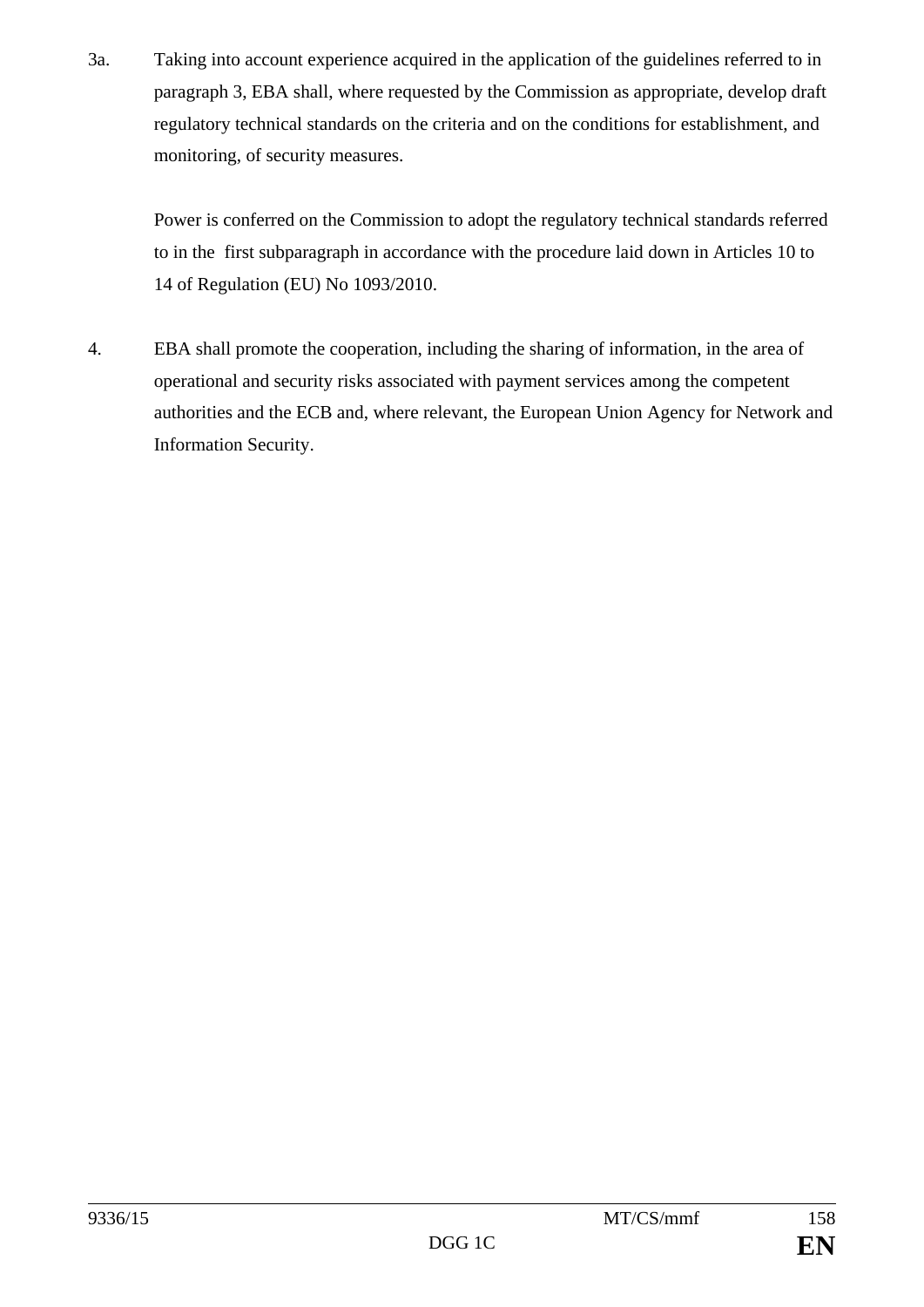## *Article 86a Incident reporting*

1. In the case of a major operational, including security, incident, payment service providers shall, without undue delay, notify the competent authority under this Directive in the home Member State of the payment service provider.

Where the incident has or may have an impact on the financial interests of its payment service users, the payment service provider shall without undue delay inform its payment service users of the incident and of all available measures that they can take to mitigate the adverse effects of the incident.

2. Upon receipt of the notification under paragraph 1, the competent authority in the home Member State under this Directive shall, without undue delay, provide the relevant details of the incident to EBA and to the ECB. That competent authority shall, after assessing the relevance of the incident to relevant authorities of that Member State, notify them accordingly.

EBA and the ECB shall, in cooperation with the competent authority in the home Member State, assess the relevance of the incident to other relevant Union and national authorities and shall notify them accordingly. The ECB shall notify the members of the European System of Central Banks on issues relevant to the payment system.

On the basis of the notification, where appropriate, the competent authorities shall take all the necessary measures to protect the immediate safety of the financial system.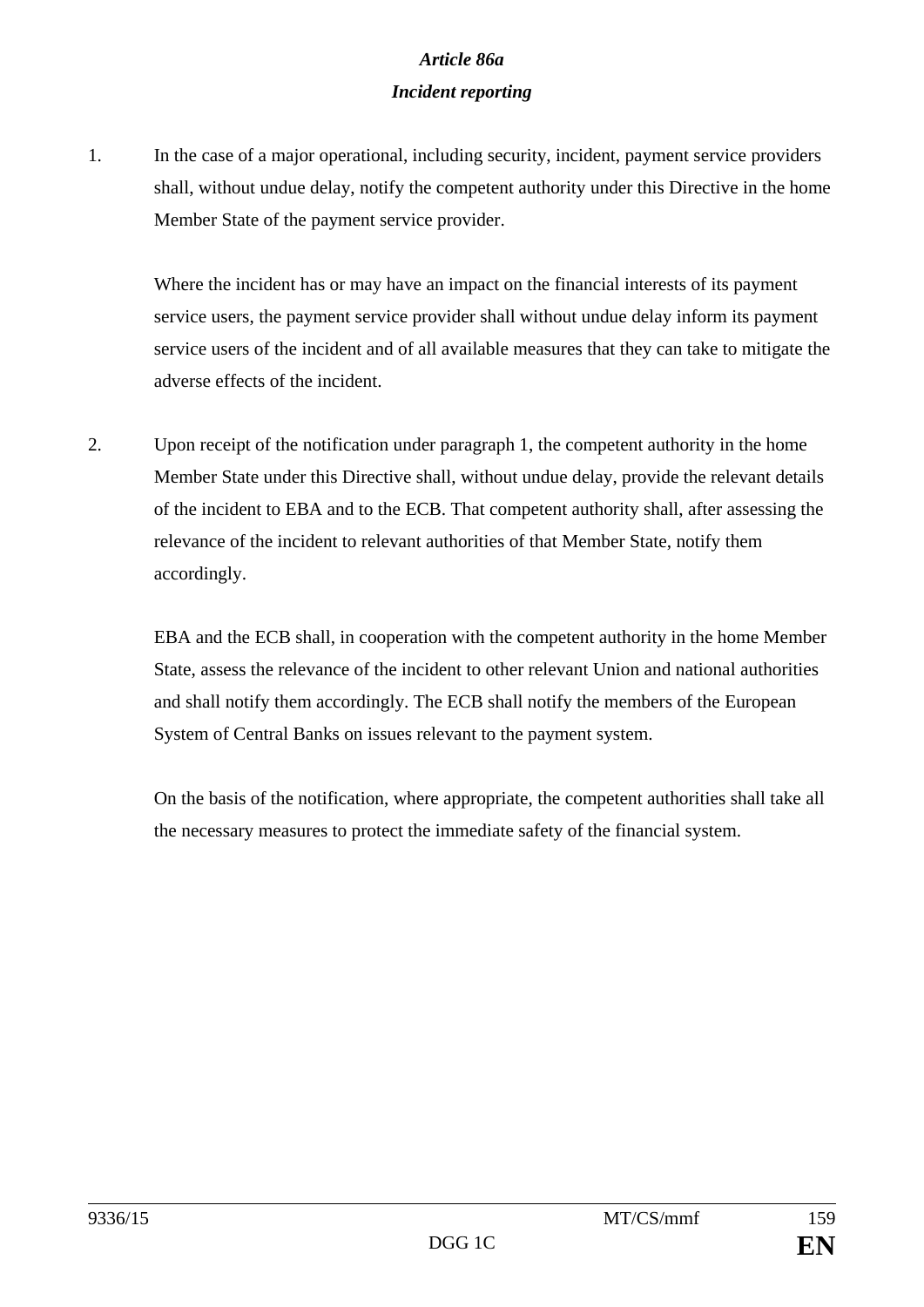- 3. By the [insert date, which should be the same as the one provided for in Art. 102, paragraph 1] EBA shall, in close cooperation with the ECB and after consulting all relevant stakeholders, including in the payment services market, reflecting all interests involved, issue guidelines:
	- for payment service providers, on the classification of major incidents referred to in paragraph 1, and on the content, the format, including standard notification templates, and the procedures for notifying such incidents, and
	- for the competent authorities under this Directive, on the criteria on how to assess the relevance of the incident and the details of the incident reports to be shared with other domestic authorities.
- 4. EBA shall, in close cooperation with the ECB, review the guidelines referred to in paragraph 3 on a regular basis, but at least every two years.
- 5. While issuing and reviewing the guidelines referred to in paragraph 3, EBA shall consider standards and/or specifications developed and published by the European Union Agency for Network and Information Security for sectors pursuing activities other than payment service provision.
- 4b/5a?. Member States shall ensure that payment service providers provide, at least yearly, statistical data on fraud related to different means of payment to their competent authority. That competent authority shall provide EBA and ECB with such data in an aggregated form.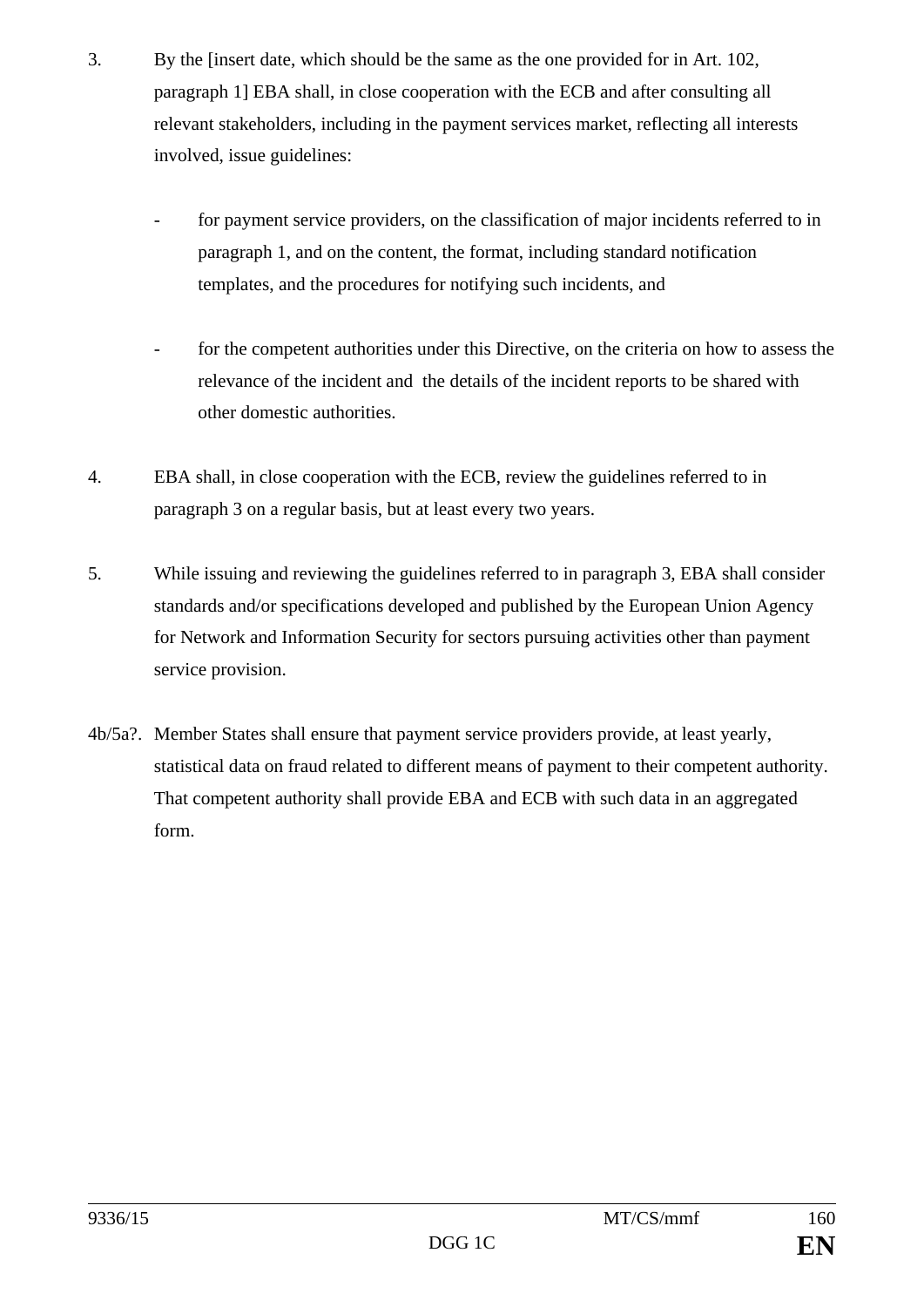#### *Article 87*

### *Authentication*

- 1. Member States shall ensure that a payment service provider applies strong customer authentication when the payer:
	- (a) accesses his payment account on-line;
	- (b) initiates an electronic payment transaction;
	- (c) carries out any action, through a remote channel, which may imply a risk of payment fraud or other abuses.
- 1a. In the case of paragraph 1 (b) for electronic remote payment transactions, Member States shall ensure that payment service providers apply strong customer authentication that shall include elements dynamically linking the transaction to a specific amount and a specific payee.
- 1b. In the case of paragraph 1, Member States shall ensure that payment service providers have in place adequate security measures to protect the confidentiality and the integrity of the payment service users' personalised security credentials.
- 1c. Paragraphs 1a and 1b shall also apply when payments are initiated through a payment initiation service provider. Paragraph 1 and 1b shall also apply when the information is requested through an account information service provider.
- 1d. Member States shall ensure that the account servicing payment service provider allows the payment initiation service provider and the account information service provider, to rely on the authentication procedures provided by the account servicing payment service provider to the payment service user in accordance with paragraphs 1 to 1b and, where the payment initiation service provider is involved, also in accordance with paragraph 1a.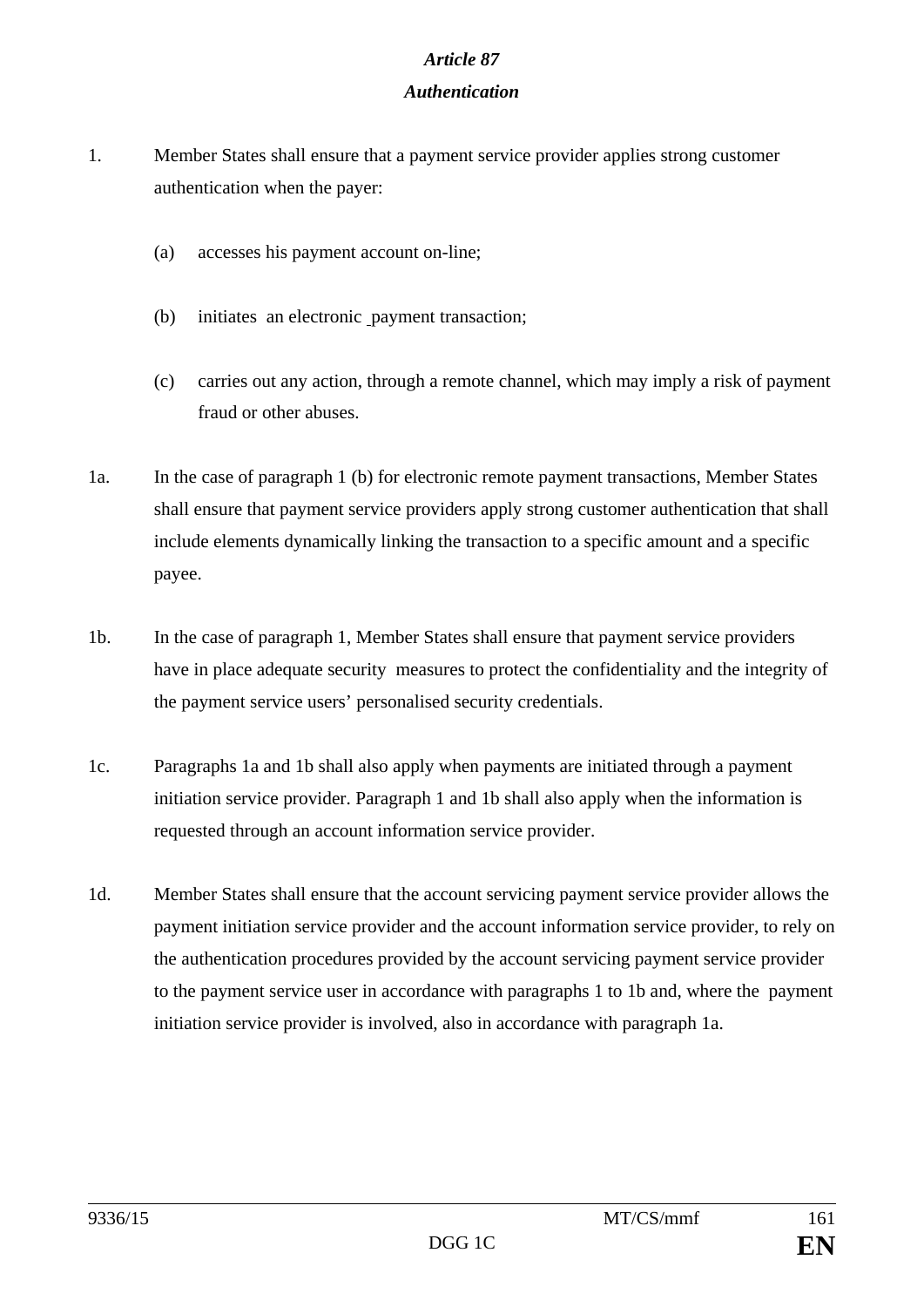#### *Article 87a*

#### *Regulatory technical standards on authentication and communication*

- 1. EBA shall, in close cooperation with the ECB and after consulting all relevant stakeholders, including in the payment services market, reflecting all interests involved, develop draft regulatory technical standards addressed to payment service providers as set out in Article 1(1) of this Directive in accordance with Article 10 of Regulation (EU) No 1093/2010 specifying:
	- (a) the requirements of the strong customer authentication procedure referred to in Article 87 (1) and (1a);
	- (b) the exemptions to the application of Article 87 (1), (1a) and (1b), based on the criteria established in paragraph (1b) of this Article;
	- (c) the requirements that security measures have to comply with in accordance with Article 87 (1b), to protect the confidentiality and the integrity of the payment service users' personalised security credentials, and
	- (d) the requirements for common and secure open standards of communication for the purpose of identification, authentication, notification, and information, as well as for the implementation of security measures, between account servicing payment service providers, payment initiation service providers, account information service providers, payers, payees and other payment service providers.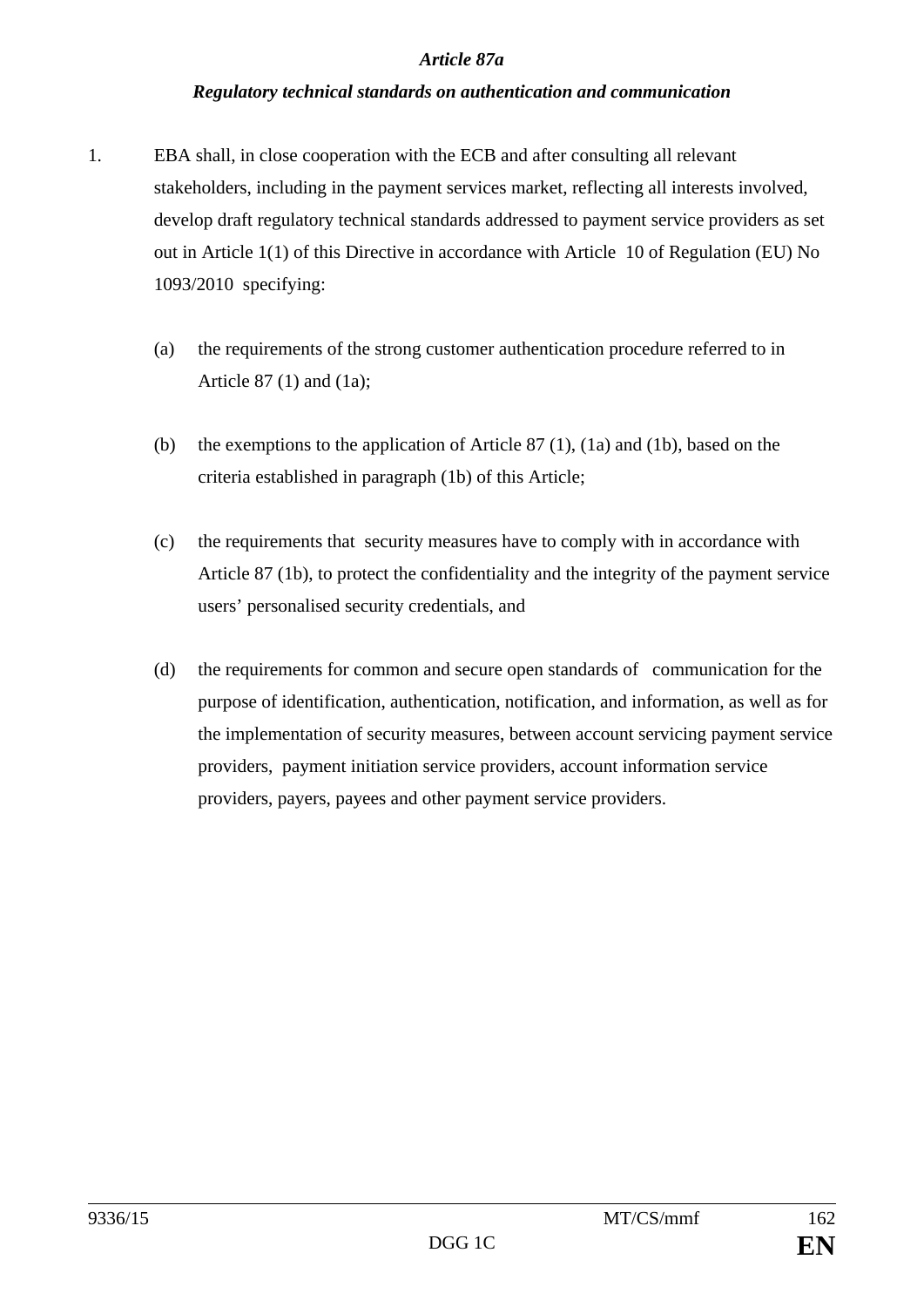- 1a. The draft regulatory technical standards shall be developed by EBA in accordance with the following objectives:
	- to ensure an appropriate level of security for payment service users and payment service providers, through the adoption of effective and risk-based requirements;
	- to ensure the safety of payment service users' funds and personal data;
	- to secure and maintain fair competition among all payment service providers;
	- to ensure technology and business-model neutrality;
	- to allow for the development of user-friendly, accessible and innovative means of payment.
- 1b. The exemptions referred to in paragraph 1 (b) shall be based on the following criteria:
	- (a) the level of risk involved in the provided service;
	- (b) the amount and/or the recurrence of the transaction;
	- (d) the payment channel used for the execution of the transaction.
- 2. EBA shall submit those draft regulatory technical standards to the Commission by (insert date) […within 12 months of the date of entry into force of this Directive].

Power is conferred on the Commission to adopt the regulatory technical standards referred to in paragraph 1 in accordance with the procedure laid down in Articles 10 to 14 of Regulation (EU) No 1093/2010.

3. EBA, in accordance with Article 10 of Regulation (EU) No 1093/2010, shall review and, if appropriate, update the regulatory technical standards on a regular basis in order to inter alia, take account of innovation and technological developments.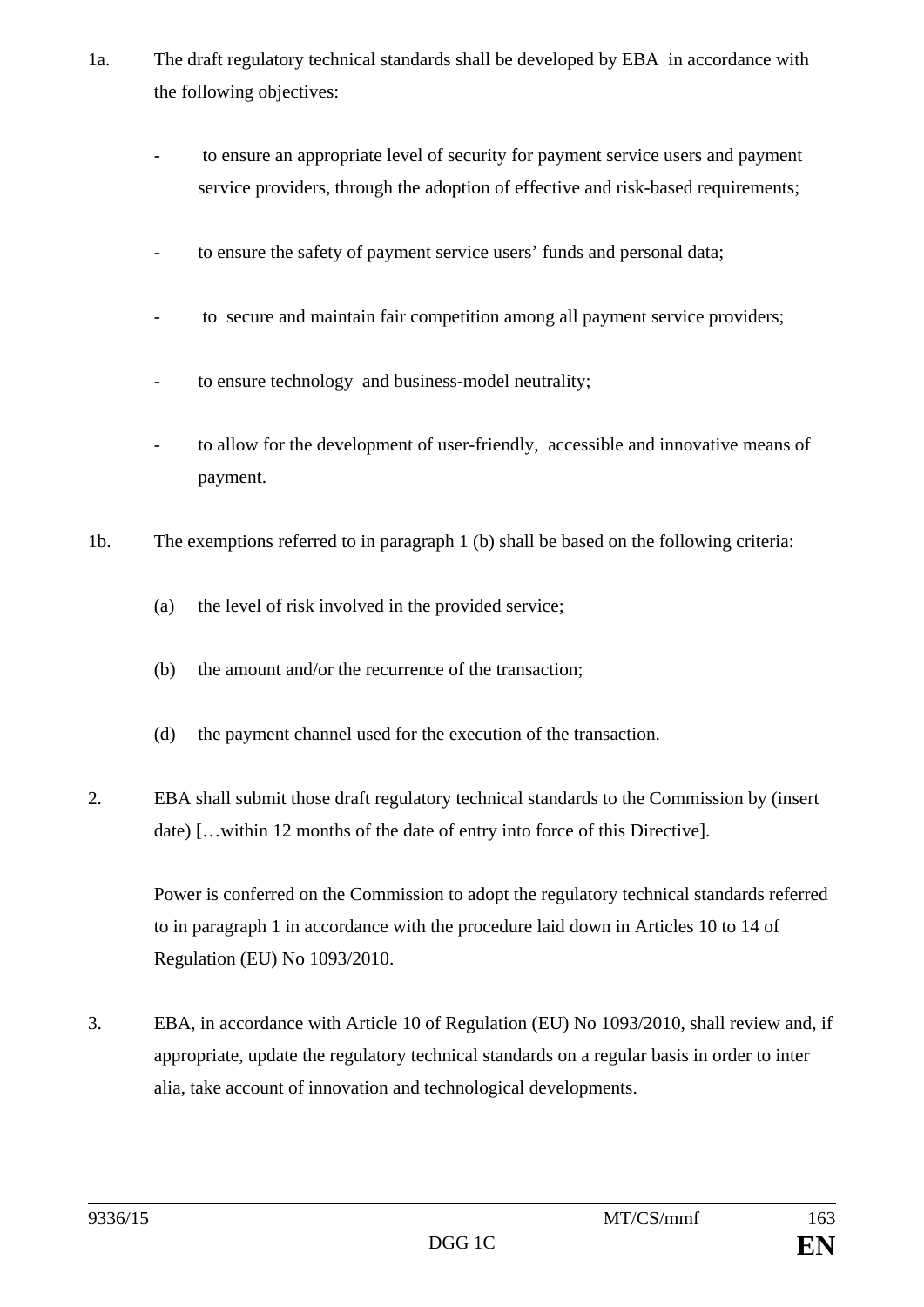#### **CHAPTER 6**

# **OUT-OF-COURT COMPLAINT AND REDRESS PROCEDURES FOR THE SETTLEMENT OF DISPUTES**

## **SECTION 1 COMPLAINT PROCEDURES**

## *Article 88*

## *Complaints*

- 1. Member States shall ensure that procedures are set up which allow payment service users and other interested parties, including consumer associations, to submit complaints to the competent authorities with regard to payment service providers' alleged infringements of this Directive.
- 2. Where appropriate and without prejudice to the right to bring proceedings before a court in accordance with national procedural law, the reply from the competent authorities shall inform the complainant of the existence of the out-of-court complaint and redress procedures set up in accordance with Article 91.

# *Article 89 Competent authorities*

1. Member States shall designate competent authorities to ensure and monitor effective compliance with this Directive. Those competent authorities shall take all appropriate measures to ensure such compliance. They shall not be payment service providers, with the exception of national central banks.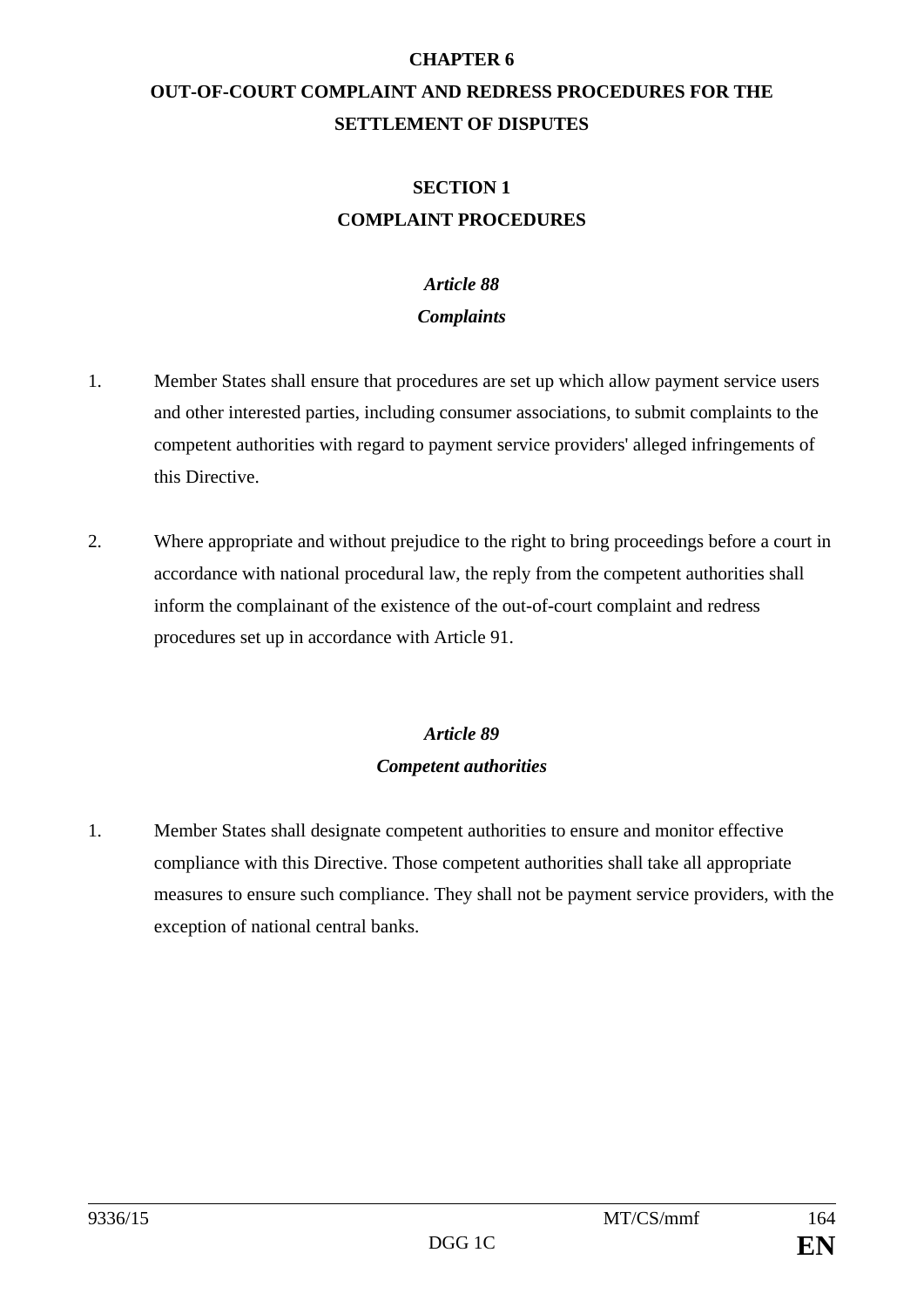- 1a. They shall be either:
	- (a) Competent authorities within the meaning of Article 4(2) of Regulation (EU) 1093/2010, or
	- (b) Bodies recognised by national law or by public authorities expressly empowered for that purpose by national law.
- 2. The authorities referred to in paragraph 1 shall possess all the powers, and adequate resources, necessary for the performance of their duties. Where more than one competent authority is empowered to ensure and monitor effective compliance with this Directive, Member States shall ensure that those authorities collaborate closely so that they can discharge their respective duties effectively.
- 2a. The competent authorities shall exercise their powers in conformity with national law either:
	- (a) directly under their own authority or under the supervision of the judicial authorities; or
	- (b) by application to courts which are competent to grant the necessary decision, including, where appropriate, by appeal, if the application to grant the necessary decision is not successful.
- 3. In the event of infringement or suspected infringement of the provisions of national law adopted pursuant to Titles III and IV, the competent authorities referred to in paragraph 1 of this Article shall be those of the home Member State of the payment service provider, except for agents and branches conducted under the right of establishment where the competent authorities shall be those of the host Member State.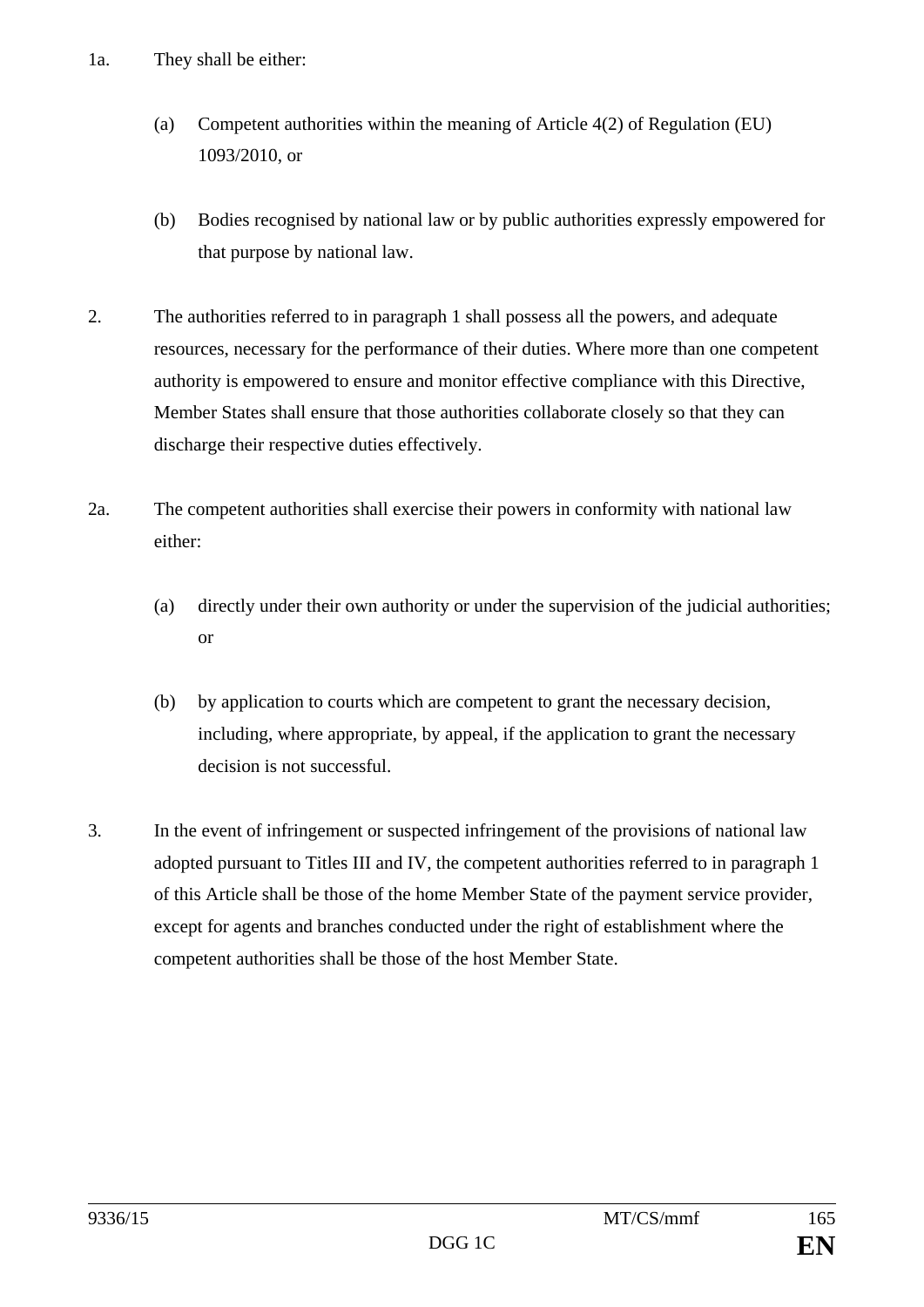- 4. Member States shall notify the Commission of the designated competent authorities referred to in paragraph 1 as soon as possible and in any event by [… two years after entry into force of this Directive]. They shall inform the Commission of any division of duties of those authorities. They shall immediately notify the Commission of any subsequent change concerning the designation and respective competences of those authorities.
- 4a. EBA shall, after consulting the ECB, issue guidelines addressed to the competent authorities in accordance with Article 16 of Regulation (EU) No 1093/2010, on the complaints procedures to be taken into consideration to ensure compliance with the relevant provisions under this Directive as set out under paragraph 1 above. Those guidelines shall be issued by ... \* [insert date - two years from the date of entry into force of this Directive] and shall be updated on a regular basis, as appropriate.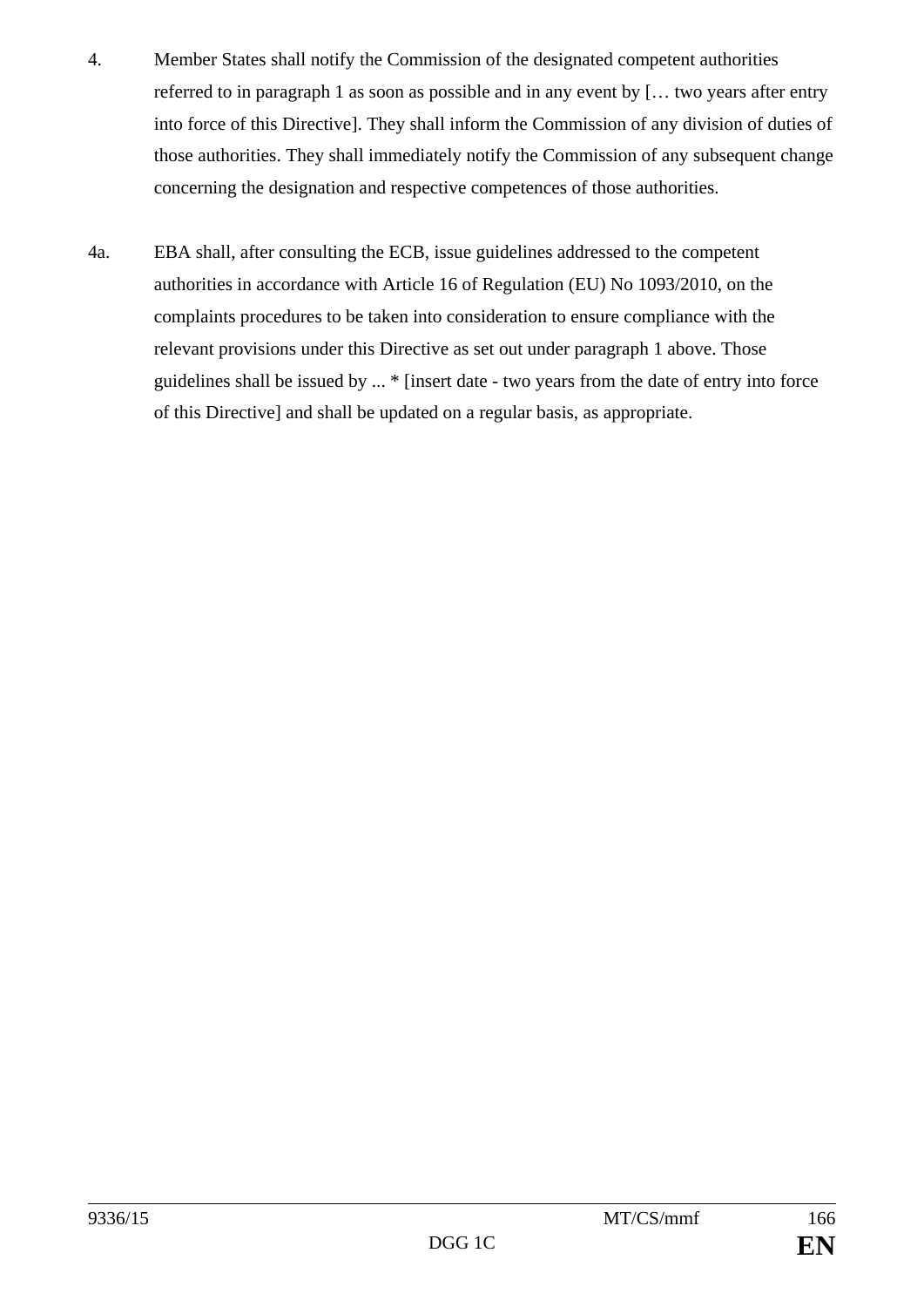#### **SECTION 2**

#### **OUT-OF-COURT REDRESS PROCEDURES AND SANCTIONS**

## *Article 90 Dispute resolution*

1. Member States shall ensure that payment service providers put in place and apply adequate and effective complaint resolution procedures for the settlement of complaints of payment service users concerning the rights and obligations arising under Titles III and IV of this Directive and shall monitor their performance in that regard.

These procedures shall be applied in every Member State where the payment service provider offers the payment services and shall be available in the official language or one of the official languages of the relevant Member State or in another language if agreed between the payment service provider and the payment service user.

2. Member States shall require that payment service providers make every possible effort to reply, on paper or, if agreed between payment service provider and payment service user, on another durable medium, to the payment service users' complaints. Such a reply shall address all points raised, within an adequate timeframe and at the latest within 15 business days of receipt of the complaint. In exceptional situations, if the answer cannot be given within 15 business days for reasons beyond the control of the payment service provider, it shall be required to send a holding reply, clearly indicating the reasons for a delay in answering to the complaint and specifying the deadline by which the payment service user will receive the final reply. In any event, the deadline for receiving the final reply shall not exceed 35 business days.

Member States may introduce or maintain rules on dispute resolution procedures that are more advantageous to the payment service user than the one outlined in the first subparagraph. In that case, those rules shall apply.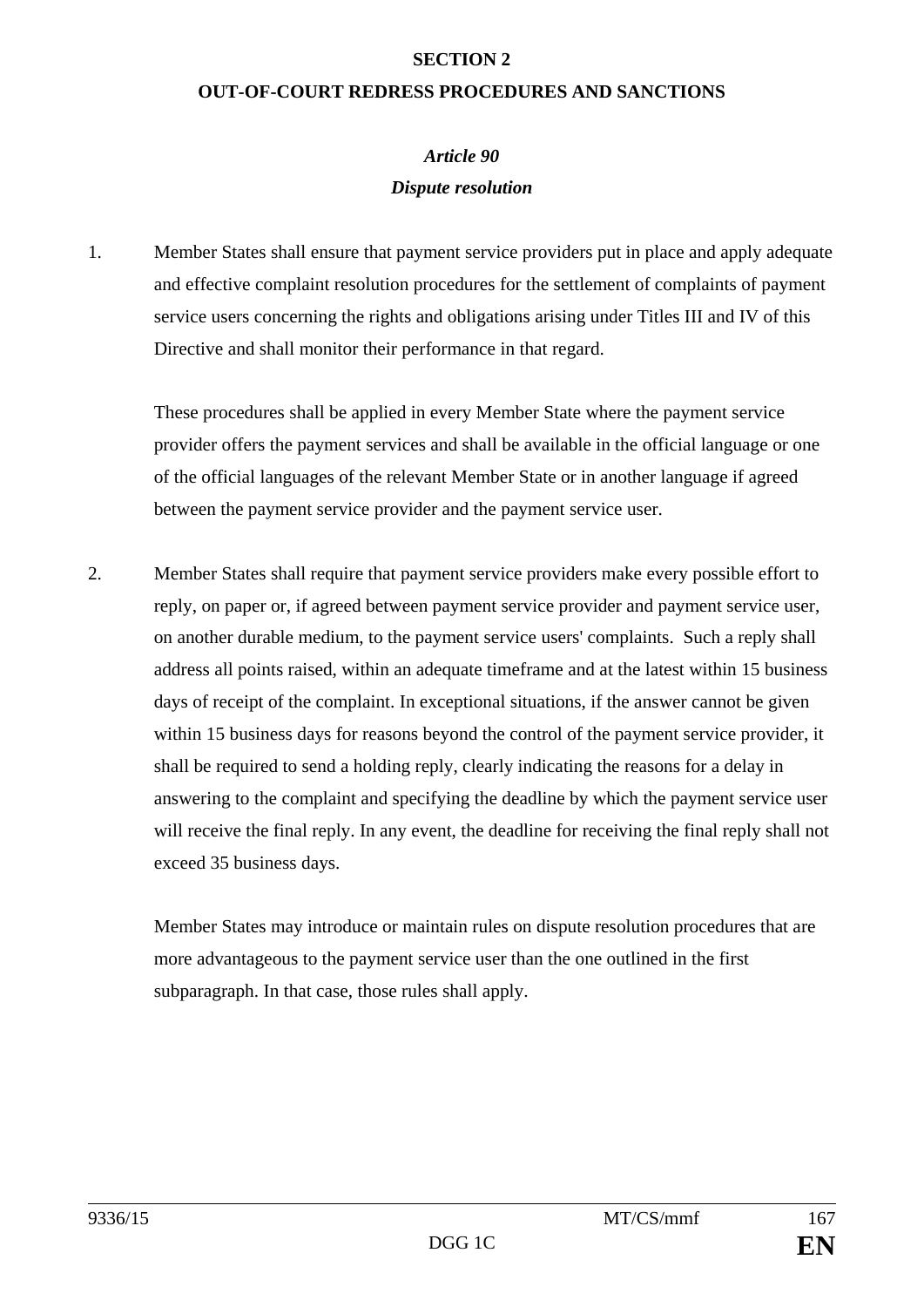- 3. The payment service provider shall inform the payment service user about at least one outof-court redress entity which is competent to deal with disputes concerning the rights and obligations arising under Titles III and IV of this Directive.
- 4. The information referred to in paragraph 3 shall be mentioned in a clear, comprehensible and easily accessible way on the website of the payment service provider, where one exists, at the branch, and in the general terms and conditions of the contract between the payment service provider and the payment service user. It shall specify how further information on the out-of-court redress entity concerned and on the conditions for using it can be accessed.

## *Article 91 Out-of-court redress*

- 1. Member States shall ensure that adequate, independent, impartial, transparent and effective out-of-court complaint and redress procedures for the settlement of disputes between payment service users and payment service providers concerning the rights and obligations arising under Titles III and IV of this Directive are established according to the relevant national and Union law in accordance with Directive 2013/11/EU, using existing competent bodies where appropriate. Member States shall ensure that such procedures are applicable to payment service providers and that they also cover the activities of appointed representatives.
- 2. Member States shall require the bodies referred to in paragraph 1 to effectively cooperate for the resolution of cross-border disputes concerning the rights and obligations arising under Titles III and IV of this Directive.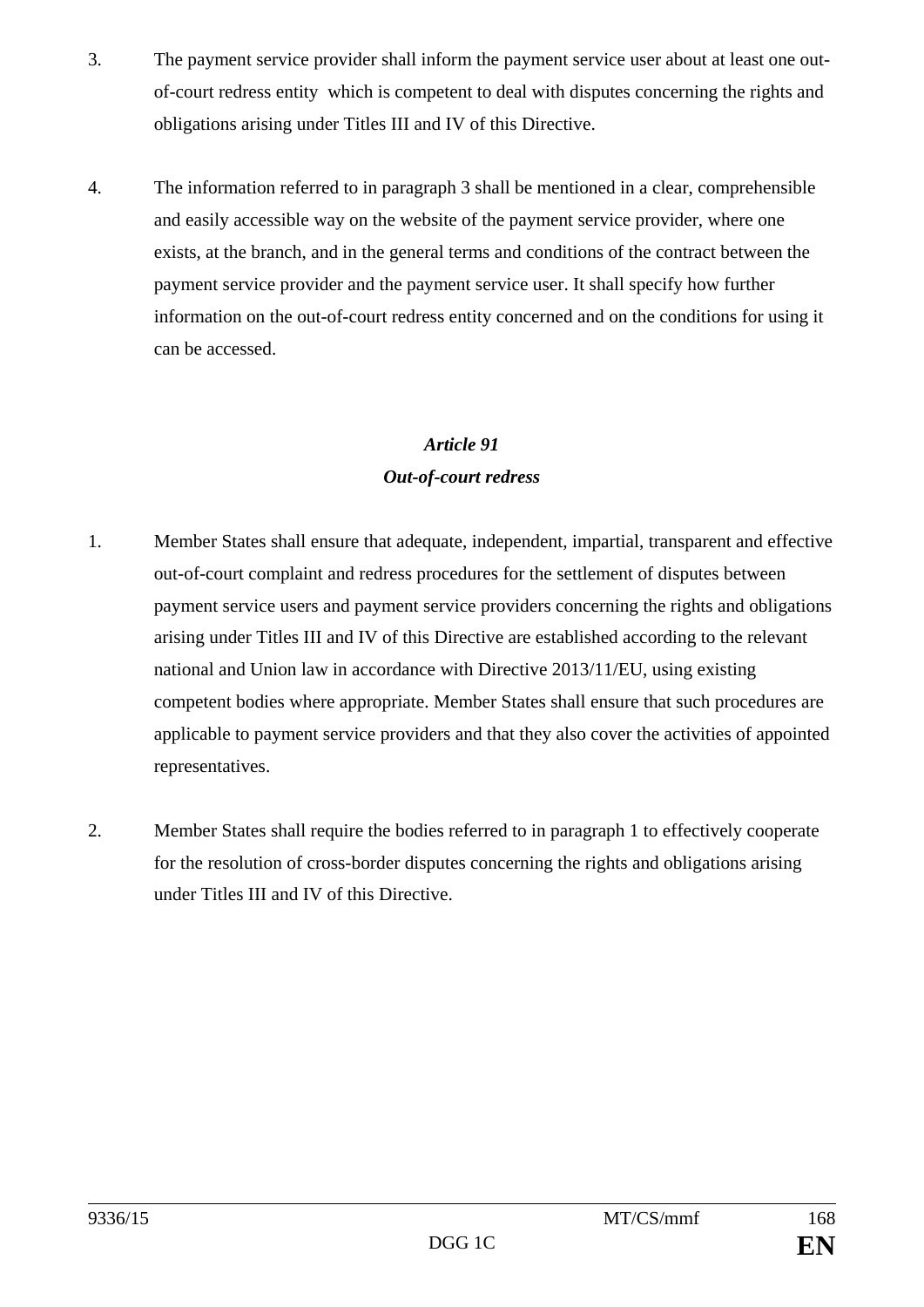# *Article 92 Penalties*

- 1. Member States shall lay down rules on penalties applicable to infringements of the national legislation transposing this Directive and shall take all necessary measures to ensure that they are implemented. Such penalties shall be effective, proportionate and dissuasive.
- 2. Member States shall provide that the competent authority may disclose to the public any administrative penalty that will be imposed for infringement of the measures adopted in the transposition of this Directive, unless such disclosure would seriously jeopardise the financial markets or cause disproportionate damage to the parties involved.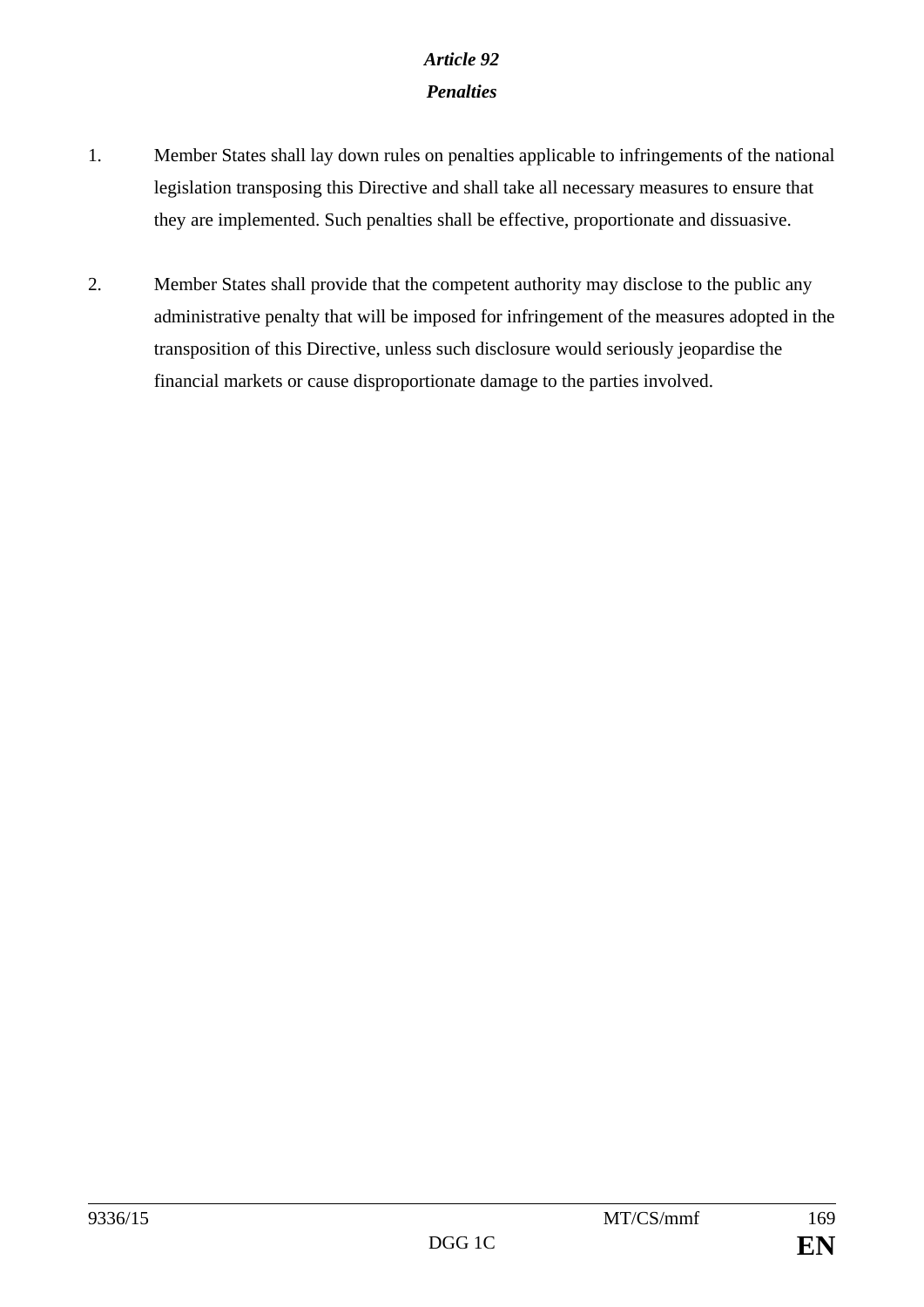#### **TITLE V**

### **DELEGATED ACTS AND REGULATORY TECHNICAL STANDARDS**

## *Article 93*

### *Delegated Acts*

The Commission shall be empowered to adopt delegated acts in accordance with Article 94 concerning:

- (a) adaptation of the reference to Recommendation 2003/361/EC in Article 4(29) of this Directive where that Recommendation is amended;
- (b) updating of the amounts specified in Articles 27(1) and 66(1) to take account of inflation.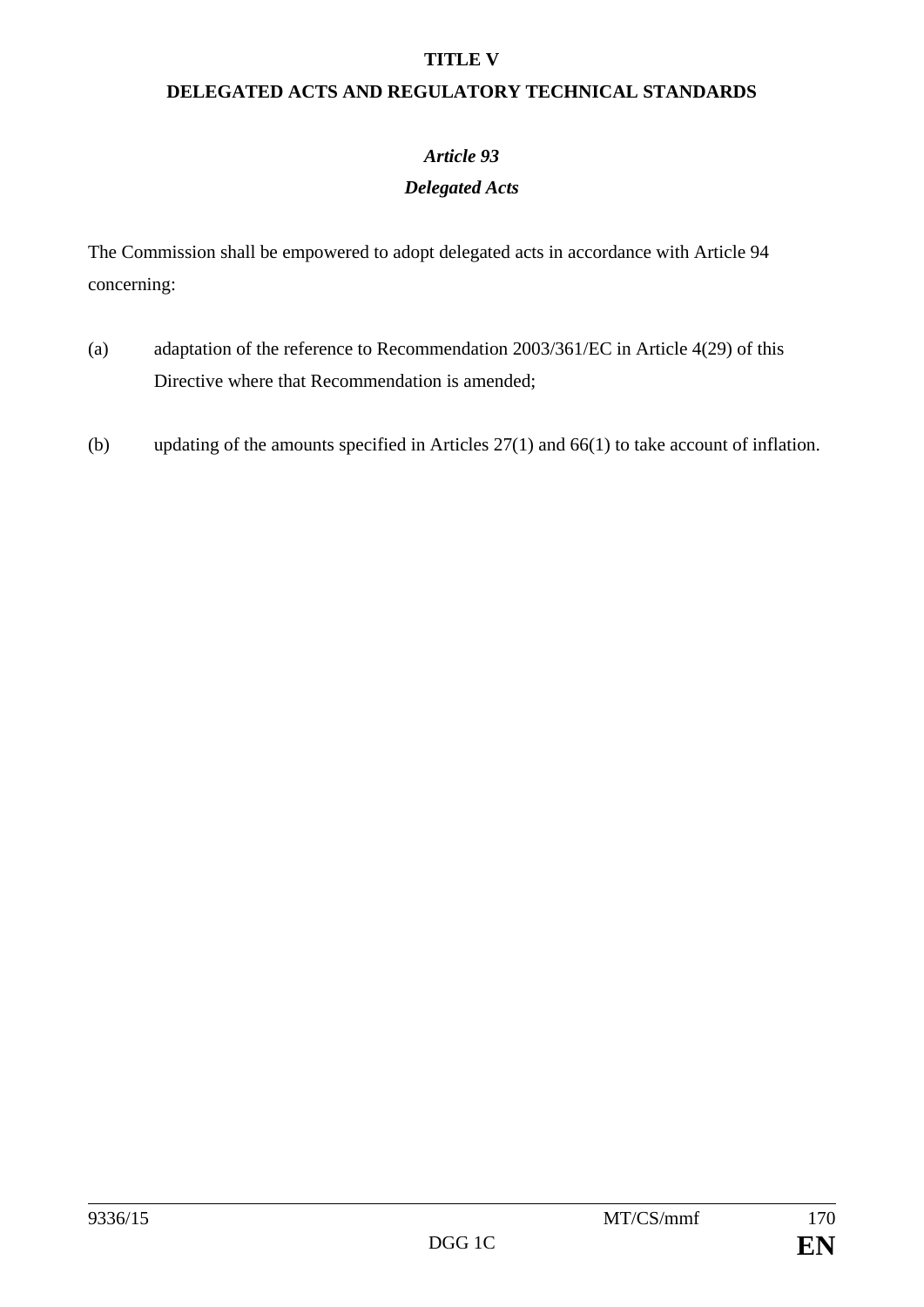# *Article 94 Exercise of the delegation*

- 1. The power to adopt delegated acts is conferred on the Commission subject to the conditions laid down in this Article.
- 2. The delegation of power referred to in Article 93 shall be conferred on the Commission for an undetermined period of time from [insert date - date of entry into force of the legislative act]
- 3. The delegation of powers referred to in Article 93 may be revoked at any time by the European Parliament or by the Council. A decision of revocation shall put an end to the delegation of the power specified in that decision. It shall take effect the day following the publication of the decision in the Official Journal of the European Union or at a later date specified therein. It shall not affect the validity of any delegated acts already in force.
- 4. As soon as it adopts a delegated act, the Commission shall notify it simultaneously to the European Parliament and to the Council.
- 5. A delegated act adopted pursuant to Article 93 shall enter into force only if no objection has been expressed either by the European Parliament or the Council within a period of three months of notification of that act to the European Parliament and the Council or if, before the expiry of that period, the European Parliament and the Council have both informed the Commission that they will not object. That period shall be extended by three months at the initiative of the European Parliament or of the Council.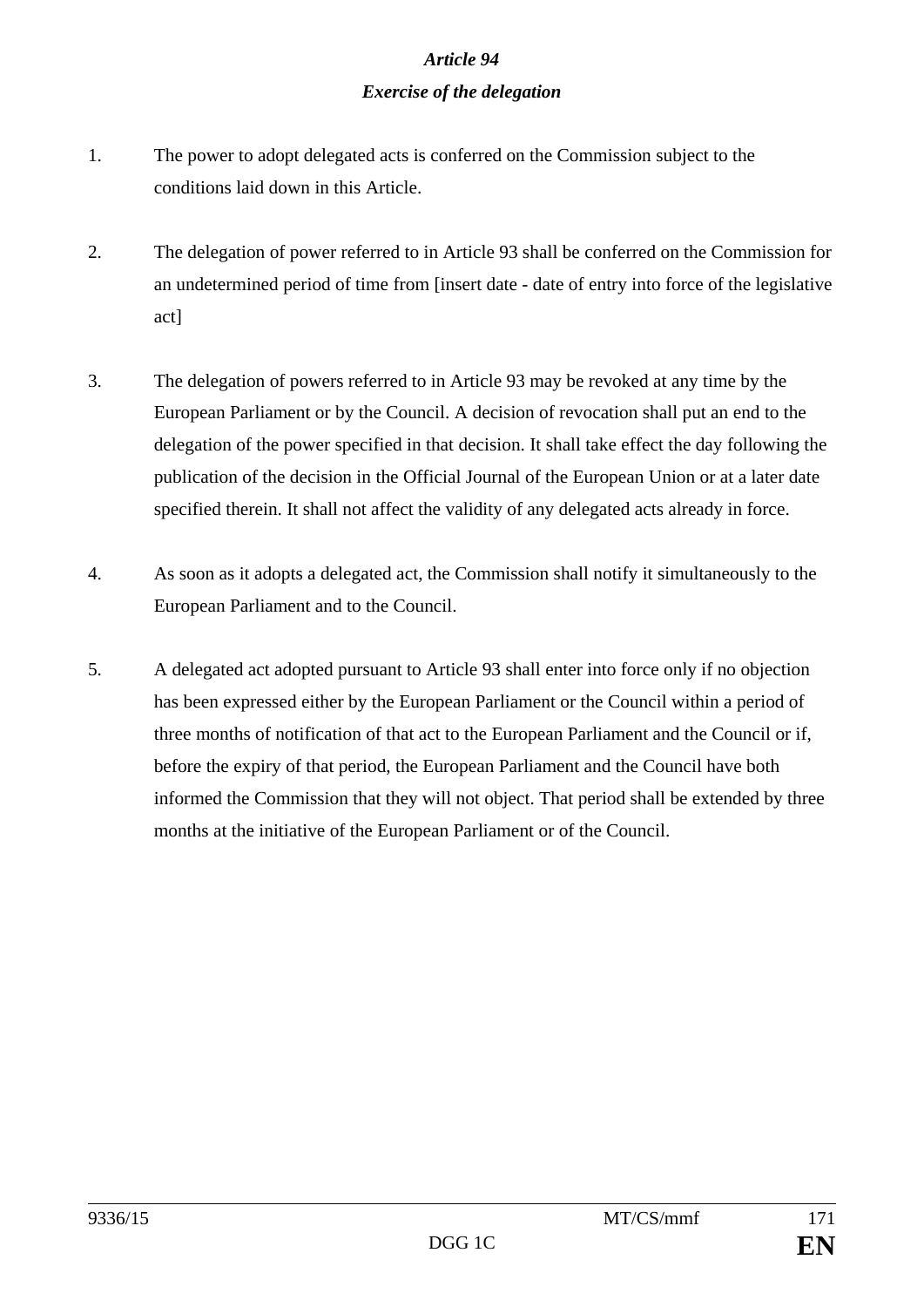#### *Article 94a*

#### *Obligation to inform consumers of their rights*

- 1. By ...\* [two years after the entry into force of this Directive], the Commission shall produce a user friendly electronic leaflet, listing in a clear and easily comprehensible manner, the rights of consumers under this Directive and related Union law.
- 2. The Commission shall inform Member States, European associations of payment service providers and European consumer associations of the publication of the leaflet referred to in paragraph 1. The leaflet shall be made available in an easily accessible manner by the Commission, EBA and competent authorities on their respective websites.
- 3. Payment service providers shall ensure that the leaflet is made available in an easily accessible manner on their websites, if existing, and on paper at their branches, their agents and the entities to which their activities are outsourced.
- 6. Payment service providers shall not charge their clients for providing information under this Article.
- 7. In respect of persons with disabilities, the provisions of this Article shall be applied using appropriate alternative means, allowing that the information is available in an accessible format.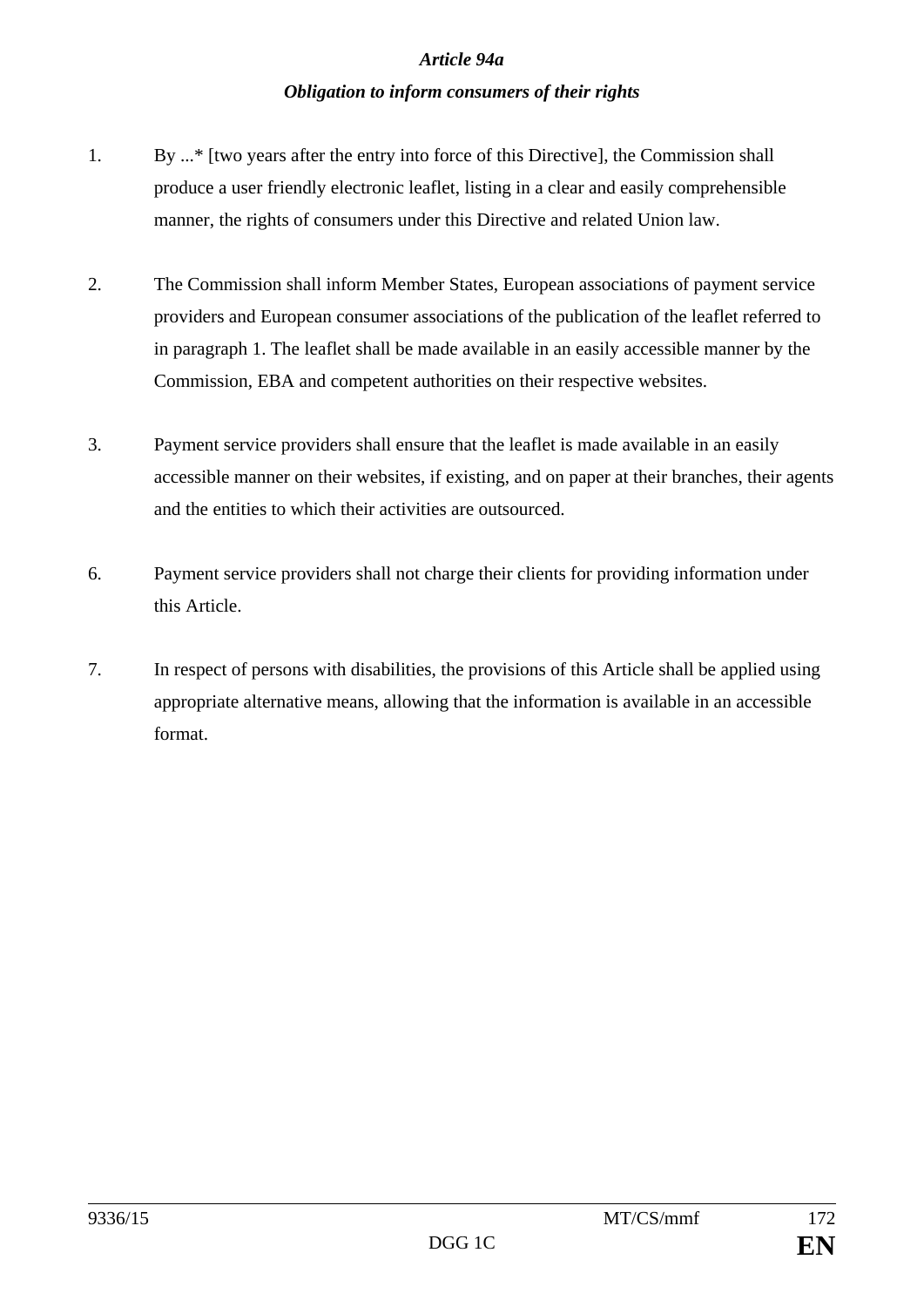## **TITLE VI FINAL PROVISIONS**

# *Article 95 Full harmonisation*

- 1. Without prejudice to Article 2, Article 7(3), Article 27, Article 31(2), Article 35(2), Article 48(6), Article 50(3), Article 51(3), Article 54(2) and (3), Article 55(4a), Article 56(2) and (3), Article 66(1) second subparagraph and Article 77 insofar as this Directive contains harmonised provisions, Member States shall not maintain or introduce provisions other than those laid down in this Directive.
- 2. Where a Member State makes use of any of the options referred to in paragraph 1, it shall inform the Commission thereof as well as of any subsequent changes. The Commission shall make the information public on a web-site or other easily accessible means.
- 3. Member States shall ensure that payment service providers do not derogate, to the detriment of payment service users, from the provisions of national law implementing or corresponding to provisions of this Directive except where explicitly provided for therein.

However, payment service providers may decide to grant more favourable terms to payment service users.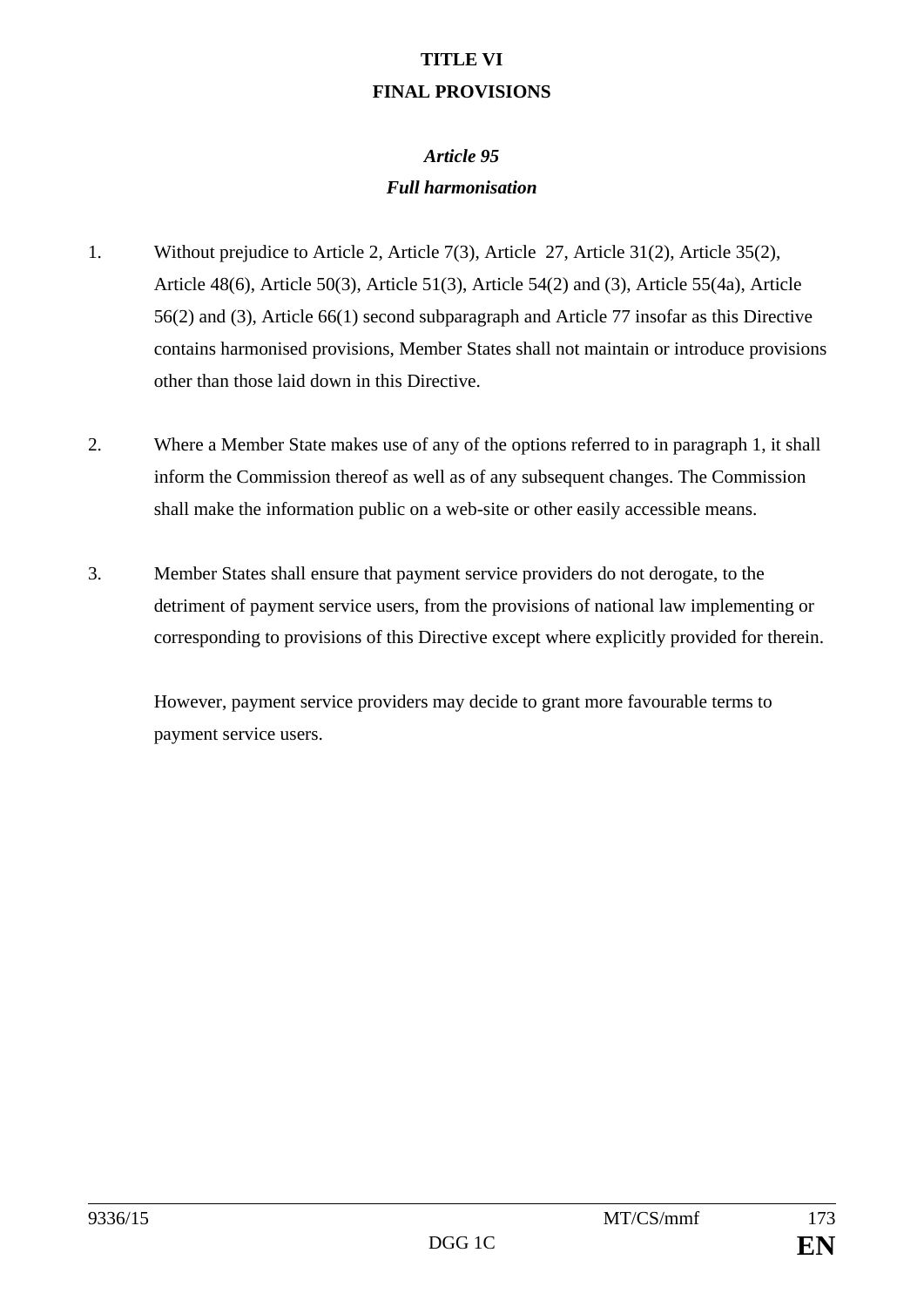## *Article 96*

## *Review clause*

The Commission shall present to the European Parliament, the Council, the European Economic and Social Committee and the European Central Bank, within five years of entry into force of this Directive, a report on the application and impact of this Directive, and in particular on:

- (a) the appropriateness and the impact of the rules on charges as set out in Articles 55(3) and  $(4)$ ,
- (b) the application of Article 2, paragraphs 1b and 1c including an assessment of whether Title III and IV can, where technically feasible, be applied in full to payment transactions referred to in those paragraphs.
- (c) access to payment systems, having regard in particular to the level of competition;
- (d) the appropriateness and the impact of the thresholds for the payment transactions referred to in Article 3(1);
- (e) the appropriateness and the impact of the threshold for the waiver referred to in Article  $27(1)(a)$ ;
- (f) whether, given developments, it would be desirable, as a complement to the provisions in Article 66a on payment transactions where the amount is not known in advance and the blocking of funds is a practice, to introduce maximum limits for how large the amounts to be blocked to the payer's payments account in such situations are allowed to be.

The Commission shall, if appropriate, present a legislative proposal on the basis of that review.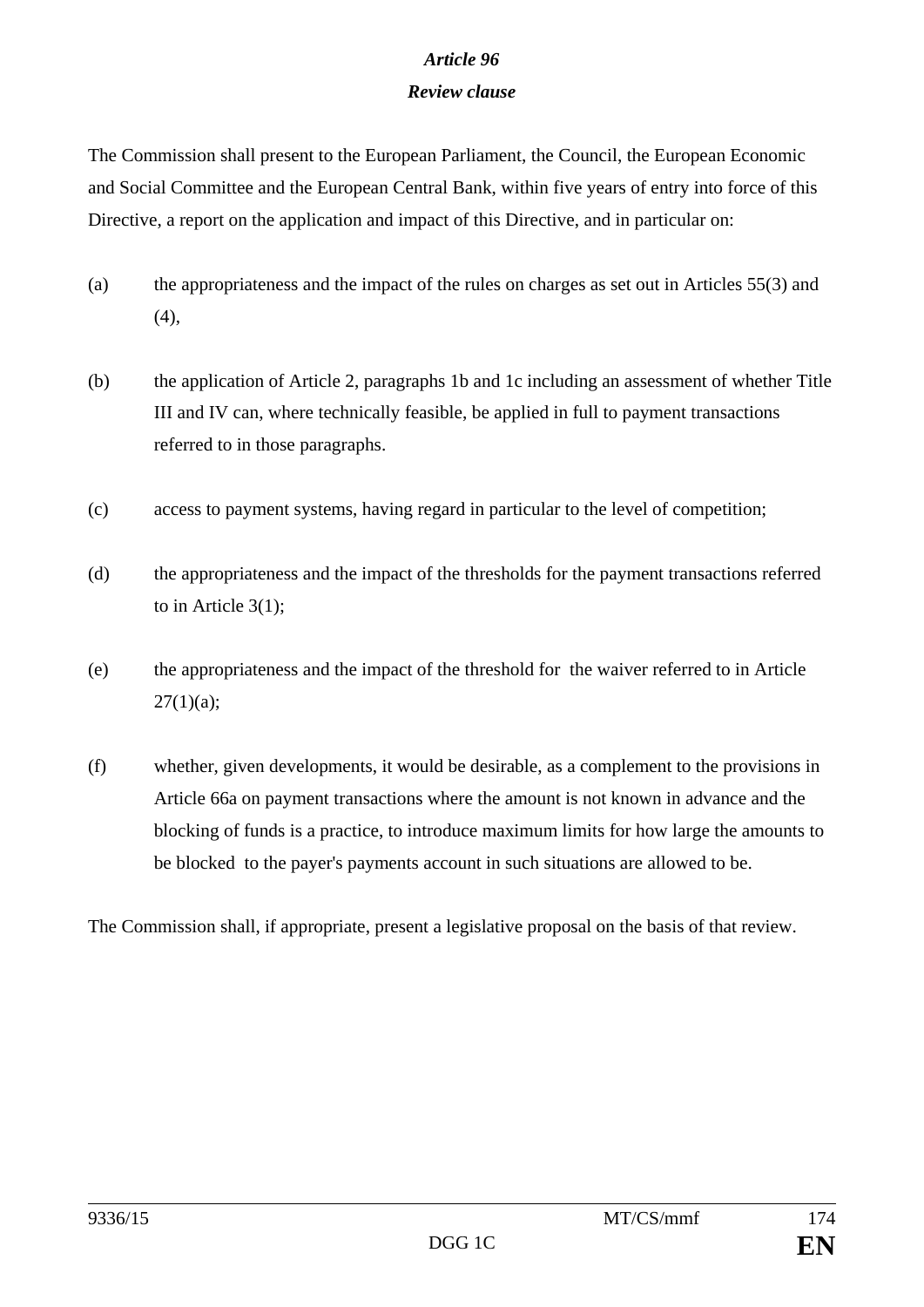# *Article 97 Transitional provision*

1. Member States shall allow payment institutions that have taken up activities in accordance with the national laws transposing Directive 2007/64/EC by [OP please insert final transposition date], to continue those activities in accordance with the requirements provided for in Directive 2007/64/EC without being required to seek authorisation in accordance with Article 5 of this Directive or to comply with the other provisions laid down or referred to in Title II of this Directive until [OP please insert final transposition  $date + 6 months$ ].

Member States shall require such payment institutions to submit all relevant information to the competent authorities in order to allow the latter to assess by [OP please insert final transposition date  $+ 6$  months], whether those payment institutions comply with the requirements laid down in Title II of this Directive and, if not, which measures need to be taken in order to ensure compliance or whether a withdrawal of authorisation is appropriate.

Payment institutions, which upon verification by the competent authorities comply with the requirements laid down in Title II of this Directive, shall be granted authorisation and shall be entered in the register of the home Member State and in the EBA register provided for in Articles 13 and 14 of this Directive. Where those payment institutions do not comply with the requirements laid down in Title II of this Directive by [OP please insert final transposition date  $+ 6$  months], they shall be prohibited in accordance with Article 30 of this Directive to provide payment services.

2. Member States may provide that legal persons referred to in the first subparagraph of paragraph 1 of this Article shall be automatically granted authorisation and entered in their national register of the home Member State and the EBA register provided for in Articles 13 and 14 if the competent authorities already have evidence that the requirements laid down in Articles 5 and 10 are complied with. The competent authorities shall inform the entities concerned before the authorisation is granted.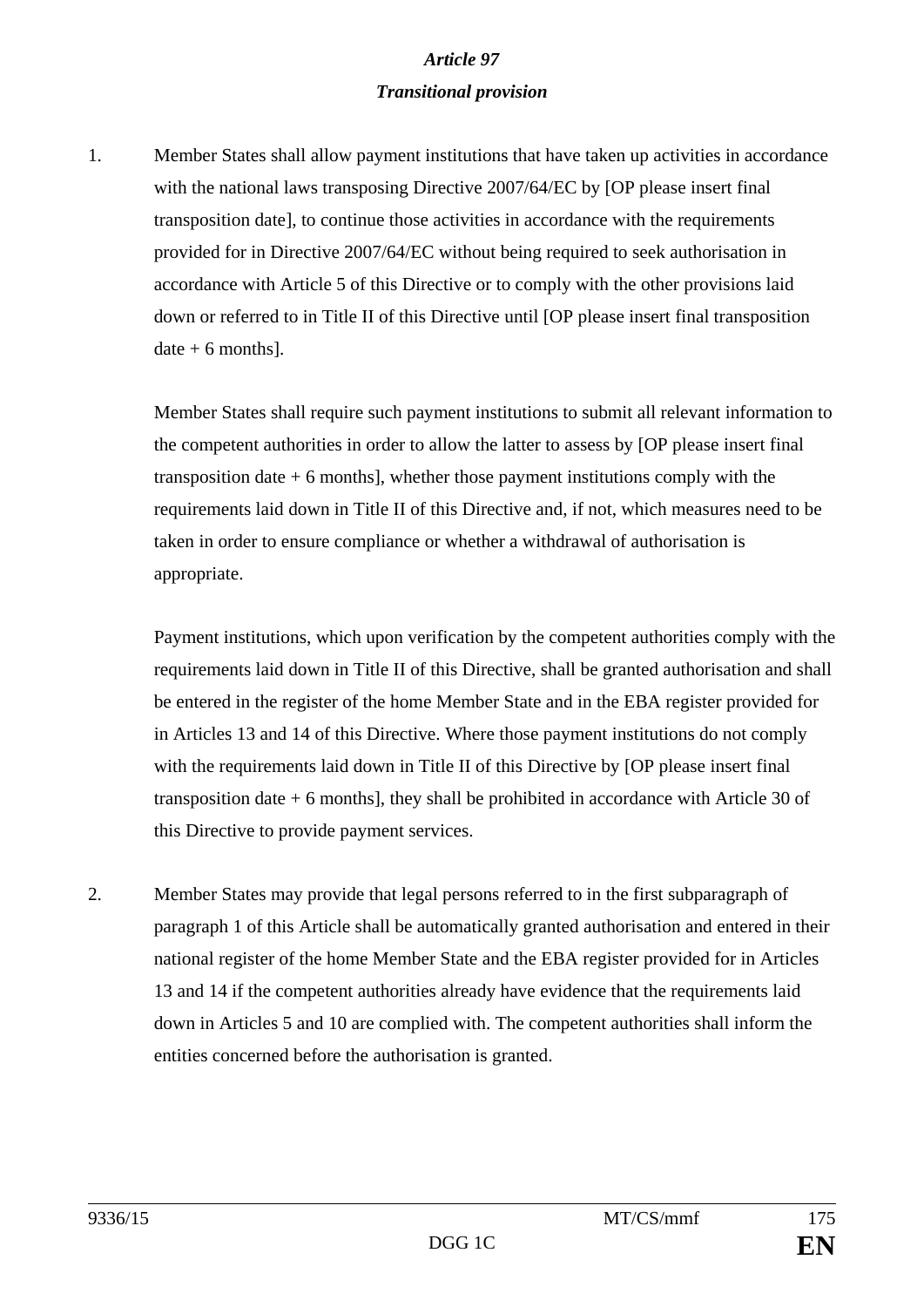- 3. Member States shall allow natural or legal persons who, before [OP Please insert final date of transposition], have been pursuing payment services activities within the meaning of this Directive and who have been granted a waiver under Article 26 of Directive 2007/64/EC, to continue those activities within the Member State concerned in accordance with Directive 2007/64/EC, until [OP Please insert final transposition date + 12 months] without being required to seek authorisation under Article 5 or to obtain a waiver under Article 27 of this Directive, or to comply with the other provisions laid down or referred to in Title II of this Directive. Any such persons who have not received authorisation or have not been granted a waiver within this period under this Directive, shall be prohibited to provide payment services in accordance with Article 30 of this Directive.
- 4. Member States may provide that institutions benefiting from a waiver referred to in paragraph 3 of this Article shall automatically be deemed to be waived and entered in the national register of their home Member State and in the EBA register provided for in Articles 13 and 14 if the competent authorities already have evidence that the requirements laid down in Article 27 are complied with. The competent authorities shall inform the payment institutions concerned.
- 5. Notwithstanding paragraph 1, payment institutions that have been granted authorisation to provide payment services listed in point 7 of the Annex of Directive 2007/64/EC, shall be automatically grandfathered in that authorisation for the provision of these payment services which are considered as payment services listed under point 3 of the Annex of this Directive if the competent authorities no later than [OP Please insert final transposition date  $+ 24$  months] have the evidence that the requirements laid down in Article 6(c) and Article 8 of this Directive are complied with.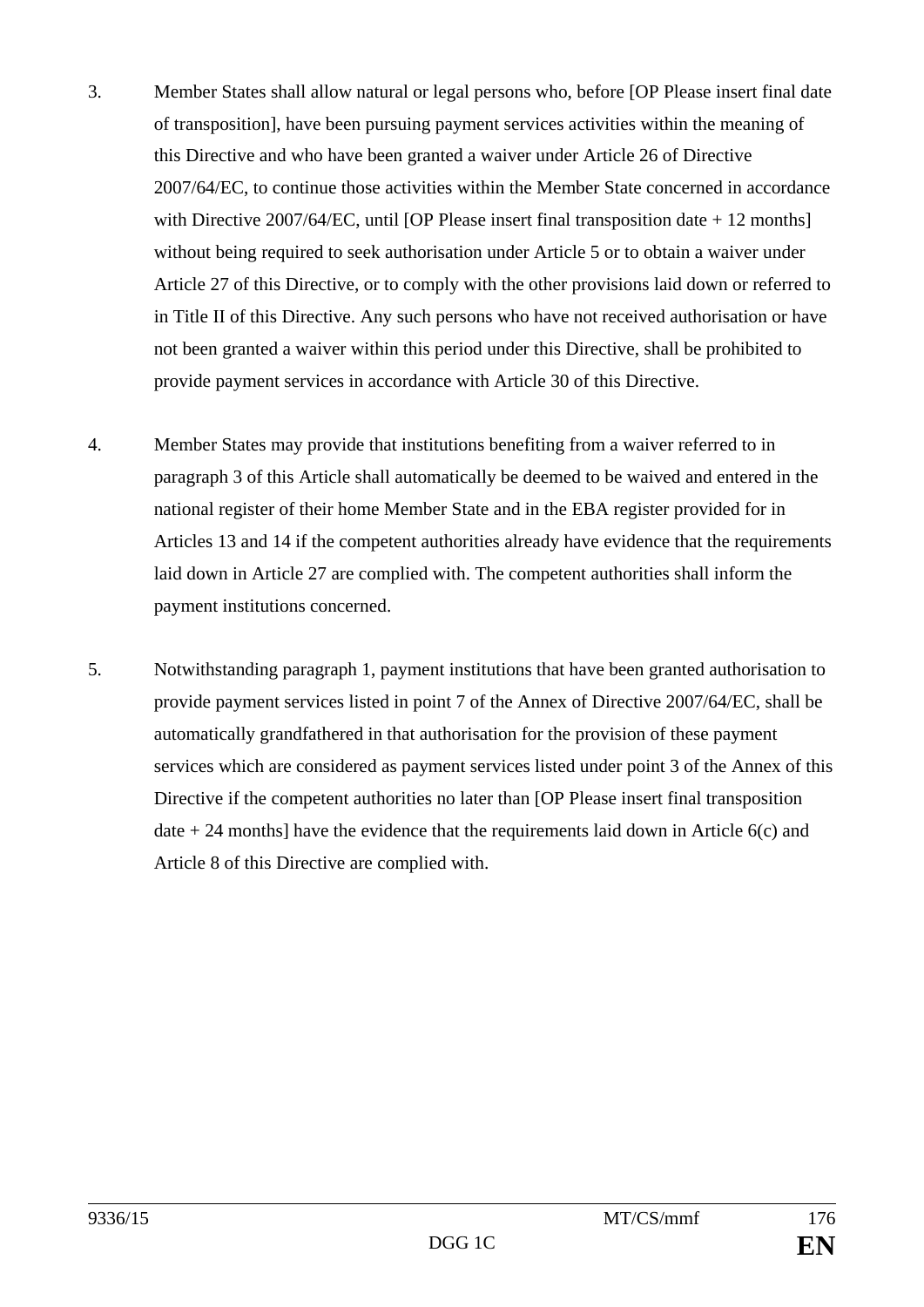### *Article 98*

### *Amendments to Directive 2002/65/EC*

In Article 4 of Directive 2002/65/EC paragraph 5 is replaced by the following:

'5. Where Directive [OP please insert No of this Directive] of the European Parliament and of the Council\* is also applicable, the information provisions under Article 3(1) of this Directive, with the exception of paragraphs  $(2)(c)$  to  $(g)$ ,  $(3)(a)$ ,  $(d)$  and  $(e)$ , and  $(4)(b)$ , shall be replaced with Articles 37, 38, 44 and 45 of that Directive.'

\* Directive … of the European Parliament and of the Council of [insert full title](OJ L..).

# *Article 99 Amendment to Directive 2013/36/EU*

In Annex I to Directive 2013/36/EU of the European Parliament and of the Council , point 4 is replaced by the following:

'(4) Payment services as defined in Article 4(3) of Directive 2014/XX/EU of the European Parliament and of the Council\* [OP please insert name and number of this Directive once adopted]'

\*Directive … of the European Parliament and of the Council of …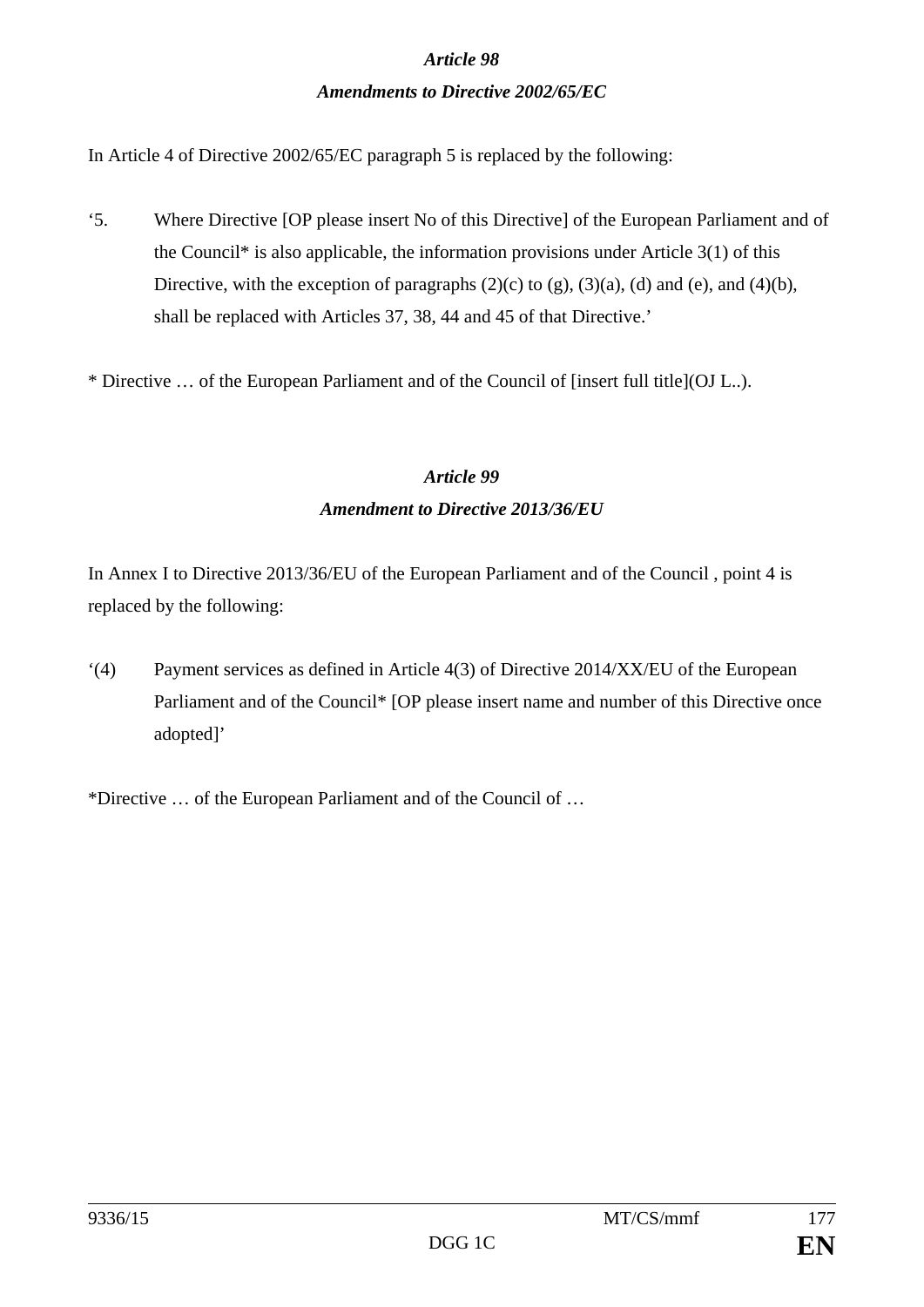# *Article 100 Amendments to Directive 2009/110/EC*

- 1a. In article 3 of Directive 2009/110/EC paragraph 1 is replaced by:
	- '1. 'Without prejudice to this Directive, Articles 5 and 10 to 16, Article 18(5) to (7) and Articles 19 to 26c of Directive [PSD2] shall apply to electronic money institutions mutatis mutandis, including the delegated acts adopted under Article 14(4), Article 26(6) and 26a(8).'
- 2. In article 3 of Directive 2009/110/EC paragraph 4 is replaced by:
	- '4. Member States shall allow electronic money institutions to distribute and redeem electronic money through natural or legal persons which act on their behalf. Where the electronic money institution distributes electronic money in another Member State by engaging such a natural or legal person, Articles 25a to 26c, with exception of the provisions laid down in Article 26a(5) and (6), of Directive [PSD2] shall apply mutatis mutandis, including the delegated acts adopted in accordance with Articles 26(6) and 26a(8), to such electronic money institution.'
- 3. In article 3 of Directive 2009/110/EC paragraph 5 is replaced by:
	- '5. Notwithstanding paragraph 4, electronic money institutions shall not issue electronic money through agents. Electronic money institutions shall be allowed to provide payment services referred to in Article  $6(1)(a)$  through agents only if the conditions in Article 18 of Directive [PSD2] are met.'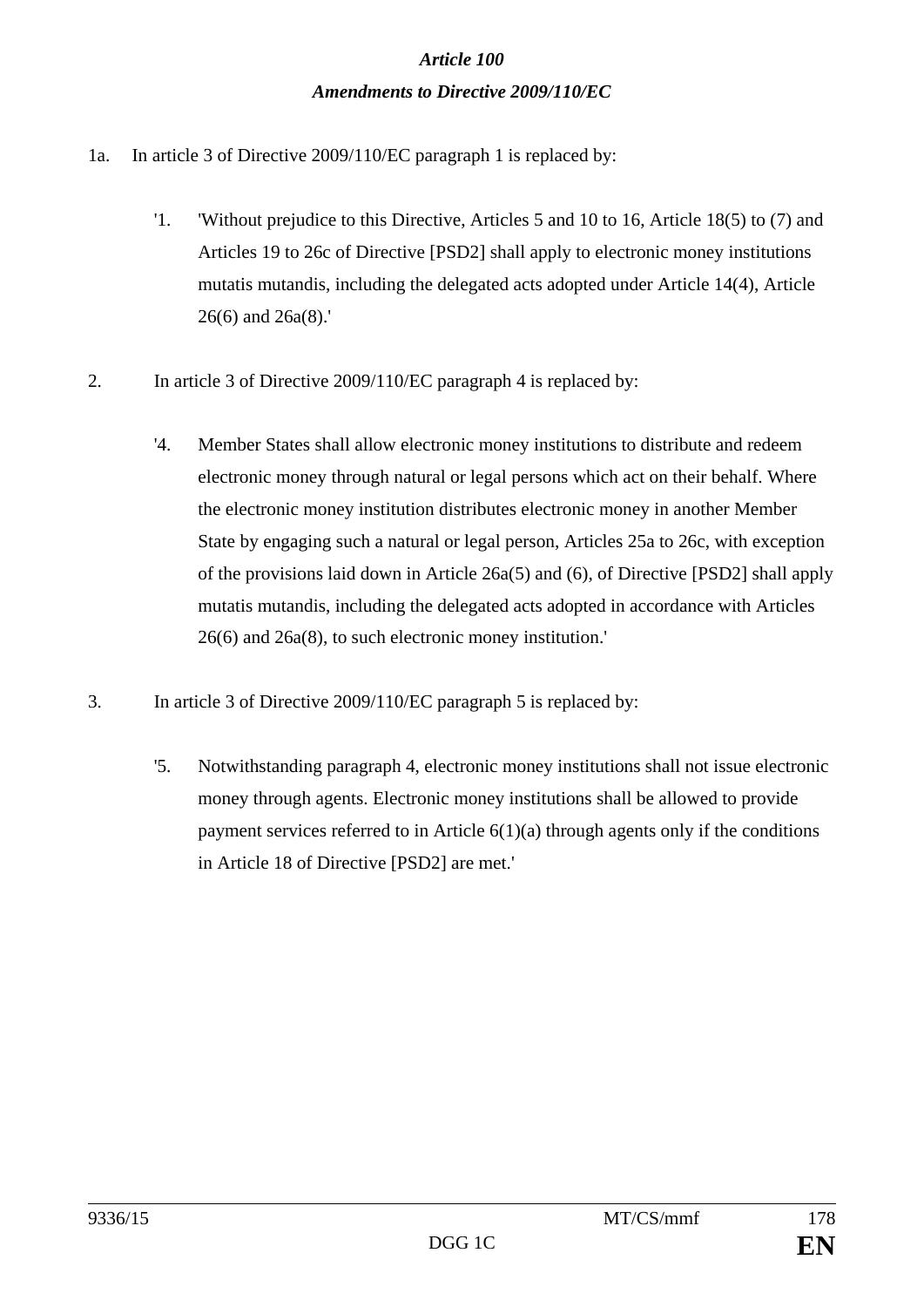'4. Member States shall allow electronic money institutions that have taken up, before the adoption of Directive [OP please insert No of this Directive] of the European Parliament of the Council \*, activities in accordance with this Directive and Directive 2007/64/EC in the Member State in which their head office is located, to continue those activities in that member State or in another Member State without being required to seek authorisation in accordance with Article 3 of this Directive or to comply with the other requirements laid down or referred to in Title II of this Directive untill OP please insert final transposition date  $+6$  months.

Member States shall require legal persons referred to in the first subparagraph to submit all relevant information to the competent authorities in order to allow the later to assess,  $[OP$  please insert final transposition date  $+ 6$  months], whether those legal persons comply with the requirements laid down in Title II of this Directive, and if not, which measures need to be taken in order to ensure compliance or whether a withdrawal of authorisation is appropriate.

Legal persons referred to in the first subparagraph, which upon verification by the competent authorities comply with the requirements laid down in Title II of this Directive, shall be granted authorisation and shall be entered in the register. Where those legal persons do not comply with the requirements laid down in Title II of this Directive by [OP please insert final transposition date  $+ 6$  months], they shall be prohibited from issuing electronic money.'

\* Directive … of the European Parliament of the Council of … [insert full title] (OJ L …)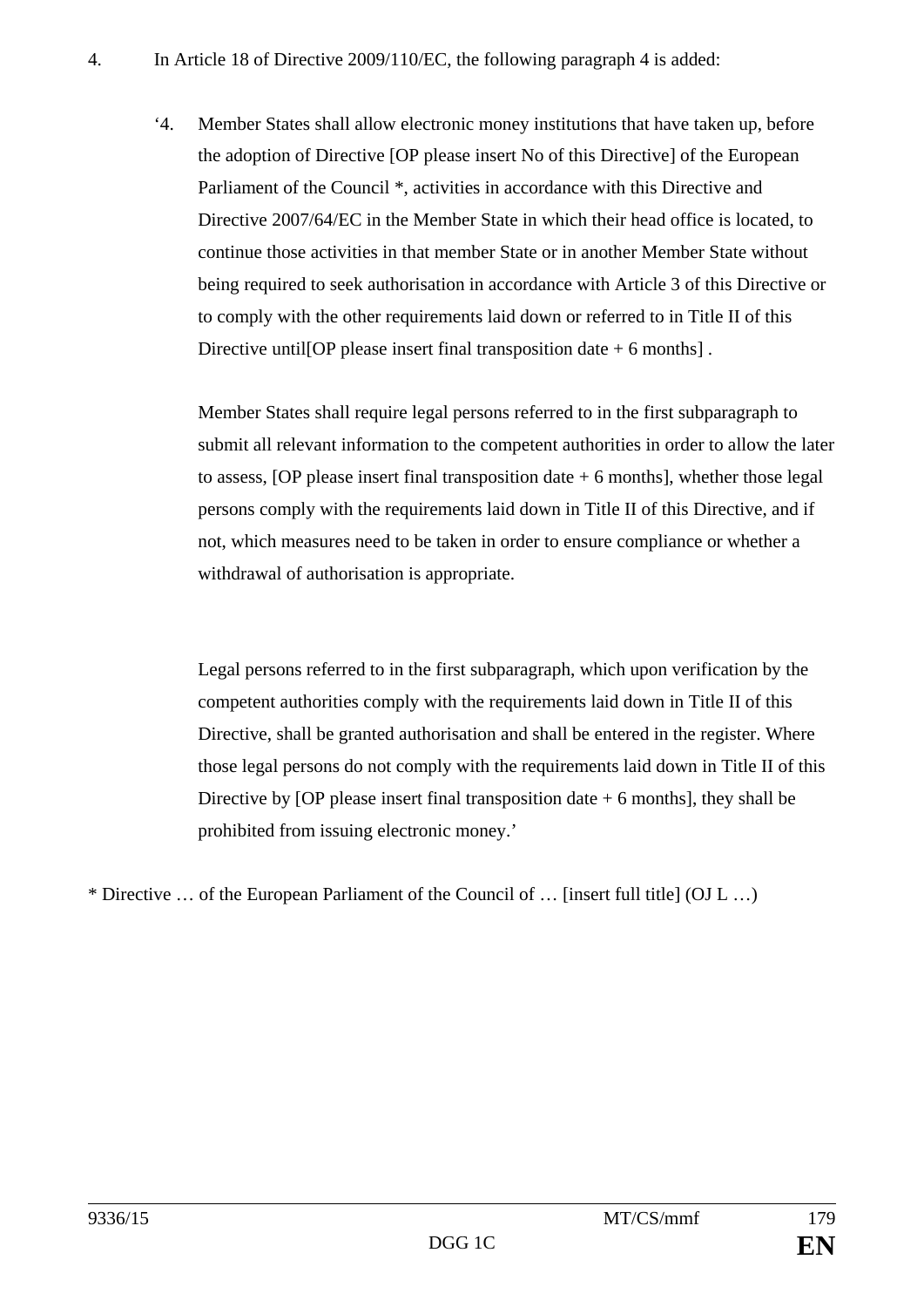# *Article 100a Amendments of Regulation (EU) No. 1093/2010*

- 1. Article 1(2) of Regulation (EU) No 1093/2010 shall be replaced by the following:
	- "2. The Authority shall act within the powers conferred by this Regulation and within the scope of Directive 94/19/EC, Directive 2002/87/EC, Regulation (EC) No 1781/2006, Regulation (EU) No 575/2013 of the European Parliament and of the Council of 26 June 2013 on prudential requirements for credit institutions and investment firms (\*), Directive 2013/36/EU of the European Parliament and of the Council of 26 June 2013 on access to the activity of credit institutions and the prudential supervision of credit institutions and investment firms (\*\*), Directive [PSD2] [OP please insert number of Directive once adopted], Directive 2009/110/EC and, to the extent that those acts apply to credit and financial institutions and the competent authorities that supervise them, within the relevant parts of Directive 2002/65/EC and Directive 2005/60/EC, including all directives, regulations, and decisions based on those acts, and of any further legally binding Union act which confers tasks on the Authority. The Authority shall also act in accordance with Council Regulation (EU) No 1024/2013 (\*\*\*).
- 2. Article 4(1) is replaced by the following:

"'financial institutions' means 'credit institutions' as defined in Article 4(1) of Directive 2006/48/EC, 'investment firms' as defined in Article 3(1)(b) of Directive 2006/49/EC, 'financial conglomerates' as defined in Article 2(14) of Directive 2002/87/EC, payment service providers as defined in Article 4(9) of Directive [PSD2] [OP please insert number of Directive once adopted] and electronic money institutions as defined in point 1 of Article 2 of Directive 2009/110/EC, save that, with regard to Directive 2005/60/EC, 'financial institutions' means credit institutions and financial institutions as defined in Article 3(1) and (2) of that Directive;"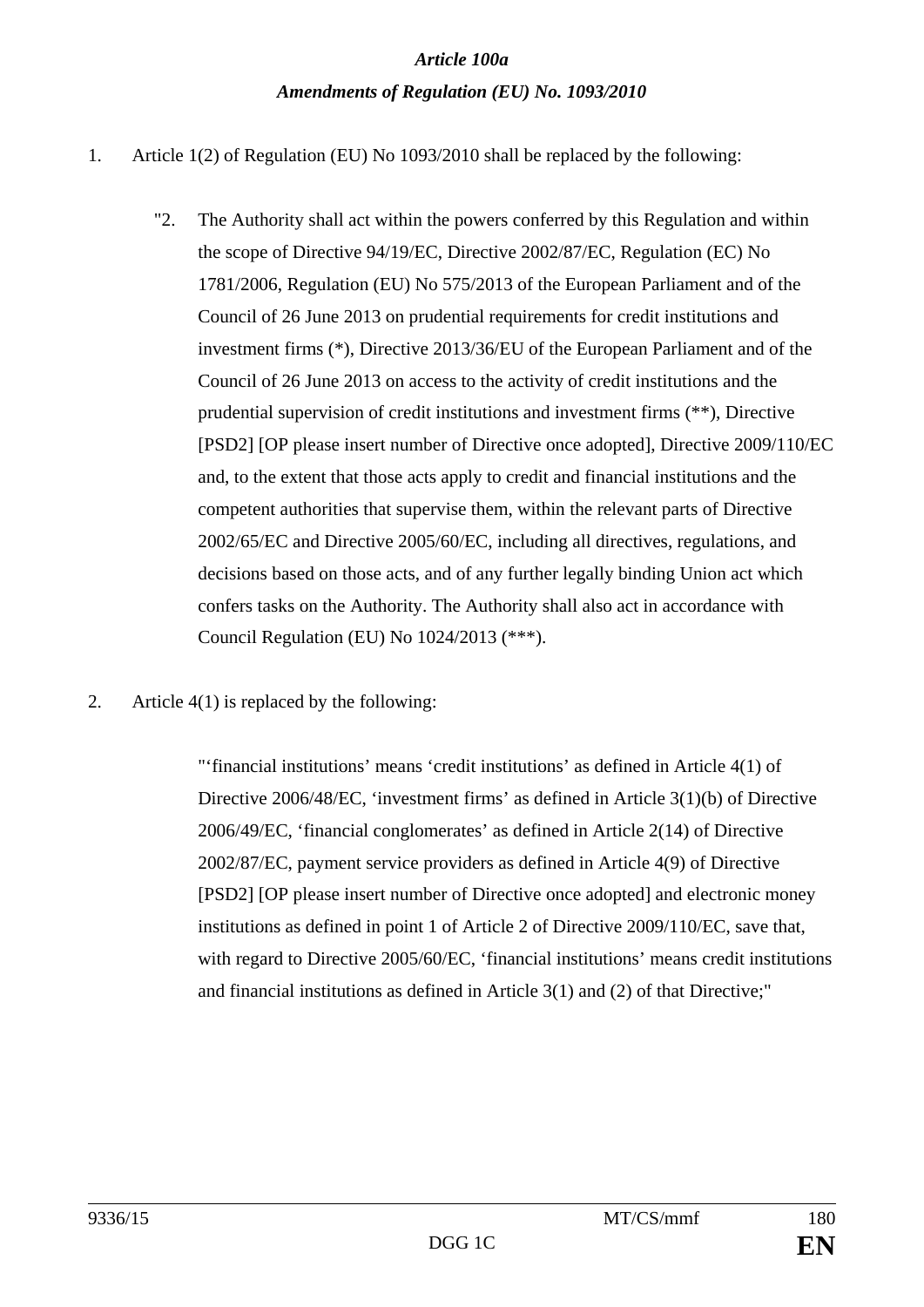# *Article 101*

## *Repeal*

Directive 2007/64/EC is repealed with effect from [OP please insert date – day after the date set out in the first subparagraph of Article 102(2)].

Any reference to the repealed Directive shall be construed as a reference to this Directive and shall be read in accordance with the correlation table in Annex II.

## *Article 102 Transposition*

- 1. By …+[two years after the entry into force of this Directive ], Member States shall adopt and publish [...] the laws, regulations and administrative provisions necessary to comply with this Directive. They shall forthwith communicate to the Commission the text of those provisions.
- 2. They shall apply those provisions from [two years after the entry into force of this Directive].

When Member States adopt those provisions, they shall contain a reference to this Directive or shall be accompanied by such reference on the occasion of their official publication. Member States shall determine how such reference is to be made.

- 3. Member States shall communicate to the Commission the text of the main provisions of national law which they adopt in the field covered by this Directive.
- 4. By way of derogation from paragraph 2, Member States shall ensure the application of the security measures referred to in Articles 57a, 58, 59 and 87as of 18 months from the date of entry into force of the regulatory technical standards referred to in Article 87a.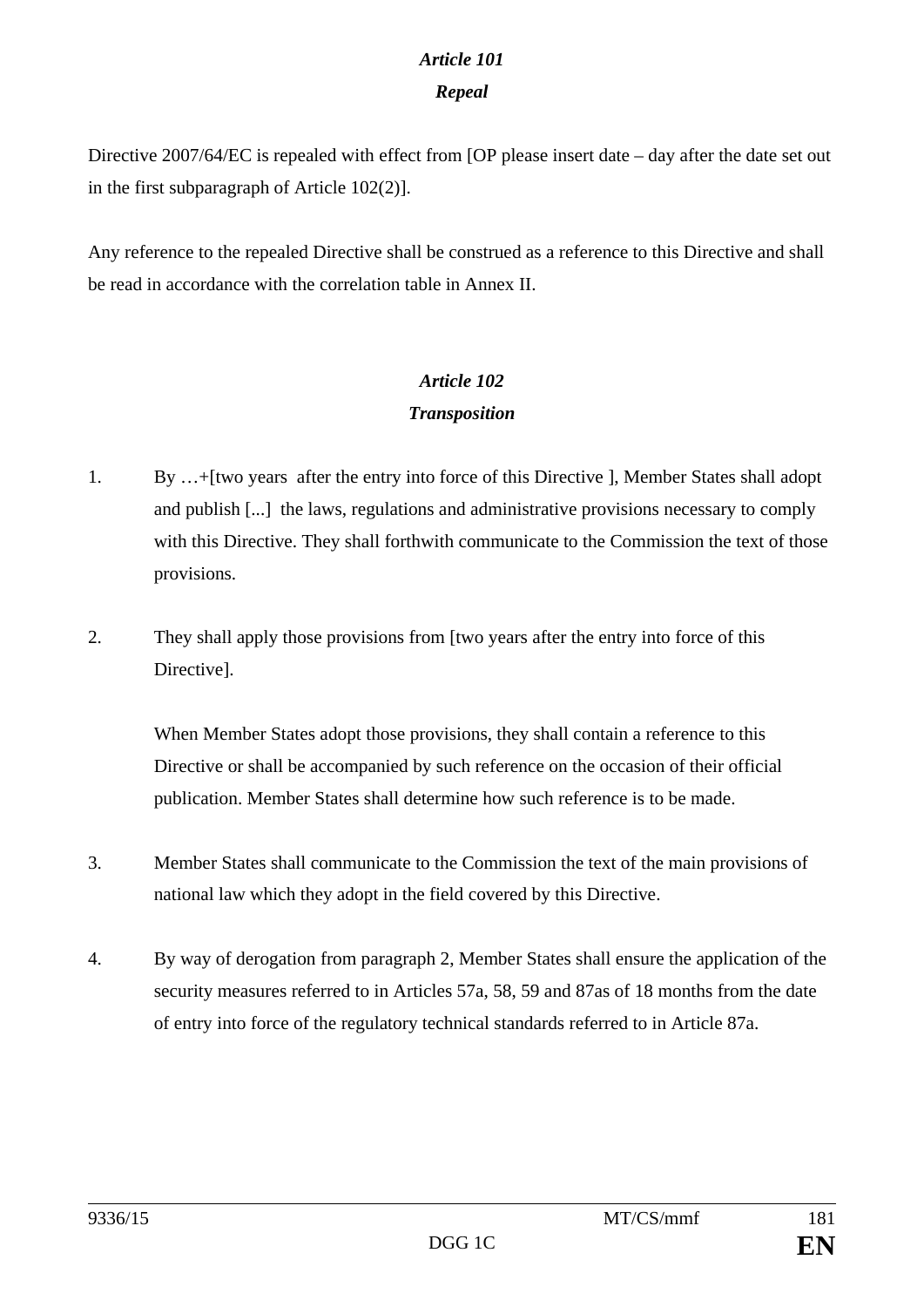5a. Member States shall not forbid legal persons that have performed in their territories activities of payment initiation service providers and account information service providers within the meaning of this Directive, before the date of the entry into force of this Directive, to continue to perform the same activities in their territories during the transitional period referred to in paragraphs 2 and 4 in accordance with the currently applicable regulatory framework.

6. Member States shall ensure that until individual account servicing payment service providers comply with the regulatory technical standards referred to in paragraph 4, they must not abuse their non-compliance to block or obstruct the use of payment initiation and account information services for the accounts that they are servicing.

## *Article 103*

This Directive shall enter into force on the twentieth day following that of its publication in the Official Journal of the European Union.

## *Article 104*

This Directive is addressed to the Member States.

Done at Brussels, *For the European Parliament For the Council The President The President*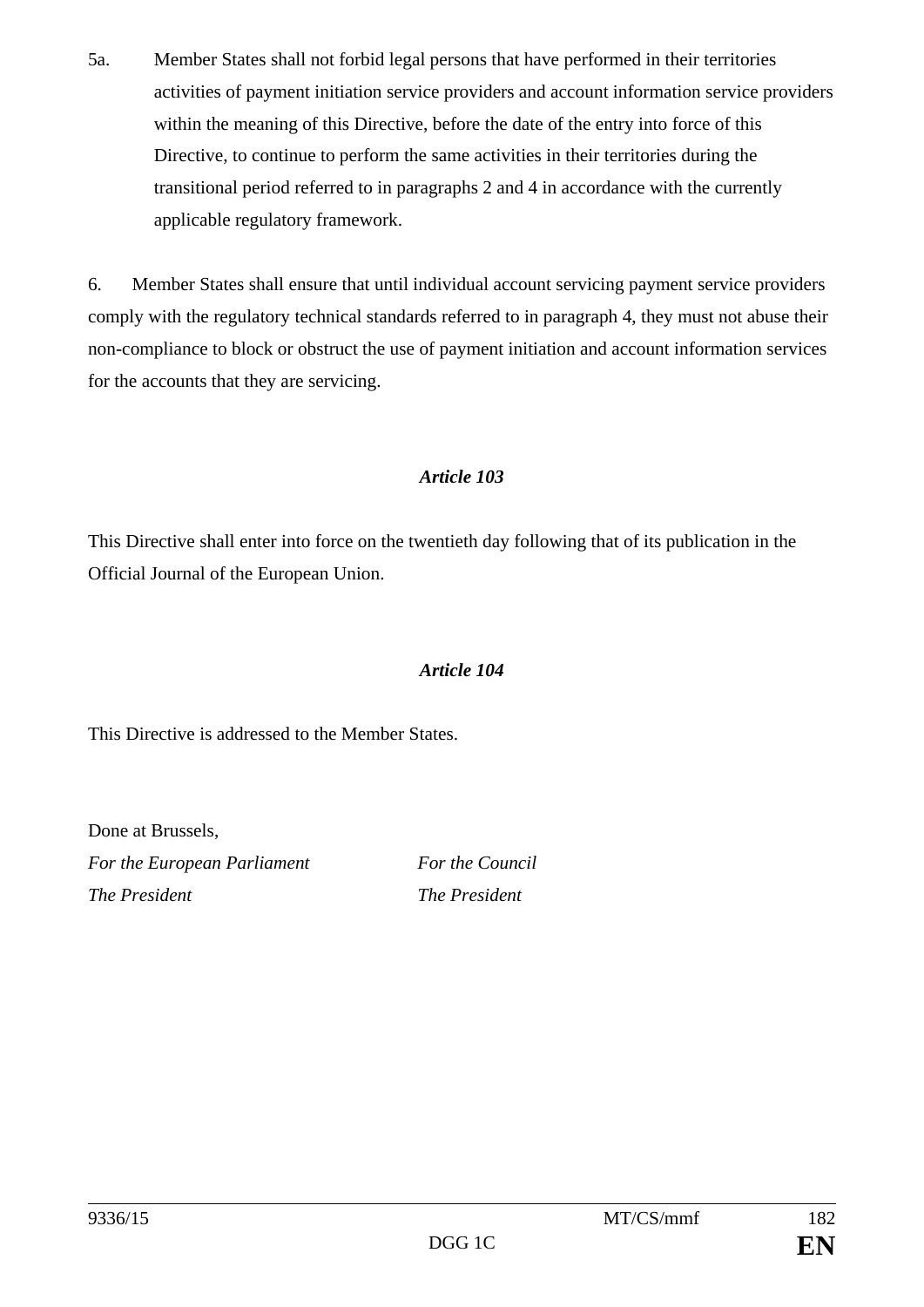#### ANNEX I

## PAYMENT SERVICES (DEFINITION 3 IN ARTICLE 4)

- 1. Services enabling cash to be placed on a payment account as well as all the operations required for operating a payment account.
- 2. Services enabling cash withdrawals from a payment account as well as all the operations required for operating a payment account.
- 3. Execution of payment transactions, including transfers of funds on a payment account with the user's payment service provider or with another payment service provider:
	- (a) execution of direct debits, including one-off direct debits,
	- (b) execution of payment transactions through a payment card or a similar device,
	- (c) execution of credit transfers, including standing orders.
- 4. Execution of payment transactions where the funds are covered by a credit line for a payment service user:
	- (a) execution of direct debits, including one-off direct debits,
	- (b) execution of payment transactions through a payment card or a similar device,
	- (c) execution of credit transfers, including standing orders.
- 5. Issuing of payment instruments and/or acquiring of payment transactions.
- 6. Money remittance.
- 7. Payment initiation services.
- 8. Account information services.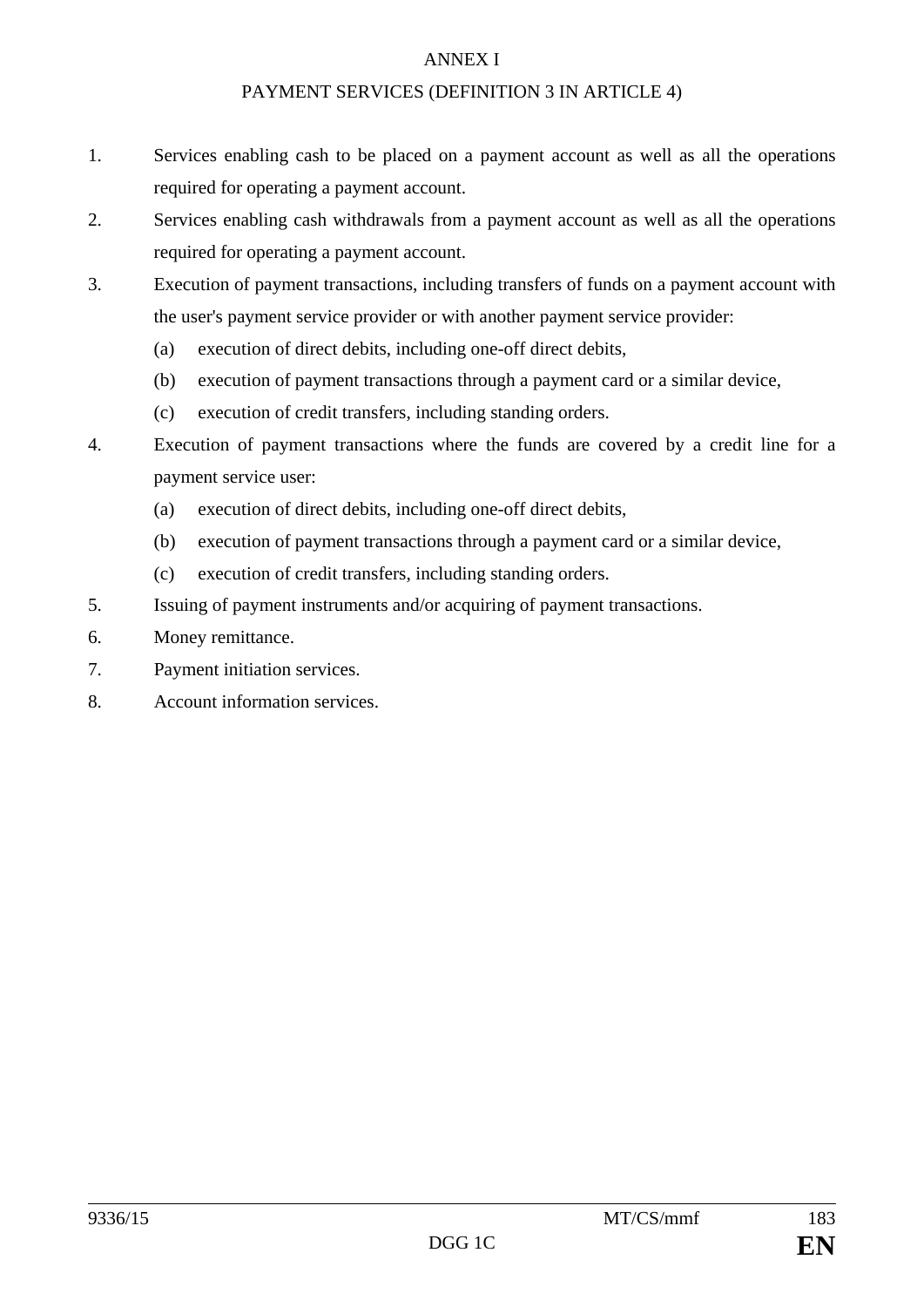## **ANNEX II CORRELATION TABLE**

| This Directive                                                 | Directive 2007/64/EC |  |
|----------------------------------------------------------------|----------------------|--|
| Article 1(1)                                                   | Article 1 (1)        |  |
| Article 1 (2)                                                  | Article 1 (2)        |  |
| Article 2 (1)                                                  | Article 2 (1)        |  |
| Article 2 (2)                                                  | Article 2 (2)        |  |
| Article 2 (3)                                                  | Article 2 (3)        |  |
| Article 3                                                      | Article 3            |  |
| o) deleted                                                     |                      |  |
| Article 4<br>Definitions added                                 | Article 4            |  |
| Article 5 - Rules added for applications for<br>authorisations | Article 5            |  |
| Article 6                                                      | Article 6            |  |
| Article 7 (1)                                                  | Article 7 (1)        |  |
| Article 7 (2)                                                  | Article 7 (2)        |  |
| Article 7 (3)                                                  | Article 7 (3)        |  |
| Article 8 (1)                                                  | Article 8 (1)        |  |
| Article 8 (2)                                                  | Article 8 (2)        |  |
| Article 8 (3)                                                  | Article 8 (3)        |  |
| Article 9(1)                                                   | Article 9(1)         |  |
| Article 9(2)<br>Article 9(3) & (4) deleted                     | Article 9(2)         |  |
| Article 10 (1)                                                 | Article 10 (1)       |  |
| Article 10 (2)                                                 | Article 10 (2)       |  |
| Article 10 (3)                                                 | Article 10 (3)       |  |
| Article 10 (4)                                                 | Article 10 (4)       |  |
| Article 10 (5)                                                 | Article 10 (5)       |  |
| Article 10 (6)                                                 | Article 10 (6)       |  |
| Article 10 (7)                                                 | Article 10 (7)       |  |
| Article 10 (8)                                                 | Article 10 (8)       |  |
| Article 10 (9)                                                 | Article 10 (9)       |  |
| Article 11                                                     | Article 11           |  |
| Article 12 (1)                                                 | Article 12 (1)       |  |
| Article 12 (2)                                                 | Article 12 (2)       |  |
| Article 12 (3)                                                 | Article 12 (3)       |  |
| Article 13                                                     | Article 13           |  |
| Article 14 (1)                                                 |                      |  |
| Article 14 (2)                                                 |                      |  |
| Article 14 (3)                                                 |                      |  |
| Article 14 (4)                                                 |                      |  |
| Article 15                                                     | Article 14           |  |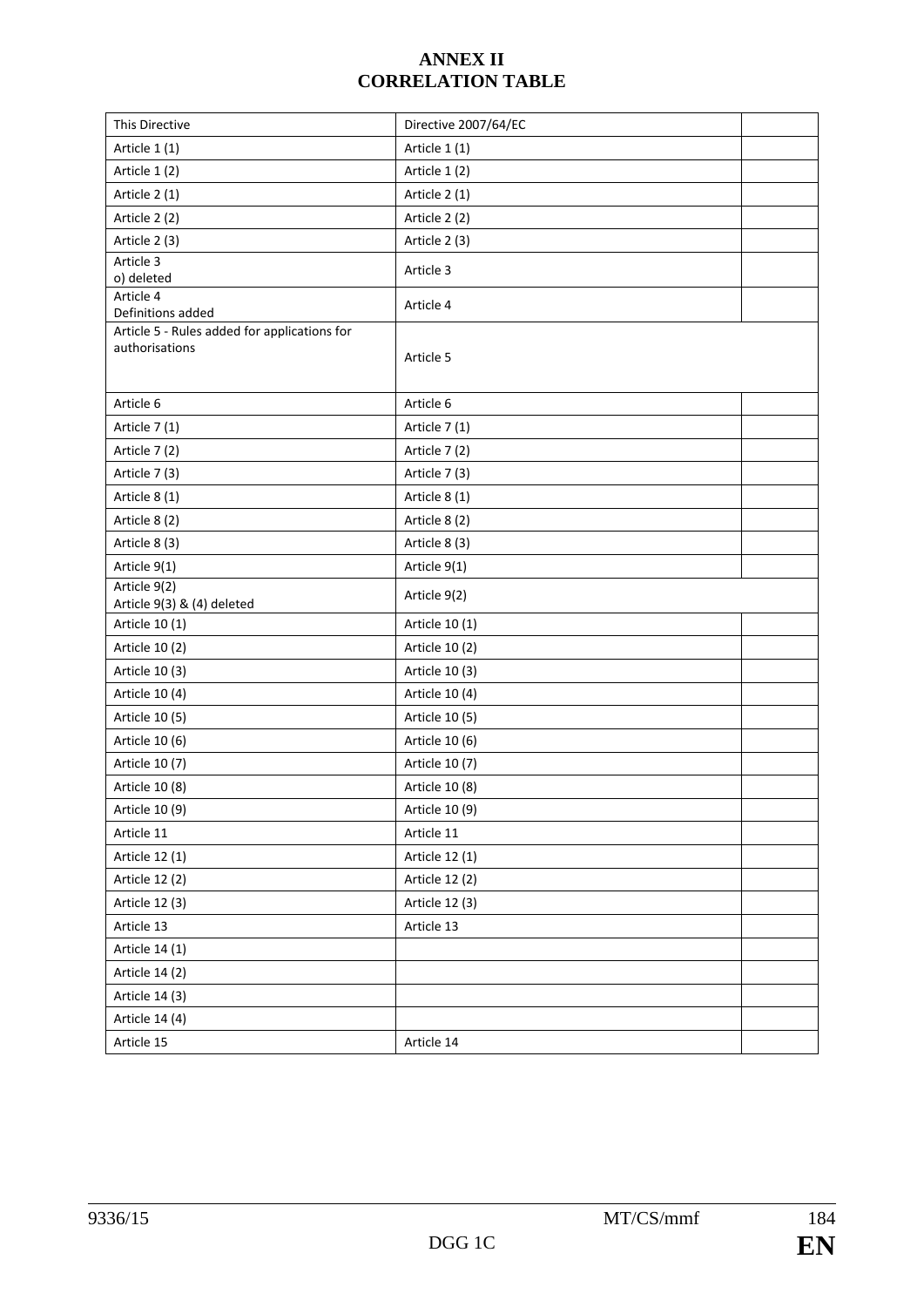| Article 16 (1)              | Article 15 (1) |  |
|-----------------------------|----------------|--|
| Article 16 (2)              | Article 15 (2) |  |
| Article 16 (3)              | Article 15 (3) |  |
| Article 16 (4)              | Article 15 (4) |  |
| Article 17 (1)              | Article 16 (1) |  |
| Article 17 (2)              | Article 16 (2) |  |
| Article 17 (3)              |                |  |
| Article 17 (4)              | Article 16 (3) |  |
| Article 17 (5)              | Article 16 (4) |  |
| Article 17 (6)              | Article 16 (5) |  |
| Article 18 (1)              | Article 17 (1) |  |
| Article 18 (2)              | Article 17 (2) |  |
| Article 18 (3)              | Article 17 (3) |  |
| Article 18 (4)              | Article 17 (4) |  |
| Article 18 (5)              | Article 17 (5) |  |
| Article 18 (6)              | Article 17 (6) |  |
| Article 18 (7)              | Article 17 (7) |  |
| Article 18 (8)              | Article 17 (8) |  |
| Article 18 (9)              |                |  |
| Article 19 (1)              | Article 18 (1) |  |
| Article 19 (2)              | Article 18 (2) |  |
| Article 20                  | Article 19     |  |
| Article 21 (1)              | Article 20 (1) |  |
| Article 21 (2)              | Article 20 (2) |  |
| Article 21 (3)              | Article 20 (3) |  |
| Article 21 (4)              | Article 20 (4) |  |
| Article 21 (5)              | Article 20 (5) |  |
| Article 22 (1)              | Article 21 (1) |  |
| Article 22 (2)              | Article 21 (2) |  |
| Article 22 (3)              | Article 21 (3) |  |
| Article 23 (1)              | Article 22 (1) |  |
| Article 23 (2)              | Article 22 (2) |  |
| Article 23 (3)              | Article 22 (3) |  |
| Article 24 (1)              | Article 23 (1) |  |
| Article 24 (2)              | Article 23 (2) |  |
| Article 25 (1)              | Article 24 (1) |  |
| Article 25 (2) - d) deleted | Article 24 (2) |  |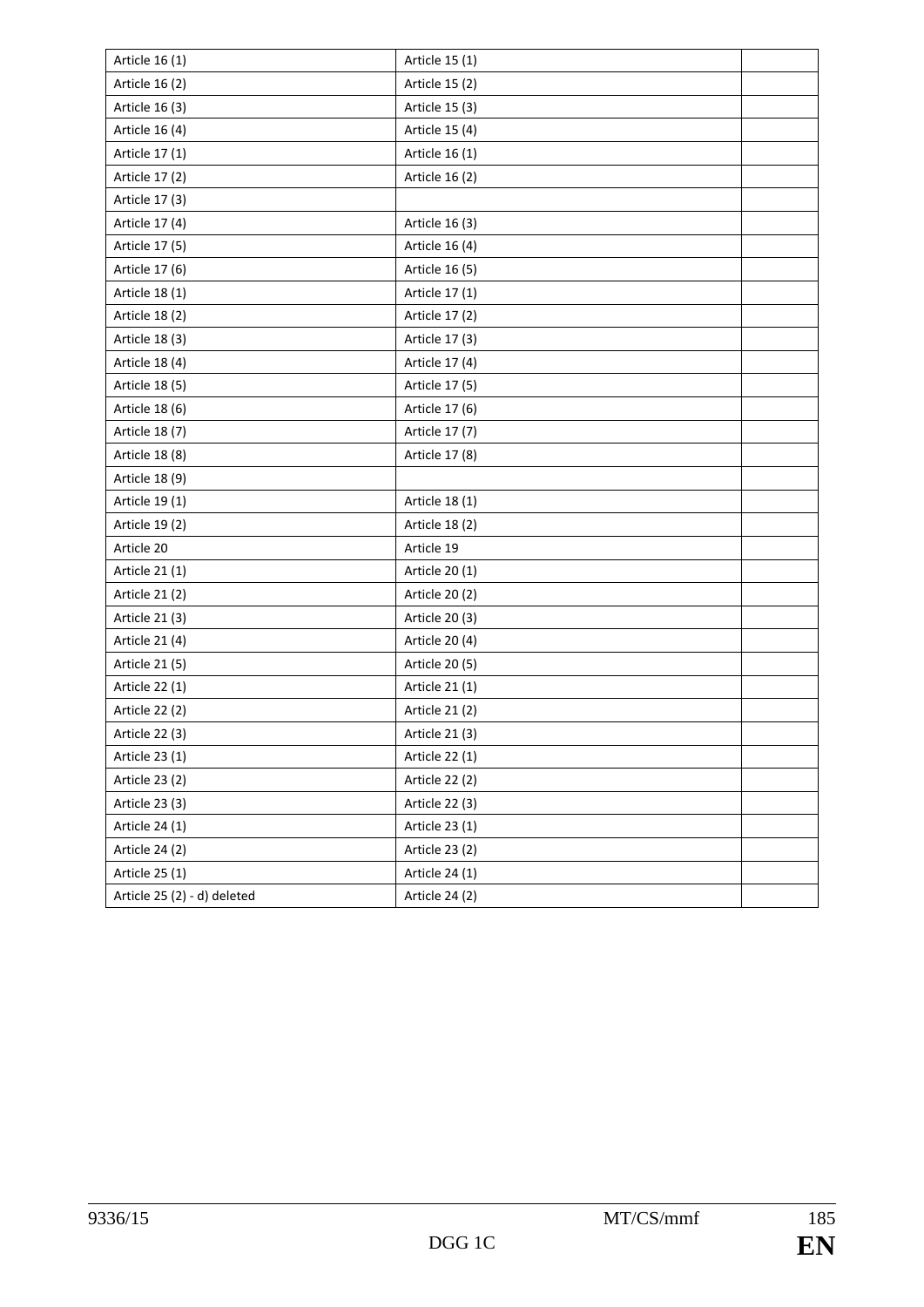| Article 26 (1)                 | Article 25 (1)        |  |
|--------------------------------|-----------------------|--|
| Article 26 (2)                 | Article 25 (2)        |  |
| Article 26 (3)                 | Article 25 (3)        |  |
| Article 26 (4)                 | Article 25 (4)        |  |
| Article 26 (5)                 | Article 25 (5)        |  |
| Article 26 (6)                 |                       |  |
| Article 26 (7)                 |                       |  |
| Article 26 (8)                 |                       |  |
| Article 26 (9)                 |                       |  |
| Article 27 (1)                 | Article 26 (1)        |  |
| Article 27 (2)                 | Article 26 (2)        |  |
| Article 27 (3)                 | Article 26 (3)        |  |
| Article 27 (4)                 | Article 26 (4)        |  |
| Article 27 (5)                 | Article 26 (5)        |  |
| Article 27 (6)                 | Article 26 (6)        |  |
| Article 28                     | Article 27            |  |
| Article 29 (1)                 | Article 28 (1)        |  |
| Article 29 $(2) - c$ ) deleted | <b>Article 28 (2)</b> |  |
| Article 30 (1)                 | Article 29            |  |
| Article 30 (2)                 |                       |  |
| Article 31 (1)                 | Article 30 (1)        |  |
| Article 31 (2)                 | Article 30 (2)        |  |
| Article 31 (3)                 | Article 30 (3)        |  |
| Article 32                     | Article 31            |  |
| Article 33 (1)                 | Article 32 (1)        |  |
| Article 33 (2)                 | Article 32 (2)        |  |
| Article 33 (3)                 | Article 32 (3)        |  |
| Article 34                     | Article 33            |  |
| Article 35 (1)                 | Article 34 (1)        |  |
| Article 35 (2)                 | Article 34 (2)        |  |
| Article 36 (1)                 | Article 35 (1)        |  |
| Article 36 (2)                 | Article 35 (2)        |  |
| Article 37 (1)                 | Article 36 (1)        |  |
| Article 37 (2)                 | Article 36 (2)        |  |
| Article 37 (3)                 | Article 36 (3)        |  |
| Article 38 (1)                 | Article 37 (1)        |  |
| Article 38 (2)                 |                       |  |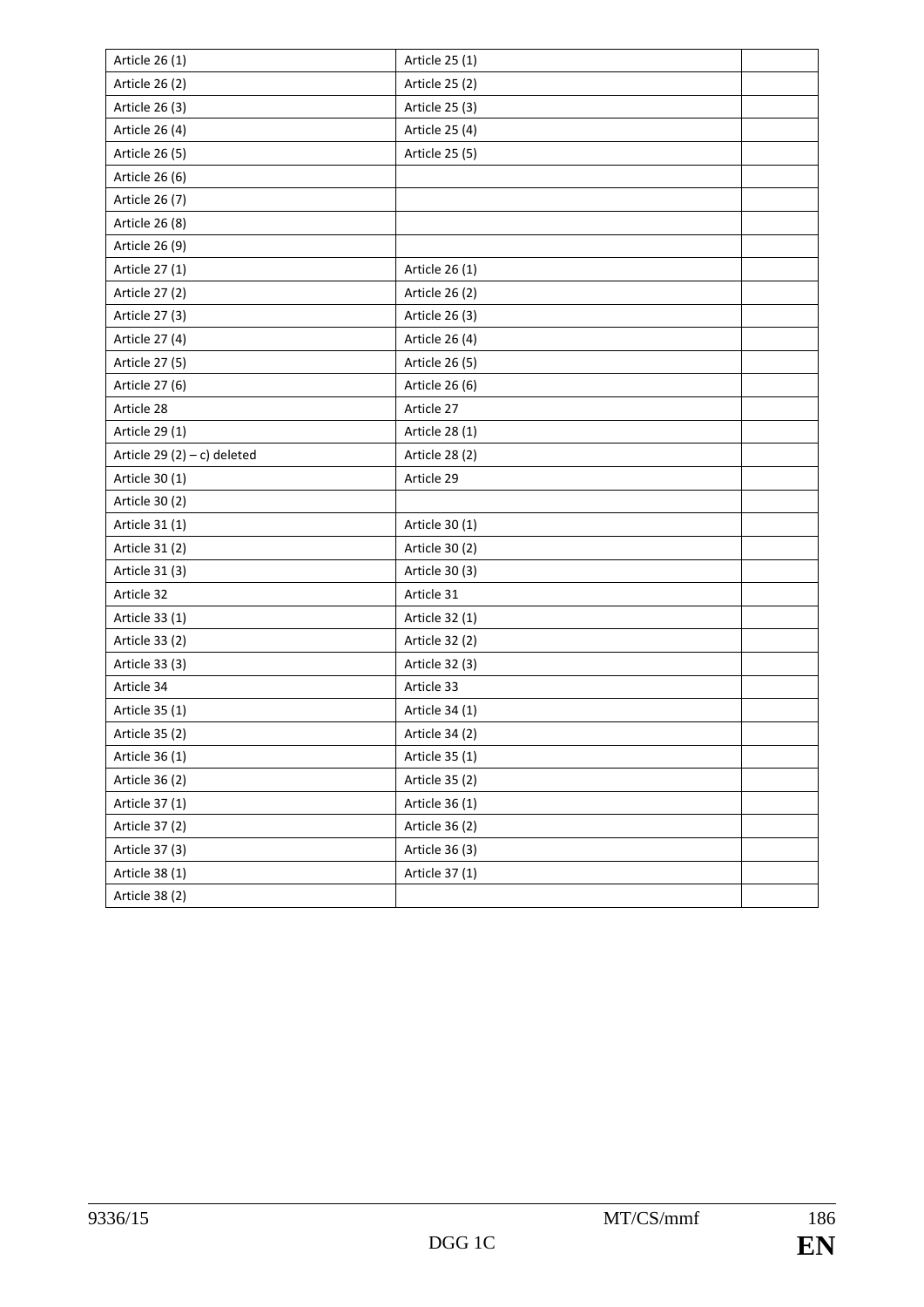| Article 38 (3) | Article 37 (2) |  |
|----------------|----------------|--|
| Article 39     |                |  |
| Article 40     |                |  |
| Article 41     | Article 38     |  |
| Article 42     | Article 39     |  |
| Article 43     | Article 40     |  |
| Article 44 (1) | Article 41 (1) |  |
| Article 44 (2) | Article 41 (2) |  |
| Article 44 (3) | Article 41 (3) |  |
| Article 45 (1) | Article 42 (1) |  |
| Article 45 (2) | Article 42 (2) |  |
| Article 45 (3) | Article 42 (3) |  |
| Article 45 (4) | Article 42 (4) |  |
| Article 45 (5) | Article 42 (5) |  |
| Article 45 (6) | Article 42 (6) |  |
| Article 45 (7) | Article 42 (7) |  |
| Article 46     | Article 43     |  |
| Article 47 (1) | Article 44 (1) |  |
| Article 47 (2) | Article 44 (2) |  |
| Article 47 (3) | Article 44 (3) |  |
| Article 48 (1) | Article 45 (1) |  |
| Article 48 (2) | Article 45 (2) |  |
| Article 48 (3) | Article 45 (3) |  |
| Article 48 (4) | Article 45 (4) |  |
| Article 48 (5) | Article 45 (5) |  |
| Article 48 (6) | Article 45 (6) |  |
| Article 49     | Article 46     |  |
| Article 50 (1) | Article 47 (1) |  |
| Article 50 (2) | Article 47 (2) |  |
| Article 50 (3) | Article 47 (3) |  |
| Article 51 (1) | Article 48 (1) |  |
| Article 51 (2) | Article 48 (2) |  |
| Article 51 (3) | Article 48 (3) |  |
| Article 52 (1) | Article 49 (1) |  |
| Article 52 (2) | Article 49 (2) |  |
| Article 53 (1) | Article 50 (1) |  |
| Article 53 (2) | Article 50 (2) |  |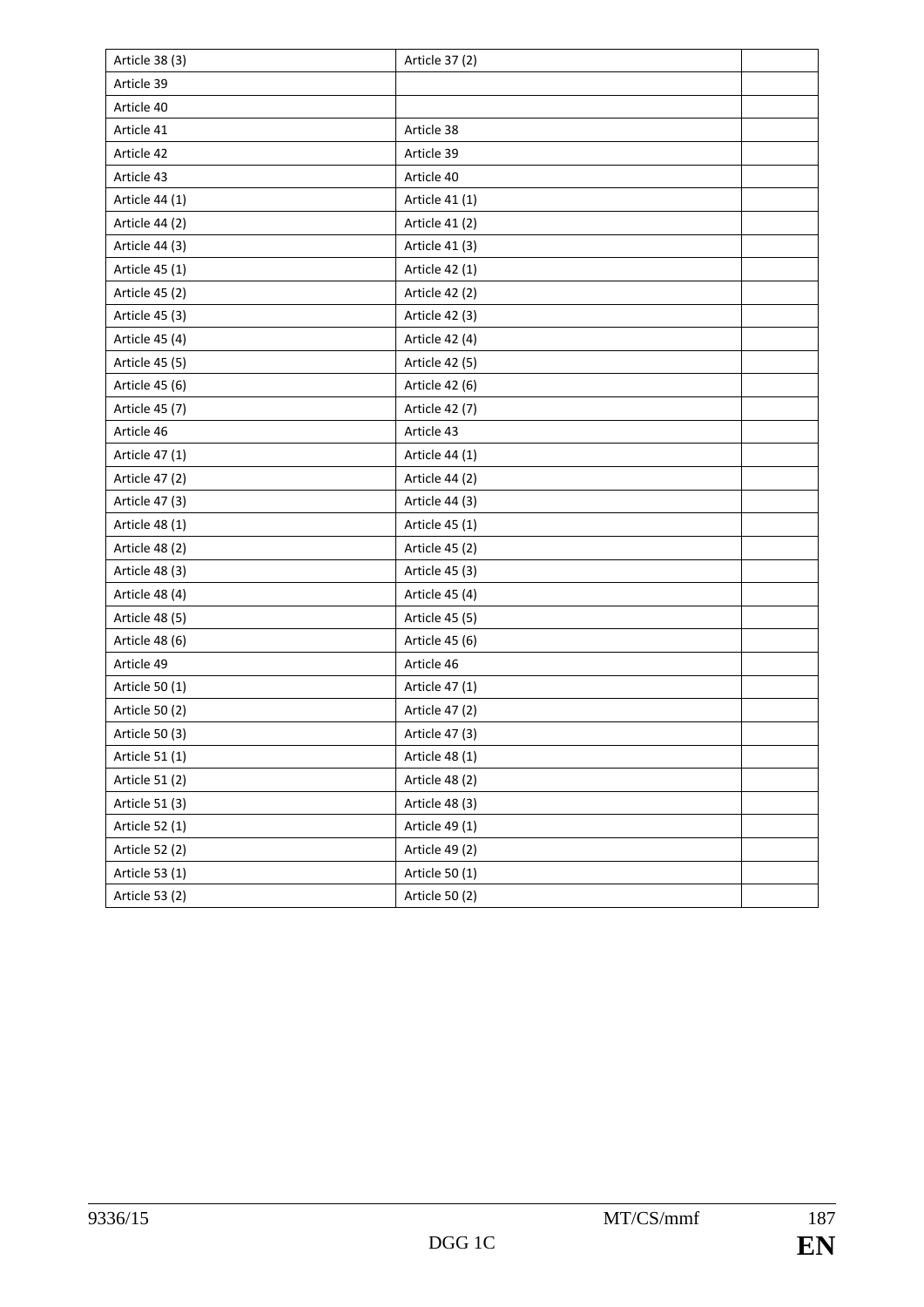| Article 54 (1) | Article 51 (1) |  |
|----------------|----------------|--|
| Article 54 (2) | Article 51 (2) |  |
| Article 54 (3) | Article 51 (3) |  |
| Article 54 (4) | Article 51 (4) |  |
| Article 55 (1) | Article 52 (1) |  |
| Article 55 (2) | Article 52 (2) |  |
| Article 55 (3) | Article 52 (3) |  |
| Article 55 (4) |                |  |
| Article 56 (1) | Article 53 (1) |  |
| Article 56 (2) | Article 53 (2) |  |
| Article 56 (3) | Article 53 (3) |  |
| Article 57 (1) | Article 54 (1) |  |
| Article 57 (2) | Article 54 (2) |  |
| Article 57 (3) | Article 54 (3) |  |
| Article 57 (4) | Article 54 (4) |  |
| Article 58 (1) |                |  |
| Article 58 (2) |                |  |
| Article 58 (3) |                |  |
| Article 58 (4) |                |  |
| Article 59 (1) |                |  |
| Article 59 (2) |                |  |
| Article 59 (3) |                |  |
| Article 60 (1) | Article 55 (1) |  |
| Article 60 (2) | Article 55 (2) |  |
| Article 60 (3) | Article 55 (3) |  |
| Article 60 (4) | Article 55 (4) |  |
| Article 61 (1) | Article 56 (1) |  |
| Article 61 (2) | Article 56 (2) |  |
| Article 62 (1) | Article 57 (1) |  |
| Article 62 (2) | Article 57 (2) |  |
| Article 63 (1) | Article 58     |  |
| Article 63 (2) |                |  |
| Article 64 (1) | Article 59 (1) |  |
| Article 64 (2) | Article 59 (2) |  |
| Article 65 (1) | Article 60 (1) |  |
| Article 65 (2) |                |  |
| Article 65 (3) | Article 60 (2) |  |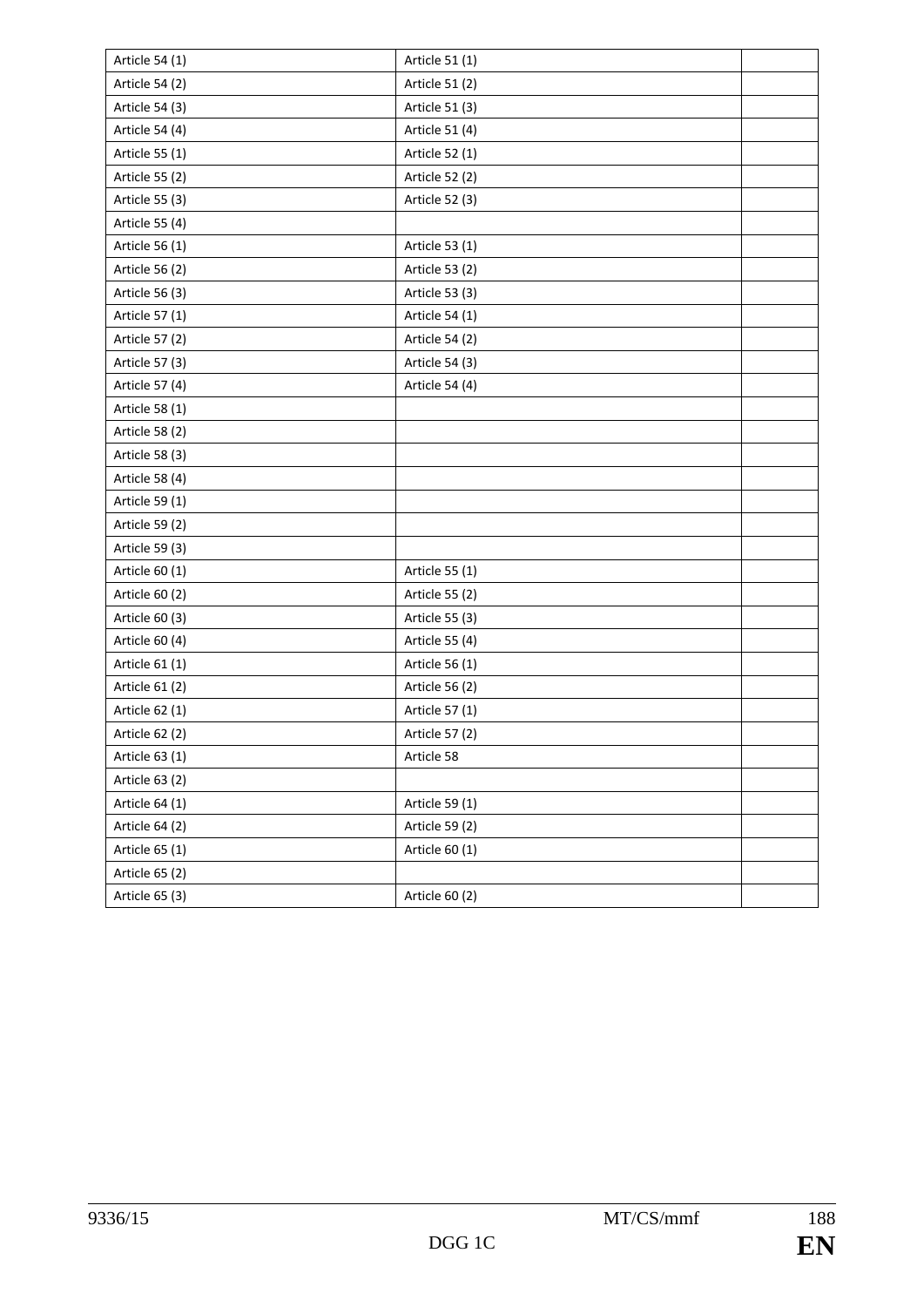| Article 66 (1) | Article 61 (1) & (2) |  |
|----------------|----------------------|--|
| Article 66 (2) | Article 61 (4) & (5) |  |
| Article 67 (1) | Article 62 (1)       |  |
| Article 67 (2) | Article 62 (2)       |  |
| Article 67 (3) | Article 62 (3)       |  |
| Article 68 (1) | Article 63 (1)       |  |
| Article 68 (2) | Article 63 (2)       |  |
| Article 69 (1) | Article 64 (1)       |  |
| Article 69 (2) | Article 64 (2)       |  |
| Article 70 (1) | Article 65 (1)       |  |
| Article 70 (2) | Article 65 (2)       |  |
| Article 70 (3) | Article 65 (3)       |  |
| Article 71 (1) | Article 66 (1)       |  |
| Article 71 (2) | Article 66 (2)       |  |
| Article 71 (3) | Article 66 (3)       |  |
| Article 71 (4) | Article 66 (4)       |  |
| Article 71 (5) | Article 66 (5)       |  |
| Article 72 (1) | Article 67 (1)       |  |
| Article 72 (2) | Article 67 (2)       |  |
| Article 72 (3) | Article 67 (3)       |  |
| Article 73 (1) | Article 68 (1)       |  |
| Article 73 (2) | Article 68 (2)       |  |
| Article 74 (1) | Article 69 (1)       |  |
| Article 74 (2) | Article 69 (2)       |  |
| Article 74 (3) | Article 69 (3)       |  |
| Article 75     | Article 70           |  |
| Article 76     | Article 71           |  |
| Article 77     | Article 72           |  |
| Article 78 (1) | Article 73 (1)       |  |
| Article 78 (2) | Article 73 (2)       |  |
| Article 79 (1) | Article 74 (1)       |  |
| Article 79 (2) | Article 74 (2)       |  |
| Article 79 (3) | Article 74 (2)       |  |
| Article 79 (4) | Article 74 (2)       |  |
| Article 79 (5) | Article 74 (3)       |  |
| Article 80 (1) | Article 75(1)        |  |
| Article 80 (2) | Article 75 (2)       |  |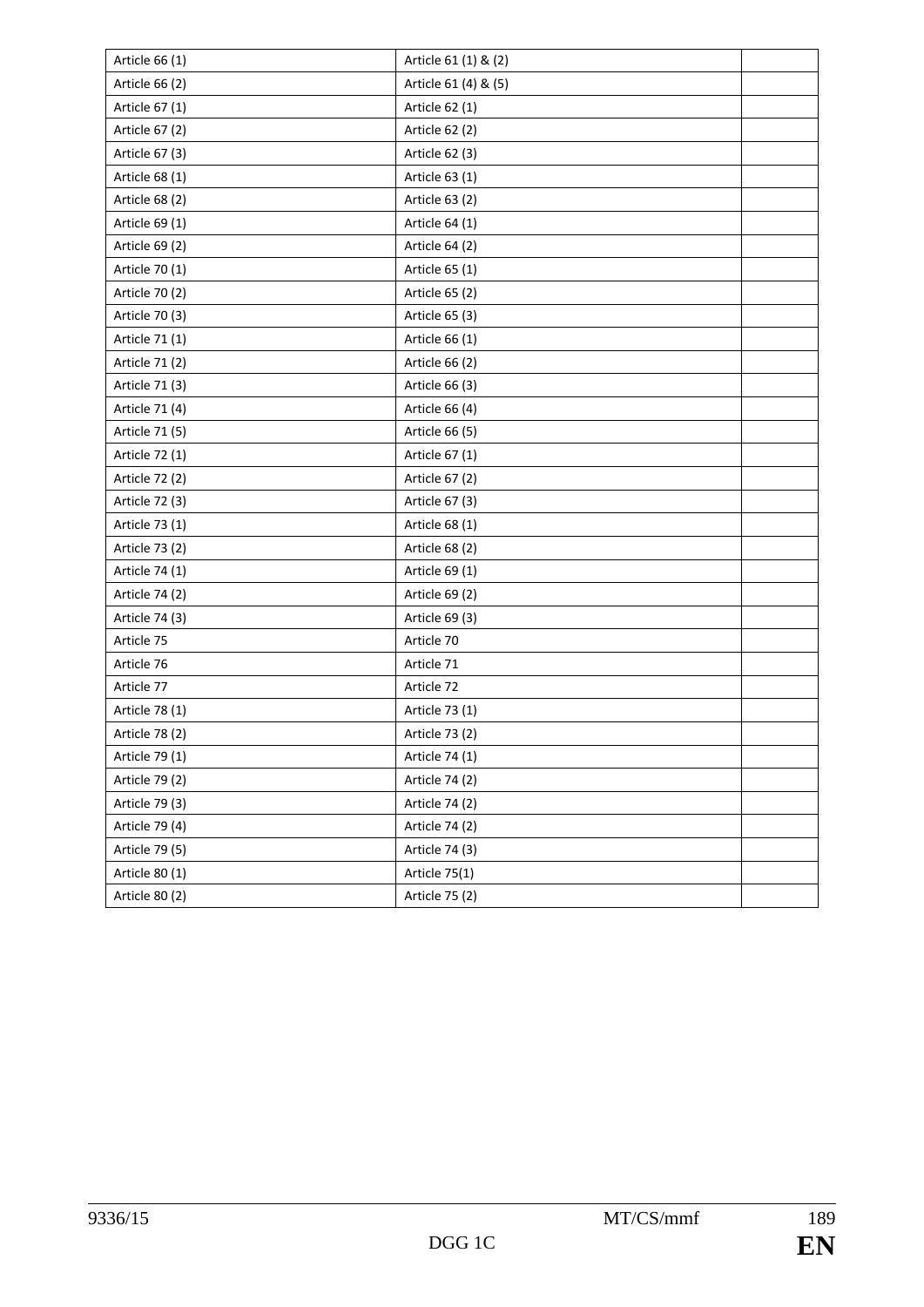| Article 80 (3) | Article 75 (3) |  |
|----------------|----------------|--|
| Article 81     | Article 76     |  |
| Article 82 (1) | Article 77 (1) |  |
| Article 82 (2) | Article 77 (2) |  |
| Article 83     | Article 78     |  |
| Article 84     | Article 79     |  |
| Article 85 (1) |                |  |
| Article 85 (2) |                |  |
| Article 85 (3) |                |  |
| Article 85 (4) |                |  |
| Article 86 (1) |                |  |
| Article 86 (2) |                |  |
| Article 86 (3) |                |  |
| Article 86 (4) |                |  |
| Article 87 (1) |                |  |
| Article 87 (2) |                |  |
| Article 87 (3) |                |  |
| Article 88 (1) | Article 80 (1) |  |
| Article 88 (2) | Article 80 (2) |  |
| Article 89 (1) |                |  |
| Article 89 (2) |                |  |
| Article 89 (3) | Article 82 (2) |  |
| Article 89 (4) |                |  |
| Article 90 (1) |                |  |
| Article 90 (2) |                |  |
| Article 90 (3) |                |  |
| Article 91 (1) | Article 83 (1) |  |
| Article 91 (2) | Article 83 (2) |  |
| Article 92 (1) |                |  |
| Article 92 (2) |                |  |
| Article 93     | Article 84     |  |
| Article 94 (1) |                |  |
| Article 94 (2) |                |  |
| Article 94 (3) |                |  |
| Article 94 (4) |                |  |
| Article 94 (5) |                |  |
| Article 95 (1) | Article 86 (1) |  |